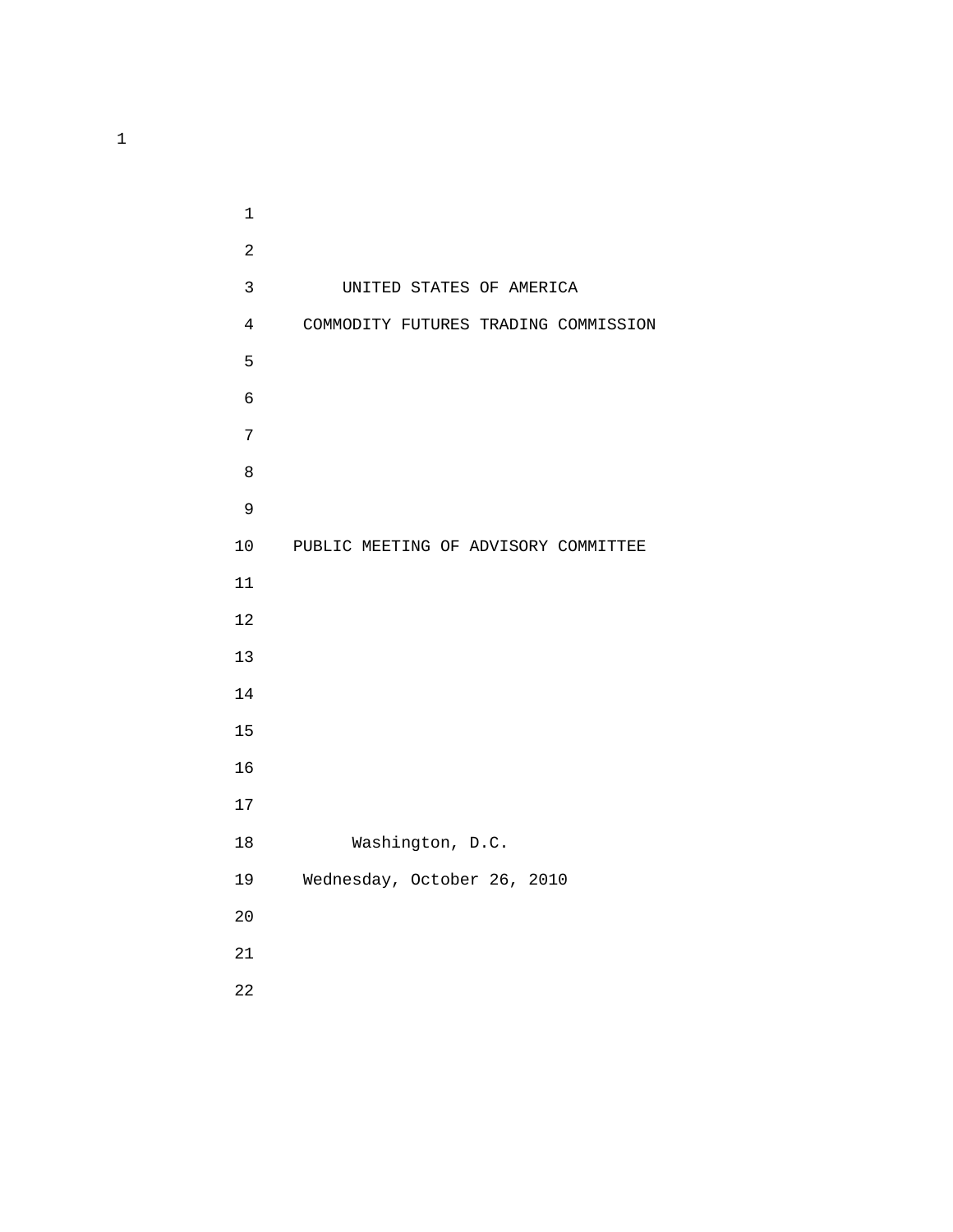| 1              | PARTICIPANTS:                                   |
|----------------|-------------------------------------------------|
| $\overline{2}$ | Commission Members:                             |
| 3              | GARY GENSLER, Chairman                          |
| 4              | BART CHILTON, Commissioner                      |
| 5              | MICHAEL V. DUNN, Commissioner                   |
| б              | SCOTT D. O'MALIA, Commissioner                  |
| 7              | JILL E. SOMMERS, Commissioner                   |
| 8              | Staff:                                          |
| 9              | ADRIANNE JOVES                                  |
| 10             | General Counsel                                 |
| 11             |                                                 |
| 12             | BELLA ROZENBERG                                 |
| 13             | Division of Market Oversight                    |
| 14             |                                                 |
| 15             | JON DEBORD                                      |
| 16             | Division of Clearing and Intermediary Oversight |
| 17             |                                                 |
| 18             | EILEEN DONOVAN                                  |
| 19             | Division of Clearing and Intermediary Oversight |
| 20             |                                                 |
| 21             | ROBERT PEASE                                    |
| 22             | Division of Enforcement                         |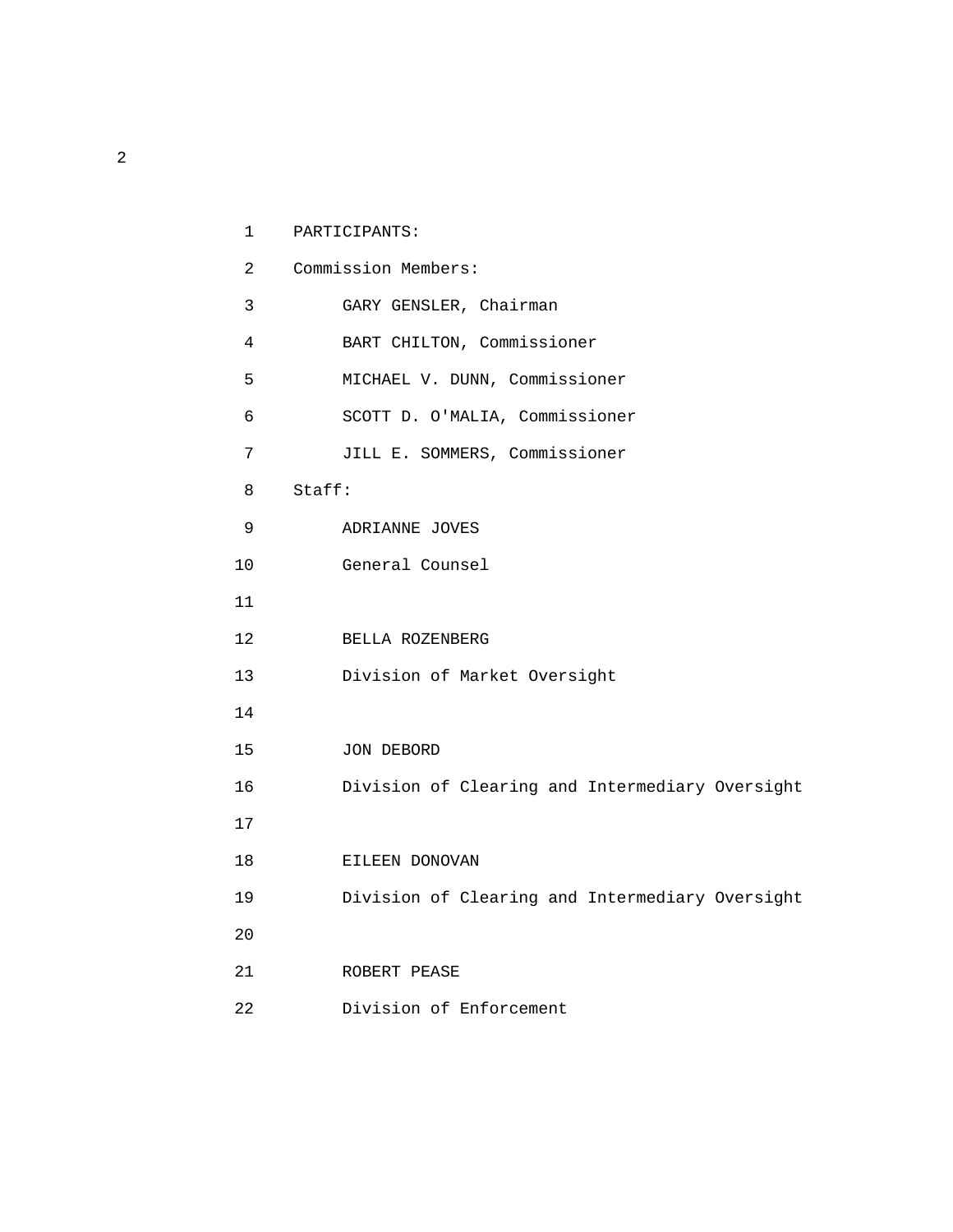1 P R O C E E D I N G S 2 (9:30 a.m.) 3 CHAIRMAN GENSLER: Good morning. This 4 meeting will come to order. This is a public meeting in 5 the Commodity Futures Trading Commission to consider 6 issuance of a number of proposed rules to further the 7 Commissions' actions on the Dodd-Frank Reform and 8 Consumer Product Act. 9 Today we will be considering -- it's six, but 10 let me list them. It's six rules, I think: 11 Certification and Approval of Rules, and New Products for 12 Designated Contract Markets, Derivative Clearing 13 Organizations, Swap Execution Facilities, and Swap Data 14 Repositories. These are rules that would have on how 15 they move forward on their rules. 16 Secondly, removing, as the Dodd-Frank Act 17 asked us to do, any reliance on credit ratings in various 18 Commission regulations. 19 Thirdly, amending various regulations we have 20 to provide greater protections for customer funds held by 21 futures, commission, merchants, and derivative, and 22 clearing organizations.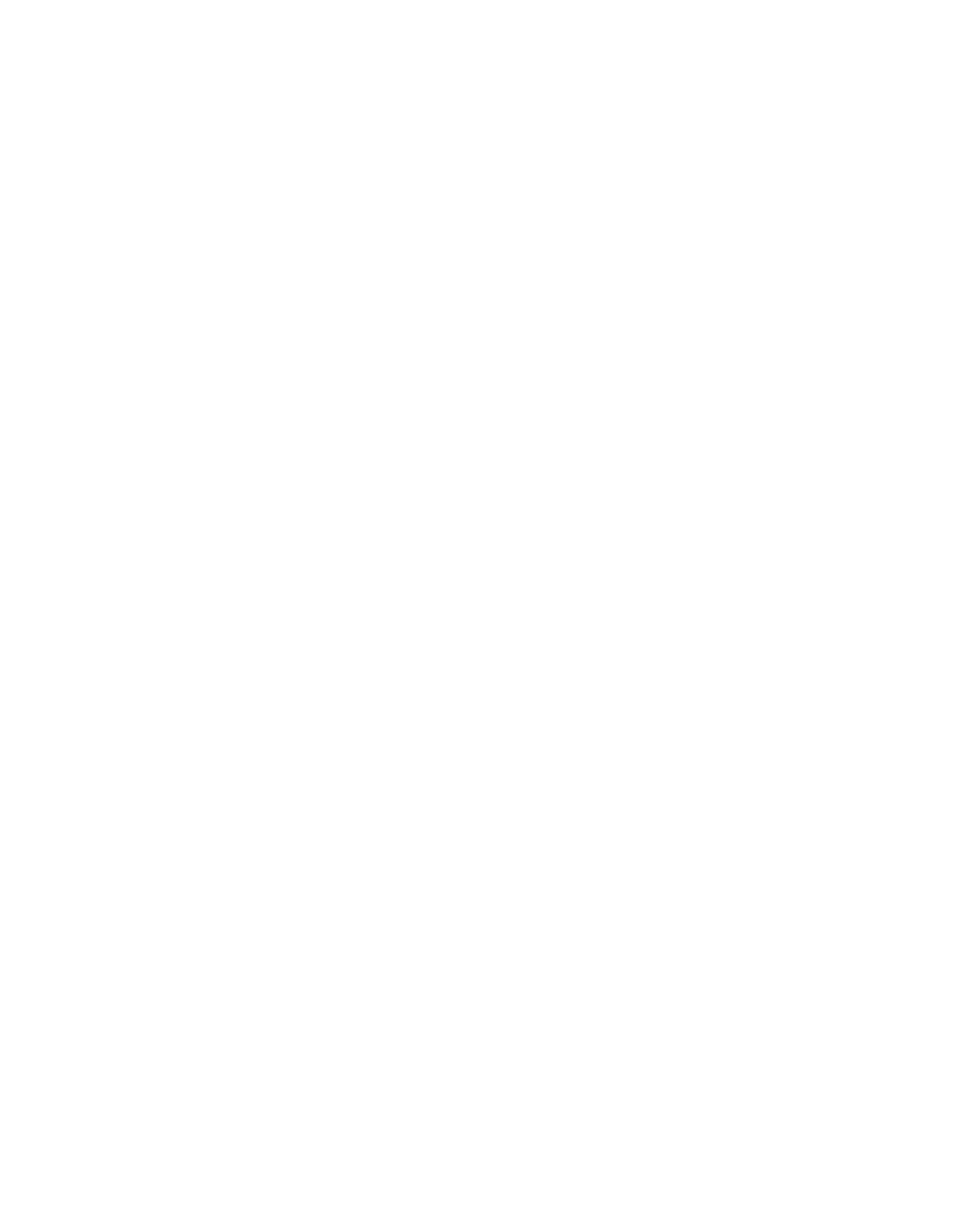1 Fourthly, I processed a review in the 2 designation of swaps for mandatory clearing. 3 Fifthly, enhancing the Commission's ability 4 to protect against manipulation. 5 And then sixth, an advanced notice of 6 proposed rulemakings. This is not actually a proposed 7 rule, but it's to ask the public -- I think it's 18 8 questions -- advanced notice and proposed rulemaking on 9 disruptive trading practices. 10 Before we hear from the staff, once again I'd 11 like to thank my fellow Commissioners for all of their 12 hard work on the Dodd-Frank Act and all of our existing 13 authorities. 14 I believe that Commissioner Dunn, I just want 15 to make sure, is tied in somehow through modern 16 technology. Commissioner Dunn, are you with us? 17 COMMISSIONER DUNN: I am here. 18 CHAIRMAN GENSLER: Terrific. 19 COMMISSIONER SOMMERS: He's on the video. 20 CHAIRMAN GENSLER: He's on the video there 21 our Chicago office, if I understand it right. I would 22 also like to welcome members of the public market

4

in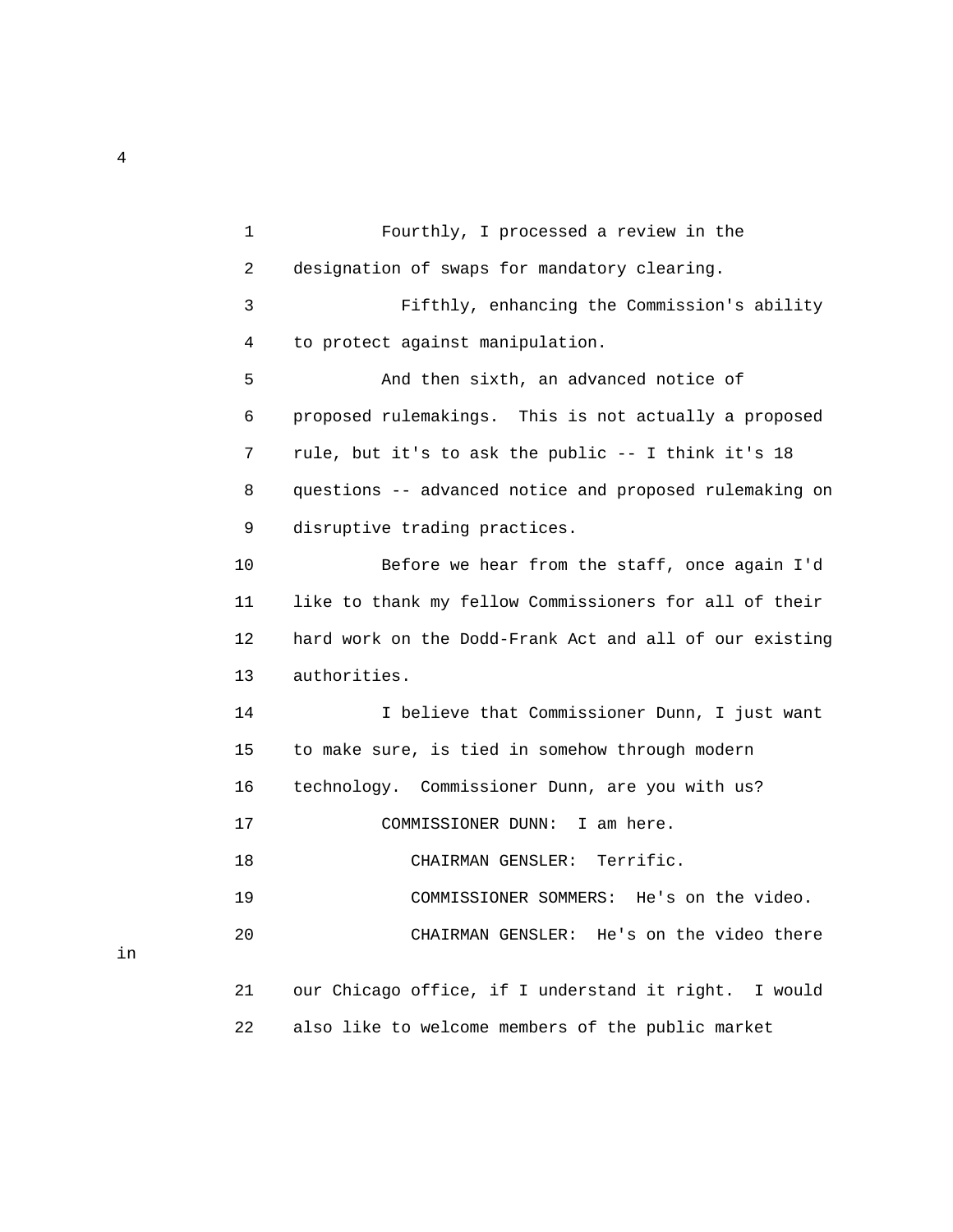| meeting, | 1  | participates and members of the media to today's        |
|----------|----|---------------------------------------------------------|
|          | 2  | as well as welcome those listening and watching by      |
|          | 3  | webcast.                                                |
| consider | 4  | This is our third public meeting to                     |
| actions, | 5  | Dodd-Frank rulemaking. And included in today's          |
| rules;   | 6  | I anticipate that we will have published two final      |
| that     | 7  | one of them called an "interim final rule." I think     |
|          | 8  | we would have proposed 11 rules, if the rule count is   |
| proposed | 9  | correct, and published three advanced notices of        |
|          | 10 | rulemakings.                                            |
|          | 11 | And while a great deal of effort is going               |
| оf       | 12 | into this, this is still likely to be about a quarter   |
| the      | 13 | the work that we have. And that's only a quarter in     |
| really   | 14 | first phase called proposals; because, of course,       |
| spring   | 15 | the very importance of finalizing these rules next      |
|          | 16 | will be before us.                                      |
|          | 17 | We currently plan to have at least three                |
|          | 18 | public meetings in November and two public meetings in  |
|          | 19 | The dates and topics will be published, of<br>December. |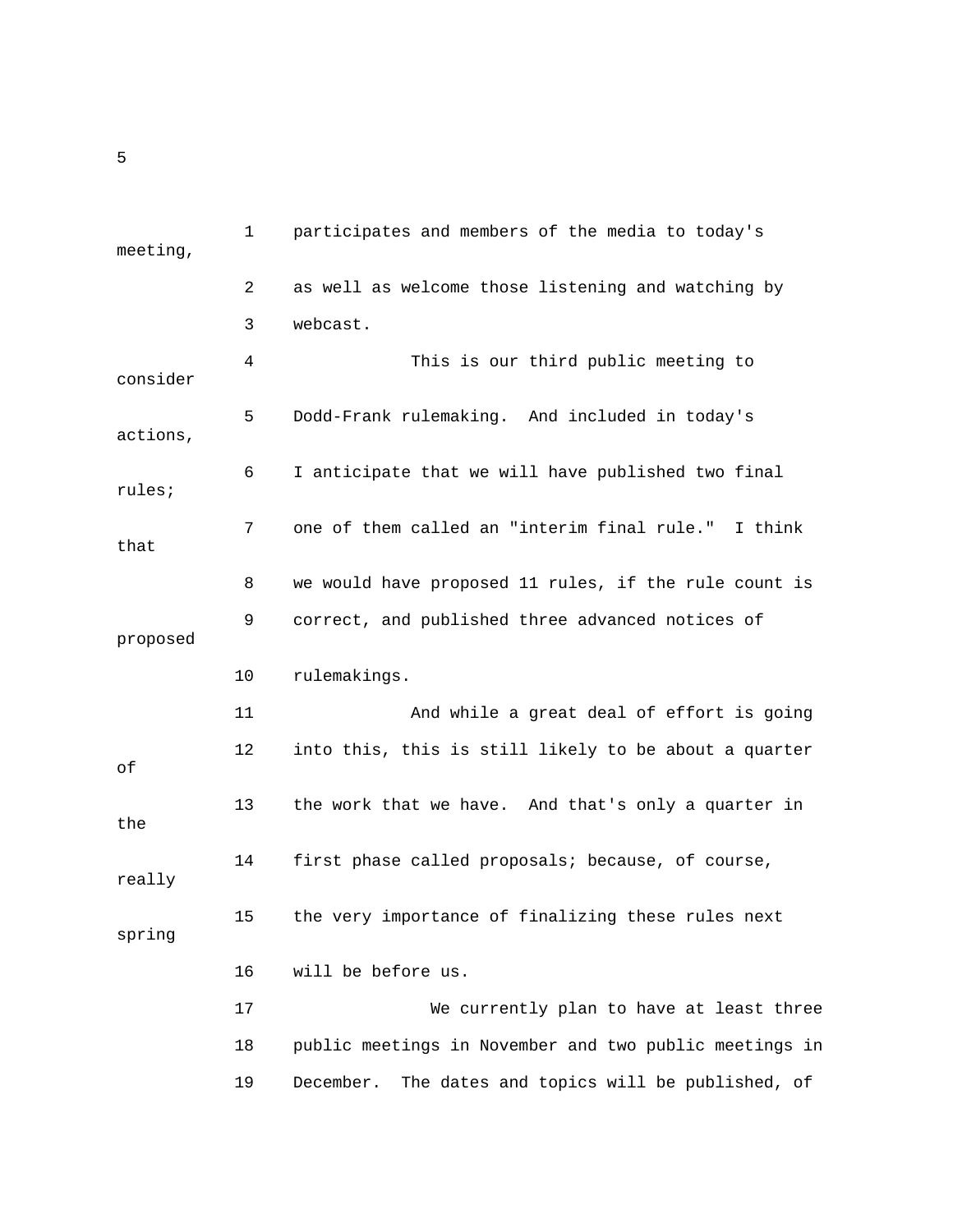20 course, in the Federal Register. And we're looking to 21 our next meeting on the Dodd-Frank Act rulemaking on 22 November 10.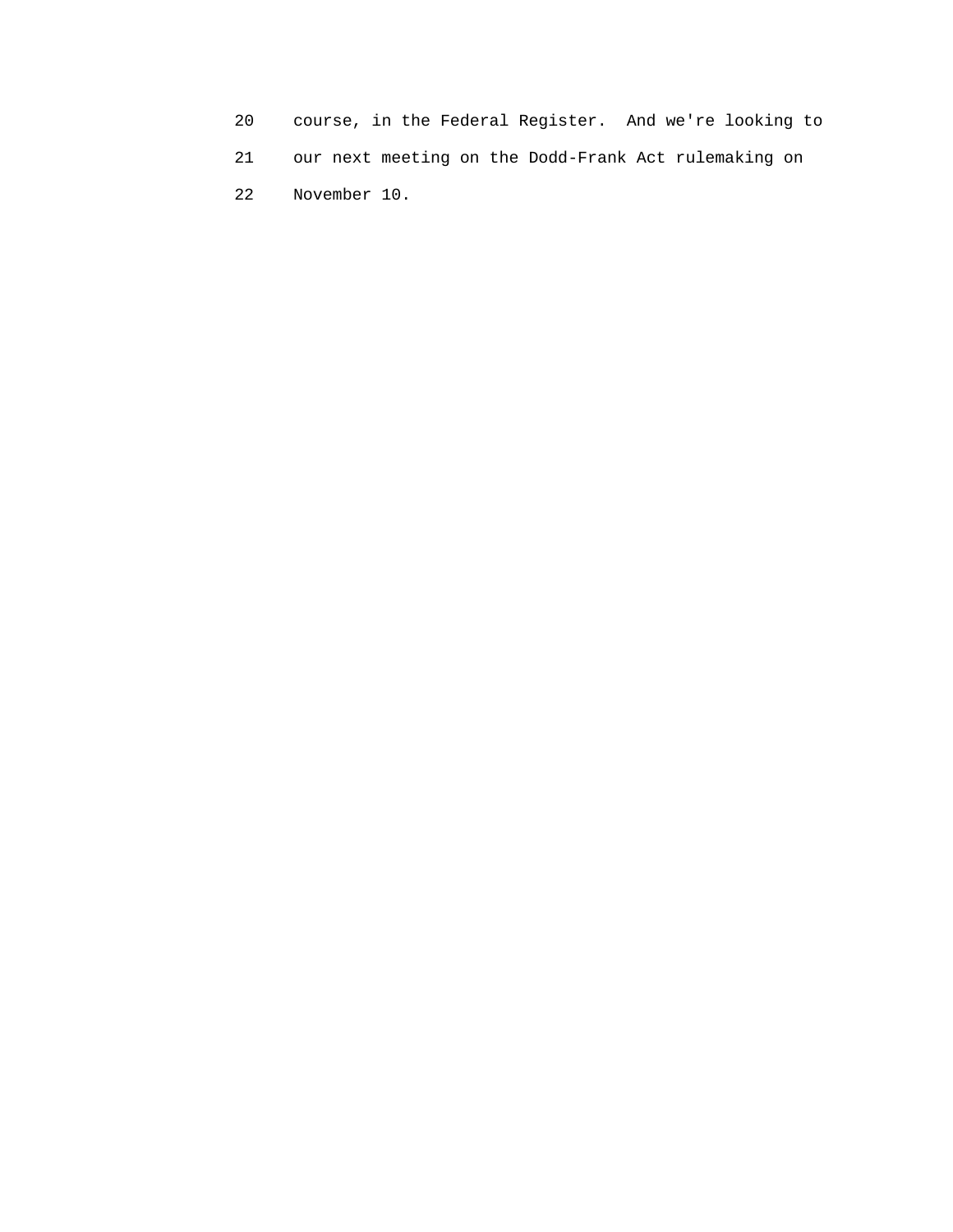|          | 1  | The arithmetic of course will show that                 |
|----------|----|---------------------------------------------------------|
| doubt    | 2  | this will be a very busy next seven weeks. And no       |
|          | 3  | as we're human, some of these rules may slip.           |
| on       | 4  | And there will be new stories, I guess,                 |
| complete | 5  | whatever that may be. Butour goal is really to          |
| see      | 6  | the proposal stage by mid December. And as you will     |
|          | 7  | even on this disruptive trade practices, we'll probably |
| thought  | 8  | have that proposal after mid December because we        |
|          | 9  | it was appropriate to go out to the public to get more  |
|          | 10 | information.                                            |
|          | 11 | I want to thank the staff for all of the                |
|          | 12 | work that they've put in drafting the rulemakings and   |
|          | 13 | consideration today. I thank them for their thoughtful  |
| And      | 14 | recommendations how the Commission shall go forward.    |
| is       | 15 | we look forward to receiving the public comment which   |
|          | 16 | really just enormously critical for us.                 |
|          | 17 | These, again, are just proposals that we're             |
| serious  | 18 | considering. So each of these rules will have a         |
|          | 19 | of questions in them and seek public comment.           |
|          | 20 | We're also putting fact sheets and Q&As on              |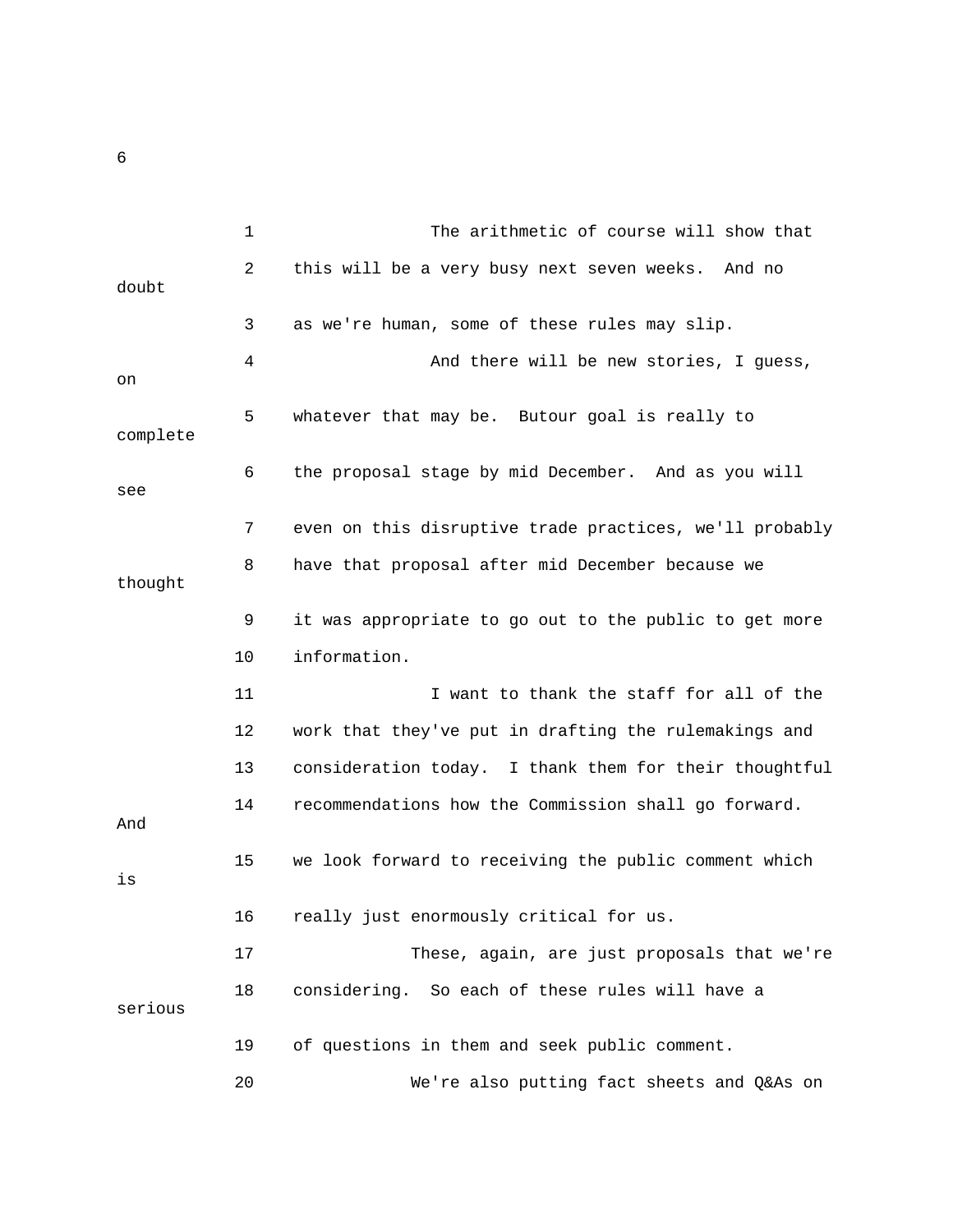21 our website, which I hope will help the public understand

22 what we're doing.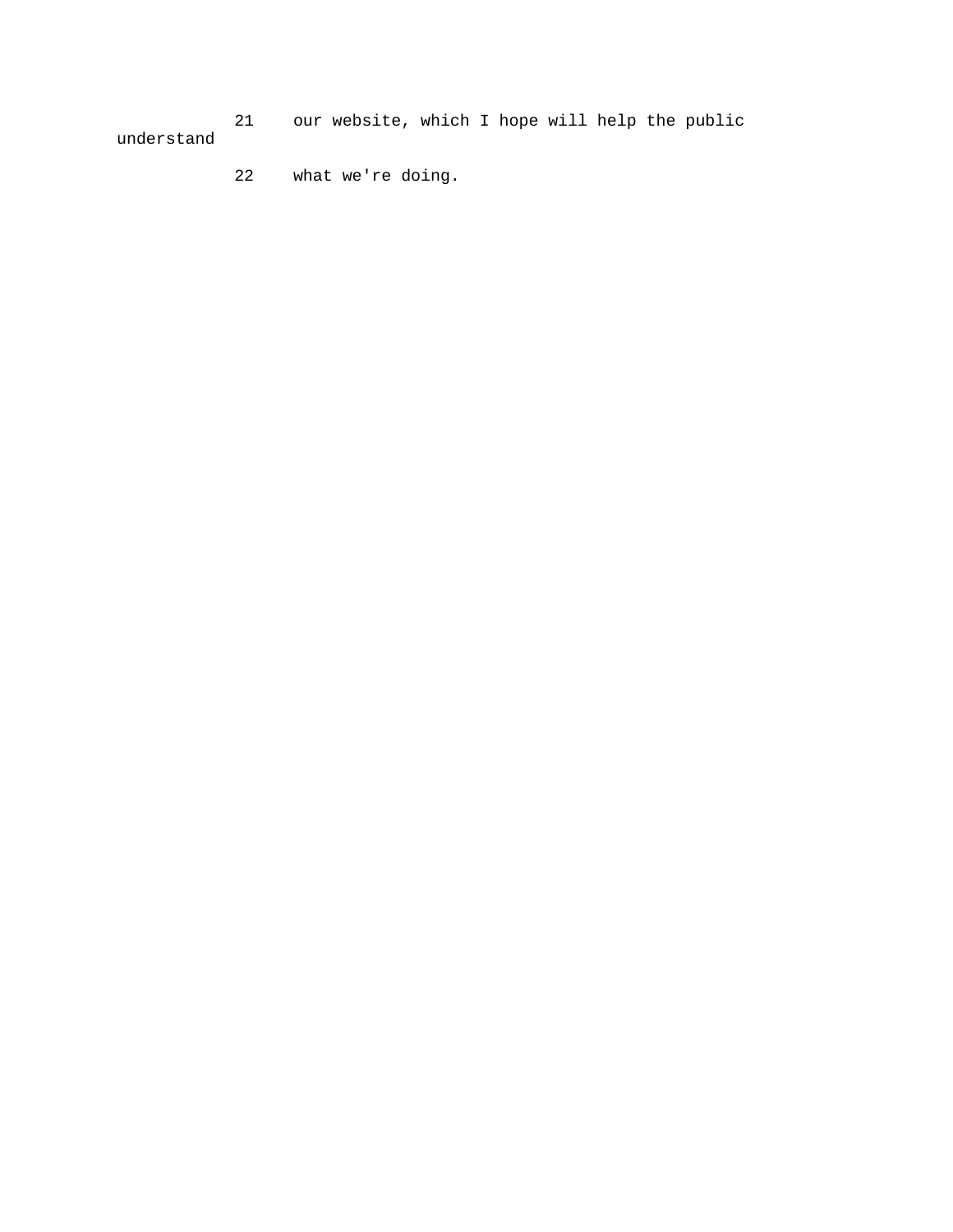1 Before we turn to the staff, I would like to 2 turn my fellow Commissioners for opening statements. I 3 think Commissioner Dunn, if we can do this through the 4 video conference. 5 COMMISSIONER DUNN: Thank you Mr. Chairman. 6 Is this working? 7 CHAIRMAN GENSLER: Yes. 8 COMMISSIONER DUNN: Can you hear me? 9 CHAIRMAN GENSLER: We can hear you very well. 10 COMMISSIONER DUNN: Fine. Today we will 11 consider the next set of proposed rules that come before 12 the Commission pursuant to the Dodd-Frank Act. As with 13 other proposed rules, today's set of rules offer a 14 glimpse into the resource-intense reengineering the CFTC 15 will be doing throughout to provide regulatory framework 16 to prevent many new -- to implement many new 17 responsibilities under the Dodd-Frank. 18 As I have previously stated, I am very 19 concerned about the CFTC budget situation and possible 20 attempts to thwart implementation of the Dodd-Frank by 21 cutting off funding for this agency. There was just a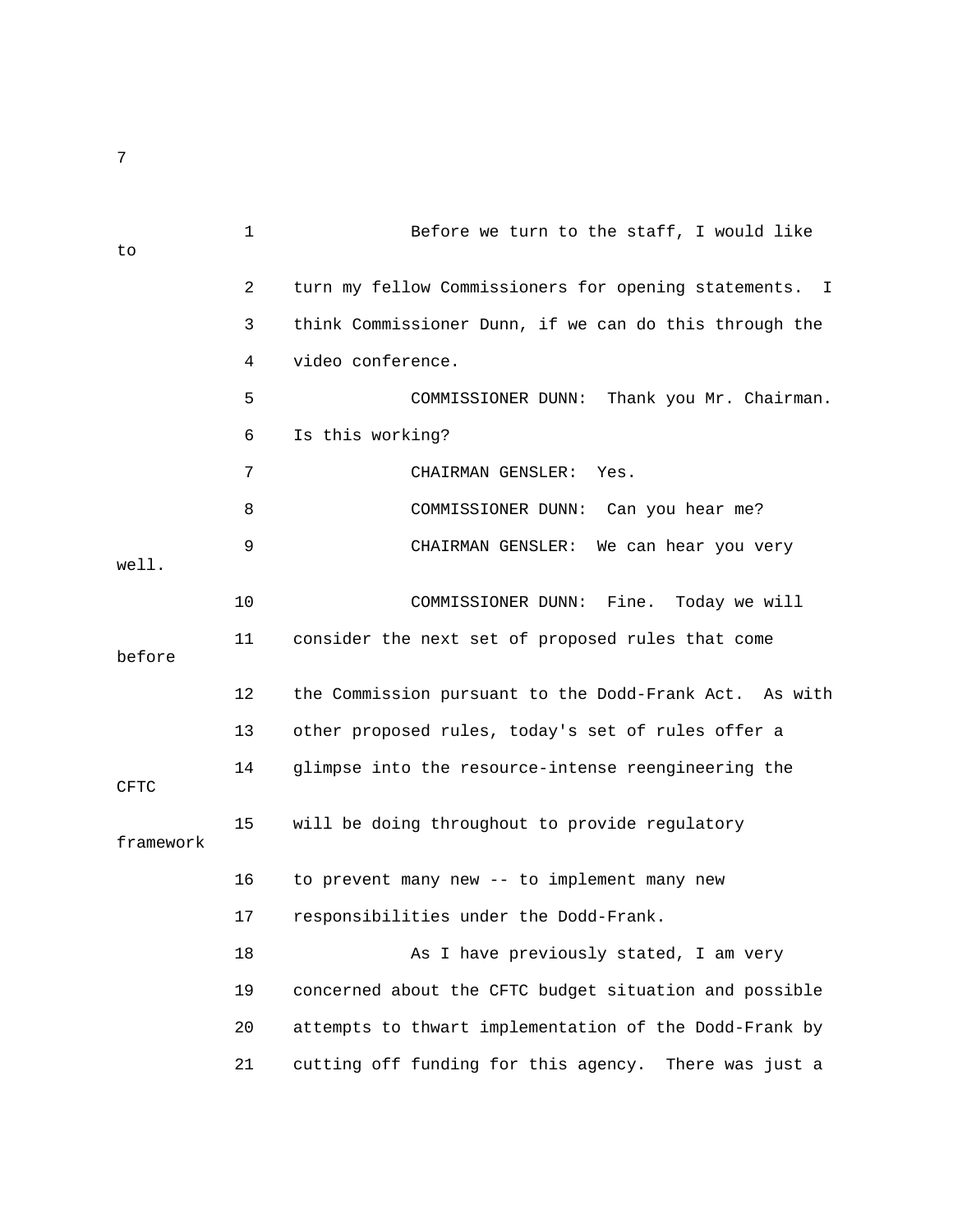22 piece in Reuters this morning indicating that that might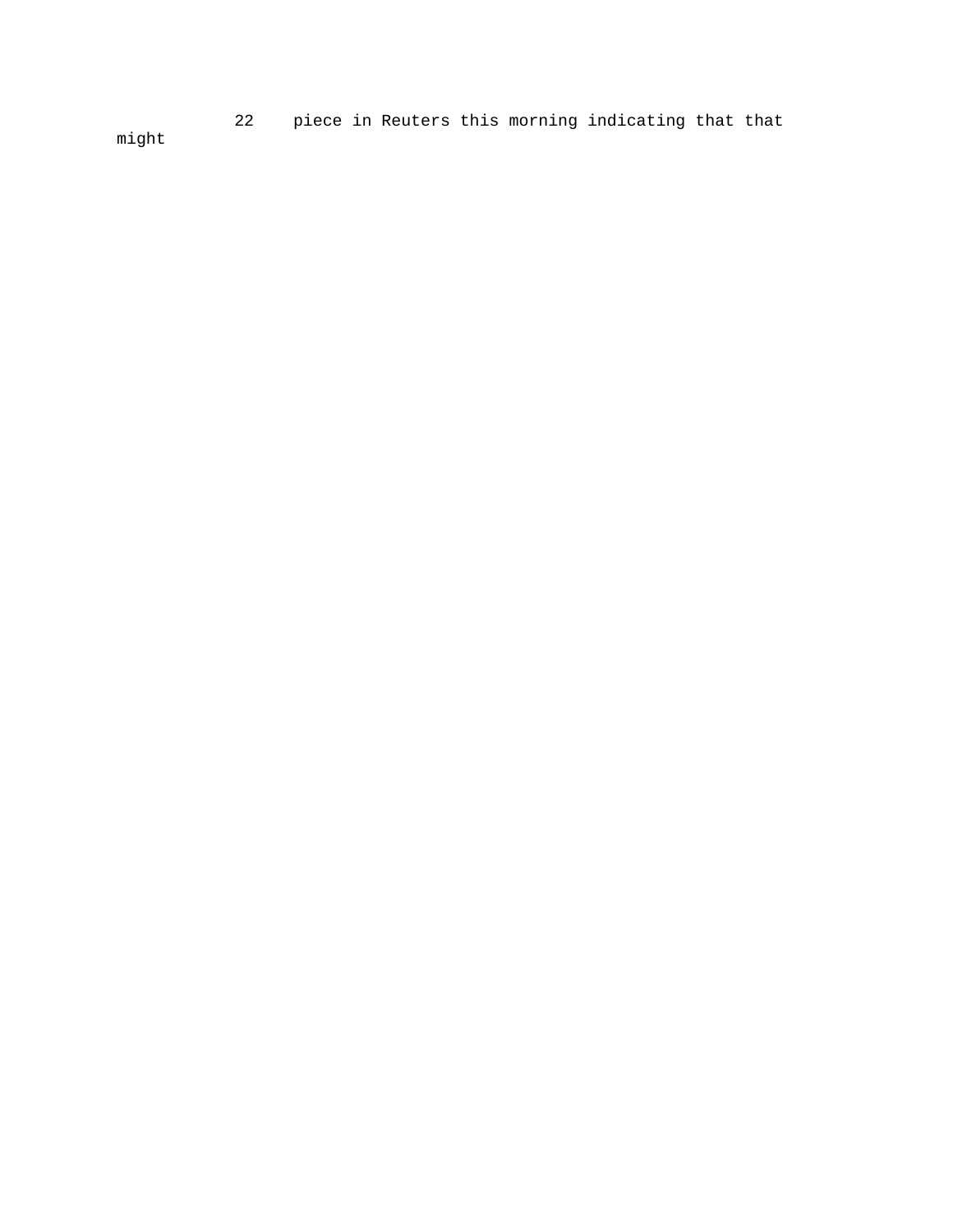| $\mathbf I$ | $\mathbf 1$ | be a strategy. Without the requisite level of funding, |
|-------------|-------------|--------------------------------------------------------|
|             | 2           | see possibilities of several unfortunate outcomes as a |
|             | 3           | result of that. Let me enumerate these.                |
| capital     | 4           | First, without the necessary human                     |
|             | 5           | to review new SEFs, DCMs and DCOs applications, I can  |
| registrants | 6           | envision a long waiting periods for potential          |
|             | 7           | before their applications are approved to conduct      |
|             | 8           | business in the markets we regulate.                   |
|             | 9           | This inability to quickly and efficiently              |
| would       | 10          | process applications, through no fault of the SEF,     |
|             | 11          | undoubtedly prevent the immediate creation of a        |
|             | 12          | competitive market environment, at least in the OTC    |
| portions    | 13          | And may lead to greater systemic risk as<br>space.     |
| and         | 14          | become concentrated in the small group of SEFs, DCMs,  |
|             | 15          | DCOs that are not versed to navigate the registration  |
|             | 16          | process.                                               |
| may         | 17          | Similarly, the lack of adequate resources              |
|             | 18          | undoubtedly affect the agency's ability to approve new |
|             | 19          | products for trading. If the CFTC does not have the    |
| they        | 20          | people to review new product applications to ensure    |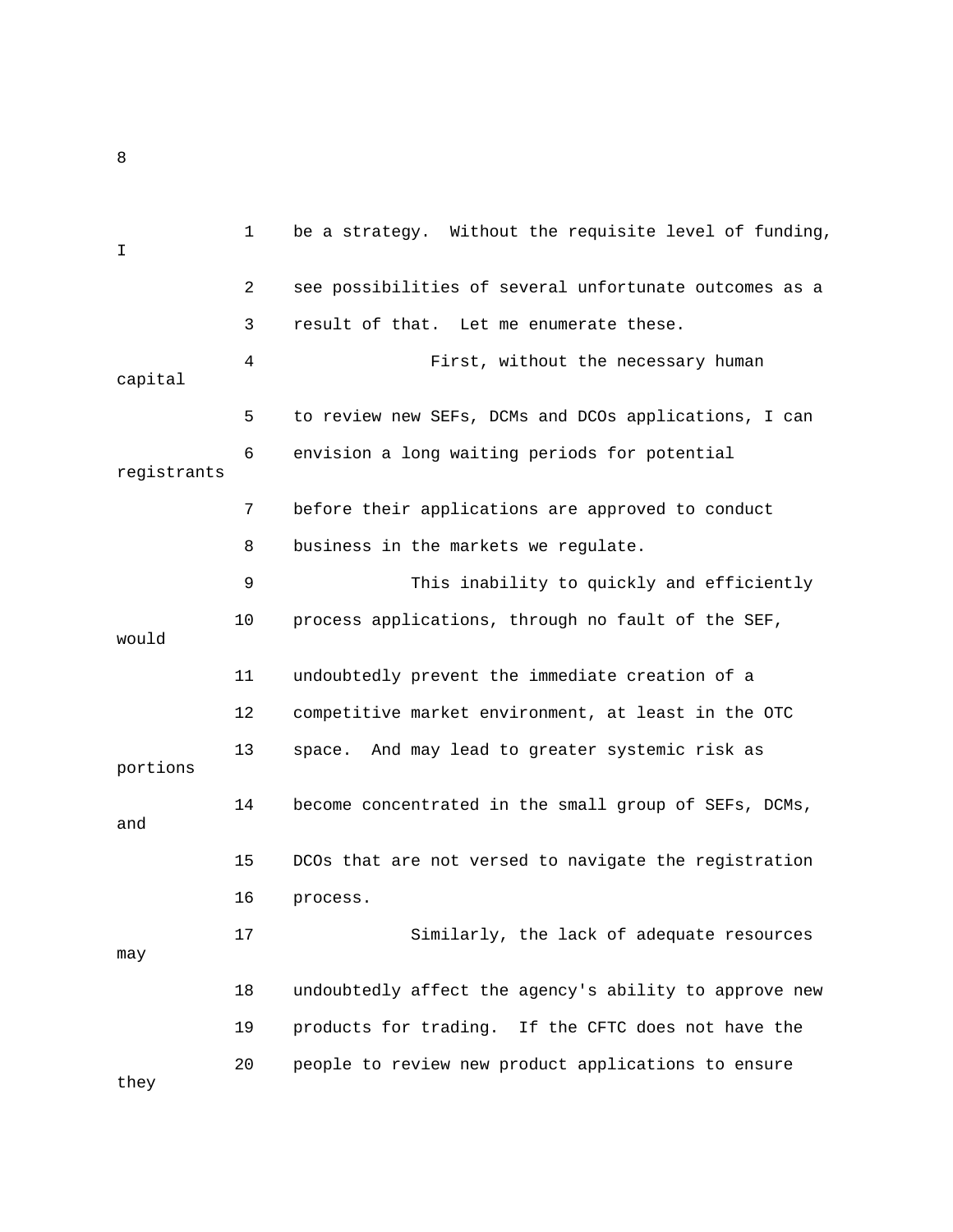- 21 are not violative of the Act and are not readily
- 22 susceptible to manipulation, the new products cannot be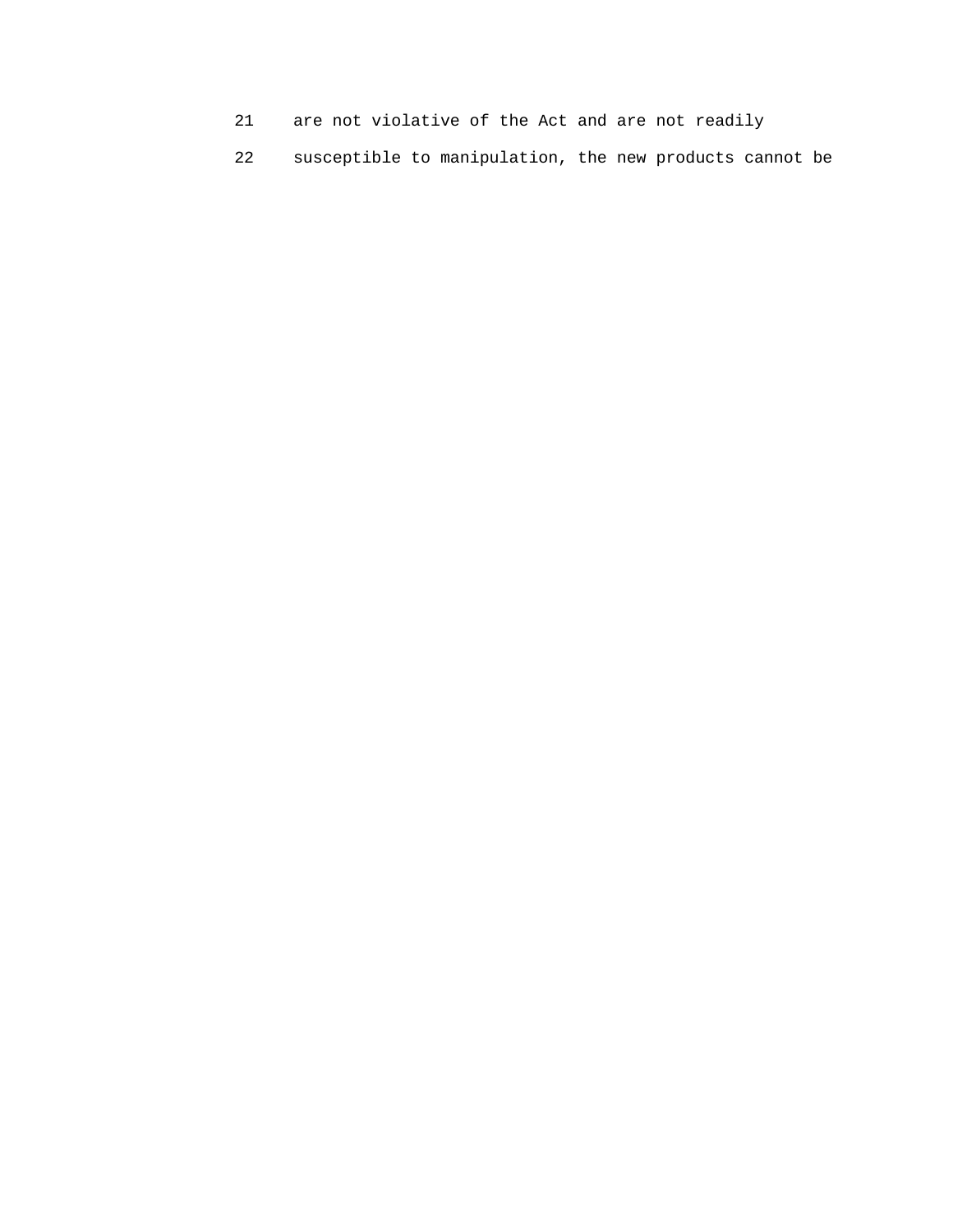1 listed for trading. 2 Again, I fear that a long queue will 3 develop for new products waiting approval. And that the 4 inability to get new products approved will prevent 5 innovation and competition in our markets. 6 Without adequate funding, the CFTC may need 7 to delegate a substantial portion of its duties under 8 Dodd-Frank to the industry established as SROs. 9 If we cannot be the frontline regulator, it 10 is incumbent upon the Commission to find someone who will 11 be. Delegation of this oversight duties to the existing 12 SROs will obviously be very costly to them, but 13 necessary. 14 And lastly, a principle-based regulatory 15 regime only works if the regulator has the staff 16 necessary to ensure that its regulatees are adhering to 17 the principle. Without sufficient staff to conduct 18 proper oversight, the CFTC may need to write a more 19 prescriptive set of rules and rely more heavily on 20 burdensome reporting requirements. Again, this 21 undoubtedly will be very costly to the industry and 22 market users.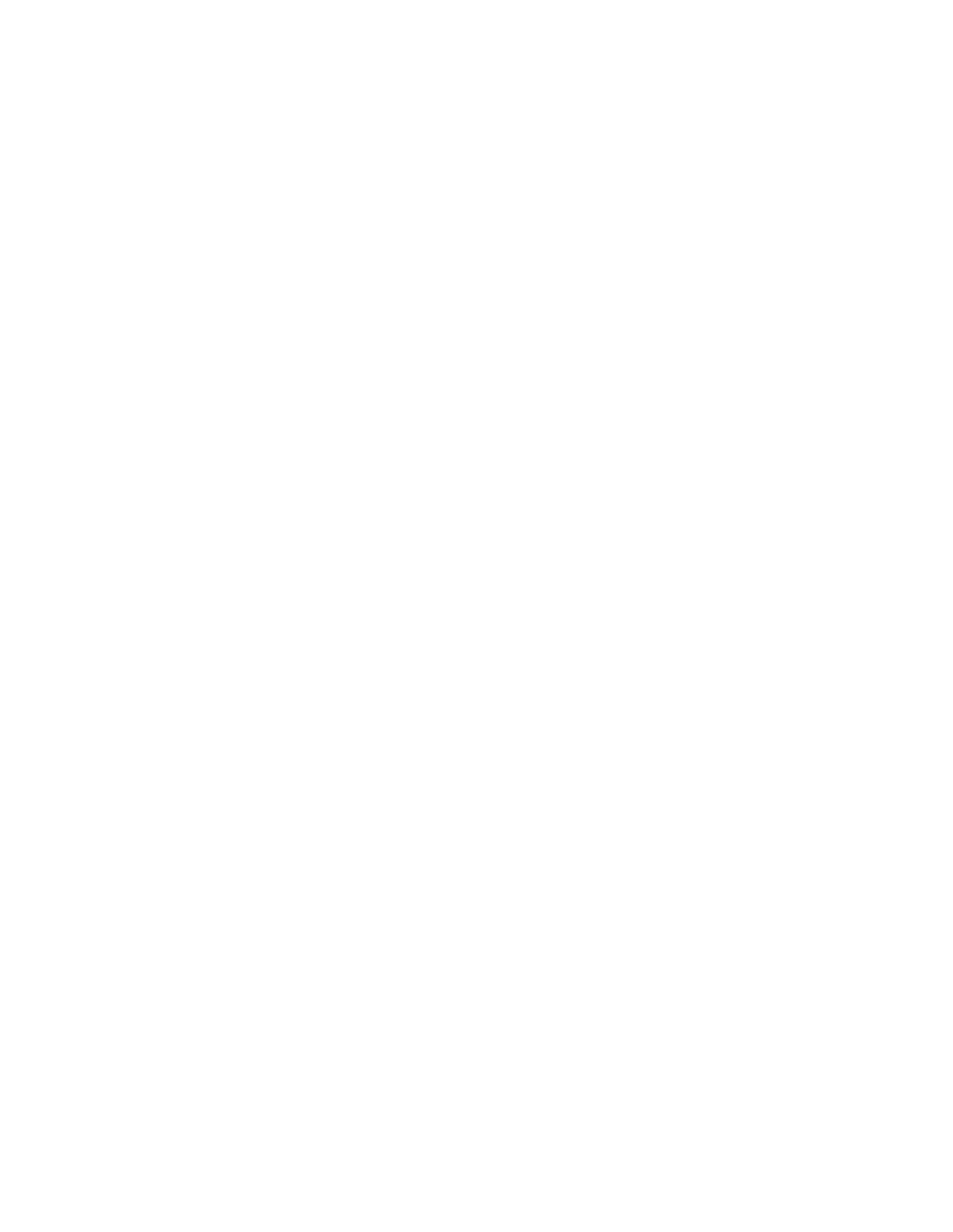| necessary | 1      | It is my hope the CFTC receive the                       |
|-----------|--------|----------------------------------------------------------|
|           | 2      | funding and allow us to continue to provide the quality  |
|           | 3      | oversight it's always provided. This oversight to        |
|           | 4      | following a principles-based approach in my opinion      |
|           | 5      | fosters an environment of compliance, competition, and   |
|           | 6      | innovation.                                              |
| want      | 7      | Mr. Chairman, I want to thank you and I                  |
|           | 8      | to thank the staff for again hosting these series of     |
|           | 9      | meetings. I think this has been one of the most open     |
| I.        | $10\,$ | processes that any regulators has ever had asked.<br>And |
|           | 11     | appreciate all of the hard work that has gone into it.   |
|           | 12     | Thank you.                                               |
|           | 13     | Thank you, Commissioner<br>CHAIRMAN GENSLER:             |
|           | 14     | Dunn for your remarks. Commissioner Sommers?             |
|           | 15     | COMMISSIONER SOMMERS: Thank you, Mr.                     |
| оf        | 16     | Chairman.<br>I want to say that I first agree with many  |
|           | 17     | the comments made by Commissioner Dunn this morning      |
| that      | 18     | regarding our resource restraints. And I hope that       |
|           | 19     | gets worked out as Congress returns.                     |
|           | 20     | I want to say thank you to the rulemaking                |
| into      | 21     | teams for all of their hard work that have been put      |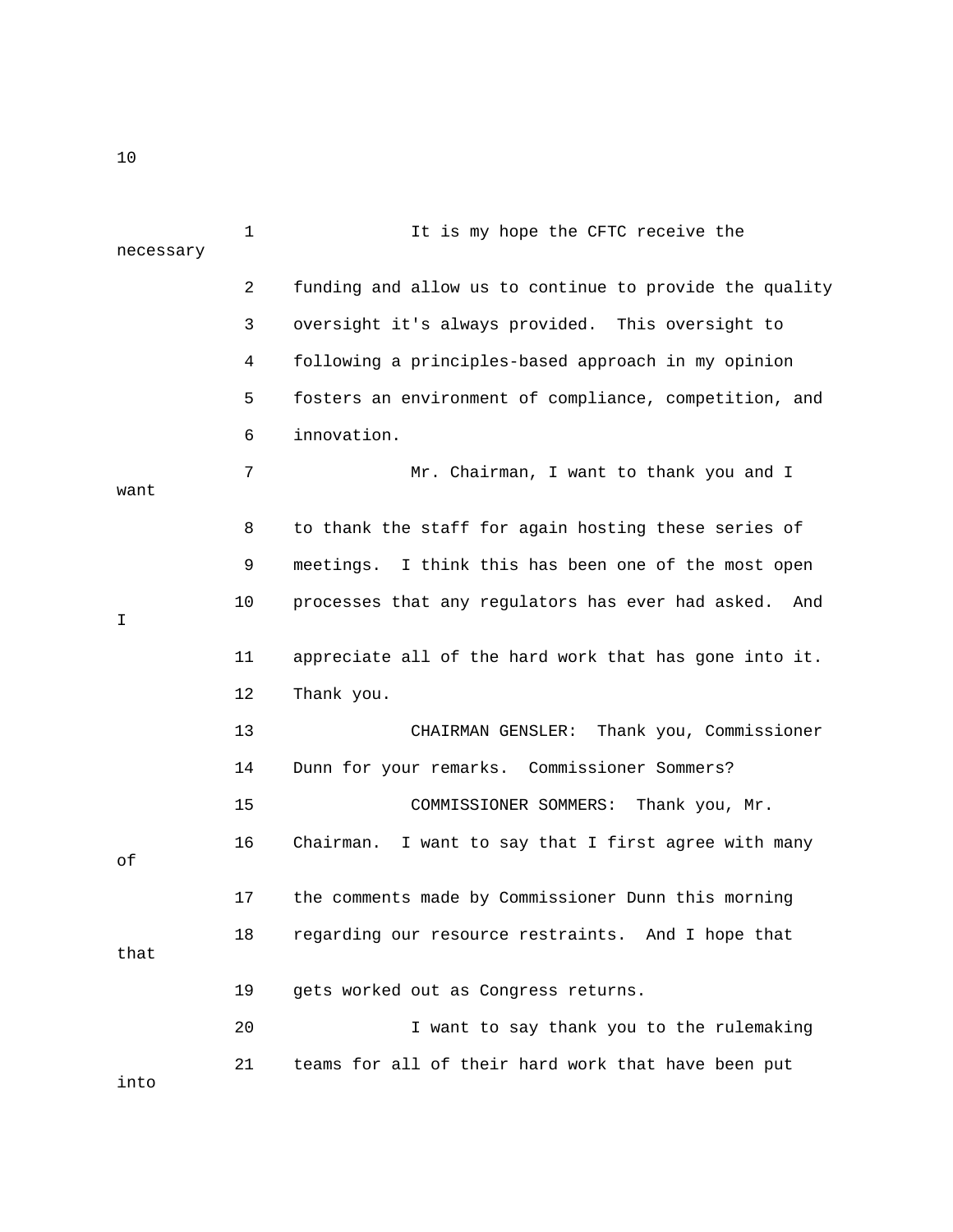22 these proposals that are before us today.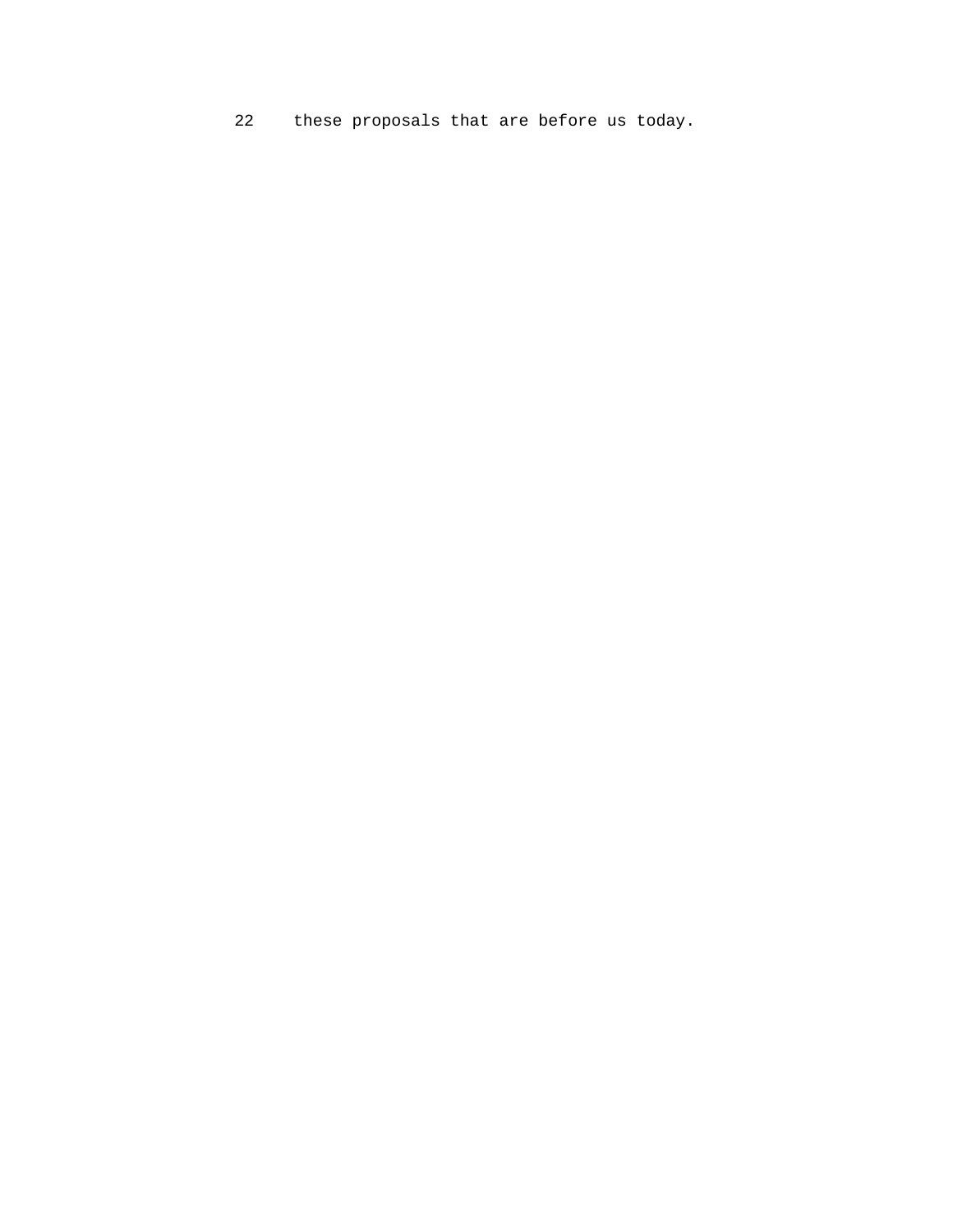1 And I guess I thought that with proposing our 2 11 rule today out of 30 rulemaking teams, that we were a 3 third finished, not a quarter finished. 4 CHAIRMAN GENSLER: Commissioner Sommers, my 5 math is not very good. 6 COMMISSIONER SOMMERS: Okay. Good. I was 7 thinking there's something I don't know about this. 8 CHAIRMAN GENSLER: Well, I do have to admit 9 that Sarah has broken her business conduct into numerous 10 rules. 11 COMMISSIONER SOMMERS: Right. There's more 12 than we even know. Anyway, thank you very much. I look 13 forward to discussing the important rules before us this 14 morning. 15 CHAIRMAN GENSLER: Thank you, Commissioner 16 Sommers. Commissioner Chilton? 17 COMMISSIONER CHILTON: Thanks, Mr. Chairman. 18 I agree with the fiscal concerns that were raised by 19 Commissioner Dunn and Commissioner Sommers and constantly 20 by our Chairman and by our appropriations s staff, too. 21 This is important because we're dealing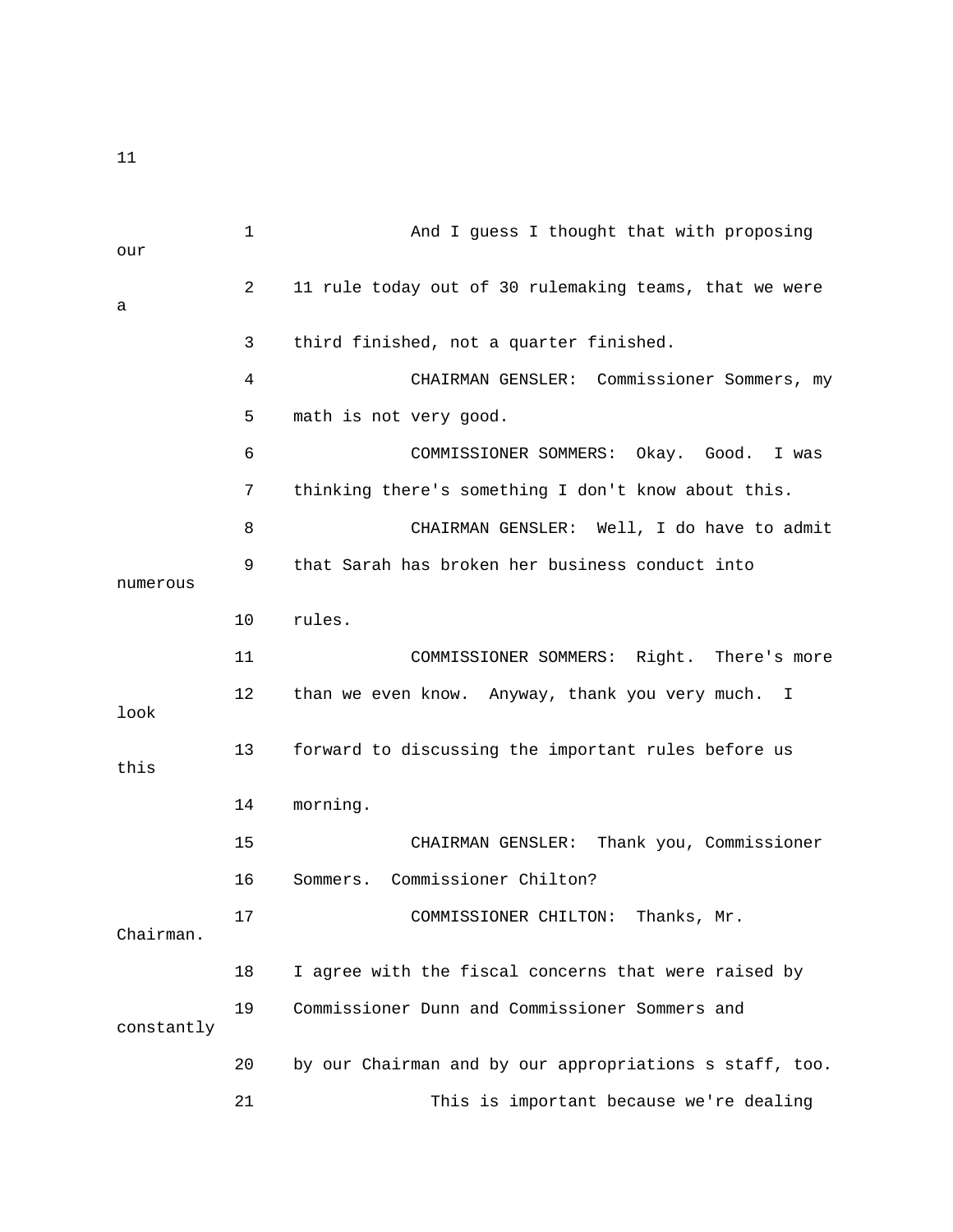22 with anti-disruptive practices and with manipulation.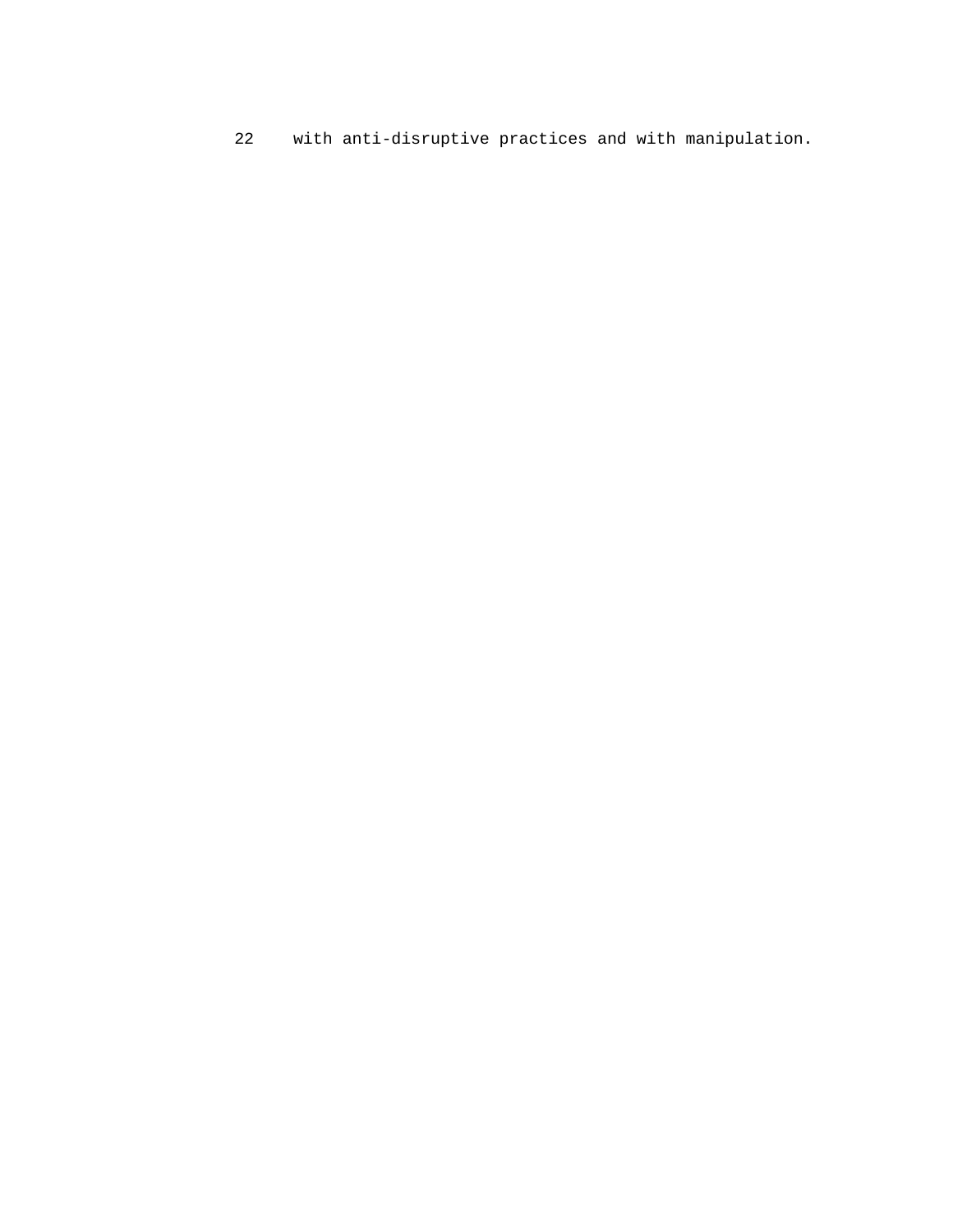1 The law has been really weak in these regards over the 2 years, which is why many of us fought to get it changed. 3 And this rule, the proposal will help promulgate these 4 things. And we will be better to enforce the rules to 5 make more efficient, effective markets in the future 6 I did want to take a moment to comment on 7 precious metals, in particular silver. We've been having 8 an investigation that's been going on 25 months now. And 9 I've been urging -- not that there's any individual that 10 has not agreed, but I've been urging that we say 11 something publically at some point. 12 I think that the public has been for two 13 years asking about whether or not there's wide-spread 14 manipulation in the markets. And it just seems to me 15 that after a couple of years we should say something. We 16 can say yes. We can say no. But it's time to say 17 something. 18 The legal definition, as I said, of 19 manipulation is really hard to prove. It's a high bar. 20 It's a much test. It's a much different test than what 21 the average person if we walked out on the street might 22 think of as manipulation; because you not only need to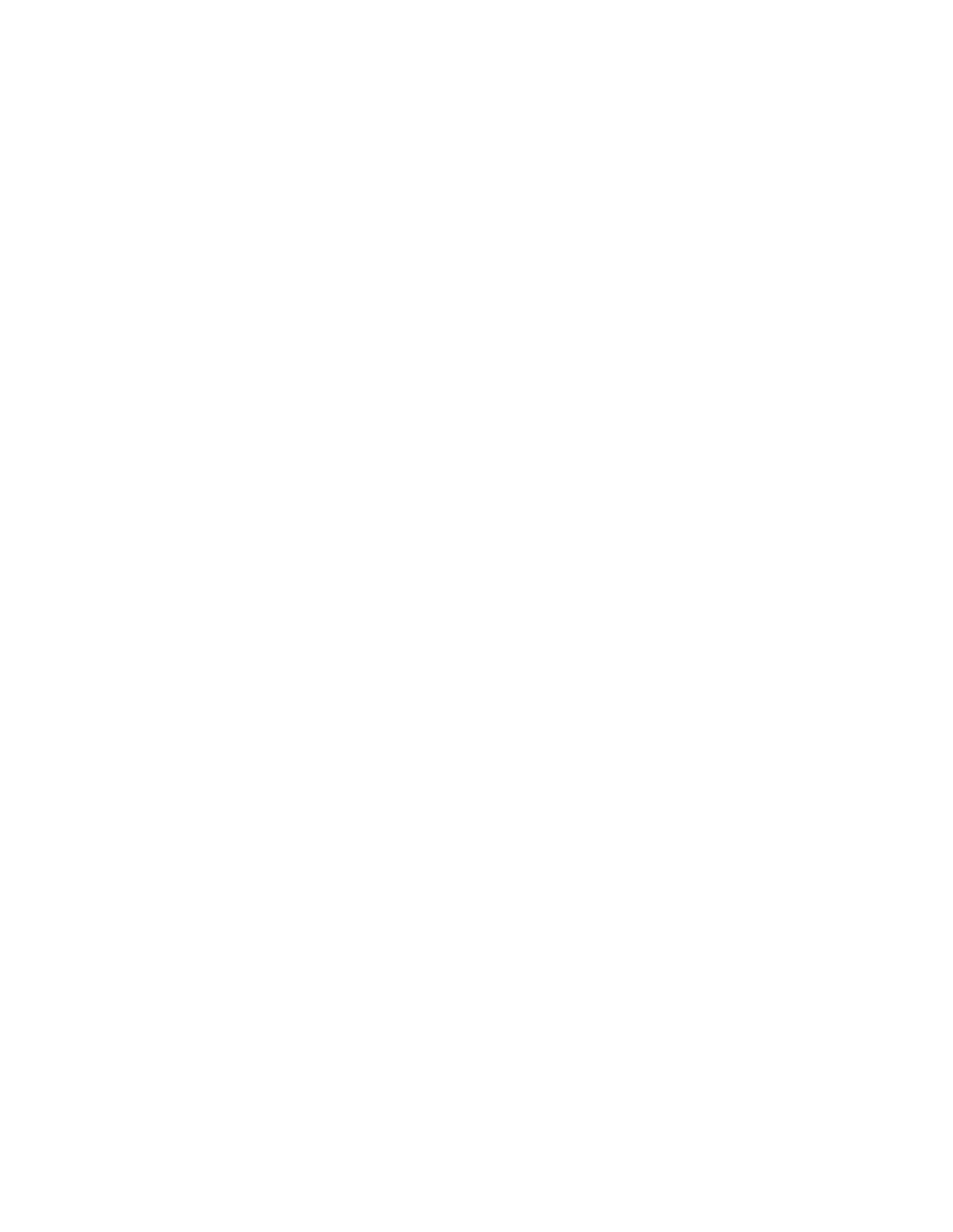|         | $\mathbf{1}$   | have a specific intent, but you also need to prove as a |
|---------|----------------|---------------------------------------------------------|
|         | $\overline{a}$ | result of that intent and the market control that the   |
|         | 3              | adaptively caused an artificial price. And causing an   |
|         | 4              | artificial price is something that can be debated by an |
|         | 5              | economist, so it's a really high bar. But what we're    |
|         | 6              | doing today will help in that regard.                   |
| to      | 7              | Attempted manipulation is a little easier               |
|         | 8              | prove than manipulation. It requires the intent to      |
|         | 9              | manipulate and some overt act in furtherance of that    |
|         | 10             | intent.                                                 |
| there's | 11             | And then there are lesser violations,                   |
| trading | 12             | are several of them. And after we do disruptive         |
| adding  | 13             | practices, there will be even more. So we will be       |
|         | 14             | additional tools to sort of our tool box of things that |
|         | 15             | can help in these markets.                              |
|         | 16             | I do believe that there have been repeated              |
| There   | 17             | attempts to influence price in the silver markets.      |
|         | 18             | has been fraudulent efforts to persuade what I consider |
|         | 19             | deviously control that price. And this is based upon    |
|         | 20             | what I have been told by members of the public and      |
|         | 21             | reviewed in pubically, available documents.             |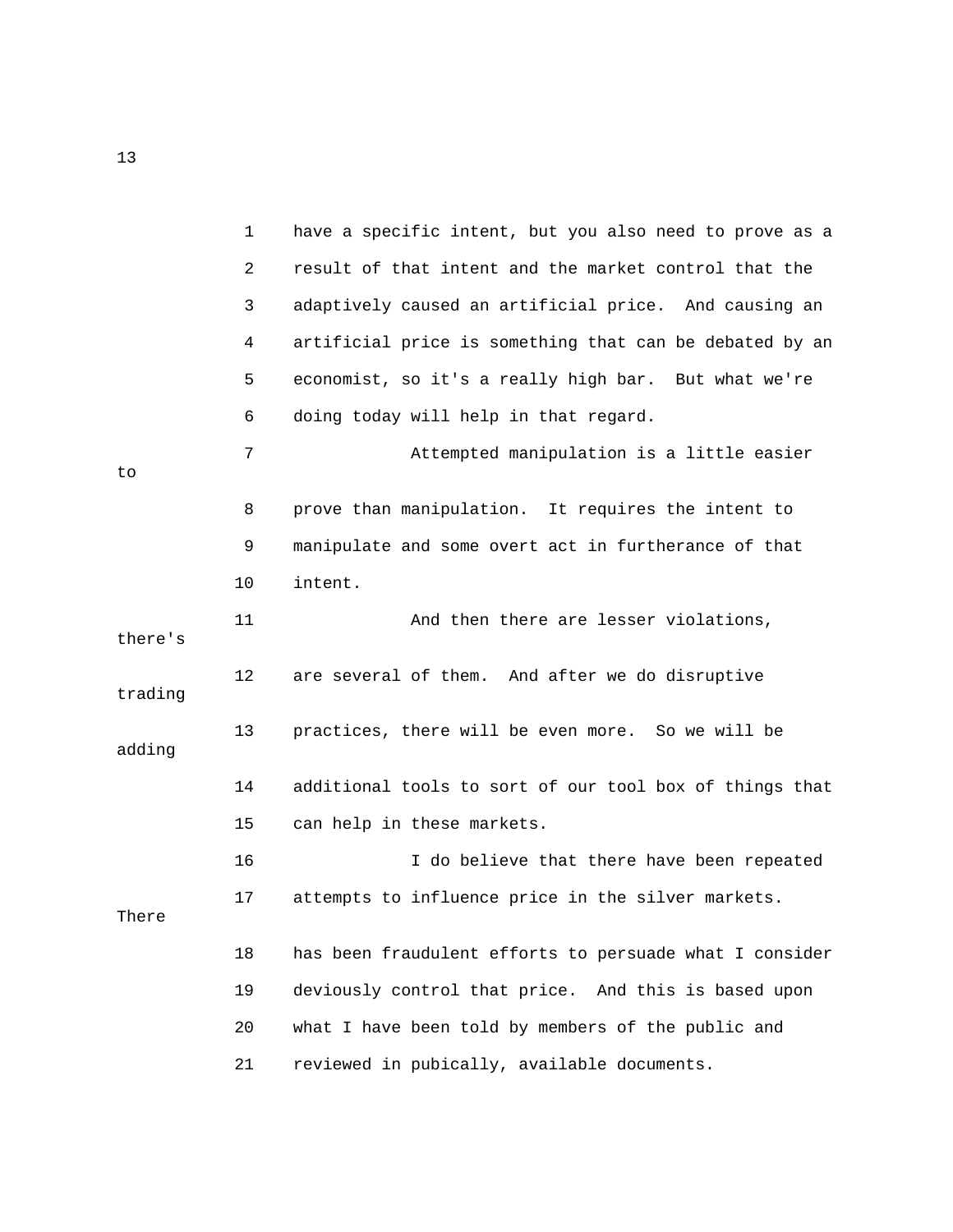Commodities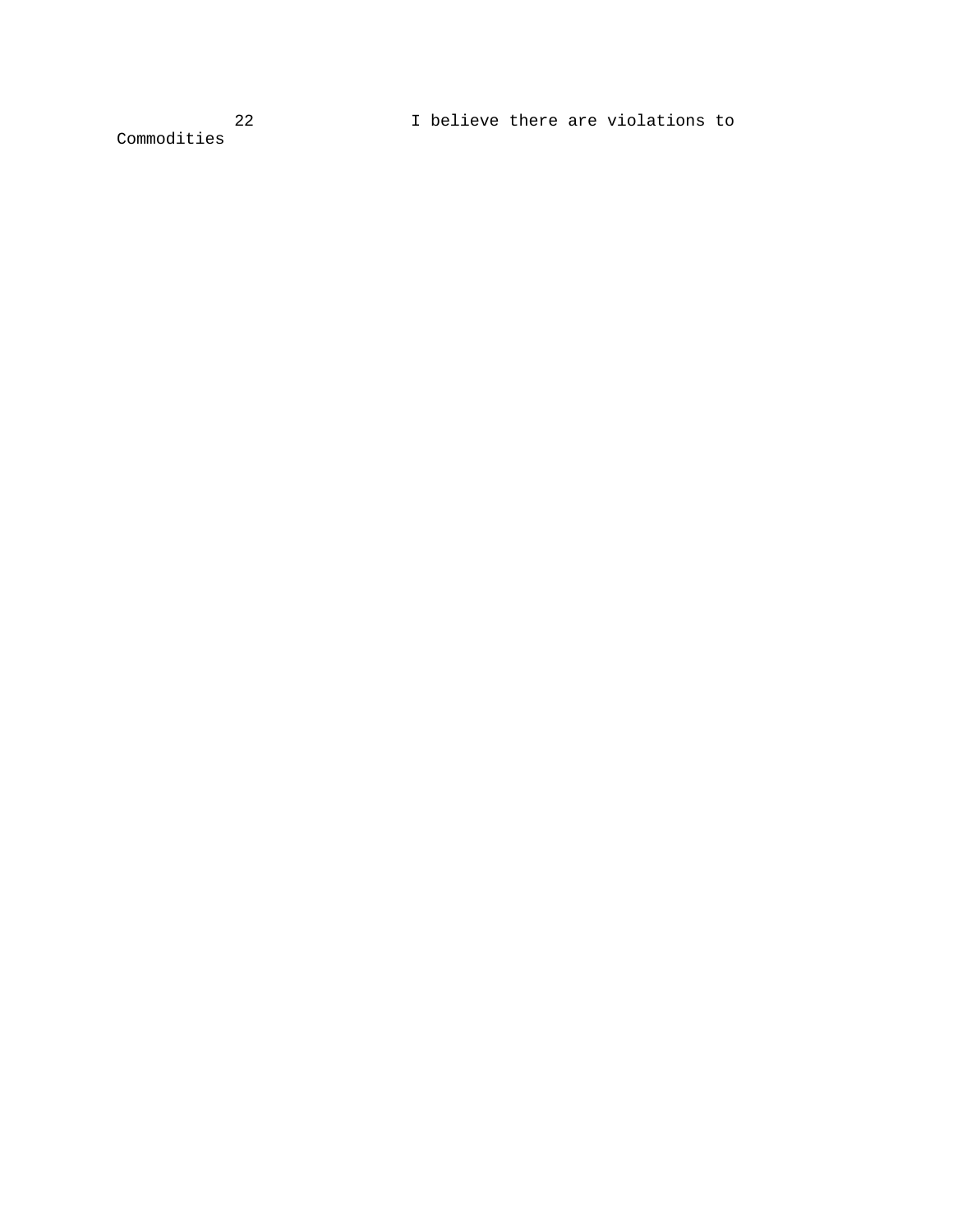| markets. | $\mathbf 1$ | Exchange Act that have taken place in the silver        |
|----------|-------------|---------------------------------------------------------|
|          | 2           | And that any such violation should be en forcibly       |
|          | 3           | prosecuted by the government.                           |
|          | 4           | Now, in saying this, I'm prohibited from                |
|          | 5           | divulging anything about ur investigation, about        |
| getting  |             |                                                         |
|          | 6           | individual trader names, or about positions, and I'm    |
|          | 7           | specifically not doing. And I can't pre-judge anything  |
| any      | 8           | that my colleagues and I may or may not do on this or   |
|          | 9           | other matter.                                           |
|          | 10          | So I appreciate that we're going forward on             |
|          | 11          | this.<br>I believe that disruptive trading and the      |
|          | 12          | anti-manipulation rule along with position limits will  |
|          | 13          | help not only the precious metal markets and fully      |
|          | 14          | implemented, but help all markets to make them more     |
|          | 15          | efficient and effective and avoid fraud, abuse, and     |
|          | 16          | manipulation.<br>Thank you.                             |
|          | 17          | Thank you, Commissioner<br>CHAIRMAN GENSLER:            |
|          | 18          | Chilton.<br>Commissioner O'Malia?                       |
|          | 19          | COMMISSIONER O'MALIA: Thank you, Mr.                    |
| many     | 20          | I would like to thank the teams for their<br>Chairman.  |
|          | 21          | long hours developing these rules that we will consider |
| the      | 22          | here today.<br>The staff has activity sought input from |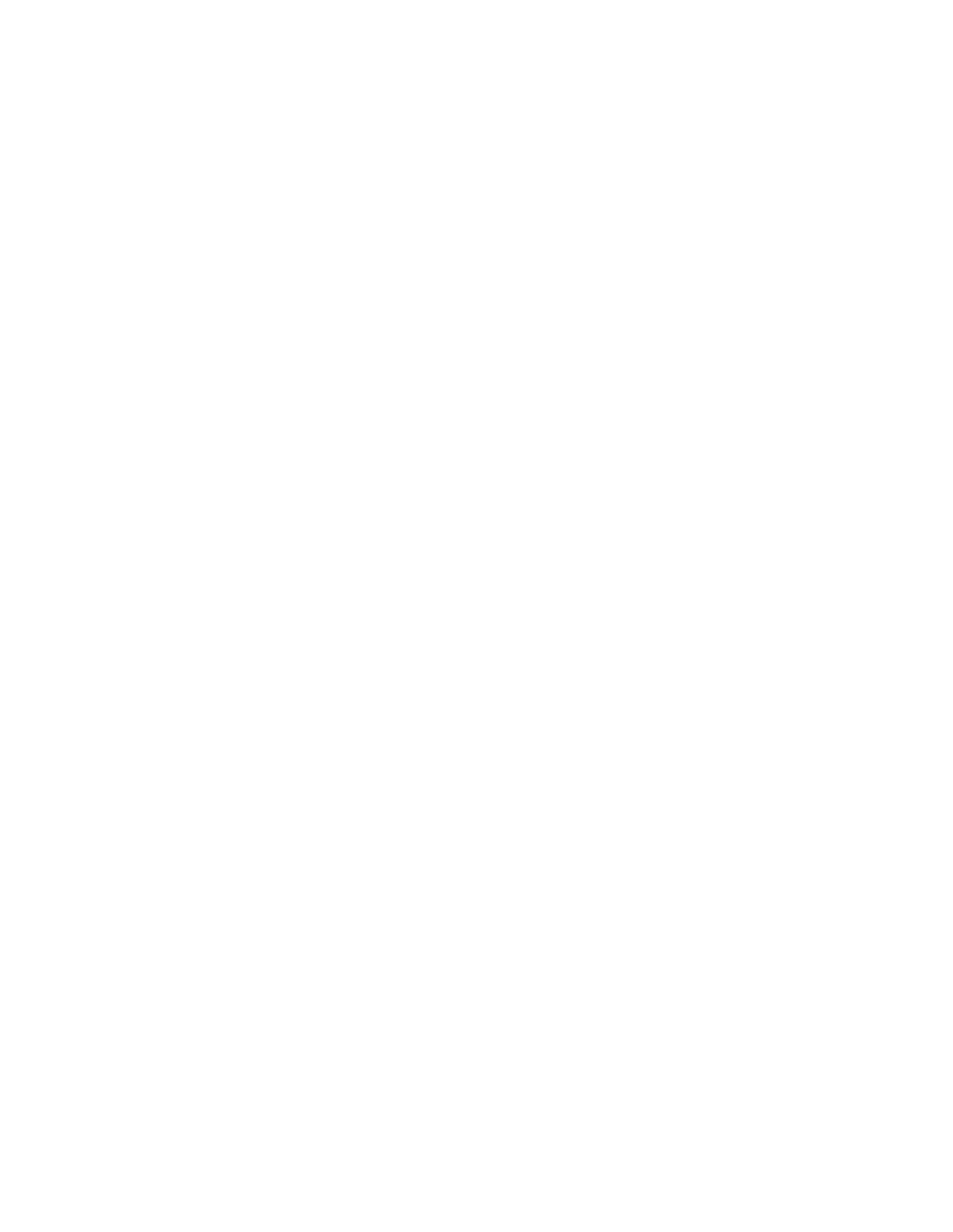1 Commissioners and worked cooperatively to approve each 2 these rulemakings. 3 I'd like to thank Bella Rozenburg and her 4 team, Adrianne Joves, and Eileen O'Donovan and their 5 respective teams. I would also like to thank Phyllis 6 Dietz and John DeBord for their efforts. 7 However, I'm quite concerned about the 8 proposed rule with the investment customer funds. I 9 think they're overly prescriptive, especially given that 10 the Commission released an advanced notice of public 11 ruling on this very issue in May of 2009. 12 My main concern with this proposal is that 13 the Commission is proposing to significantly revise the 14 scope and f character of permitted investments of 15 customer funds in the face of numerous public comments to 16 the contrary. 17 17 In fact, the concentration limits in today's 18 proposed rule seem to suggest that the 2000 plus pages of 19 the Dodd-Frank Act have done nothing to improve the 20 safety and the liquidity of the money market funds. 21 I strongly urge the public to comment on the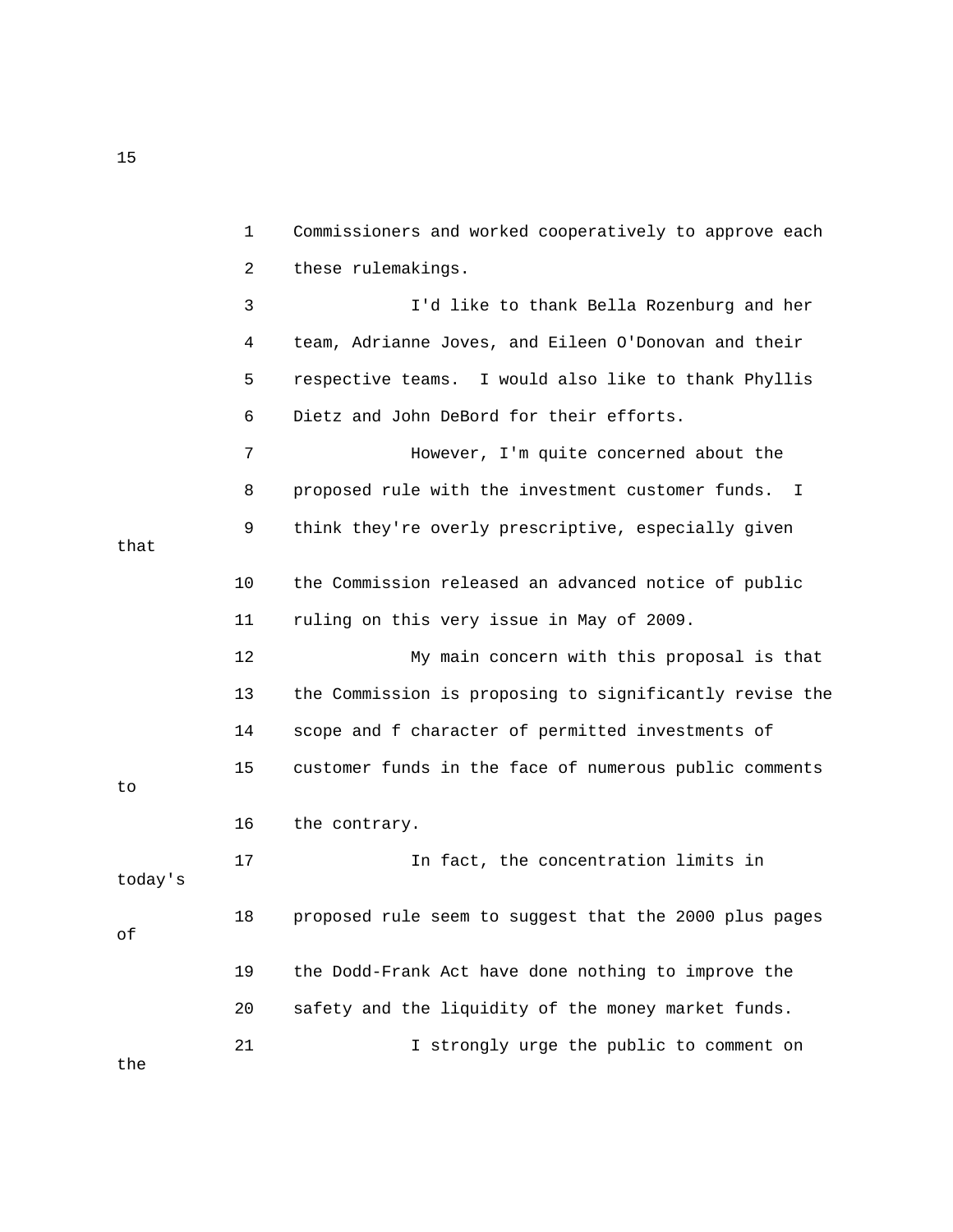22 reasonableness of the asset-backed concentration limits,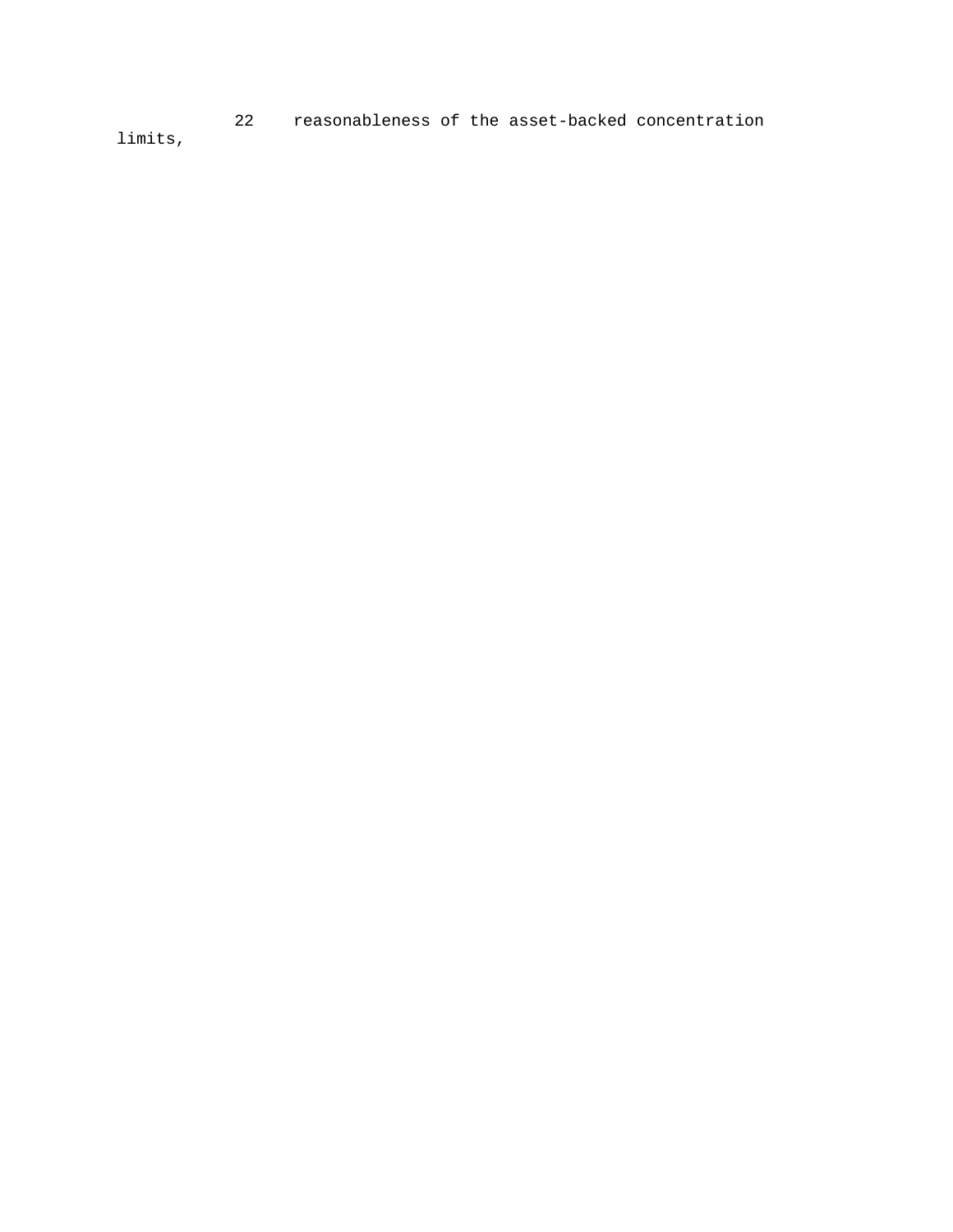|             | 1  | especially the 10 percent limitation on money-market     |
|-------------|----|----------------------------------------------------------|
|             | 2  | I also question whether it is wise to allow 50<br>funds. |
|             | 3  | percent of the allocation to be invested in one          |
|             | 4  | government-sponsored enterprise.                         |
|             | 5  | I intend to oppose the rulemaking, as it                 |
|             | 6  | fails to consider the public comments and fails to       |
|             | 7  | provide sufficient justification for the proposed        |
|             | 8  | allocations.                                             |
| to          | 9  | Moving to the Anti-Manipulation. I'd like                |
|             | 10 | thank Bob Pease and Mark Higgins for their efforts to    |
|             | 11 | present us with rules regarding an incredible            |
|             | 12 | controversial area of our law.                           |
|             | 13 | In the vernacular of the futures                         |
| industries, |    |                                                          |
|             | 14 | there is one term that stands out above all others.      |
|             | 15 | Manipulation. "M" is the Scarlet Letter of the futures   |
|             | 16 | market.                                                  |
|             | 17 | When the Enforcement Division, traders, and              |
| thinking    | 18 | the defense bar speaking of the big "M" they are         |
|             | 19 | of a very specific kind of conduct. The intentional      |
| Chilton     | 20 | creation of an artificial price, as Commissioner         |
|             | 21 | pointed it out.                                          |
|             | 22 | It requires having the specific intent to                |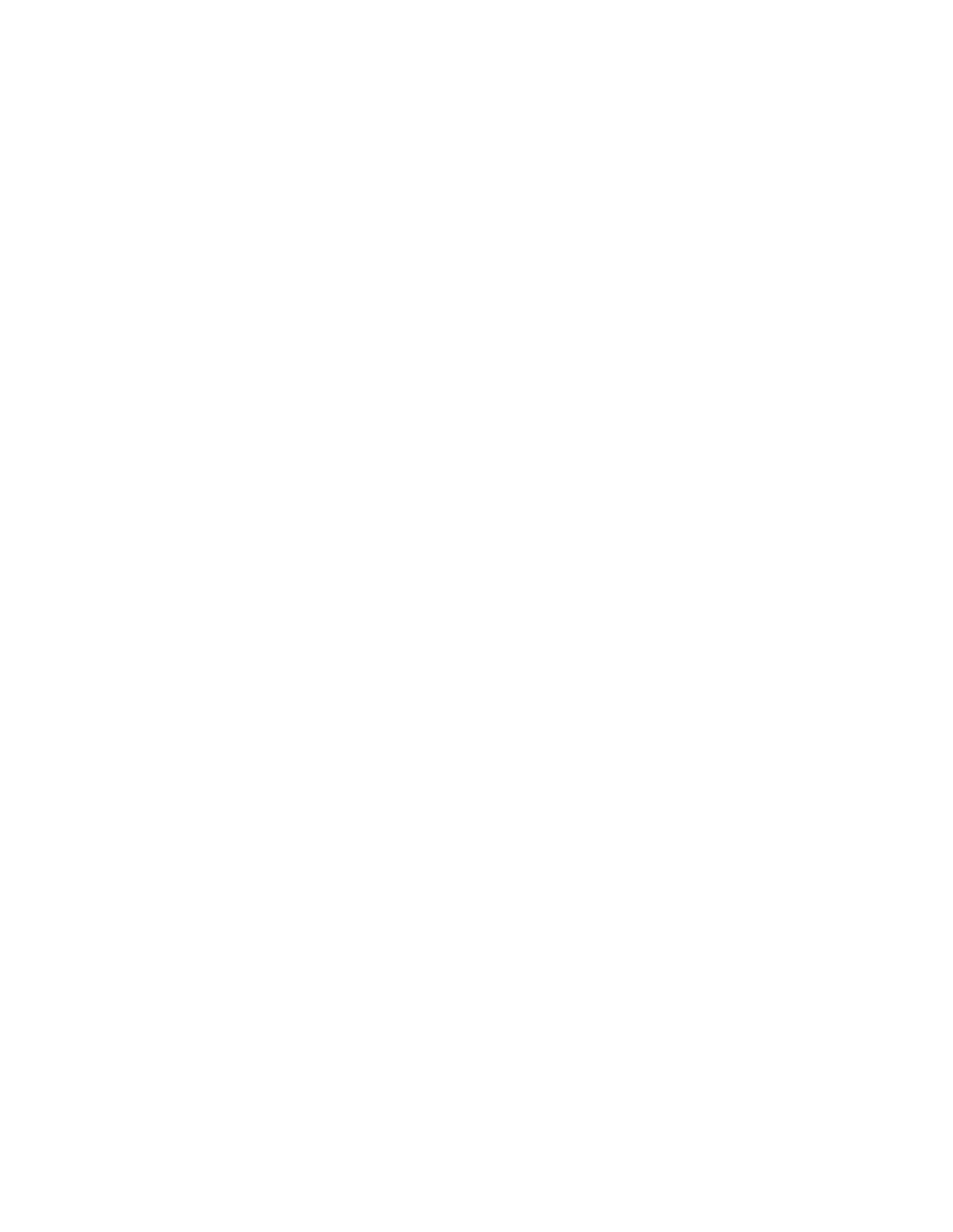1 affect prices in a manner that is not legitimately 2 brought about by the forces of supply and demand. 3 To fully comprehend the scope of this 4 rulemaking and the advanced notice of proposed rulemaking 5 on disruptive trading practices, one must understand the 6 range of prohibited misconduct under the CEA. 7 To do this, it helps to the think of the 8 possible violations of the CEA on a continuum ranging 9 from the trade price violations such as wash sales to 10 full manipulation. 11 New sections provided by the Dodd-Frank Act 12 and provide additional points on the continuum in the 13 form of disruptive trading practices and fraud-based 14 manipulative schemes. The placement of these points on 15 the continuum will be determined by these rulemakings. 16 The foundation of the Commission's rulemaking 17 authority is preserved on one end of the continuum to the 18 new section  $6(c)(3)$ . These rulemakings mirror the 19 statutory prohibition to clarify the Commission's 20 interpretation of price manipulation is an intentional 21 interference with the legitimate forces of supply and 22 demand.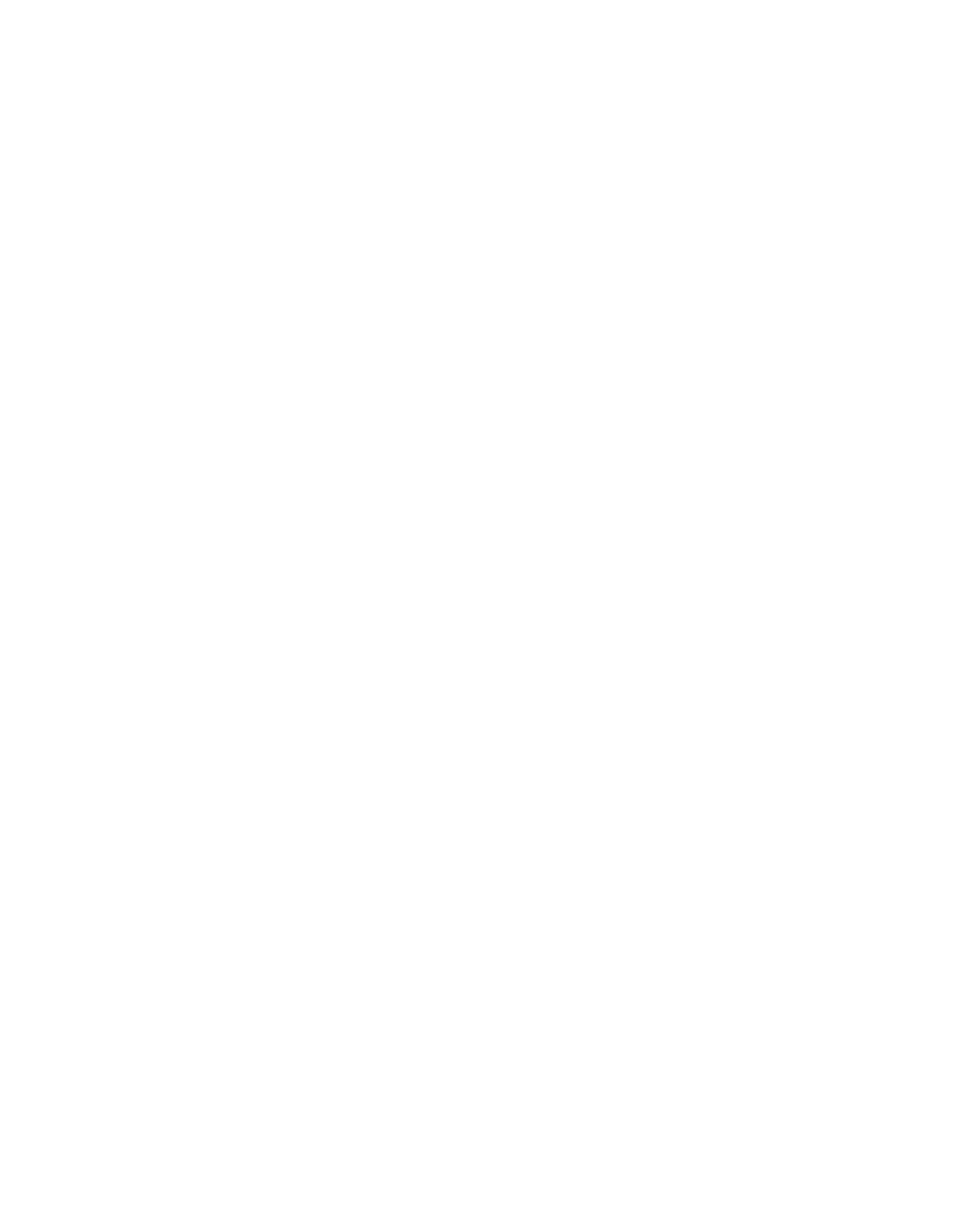1 It is important to know this will not change 2 the Commission's enforcement under the existing 9(a)(2). 3 Fraud-based manipulative schemes described in new section 4 6(c)(1) differs from big "M" manipulation in that the 5 prohibited conduct may be intentional or reckless. And 6 that there is no requirement for such conduct to result 7 in artificial price. 8 Taking one step back along the continuum, 9 disruptive trading practices are also defined in some 10 instances as reckless conduct. 11 Accordingly, trade strategy that is executed 12 under unpredictable, atypical market conditions could 13 misfire and fall under the enumerated disruptive trading, 14 practices. 15 If the Commission determines that the 16 strategy was engaged in recklessly, it could find that 17 the strategy was manipulative even if the trader had no 18 intent to impact market prices or disrupt the market 19 itself. This would be an aggressive outcome, but it is 20 entirely possible under this continuum. 21 11 It is therefore incumbent upon this 22 Commission to be clear about which type of activity is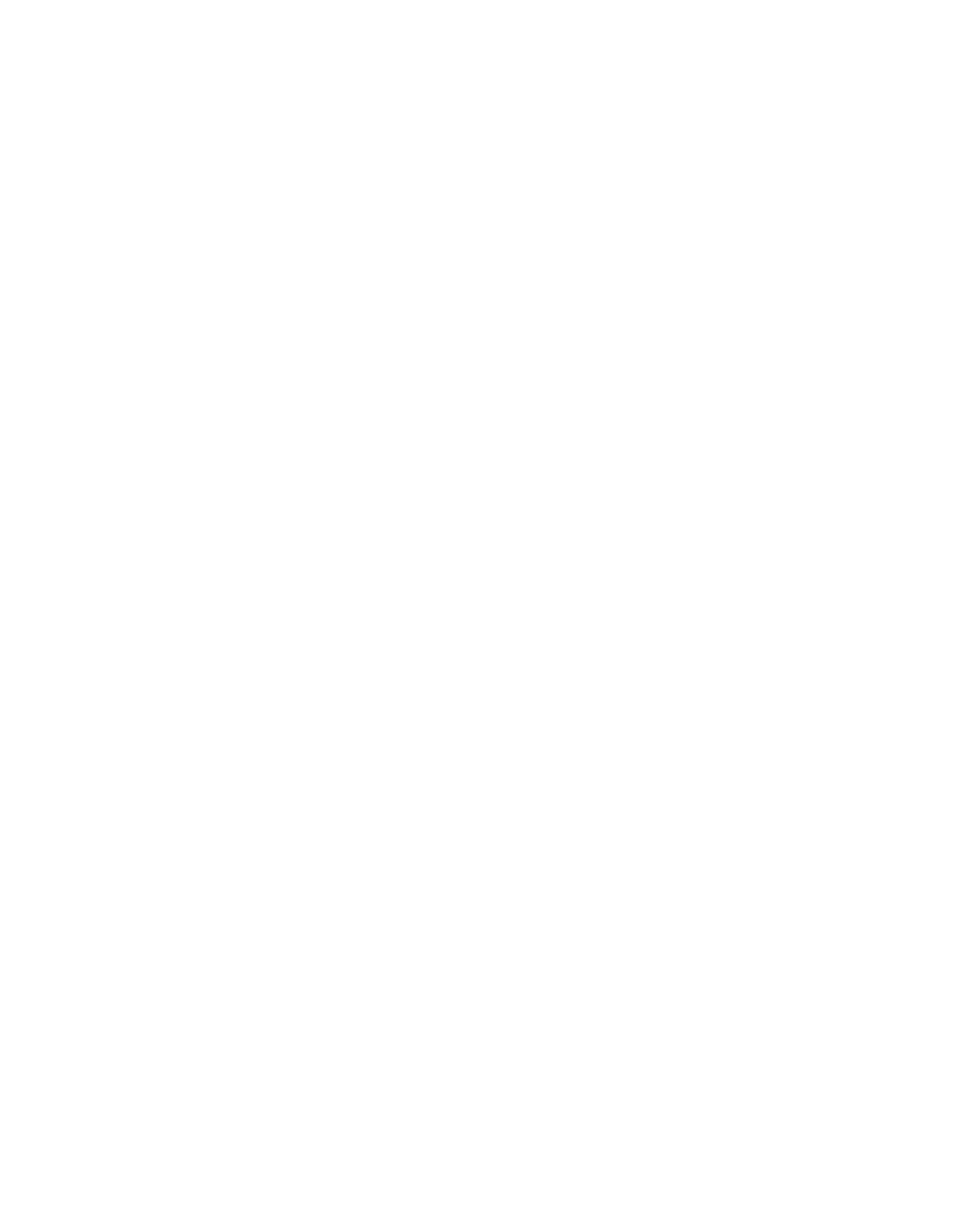1 prohibited and how we intend to use our new authorities. 2 Last week NFL Commissioner Roger Goodell 3 notified players that striking an opponent in the head 4 and neck will result far more significant discipline 5 including suspension. 6 When I read this, I realized that 7 Commissioner Goodell's job is very similar to that of the 8 Commission. He places a high priority on protecting the 9 players from needless injury. 10 The CFTC also places an equal value on 11 protecting markets participants from manipulation, market 12 disruptions, fraudulent behavior, and other abuse 13 practices. The new statutory provisions charge us with 14 defining controls to ensure that the trading is neither 15 disruptive nor manipulative. 16 These provisions also impose high penalties 17 for conduct which may only be reckless. A rather low 18 standard under the law to ensure that market participates 19 are incentives to follow the rules. To the NFL's credit, 20 it has been very specific about what it will and will not 21 tolerate.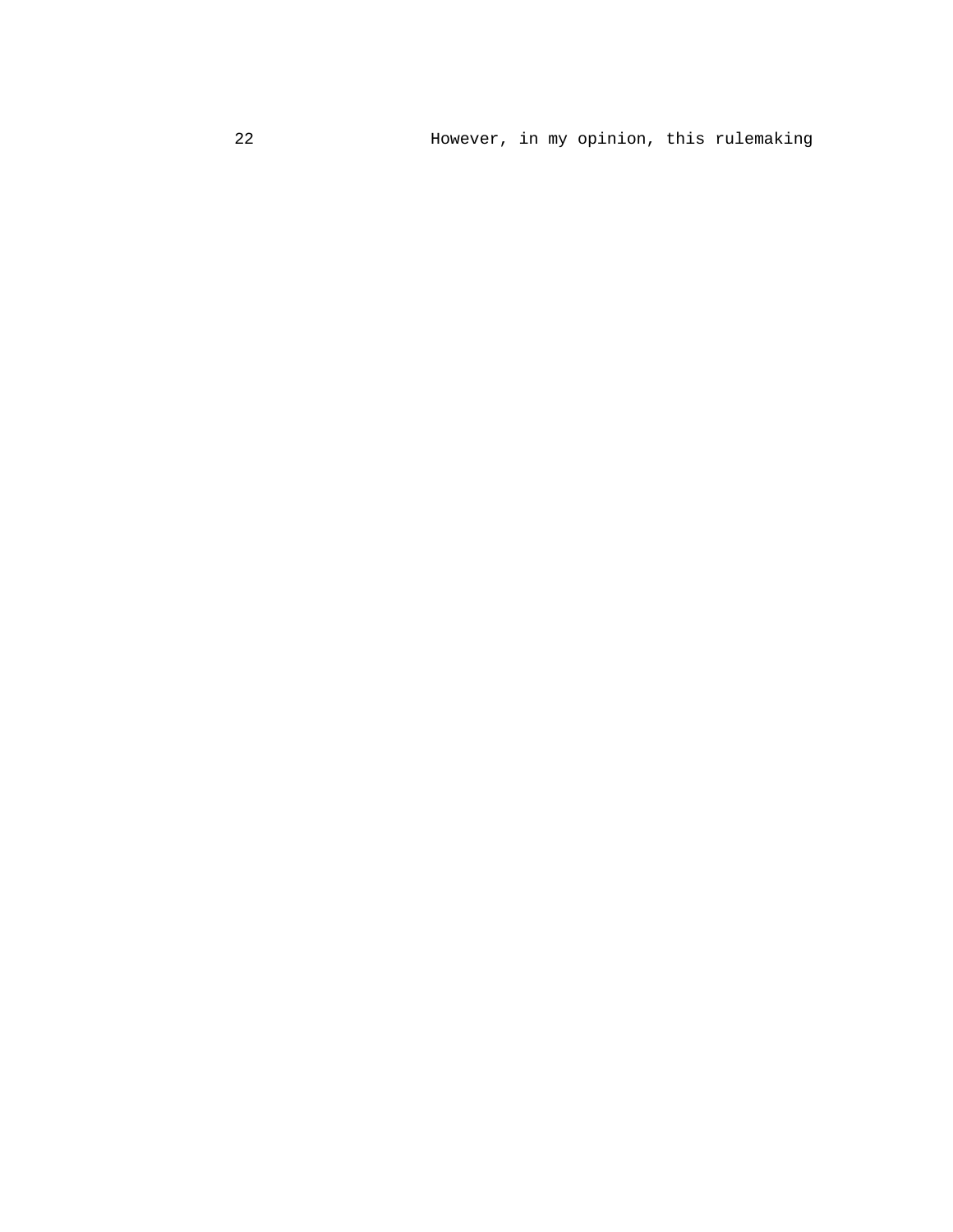1 will not provide, our rulemaking will not provide market 2 participants with the same comfort or sufficient 3 direction. This is especially true with regard to 4 disruptive trade practices. 5 One would think after requesting this 6 language in the legislation, the Commission could provide 7 some more details as to how it will interpret the 8 language on spoofing or trading in the close. 9 As a result, it is appropriate for the 10 Commission to receive more feedback from the public to 11 better refine these definitions and understand how they 12 might, in fact, impact markets or the players affected. 13 And I appreciate, Mr. Chairman, you going with advanced 14 notice of proposed rulemakings to further flush these 15 out. 16 We must not lose sight of the technology 17 investments such rulemakings might require. In order to 18 effectively oversee trading schemes and practices, the 19 Commission will need to reconstruct the order book and to 20 understand how various bidding strategies have impacted 21 market practices. Regardless if we apply intent of a 22 reckless standard, all cases must be supported by the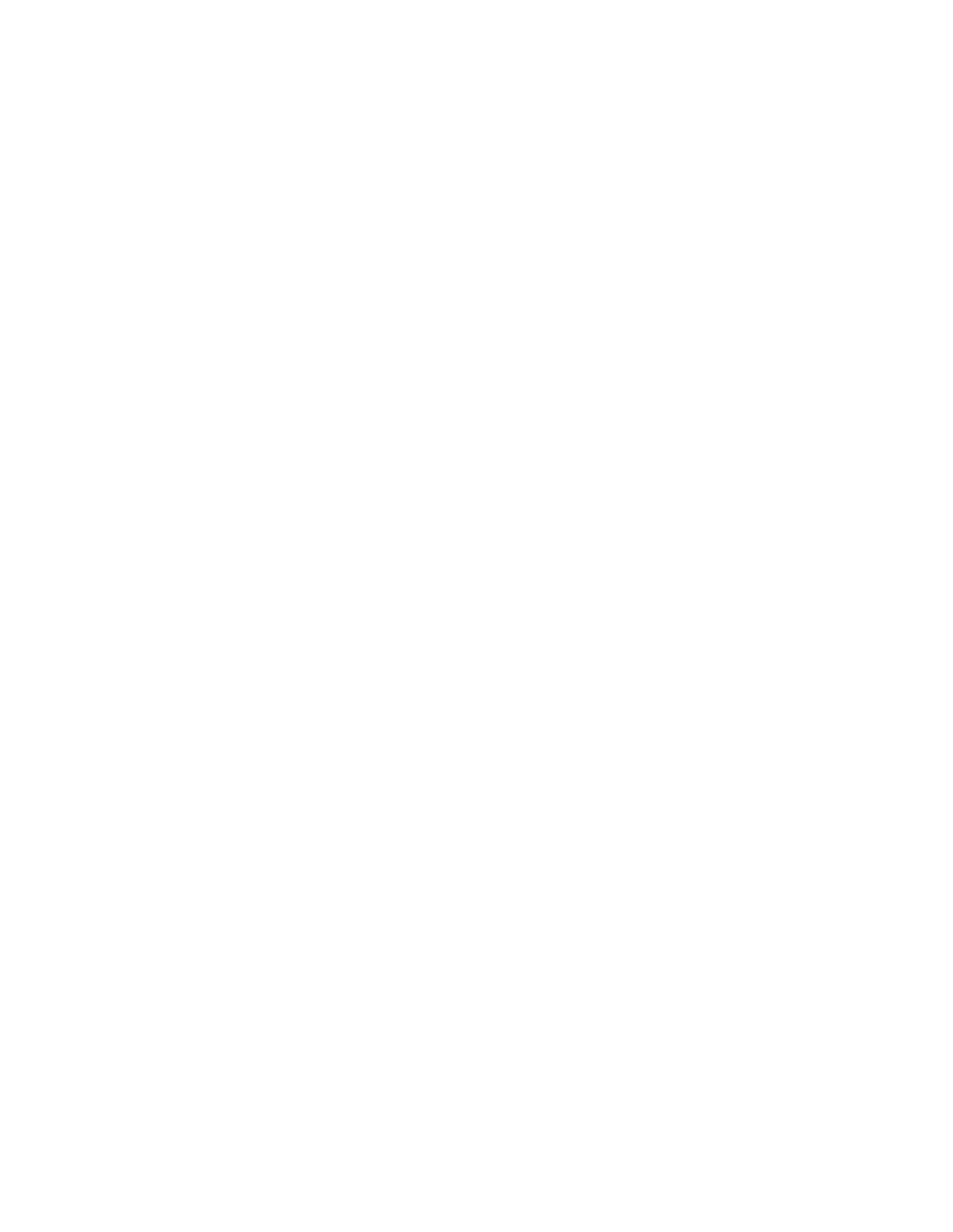|        | $\mathbf{1}$ | facts and empirical data.                                |
|--------|--------------|----------------------------------------------------------|
|        | 2            | As we work through the particular                        |
|        | 3            | rulemakings, it is critical to remember that our         |
|        | 4            | responsibility is broader than simply responding to the  |
|        | 5            | last crisis. Going forward, prevention and deterrence    |
|        | 6            | must be the twin goals that are furthered by             |
|        | 7            | anti-manipulation and disruptive trading rules.          |
|        | 8            | Stating upfront that the Commission may                  |
|        | 9            | always go back to the instant replay to review the call  |
|        | 10           | does not provide market participants with a fair notice  |
| rules. | 11           | as to when their strategies will run afoul of the        |
|        | 12           | It is my sincere request that the public                 |
|        | 13           | provide input on the complicated rulemakings to ensure   |
| fair   | 14           | that everyone is in agreement of the boundaries and      |
|        | 15           | play.<br>Thank you.                                      |
|        | 16           | Thank you, Commissioner<br>CHAIRMAN GENSLER:             |
| fellow | 17           | I want to thank all of my Commissioners,<br>O'Malia.     |
|        | 18           | Commissioners for their comments. And I find my          |
|        | 19           | associating with each of you in a different way.<br>So I |
|        | 20           | hope it's a third, by the way.                           |
| Dunn   | 21           | I definitely associate with Commissioner                 |
|        | 22           | on the need for resources. I'm going to continue to be   |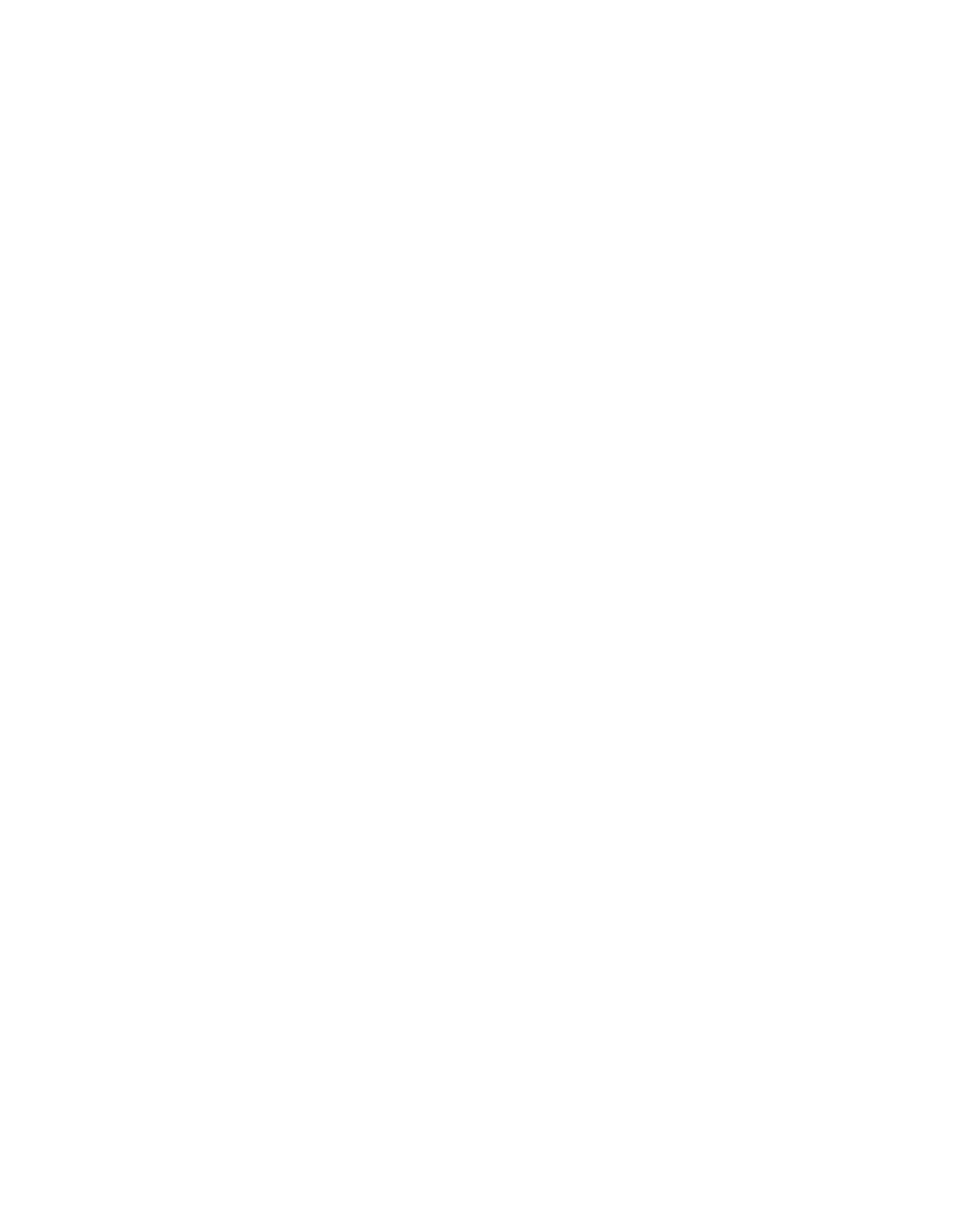|                | $\mathbf{1}$ | sort of a happy advocate for resources. And I truly do   |
|----------------|--------------|----------------------------------------------------------|
|                | 2            | hope that when Congress comes back from the election,    |
|                | 3            | that we get the necessary resources to move forward.     |
|                | 4            | I do believe even our estimate of 400 new                |
|                | 5            | staff to incorporate Dodd-Frank may well end up being a  |
| Wе             | 6            | low estimate given the markets that we're to oversee.    |
|                | 7            | probably will have 300 to 400 new registrants. And the   |
| the            | 8            | markets are presently seven to nine times the size of    |
|                | 9            | markets that we currently oversee.                       |
|                | 10           | And I find myself associating with                       |
| little         | 11           | Commissioners O' Malia and Chilton, though maybe a       |
|                | 12           | bit different perspectives, on the need to have clearer  |
|                | 13           | rules of the road when handling manipulation an          |
| to             | 14           | disruptive trading practices. I do think that we need    |
|                | 15           | enhance or authorities in that regard, and Dodd-Frank    |
|                | 16           | gave us that.                                            |
| presentations. | 17           | Let me turn over to the staff                            |
|                | 18           | The first set of proposed rules that we are considering  |
| "Part          | 19           | relate to something in our Commission which we call      |
|                | 20           | Part 40 is just part of our rules. And these are<br>40." |
|                | 21           | about how we as the Commission approve or consider the   |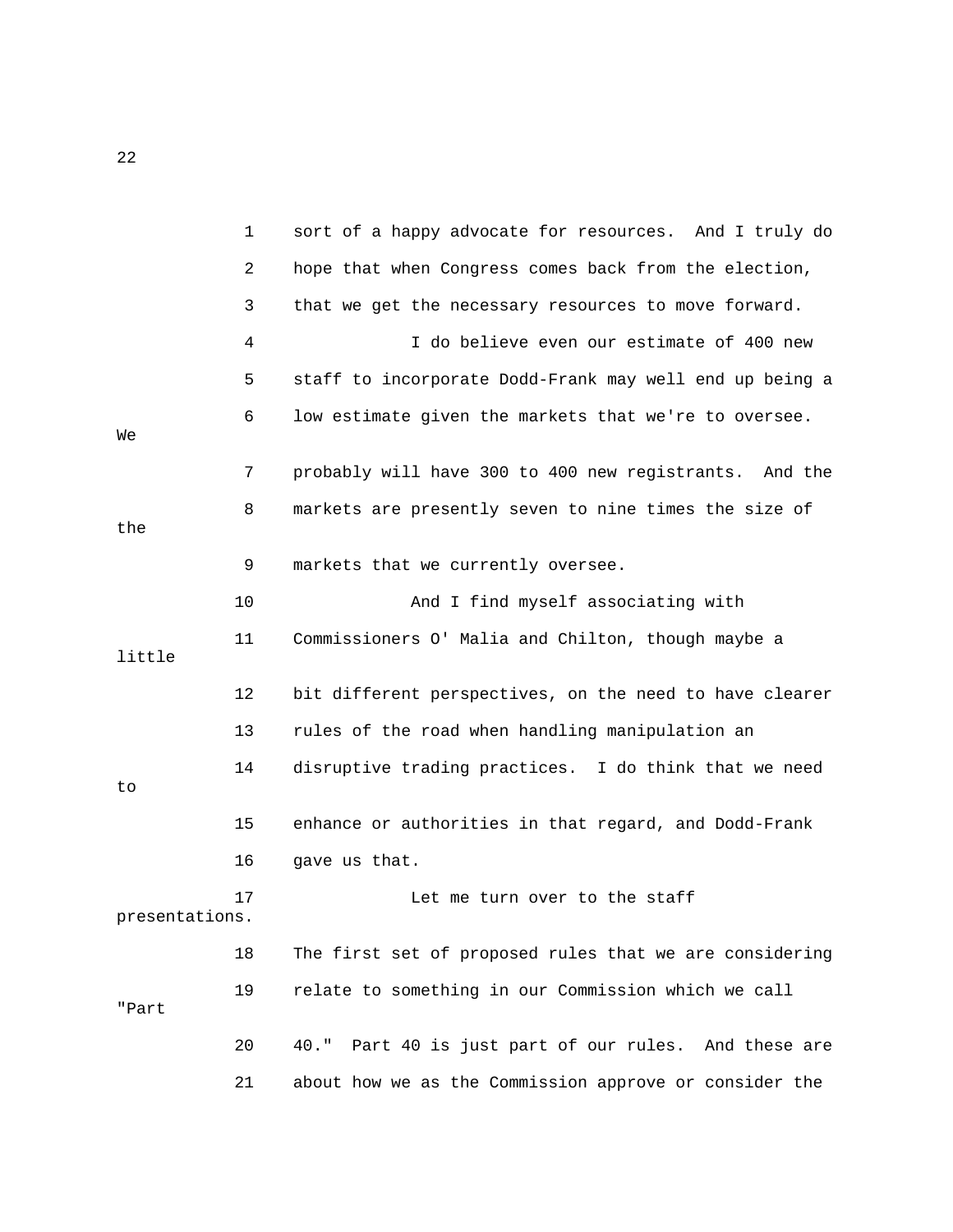22 various rules and new products of registrants, that's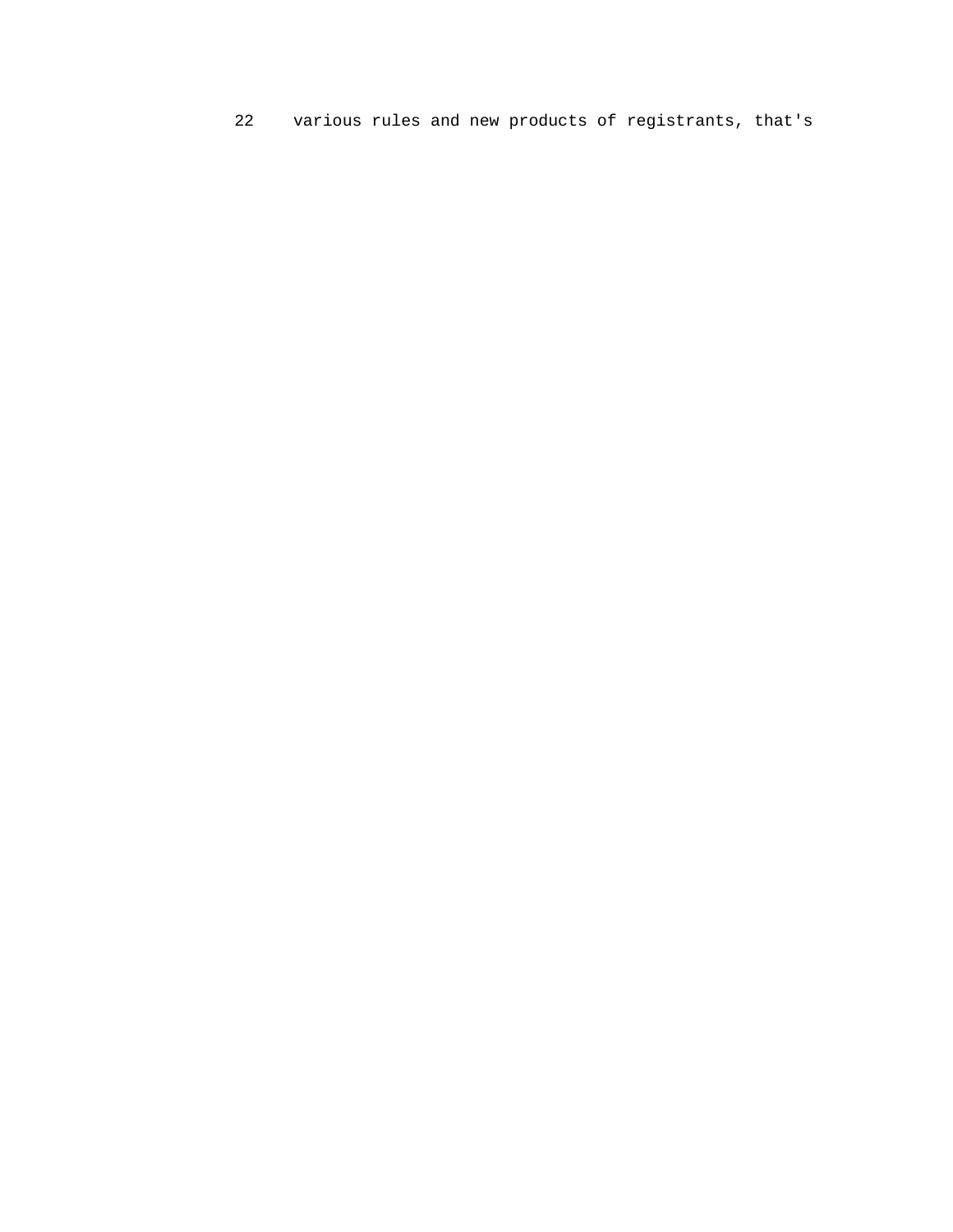1 what Part 40 is. 2 Bella Rozenburg with the Division of Market 3 Oversight, I guess with support from her boss Rick Shilts 4 at times is going to discuss these proposals. 5 With that I think I might -- I think I'm 6 supposed to go through and introduce everybody. So I 7 will introduce everybody. 8 The second set of proposals considered today 9 will address the removal of the reliance on credit 10 ratings and proposals, alternatives to this alliance 11 reliance. So Adrianne Joves from our Division of the 12 Office of General Counsel is going to prevent that. 13 The third set the proposed rulings being 14 considered relate to the investment of customer funds 15 under regulations 1.25 and 30.7. And also in that set of 16 rules we'll regard the use of credit rating agencies as 17 well. And I believe that -- I see Phyllis sitting there. 18 Are you going to present that? 19 MS. DIETZ: Jon DeBord. 20 CHAIRMAN GENSLER: So Jon Debord from out 21 Division of Clearing an Intermediary Oversight will 22 assist Phyllis and present that.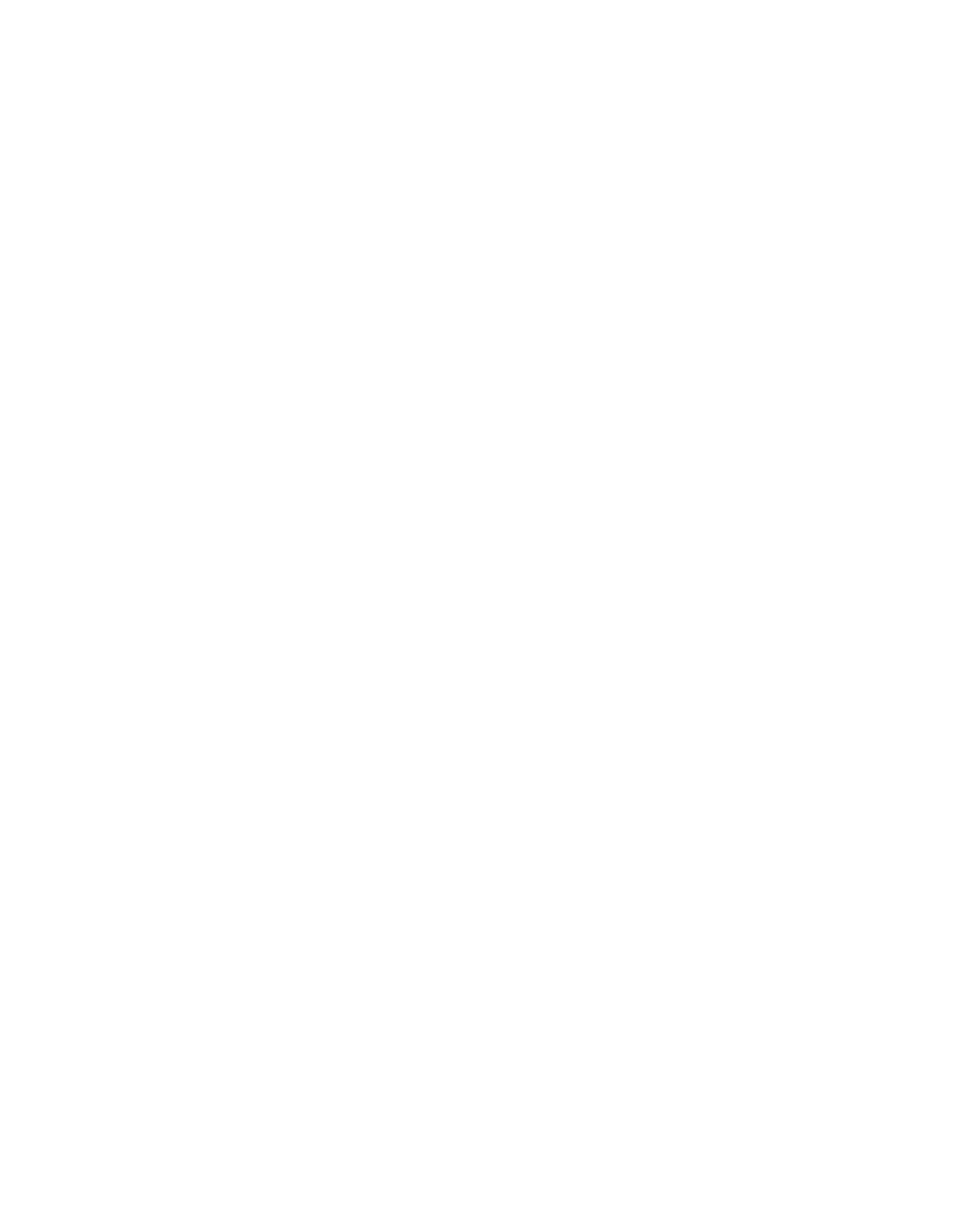1 The fourth set of proposal describe the 2 process for reviewing swaps for mandatory clearing Eileen 3 Donovan -- where is Eileen -- there on the second row 4 will be doing that from the Division of Clearing and 5 Intermediary Oversight. 6 The fifth set will be addressing the 7 discussion about the manipulation standards where I think 8 Mark Higgins and Bob Pease will be coming to table from 9 the Division of Enforcement. 10 And then finally, there will be the proposals 11 regarding disruptive practices, and Bob Pease will be 12 doing that. 13 In terms of the staff will present the 14 proposal in each case. And in each these the floor will 15 be open for questions and we will take a vote. 16 So number one, Bella. I think then if you 17 want to give a presentation and then we will do a motion. 18 MS. ROZENBURG: Good morning, Mr. Chairman, 19 Commissioners. Today's staff is recommending that the 20 Commission approve a number of proposed rulemaking to 21 implement new rules certification procedures for existing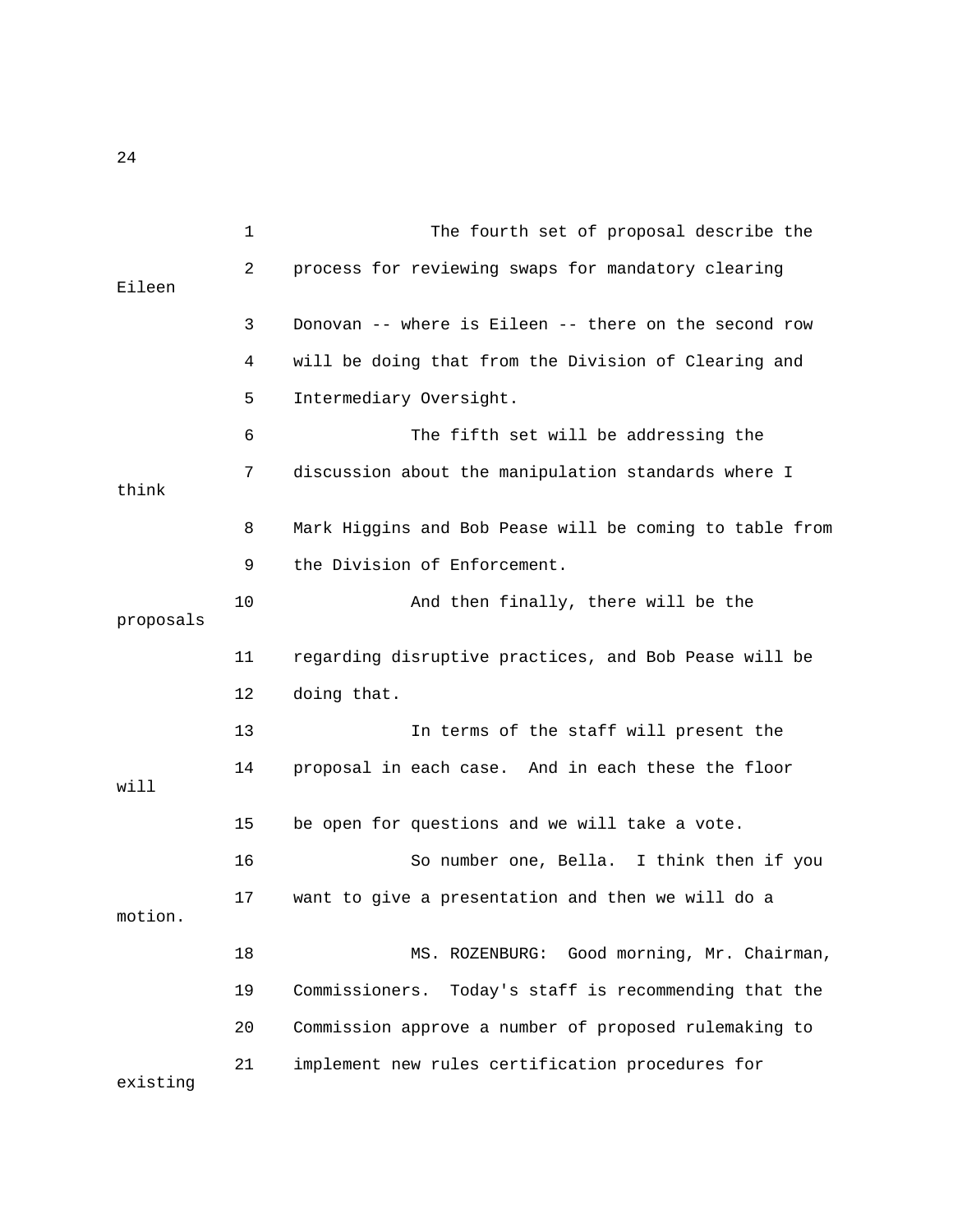22 registered entities such as designated contract market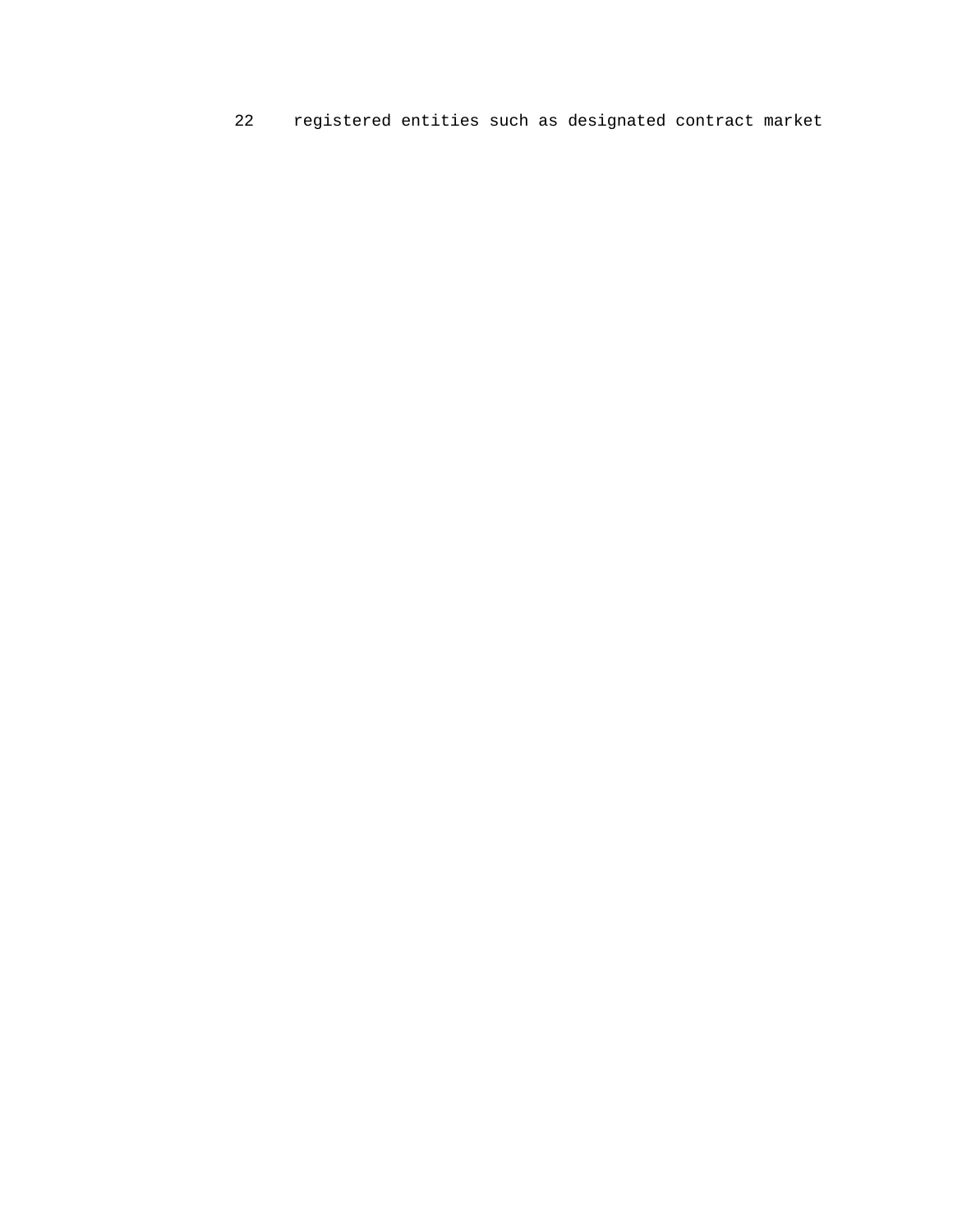1 and derivatives clearing organizations, and for new 2 registered candidates such as Swap Execution Facilities 3 and Swap Data Repositories. 4 The proposed regulation also prohibits event 5 contracts based on certain excluded commodities special 6 procedures for certain rule changes proposed by 7 systemically important derivatives clearing organizations 8 or safe codes. And provide for the following of review 9 periods for certain novel derivative products pending the 10 resolution of jurisdictional determination. I will 11 address major changes for Part 40. 12 With respect to rule certification 13 procedures, under the proposed rules, the Commission will 14 have 10 business days to review certification or will 15 amend them. 16 If within 10 business days the Commission 17 determines that the submission involves a novel or 18 complex issue or is submitted with an inadequate 19 explanation or is potentially inconstant with the Act, 20 then the certification will be stayed for an additional 21 90 days. 22 The rule amendment will be certified upon

25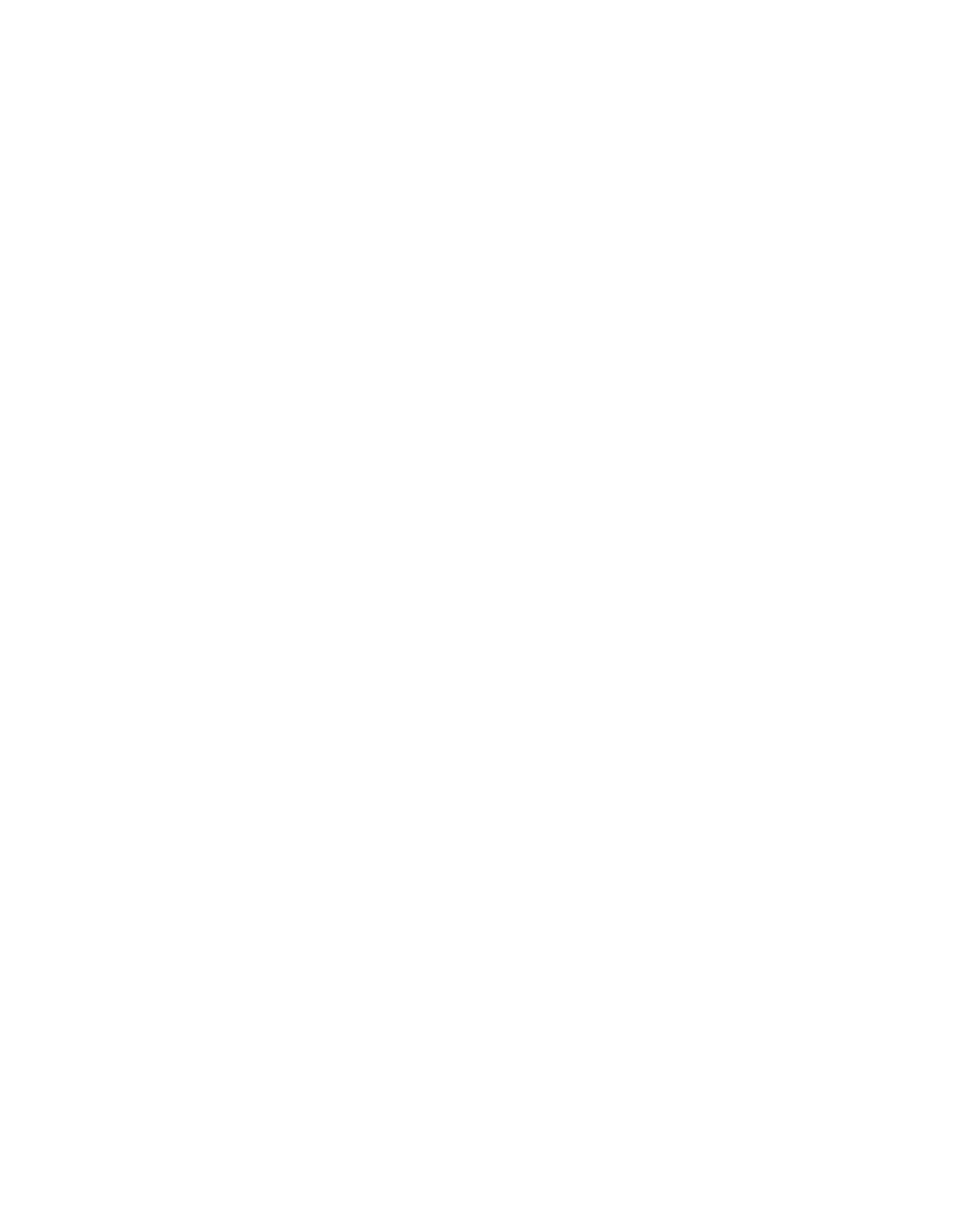|            | $\mathbf{1}$ | expiration of the 90-day review period unless the       |
|------------|--------------|---------------------------------------------------------|
|            | 2            | Commission objects to the certification.                |
|            | 3            | Under the proposed rule, if the Commission              |
|            | 4            | stays the review for an additional 90 days, then the    |
|            | 5            | Commission will provide a 30-day public comment period. |
|            | 6            | The Commission will provide notice of the comment by    |
|            | 7            | posting the notice and their submission on the          |
|            | 8            | Commission's website.                                   |
|            | 9            | With respect to certification procedures                |
|            | 10           | for submission of rules by the SIDCO, the proposed      |
| Commission | 11           | regulations will require SIDCO to provide the           |
|            | 12           | with a 60-day advanced notice of any proposed change to |
| the        | 13           | its rules or procedures that could materially affect    |
|            | 14           | nature or level of risk presented by the SIDCO.         |
|            | 15           | Under the proposed rules, changes that                  |
|            | 16           | could materially affect the nature or level of risk are |
|            | 17           | those that there's reasonable possibility that the      |
| the        | 18           | changes could substantially affect the performance of   |
| overall    | 19           | essential inquiry and settlement function or the        |
|            | 20           | nature or level of risk presented by the SIDCO.         |
|            | 21           | Such changes could include changes that                 |
|            | 22           | materially affect financial resources, participates and |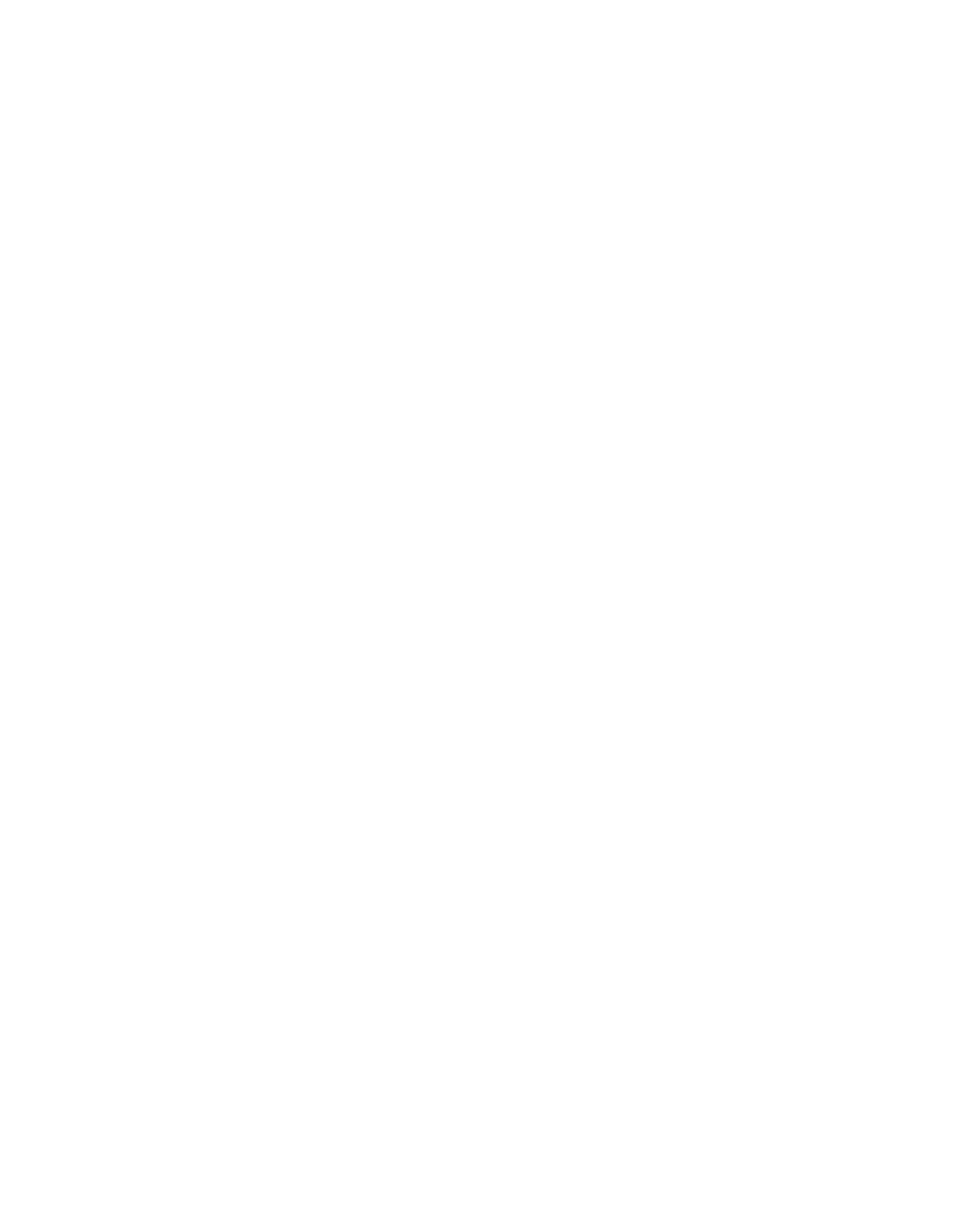|          | $\mathbf 1$ | product eligibility, risk managements, default          |
|----------|-------------|---------------------------------------------------------|
|          | 2           | procedures, system safeguards, and governance.          |
|          | 3           | The proposed regulation would allow SIDCO               |
|          | 4           | to implement the proposed rule change if the review     |
|          | 5           | period lapses without Commission action.                |
|          | 6           | The proposed rule would allow the                       |
| the      | 7           | Commission during the 60-day review period to extend    |
|          | 8           | review period for an additional 60 days if the proposed |
|          | 9           | change raises novel or complex issues.                  |
| proposed | 10          | With respect to event contracts, the                    |
|          | 11          | rule prohibits the listing, trading, or clearing of     |
|          | 12          | products that are based on certain excluded commodities |
| or       | 13          | and that involve, terrorism, assignation, war, gaming,  |
|          | 14          | an activity that is unlawful under any State or Federal |
|          | 15          | These prohibited activities are specifically<br>Law.    |
|          | 16          | enumerated in the statute.                              |
| in       | 17          | In addition, the proposed rule provided                 |
|          | 18          | the product involved activity similar to that activity  |
|          | 19          | prohibited by the statute. And if the Commission        |
|          | 20          | determines such product to be contrary to the public    |
|          | 21          | interest, then the product will be prohibited in the    |
|          | 22          | future rulemaking.                                      |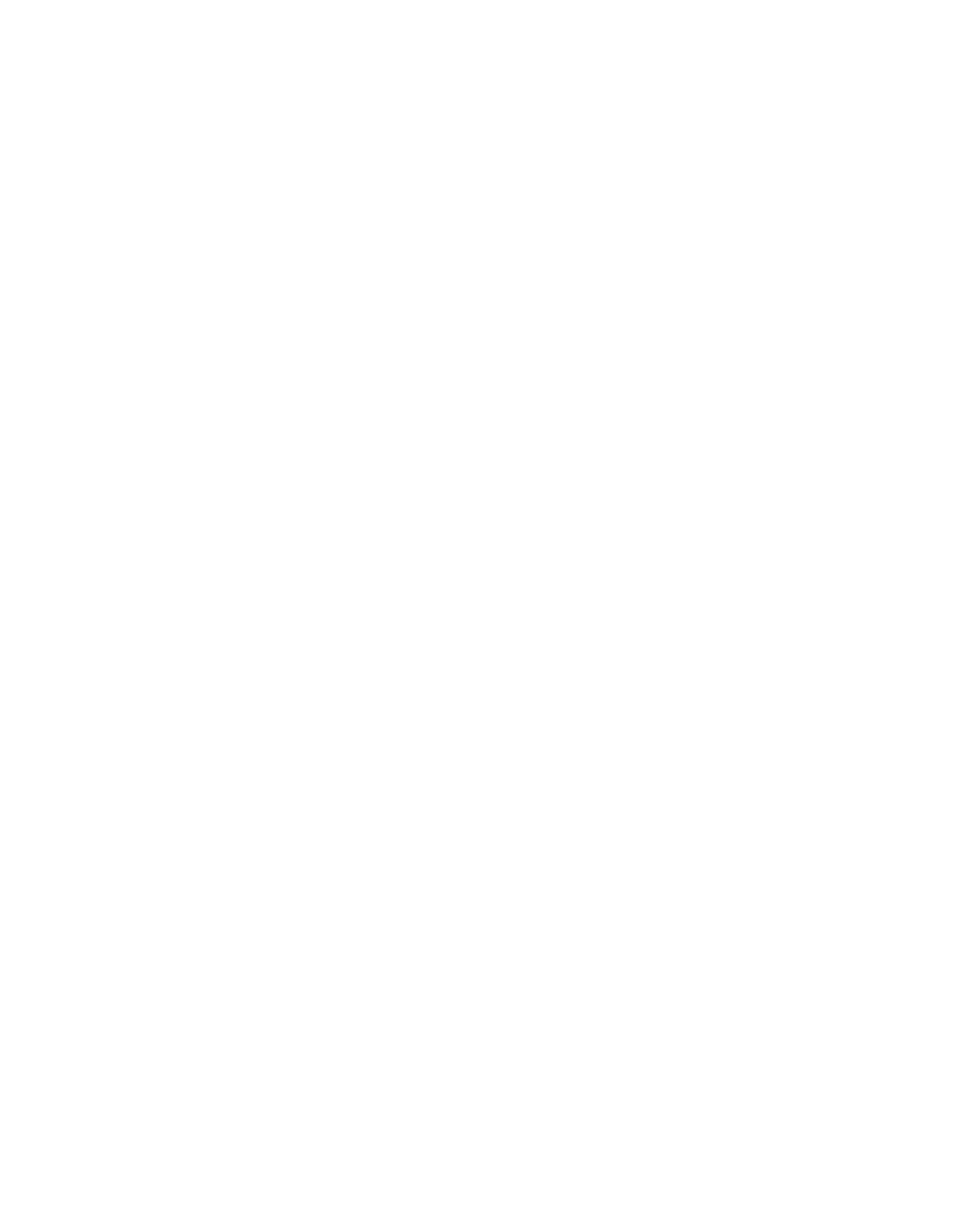| the        | 1  | If during the review of a new contract,                 |
|------------|----|---------------------------------------------------------|
|            | 2  | Commission determines that such product may involve any |
| request    | 3  | of the prohibited activities, the Commission will       |
|            | 4  | that the registered entity suspended the listing or     |
|            | 5  | trading of the product and will conduct a 90-day review |
|            | 6  | to determine whether the product violates the           |
| completion | 7  | prohibitions on certain event contracts.<br>Upon        |
|            | 8  | of this review, the Commissioner will issue a           |
|            | 9  | determination order.                                    |
|            | 10 | Finally, under the proposed rules, if the               |
|            | 11 | registered entity submits a product that may have       |
|            | 12 | elements of both a security and a derivative, the       |
|            | 13 | Commission or the SEC may request a jurisdictional      |
|            | 14 | determination from the other agency.                    |
|            | 15 | If a jurisdictional determination is                    |
|            | 16 | requested, the Commission will toll the applicable      |
| the        | 17 | product certification or approval review period until   |
|            | 18 | issuance of a final determination order.                |
| additional | 19 | If the Commission or the SEC seeks                      |
|            | 20 | review of the jurisdictional determination, then the    |
| product    | 21 | charge order as well as the review period for the       |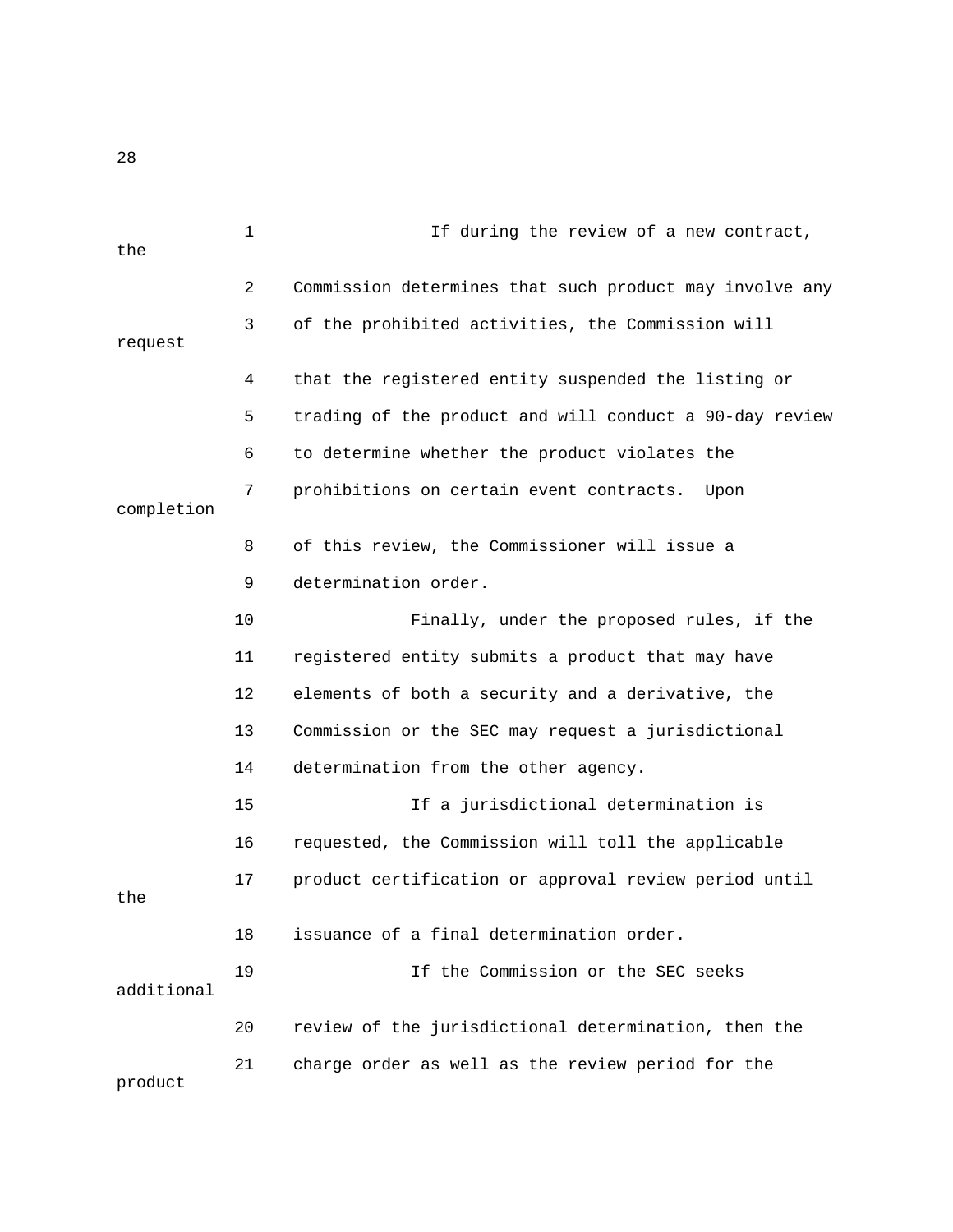22 will be stayed until the United States Court of Appeals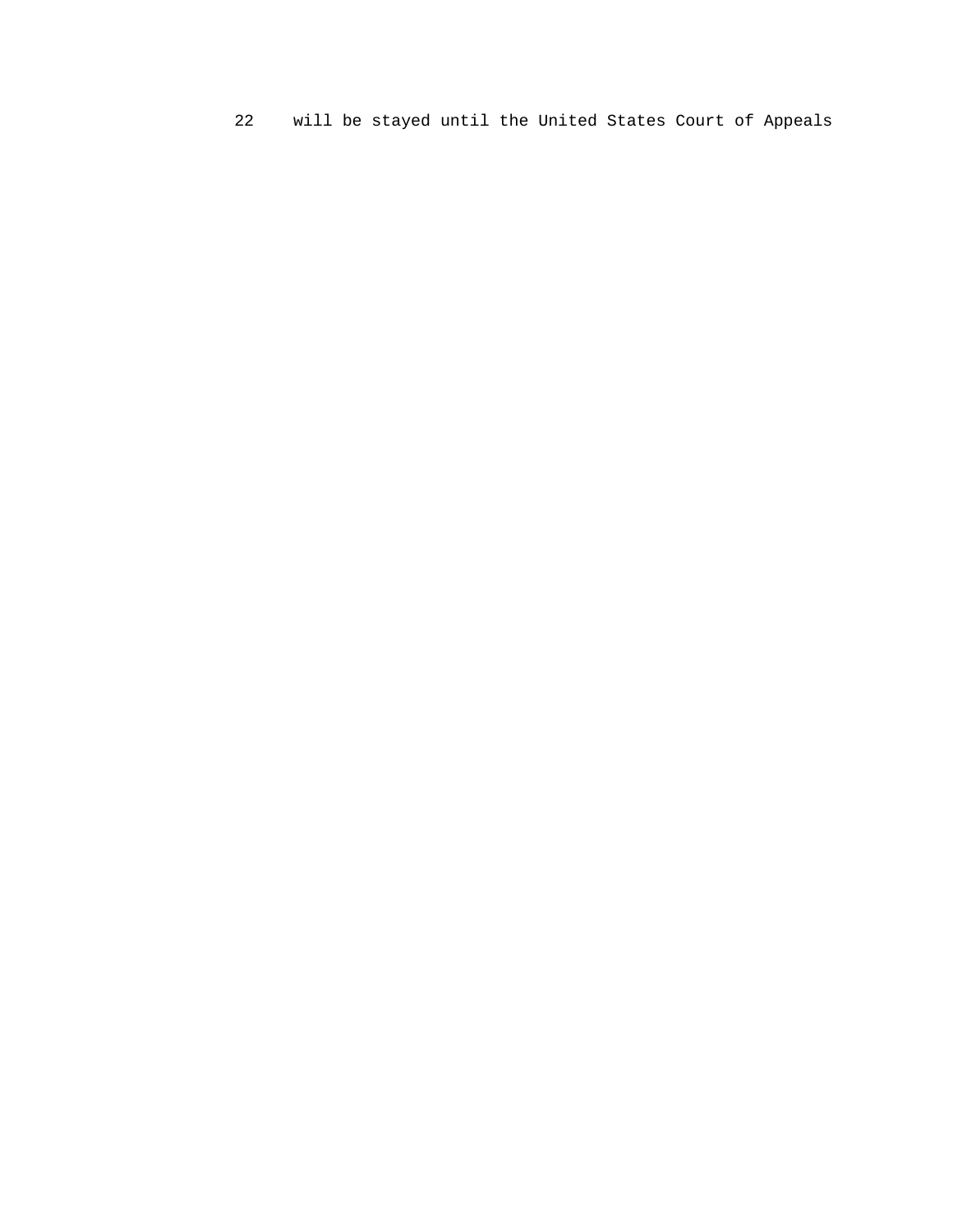1 for the District of Columbia circuit issues a final 2 determination. This review period will resume only upon 3 a finding that the Commission has jurisdiction over the 4 submission. 5 That concludes my remarks. I will be happy 6 to take any questions. 7 CHAIRMAN GENSLER: Thank you, Bella. The 8 Chair will now entertain a motion to accept the staff 9 recommendation and issue the proposed rules regarding 10 Part 40. 11 COMMISSIONER O'MALIA: So moved. 12 COMMISSIONER SOMMERS: Second. 13 CHAIRMAN GENSLER: With the motion made and 14 seconded, I would like to open the floor to my fellow 15 Commissioners to ask any questions. 16 I just have one, Bella. If you can help to 17 clarify for the public. In terms of these rules as I 18 under them, we have a different approach for rule review 19 and product review. The presumption -- is that correct 20 that product reviews would only happen in a small set of 21 circumstances, but rule reviews might happen more often? 22 MS. ROZENBURG: That is correct. We have

29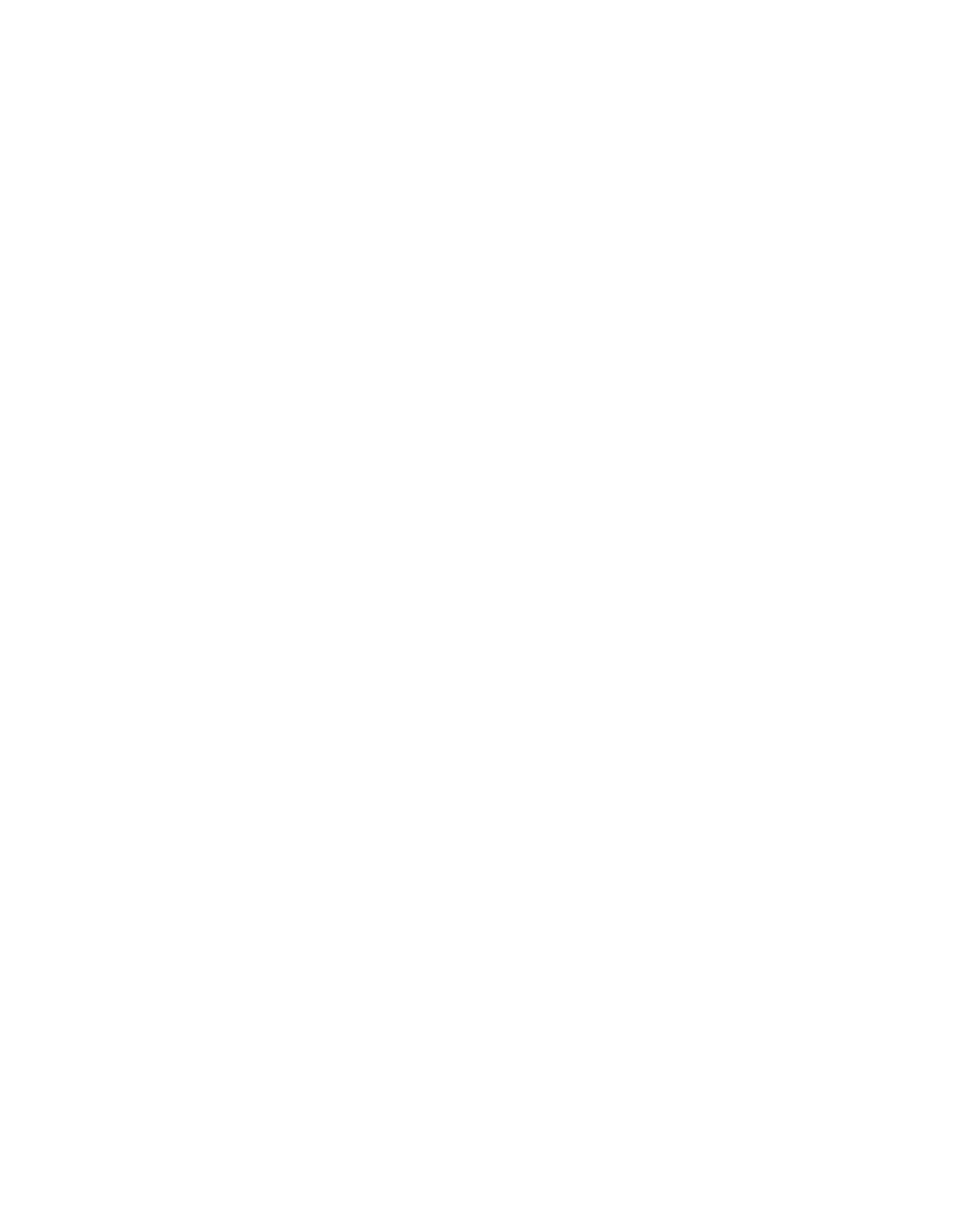|             | $\mathbf 1$ | different procedures for product approval and product   |
|-------------|-------------|---------------------------------------------------------|
|             | 2           | certification versus rule approval and rule             |
|             | 3           | certification. Product certification procedures and     |
|             | 4           | products approve procedures remain largely the same.    |
| procedures, | 5           | With respect to the rule approval                       |
|             | 6           | would have this new requirement and applies to rule     |
| 10          | 7           | amendments, as well. We have this new requirement of    |
|             | 8           | and 90 days.                                            |
|             | 9           | I just want to be clear that when the                   |
|             | 10          | registered entity submits a contract that changes the   |
|             | 11          | terms and conditions of a contract, it is considered to |
| the         | 12          | be a rule amendment. And therefore, it has to follow    |
| 90          | 13          | new rule amendment certification procedures for 10 and  |
|             | 14          | days.                                                   |
|             | 15          | I see. But the goal of<br>CHAIRMAN GENSLER:             |
| maybe       | 16          | Congress was to give these clearing house rules and     |
|             | 17          | the designated market rules. We have 10 days. Most      |
|             | 18          | rules probably within the 10 days would not be novel or |
|             | 19          | complex and they would go into being.                   |
|             | 20          | That is correct.<br>MS. ROZENBURG:                      |
|             | 21          | And if staff then says<br>CHAIRMAN GENSLER:             |

30

no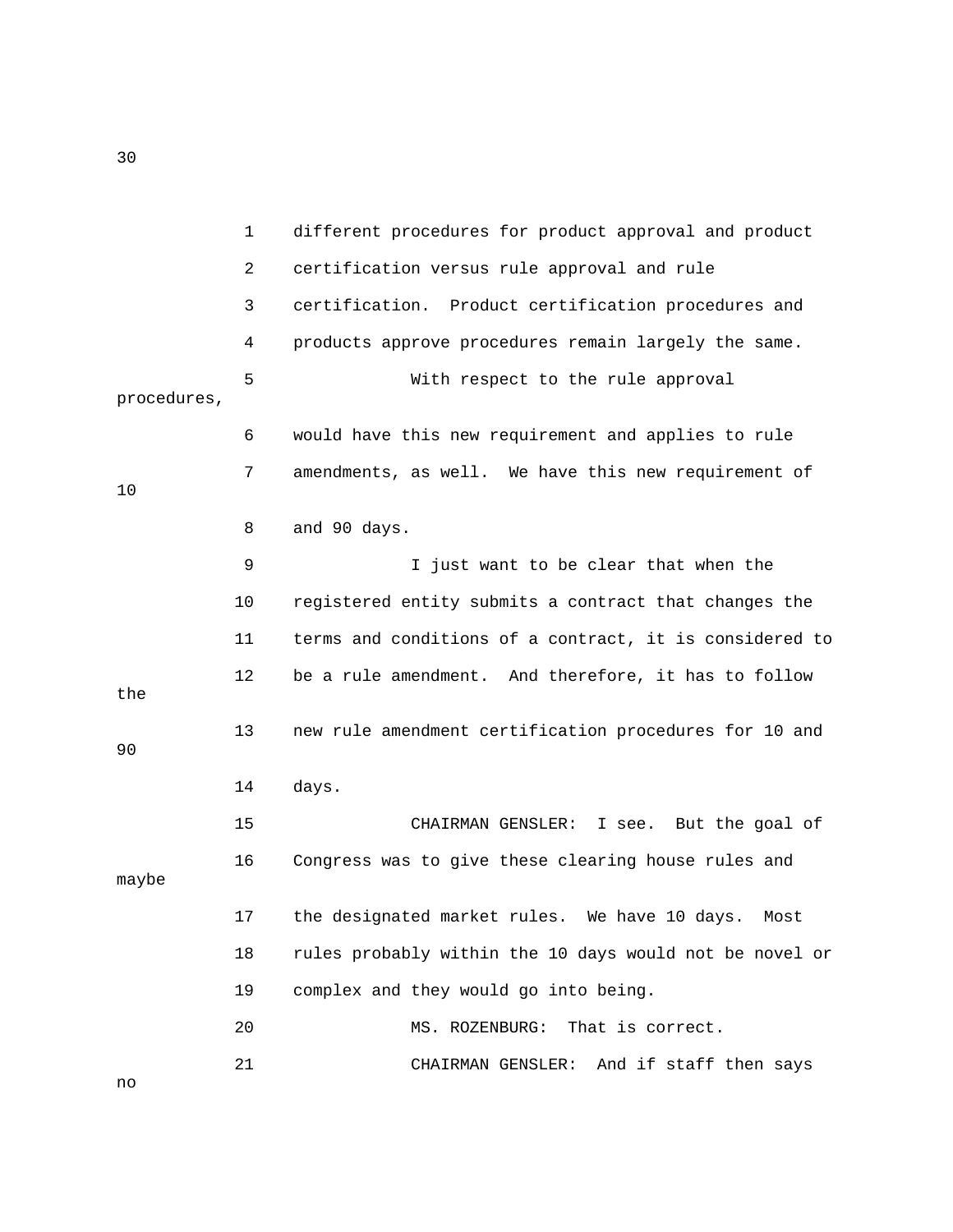22 there is something novel, complex, or is systemically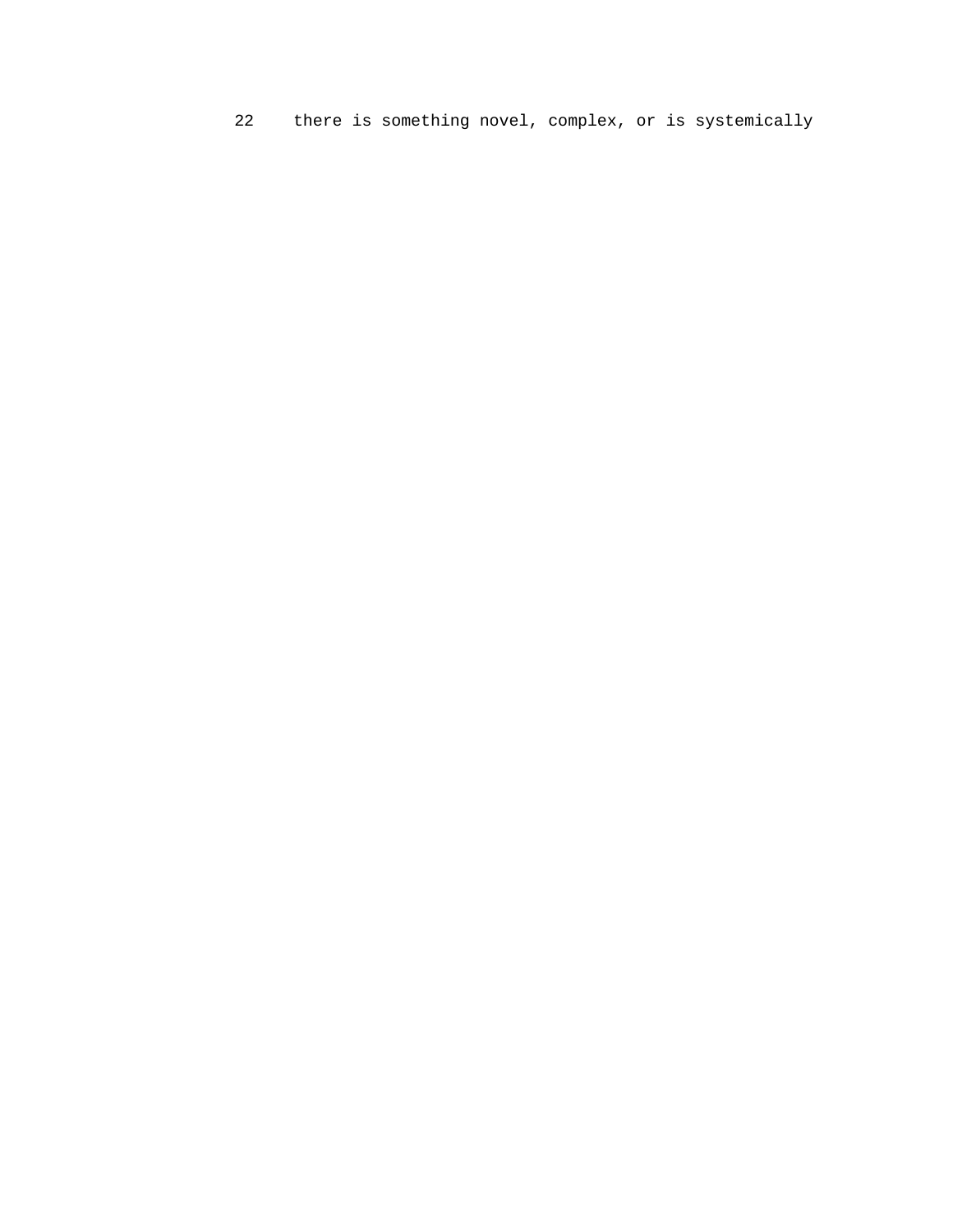1 important clearing house, if it might be a different 2 term, material, then we have further review in that 3 period 90 extra days to review it? 4 MS. ROZENBURG: That's right. 5 CHAIRMAN GENSLER: Thank you. 6 MR. SHILTS: And with the opportunity for 7 public comment during that 90 days. 8 CHAIRMAN GENSLER: Right. That's a good 9 point. So if we put it out for the 90 days and we seek 10 public comment by putting it right up on our website 11 getting public comment? 12 MS. ROZENBERG: That is correct. If we're 13 going to stay, if the Commission is going to stay the 14 review period for 90 days, then the Commission will 15 publish a notice on the website along with this 16 Commission. That will be available. 17 CHAIRMAN GENSLER: Again, the presumption 18 the end of the 90 days is that the rule would go into 19 effect unless the Commission determines by majority 20 and so forth that it not go into effect? 21 MS. ROZENBERG: That is correct. 22 CHAIRMAN GENSLER: I didn't have anything

31

at

rule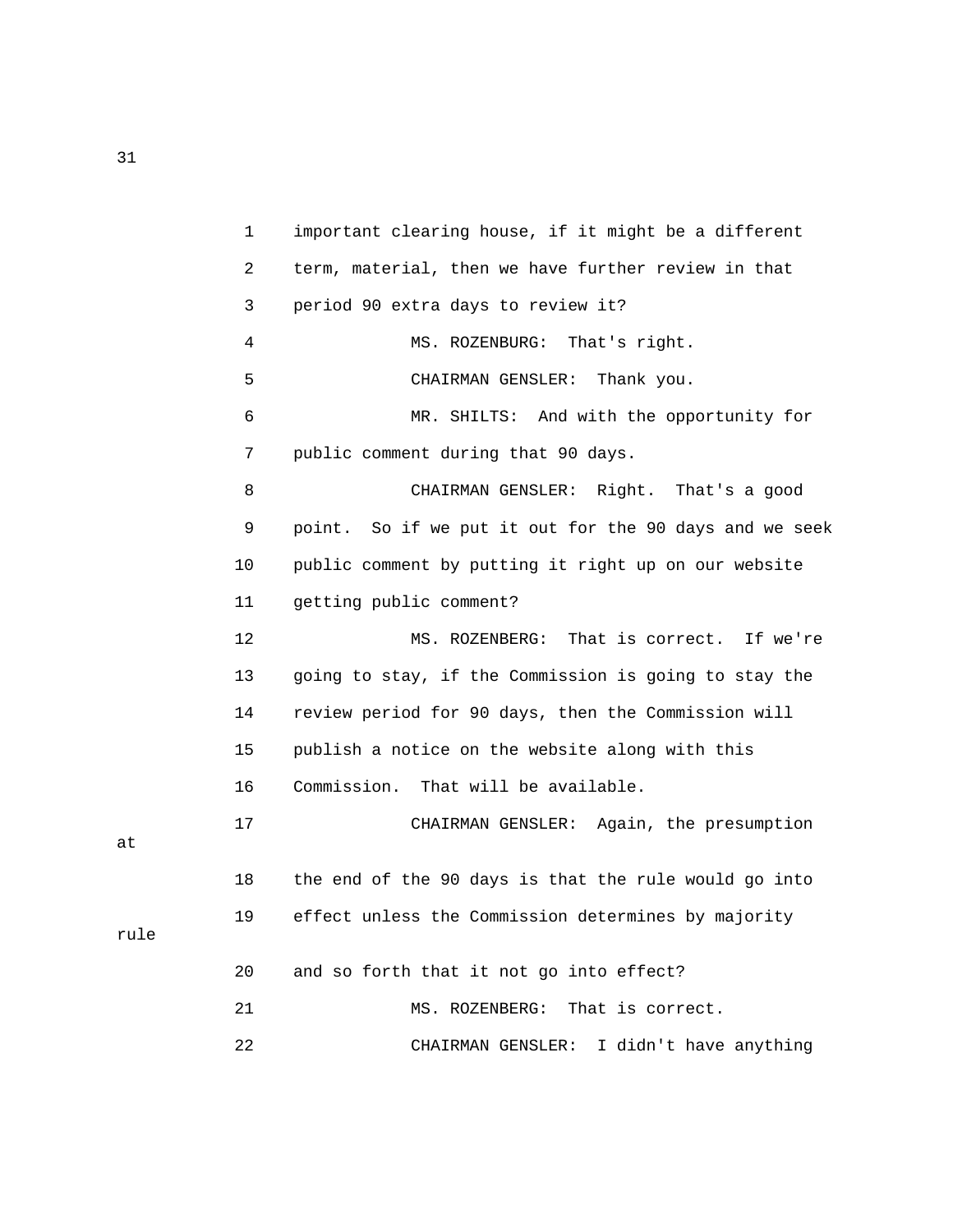1 further. Commissioner Dunn? 2 COMMISSIONER DUNN: Thank you, Mr. Chairman. 3 Bella, could you describe for me the difference in the 4 procedures that we are currently operating versus the 5 these proposed procedures on the timeline implementing a 6 new product. 7 MS. ROZENBURG: On the products or rule 8 amendments or new rules? For products the procedure, as 9 I said, remain the same. When a registered entity 10 submits a knew product for certification, this product 11 will be certified within one business day. 12 12 If a registered entity submits a product for 13 approval, they follow the standard procedures that are 14 currently Part 40. The product will be approved within 15 45 days or maybe expanded in the rules novel for complex 16 issues. 17 With respect to rule certification 18 procedures, this process is different from what we have 19 currently in Part 40. Right now under current 20 regulation, when the registered entity submits a rule 21 amendment or new rule by certification, this rule will

32

go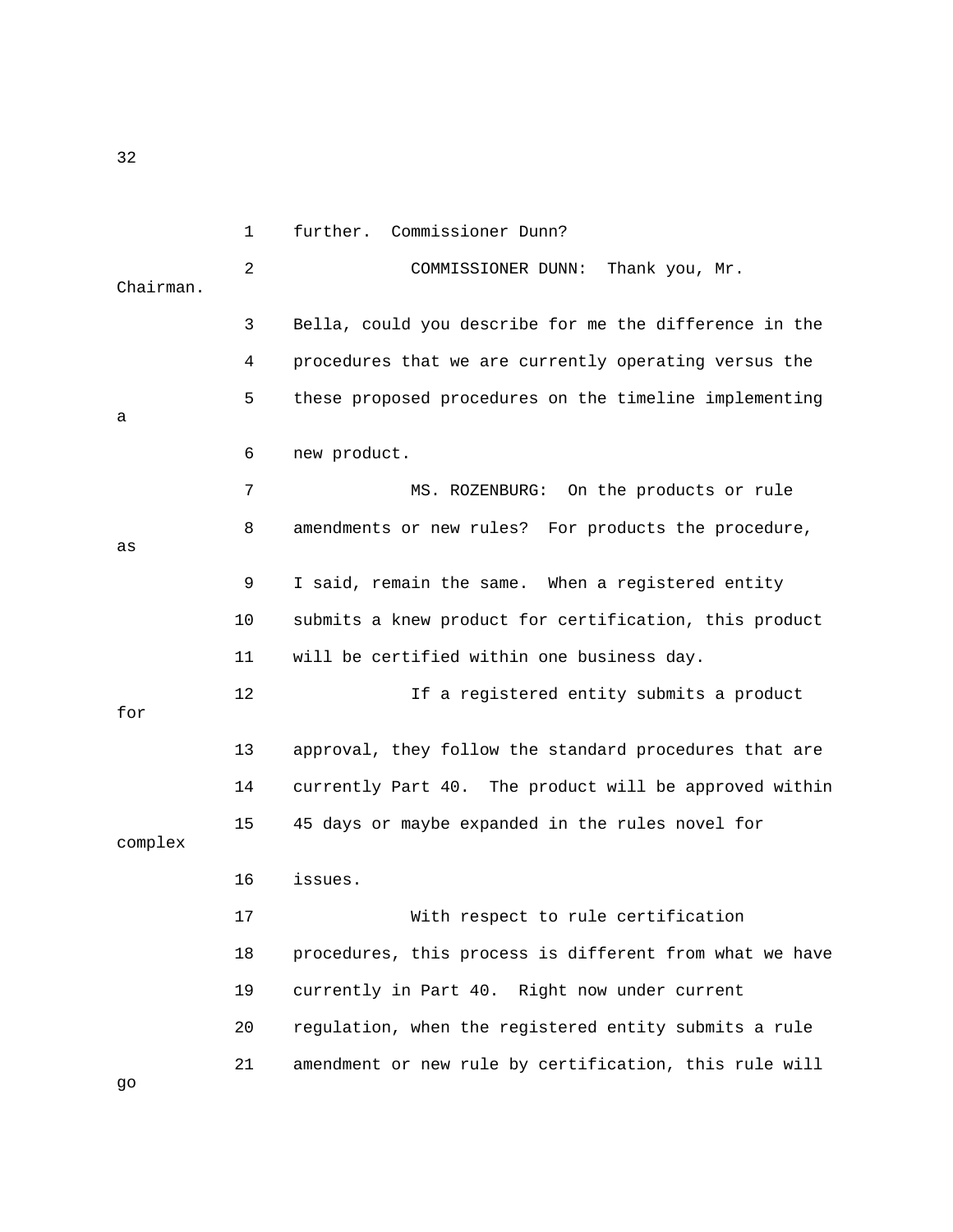22 into effect within one business day. One business day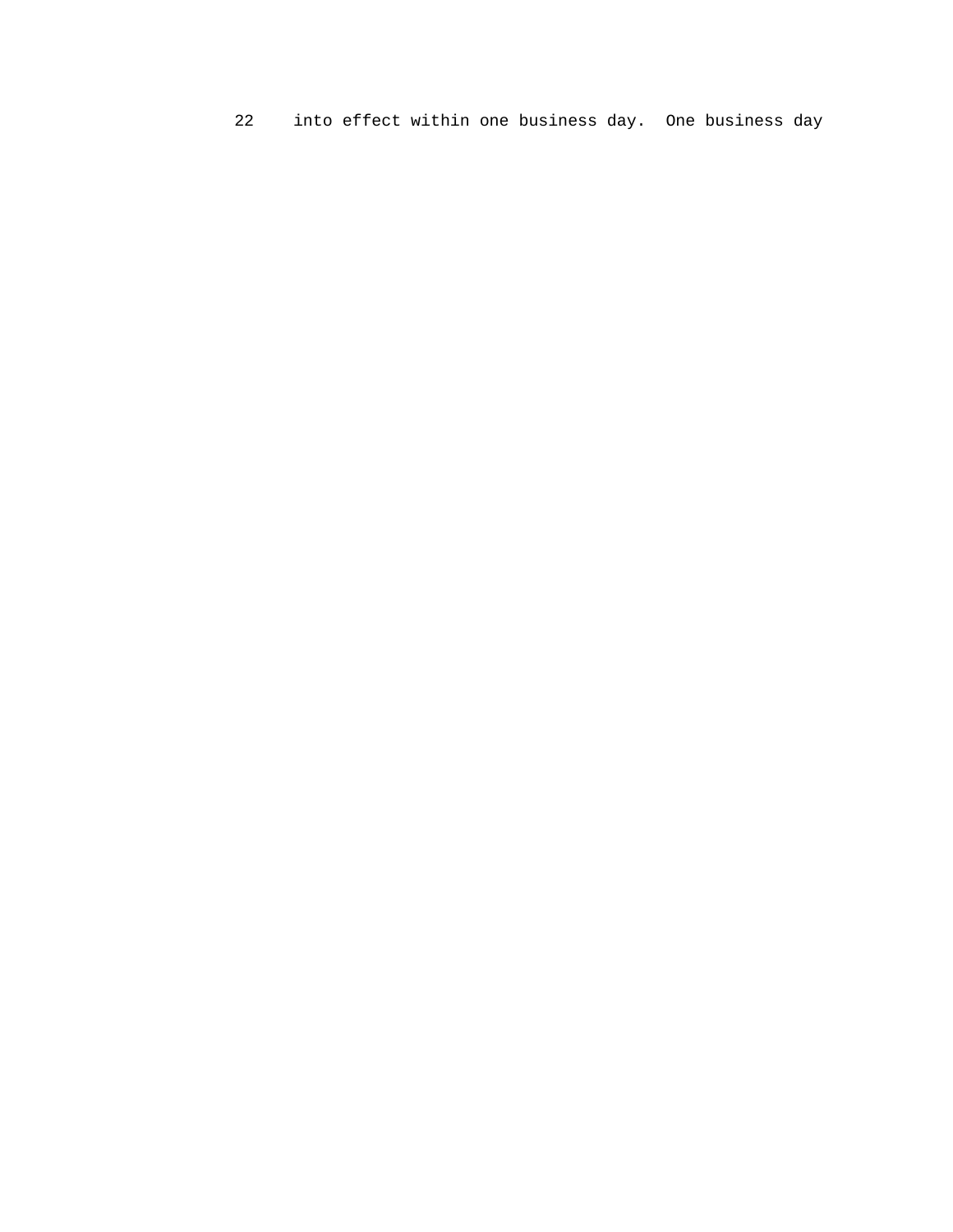|            | $\mathbf 1$ | after it submits the submission to us, provided         |
|------------|-------------|---------------------------------------------------------|
| the        | 2           | submission to the Commission. This will change.<br>Now  |
|            | 3           | Commission will have 10 business days to review         |
|            | 4           | submission before it goes into effect.                  |
| will       | 5           | As I mentioned, many submission probably                |
|            | 6           | go will -- become effective within 10 business days.    |
| Оr         | 7           | However, is if the submission have one of those novel   |
|            | 8           | complex issues, then the Commission may stay the review |
| provide    | 9           | for an additional 90 days and the Commission will       |
| Commission | 10          | a notice of comment and post the notice on the          |
|            | 11          | website.                                                |
|            | 12          | COMMISSIONER DUNN: As I understand on that              |
| as         | 13          | procedure, we're going from immediate the next day to   |
|            | 14          | long as 160 days. Is that --                            |
| repeat     | 15          | BELLA ROZENBERG: I'm sorry, would you                   |
|            | 16          | your question?                                          |
|            | 17          | COMMISSIONER DUNN: For a rule then instead              |
| it         | 18          | of being certified and going into effect the next day,  |
|            | 19          | will be at least 150 days or up to?                     |
| into       | 20          | BELLA ROZENBERG:<br>No. The rule will go                |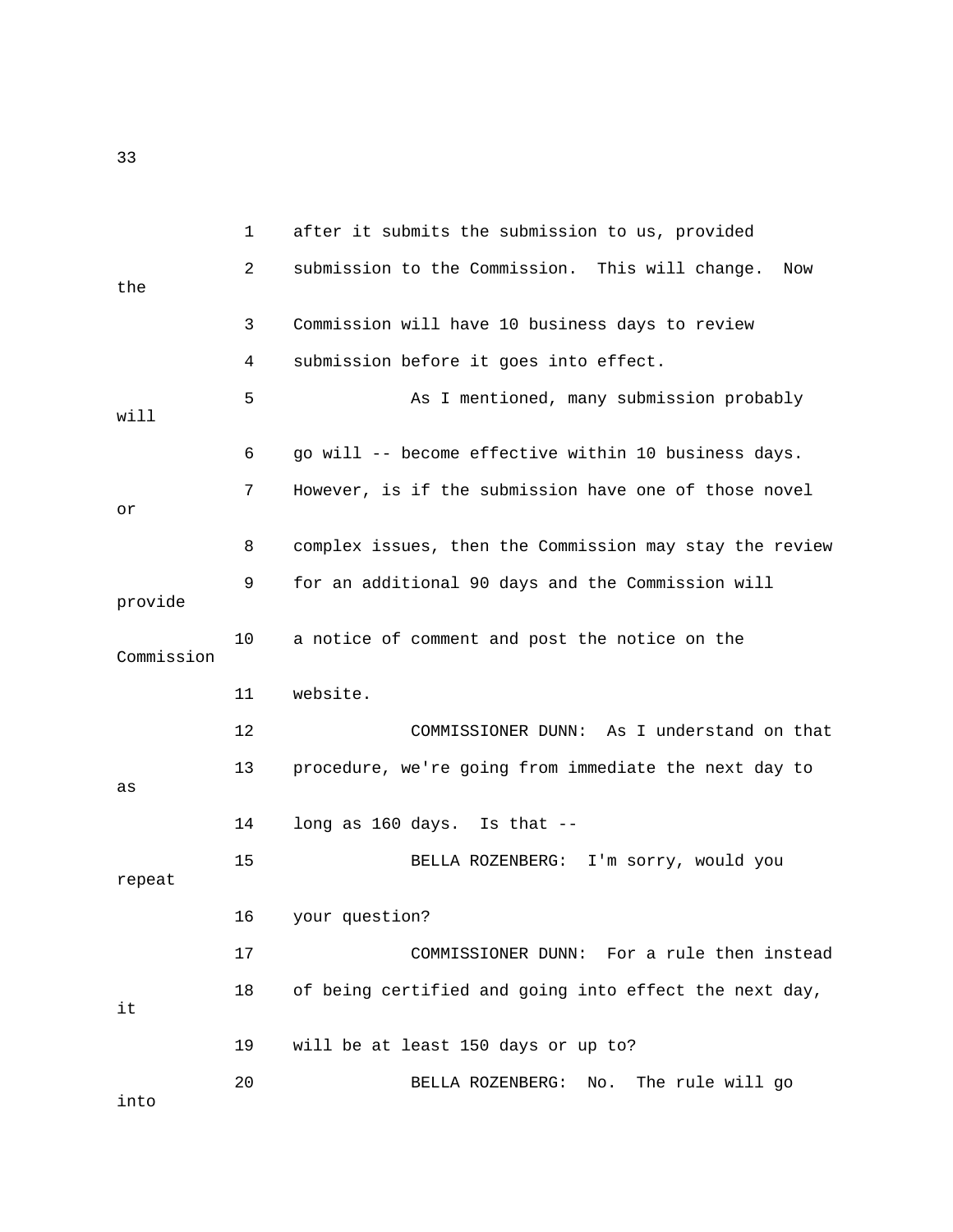21 effect once the registered entity submits -- once the

 22 Commission receiving a certification, then the Commission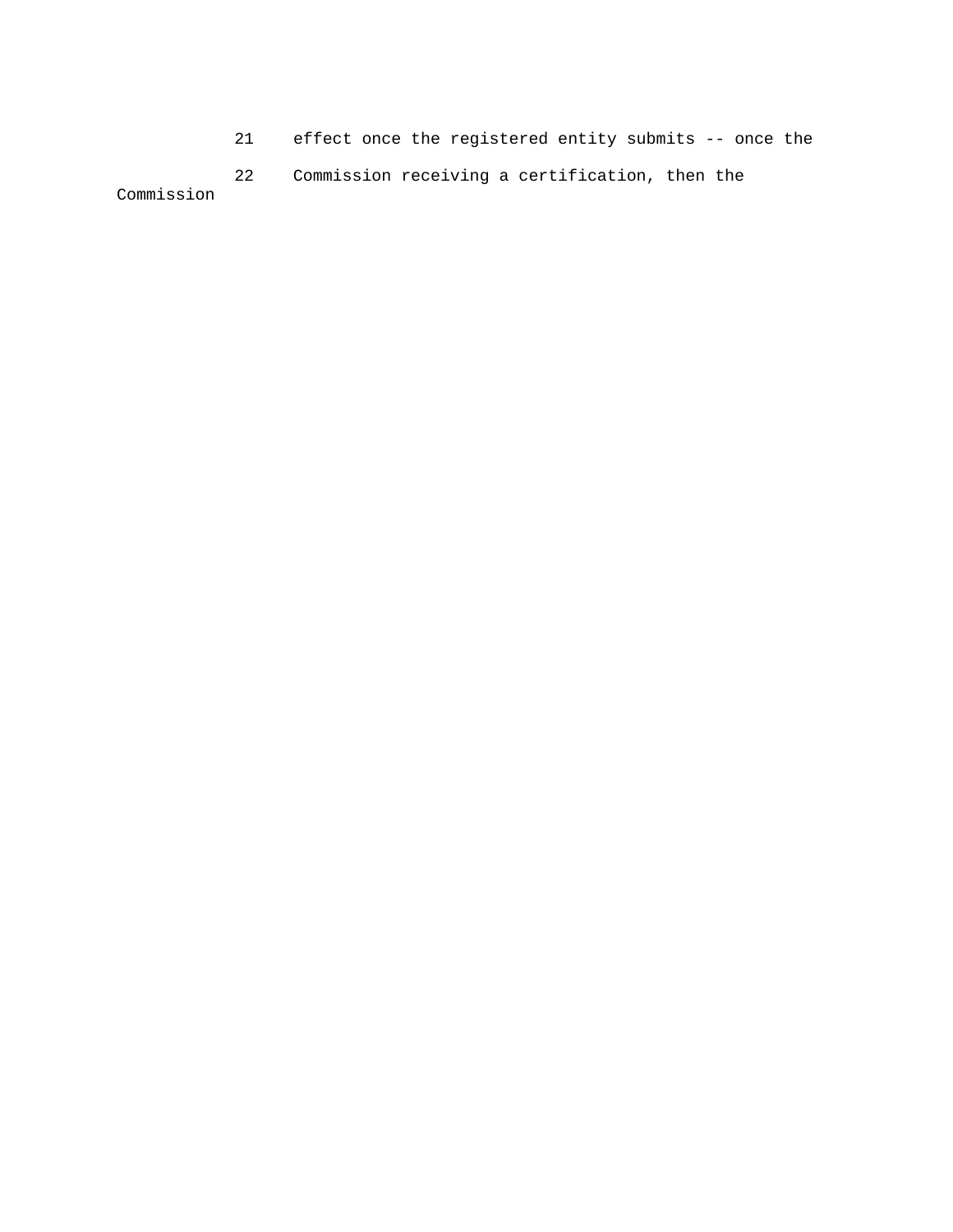1 will have 10 business days to review the submission. 2 If the Commission determines that, you know, 3 it's just this regular submission. It didn't involve any 4 novel or complex issue and it's complete, then the rule 5 will go into effect upon expiration of 10 business days 6 review period. 7 However, within 10 business days Commission

 8 determines that there is a novel or complex issue or 9 submission is incomplete, then it will inform the 10 registered entity that it will stay the review for an 11 additional 90 days.

 13 the Commission didn't act on it or didn't inform the 14 registered entity, the rule will go into effect unless 15 the Commission notifies otherwise.

12 And after that expiration of the 90 days,

think

be

the

if

17 what you're asking what the total review period would

16 CHAIRMAN GENSLER: Commissioner Dunn, I

 18 for a submission that raises novel issues. It would be 19 the 10 business days plus the 90 days. So around 105 20 days or something like that, if that's what you're 21 asking?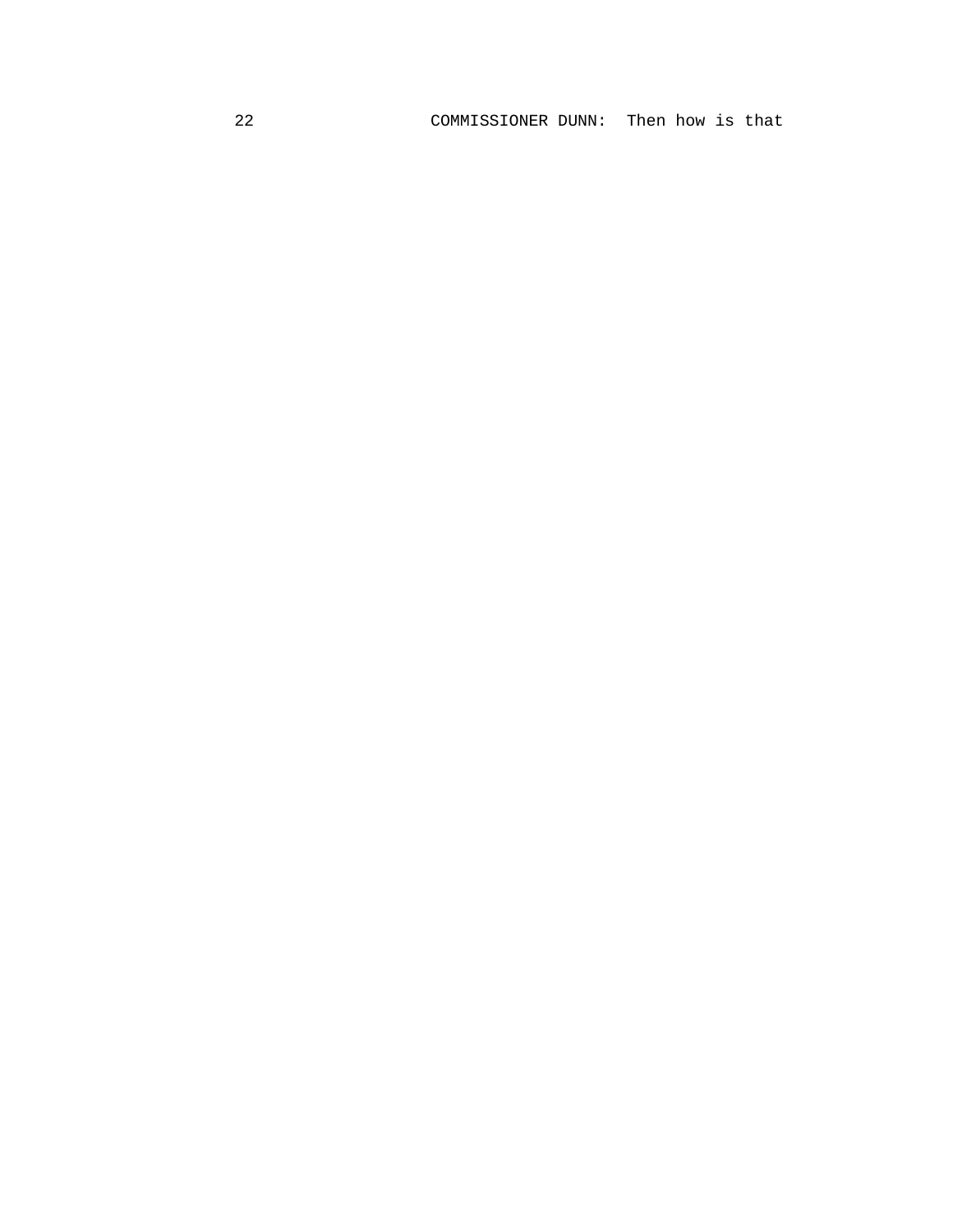1 different from current process? 2 MS. ROZENBERG: Currently, rule amendments 3 and rule certifications are effective within one business 4 day. So there is 10 and 90 days. 5 COMMISSIONER DUNN: Thank you. 6 CHAIRMAN GENSLER: Thank you, Commissioner 7 Dunn. Commissioner Sommers? 8 COMMISSIONER SOMMERS: Thank you, Mr. 9 Chairman. My questions are with regard to the review of 10 event contract. If I understand correctly the process 11 for self-certification of the event contracts they would 12 follow the same procedures. That if you self-certify, 13 they can go into effect the next business day as long as 14 everything is in order. 15 And my question is: What kind of review do 16 we contemplate under 40.11 that would allow us the time 17 to review an event contract within one business day? 18 MS. ROZENBERG: Well, currently, under the 19 Dodd-Frank Act there are certain contracts, event 20 contracts that are explicitly prohibited that will be in 21 Part 40. If a registered entity submits an even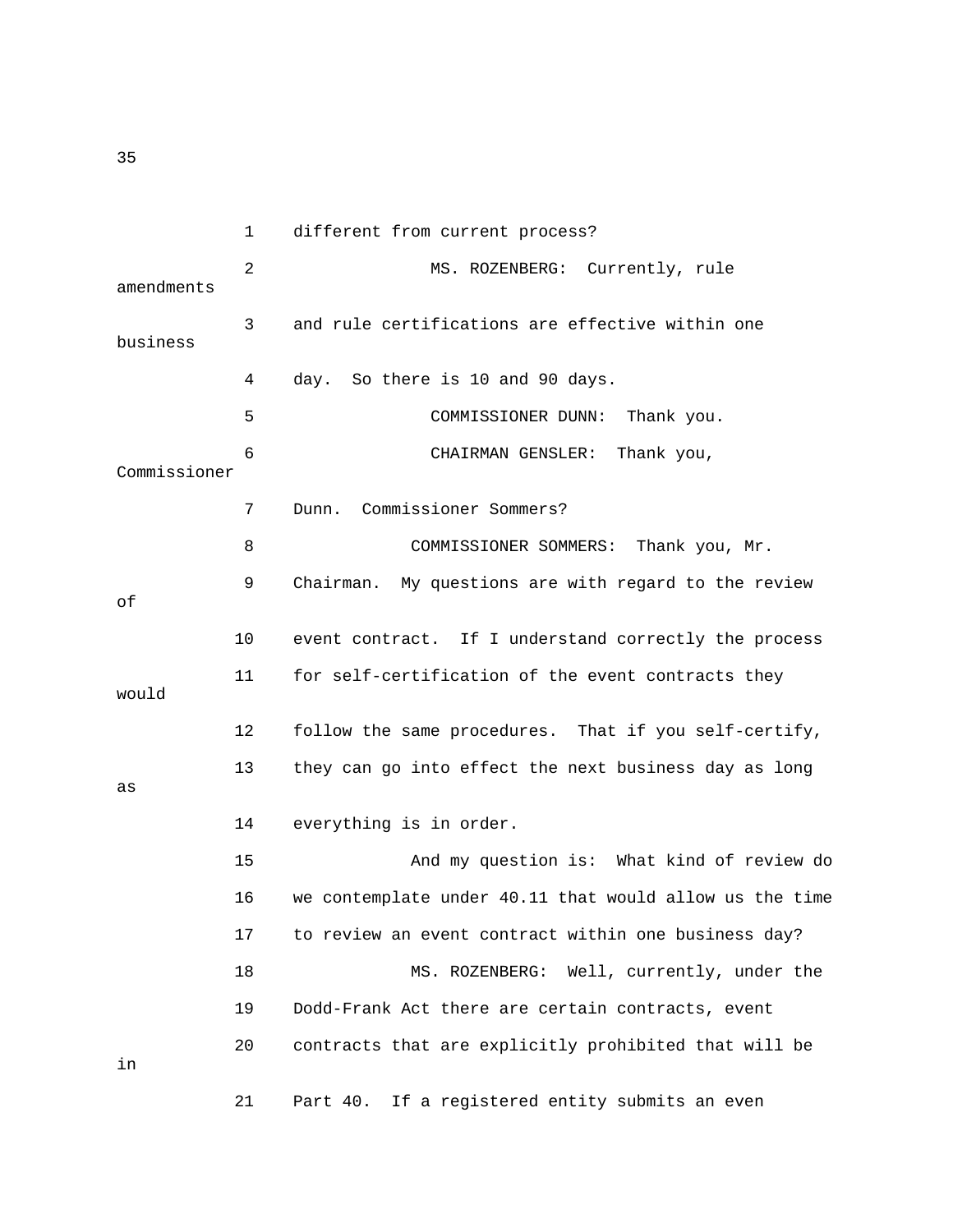22 contract, and its opinion does not involve one of those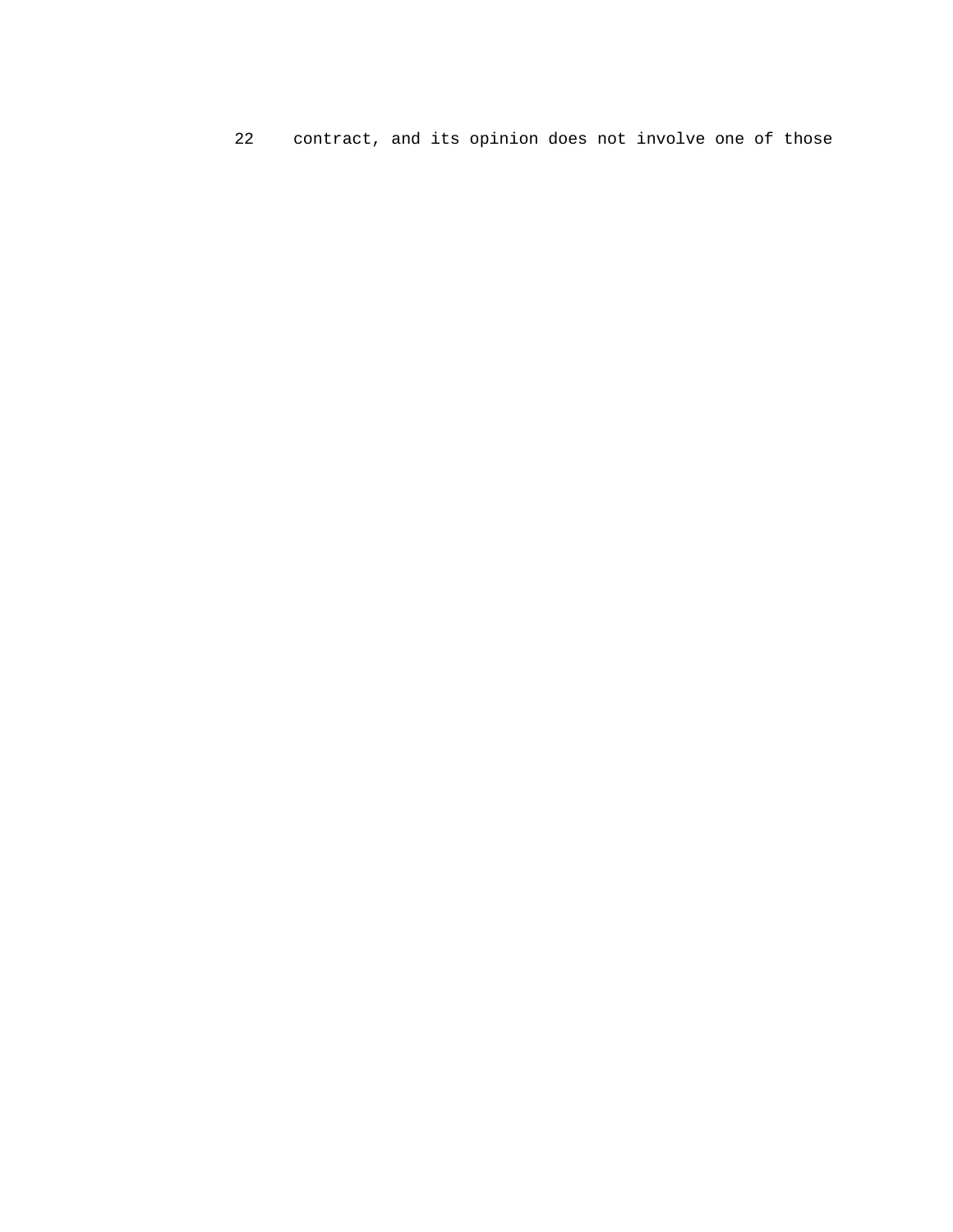1 prohibited activities, it will file a regular 2 certification. It will the follow product certification

 3 procedures under 40.2. 4 So during that staff conduct review of 5 certifications or they become in effect within one 6 business day, so during that review, the Commission staff 7 determines that one of those contracts may involve one of 8 prohibited activities, the Commission, the staff will 9 request that the registered entity will suspend the 10 trading of this contract and will conduct a 90-day review 11 as required by Dodd-Frank Act. 12 So within 90 days if the Commission 13 determines that this contract involves the similar to one 14 of the prohibited activities and is contrary to public 15 policy, then the Commission will issue determination, and 16 it will issue a rule prohibiting this type of a contract. 17 So basically for now the procedure is going 18 to be if the registered entity thinks that its contract 19 does not involve one of the prohibited activities, that 20 will fall under 40 the regular certification procedure.

21 And it's the staff's responsibility to look for this

36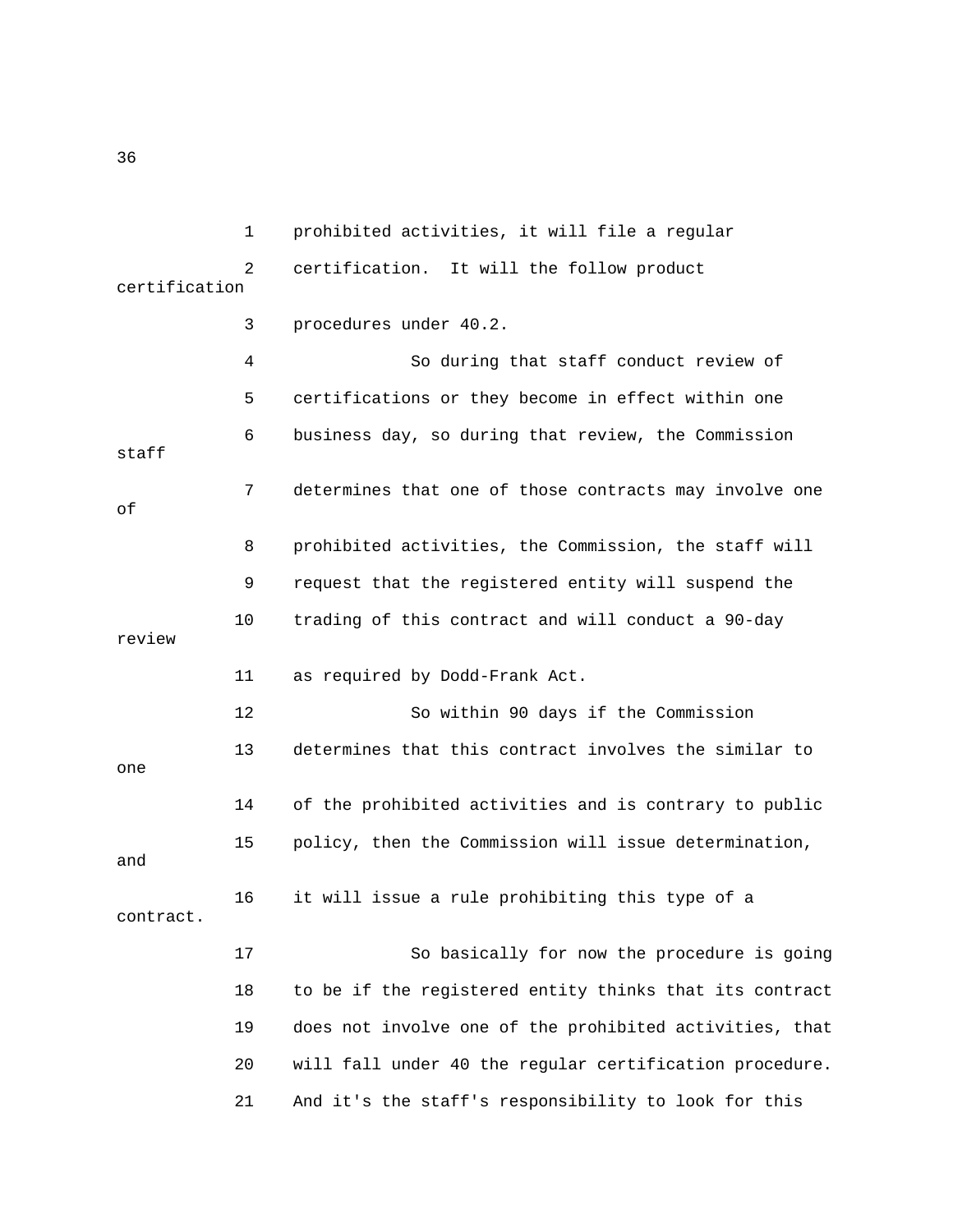22 contract and, you know, to see if, they may be prohibited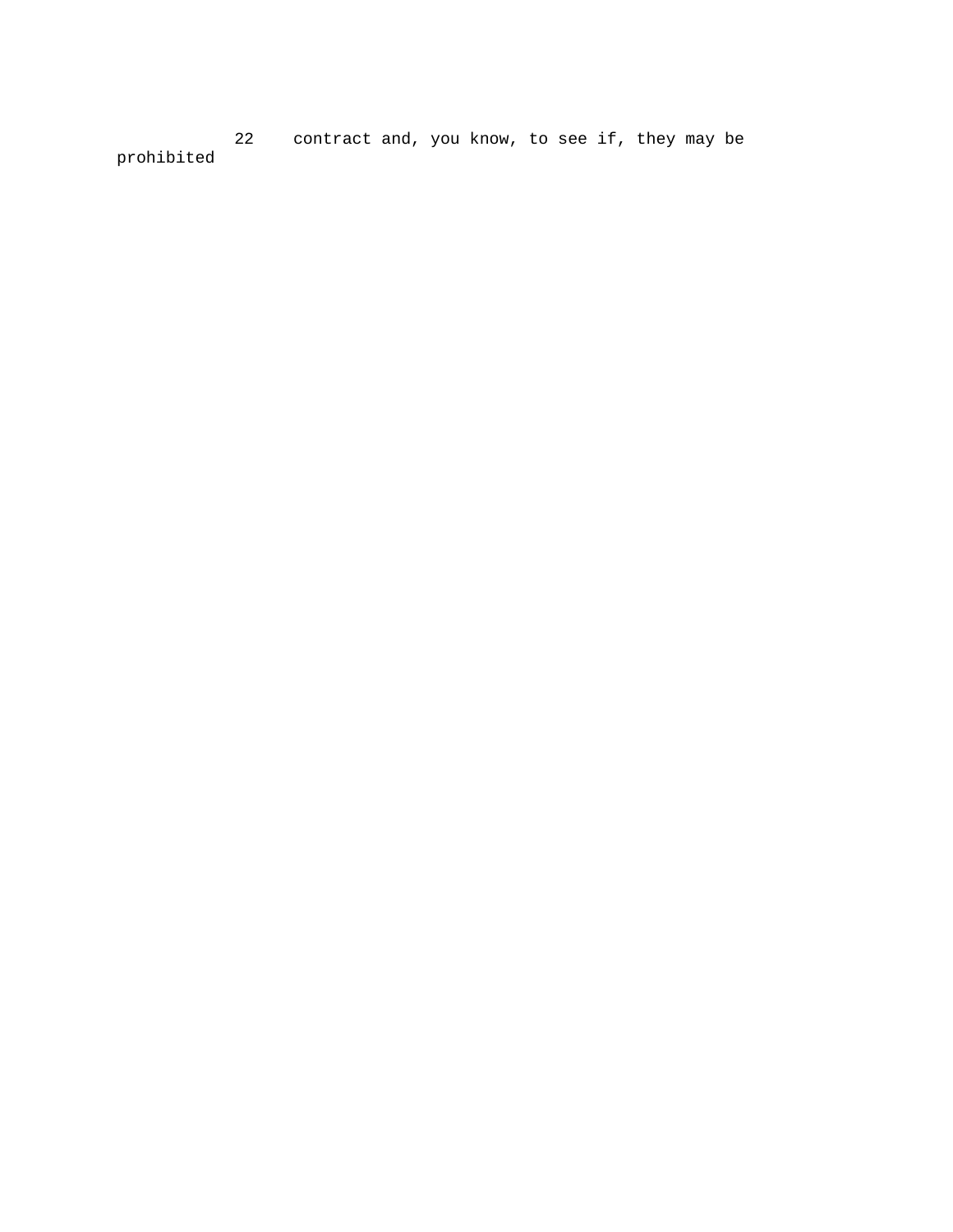1 understand 40.12.

 2 MR. SHILTS: Yes. There's no specific 3 statutory stay or whatever for these types of contracts. 4 So presumably, we get them in. 5 For those that are enumerated are pretty 6 clear as to what they mean. So it's mostly the staff 7 have to look at them and say this is potentially similar 8 to one of these. It raises questions. We immediately 9 get back to the Exchange. And mostly likely they 10 wouldn't list it until this determination is made with 11 the 10-to-90-day provision for rule certification during 12 the specific statutory provision for that. So it's 13 something we have to work with the Exchange. 14 But typically, if the Exchange has a 15 contract that they think is questionable, as we've seen 16 in the past, they usually talk to us in advance. And 17 we'll have some notice about that. 18 COMMISSIONER SOMMERS: And I assumed that. 19 But I guess I just had some concerns about whether we 20 were comfortable with that one day review. 21 MS. ROZENBERG: Dodd-Frank didn't give us the

22 authority to play any sort of stay on the review.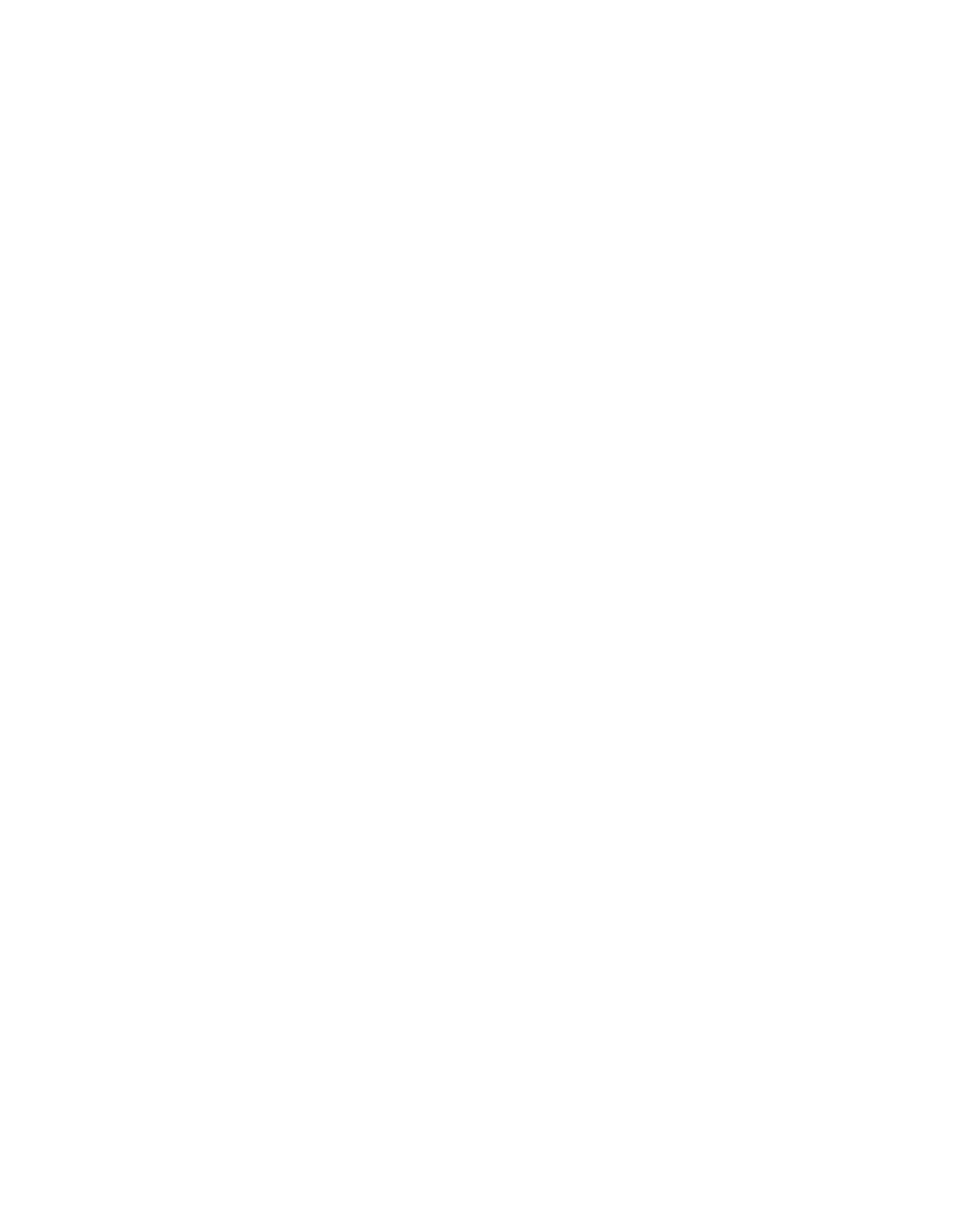1 COMMISSIONER SOMMERS: Okay. Thank you. 2 CHAIRMAN GENSLER: And just for the public, 3 these enumerated items are terrorism, war, gaming -- 4 MS. ROZENBERG: Assassination. 5 CHAIRMAN GENSLER: -- assassination. 6 MS. ROZENBURG: Any contract that my violate 7 any State or Federal law. It's pretty clear. 8 CHAIRMAN GENSLER: Hopefully, terrorism, 9 assassination, these things are pretty clear, but there 10 may have been some ambiguity at the time. Anything, 11 Commissioner O'Malia? 12 COMMISSIONER O'MALIA: So I'm clear, if the 13 movie guys came in under this language and were not 14 previously banned, we will have to certify them in one 15 day? 16 MS. ROZENBERG: Well, the contract will 17 go into effect, but certifying doesn't mean approval. 18 The Commission can come back anytime an ask them if we 19 determined that one of the activities is involved in 20 prohibited activity, we can request now under the new 21 authority, we can request the registry and stop trade 22 will conduct review.

38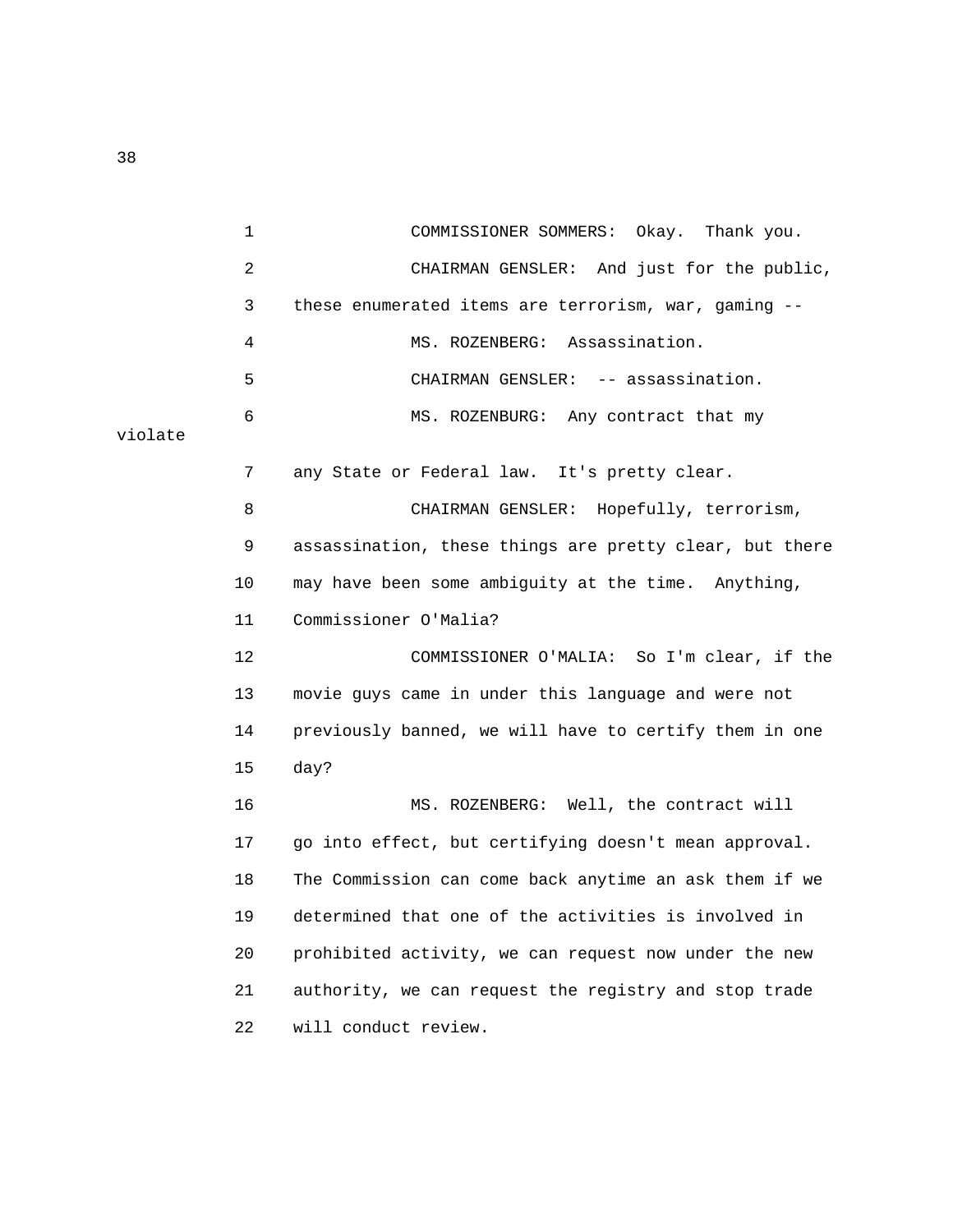1 In my opinion, that will become -- fall under 2 the issue of whether this event contract is gaming or 3 not. But it's clearly not assignation or war that will 4 be the most controversial issue to define what gaming is. 5 MR. SHILTS: Typically, as with those, the 6 Exchanges don't certify them and list them immediately. 7 They wouldn't want the legal uncertainty of not knowing 8 what the Commission is going to do. 9 So even though I guess conceivably that could 10 happen, our experience is that if they think there's any 11 sort of a question, they walk talk to the staff and the 12 Commission as to what they think, with respect to these 13 new rules, whether they think they might violate, the 14 Commission my have some concerns for them. 15 COMMISSIONER O'MALIA: So your recommendation 16 to the events contracts entity people might be proposing 17 event contracts and then expect a 90-day review? 18 MR. SHILTS: If it relates to some of those 19 and anything that's listed in that list. It wouldn't be 20 something else like a cropped deal or something or 21 whatever.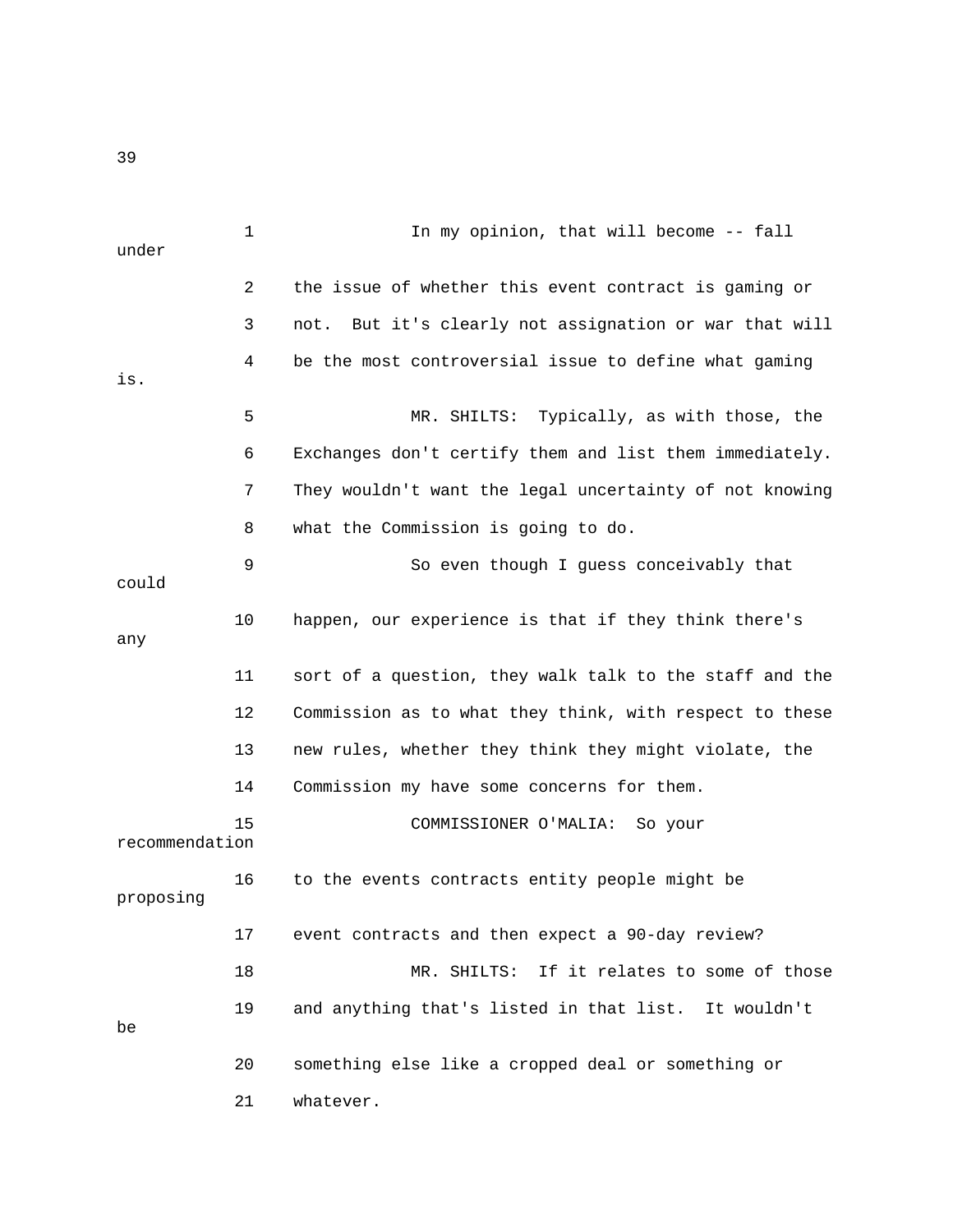CHAIRMAN GENSLER: Rick, I understand --

and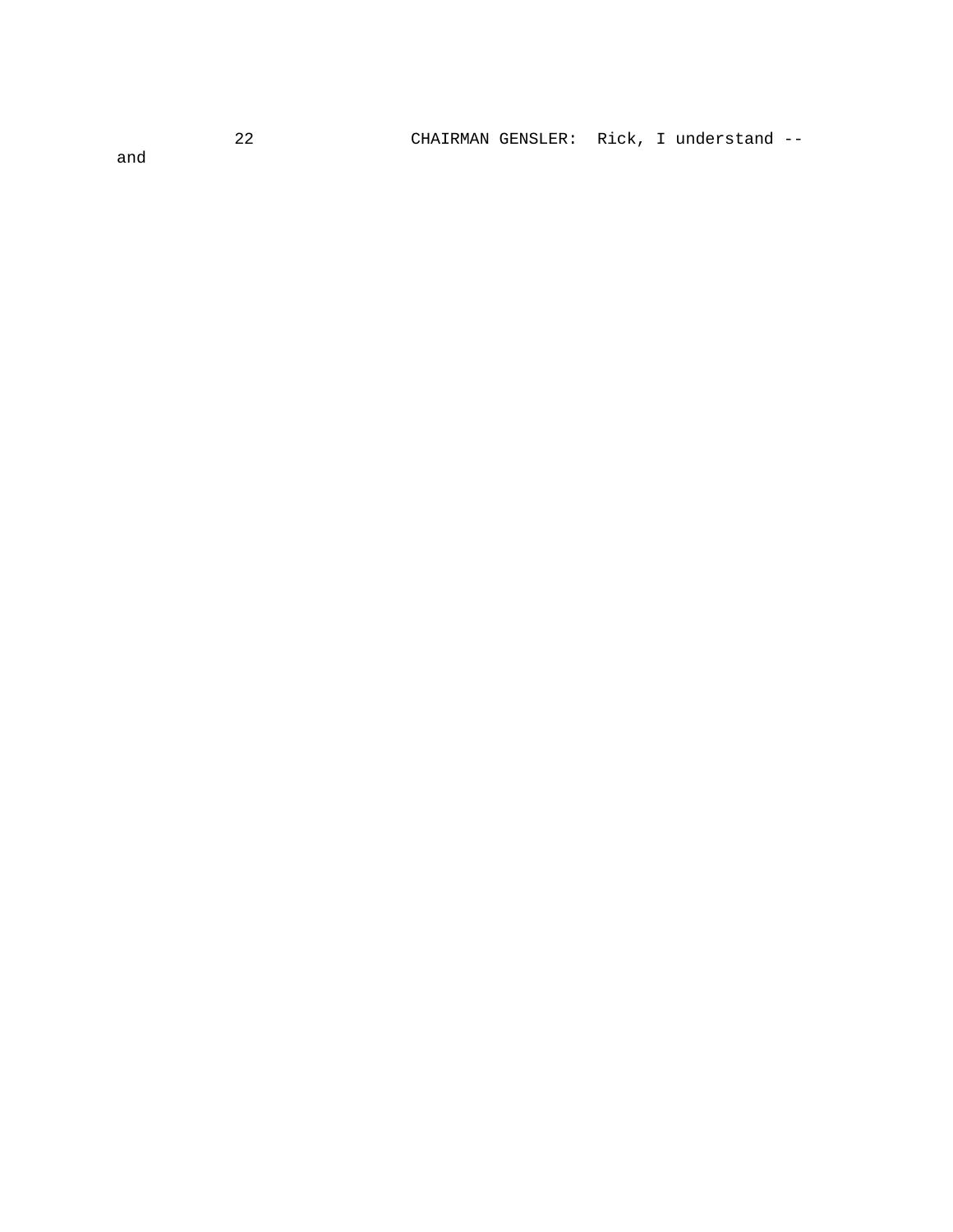1 I think it's a very good question. I understand that 2 today, prior to Dodd-Frank, if one of the designated 3 contracts markets of the Chicago Mercantile \* Exchange 4 had decided to do a movie future, they could selfcertify 5 it in one day. 6 But, you know, it was just because of the 7 unique circumstance where somebody is coming in for a 8 both, they were both setting up a new exchange and doing 9 a new product. Is that right? 10 MS. ROZENBERG: That's right. 11 CHAIRMAN GENSLER: As they say, timing is 12 everything. But now those are banned. Any other 13 questions? There's a motion on the floor and seconded. 14 So I would like to just, if there are no further 15 questions, thank the staff and for their presentation. 16 **And I will say I do support this rule.** I 17 will have my little statement published in the Federal 18 Register, but I do support the rule. I think it does 19 give market participants clarity on how we will do this. 20 The Dodd-Frank Bill set up the 10 and 90 21 day procedure and it systematically imported contract 22 clearing organization 60 and 60. But I think the rule

40

is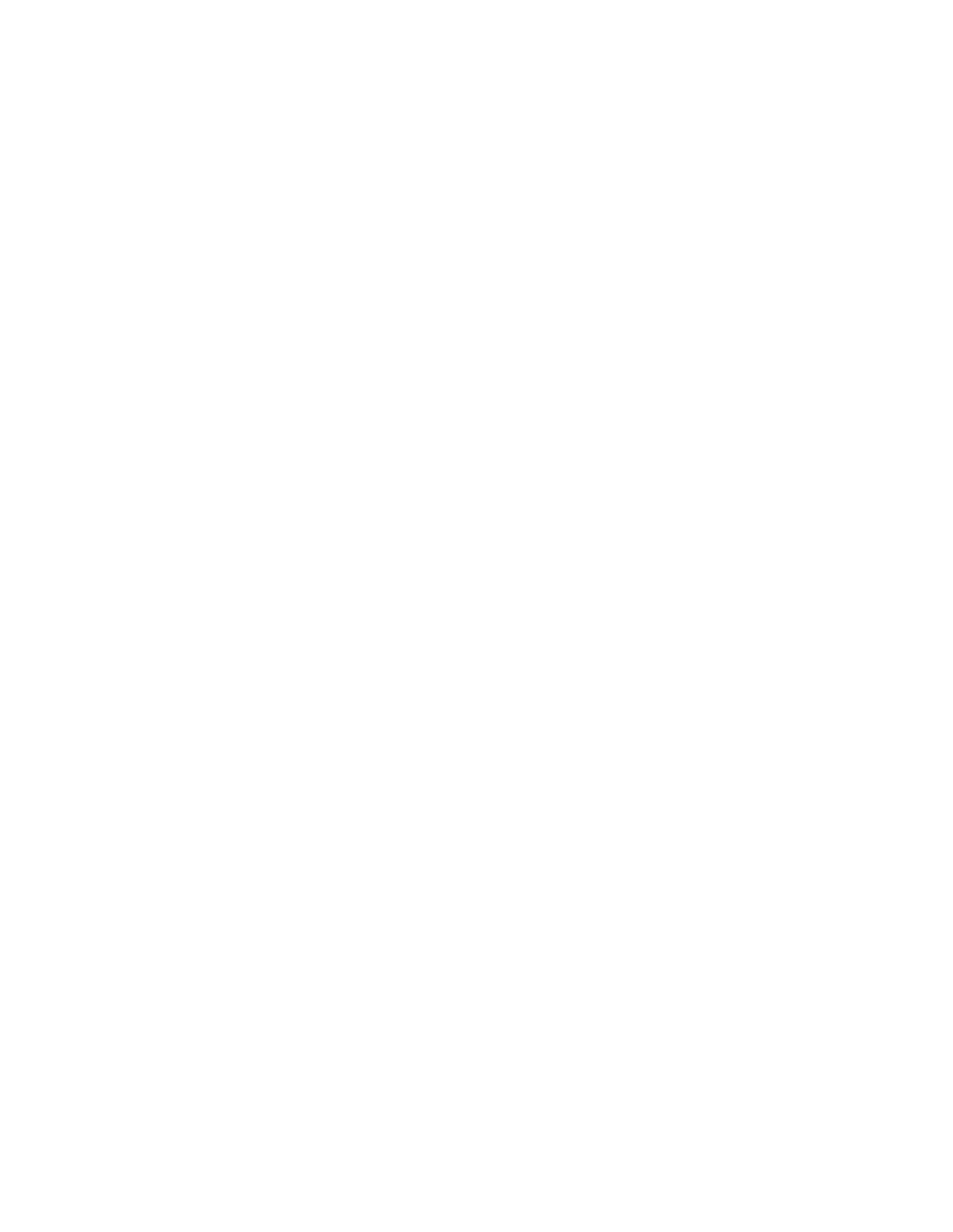|              | $\mathbf{1}$ | an excellently drafted trying to give market            |
|--------------|--------------|---------------------------------------------------------|
| participants |              |                                                         |
|              | 2            | the clear procedures to do that. But I didn't know if   |
|              | 3            | anybody else wanted to say anything.                    |
|              | 4            | COMMISSIONER CHILTON: I'd like to thank                 |
| the          |              |                                                         |
|              | 5            | staff for doing a great job on this. We appreciate it.  |
|              | 6            | CHAIRMAN GENSLER: So if there are no other              |
|              | 7            | views, all those in favor say "Aye"?                    |
|              | 8            | (Chorus of ayes.)                                       |
|              | 9            | CHAIRMAN GENSLER: Any opposed? The ayes                 |
|              | 10           | having it, we'll send it long to the Federal Register.  |
|              | 11           | With that, I think we might have swap out of some folks |
|              | 12           | Adrianne Joves I think will present with the<br>here.   |
|              | 13           | General Counsel's office with regard to credit rating   |
|              | 14           | agency.                                                 |
| can't        | 15           | As I understand the Dodd--Frank Act, I                  |
| stop         | 16           | It must have been Title 9 said we have to<br>remember.  |
| to           | 17           | relying on that in any of our rules. Being the first    |
|              | 18           | review to see where we relied, Adrianne will tell us    |
|              | 19           | probably the seven places we do that.                   |
| Deputy       | 20           | And Adrianne Joves is assisted by our                   |
|              | 21           | General Counsel. And his entire staff have been         |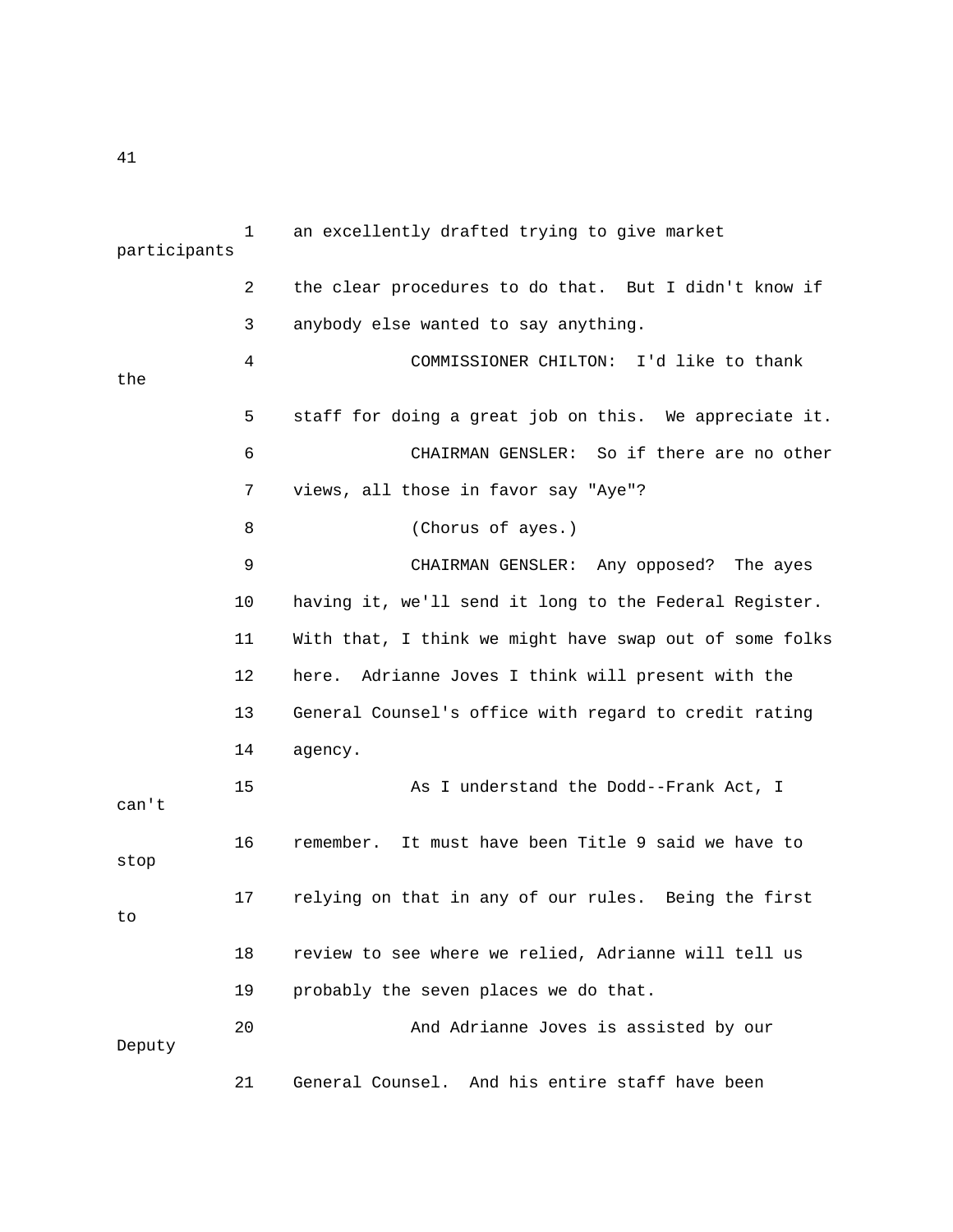22 tirelessly working on all of the rules because he heads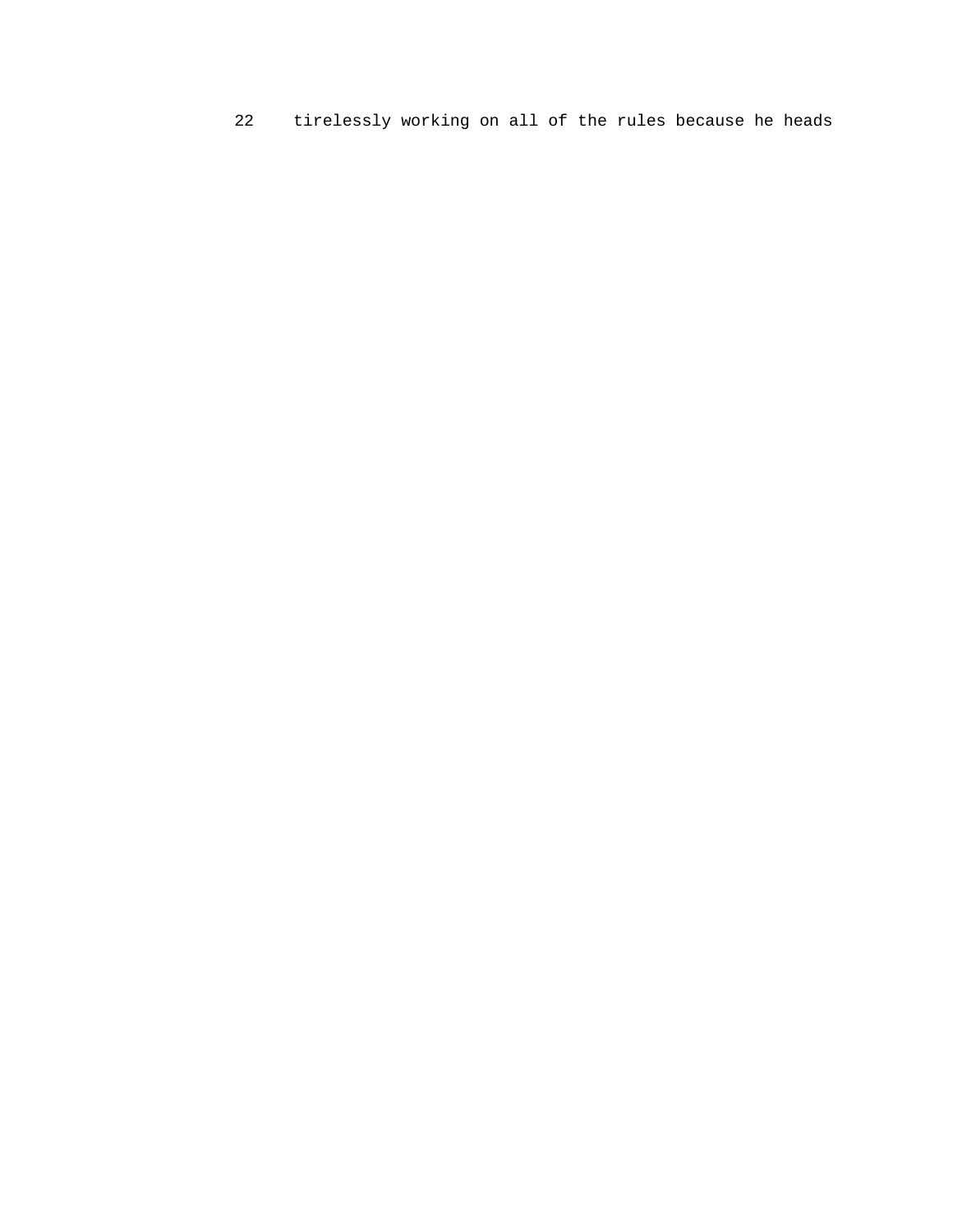1 up the regulatory piece from the General Counsel's 2 office. Adrienne?

 3 MS. JOVES: Thank you, Chairman Gensler. 4 Before I provide a brief summary on our proposal and 5 credit rating, I don't want to recognize and thank our 6 other team members. Jon DeBord, who will shortly give 7 you another proposal and another rulemaking, for all of 8 the efforts he attributed to on a proposal that we will 9 be discussing on credit rating.

10 I also wanted to briefly thank the other 11 federal financial regulators who provided some very 12 valuable feedback on this issue for us, especially the 13 Securities and Exchange Commission and the FDIC.

 14 Title 9 of the Dodd-Frank Act, as you know, 15 included findings that credit ratings are of systemic 16 importance. And it also found that, in the recent 17 financial crisis, inaccurate credit ratings contributed 18 significantly to the mismanagement of risks by

financial

credit

 19 institutions and by investors. As a result, Congress 20 found that increased accountability on the part of

21 agencies is necessary.

22 Title 9 contains several provisions that

are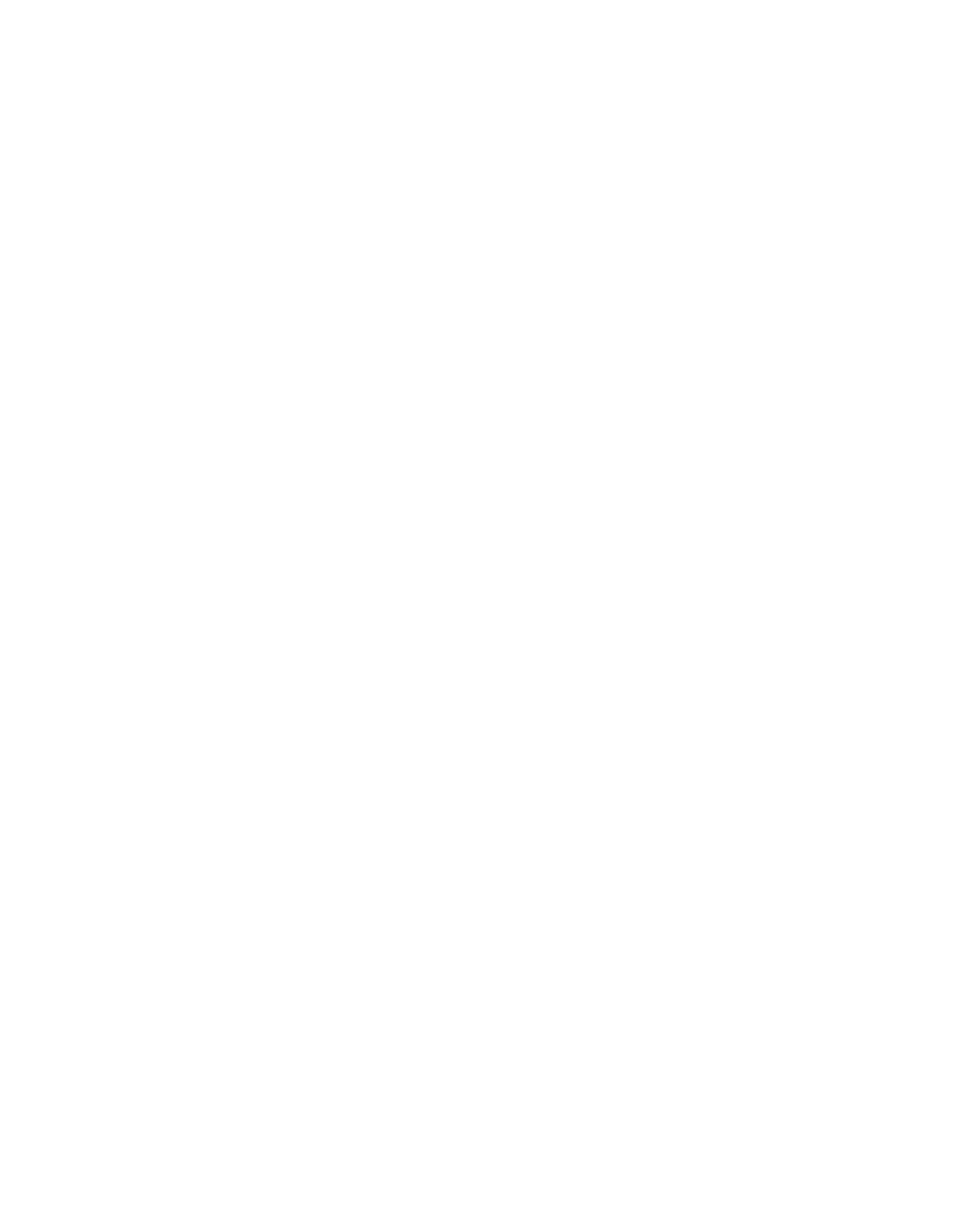1 designed to improve the accountability of credit rating 2 agencies including Section 939A. 3 939A requires all federal agencies to do 4 three things: All federal agencies are required to 5 review the regulations for any assessment of the 6 credit-worthiness of the security or money market 7 instrument and your reliance on that kind of assessment. 8 It requires that all federal agencies to 9 remove those references ands replace them with the 10 substitute standard that the agencies deem as 11 appropriate. 12 And the third requires a report to Congress 13 at the end of that process. 14 Upon completing our required review of our 15 relations, we found five instances that contained 16 reference to credit ratings in relation to financial 17 instruments. I will briefly identify the regulations 18 that we are proposing to remove those references to 19 credit ratings and the substitute standards that we're 20 proposing along with those. 21 First, our required review identified two 22 regulations that addressed in what foreign depositories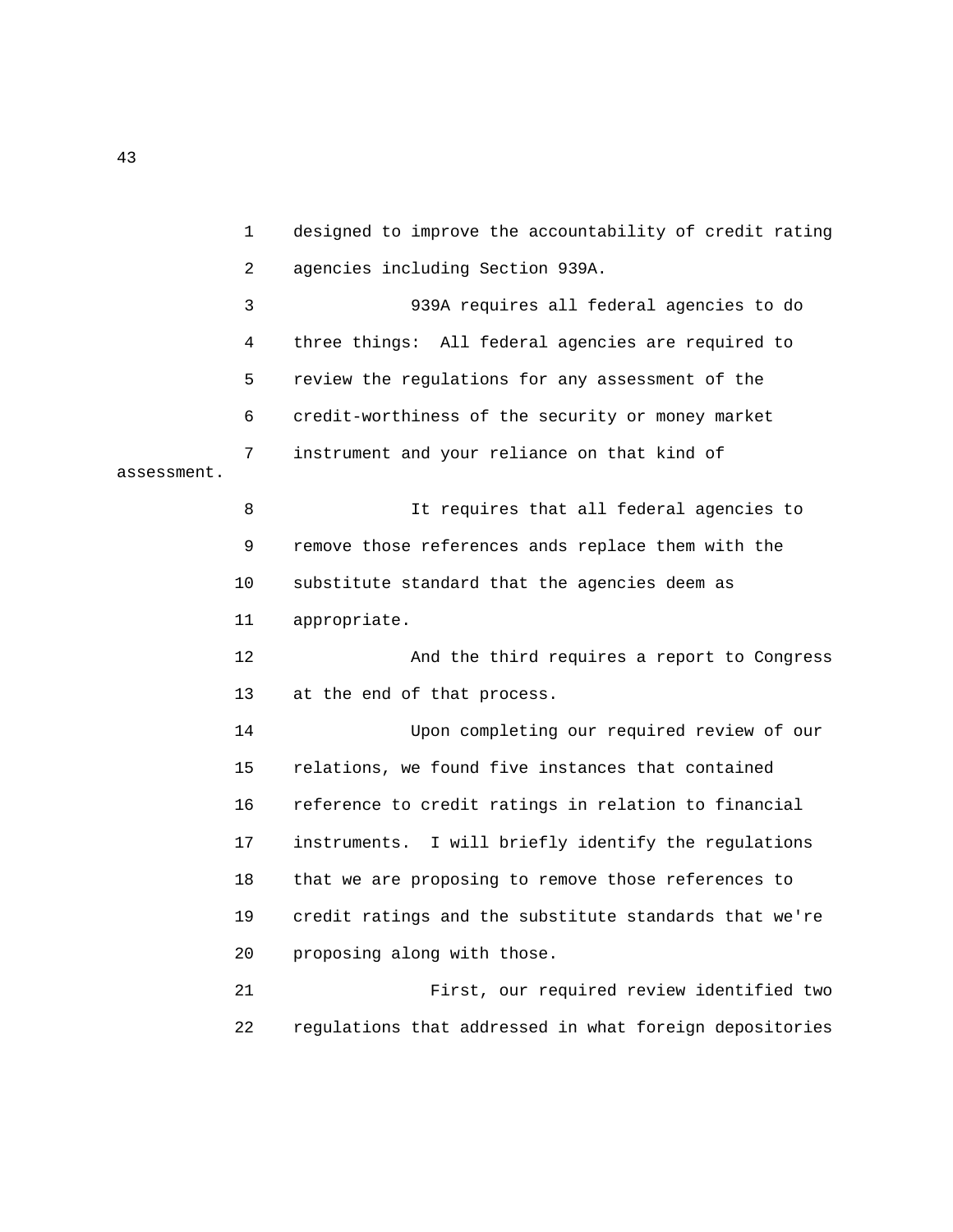1 future commission merchants and designated clearing 2 organization may place customer funds. 3 Commission regulation 30.7 and 1.49 4 currently permit FCMs or DCOs to place customer funds in 5 foreign depositories that holds either in excess of \$1 6 billion of regulatory capital or whose commercial paper 7 or long-term debt instruments is rated in one of the two 8 highest rated categories by at least one credit rating 9 agency. We are proposing to amend both of those 10 regulations in concert albeit in two separate 11 rulemakings. 12 Jon is going to be discussing another 13 proposal related to Commission Regulation 30.7 shortly. 14 Our proposal for 1.49 includes removing the 15 reference to credit rating and substituting the standard 16 the foreign depositories must hold in \$1 billion in 17 regulatory capital. 18 The proposal also requests comments 19 specifically on whether a leverage ratio or capital 20 adequacy ratio requirement consistent with or similar to 21 the standards that have been included in the recent 22 accords would be an appropriate additional standard to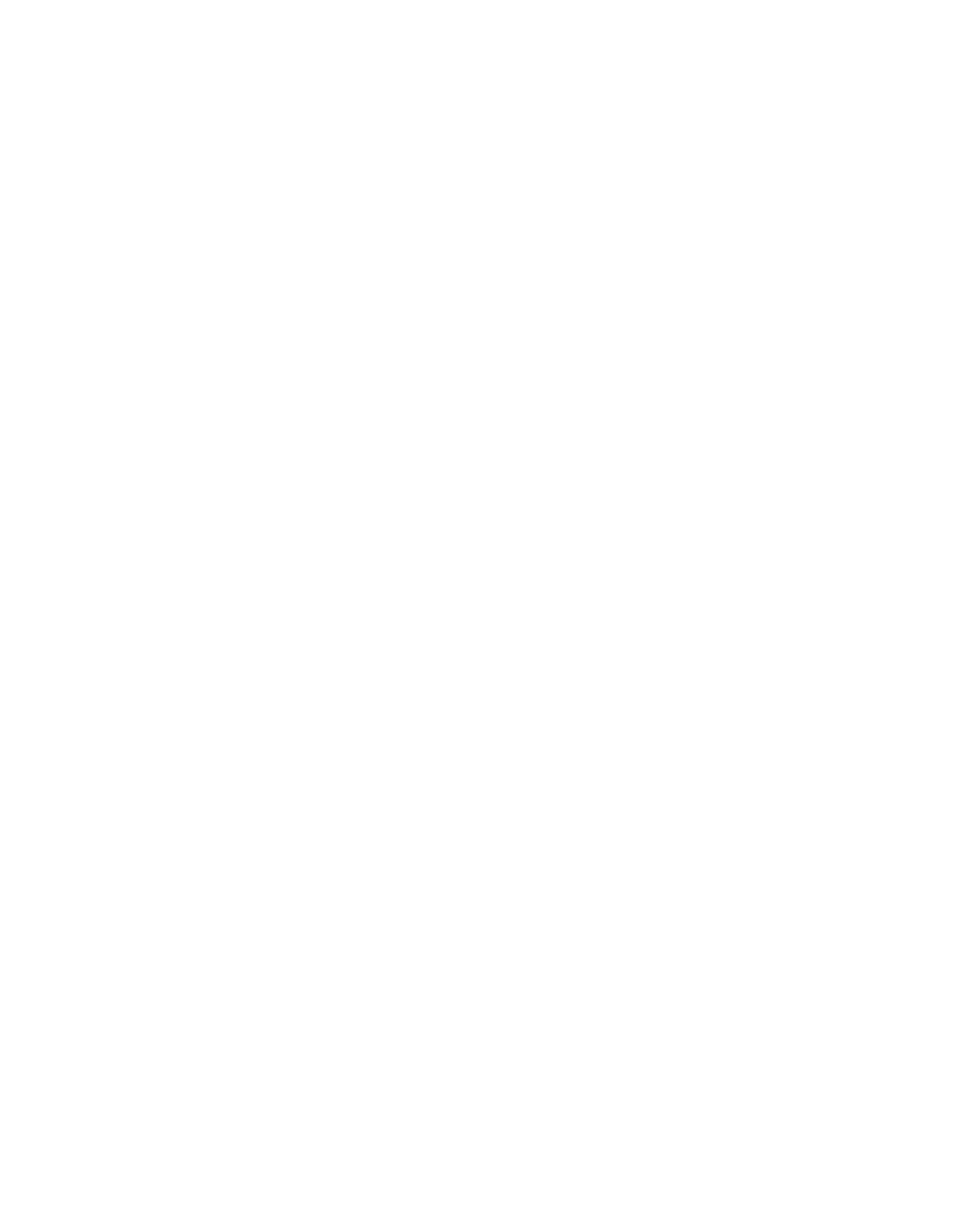|           | $\mathbf{1}$   | include in our regulations.                             |
|-----------|----------------|---------------------------------------------------------|
|           | $\overline{2}$ | Next, our review identified a third                     |
|           | 3              | regulation that referenced credit ratings for financial |
|           | 4              | instruments.                                            |
| Commodity | 5              | Commission Regulation 4.24 requires                     |
| interest  | 6              | Pool Operators to disclose the type of commodity        |
|           | 7              | or other interest in which the pool will be trading,    |
|           | 8              | including by disclosing the investment rating of the    |
|           | 9              | pool's interest.                                        |
|           | 10             | We are proposing to remove the reference to             |
|           | 11             | investment ratings for 4.24 and replace it with the     |
|           | 12             | phrase "credit-worthiness." The proposal requests       |
|           | 13             | comment on this alternative standard.                   |
|           | 14             | Finally, the last two regulations that we               |
| as        | 15             | identify that contain some reference to credit rating   |
|           | 16             | they relate to financial institutions or financial      |
| reference | 17             | instruments -- sorry -- will no longer make any         |
|           | 18             | to credit-worthiness due to other unrelated proposed    |
|           | 19             | amendments that we are going to be noticing in other    |
|           | 20             | proposed rulemakings.                                   |
|           | 21             | As we mentioned a couple of times, Jon                  |
|           | 22             | DeBord will be discussing the wholesale amendments to   |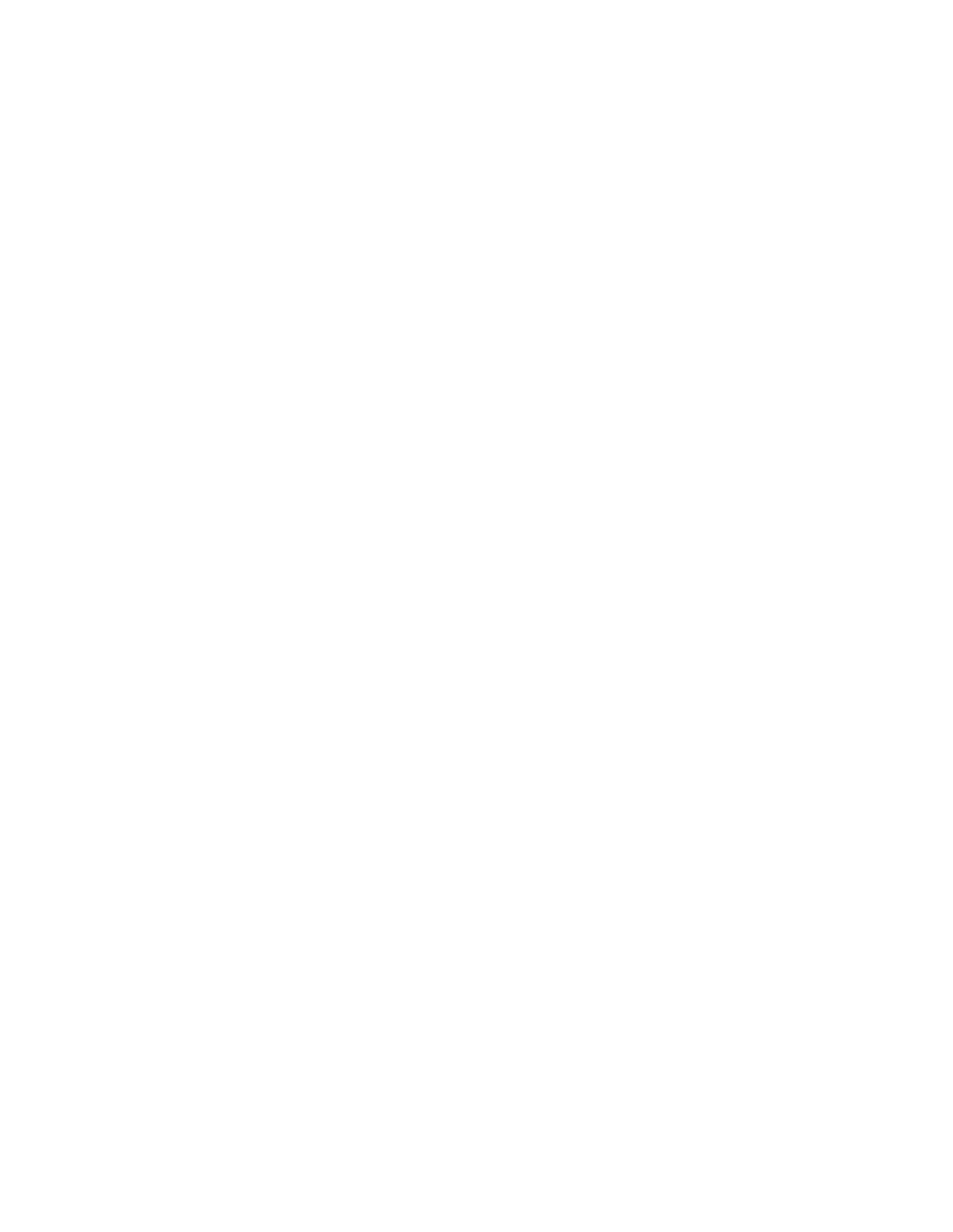|        | $\mathbf{1}$ | Regulation 1.25 that the staff is going to proposing.  |
|--------|--------------|--------------------------------------------------------|
|        | 2            | And as a result of those amendments, those proposals,  |
|        | 3            | there will no longer be any need to reference credit   |
|        | 4            | rating in Commission Regulation 1.25.                  |
|        | 5            | Similarly, the proposal that Bella just                |
| word   | 6            | walked through on Part 40 contained reference to the   |
|        | 7            | "rating" in Appendix A Guideline 1 as a way to help    |
|        | 8            | disclose the characteristics of the certain contracts  |
|        | 9            | listed on DCMs.                                        |
|        | 10           | Because Part 40, the Appendix say that Part            |
|        | 11           | 40 will be removed in its entity by Bella's proposal,  |
| in     | 12           | also don't have to make any changes to that regulation |
| answer | 13           | this proposal. Thank you. And I will be happy to       |
|        | 14           | any questions you have.                                |
|        | 15           | CHAIRMAN GENSLER: Thank you very much,                 |
|        | 16           | With that, I would entertain a motion.<br>Adrianne.    |
|        | 17           | COMMISSIONER SOMMERS:<br>So moved.                     |
|        | 18           | COMMISSIONER O'MALIA:<br>Second.                       |
|        | 19           | And then I just have one<br>CHAIRMAN GENSLER:          |
|        | 20           | question because I keep thinking there were seven      |
| been   | 21           | references and you referred to five, so my math has    |
|        | 22           | faulty today.                                          |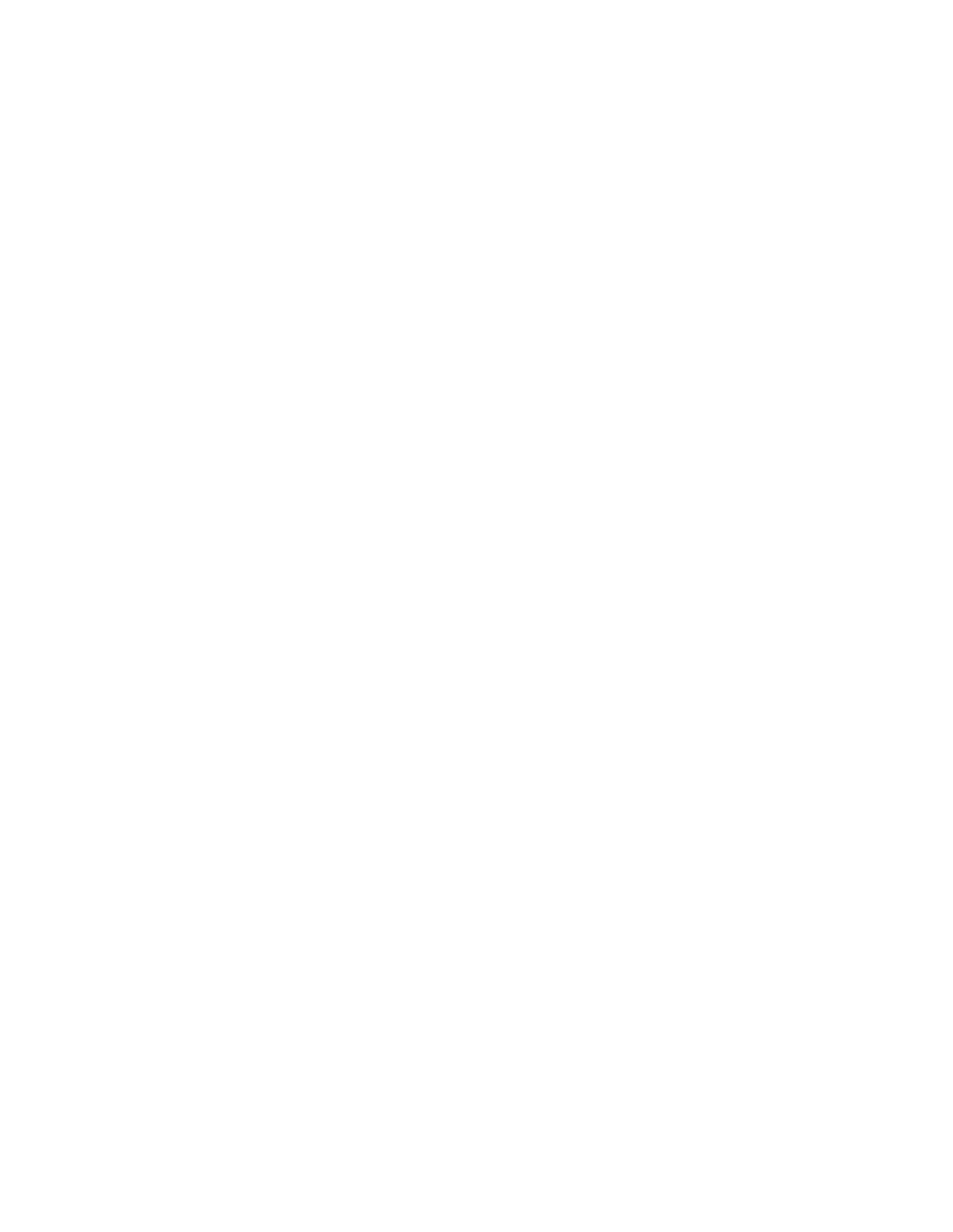|            | $\mathbf 1$ | MS. JOVES: You were correct that there                  |
|------------|-------------|---------------------------------------------------------|
|            | 2           | were seven total references. So all of our regulations  |
|            | 3           | that talked about any reference to credit rating.       |
|            | 4           | Dodd-Frank required us to look for assessments of       |
|            | 5           | credit-worthiness related securities or money market    |
|            | 6           | instruments. There were only five references in our     |
| Оr         | 7           | regulation that talked about the financial investments  |
|            | 8           | those types of things.                                  |
| your       | 9           | CHAIRMAN GENSLER: I see. And between                    |
| Part       | 10          | proposed rule and Jon's proposed rule and maybe the     |
| Оr         | 11          | 40 rule that we just voted on, do we address all seven  |
|            | 12          | just five?                                              |
|            | 13          | MS. JOVES: We addressed five.                           |
|            | 14          | CHAIRMAN GENSLER: So there are two that                 |
|            | 15          | we're not actually addressing?                          |
| addressing | 16          | MS. JOVES:<br>The two that we're not                    |
|            | 17          | are related to the credit-worthiness of counter parties |
|            | 18          | and not relating to the types of investment vehicles or |
| Frank.     | 19          | those kind of things, which is required under Dodd-     |
|            | 20          | CHAIRMAN GENSLER: I see. So the math                    |
|            | 21          | again is there are seven references, but through these  |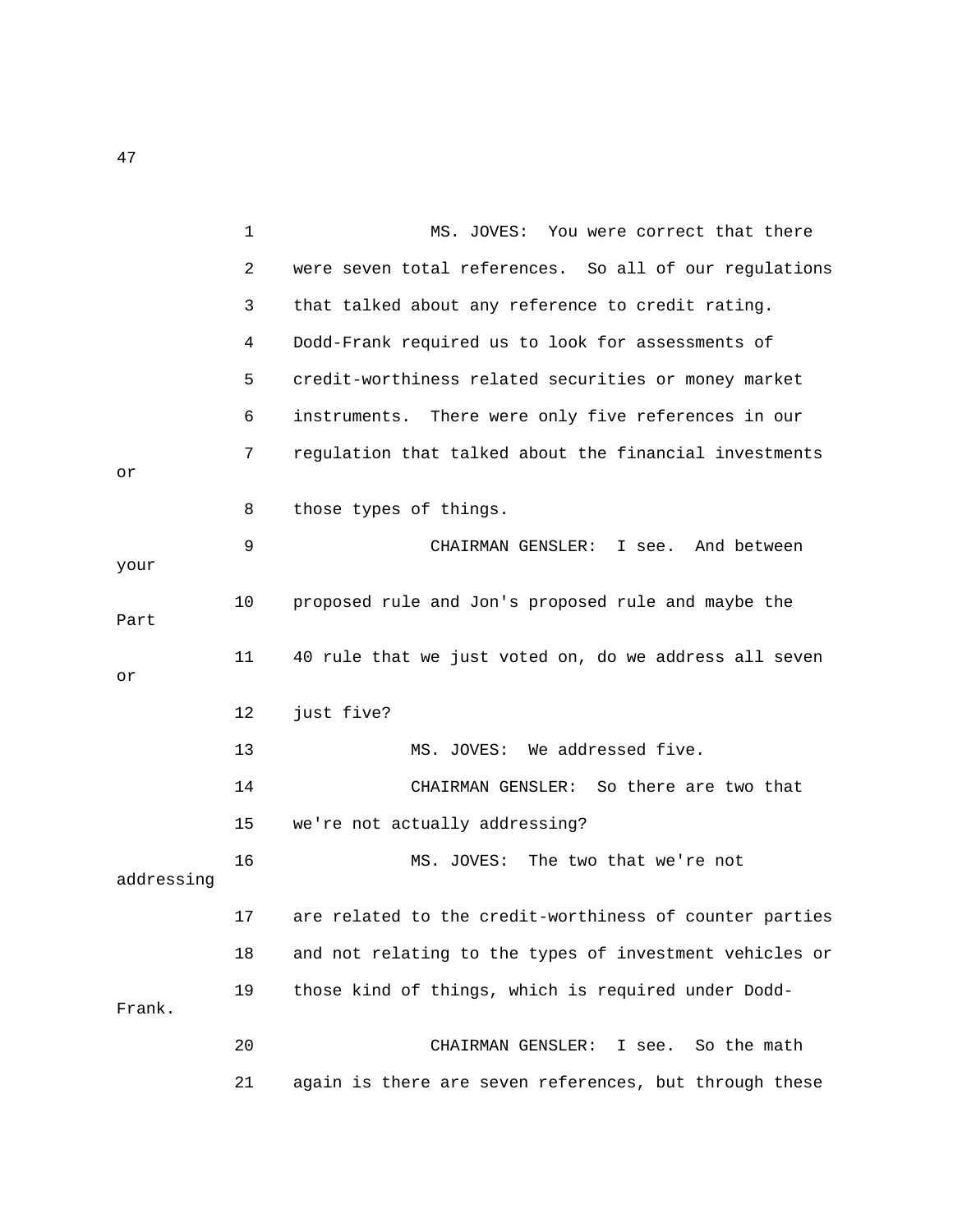22 three different rules today, we're addressing the five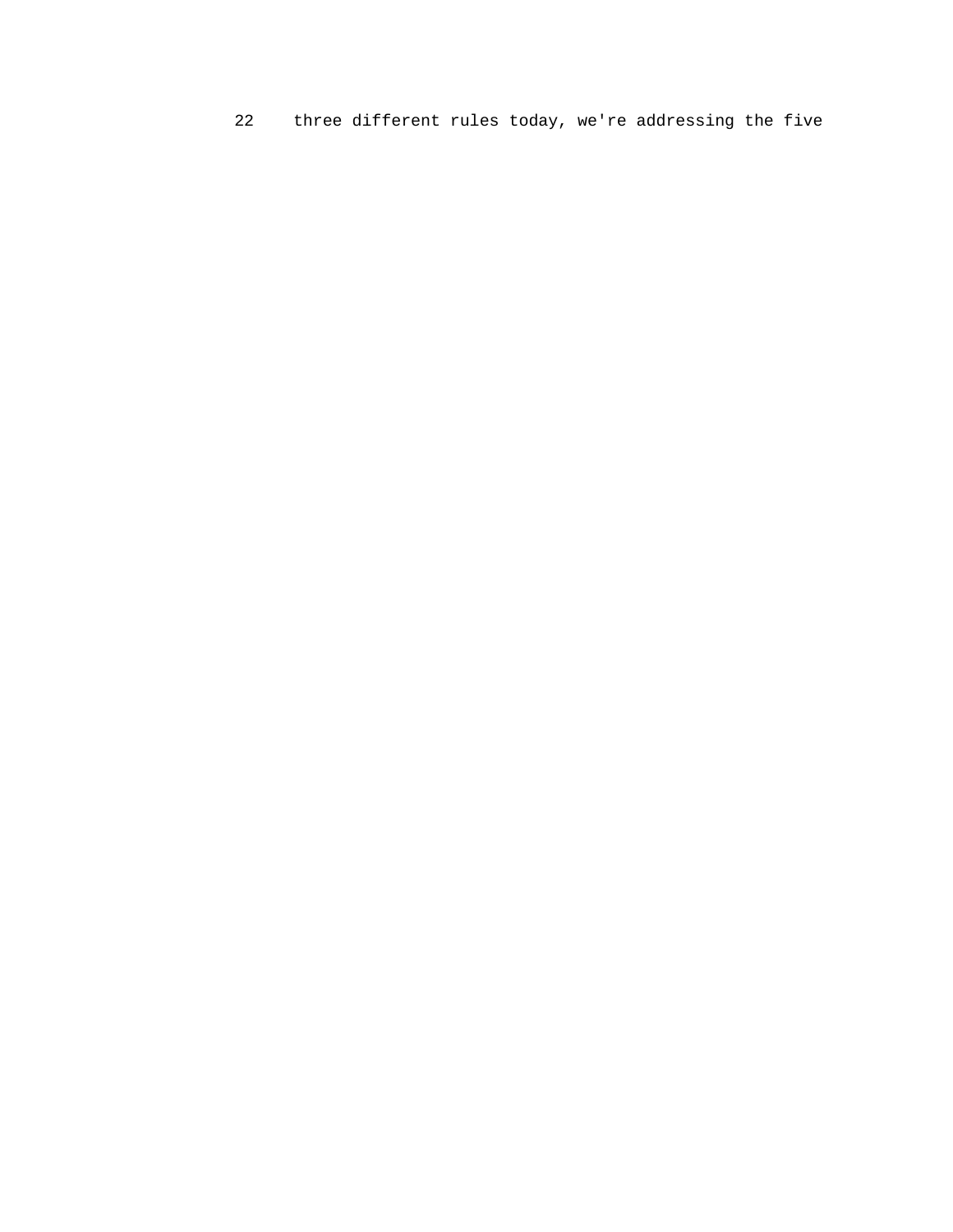1 that the Dodd-Frank Act requires? 2 MS. JOVES: That's correct. 3 CHAIRMAN GENSLER: Thank you. Commissioner 4 Dunn? 5 COMMISSIONER DUNN: I have no questions on 6 this. 7 CHAIRMAN GENSLER: Thank you. Seeing that 8 there are no further questions, and I will throw a little 9 statement in the Federal Register why I support it. If I 10 can could hear all those in favor say "Aye"? 11 (Chorus of ayes.) 12 CHAIRMAN GENSLER: Any opposed? The ayes 13 being unanimous, we will send yours along to Federal 14 Register, as well, for public comment. How many days for 15 public comment is yours? 16 MS. JOVES: We have a 30-day public comment 17 period. 18 CHAIRMAN GENSLER: On the first one it was 19 probably 60. So the first one was 60 days public 20 comment. Thank you.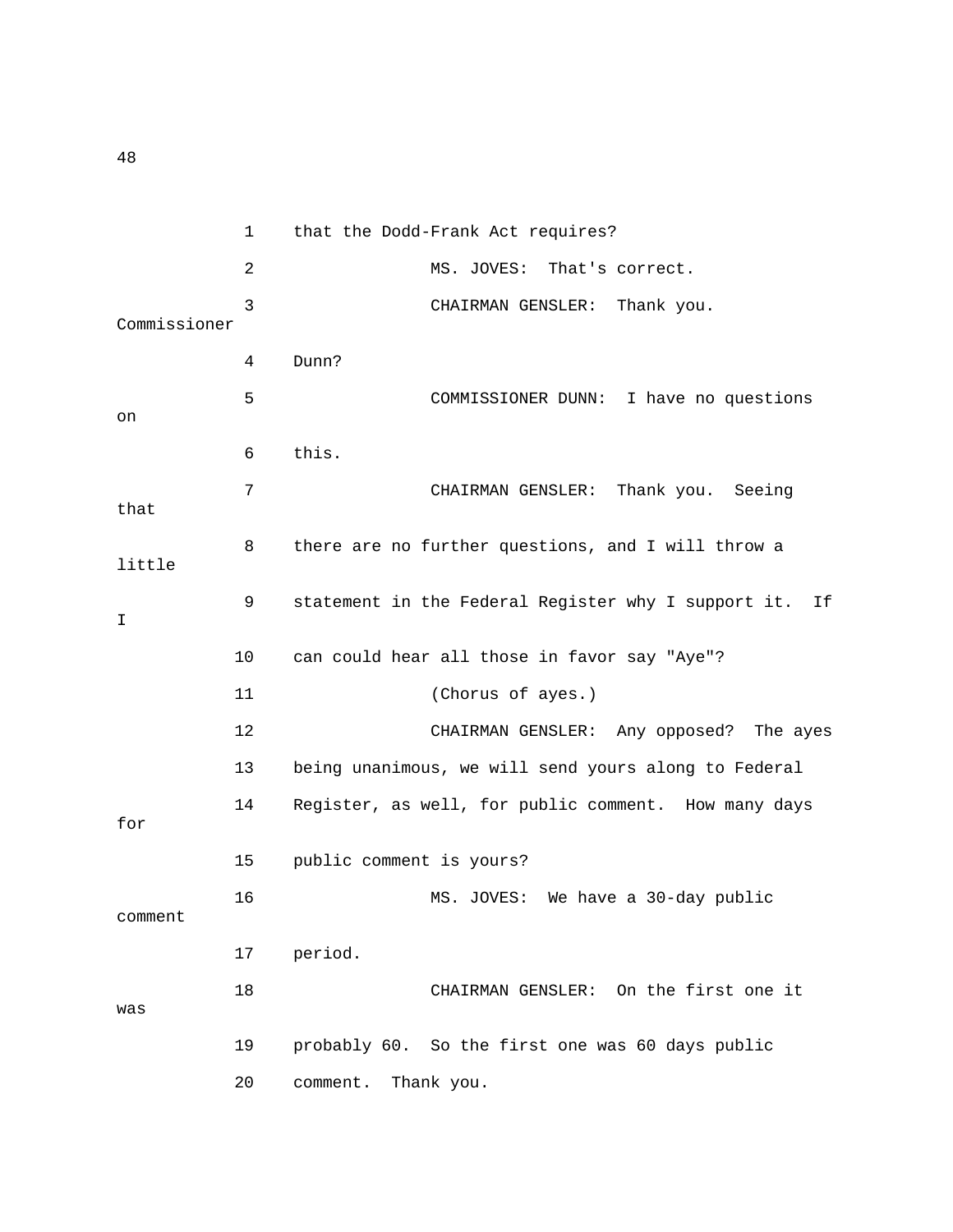21 With that, we're going to move forward to 22 the next rulemaking. So John you can come up. I

expect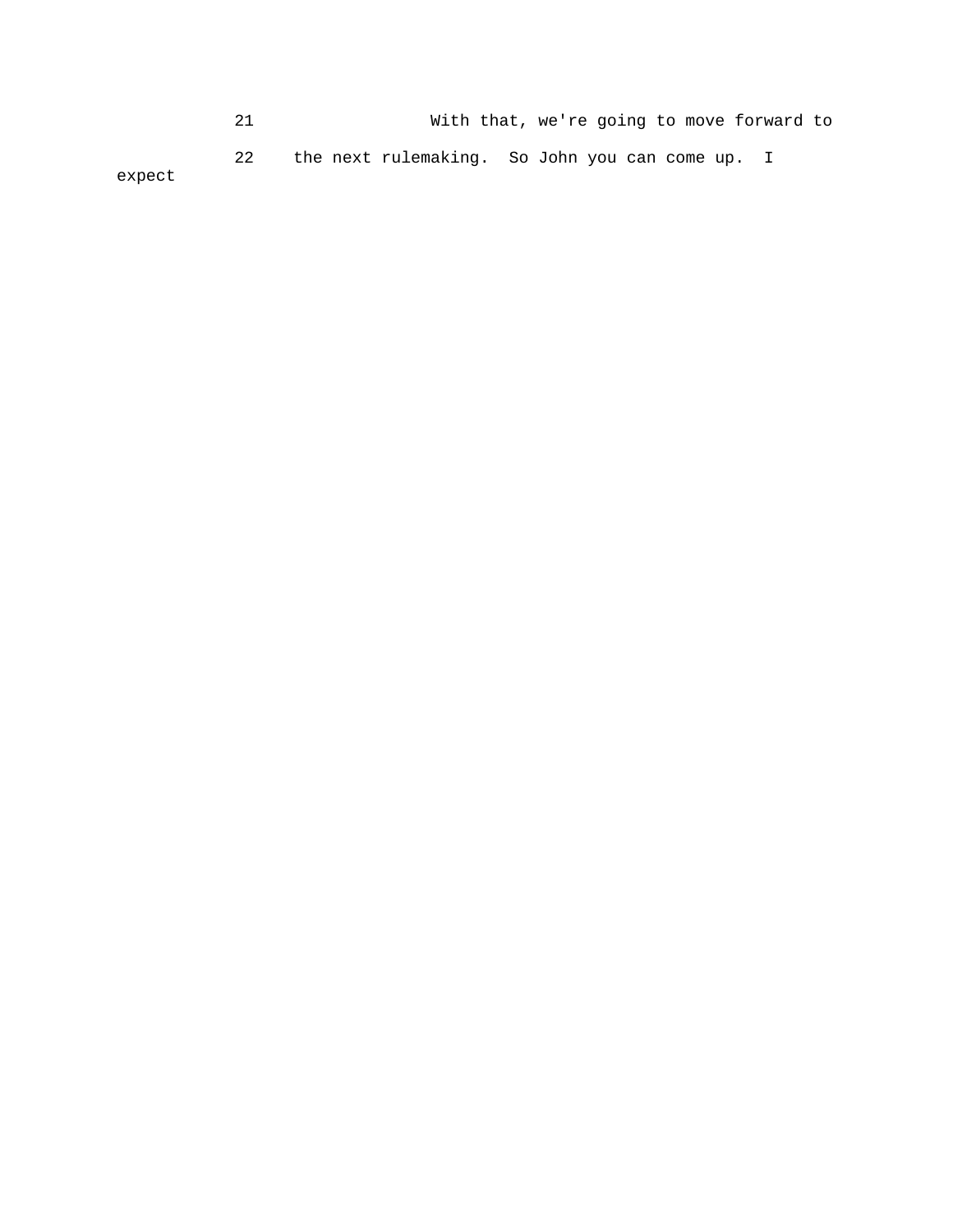1 there will be a few more questions on this one. Jon will 2 be ably supported by his boss or his boss' boss Phyllis 3 Dietz, who was also the team leader on the Clearing Rules 4 and Ananda Radhakishnan, who runs the whole Clearing an 5 Intermediary Oversight Division. Jon? 6 MR. DEBORD: Good morning. I'm Jon DeBord 7 with DCIO. I'm pleased to recommend that the Commission 8 approve the publication in the Federal Register, the 9 Federal Register notice questioning public comment for 10 rules opposing, for proposed rules regarding investment 11 customer funds and secured funds of Regulation 1.25 and 12 30.7. I will go over the background of the rule and then 13 an overview of the proposal and then take any questions. 14 Under Section  $4(d)(a)(2)$  of the Commodity 15 Exchange Act, customer segregated funds may be invested 16 in the obligations of the United States and obligations 17 fully guaranteed as the principal and interest by the 18 United States such as treasuries and general obligations 19 of any State or any political subdivision thereof. 20 Municipal securities. In December 2000 and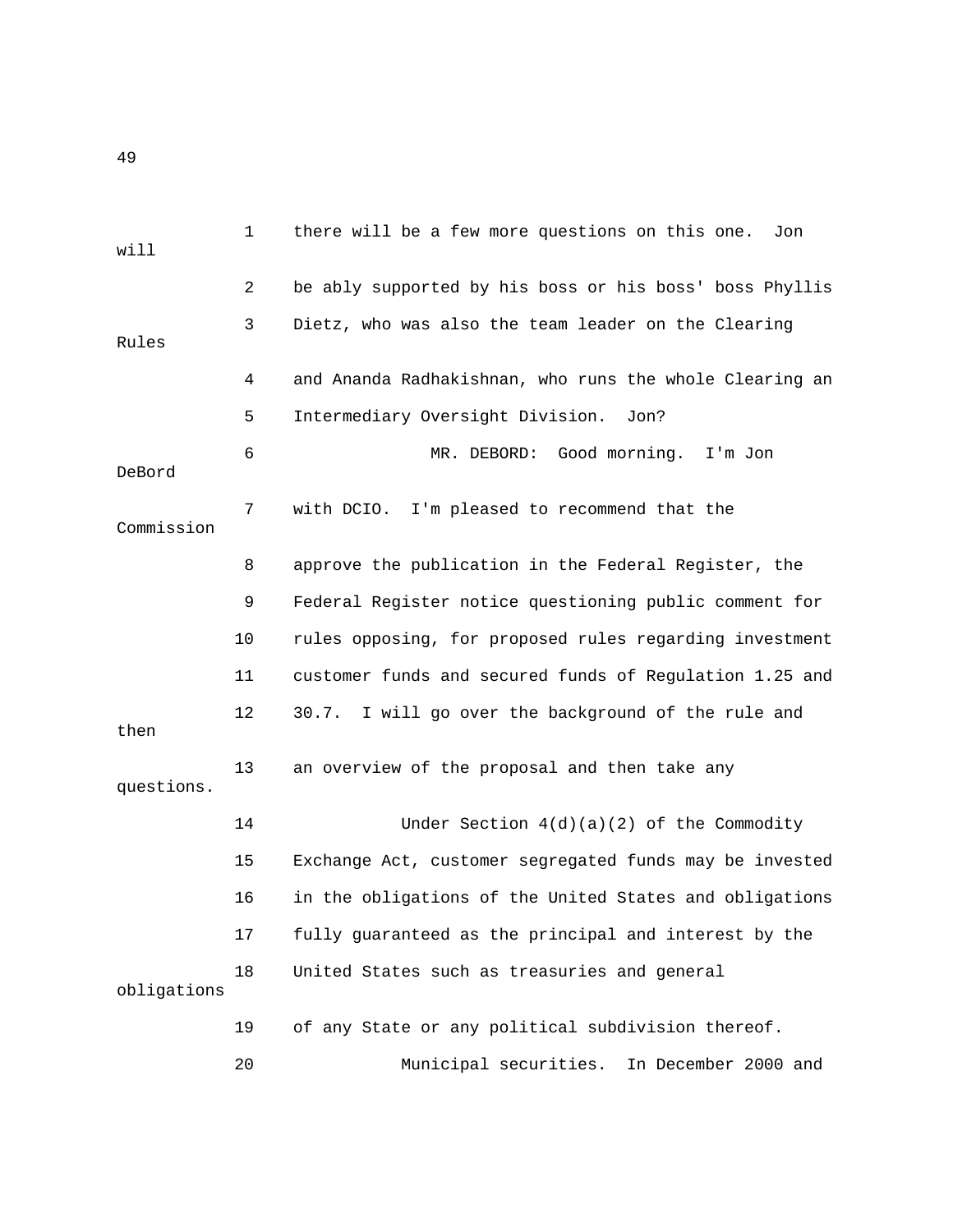21 again in 2004 and 2005, the Commission amended Regulation

22 1.25 to include additional permitted investments such

as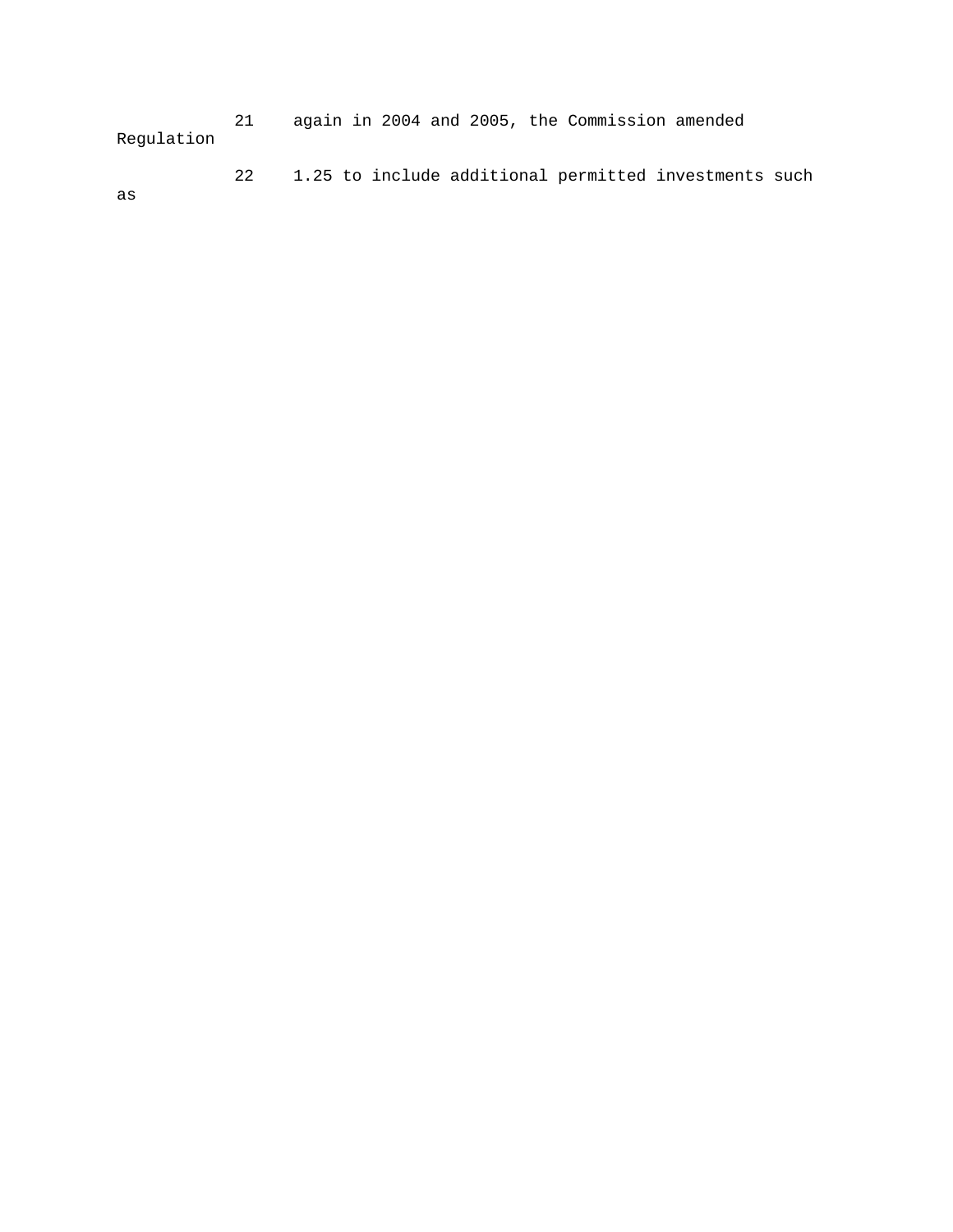1 GSE Securities, CDs, commercial paper, corporate l notes 2 and bonds, foreign sovereign debt, and interest in money 3 market mutual funds. 4 Our amendments also include additional 5 safeguards such as credit ratings requirements, issue of 6 base concentration limits, or requirement that all 7 investments be readily marketable and sufficiently 8 liquid. Amendments regarding new purchase agreements and 9 certain requirements regarding in-house transactions, as 10 well as other changes. 11 In 2007 DCIO wants to review to learn more 12 about the nature and extent by FCMs and DCOs. It was 13 voluntary. We received an overwhelming response from 14 FCMs that were very helpful. It helped shape our views 15 as lead to our proposal. 16 As we were wrapping up 2008 that review, we 17 experienced a financial crisis. This also helped shape 18 our views on the safety and liquidity of certain 19 permitted investments during times of market volatility.

20 In May of 2009, the Commission issued a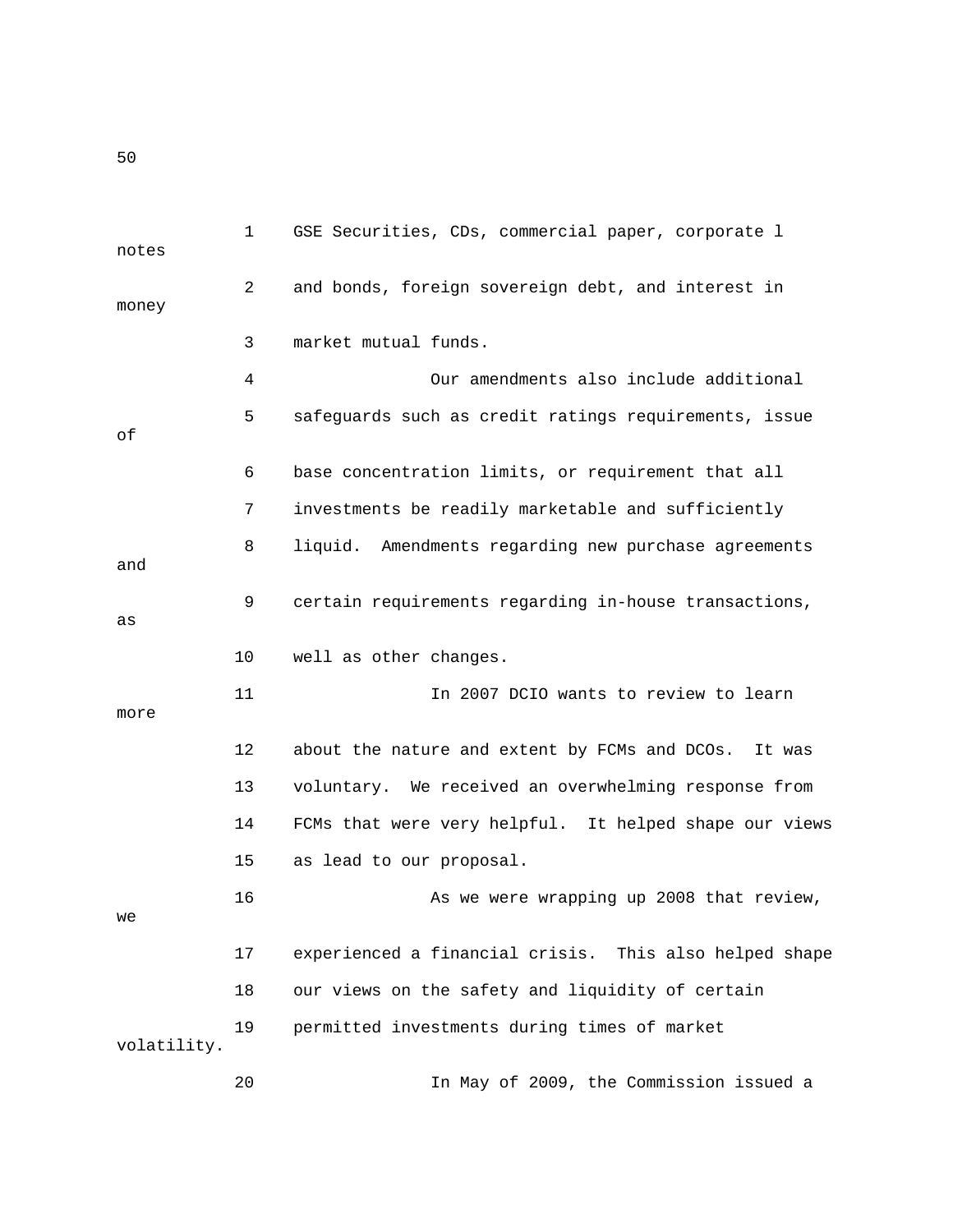- 21 name regarding this topic seeking public comment
- 22 regarding regulatory requirements that might better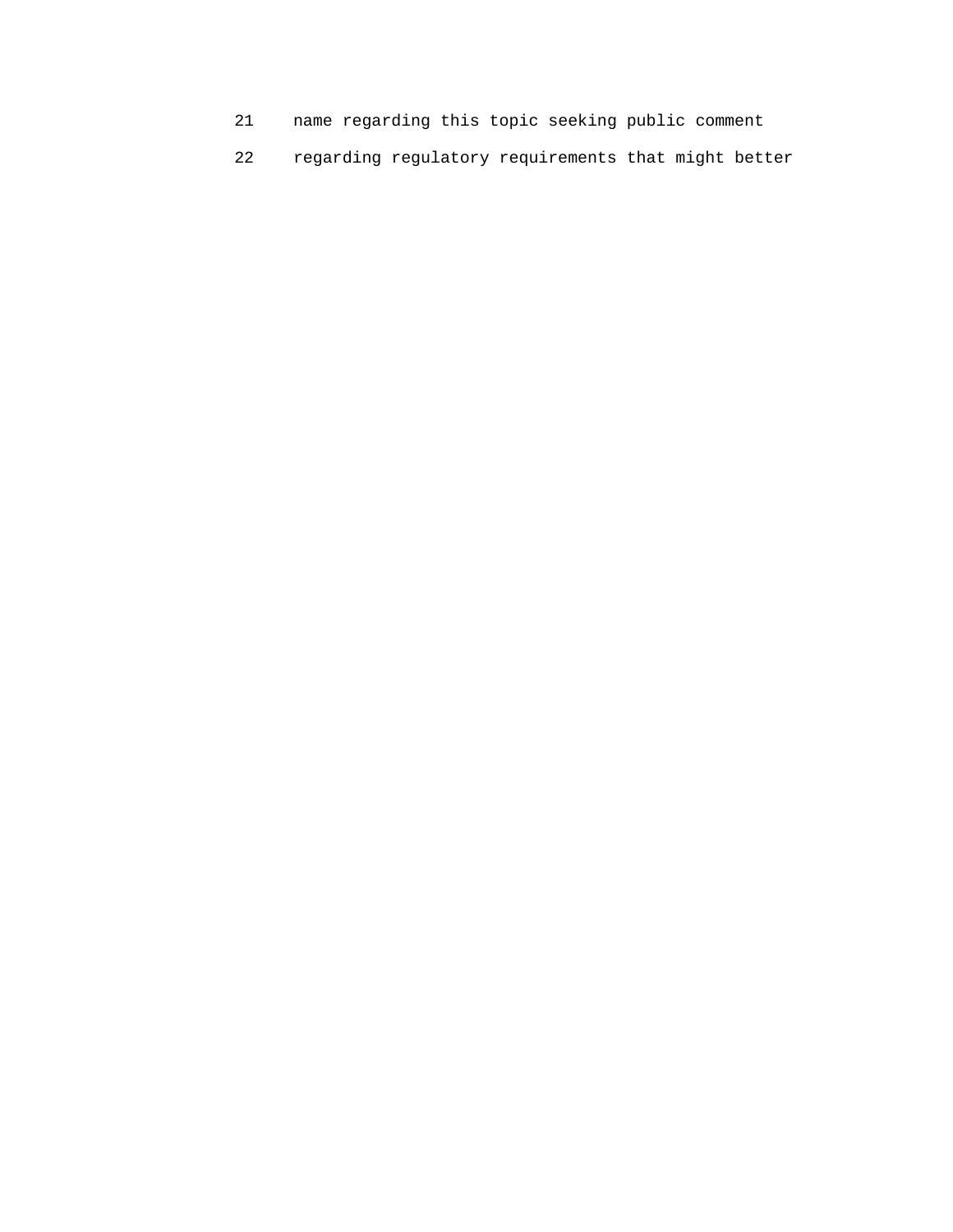1 safeguard customer funds. We received 12 comment letters 2 and reviewed them and relied on them as well to formulate 3 our proposal. 4 As noted, this is not technically a 5 Dodd-Frank rulemaking. However, this is a link to 6 Dodd-Frank. And as Adrianne mentioned, which is the 7 Section 939A required the review and removal of credit 8 rating. She mentioned several credit ratings appear in 9 1.25 and 30.7. That's the background. 10 Our proposal is as follows: First, I will 11 run through the list of permitted investments. 12 First, we're proposing no changes to treasuries. We'll 13 be leaving them safe as liquid and we're not going to 14 limit them in the proposal. 15 We propose that municipals remain a committed 16 investment. However, due to liquidity and volatility 17 concerns, we are recommending proposing a 10 percent 18 asset-based concentration limit. That means that an FCM 19 can invest the maximum of 10 percent of their total 20 assess in segregation municipals. 21 Third, GSE Securities. Currently, the term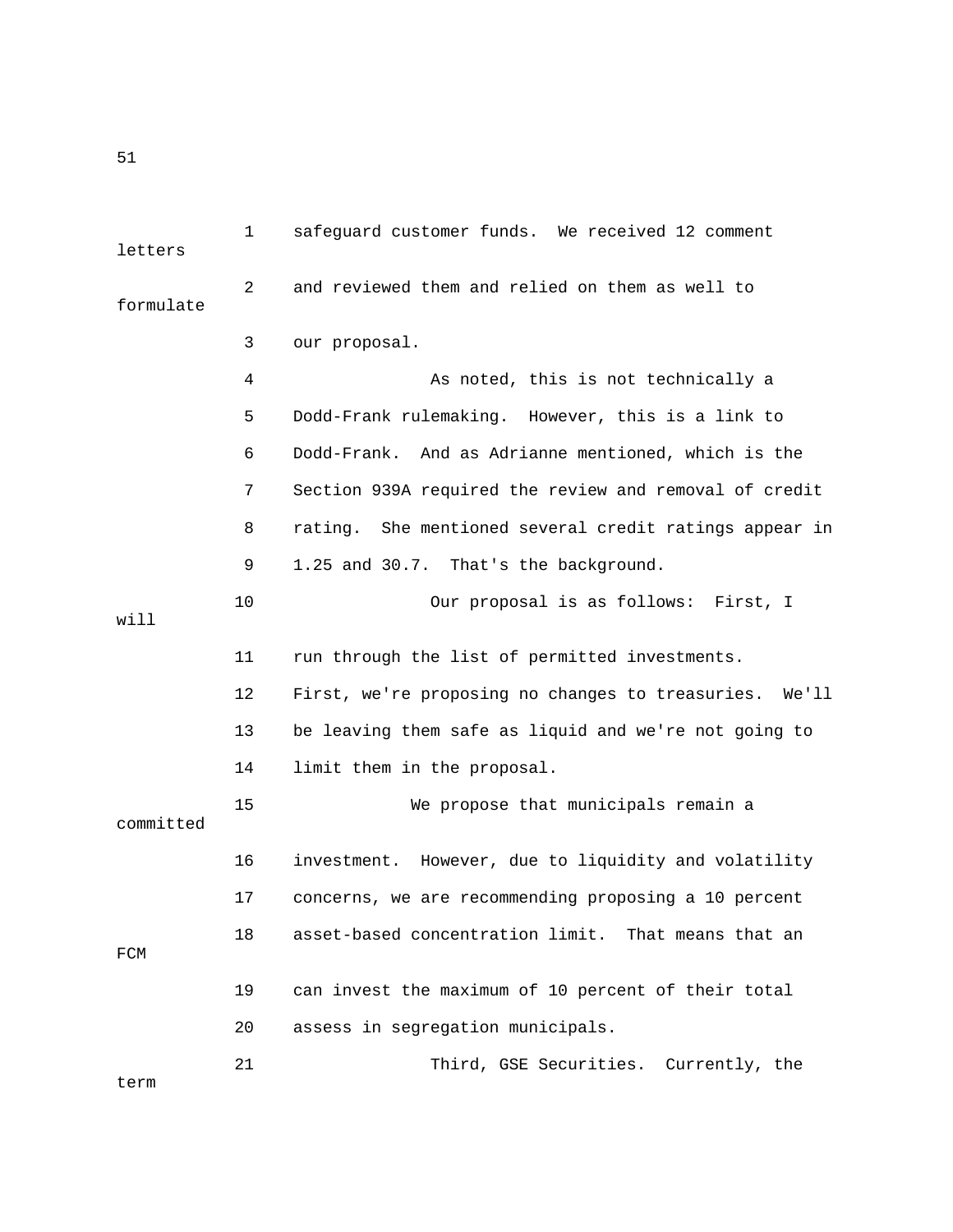22 "GSE Securities" incorporates two different types of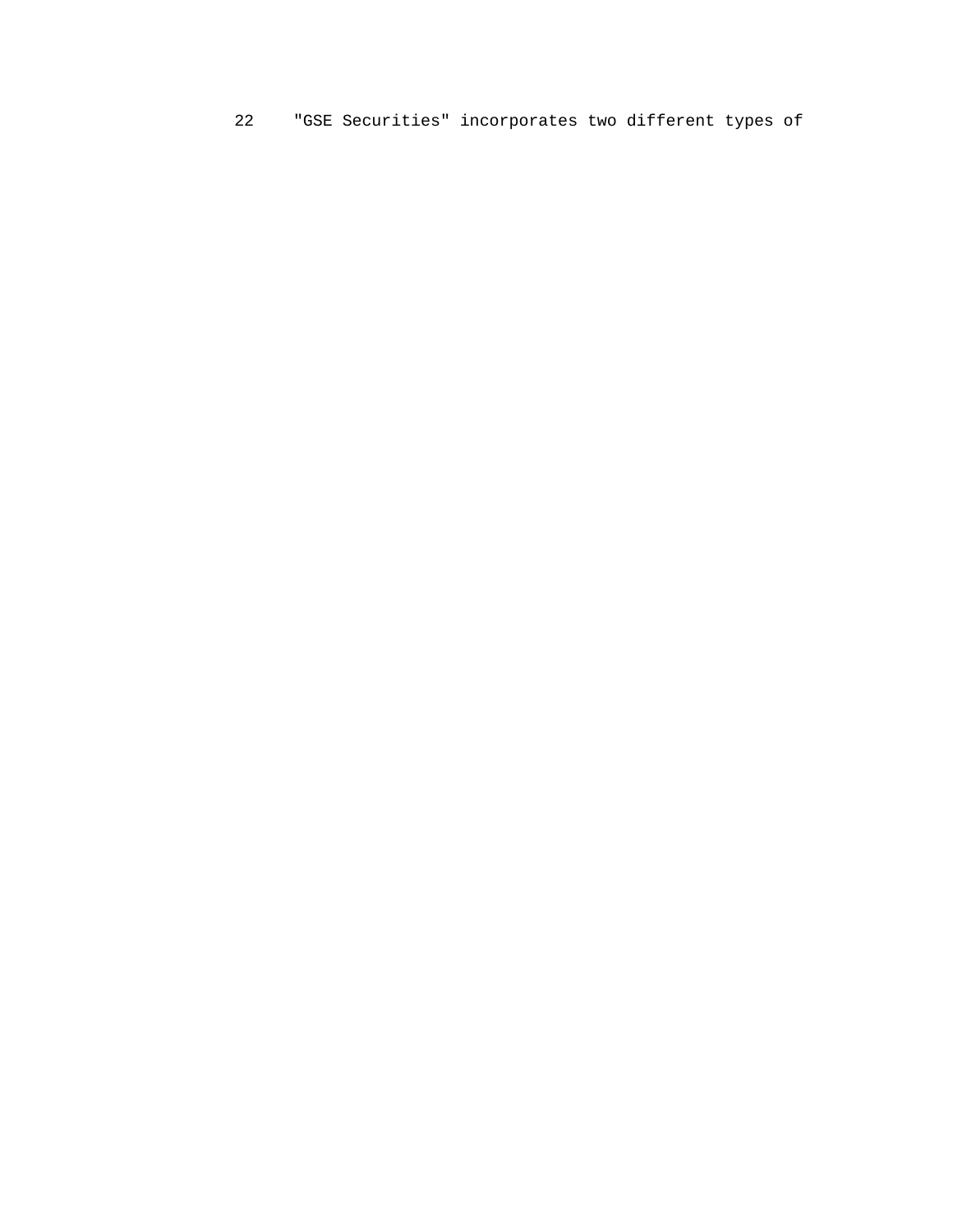1 entities. The first is the GSE, which is a privately 2 owned and operated entity charted by Congress. It has an 3 implicit guarantee of the federal government; examples 4 might be Fannie Mae Freddie Mack. 5 Second, public agency -- I'm sorry. U.S. 6 Agency. U.S. Agency is an entity of the Federal 7 Government. It has explicit guarantee. We're prosing to 8 limit written investments into just U.S. Agency 9 obligations in the second type. We're also proposing a 10 50 percent asset-based concentration for those 11 investments. 12 CDs. A CD is another investment type that 13 include for our purposes two categories that we will 14 distinguish between. The first is non-brokerage CDs. 15 The second is brokerage CDs. 16 Non-brokerage CDs is what people typically 17 think of when they think of a CD. An FCM purchased from 18 the bank. A CD has a maturity date that the FCM wants to 19 redeem early, it simply goes to the bank and redeems it. 20 Any penalty is limited to a penalty involved in the 21 interest.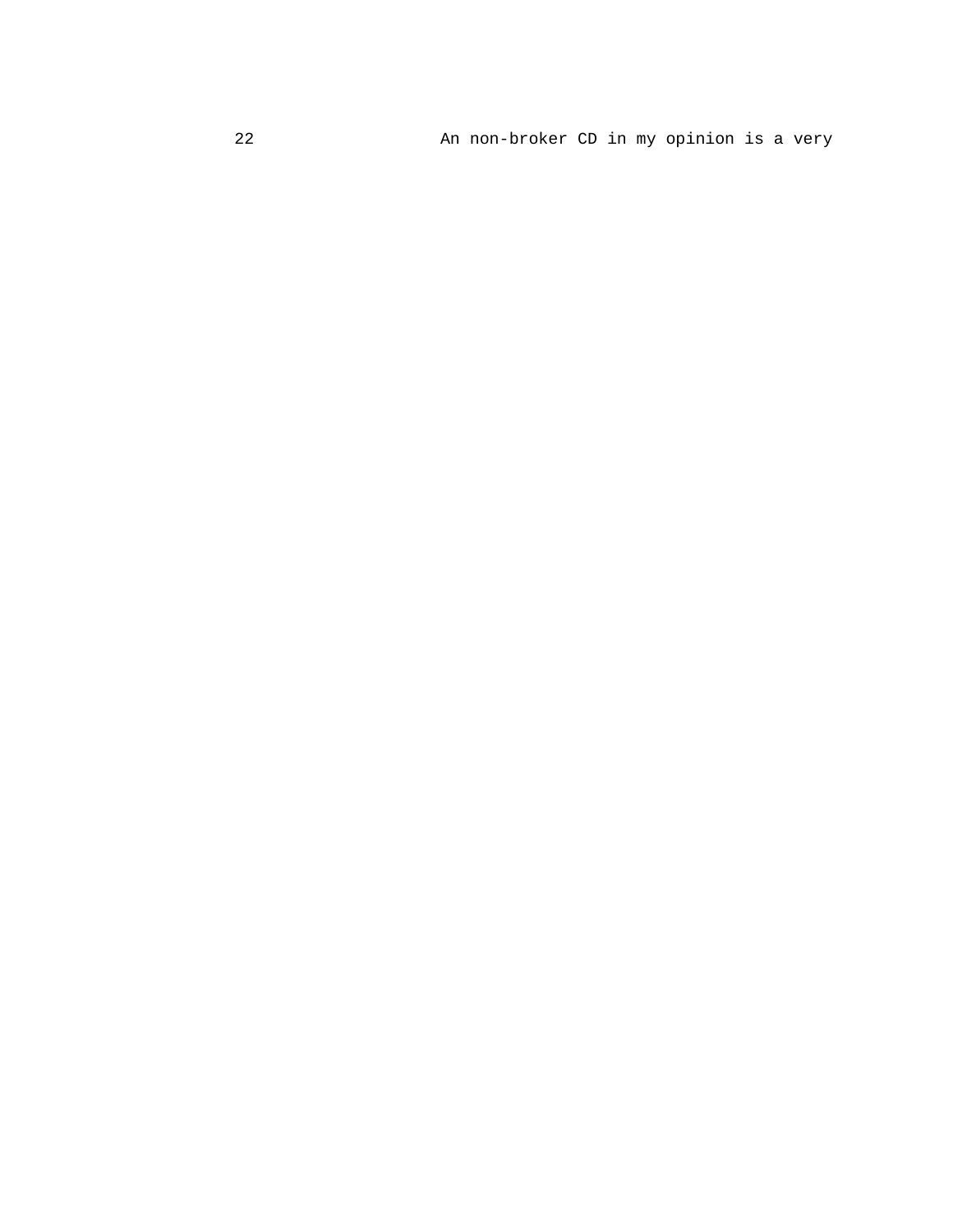1 different instrument. It's purchased on large size by a 2 broker and sliced up and sold individually to purchasers. 3 If the purchaser chooses to redeem early, 4 it cannot go directly to the bank. Its only option is to 5 go into the secondary market, which can often be 6 illiquid. 7 Therefore, we're proposing to limit CDs to 8 just non-brokerage CD's. We're also proposing a 25 9 percent asset-based concentration limit to that 10 investment. 11 Commercial paper, corporate notes and bonds, 12 we're proposing to limit those to only commercial paper 13 and corporate notes and bonds that are guaranteed by the 14 Temporary Liquidity Guarantee Program as administered the 15 by the FTIC. 16 Commercial paper, we're proposing a 17 commercial paper having a 25 percent asset-based 18 concentration limit. We're also proposing that corporate 19 notes and bonds up to 25 percent asset-based 20 concentration.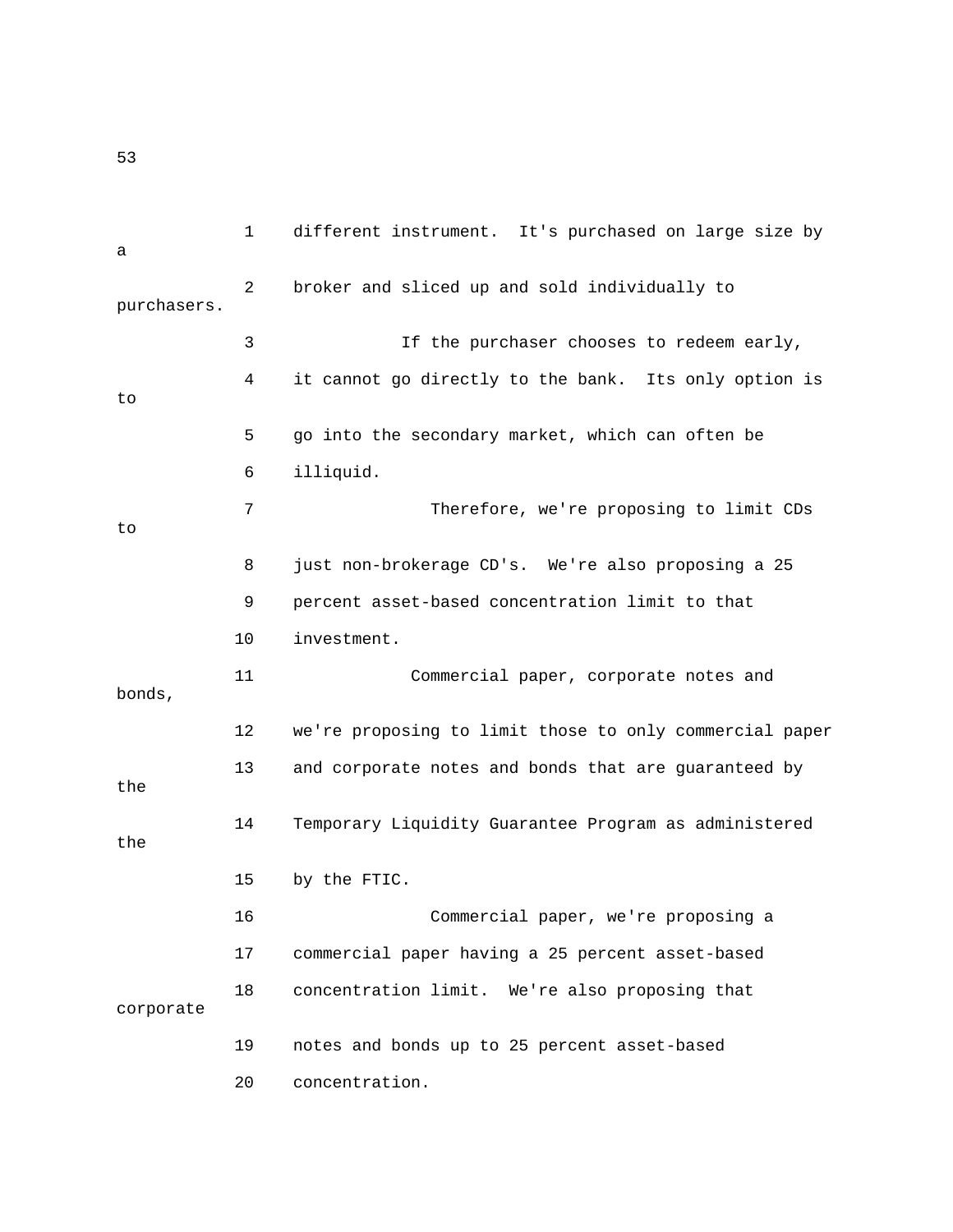21 We're also proposing to eliminate foreign 22 sovereign debt. First, over the last few years its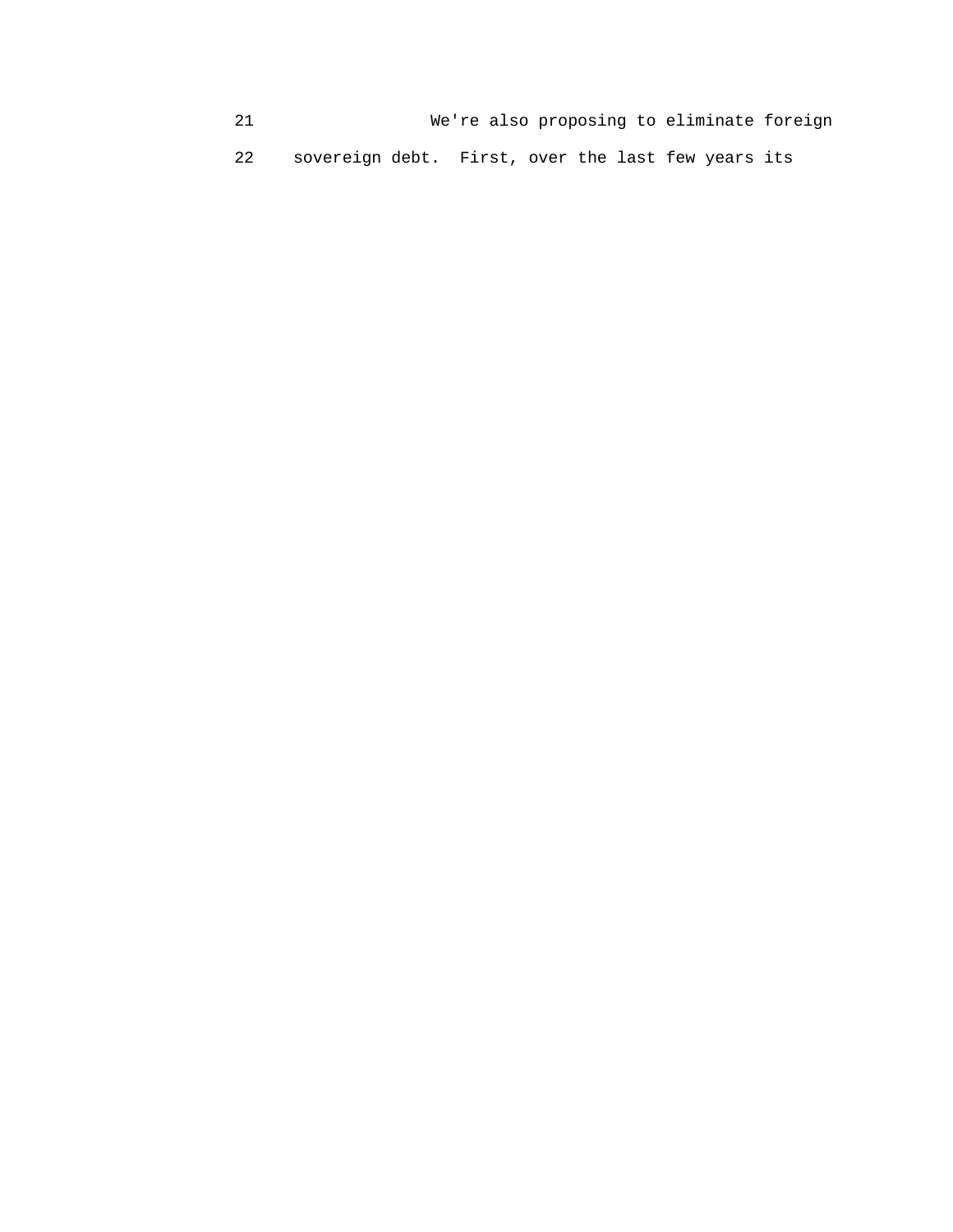| second,      | 1  | experienced certain instances of volatility.<br>And       |
|--------------|----|-----------------------------------------------------------|
|              | 2  | it's been negligently used by instruments by FCMs.        |
|              | 3  | Eight.<br>Money market mutual funds.<br>We're             |
|              | 4  | proposing to maintain money market mutual funds           |
| liquidity    | 5  | investment 1.25. However, due to the safe and             |
|              | 6  | certain during periods of market volatility, we're        |
|              | 7  | proposing a 10 percent asset-based concentration limit.   |
|              | 8  | We're also proposing a two percent                        |
|              | 9  | issuer-based concentration limit for families of funds.   |
|              | 10 | Additionally, filing of those permitted                   |
| commercial   | 11 | investments, CD's, corporate notes and bonds,             |
| all          | 12 | paper, municipals -- is that five? And GSE agencies       |
|              | 13 | have certain requirements regarding credit ratings.<br>As |
|              | 14 | Adrianne mentioned, we're proposing to eliminate all of   |
|              | 15 | those.                                                    |
|              | 16 | A few other notes regard 1.25. We're                      |
|              | 17 | proposing to eliminate in-house transactions.             |
|              | 18 | We're proposing to eliminate the purchase                 |
|              | 19 | agreements with affiliates.                               |
| counterparty | 20 | We're proposing a five percent                            |
|              | 21 | concentration limit for repurchase agreements.<br>The     |
|              | 22 | situation we're trying to avoid there is where a FCM      |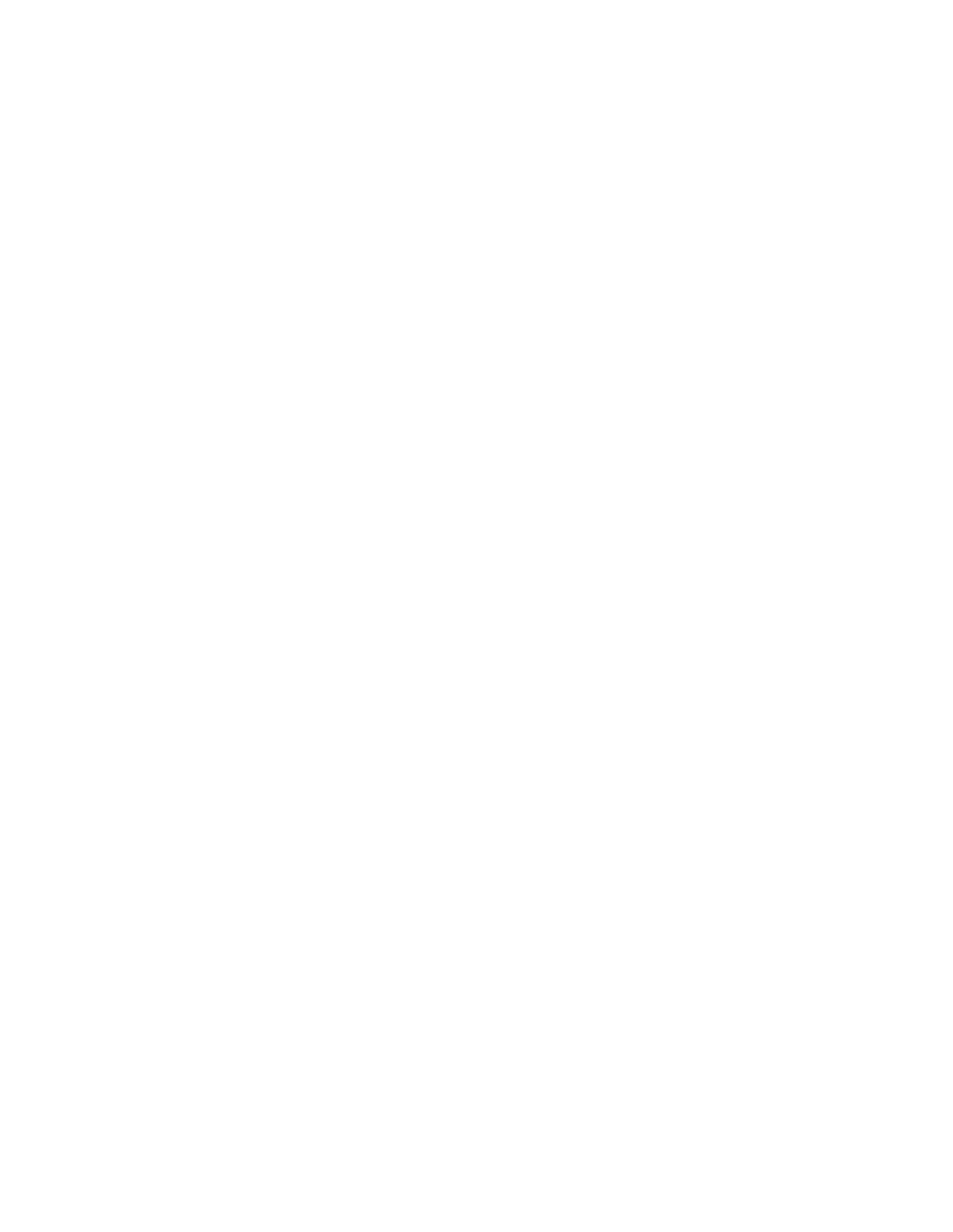1 re-certification or repurchase agreement takes a 100 2 percent of its cash into a repo and then the counterparty 3 default. This will limit that to a five percent 4 counterparty concentration. So we have a safeguard 5 against that situation. The additional technical 6 amendments to 1.25 I can discuss if you want me to. 7 30.7 regards customers investing in foreign 8 futures. Currently, there's not an enumerated list of 9 investments that customer are limited to rather than 10 saying a more general obligation to investment in only 11 liquid investments that are submitted to meet obligations 12 to customer. We're proposing today to limit 30.7 funds 13 to the investment limitations of 1.25. 14 We're also, as Adrianne mentioned, are 15 proposing to eliminate references to credit agreements 16 along with a couple of other amendments to 30.7. 17 This concludes the overview. Thank you. I 18 will be happy to answer any question. 19 MR. RADHAKISHNAN: Just to add one point. 20 1.25 goes to what a FCM and a DCO can do. Once it gets 21 money or securities from a customer, what are you allowed 22 to do with the assets that you get from the customer.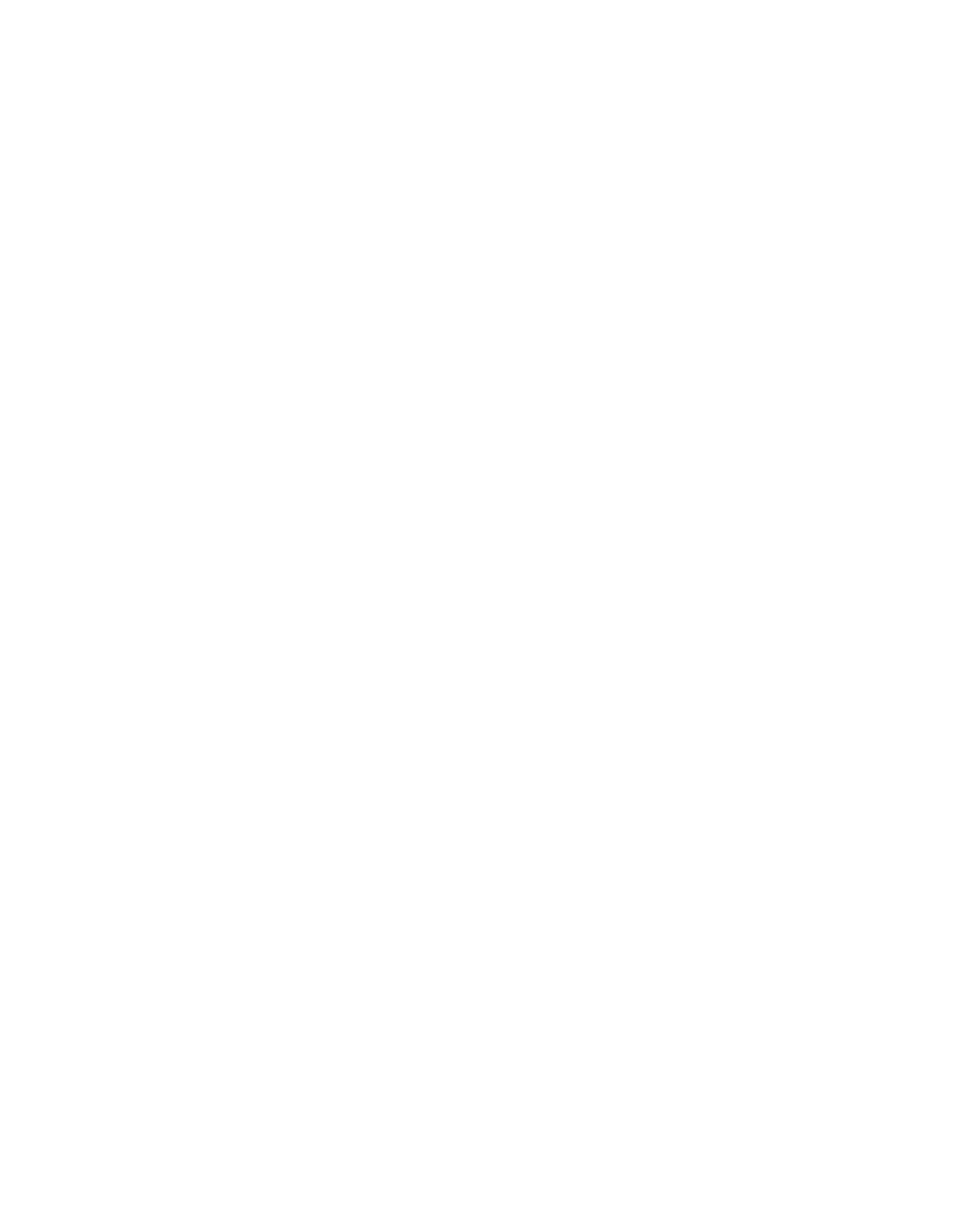1 1.25 does not go towards what an FCM can take of its 2 customers. That is usually guided by Exchange rules. 3 For example, the CME, for example, has a rule 4 that it direct to its member FCM as to what they can 5 accept from its customers. So I want to make sure this 6 information is once you get the money in, what can you 7 do. 8 CHAIRMAN GENSLER: Thank you Jon and Ananda 9 and Phyllis for supporting it. With that, I will 10 entertain a motion to accept the staff's recommendations. 11 COMMISSIONER SOMMERS: So moved. 12 COMMISSIONER CHILTON: Second. 13 CHAIRMAN GENSLER: With that, there are some 14 discussions. Ananda, as I under it, this is only if that 15 futures commission merchant or the clearing organization 16 takes cash, what he can do with the cash. Is that what 17 you're saying? 18 MR. RADHAKISHNAN: Either cash or any other 19 type of collateral that it allow to accept. For example, 20 a customer may give treasuries to an FCM. We're 21 proposing to allow them to engage in reversals in doing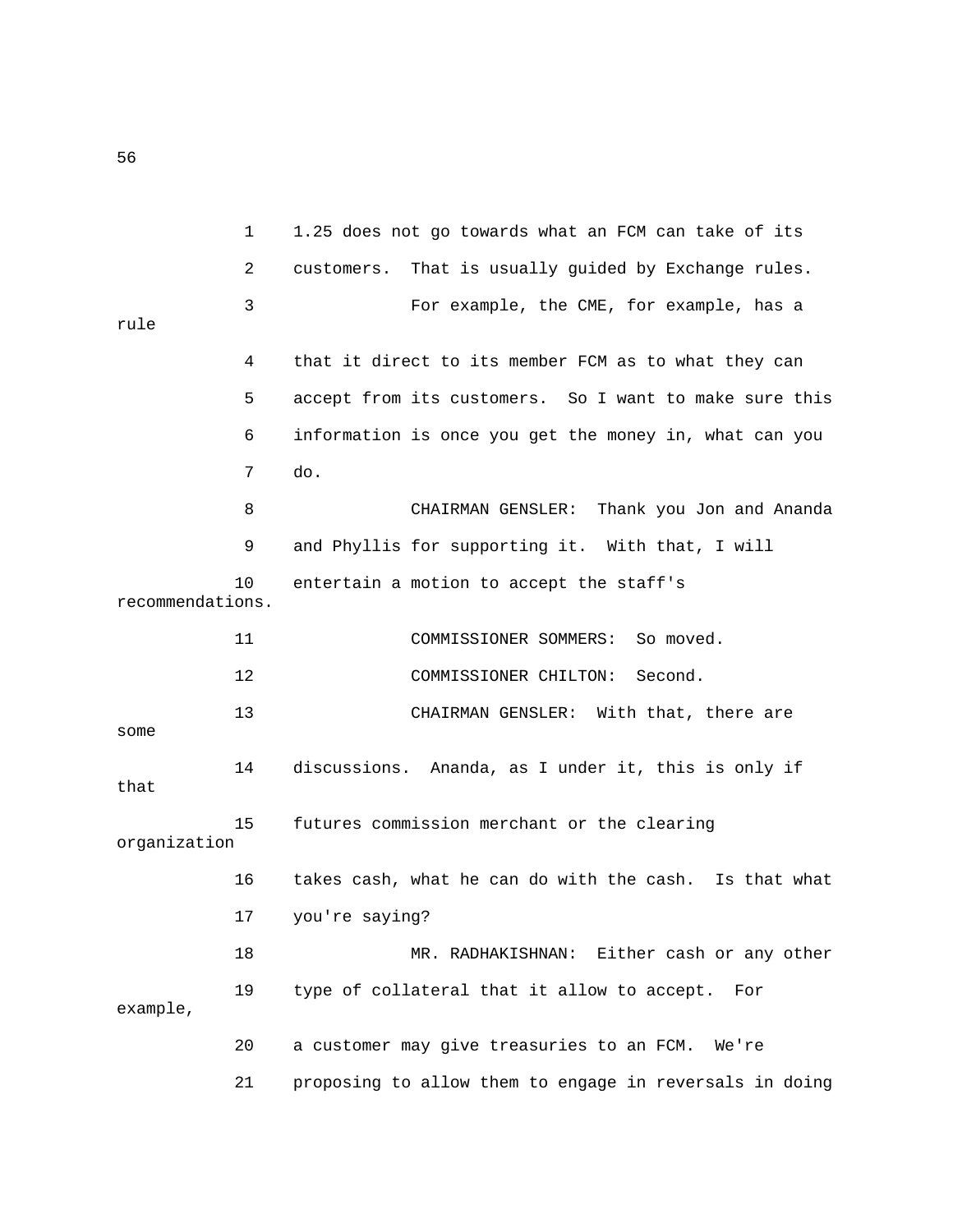22 repos.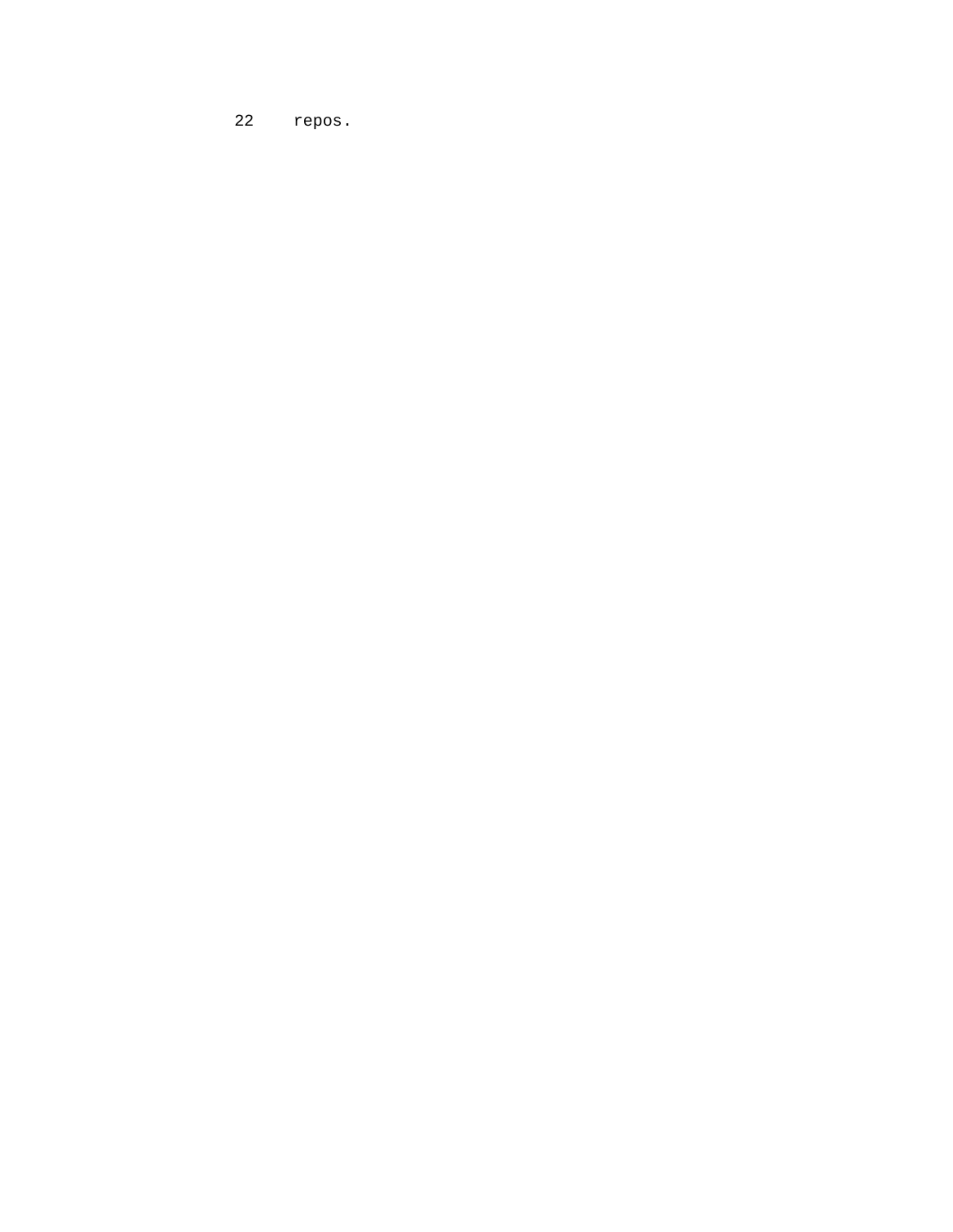| allows | $\mathbf 1$ | CHAIRMAN GENSLER: But if the Exchange                |
|--------|-------------|------------------------------------------------------|
| this   | 2           | them to take what I will a non-permitted asset here, |
|        | 3           | rule will not force them?                            |
|        | 4           | MR. RADHAKISHNAN: Correct. It will not.              |
|        | 5           | They can do that?<br>CHAIRMAN GENSLER:               |
|        | 6           | MR. RADHAKISHNAN:<br>Sure.                           |
|        | 7           | CHAIRMAN GENSLER: If the Exchange says you           |
|        | 8           | can take municipals or corporate                     |
|        | 9           | MR. RADHAKISHNAN: Correct.                           |
|        | 10          | CHAIRMAN GENSLER: -- or money market funds           |
|        | 11          | created in 10 percent --                             |
|        | 12          | MR. RADHAKISHNAN: Correct.                           |
| do     | 13          | CHAIRMAN GENSLER: -- they can continue to            |
|        | 14          | that?                                                |
|        | 15          | MR. RADHAKISHNAN: Correct.                           |
| well,  | 16          | CHAIRMAN GENSLER: This is basically --               |
|        | 17          | what do you with it?                                 |
| what   | 18          | MR. RADHAKISHNAN: Once you bring it in,              |
|        | 19          | can you do with it. Once the FCMS accepts something. |
| that's | 20          | CHAIRMAN GENSLER:<br>Right. Basically,               |
|        | 21          | cash, then?                                          |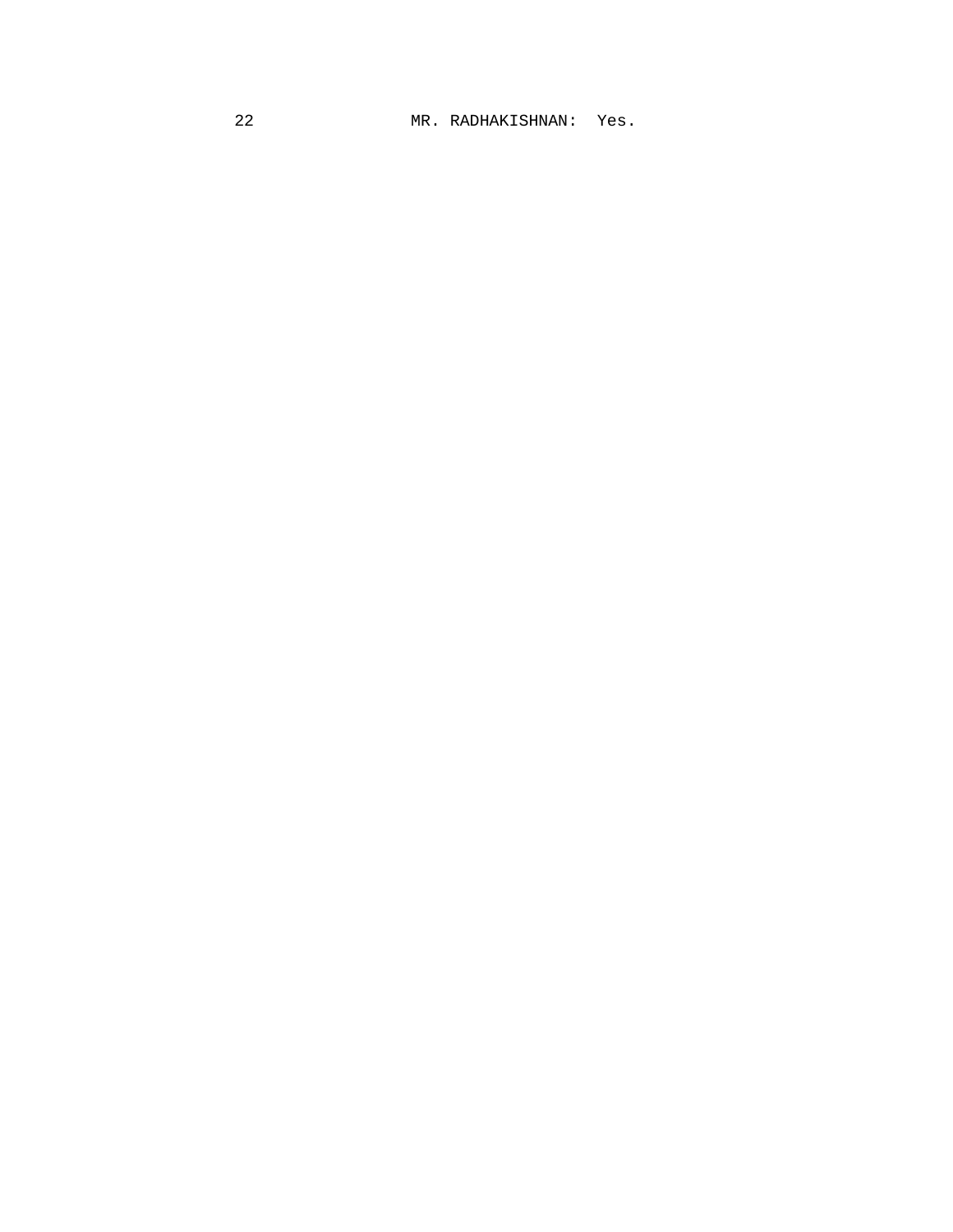1 CHAIRMAN GENSLER: The other question for Jon 2 as I understand maybe it's five -- I might be counting it 3 wrong. I've been counting poorly today -- but that there 4 may have been four or five areas where we had to address 5 this because it relates to ratings, rating agencies in 6 sovereign debt, rating agencies from municipals, that how 7 we find ourselves in this position. Is that correct? 8 MR. DEBORD: That is correct. 9 CHAIRMAN GENSLER: And in some instances like 10 sovereign, you say there's such negligible use of it 11 occurring, we don't have a ready alternative to ratings. 12 MR. RADHAKISHNAN: Right. And the other 13 issue with sovereign is you have two risks. You've got 14 liquidity risks and the currency risk, as well. 15 CHAIRMAN GENSLER: Nonetheless, we don't have 16 a good alternative. 17 MR. RADHAKISHNAN: Correct. We don't. 18 CHAIRMAN GENSLER: Your staff recommendation 19 is that it's not used that much?

20 MR. RADHAKISHNAN: Correct.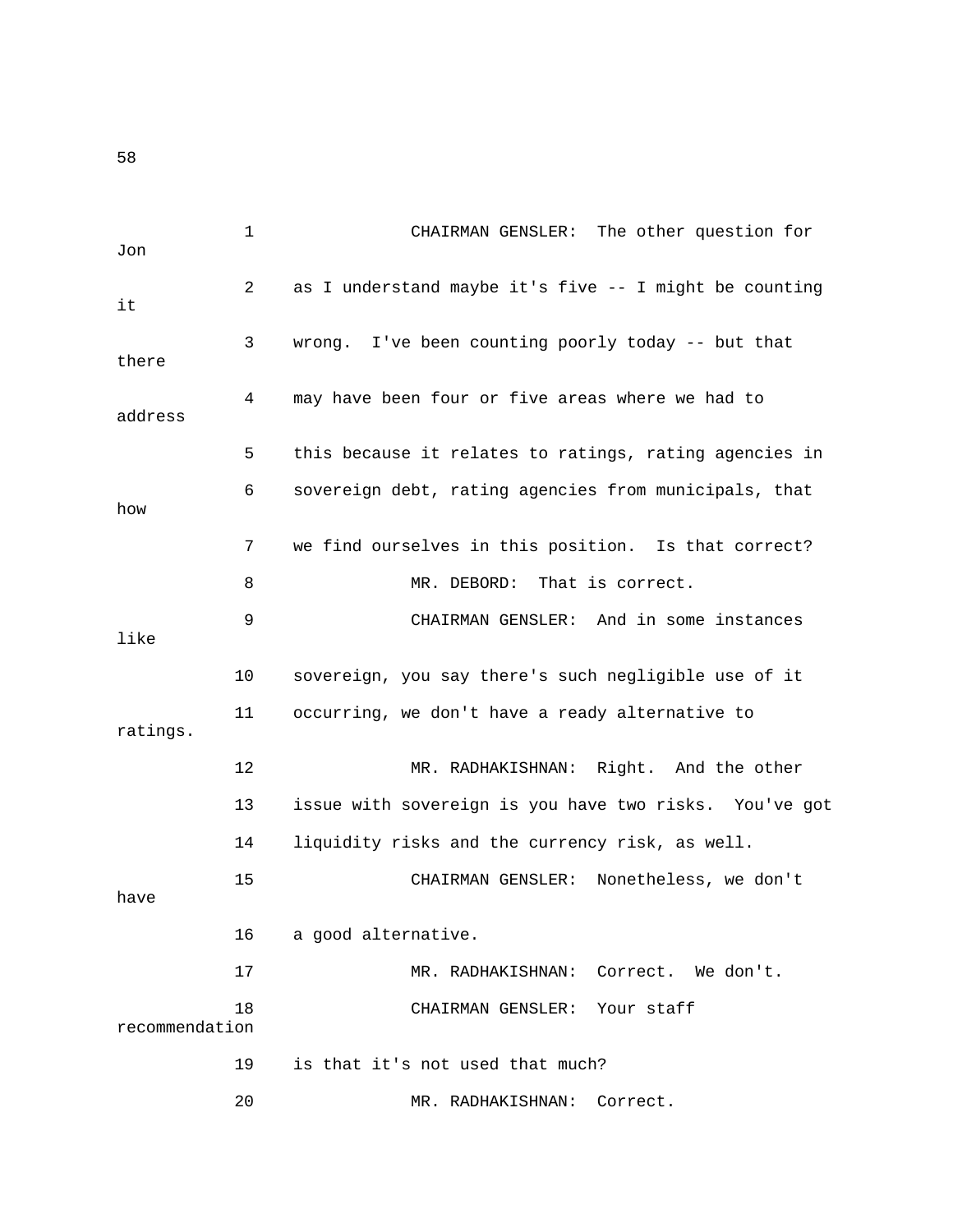| 21 | CHAIRMAN GENSLER: But then getting to an         |
|----|--------------------------------------------------|
| 22 | area where Commissioner O'Malia spoke to and I'm |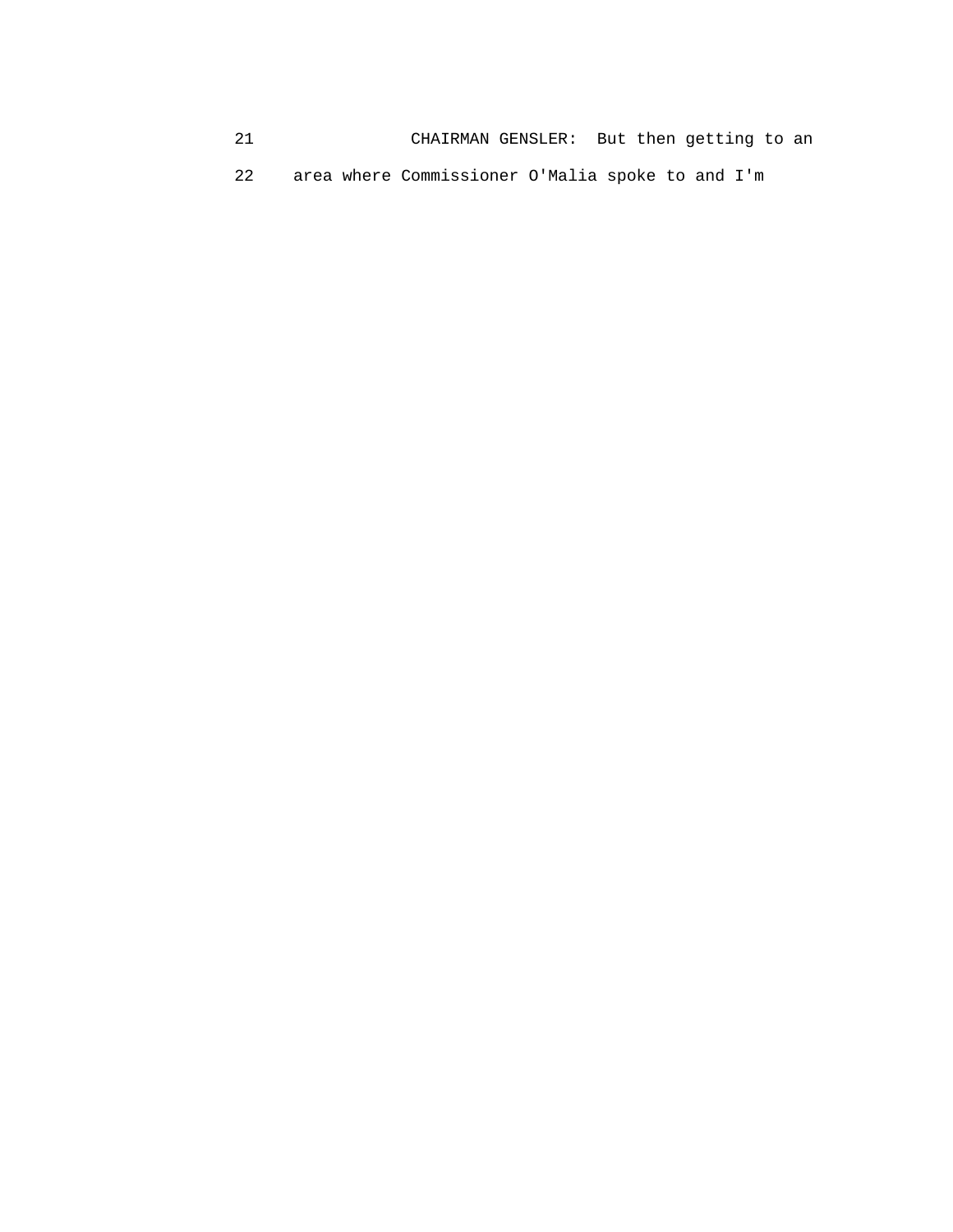|        | $\mathbf{1}$ | supportive of this proposal -- and it's just that, a      |
|--------|--------------|-----------------------------------------------------------|
| it.    | 2            | proposal -- but I think the public should commence on     |
|        | 3            | Why did you decide to limit money market funds to 10      |
|        | 4            | percent that Commissioner O'Malia raised?                 |
| а      | 5            | Our big concern was with<br>MR. RADHAKISHNAN:             |
|        | 6            | significant money market fund or reserve fund broke the   |
|        | 7            | bank.<br>That was described in government money market    |
| as     | 8            | fund.<br>But, as we found out, funds that are described   |
| to     | 9            | government money market funds do not necessarily have     |
|        | 10           | invest all of their money in government securities.<br>So |
|        | 11           | that fund had significant holdings of Lehman commercial   |
|        | 12           | paper.                                                    |
|        | 13           | One our rules said that if you want to be a               |
|        | 14           | money market that wants to participate in our program,    |
|        | 15           | you've got to allow for next-day redemption. The SEC      |
| that's | 16           | rules allow for seven-day redemptions. But we say         |
|        | 17           | nice. If you want to participate in our rule, you must    |
|        | 18           | allow for next-day redemption and you're offering         |
|        | 19           | documents have to show that.                              |
|        | 20           | Two things happened. That fund broke the                  |
| day    | 21           | bank and applied to the SEC for a waiver of the next-     |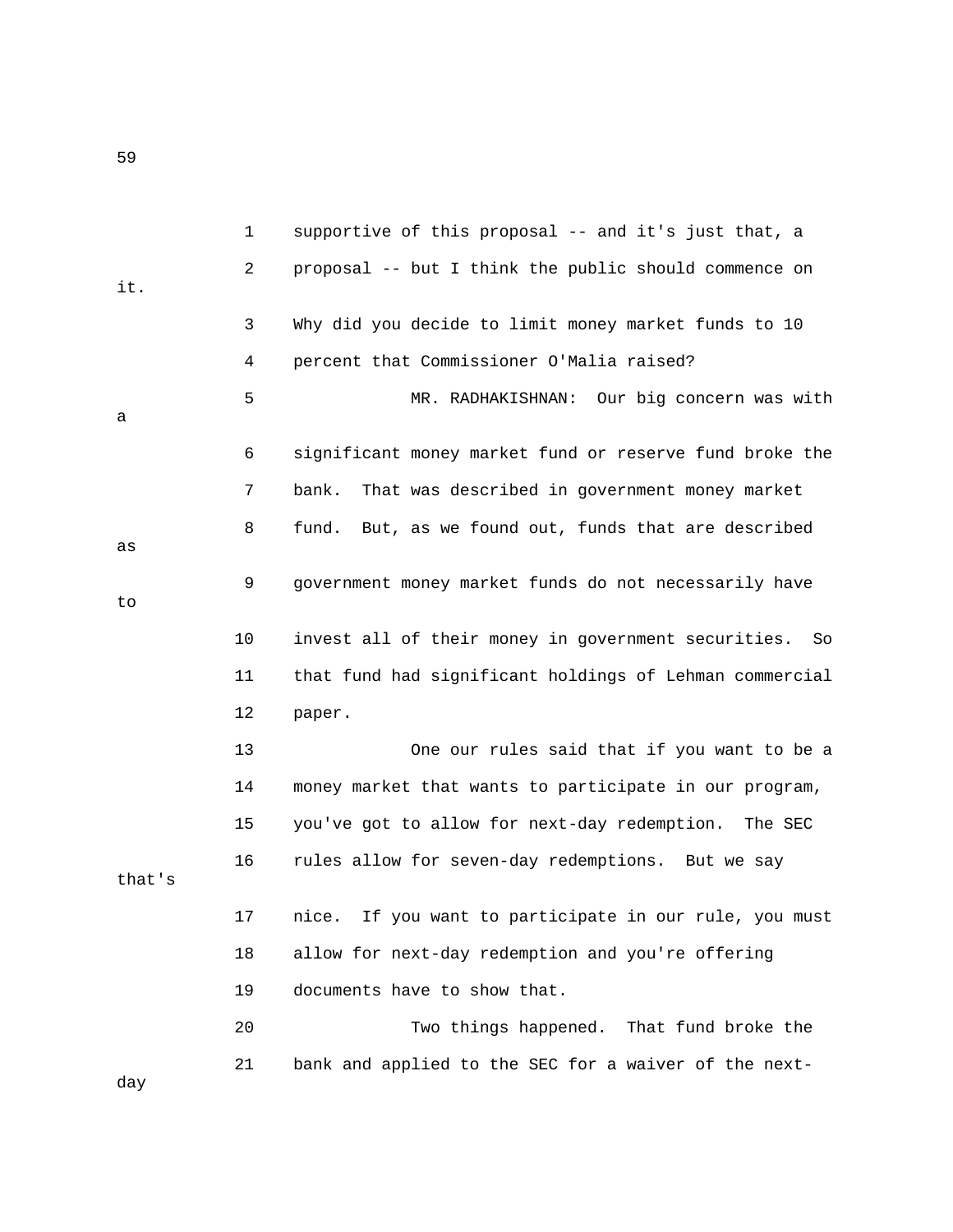22 redemption. In fact, the SEC I think said you don't

have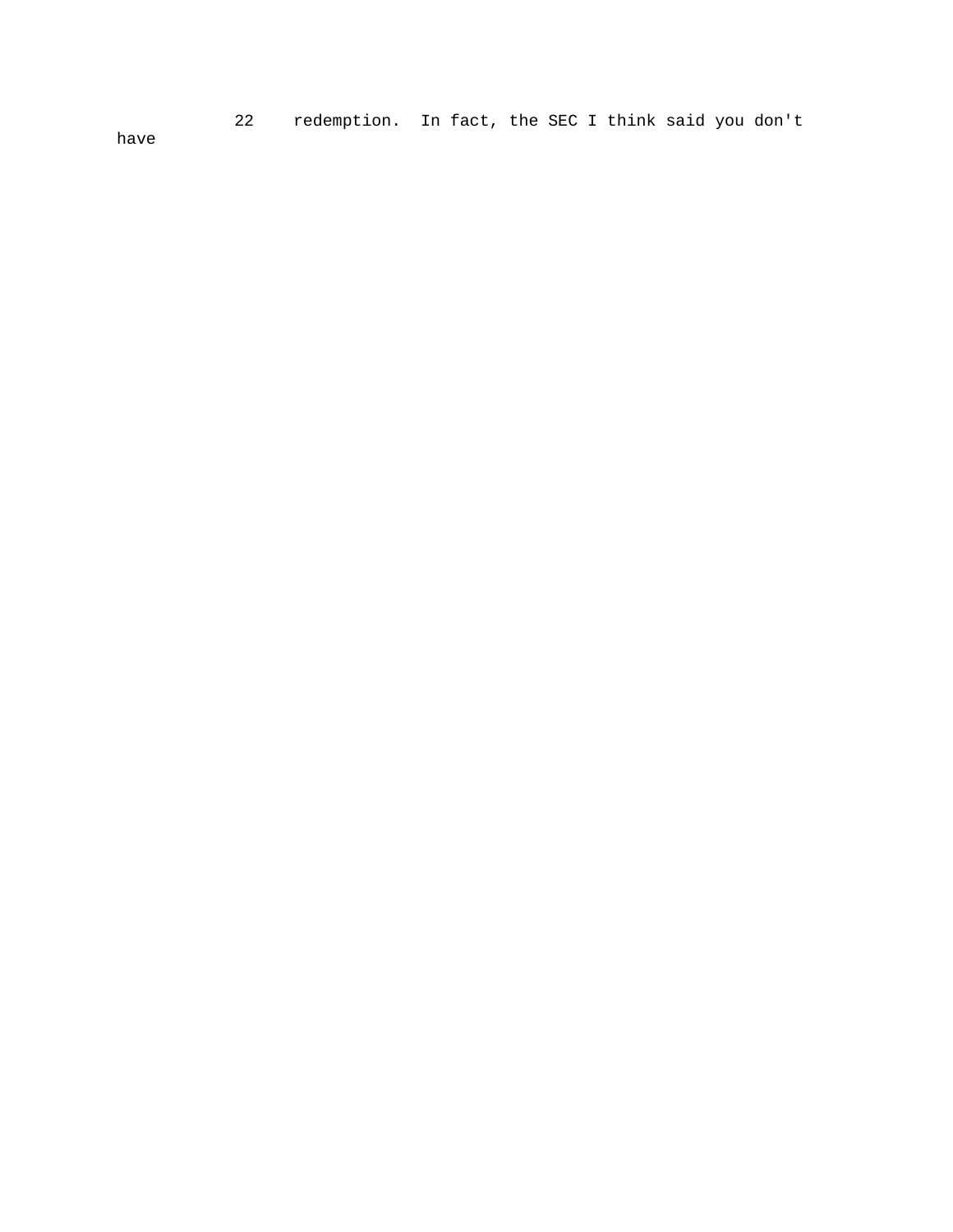1 to redeem it. 2 So we were left with the situation where FCMs 3 had significant investments in that particular money 4 market fund. And there was a lot of confusion as to when 5 that fund was able to return money to customers. 6 We were working on a daily basis with staff 7 of the SEC to find out the answer to when is this fund 8 going to pay the customer back, and how much is it going 9 to pay back. 10 As I said before, I guess in this was an 11 issue that hadn't confronted the SEC staff for so some 12 time. So there was a lot of confusion. It was clear the 13 value of the fund was not zero. That asset value was not 14 zero because they had a lot of investments. The issue 15 was what was the value and when did you realize it. 16 And, eventually, we began to make decisions 17 as to how to value that fund. And we issued a redemption 18 letter. Basically, a graduating scale downward toward 19 where we said after a particular point in time value it 20 90 cents to the dollar. 21 And that was based on the value, the market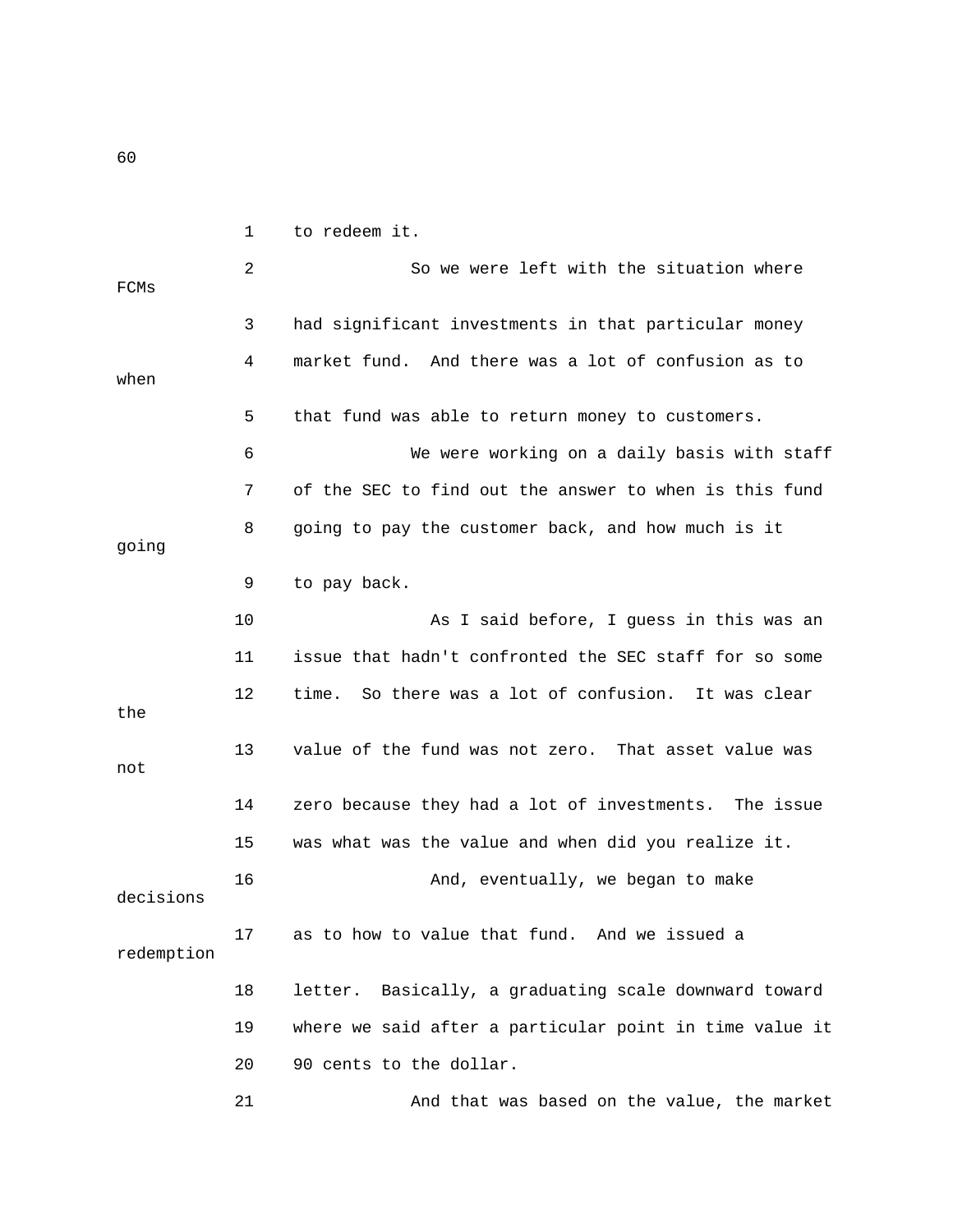22 value of investments the fund did have, which were not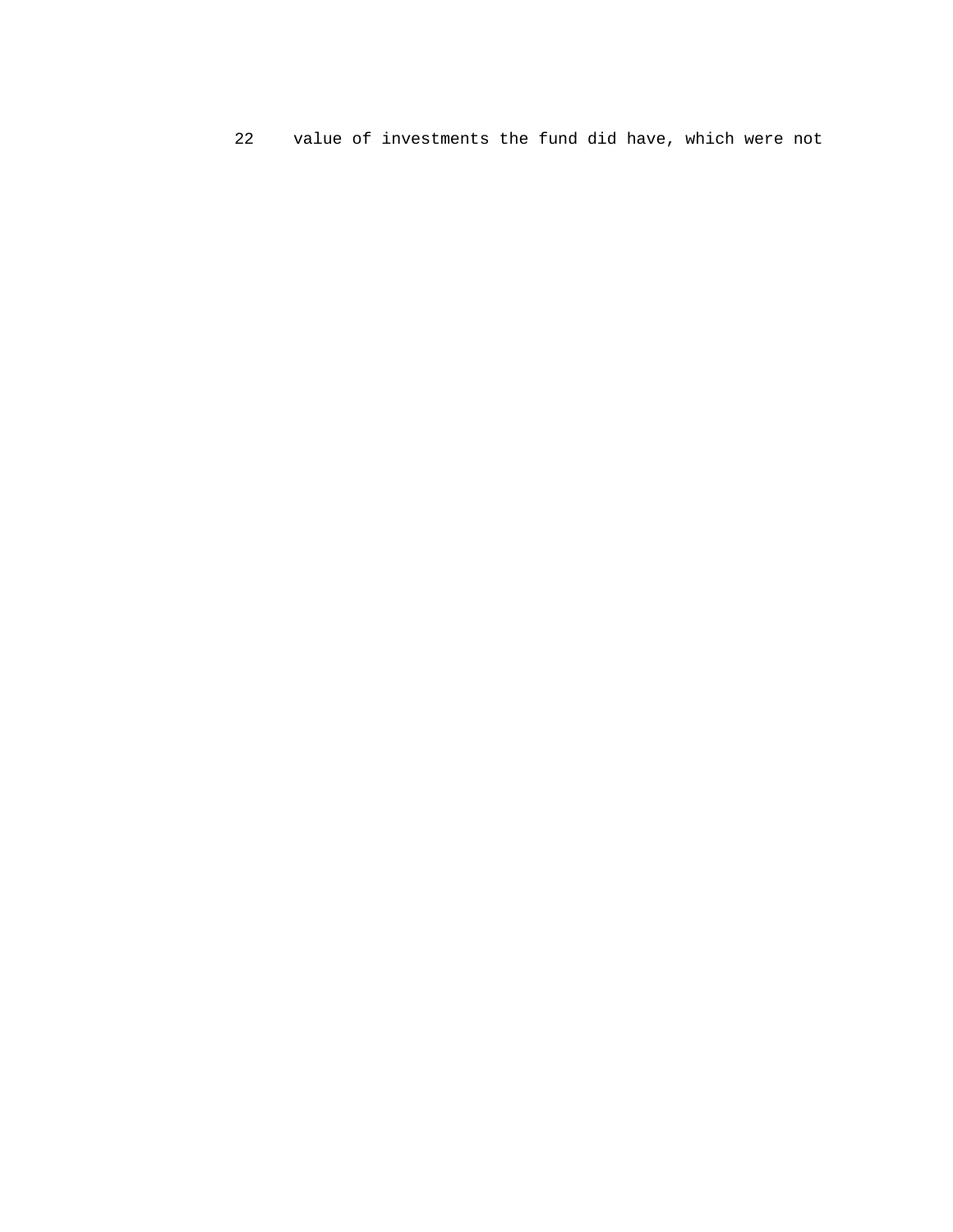| rest     | $\mathbf{1}$ | under water. The Lehman stuff, zero value. But the        |
|----------|--------------|-----------------------------------------------------------|
|          | 2            | of the stuff, it was sold. Finally, there was a           |
| on       | 3            | resolution. And I think people got more than 90 cents     |
|          | 4            | the dollar.                                               |
|          | 5            | But the object of the story is: Once what                 |
|          | 6            | people thought were very safe investments are not         |
|          | 7            | necessarily so. And, to our knowledge, there is no        |
|          | 8            | government guarantee. There is a Temporary Grantee        |
| are      | 9            | Program for money market funds. But to this day, we       |
|          | 10           | not aware of any money market fund that has a guarantee   |
|          | 11           | of that name.                                             |
|          | 12           | So basically we want to make sure that --                 |
| customer | 13           | these are investments that other people make for          |
|          | 14           | money. I think that needs to be born in mind. This is     |
|          | 15           | not what the customer tell you to do. This is what the    |
|          | 16           | FCM and the DCOs does with customer funds. And our        |
|          | 17           | regulations permit FCMs and DCOs to keep the spread.      |
|          | 18           | They're not obliged to give their earnings back to the    |
|          | 19           | So we want to make sure that investments are<br>customer. |
|          | 20           | of customer money are made very safe. And that's why      |
| funds.   | 21           | we're proposing the limitation to on money market         |
|          | 22           | I would also just add, putting<br>MS. DIETZ:              |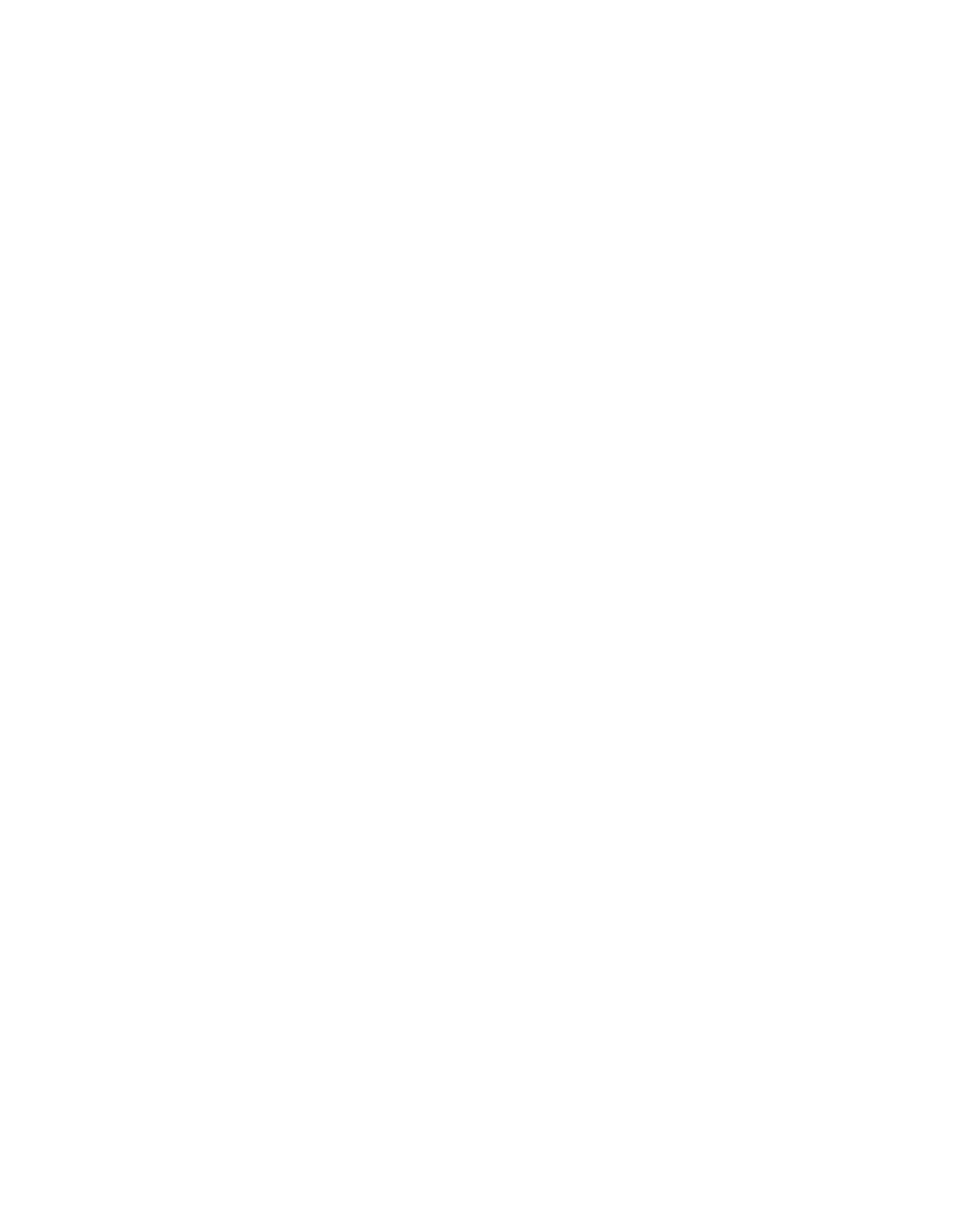|            | $\mathbf 1$ | this into a broader context, there is an overarching    |
|------------|-------------|---------------------------------------------------------|
|            | 2           | requirement that the FCM or DCO investment be objective |
|            | 3           | of preserving principal and maintaining liquidity.      |
|            | 4           | And, technically, the reserve primary fund              |
|            | 5           | met all of the requirements of 1.25. It had next-day    |
|            | 6           | redemption. It was a $2(a)(7)$ fund. There was nothing  |
|            | 7           | wrong with the investment. But, as it turns out, it     |
|            | 8           | didn't meet the overarching requirements.               |
| and        | 9           | And liquidity is particularly important,                |
|            | 10          | we just made a judgment as to what we thought an        |
| understand | 11          | appropriate threshold would be for what we now          |
|            | 12          | to be the nature and characteristics of money market    |
|            | 13          | mutual funds at this point.                             |
| included   | 14          | CHAIRMAN GENSLER: I think that you                      |
| find       | 15          | -- we have documents, but you included it. I can't      |
| money      | 16          | Do we have a specific set the questions about<br>it.    |
| market     | 17          | market funds? We way we request comments on money       |
|            | 18          | funds investments should be limited to treasuries or    |
|            | 19          | those, et cetera, et cetera. But do we actually,        |
|            | 20          | specifically ask about this 10 percent limit?           |
|            | 21          | MS. DIETZ:<br>Yes.                                      |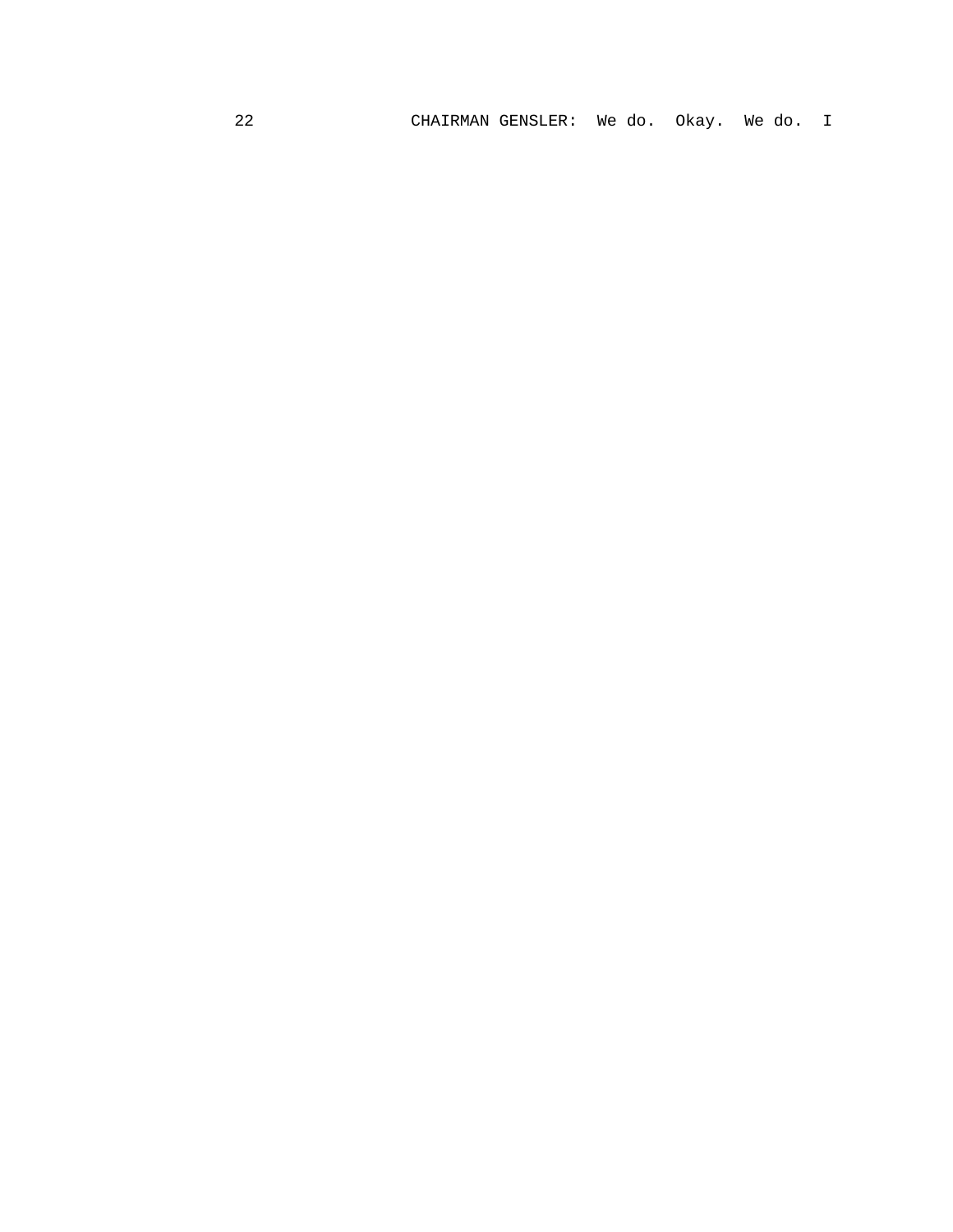|       | 1  | have one other question that came up. And I didn't        |
|-------|----|-----------------------------------------------------------|
|       | 2  | follow the discussions on GSEs. I understand that GSEs    |
|       | 3  | are not guaranteed by the government and all that.<br>But |
|       | 4  | what is the limit that in the rule? And maybe this is     |
|       | 5  | off of Commissioner O'Malia's question, but what are we   |
|       | 6  | say specifically on GSEs?                                 |
|       | 7  | MR. DEBORD: Do you have the asset-based                   |
| limit | 8  | concentration limit? The asset-based concentration        |
|       | 9  | for U.S. Agency obligation is 50 percent. There's         |
|       | 10 | already --                                                |
|       | 11 | CHAIRMAN GENSLER: Five zero?                              |
| 25    | 12 | MR. DEBORD: Five zero. There's already a                  |
| can   | 13 | percent issuer-based limitation. So, at most, an FCN      |
|       | 14 | have two 25 perfect investments totaling 50 percent in    |
|       | 15 | U.S. Agency obligations.                                  |
|       | 16 | CHAIRMAN GENSLER: So it's not we have a 50                |
| we    | 17 | percent limitation, it's just that you're saying that     |
|       | 18 | have a 25 percent limit because there's two, Fannie Mae   |
|       | 19 | Freddie Mac?                                              |
|       | 20 | MR. RADHAKISHNAN: No. That's not true. We                 |
|       | 21 | actually proposing a 50 percent limit. Right now under    |
|       | 22 | the current law there is no limit. So 100 percent of      |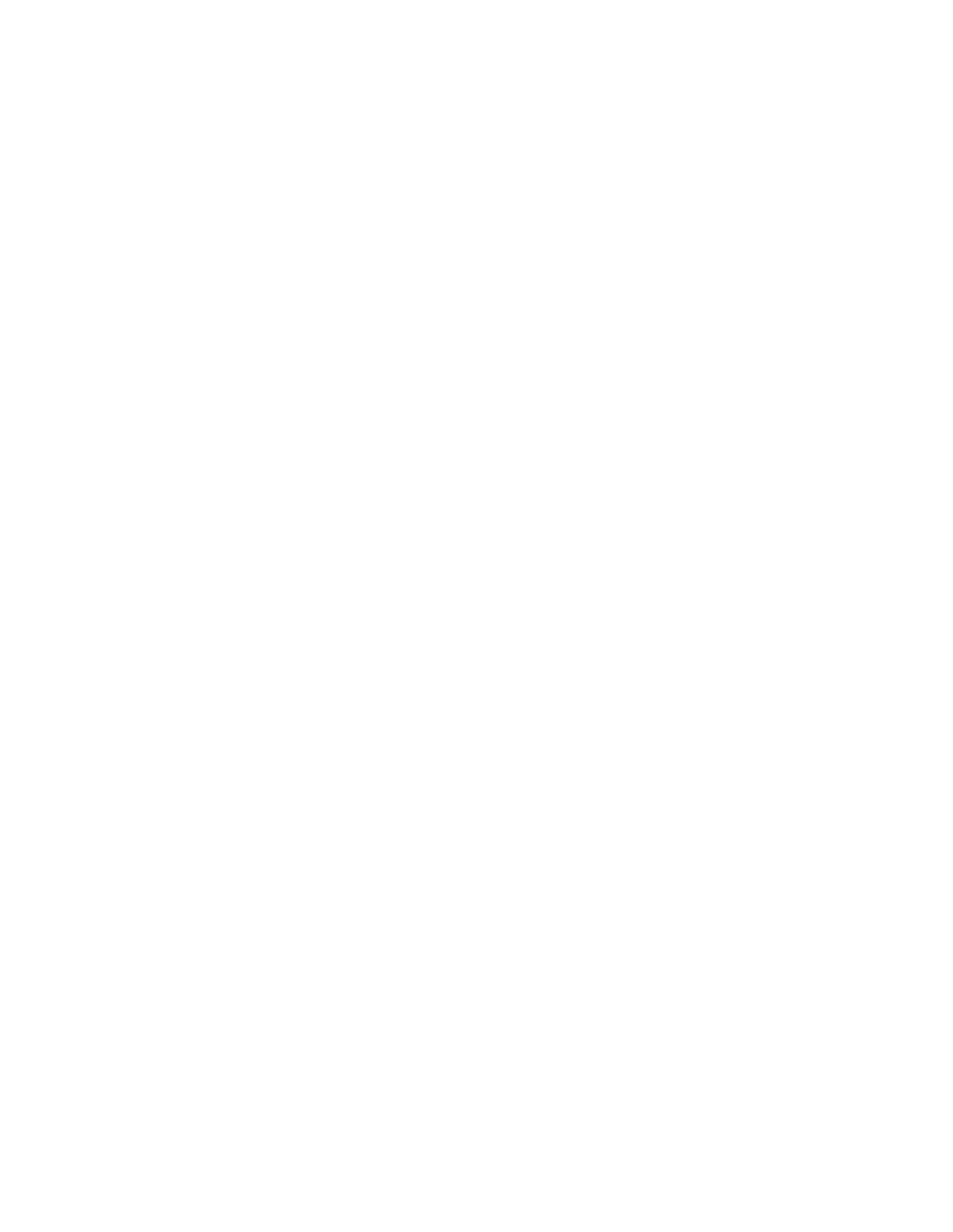1 your investments can be in GSEs. 2 We're proposing two things: These entities, 3 GSE government corporations, they must be fully, 4 explicitly backed, by the Full Faith & Credit Act of 5 United States. 6 CHAIRMAN GENSLER: But they're not. 7 MR. RADHAKISHNAN: That is right. There is 8 one. 9 MR. DEBORD: The important distinction 10 between GSEs and their private entities and U.S. 11 agencies, which ae entities for the Federal Government. 12 The first is having implicit backing of the United 13 States. So Fannie Mae and Freddie Mac are not actually 14 explicitly guaranteed. 15 U.S. agencies like Ginnie Mae, small business 16 administration are federal entities. They are explicitly 17 backed by the Full Faith & Credit Rating by the United 18 States. That's the distinction that we made. On top of 19 that we add 50 percent asset-backed concentration limit 20 and a 25 percent issuer-based limit 21 So, Commissioner O'Malia -- if we're 22 allowed to deliberate -- you're thinking it should be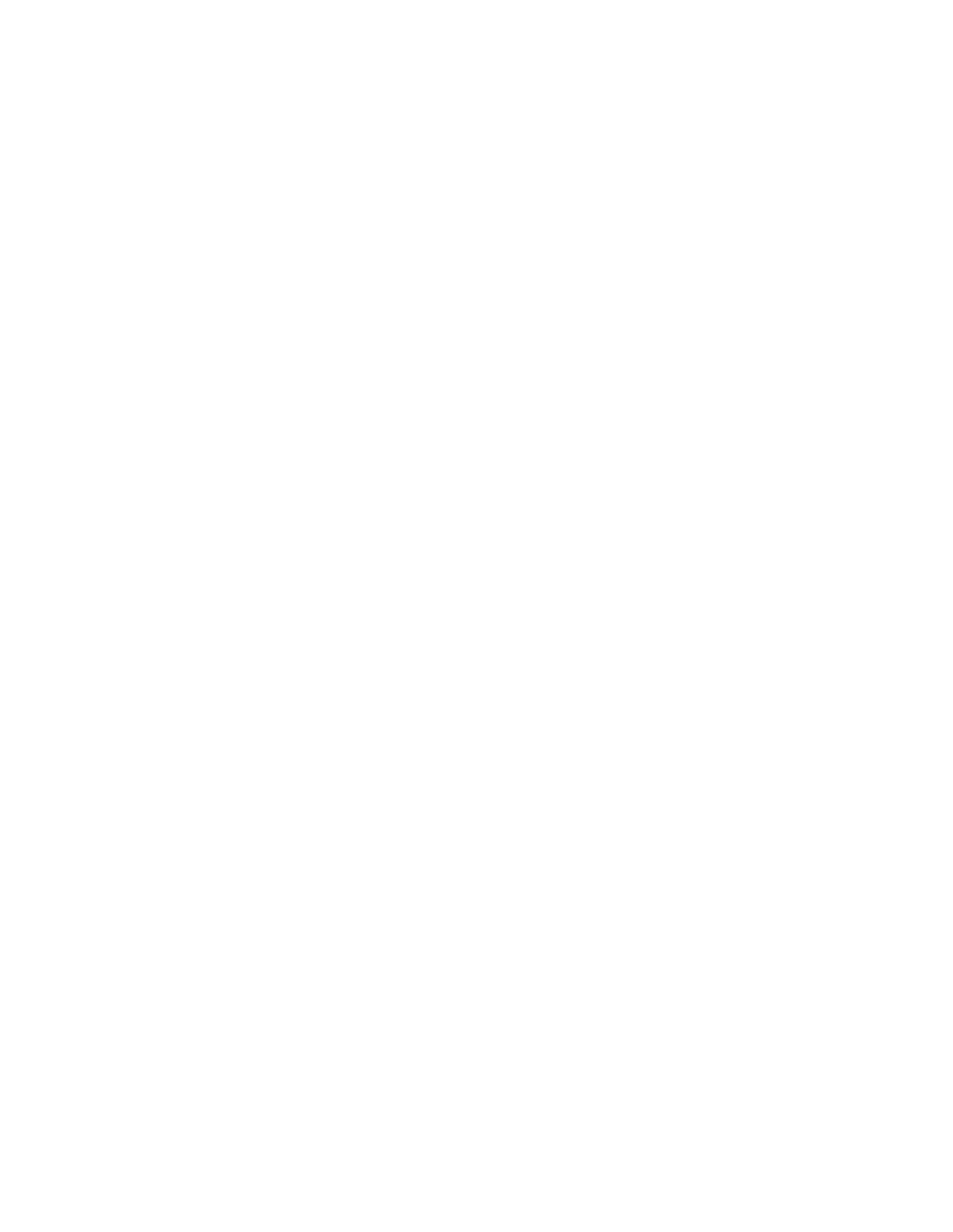|        | $\mathbf{1}$ | less than 50 percent, just so I can learn more here?   |
|--------|--------------|--------------------------------------------------------|
|        | 2            | No. I think these<br>COMMISSIONER O'MALIA:             |
|        | 3            | rules are overly prescriptive. We have a limit of 10   |
| on     | 4            | percent on money markets. We have a 50 percent limit   |
|        | 5            | these GSEs, but one only GSE actually qualifies.<br>So |
| your   | 6            | we're putting -- you're allowed to put 50 percent of   |
|        | 7            | money into one entity based on Ginnie Mae, I believe.  |
|        | 8            | MR. RADHAKISHNAN: True. But on the flip                |
| Faith  | 9            | side, that entity is explicitly backed by the Full     |
|        | 10           | & Credit of United States Government.                  |
| put    | 11           | COMMISSIONER O'MALIA: Why don't we just                |
| it.    | 12           | it all in treasuries and Ginnie Mae and just get over  |
|        | 13           | Money markets are, you know, I'm concerned that you're |
| people | 14           | saying that money markets are not some place where     |
|        | 15           | should not put their money anymore.                    |
| are    | 16           | I don't think that we<br>MR. RADHAKISHNAN:             |
|        | 17           | saying that. I think what we are saying is that --     |
|        | 18           | COMMISSIONER O'MALIA: This may be news to              |
|        | 19           | the Fed, by the way.                                   |
| saying | 20           | MR. RADHAKISHNAN: I think what we're                   |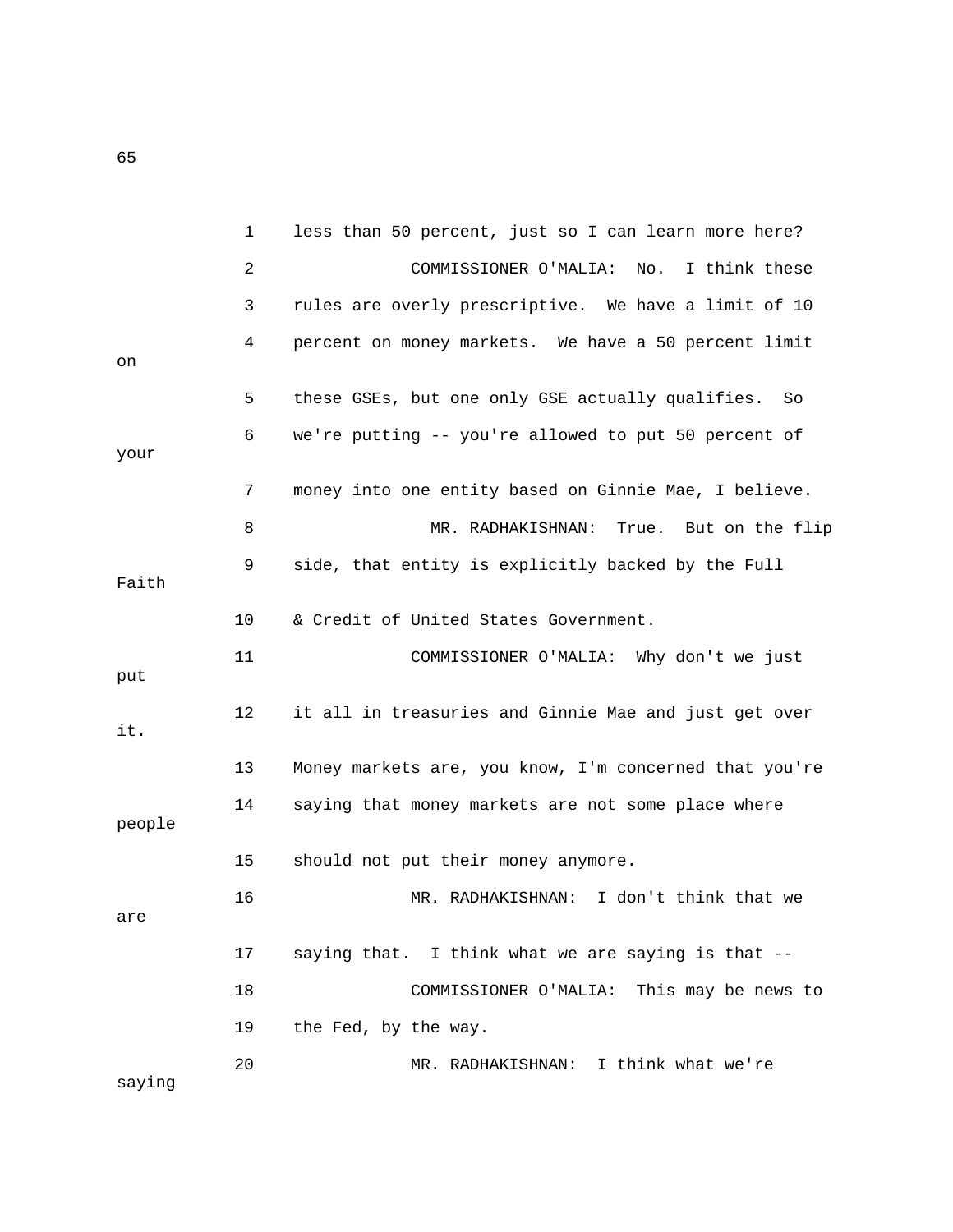21 is want you want to do with your money is your business.

22 But if you're investing other people's money, it should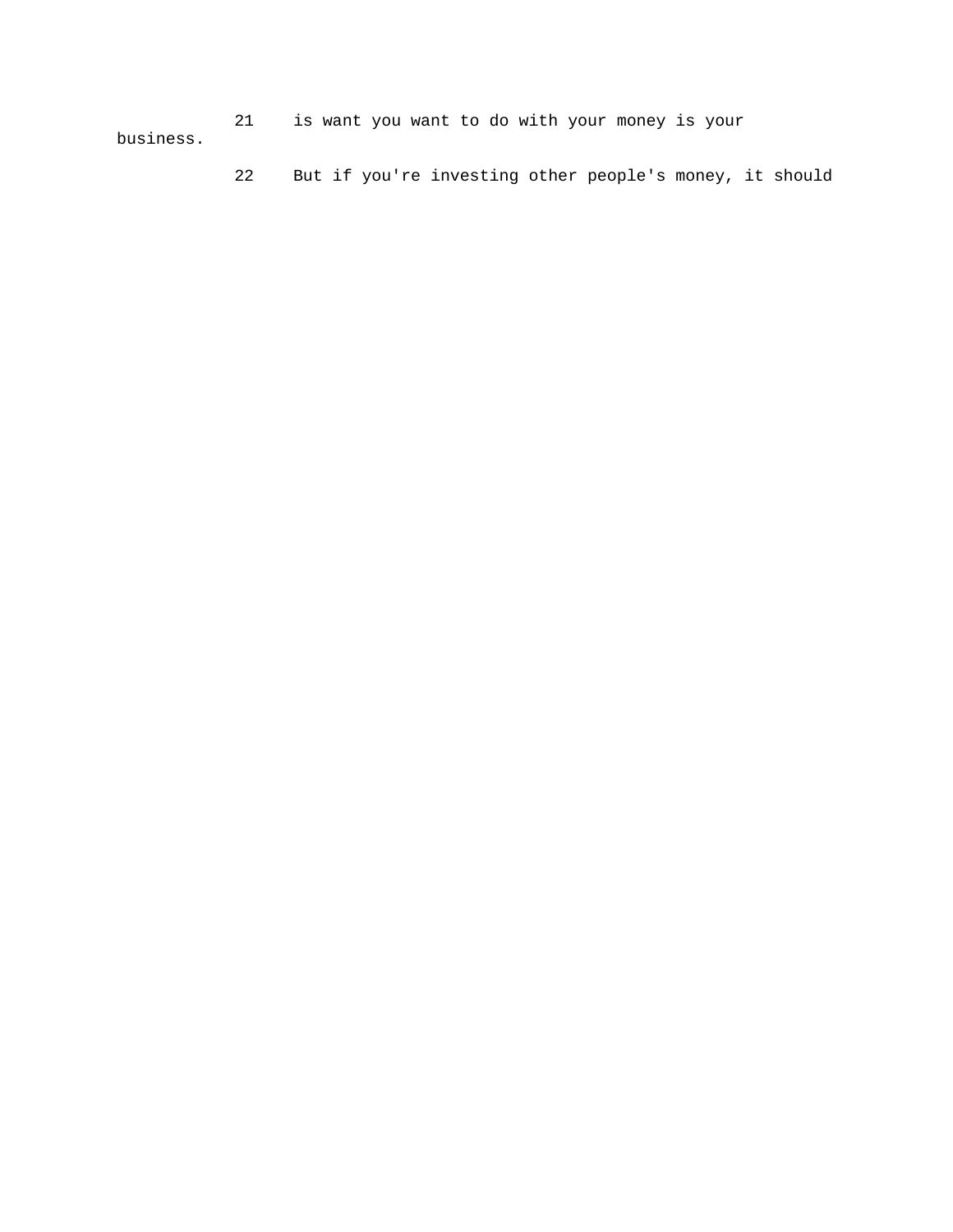1 be safe. That's the overarching message because the time 2 when you need it the most, as we saw in 2008, you know, 3 there's a flight to equality, and that' that where you 4 have issues. Tether 5 We want to make sure that in a time when FCM 6 or a DCO needs to get access to -- and this is 7 tessentially marginal -- that there be no instances in 8 which untethered access to liquid assets, that there's a 9 minimalization as to when there is a barrier. 10 CHAIRMAN GENSLER: So, as I understand it, I 11 find myself -- I mean, I'm voting for this rule. I sense 12 you might not be. But it's a proposal, and we'll get 13 comments. Is that I'm very interested on the public view 14 on this 10 percent. It's really that which, the GSE 15 thing, now that we've clarified it, that Ginnie Mae can 16 be up to half of that portfolio? 17 MR. RADHAKISHNAN: Right. 18 CHAIRMAN GENSLER: That's not Fannie and 19 Freddie? 20 MR. RADHAKISHNAN: No. It's not Fannie and 21 Freddie because Fannie and Freddie are not explicitly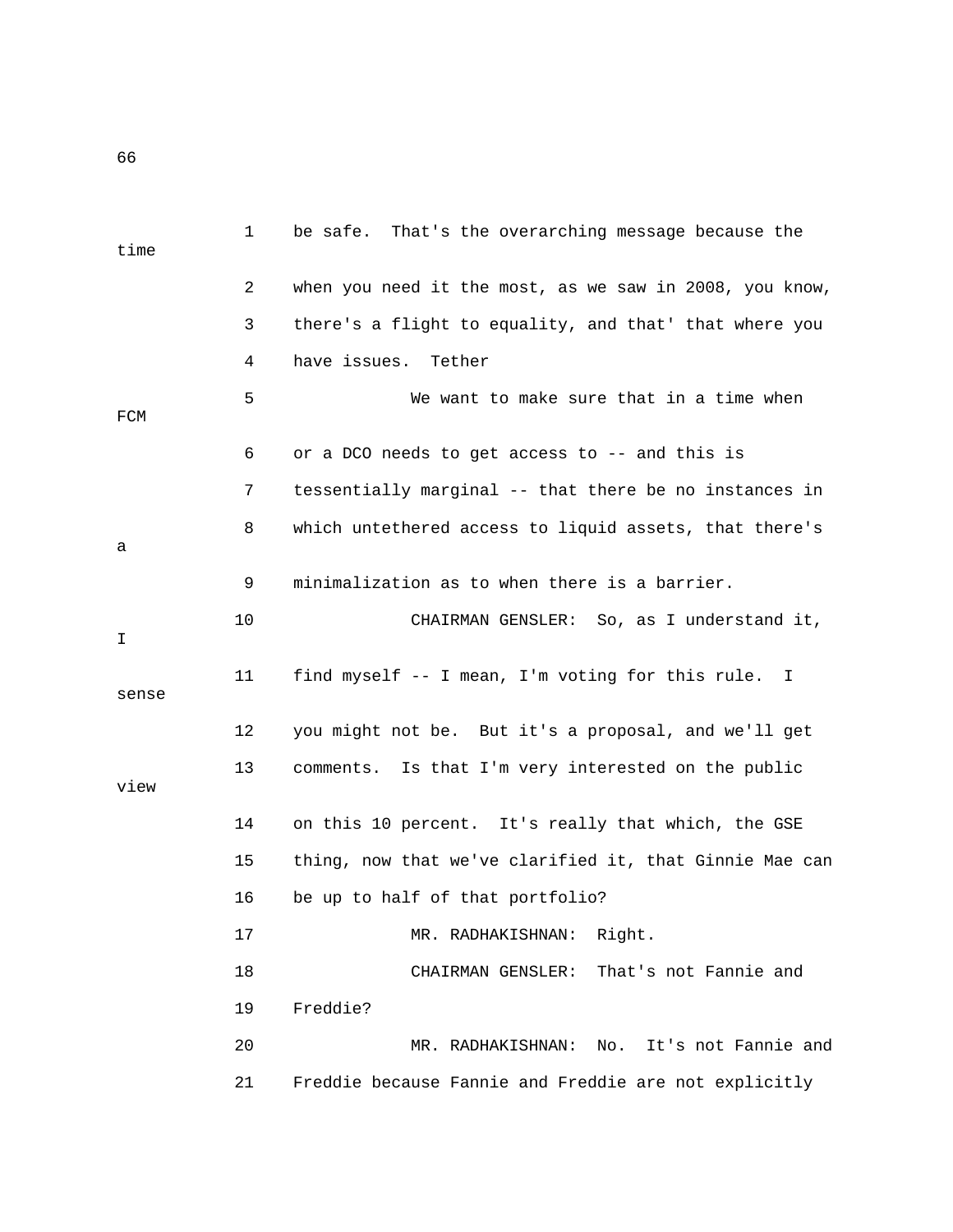22 guaranteed. Now, the reason we left a reference to GSE,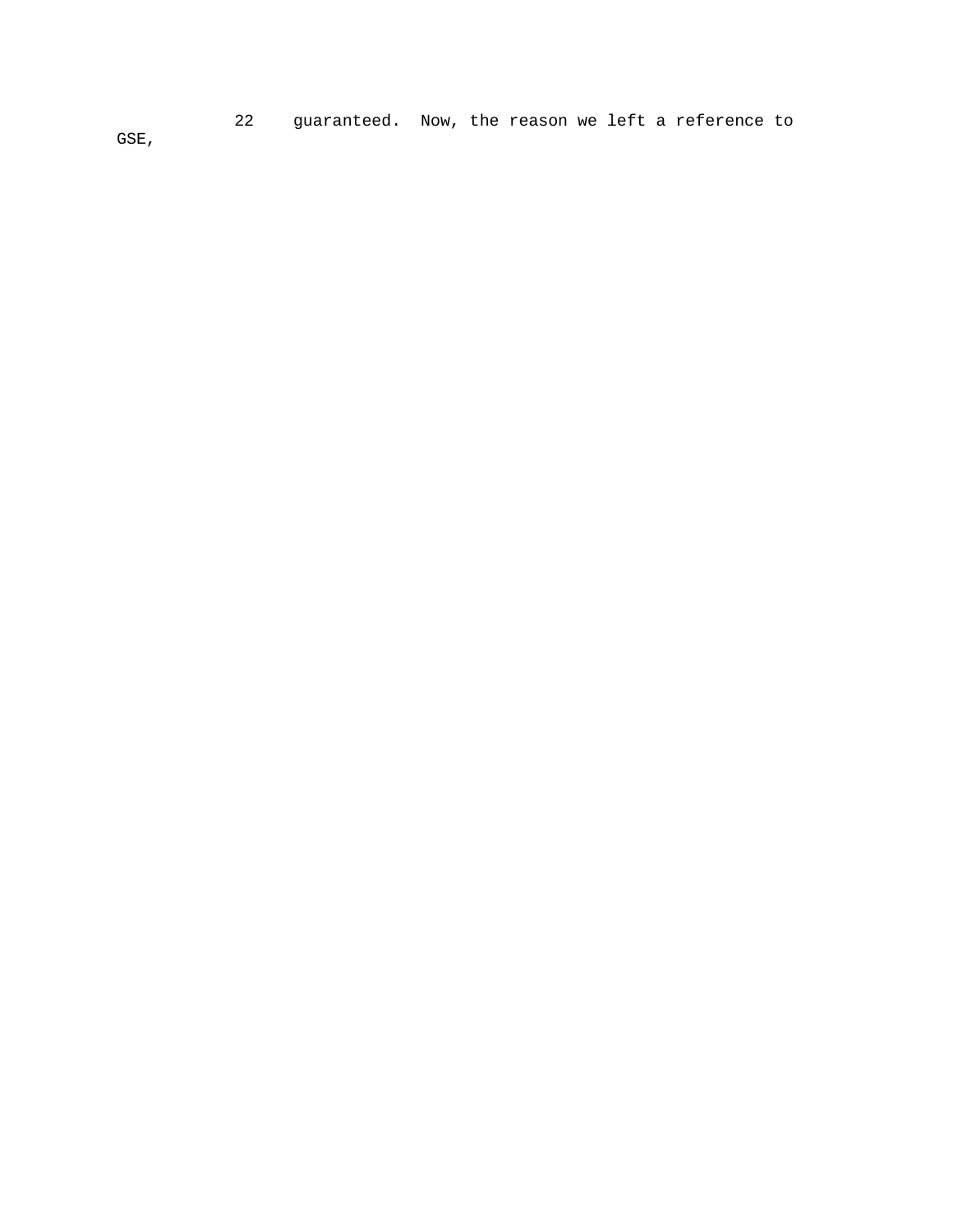1 there might be in the future, the Federal Government may 2 explicitly back the dead instrument. 3 CHAIRMAN GENSLER: But they haven't now. 4 MR. RADHAKISHNAN: But they haven't now. 5 That's right. And we admit that. 6 CHAIRMAN GENSLER: Phyllis? 7 MS. DIETZ: I would just like to clarify on a 8 couple of points. As far as GSEs, Government Sponsored 9 Enterprises, that was a term that we use and use 10 currently. And we have become aware now since the Fannie 11 and Freddie problems that there are two different types 12 of agency securities, as Jon mentioned. 13 There are U.S. government corporations like 14 Ginnie Mae. And then there are technically GSEs that are 15 Fannies and Freddies. But there's actually -- and I 16 believe its Title 31 -- an enumerated list of U.S. 17 government corporations. And the idea is there is a 50 18 percent limit on U.S. government agencies, what we're 19 calling agency securities that are backed by the Full 20 Faith & Credit of the U.S. 21 So as an opposite, that's only the Ginnie Mae 22 type corporations, but we include within the definition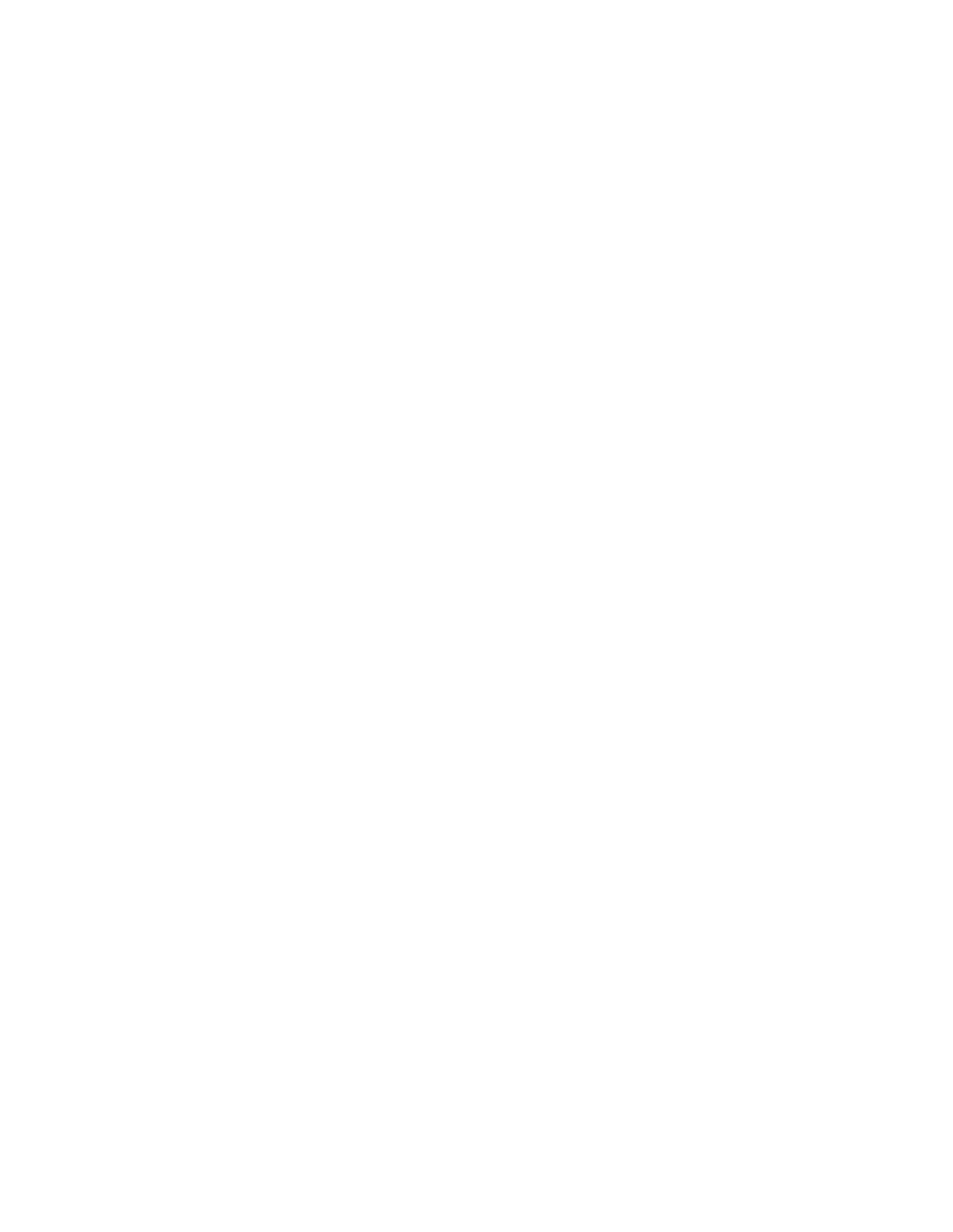1 of GSE. So at such time we don't have an implicit, but 2 an explicit guarantee, if that should happen, those would 3 be encompassed within our regulation. We don't have to 4 go back and amendment it. 5 There is, however, a 25 percent issuerbased 6 concentration limit and today we're not changing that. 7 So indeed even though up to 50 percent of a portfolio of 8 total assets segregation could be in these government 9 agencies securities only 25 percent of total assets can 10 be in securities of one issuer. 11 So there are different types of concentration 12 limits: There's issuer-based and that which goes to 13 credit risk. And then there is asset-based or 14 instrument-based which goes to the category of the 15 investment. 16 So, for example, with money market mutual 17 funds, there is a 10 percent asset-based limit, which 18 would apply to total assets and say, you know, any money 19 market mutual fund. And then there is a two percent 20 issuer-based limit related to family of funds. 21 CHAIRMAN GENSLER: I think I understand now.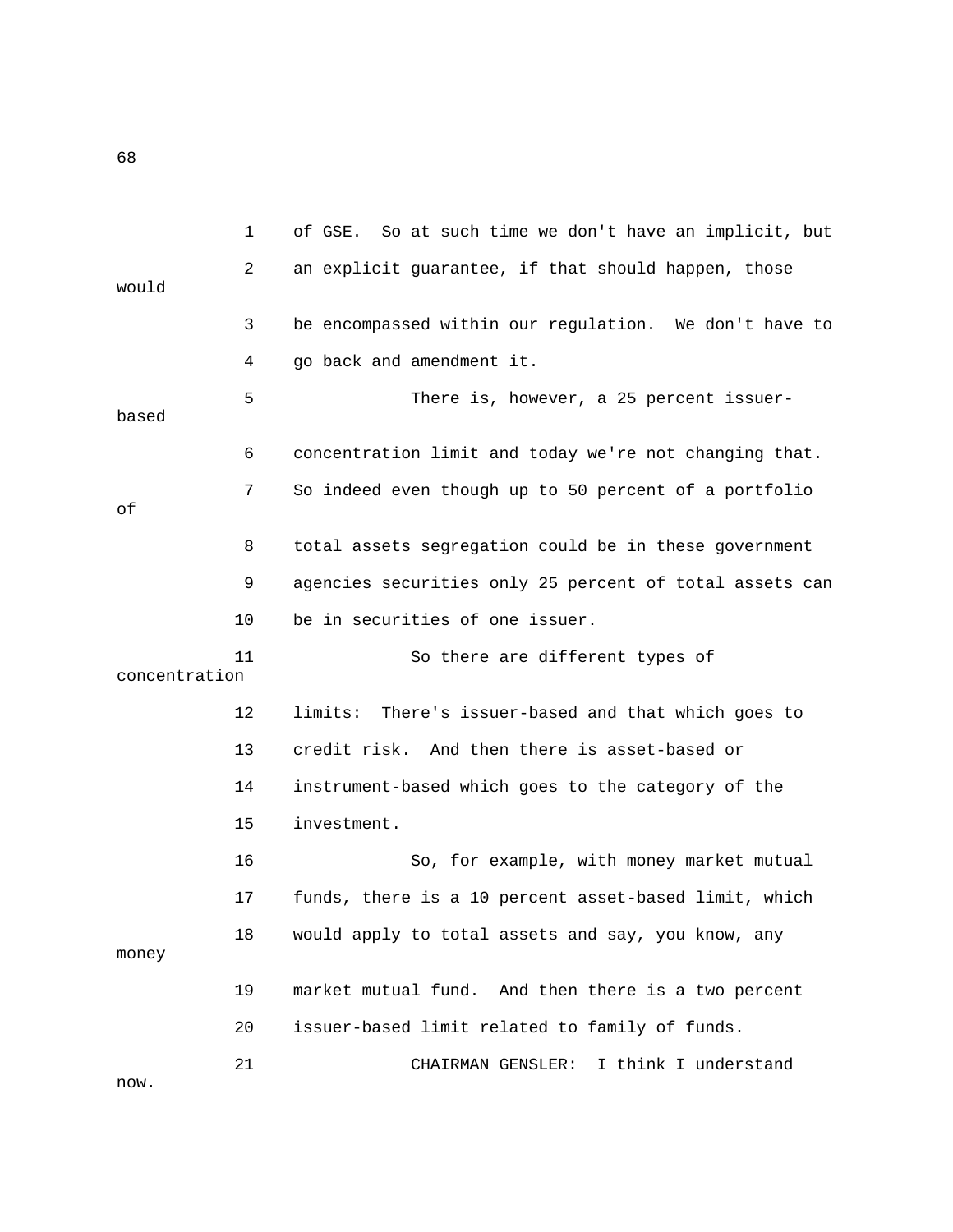22 I'm supporting the rule. I think Commissioner Dunn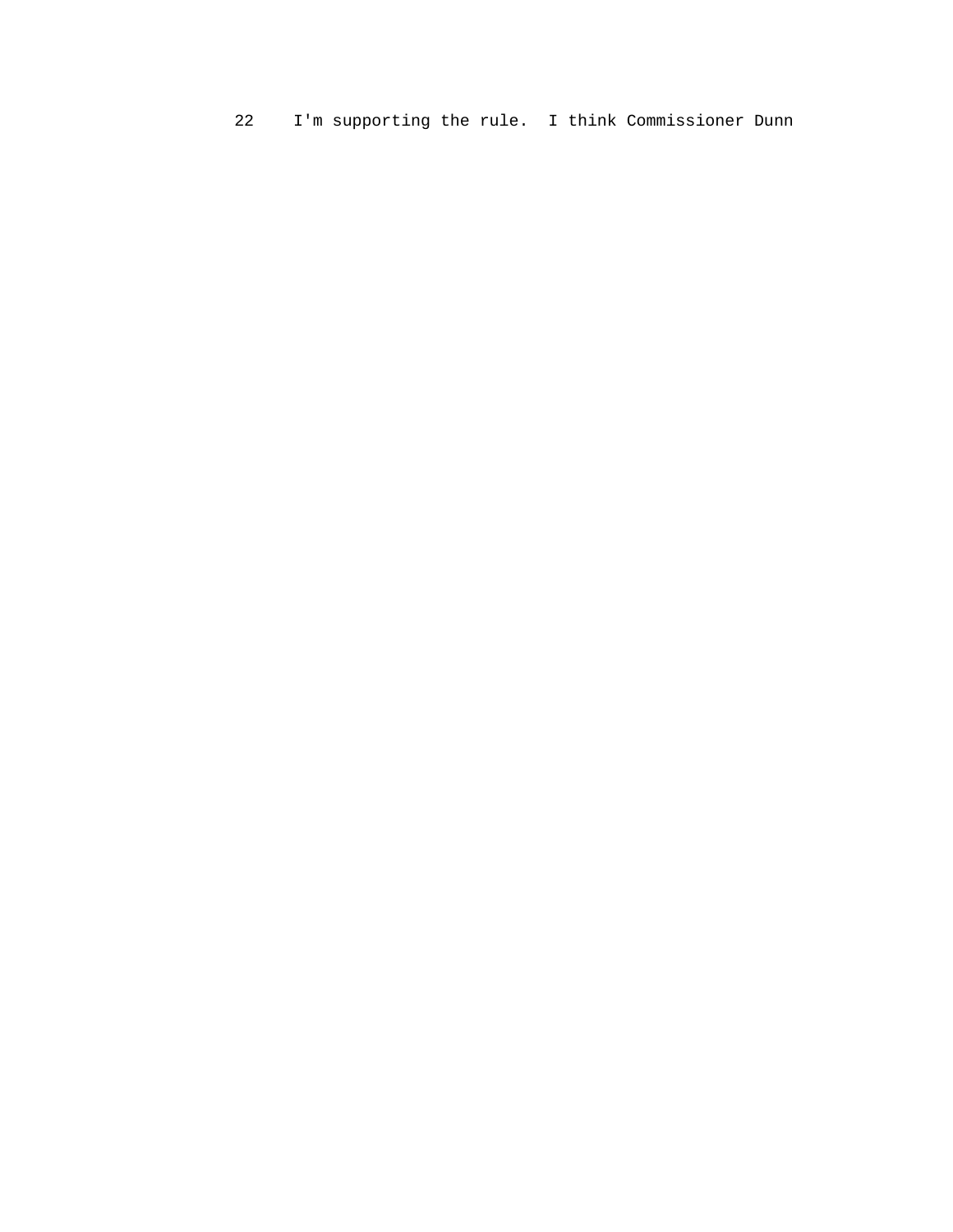|           | $\mathbf 1$ | sometimes says that it's more liberal when you're      |
|-----------|-------------|--------------------------------------------------------|
|           | 2           | supporting proposals.                                  |
|           | 3           | I think this is a necessary rule because of            |
|           | 4           | the credit rating piece. There's like if five or six   |
| that      | 5           | place that we have to, in essence, clean up 1.25 for   |
|           | 6           | reason.                                                |
|           | 7           | In addition, I think it's appropriate to               |
|           | 8           | address ourselves to what happened if the 2008 crisis  |
| market    | 9           | around Government Sponsored Enterprises and money      |
|           | 10          | My question is similar to Commission O'Malia<br>funds. |
|           | 11          | rather 10 percent is too tight. But we will hear from  |
|           | 12          | the public. Commissioner Dunn?                         |
| Chairman. | 13          | COMMISSIONER DUNN:<br>Thank you, Mr.                   |
|           | 14          | I think that safeguarding customer funds is one of the |
|           | 15          | basic functions of the Commodity Futures Trading       |
|           | 16          | Commission. I applaud the staff for their actions in   |
|           | 17          | this area. I have some concerns very similar to        |
|           | 18          | Commissioner O'Malia on the limitations.               |
| оf        | 19          | And I'm wondering, Jon, do we have an idea             |
|           | 20          | how much is currently invested this these various      |
|           | 21          | categories?                                            |
|           | 22          | Our 2007 survey address that;<br>MR. DEBORD:           |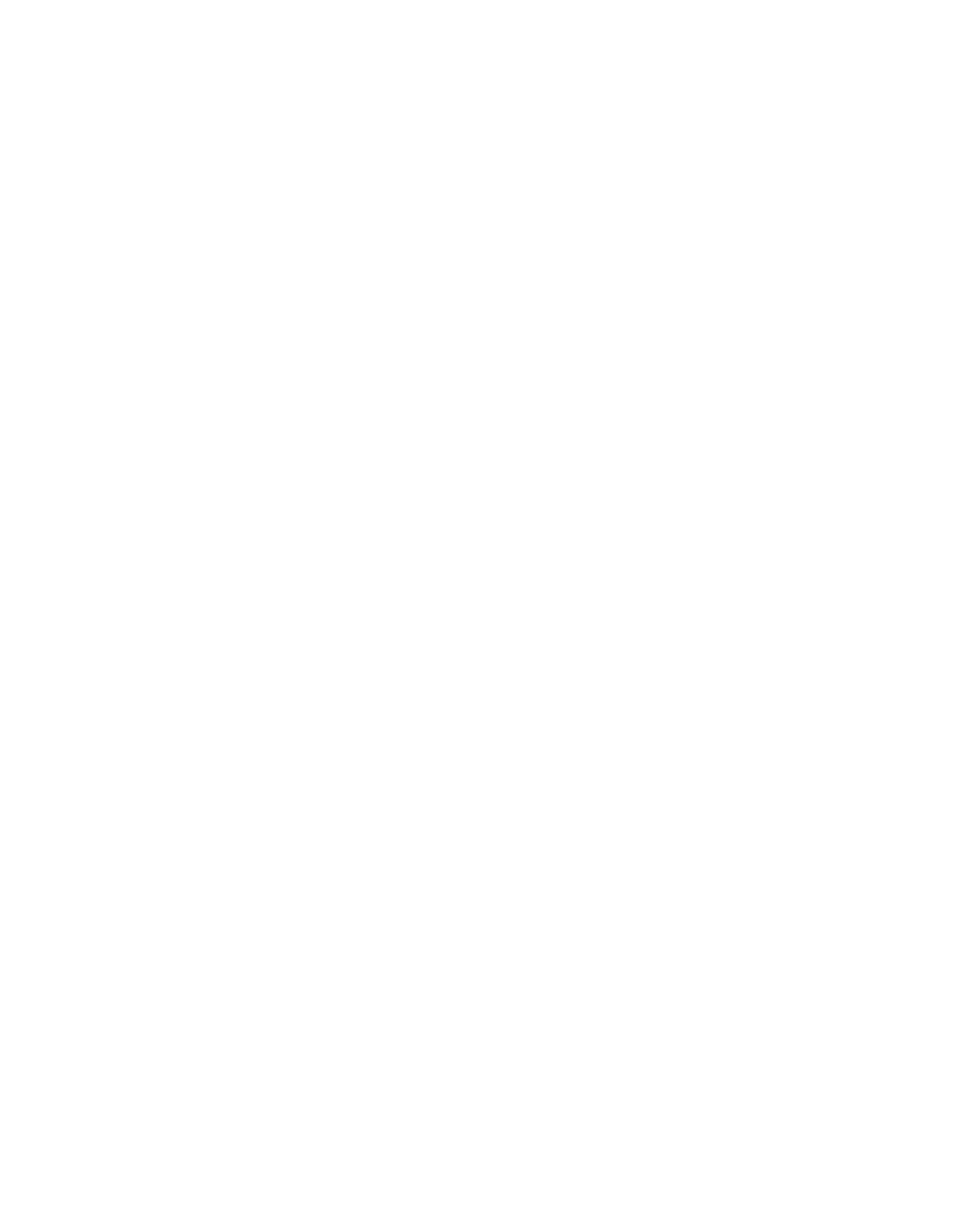1 although it's been three years since then. Certainly, 2 there's some that have been used. 3 As I mentioned, foreign sovereign debt barely 4 used it all. It seems like treasuries and money market 5 funds were the two largest categories. And then, 6 frankly, not very much in municipals, minimal amounts in 7 commercial paper and corporate notes. 8 I think just from, antidotally, I think 9 there's a larger percentage in CDs now than there was a 10 few years ago. That's just antidotal, so I don't have 11 set figures, just my impression. 12 MR. RADHAKISHNAN: Basically, cash, money 13 market fund, and some agencies. But the others were not 14 that heavily used. 15 COMMISSIONER DUNN: But it's very difficult 16 for us to determine if these are high or low or just 17 right because we don't really have a handle how much 18 you're currently invested in these various assets 19 classes. 20 One other thing I'd like to bring out are the 21 GSEs. Two GSEs that are very near and dear to my heart 22 Farmer Mac and the Farm Credit System. It's my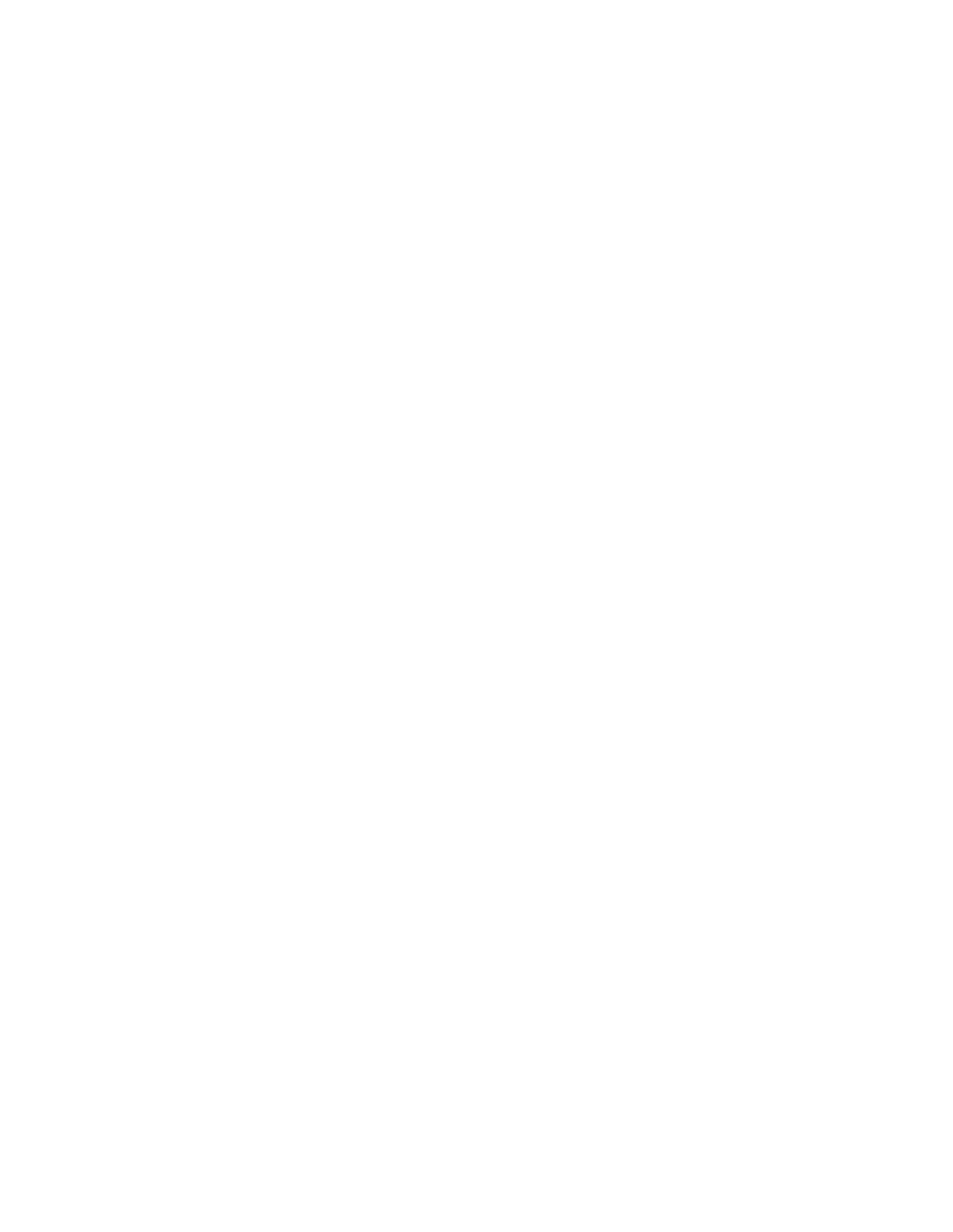1 understanding if we adopt this proposed rule as is, they 2 would not be eligible classes for investment. 3 MR. RADHAKISHNAN: They're not if their debt. 4 If the issue is not explicitly backed by the Full Faith & 5 Credit of the United States, then they would not be 6 eligible. 7 Again, for municipalities and others there 8 is this fold in the realm of unintended consequences.  $\mathbf I$  9 would hope that the commentary on here give us some type 10 of insight as to what the effect of that this proposed 11 rule is on. 12 As the Chairman said, I'm liberal on proposed 13 rules. I look forward for the public to give us comments 14 and the industry to give us comments to help us to direct 15 these financial rules that will make sure that we 16 safeguard the customer funds because I think that's 17 paramount. But to make sure that we're not doing 18 something else that will have some impact that would not 19 like to follow. Thank you.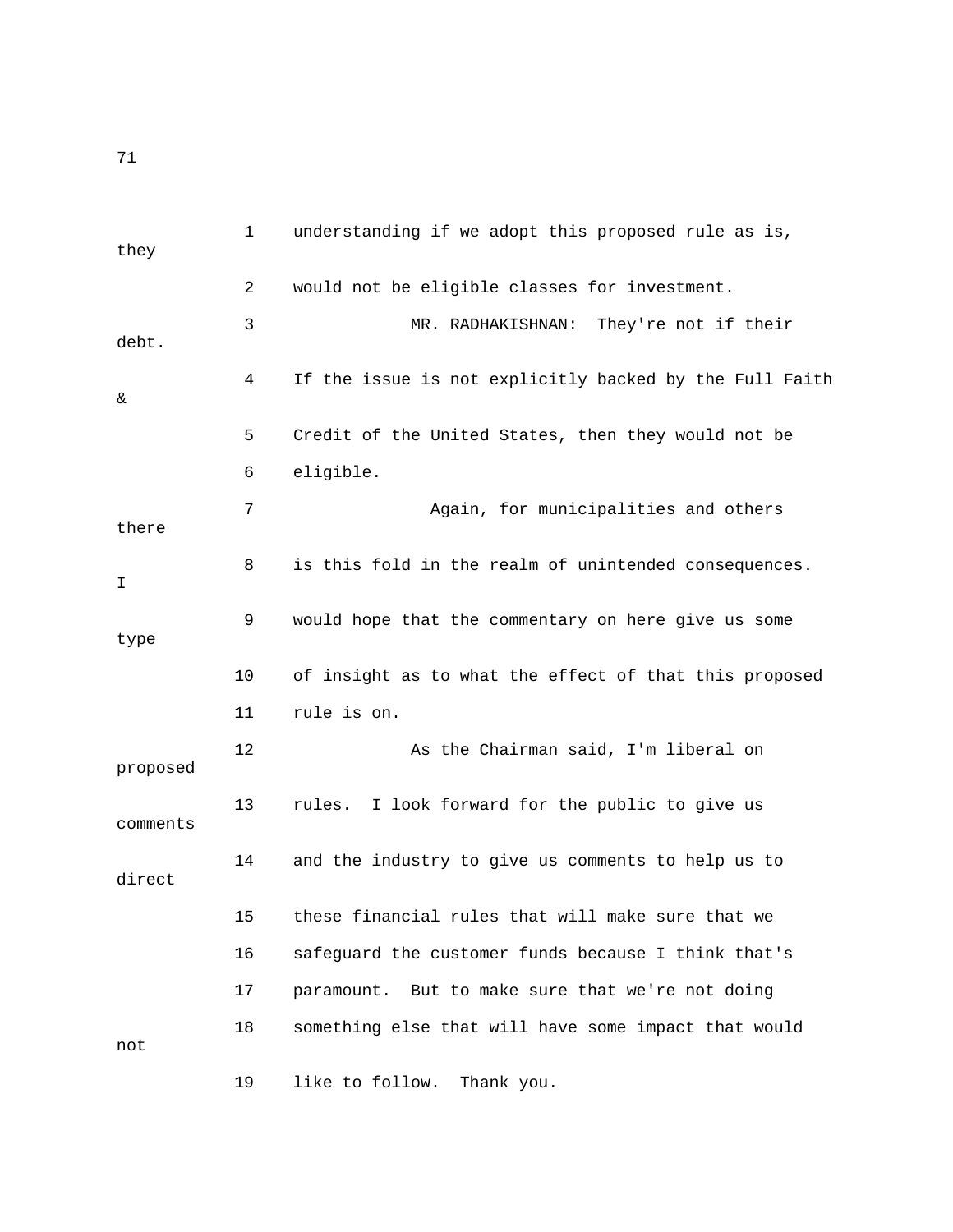|       | 20 |              | CHAIRMAN GENSLER: I think Phyllis was |
|-------|----|--------------|---------------------------------------|
| about |    |              |                                       |
|       |    |              |                                       |
|       |    | 21 to speak. |                                       |

22 MS. DIETZ: Yes. I want to add that -- I'm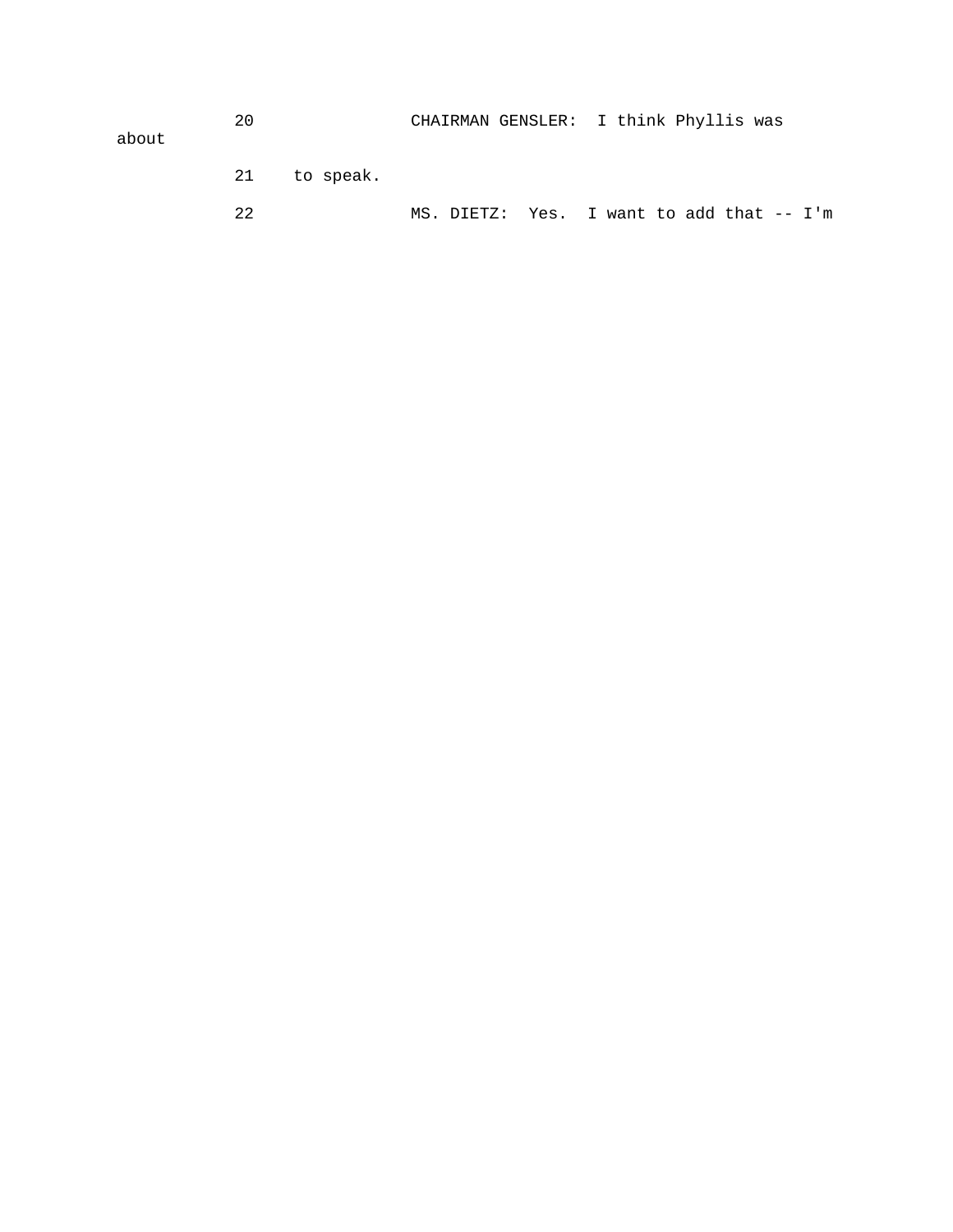1 looking through my draft now. But we did do the advanced 2 notice of proposed rulemaking, so we did get some more 3 up-to-date data. I think that the consensus was that the 4 investments were mostly in treasuries and money market 5 mutual funds. I can't find my place right now, but we do 6 have we some more up-to-date data. 7 Also, the survey that we did at the end of 8 2007 I think is still useful in that it reflects a more 9 normal and stable market situation. So there were 10 dramatic changes of course after September 2008. And, 11 presumably, slowly but surely, people are resuming normal 12 investment practices. 13 So I think that even though we don't have, 14 you know, empirical data as of today, I think we have a 15 pretty good sense based on our survey, based on the 16 comments we've got from the ANOPR, and based on filings 17 that we get from our FCM registrants, and questions also 18 that I get informally; phone calls asking questions about 19 permitted investments. So we have a pretty good idea in 20 what people are investing in. 21 CHAIRMAN GENSLER: Commissioner Sommers?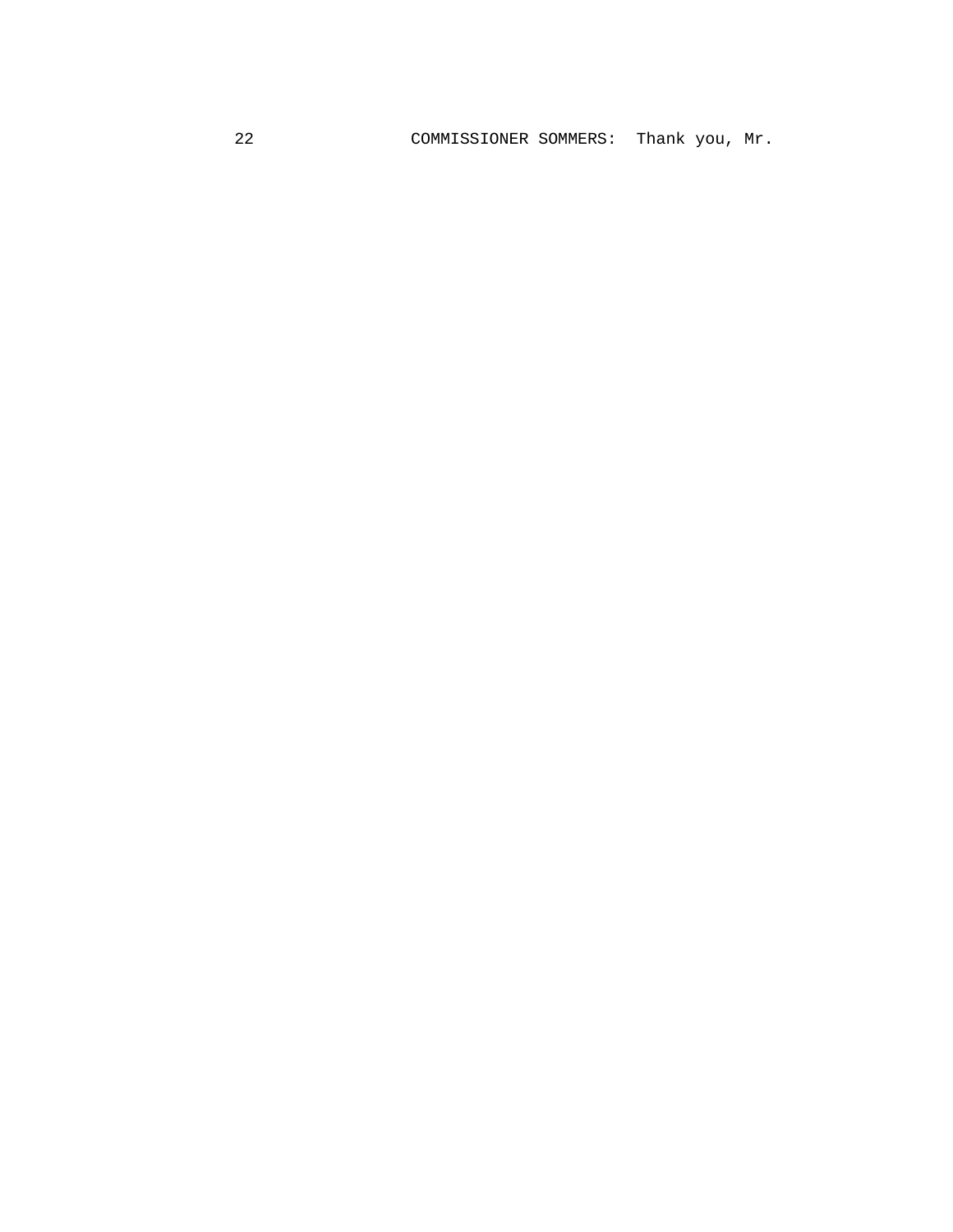|           | $\mathbf 1$ | I have a question with regard to what I<br>Chairman.    |
|-----------|-------------|---------------------------------------------------------|
|           | 2           | understand may have been a change in Second 627 of      |
|           | 3           | Dodd-Frank to remove the prohibition on payments of     |
|           | 4           | interest on demand deposits.                            |
| impact    | 5           | And I was just wondering what kind of                   |
|           | 6           | that change may have had on decisions that you made for |
|           | 7           | what is permitted or not permitted in the future.       |
| did       | 8           | MR. RADHAKISHNAN: I think certainly that                |
|           | 9           | have a variance. That did have some influence because   |
|           | 10          | historically the reason why nobody thought to cash      |
|           | 11          | because you couldn't get interest, because we said when |
|           | 12          | you bought cash, it has to be in a demand-deposit       |
|           | 13          | account. And there was a prohibition against paying     |
|           | 14          | interest on a demand-deposit accounts.                  |
| allowance | 15          | So if we see as a result of 627 the                     |
|           | 16          | in, commercial banks paying interest on demand-deposit  |
|           | 17          | accounts, you might see a move to money being put in    |
|           | 18          | demand-deposit accounts; although, given the interest   |
|           | 19          | that's currently being paid on demand-department        |
| that      | 20          | accounts, there may be some sort of reluctance.<br>But  |
|           | 21          | certainly would have a varying.                         |
|           | 22          | For example, if you look at in the U.K.                 |

after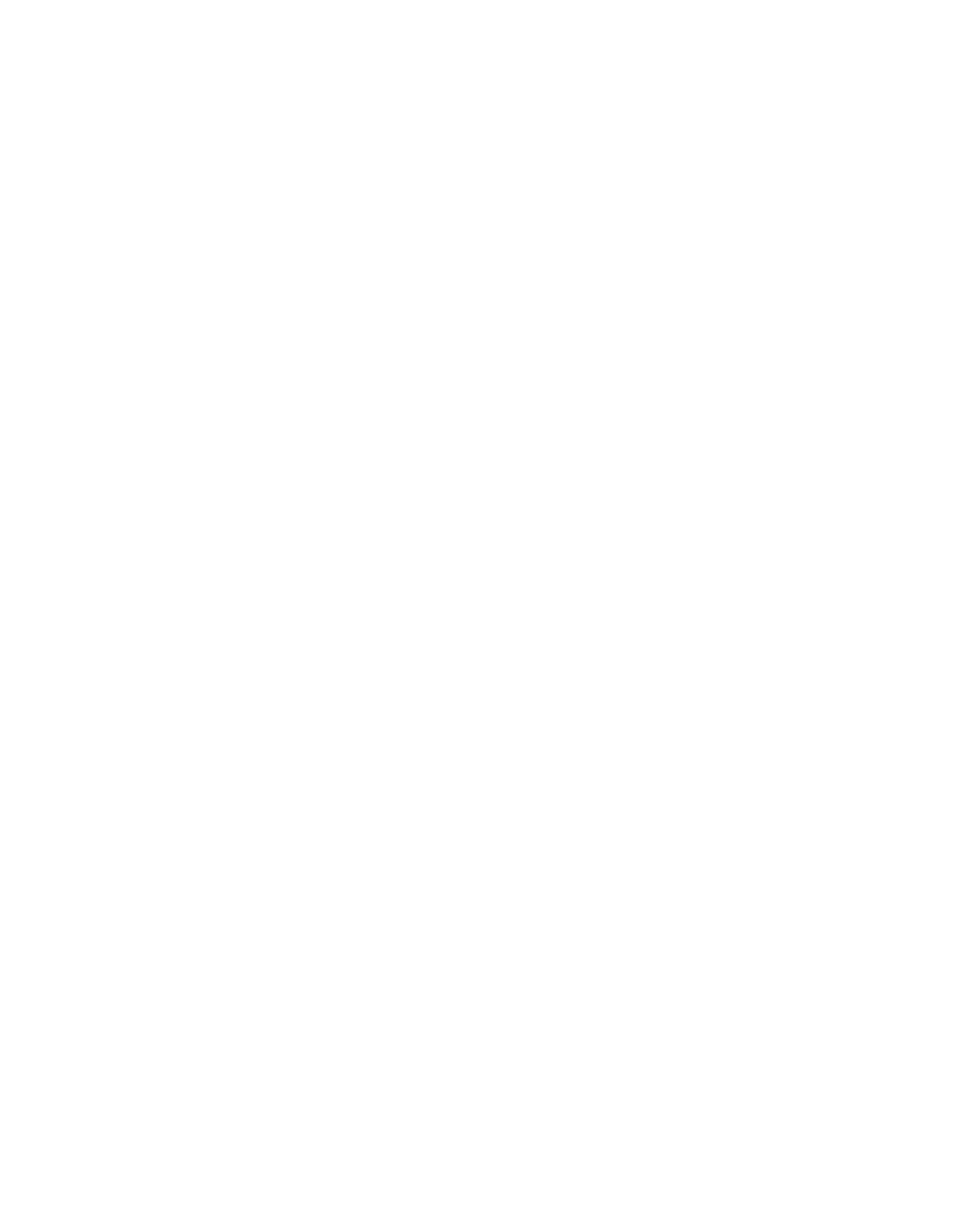1 Lehman, there was huge move to toward cash. And in the 2 U.K. they've never had this prohibition. 3 At one point, the London Clearing House staff 4 told me that they had 25 billion euro in cash because 5 people were not trusting any other form of instrument. 6 Now, that's change since then, so there might be a move 7 towards cash. 8 COMMISSIONER SOMMERS: I guess my question 9 was more as to whether demand, interest on demanddeposit 10 accounts could be seen as a substitute for anything that 11 we are now prohibiting. 12 RADHAKISHNAN: It could be. It could be. 13 And I don't think so because I think if you look at 14 interest rates -- may be substituted for CD's because you 15 don't have, you know, assuming that a CD had a penalty 16 for every withdrawal of interest, so people might put 17 more in a demand-deposit account instead of CDs. But I 18 believe historically, the other instrument tended to pay 19 a better rate of return then demand fund accounts. 20 But, on the other hand, there might be people 21 because they perceived, because of liquidity and safety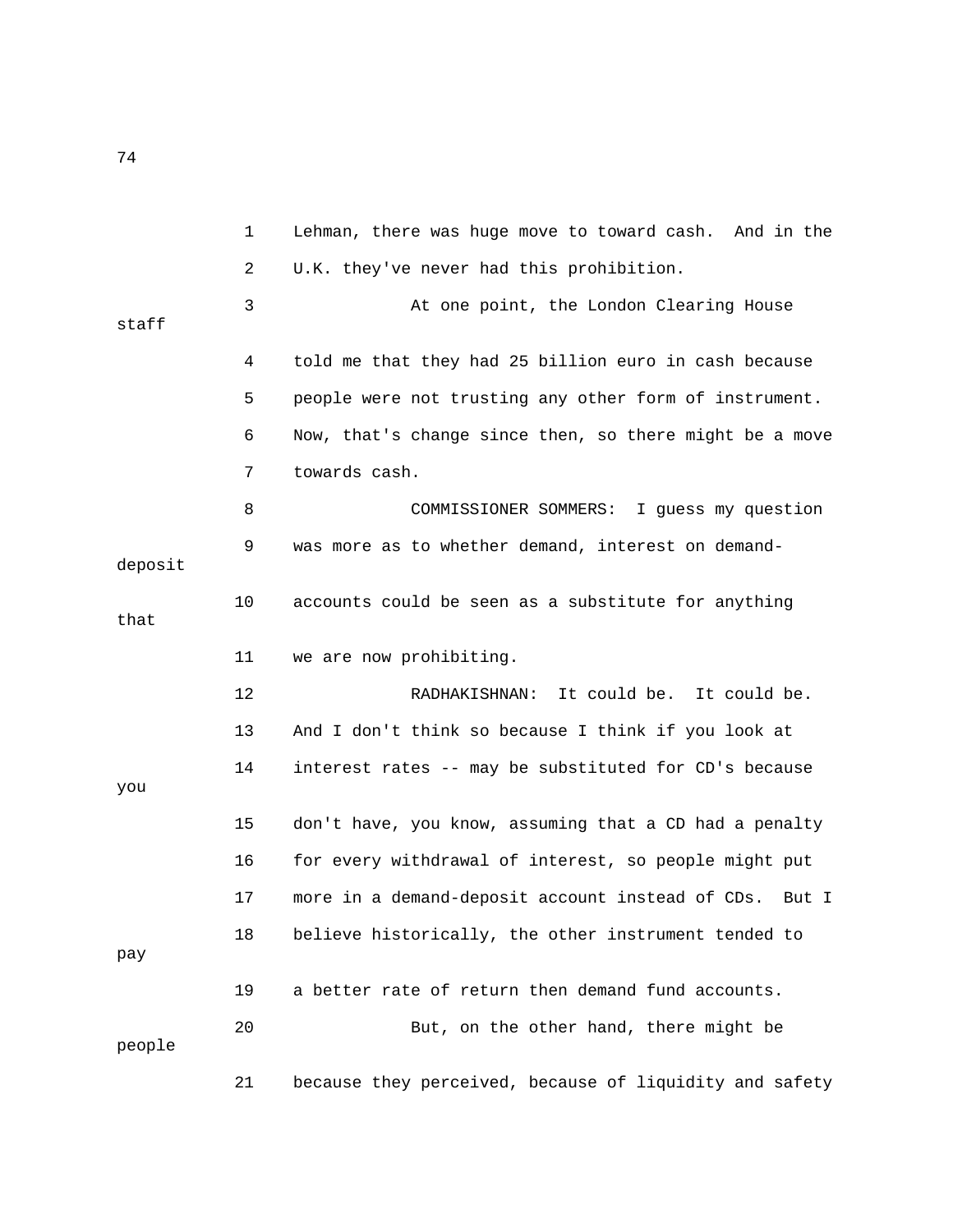22 demand, don't put money into that account.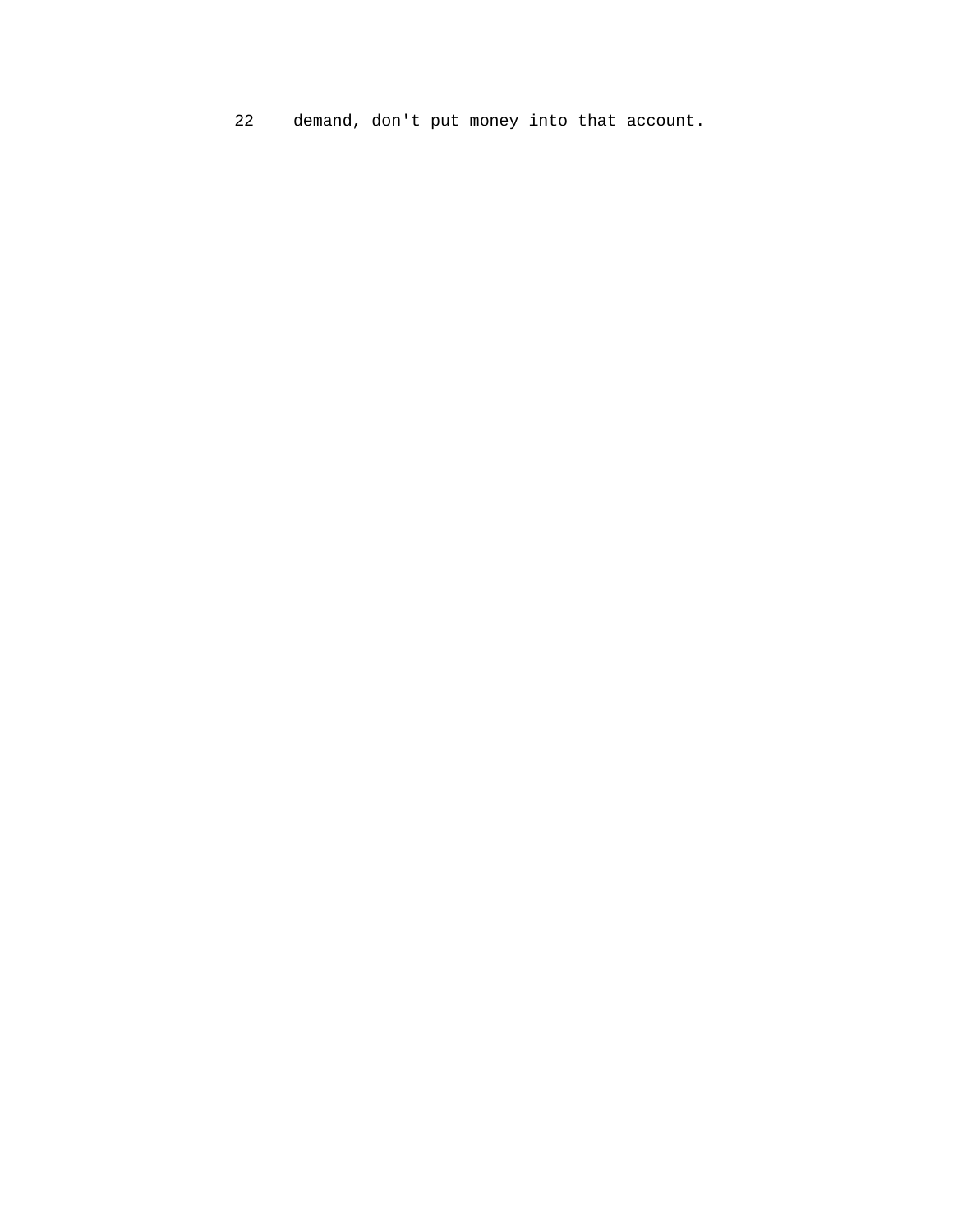1 COMMISSIONER SOMMERS: I just have one other 2 question. The chart that you're working of, is this 3 included in the proposed rule? I guess I'm wondering if 4 it could be posted with the proposed rule. 5 MR. RADHAKISHNAN: We actually had just done 6 that as an aid for the Commissioners. 7 COMMISSIONER SOMMERS: I think it's really 8 helpful. 9 MR. RADHAKISHNAN: We can put it on the 10 website. Sure. Sure. 11 COMMISSIONER SOMMERS: Thank you. 12 CHAIRMAN GENSLER: Thank you. I think that's 13 a good suggestion on putting that on the website. 14 Commissioner Chilton? 15 COMMISSIONER CHILTON: I don't have any 16 questions. Thank you. 17 CHAIRMAN GENSLER: Commissioner O'Malia, 18 adding to our colloquies? 19 COMMISSIONER O'MALIA: For us growing up on 20 farm there's an old saying there's no second education in 21 kick of a mule. Or, there's no education in the second 22 kick of a mule, actually.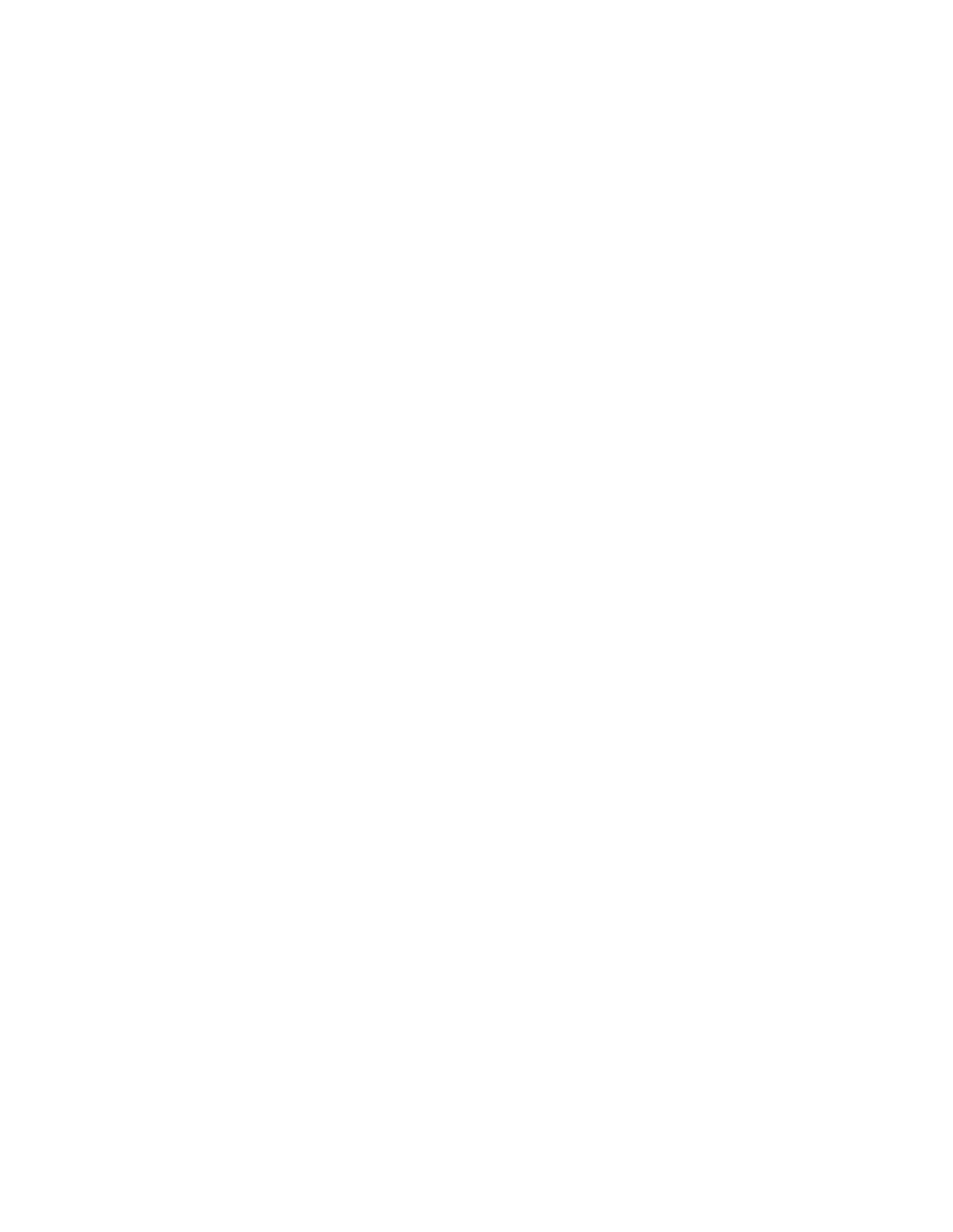| rulemaking | $\mathbf{1}$ | I'm a little frustrated with this                       |
|------------|--------------|---------------------------------------------------------|
|            | 2            | because we did do an advanced notice proposal. And we   |
| Put        | 3            | did receive comments that said put it in treasuries.    |
|            | 4            | it in money markets and we completely ignored that.     |
|            | 5            | I think that if we've done anything, I hope             |
|            | 6            | that Dodd-Frank has at least restored some stability to |
|            | 7            | our banking system and the financial integrity therein. |
| was        | 8            | And I do believe that your analogy on it is fine.<br>It |
|            | 9            | That was a problem. That was a<br>a real concern.       |
|            | 10           | breakdown if our financial system.                      |
|            | 11           | After 2000 pages of Dodd-Frank, I hope we               |
|            | 12           | fixed that. And I think we should be able to put money  |
|            | 13           | back. And I think we ought to raise these numbers       |
|            | 14           | significantly. And I'm just going to leave it at that.  |
|            | 15           | CHAIRMAN GENSLER: If I might. I can't                   |
|            | 16           | remember our procedures. I would like to propose one    |
|            | 17           | amendment and see if I have support. But it's an        |
|            | 18           | amendment to have an explicit question because I just   |
| question   | 19           | can't find it on Page 17. But have an explicit          |
|            | 20           | about the 10 percent limit money market funds. And to   |
|            | 21           | have a variation on it to say; one, is this appropriate |
|            | 22           | level given the events of 2008 and the passage of       |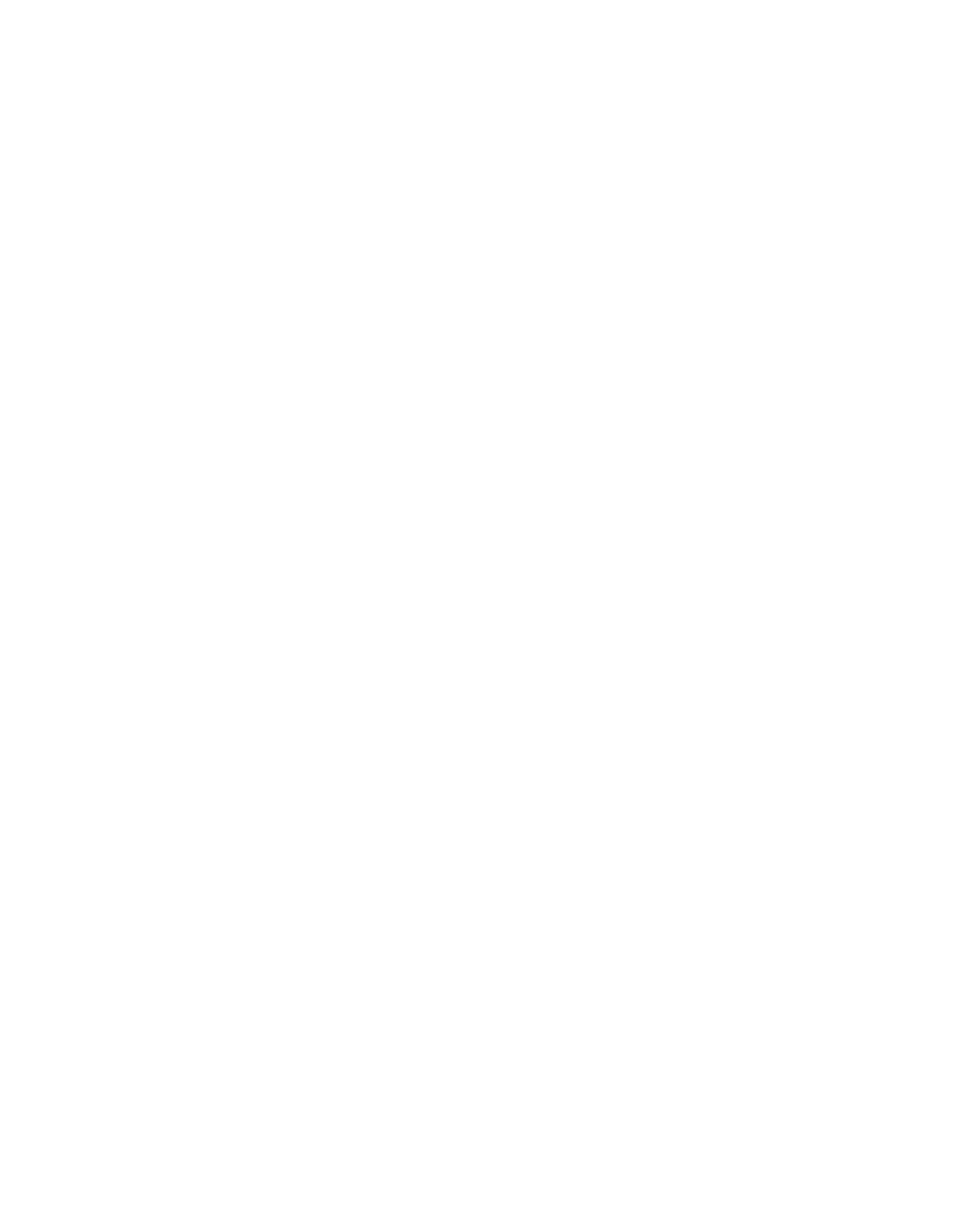|            | $\mathbf 1$ | Dodd-Frank. And second, if not, what other level might |
|------------|-------------|--------------------------------------------------------|
|            | 2           | be appropriate. And thirdly, that if it was a higher   |
|            | 3           | level, might there be limits per issuer.               |
|            | 4           | Issuer-based.<br>MR. RADHAKISHNAN:                     |
|            | 5           | CHAIRMAN GENSLER: Issuer-based.                        |
|            | 6           | MR. RADHAKISHNAN: So what would be the                 |
|            | 7           | appropriate number?                                    |
|            | 8           | CHAIRMAN GENSLER: Yes. Yes. If there's                 |
|            | 9           | some other number other than 10 percent, maybe there's |
|            | 10          | some set of issuer-based. So I'd like to offer that as |
|            | 11          | an amendment. It's really just questions but important |
|            | 12          | questions. I think I have to see whether there's a     |
|            | 13          | second to my amendment.                                |
|            | 14          | COMMISSIONER O'MALIA: Second.                          |
|            | 15          | CHAIRMAN GENSLER: So I will take a vote on             |
| underlying | 16          | the amendment and then I'll take a vote on the         |
|            | $17 \,$     | rules. So first we'll take on the amendment. All aye?  |
|            | 18          | (Chorus of ayes.)                                      |
|            | 19          | CHAIRMAN GENSLER: Any Opposed? And now on              |
| "Aye."     | 20          | the underlying rule as amended. All in favor say       |
|            | 21          | (Chorus of ayes.)                                      |
|            | 22          | Any opposed?<br>CHAIRMAN GENSLER:                      |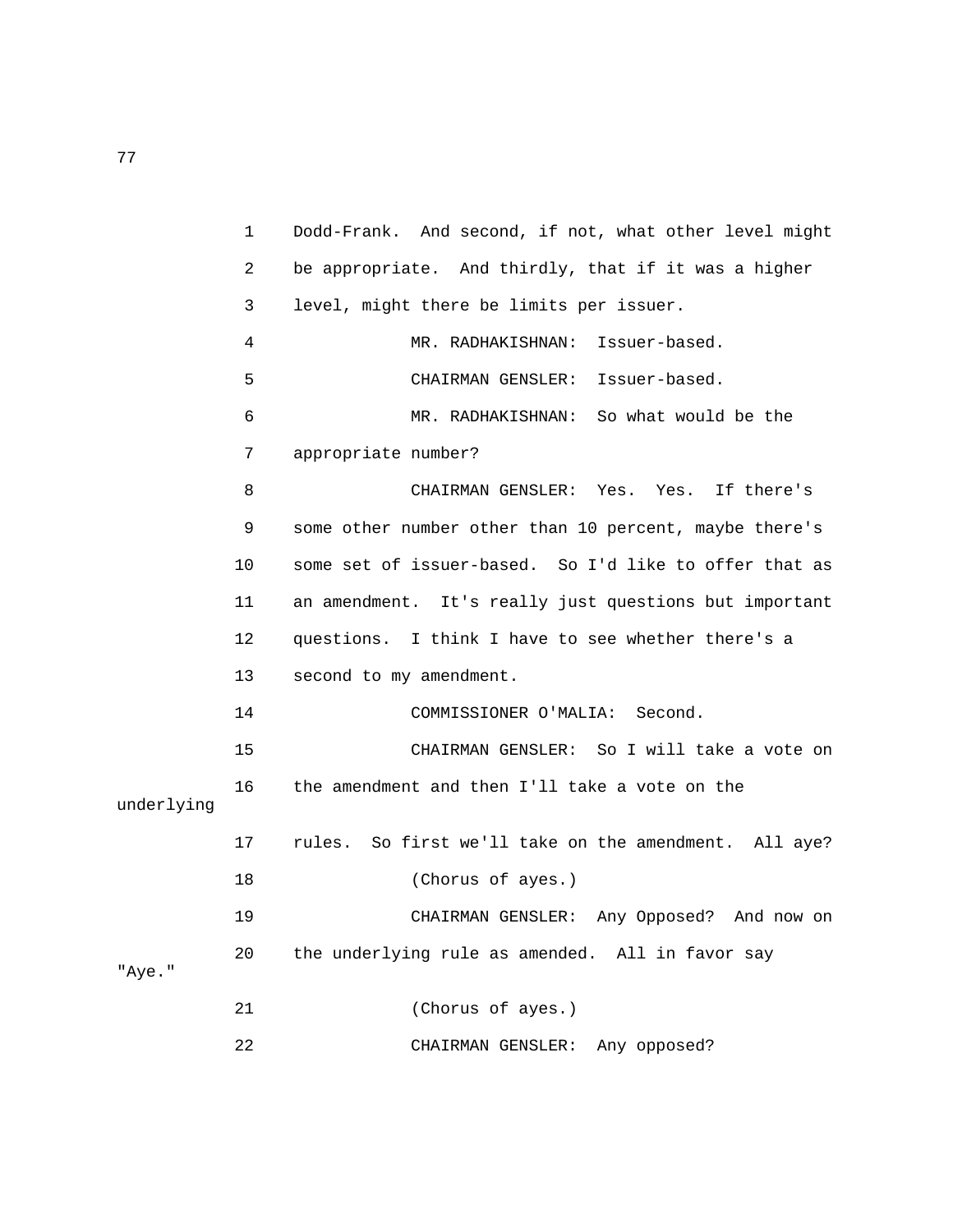|         | $\mathbf 1$ | COMMISSIONER O'MALIA:<br>Naye.                          |
|---------|-------------|---------------------------------------------------------|
|         | 2           | I think it's 4-1 on the<br>CHAIRMAN GENSLER:            |
|         | 3           | proposal sending it to the Federal Register as amended  |
|         | 4           | and I thank you all. And this is very helpful.<br>The   |
| Jon     | 5           | debate is very helpful, too. I thank you Phyllis and    |
|         | 6           | and Ananda.                                             |
| rule    | 7           | And now I think we're turning the fourth                |
|         | 8           | Eileen Donovan of the Clearing Intermediary<br>set.     |
| propose | 9           | Oversight will now present proposed rules on the        |
|         | 10          | for swaps to be determined to be mandatory clearing.    |
|         | 11          | MS. DONOVAN:<br>Good morning.                           |
|         | 12          | CHAIRMAN GENSLER: Good morning, Eileen and              |
|         | 13          | Ananda.                                                 |
| that    | 14          | MS. DONOVAN: The staff is recommending                  |
|         | 15          | the Commission approve for publication in the Federal   |
|         | 16          | Register a notice of proposed ruling on the process for |
|         | 17          | reviews of swaps for mandatory clearing.                |
|         | 18          | The rulemaking is divided into four parts.              |
| clear   | 19          | The first part concerns the eligibility of a DCO to     |
| the     | 20          | Section 745(b) of the Dodd-Frank Act directs<br>swaps.  |
| under   | 21          | Commission to put to criteria conditions over rules     |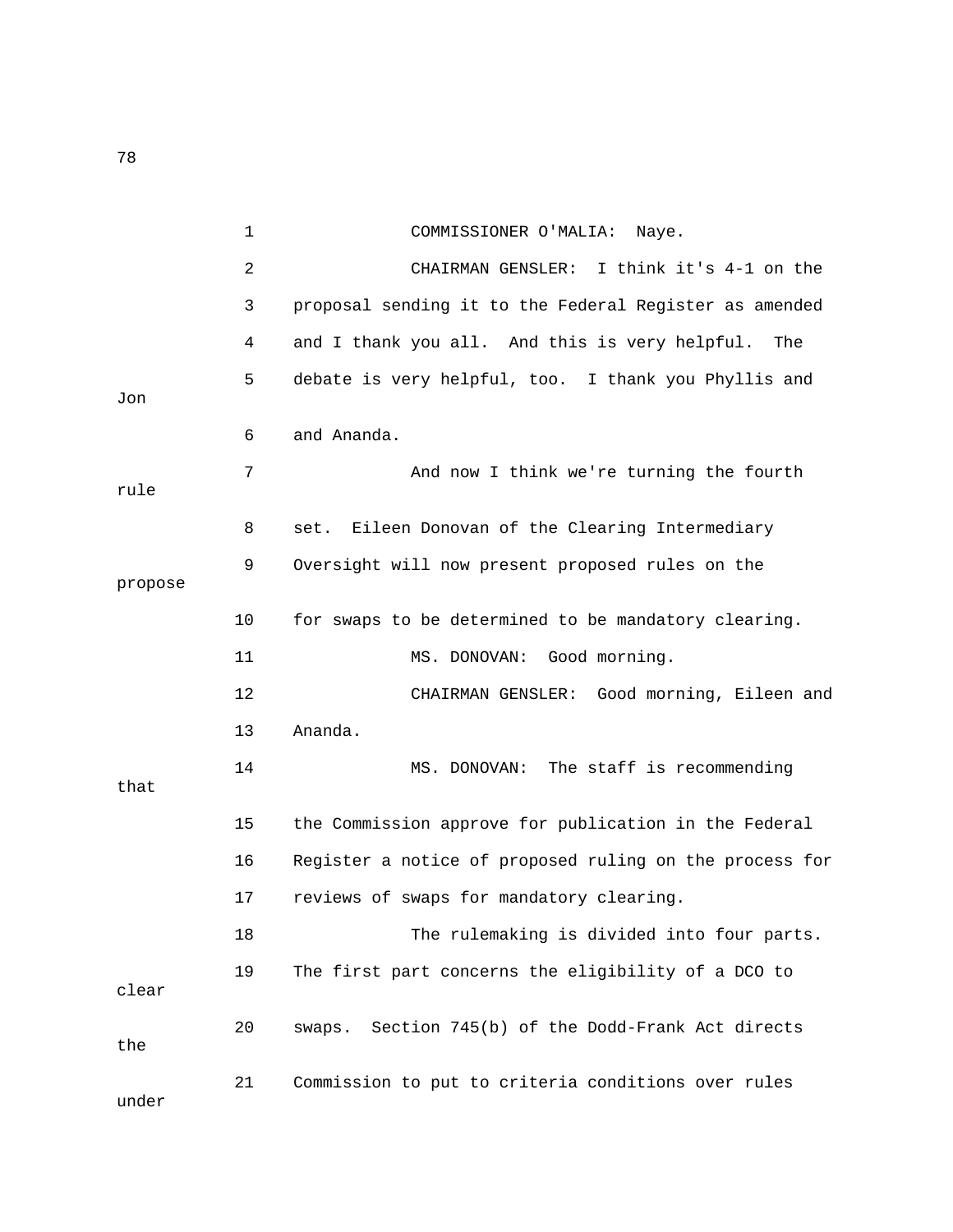$22$ which the Commission will determine initial eligibility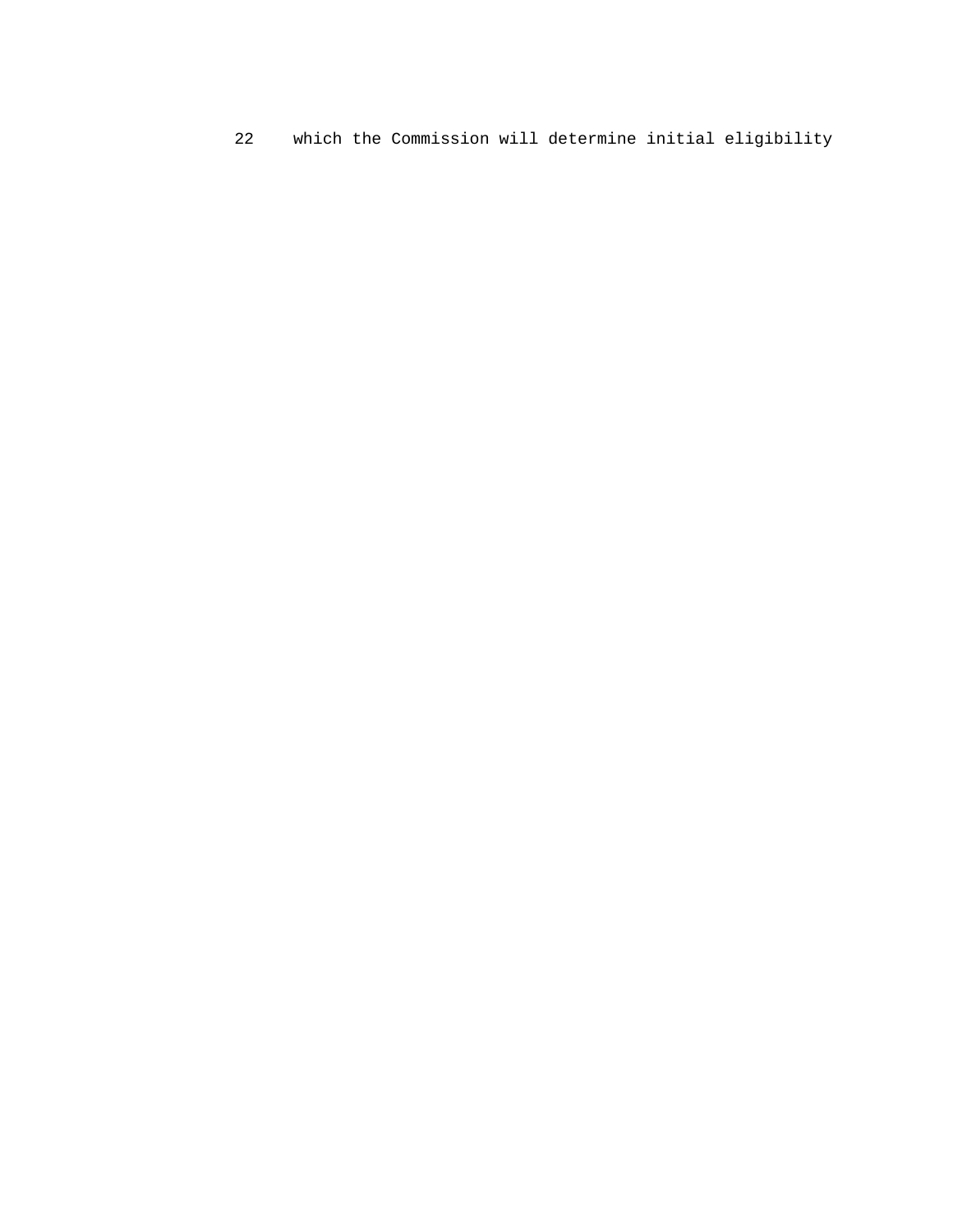1 or continuing qualification of DCO to clear swaps. 2 Under the proposed rule, a DCO will be 3 presumed eligible to accept for clearing any swap that is 4 within a group, category, or type or class of swaps that 5 the DCO already clears. 6 The DCO that plans to accept for clearing any 7 swap that is not within a group category, type, or class 8 of swaps that the DCO already clears would be required to 9 request a determination by the Commission of its 10 eligibility to clear the swap. 11 To receive such a determination, a DCO would 12 have to file a written request with the Commission that 13 addresses its abilities to maintain compliance with the 14 DCO core principles if it accepts the swap for clearing. 15 In particularly, the sufficiency of its 16 financial resources and its ability to imagine the risks 17 associated with clearing the swap, especially if the 18 Commission determines that the swap is required to be 19 cleared. 20 The second part of the rulemaking concerns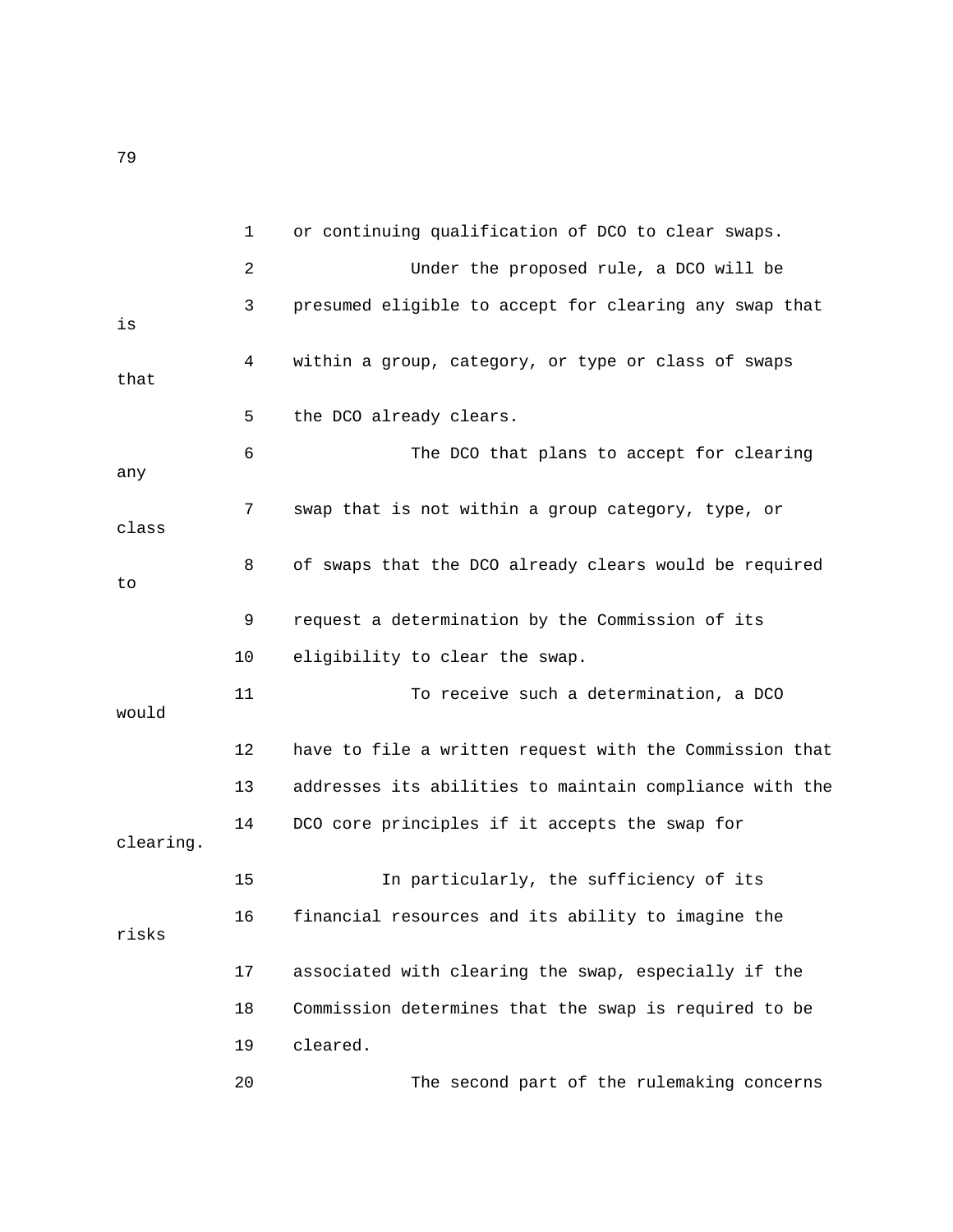21 submission of swaps to the Commission. Section 22 7(23)(a)(3) of the Dodd-Frank Act provides that it shall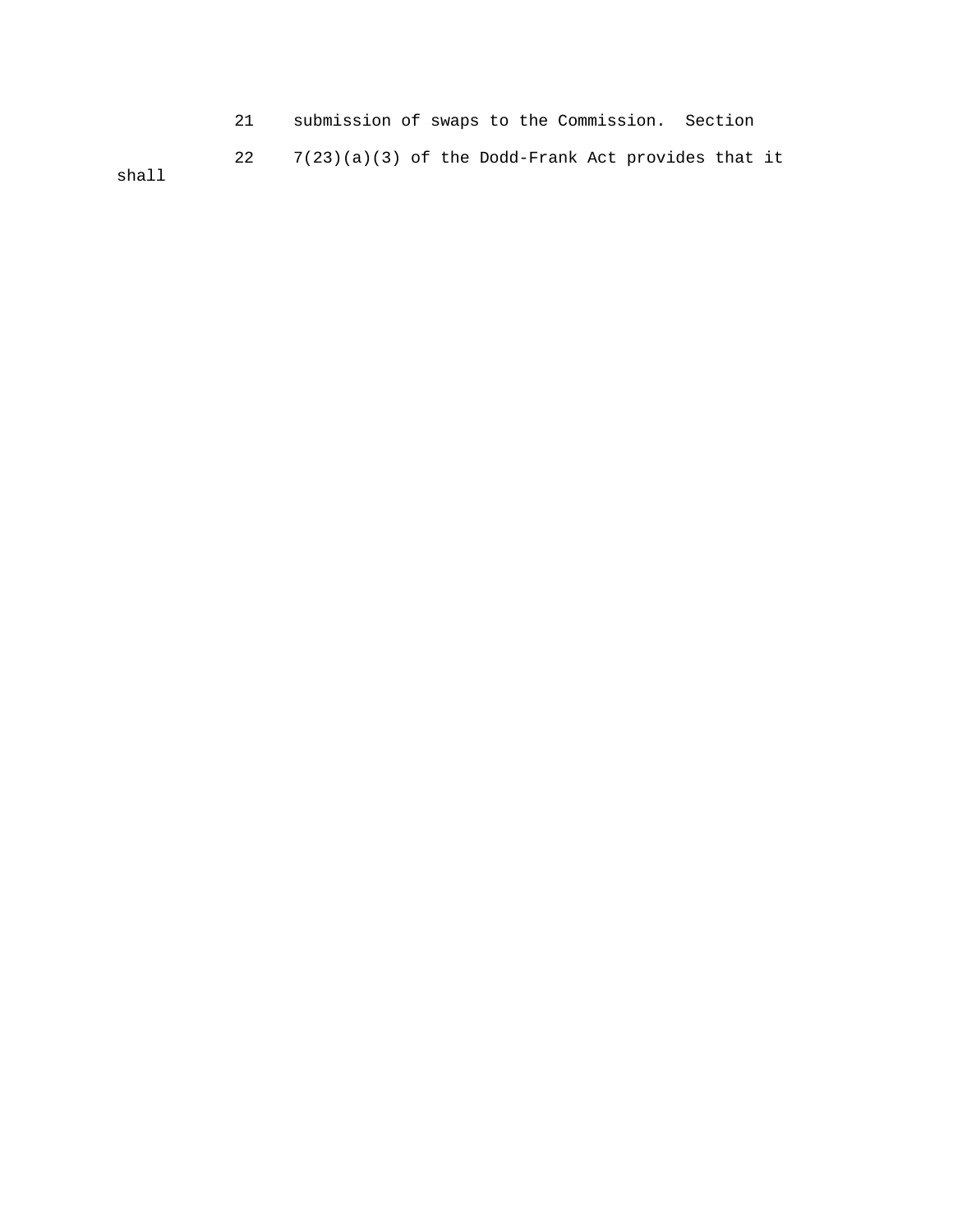|               | 1  | be unlawful for any person to engage in a swap unless   |
|---------------|----|---------------------------------------------------------|
|               | 2  | that person that submitted such swap for clearing to a  |
|               | 3  | DCO that is registered under the CEA or a DCO that is   |
|               | 4  | exempt from registration under the CEA if the swap is   |
|               | 5  | required to be cleared.                                 |
| to            | 6  | Section 723(a)(3) requires the Commission               |
|               | 7  | adopt the rules for the review of the swap group,       |
| determination | 8  | category, type, or class of swaps to make a             |
| cleared.      | 9  | as to whether the swaps should be required to be        |
|               | 10 | The proposed rule requiring the DCOs                    |
|               | 11 | submitting swaps to the Commission to provide certain   |
|               | 12 | information to assist the Commission in its review      |
|               | 13 | including a statement that addresses the five specific  |
|               | 14 | factors that the Dodd-Frank Act requires the Commission |
| submission.   | 15 | to take into account when reviewing swaps for           |
| existence     | 16 | Those five factors are: First, the                      |
|               | 17 | of significant outstanding notional exposures, trading  |
|               | 18 | liquidity, and adequate pricing data.                   |
|               | 19 | Second, the availability of rule framework,             |
| credit        | 20 | capacity, operational expertise and resources, and      |
|               | 21 | support infrastructure to clear the contract on terms   |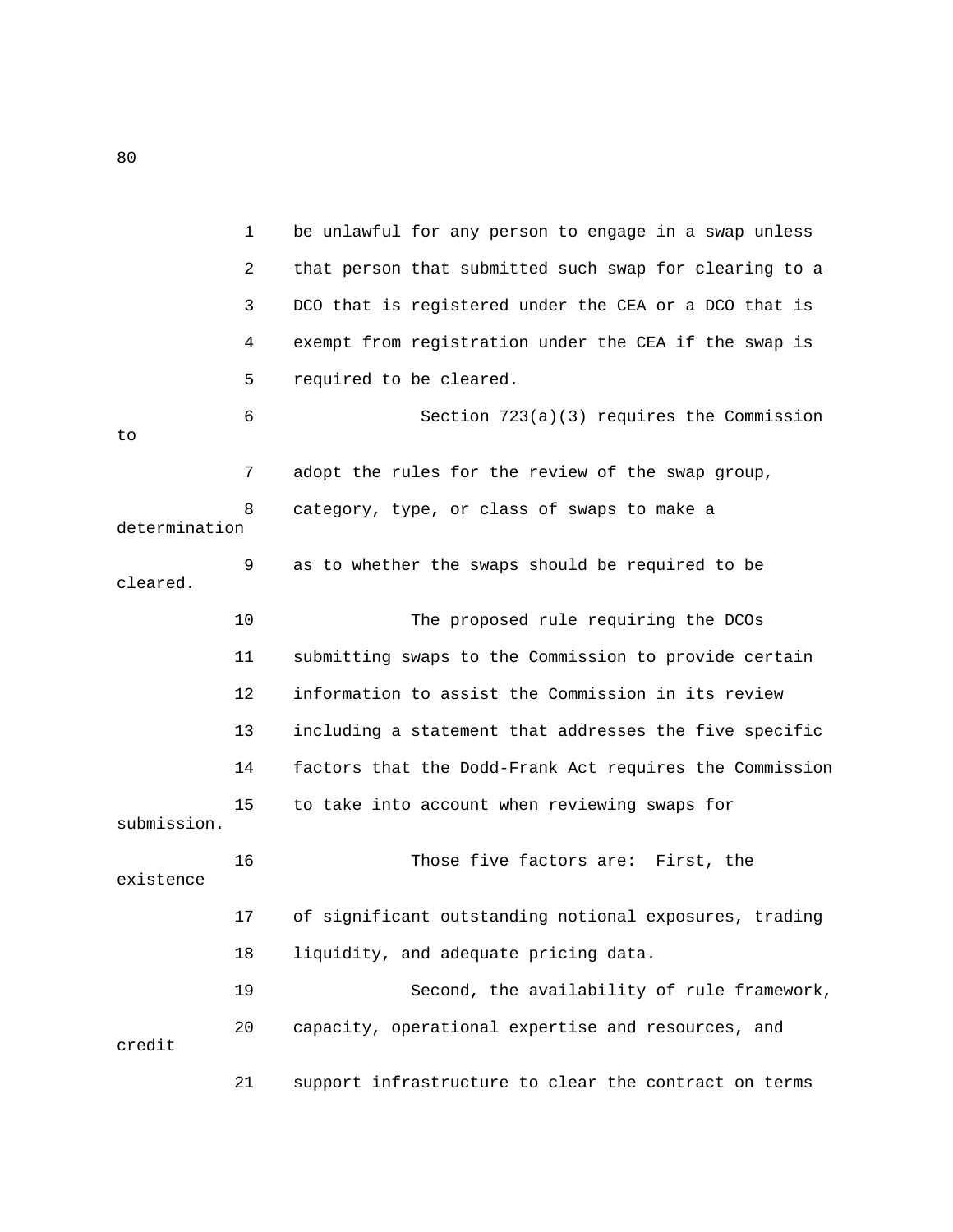22 that are consistent with the materials terms and trading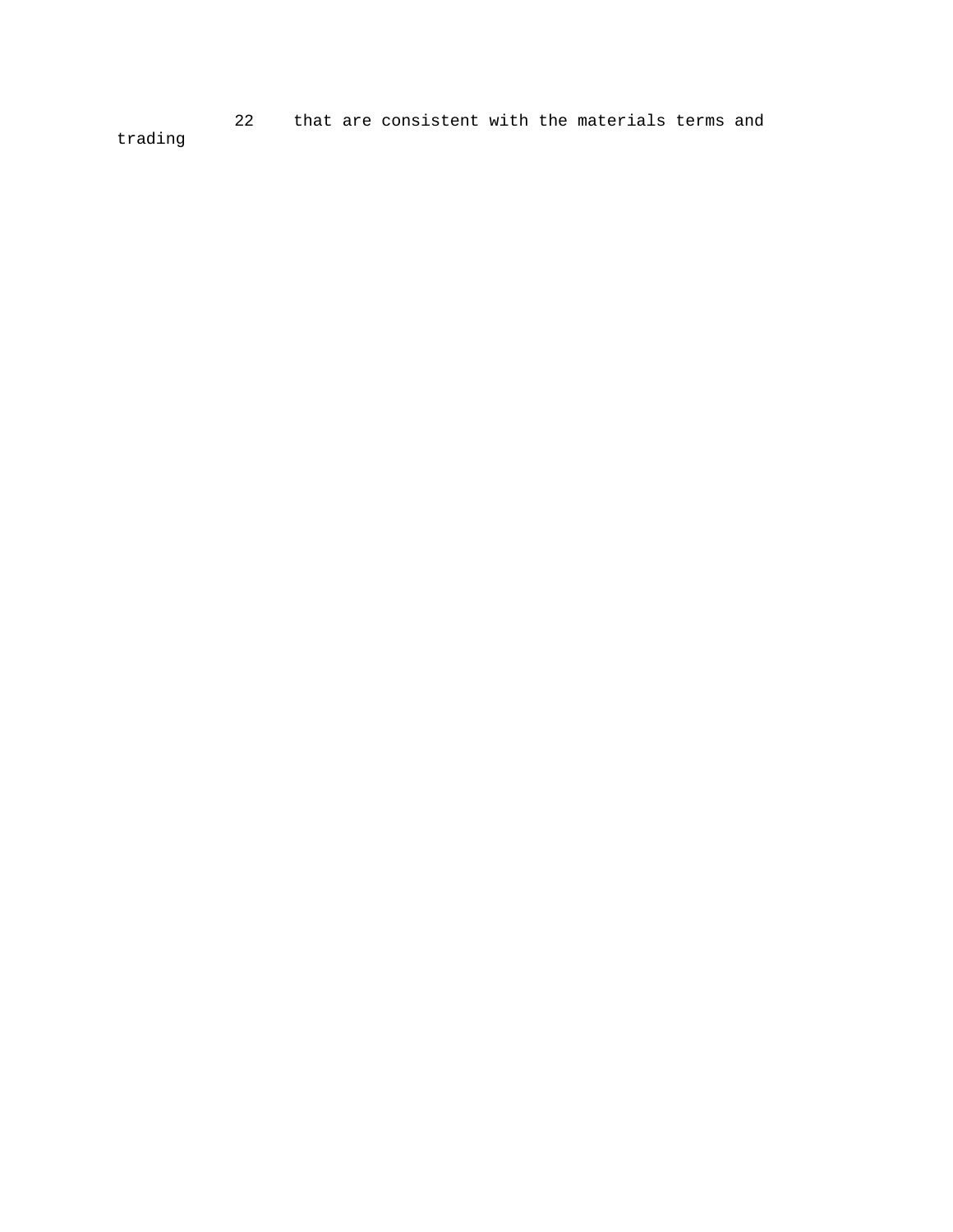1 conventions on which the contract has been traded. 2 Third, the effect of the mitigation of 3 systemic risk taking into account the size of the market 4 for such contract and for the resources of the DCO 5 available to clear the contract. 6 Fourth, the effect on completion, including 7 appropriate fees and charges applied to clearing. 8 And, finally, the existence of reasonable 9 legal certainty in the event of the insolvency of the 10 relevant DCO or one or more of the clearing members with 11 regard to the treatment of customer and swap counterparty 12 positions, funds, and property. 13 The DCO would also be required to provide a 14 description of the manner in which the DCO provided 15 notice of its members and a summary of any opposition 16 expressed by members. 17 As required by Dodd-Frank, the submission 18 would be posted for a 30-day public comment period. And 19 the Commission would make its determination no later than 20 90 days after receiving a complete submission unless the 21 DCO agrees to an extension.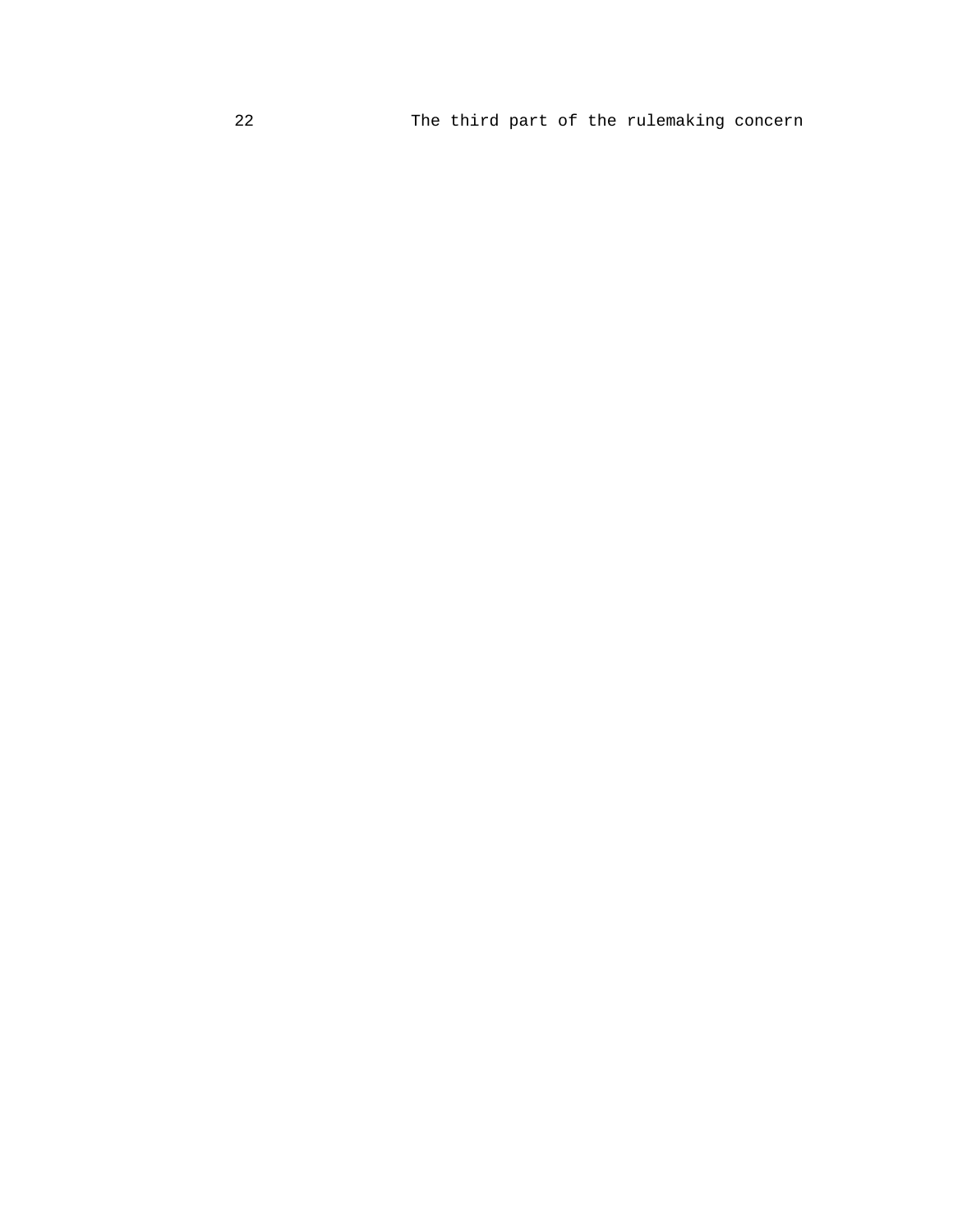1 Commission-Initiated Reviews of Swaps. The Dodd-Frank 2 Act requires the Commission on an ongoing basis to review 3 swaps that have not been accepted for clearing by a DCO 4 to make a determination as to whether the swaps should be 5 required to be cleared. 6 If no DCO has is accepted for clearing swaps 7 that the Commission finds would otherwise be subject to a 8 clearing requirement, the Commission would investigate 9 the relevant facts and circumstances within 30 days of 10 the completion of its investigation, issue a public 11 report containing the results of the investigation. 12 The Commission would take such actions as it 13 determines to be necessary and in the public interest, 14 which may include establishment of margin or capital 15 requirements for parties to the swaps. 16 And finally the last part of the rulemaking 17 concerns the Stay of Clearing Requirements. After making 18 a determination that a swap is required to be cleared, 19 the Commission, on application of a counterparty to a 20 swap or on its own initiative, my stay the clearing 21 requirement until it completes a review of the terms of a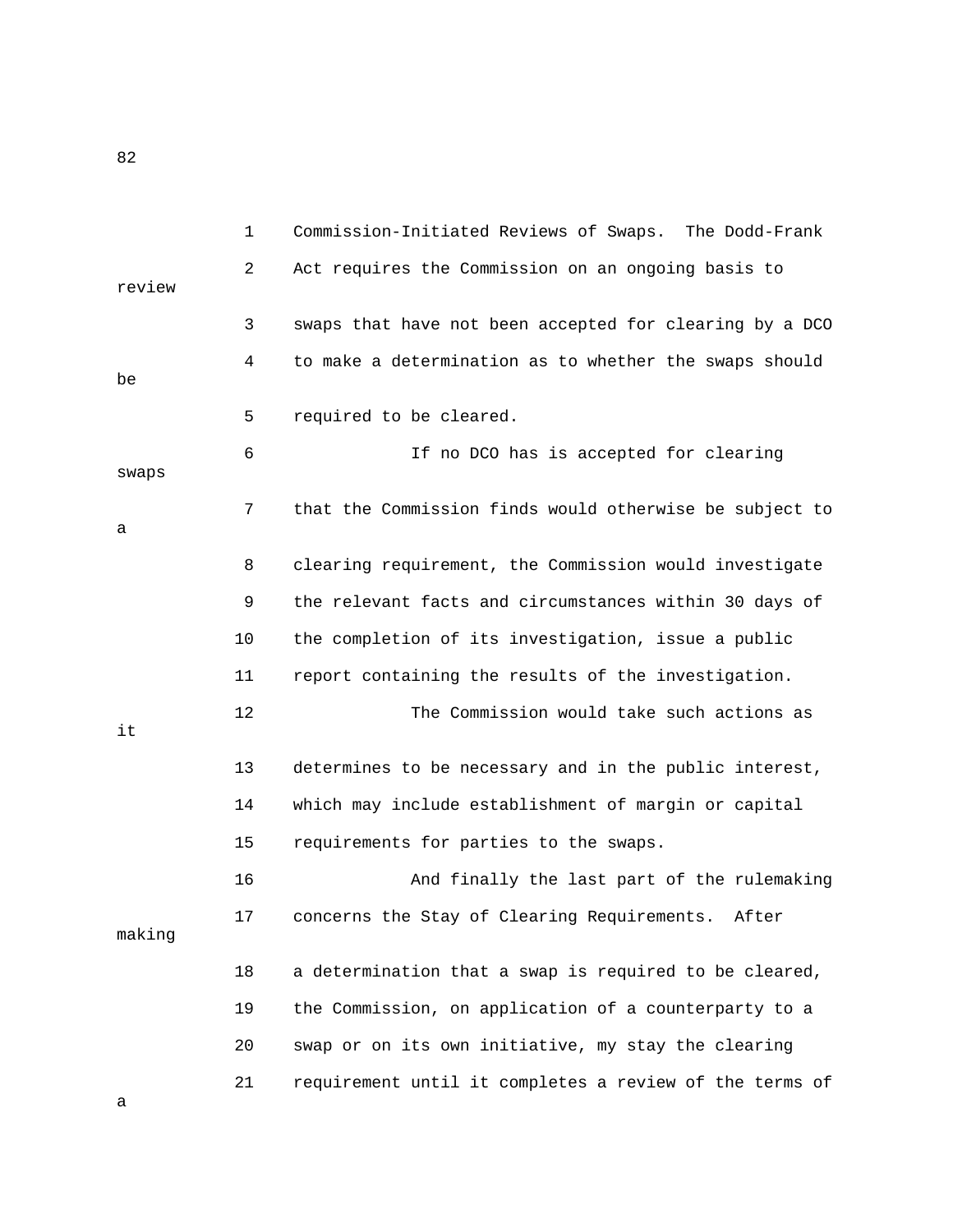22 swap and the clearing arrangement.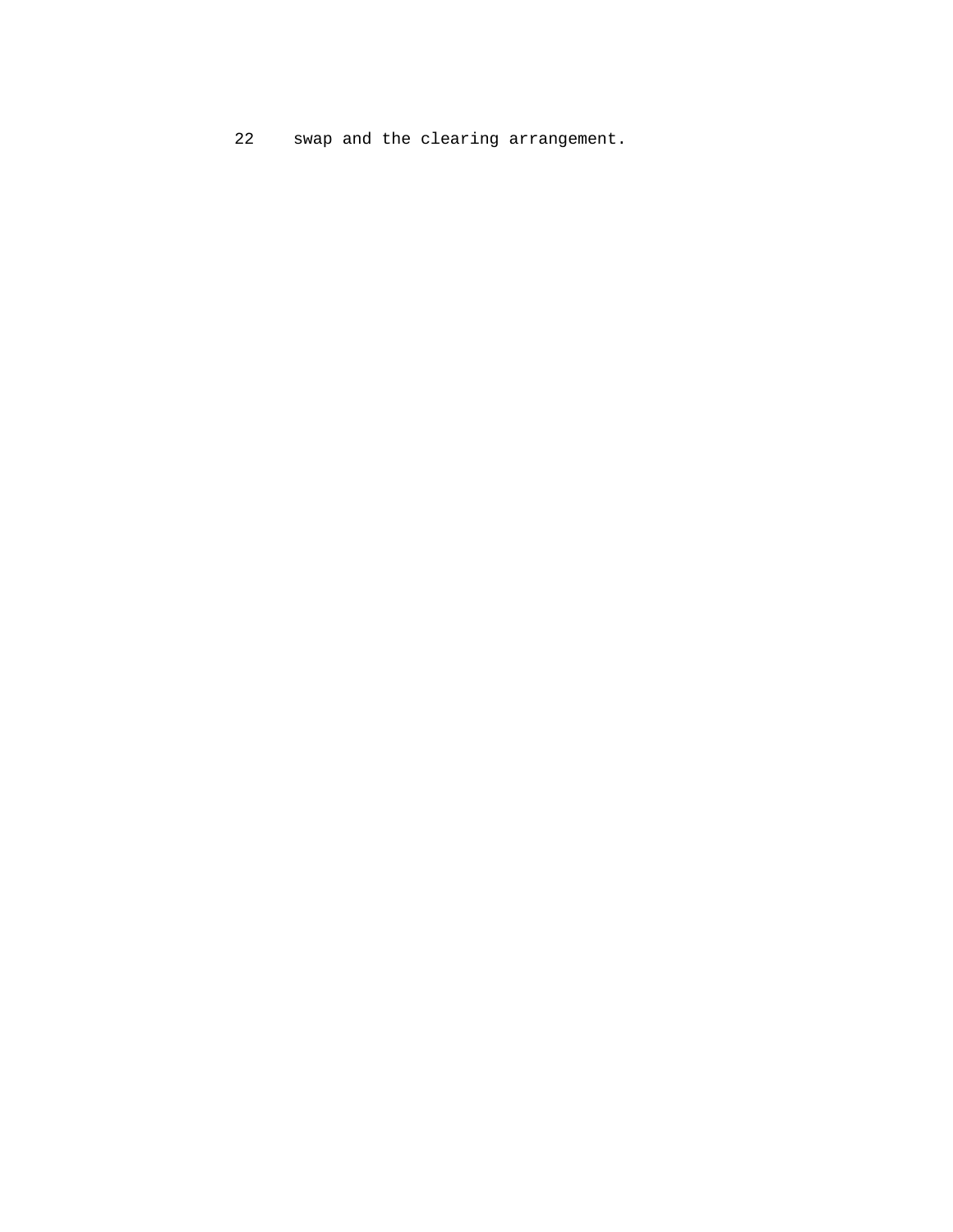1 If the Commission decides to issue a stay, it 2 would have 90 days to complete its review of the clearing 3 of the swap unless the DCO agrees to an extension. 4 Upon completion of its review, the Commission 5 could determine, subject to any terms and conditions as 6 the Commission determines to be appropriate, that the 7 swap must be cleared, or that the clearing requirement 8 will not apply but clearing may continue on a non 9 mandatory basis. Thank you. I will take any questions. 10 CHAIRMAN GENSLER: Thank you, Eileen. I will 11 entertain ae a motion?. 12 COMMISSIONER SOMMERS: So moved. 13 COMMISSIONER O'MALIA: Second. 14 CHAIRMAN GENSLER: With the motion made and 15 seconded just a couple of question. As I understand, 16 Eileen -- I support this proposal. I think it's very 17 important process rule. But as I understand, we are 18 earlier on under Dodd-Frank asked each of the clearings 19 organizations that currently clear swaps to wait a little 20 while until their swaps are submitted under this process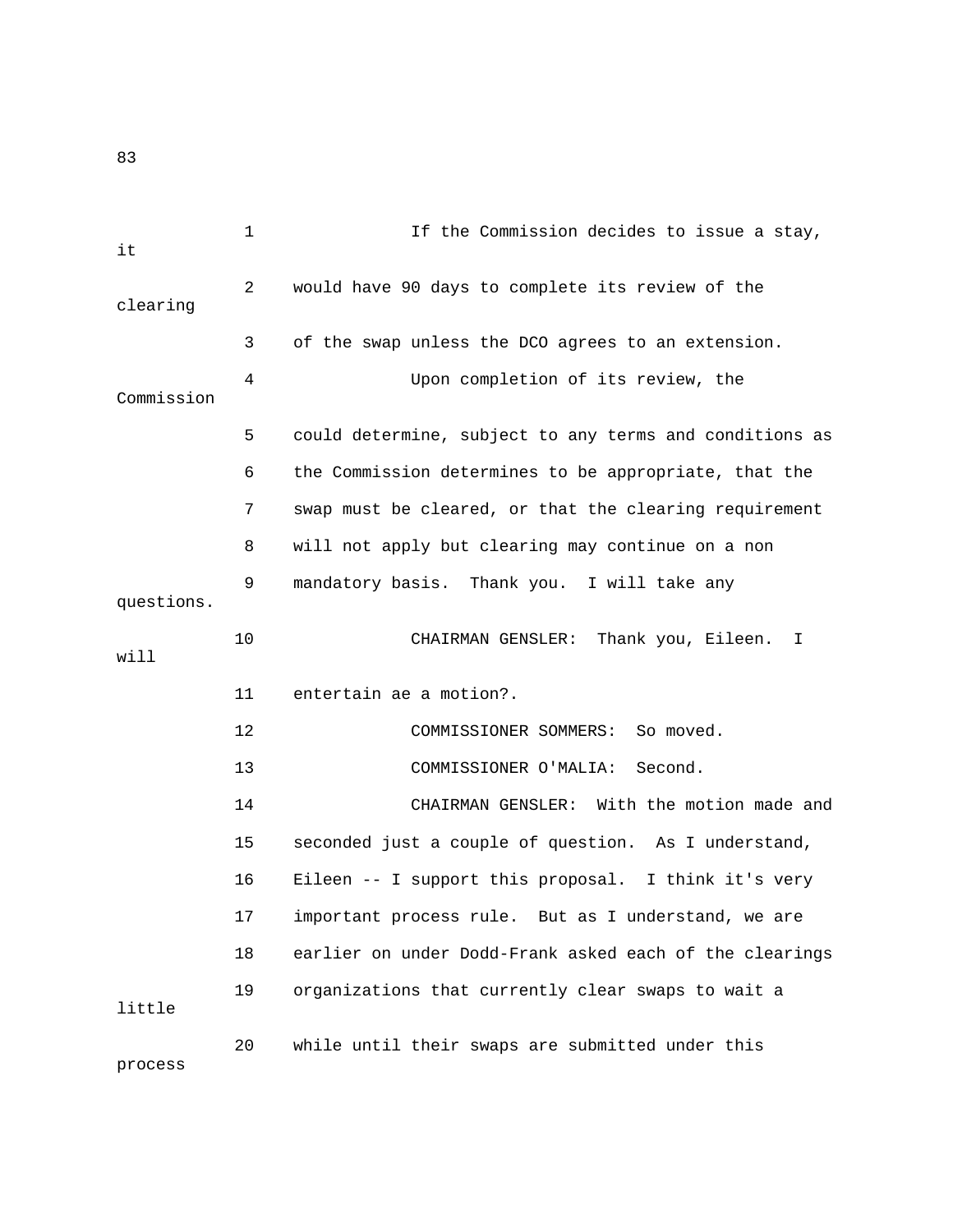21 from. Can you walk us through, just walk us through

how

22 that relates to the rule?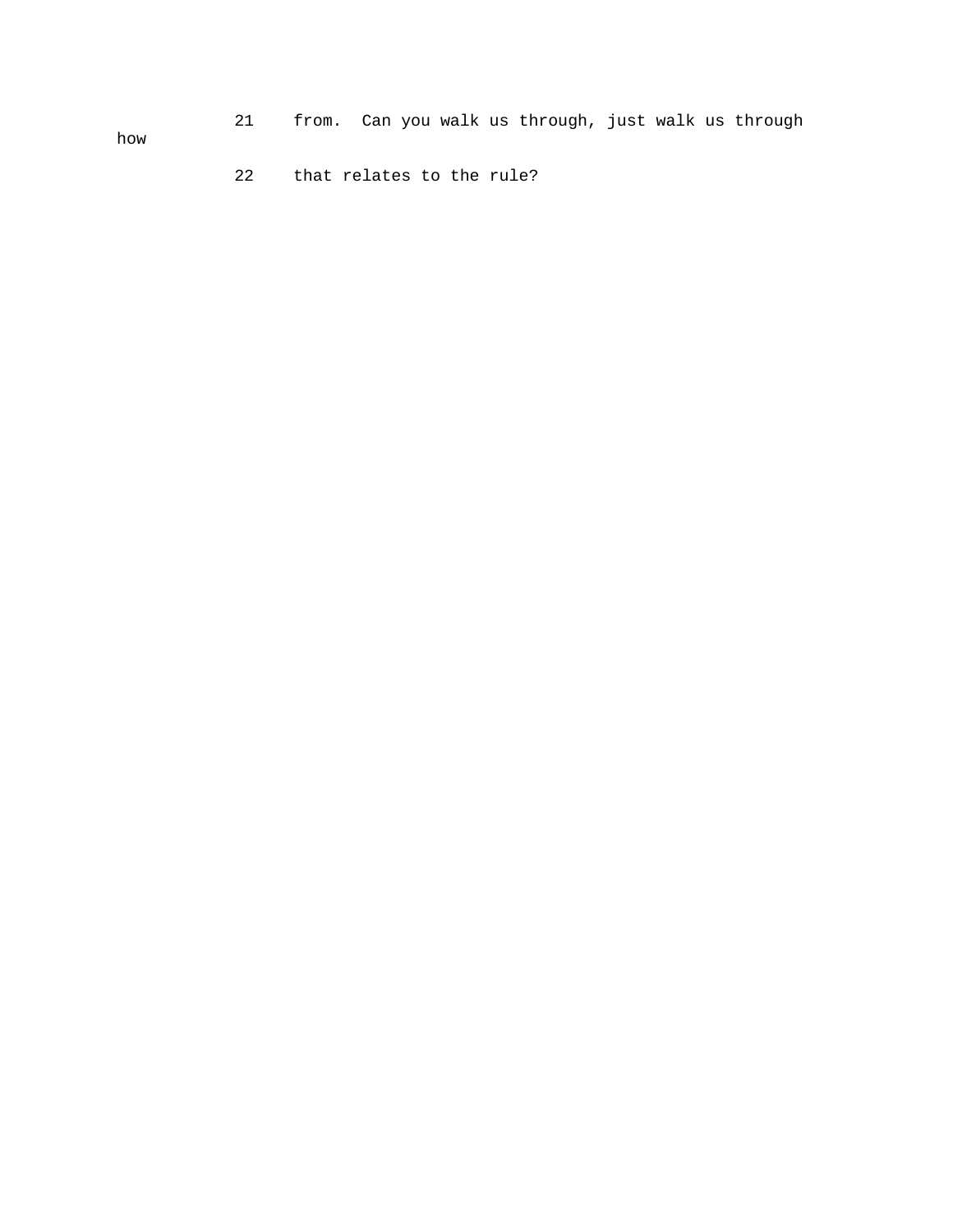1 MS. DONOVAN: Sure. Under Dodd-Frank, those 2 swaps that are already being cleared deemed submitted to 3 the Commission for review. So the Commission has 90 days 4 to review those swaps unless the DCO has agreed to an 5 extension. 6 We requested that all DCOs agreed to an 7 extension. They did agree. So that once these rules 8 become final, which we're hoping will be in April, the 9 Commission could begin its 90 days of those swaps meaning 10 a determination on the varying requirement could be made 11 by July, which would be the effective date of the 12 legislation. 13 CHAIRMAN GENSLER: If I remember, I think 14 there were eight or so. 15 MS. DONOVAN: It was eight DCO'S that 16 currently cleared OTC products that may or may not be 17 swapped. 18 CHAIRMAN GENSLER: Again, so those eight 19 clearing organizations under the statute, it was deemed 20 that they were submitted unless they agreed to an 21 extension. They've all agreed to an extension, all 22 eight?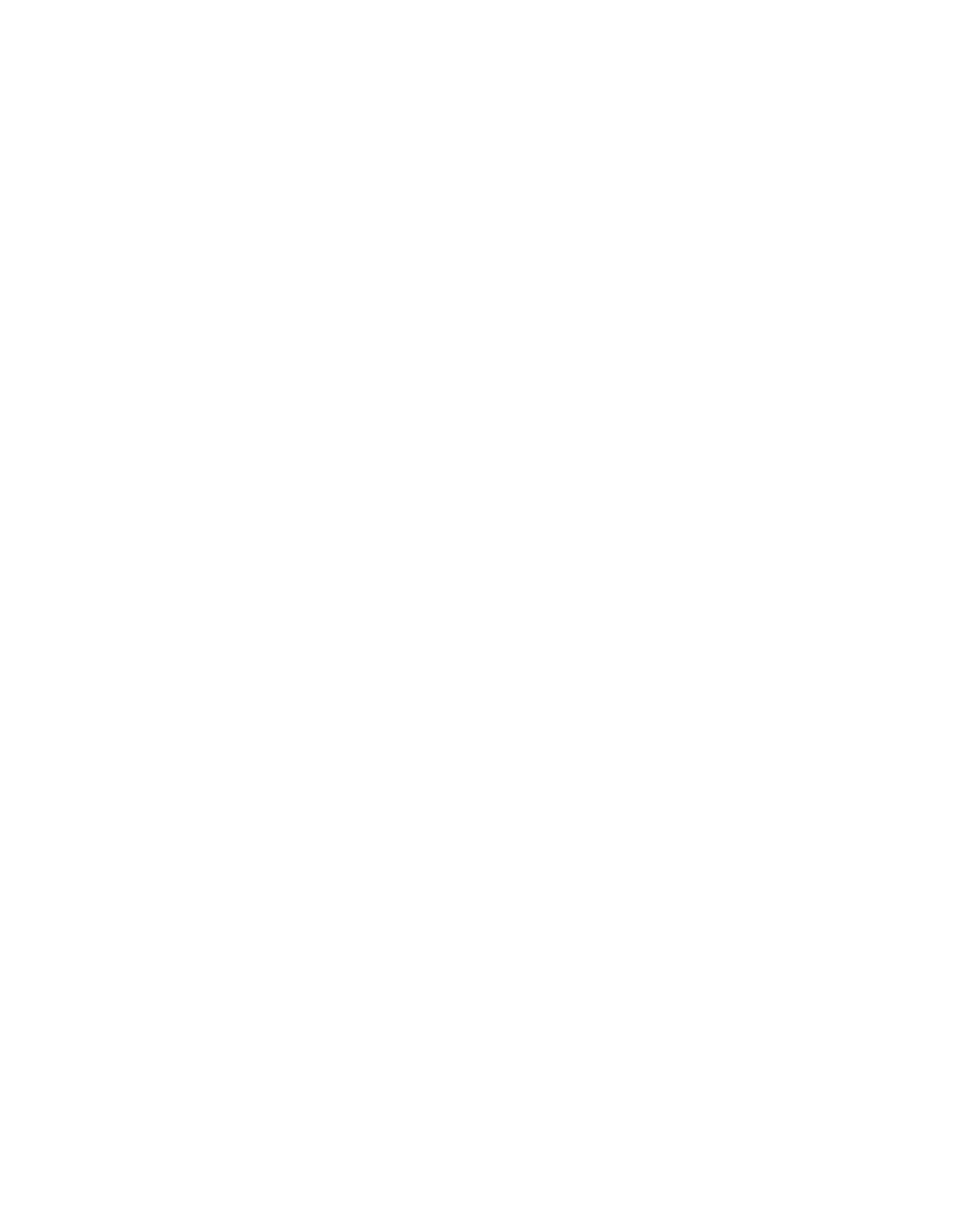|            | 1  | MS. DONOVAN:<br>That's correct.                           |
|------------|----|-----------------------------------------------------------|
|            | 2  | CHAIRMAN GENSLER: And the goal of the                     |
|            | 3  | staff, one that I endorsed, is that we try to complete    |
| оr         | 4  | this rule before the 360 days, but complete it at 270     |
|            | 5  | so days by next April 15 tax day. I think it's also       |
| day        | 6  | Pete's birthday. But by tax day so we can run the 90-     |
|            | 7  | process. Is that's what your thinking is?                 |
|            | 8  | MS. DONOVAN: Yes. That's correct.                         |
|            | 9  | CHAIRMAN GENSLER: Okay. Thank you.<br>I                   |
|            | 10 | don't have any questions. Commissioner Dunn?              |
| on         | 11 | COMMISSIONER DUNN: I have no questions                    |
|            | 12 | this. I think the taxing point is that staff and the      |
|            | 13 | Commission to be able to do these review.                 |
|            | 14 | CHAIRMAN GENSLER: Commissioner Dunn, I                    |
| we         | 15 | agree with you. In terms of just some of the figures,     |
|            | 16 | don't know how we'll group these. But the largest         |
| discussion | 17 | interest rate swap clearing house LCH in some             |
|            | 18 | with them, they have in the interest rate space I think   |
|            | 19 | nearly three quarters of a million contracts that they    |
|            | 20 | And some of their non-interest rates it adds up<br>clear. |
|            | 21 | to about a million. Is that right?                        |
|            | 22 | MR. RADHAKISHNAN:<br>Yes.<br>That's correct.              |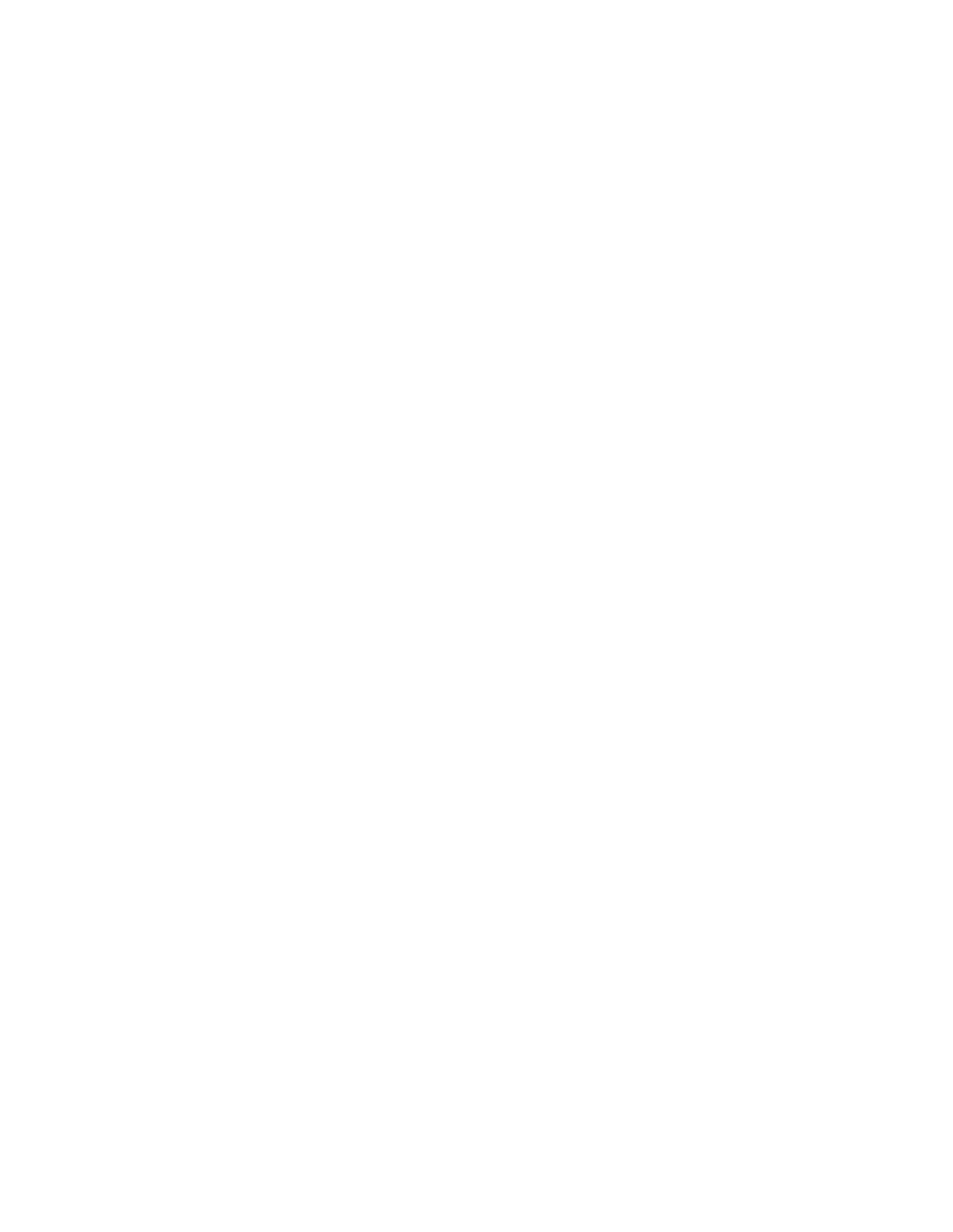|        | $\mathbf{1}$ | CHAIRMAN GENSLER: Presumably, IT will be               |
|--------|--------------|--------------------------------------------------------|
| might  | 2            | grouped by class and so forth. But next spring, we     |
|        | 3            | be putting out the public comments this nearly three   |
|        | 4            | quarters of million interest rate swaps that they      |
|        | 5            | currently clear. Hopefully, it will boil down to       |
| views. | 6            | hopefully dozens of categories. But I share your       |
| fast.  | 7            | Without staff, it's going to get clogged up pretty     |
|        | 8            | Commissioner Sommers?                                  |
|        | 9            | COMMISSIONER SOMMERS: Thank you, Mr.                   |
| that   | 10           | Just to walk through that type of example<br>Chairman. |
| may    | 11           | he used with LCH. LCH or another clearing house that   |
|        | 12           | want to clear interest rates swaps applies to clear a  |
| intend | 13           | class of swaps and tells the Commission that they      |
| is     | 14           | to clear 300,000t different interest rate swaps, what  |
|        | 15           | the process for that from our point of view?           |
| have   | 16           | MS. DONOVAN: Well, each of those swaps                 |
|        | 17           | to be submitted. But there is a provision in the rule  |
|        | 18           | that requires that they specifically can do so if they |
| give   | 19           | group them by class, type, or category. And it also    |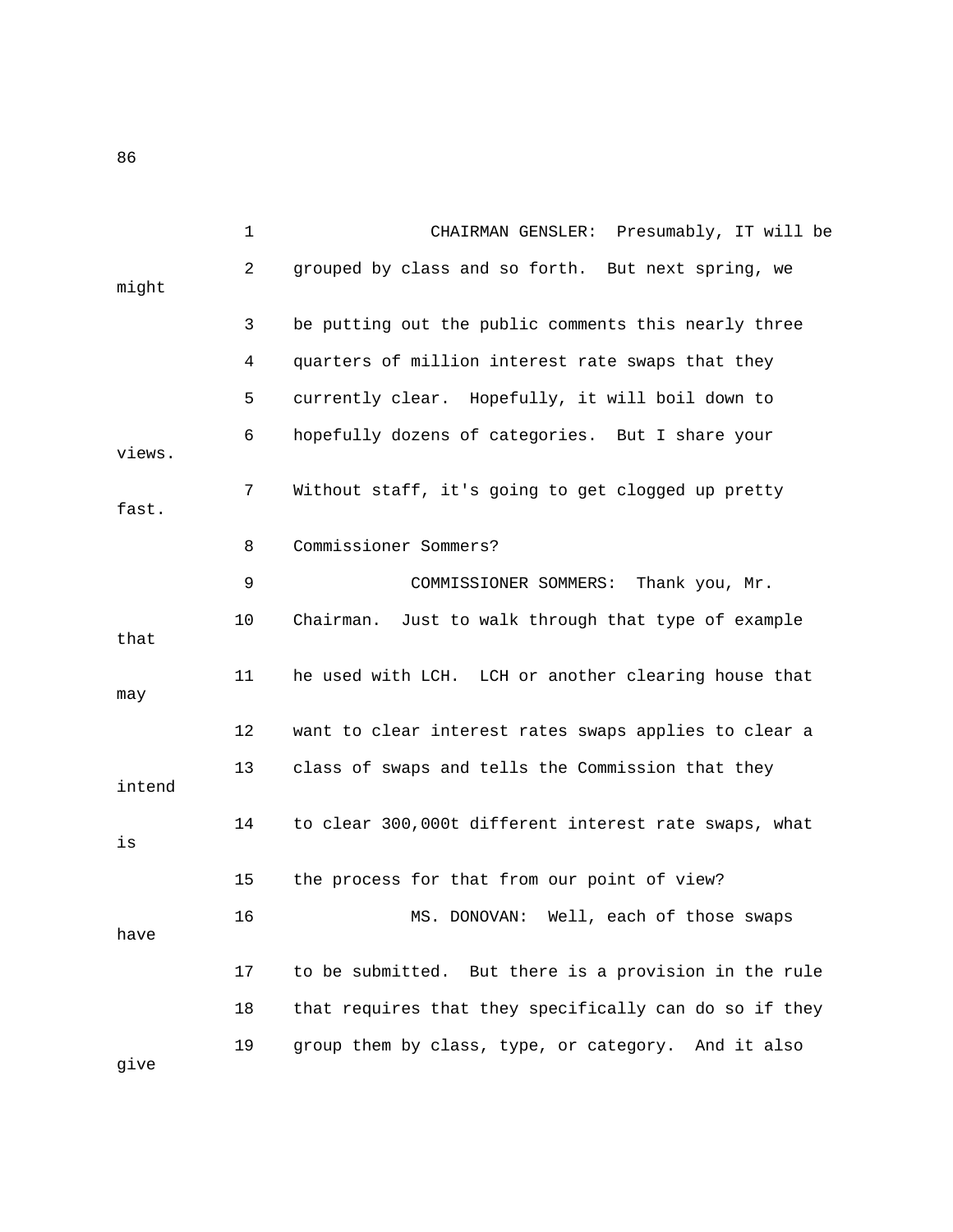20 es the Commission the right under the rule to group those

- 21 appropriately for review.
- 22 COMMISSIONER SOMMERS: And if they submit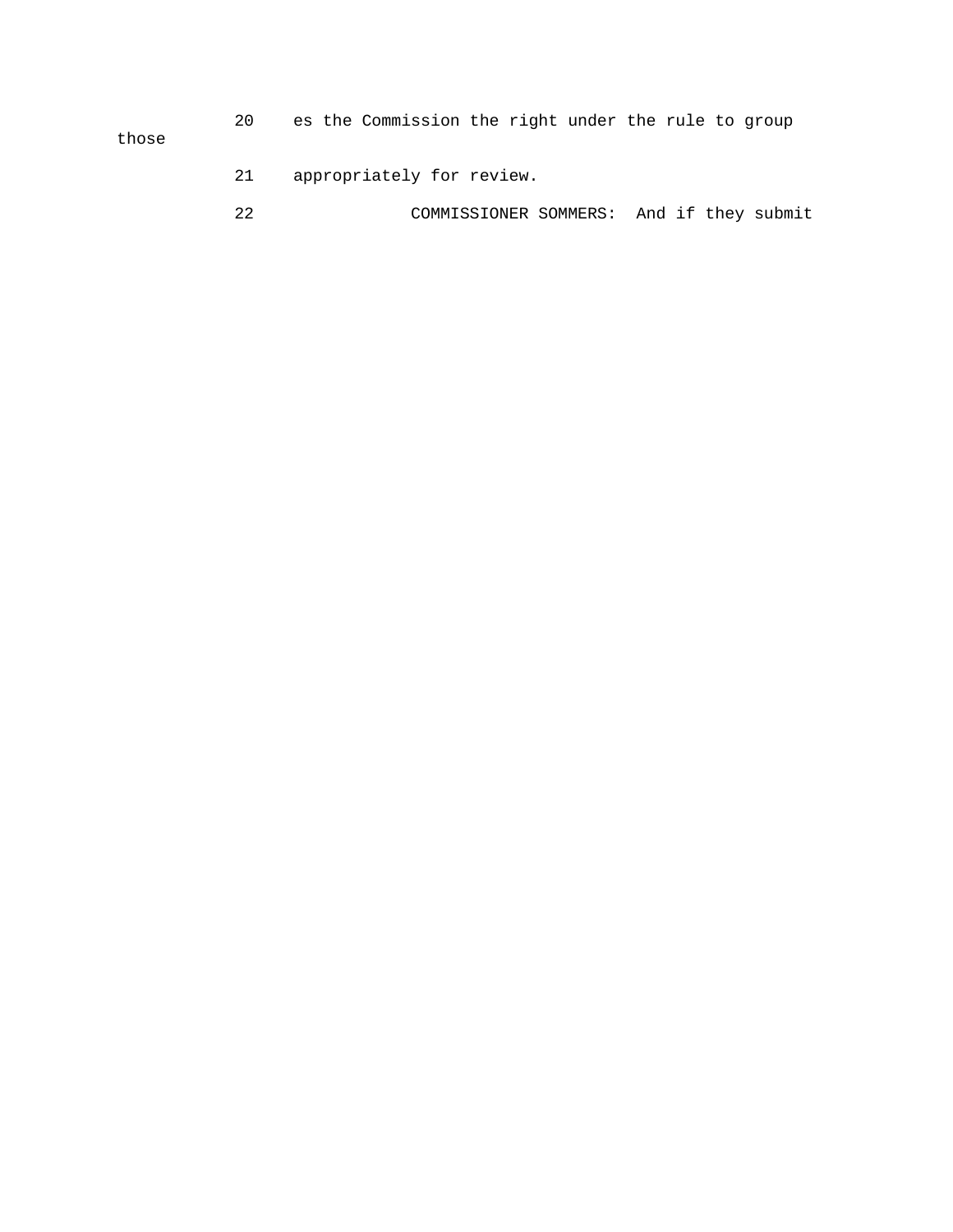| process    | $\mathbf{1}$ | them as a group, them from our point of view, the         |
|------------|--------------|-----------------------------------------------------------|
|            | 2            | is to go through 300,000 different interest rate swaps.   |
| are        | 3            | Do we then make a determination that 200,000 of them      |
|            | 4            | okay but 100,000 are not?                                 |
|            | 5            | That's possibly.<br>MR. RADHAKISHNAN:<br>That             |
|            | 6            | could be a possible outcome. Although, I would think      |
|            | 7            | that, without pre-judging the issue, if clearing houses   |
|            | 8            | are already successfully clearing swaps, then we would    |
|            | 9            | have, the staff would have to have good reasons to        |
|            | 10           | recommend to the Commission that, let's say it was        |
|            | 11           | 300,000, 200,000, 100,000 either should not be cleared,   |
|            | 12           | or there should not be a determination they should be     |
|            | 13           | cleared.                                                  |
|            | 14           | But, Commission come as you are pointing to               |
| otherwise. | 15           | the enormity of tasks, and I will not tell you            |
|            | 16           | It is an enormous task. It could be that one group is     |
|            | 17           | U.S. dollar-based fixed-payment and fixed-flowing.<br>And |
| the        | 18           | the flowing is liable and the fixed-rate, depends on      |
|            | 19           | day, a five-year swap. So that would be easier to         |
| once       | 20           | evaluate. But we will really know what our task is        |
| comment    | 21           | we start investments. Hopefully that the public           |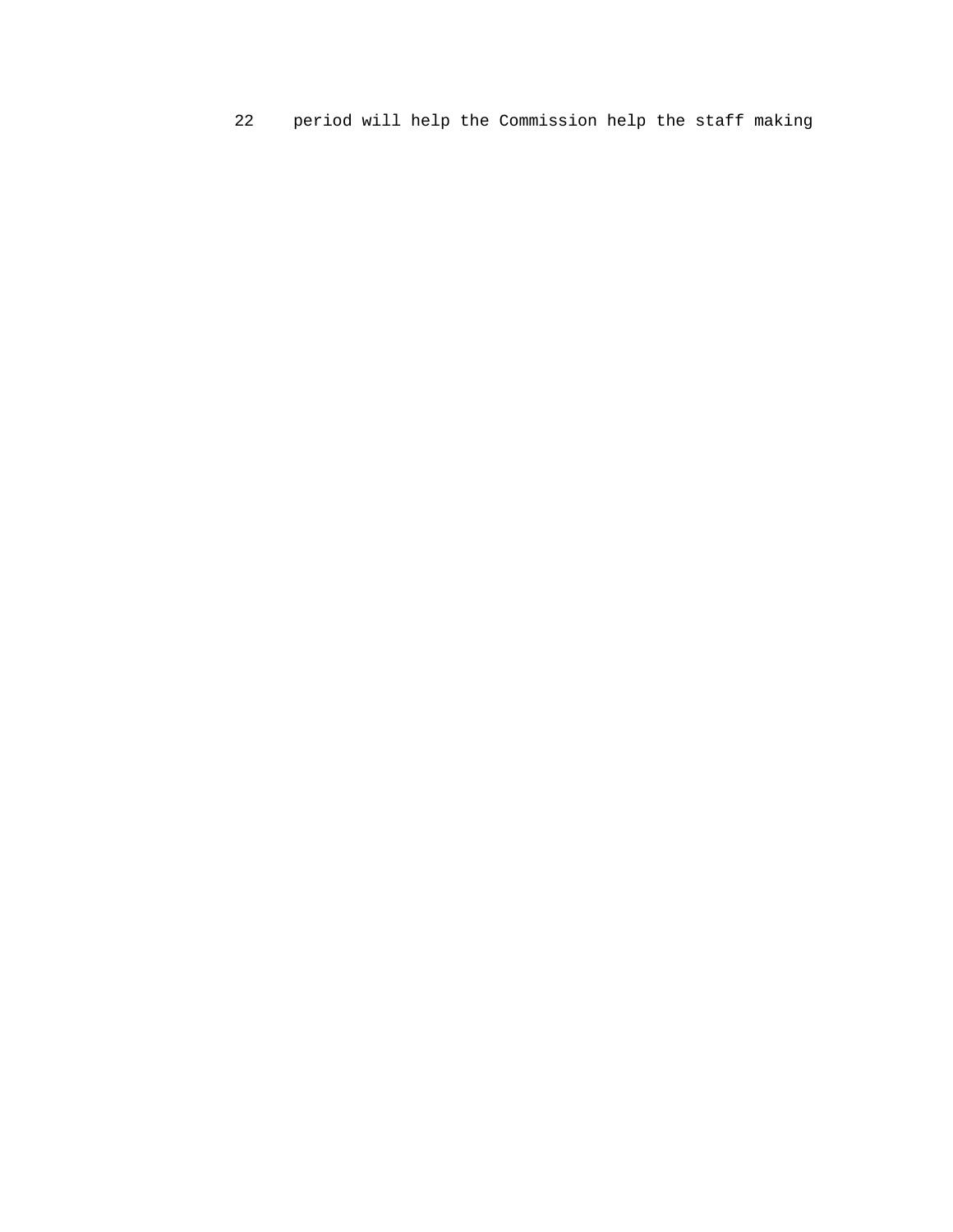1 recommendations. 2 COMMISSIONER SOMMERS: That was my next 3 question really. For final rules in the this area, do we 4 expect that there will be more specific information about 5 exactly what the process is going to be and how, 6 especially in a situation where you may have a clearing 7 house that already clears a million different contracts 8 in interest rates swaps, but a new clearing house that 9 wants to clear the exact same, what's process of deciding 10 whether or not that new clearing house is eligible, or 11 how do we decide, you know? Will there be more substance 12 in that final rule? 13 MS. DONOVAN: Well, a new clearing house that 14 wants to clear would first have to go to the first part, 15 the review eligibility under 745(b). 16 COMMISSIONER SOMMERS: I guess I was just 17 assuming that a new clearing house that has already been 18 approved to clear. 19 MR. RADHAKISHNAN: Clear swaps or a new DCO? 20 I think Eileen is talking about if a DCO has not started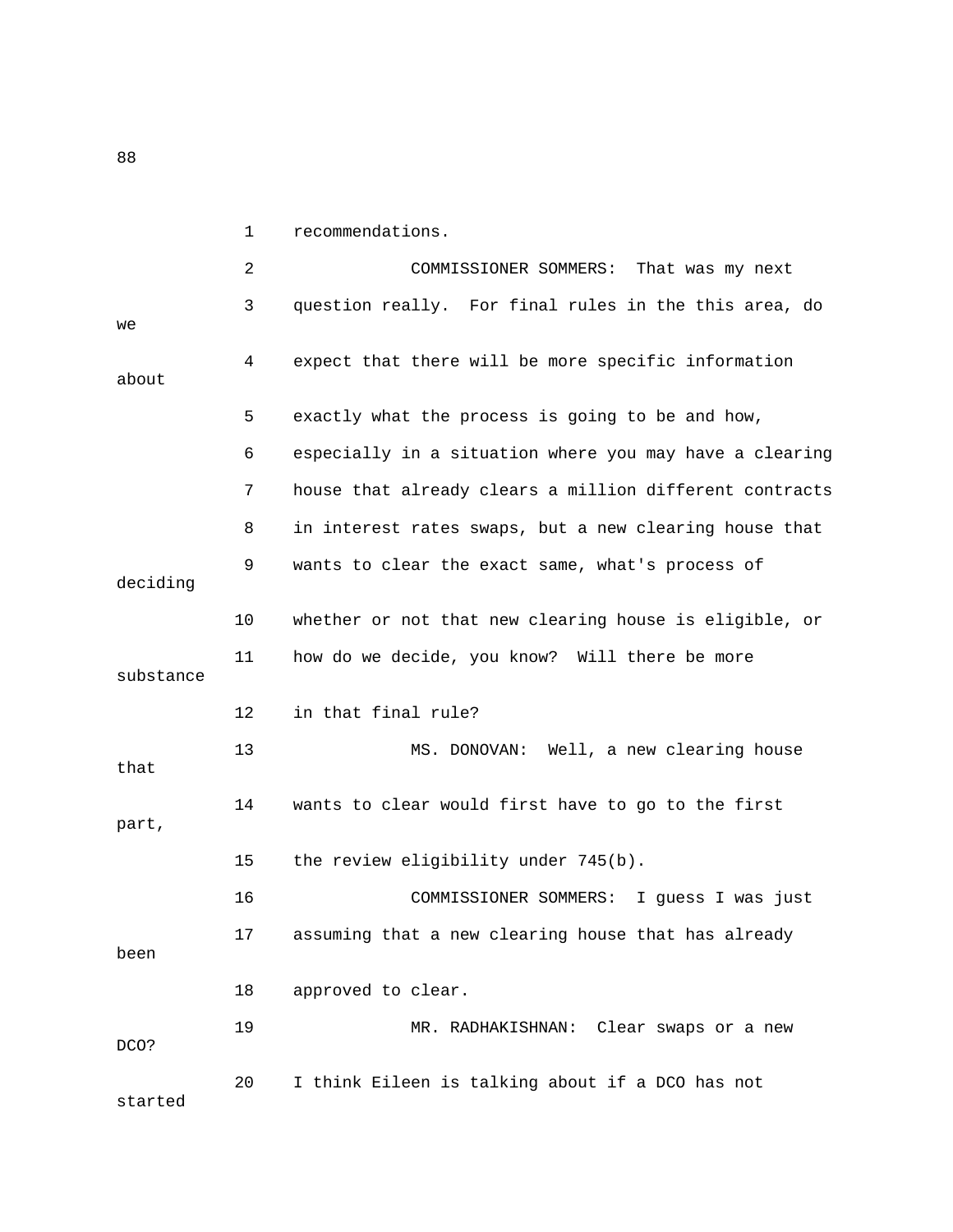- 21 clearing swaps and wants to clear swaps, then it will
- 22 have to apply to us for eligibility to clear swaps.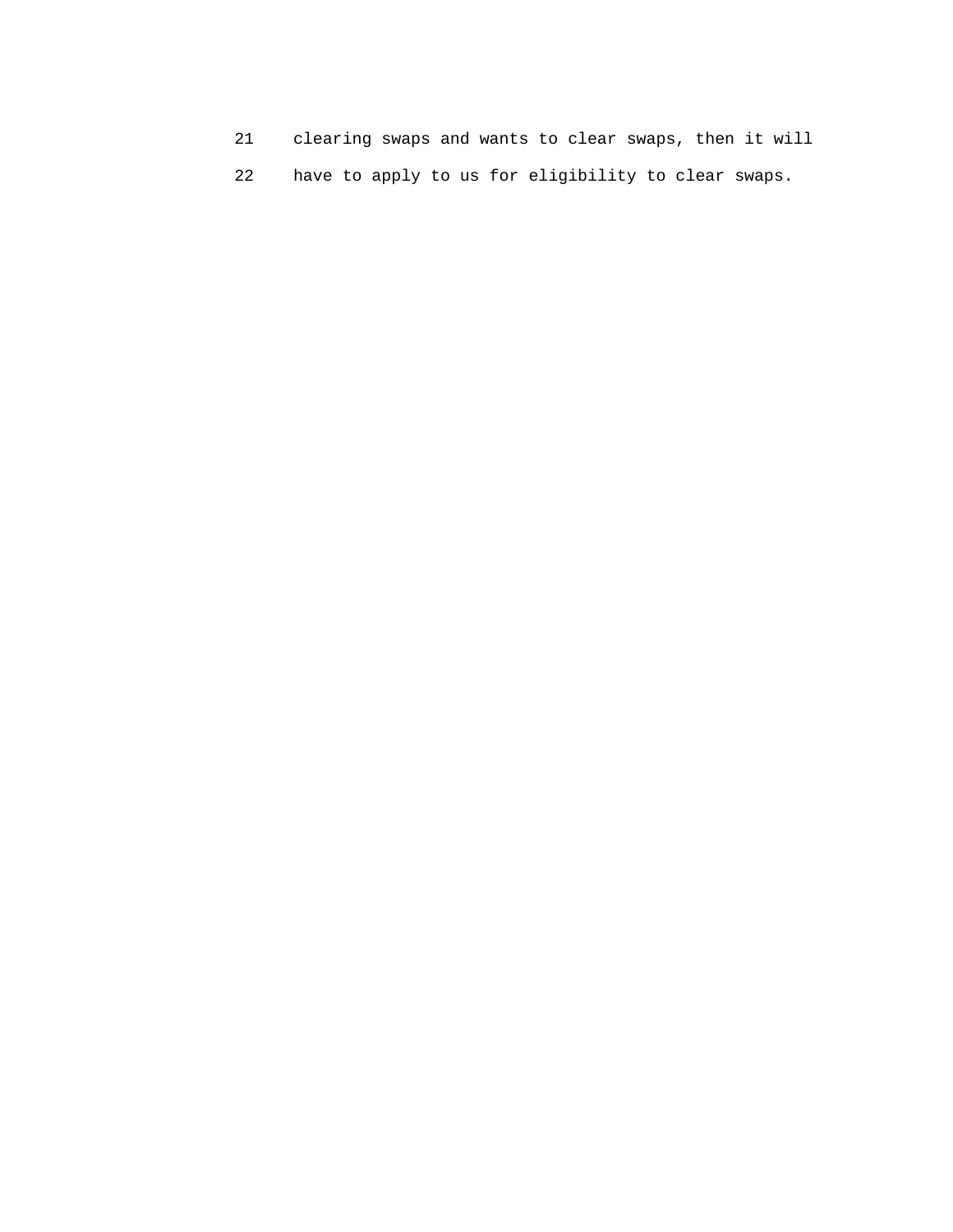|            | $\mathbf{1}$ | So basically they will tell us what does it               |
|------------|--------------|-----------------------------------------------------------|
|            | 2            | want to clear. What it's marginal regime is. What the     |
| procedures | 3            | ongoing risk management is. What the default              |
|            | 4            | Basically, a demonstration to the Commission that<br>are. |
|            | 5            | it is qualified to clear and price the swap.              |
| will       | 6            | COMMISSIONER SOMMERS: So that approval                    |
|            | 7            | be by asset class?                                        |
| asset      | 8            | MR. RADHAKISHNAN: Yes. It will be by                      |
|            | 9            | It depends on what it wants to clear.<br>class.           |
| one        | 10           | COMMISSIONER SOMMERS: I'm sorry, I have                   |
| explain    | 11           | other question regarding the stay. If you could           |
| a          | 12           | what a reason would be for a counterparty to apply for    |
|            | 13           | stay, and what would be a reason that we would grant a    |
|            | 14           | stay to the counterparty.                                 |
|            | 15           | MS. DONOVAN: The rule doesn't go to that.                 |
|            | 16           | We just ask that they provide explanation and why.<br>I'm |
| factors.   | 17           | sure the presumption would be one of those five           |
| decision   | 18           | But I list that for some reason the Commission's          |
|            | 19           | is on any of those factors that the counterparty is       |
| the        | 20           | disputing the finding on those. We could ask that in      |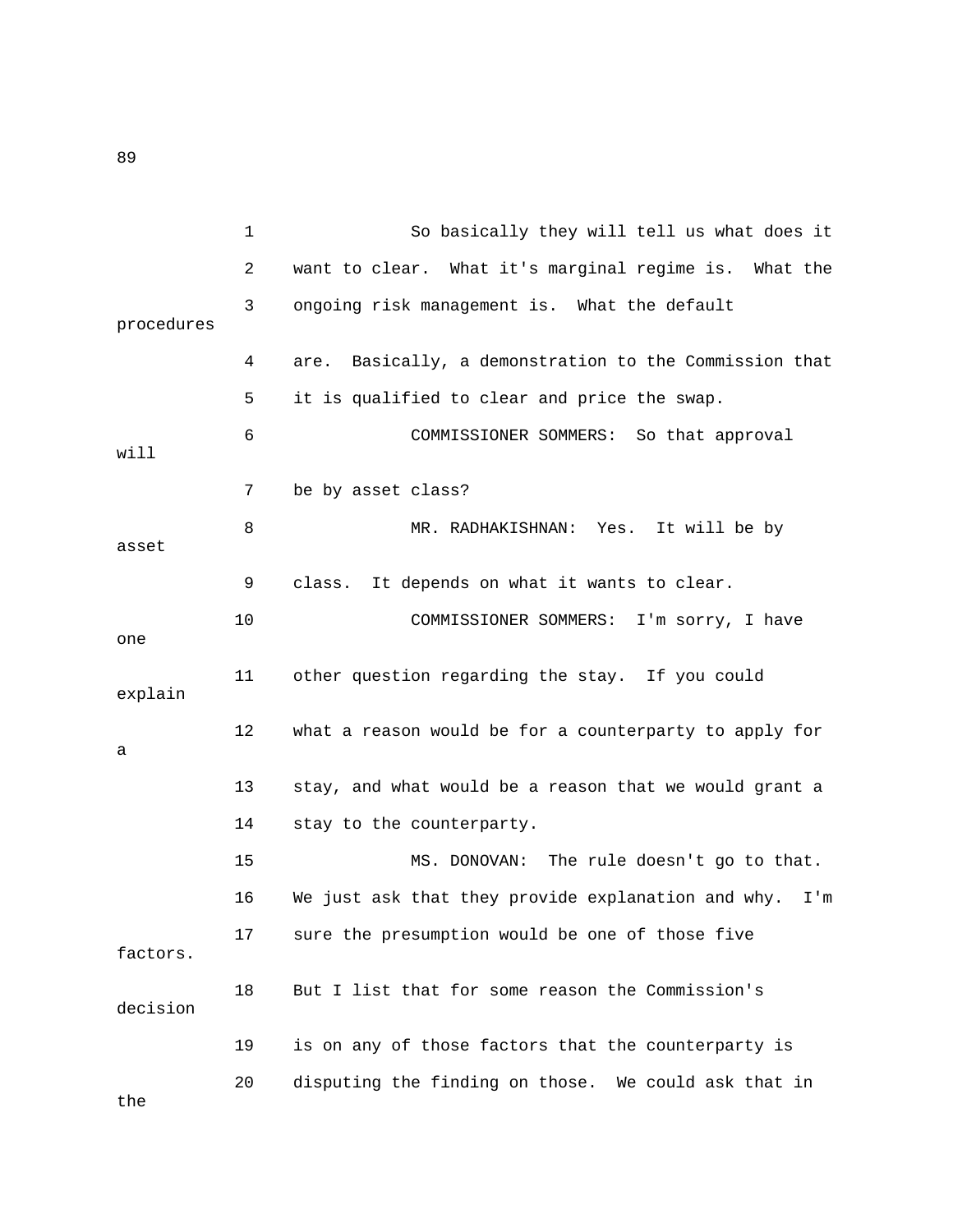- 21 proposal.
- 22 It's possible, based on comments we got in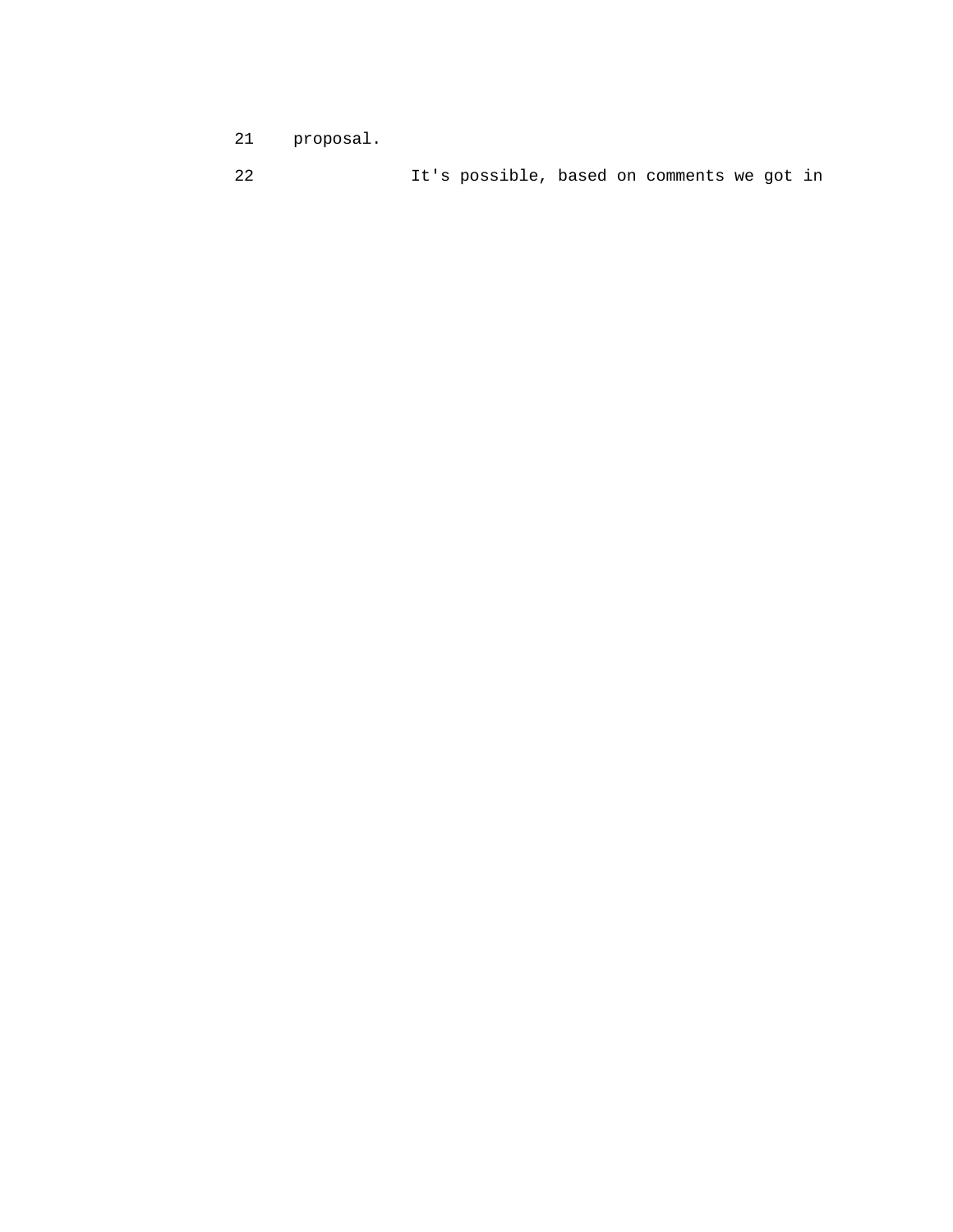| the      | 1  | response to the proposal that we would define that in   |
|----------|----|---------------------------------------------------------|
|          | 2  | final rule.                                             |
|          | 3  | COMMISSIONER SOMMERS: And then the                      |
| affect   | 4  | determination approval of that stay would have an       |
|          | 5  | on all other swaps of that category? If a particular    |
| that     | 6  | counterparty applied and said they requested a stay,    |
|          | 7  | stay would be applicable to that class?                 |
|          | 8  | MS. DONOVAN: Right. All swaps would fall                |
|          | 9  | under that requirement, yes.                            |
|          | 10 | COMMISSIONER SOMMERS:<br>Thank you.                     |
|          | 11 | Thank you, Commissioner<br>CHAIRMAN GENSLER:            |
| speak    | 12 | Sommers. I think this highlights -- and I can only      |
|          | 13 | for one Commissioner -- I believe that's the only way   |
|          | 14 | this is going work is if it's done by class, group, or  |
|          | 15 | contracts. There is no way. We don't have the           |
|          | 16 | resources, nor does the public through a 30-day period. |
| interest | 17 | LCH, for instance, currently clears                     |
|          | 18 | rate swaps for a group of currencies, and let's say     |
|          | 19 | that's 15 or 20 different currencies.                   |
| swaps,   | 20 | Ananda used the example of U.S. dollar                  |
|          | 21 | that they would somewhat submit to us their U.S. dollar |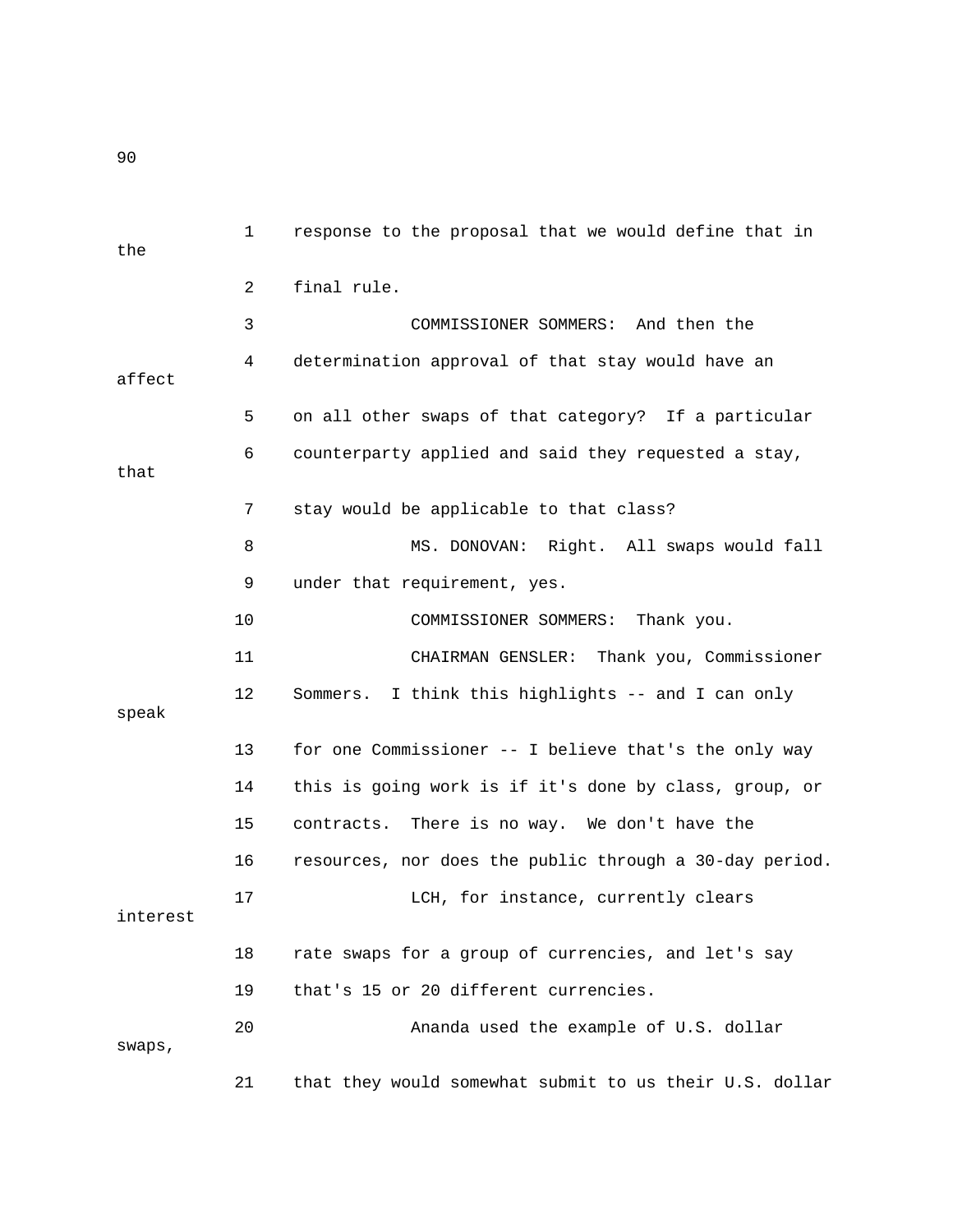22 swap business may be broken down by three or four or

five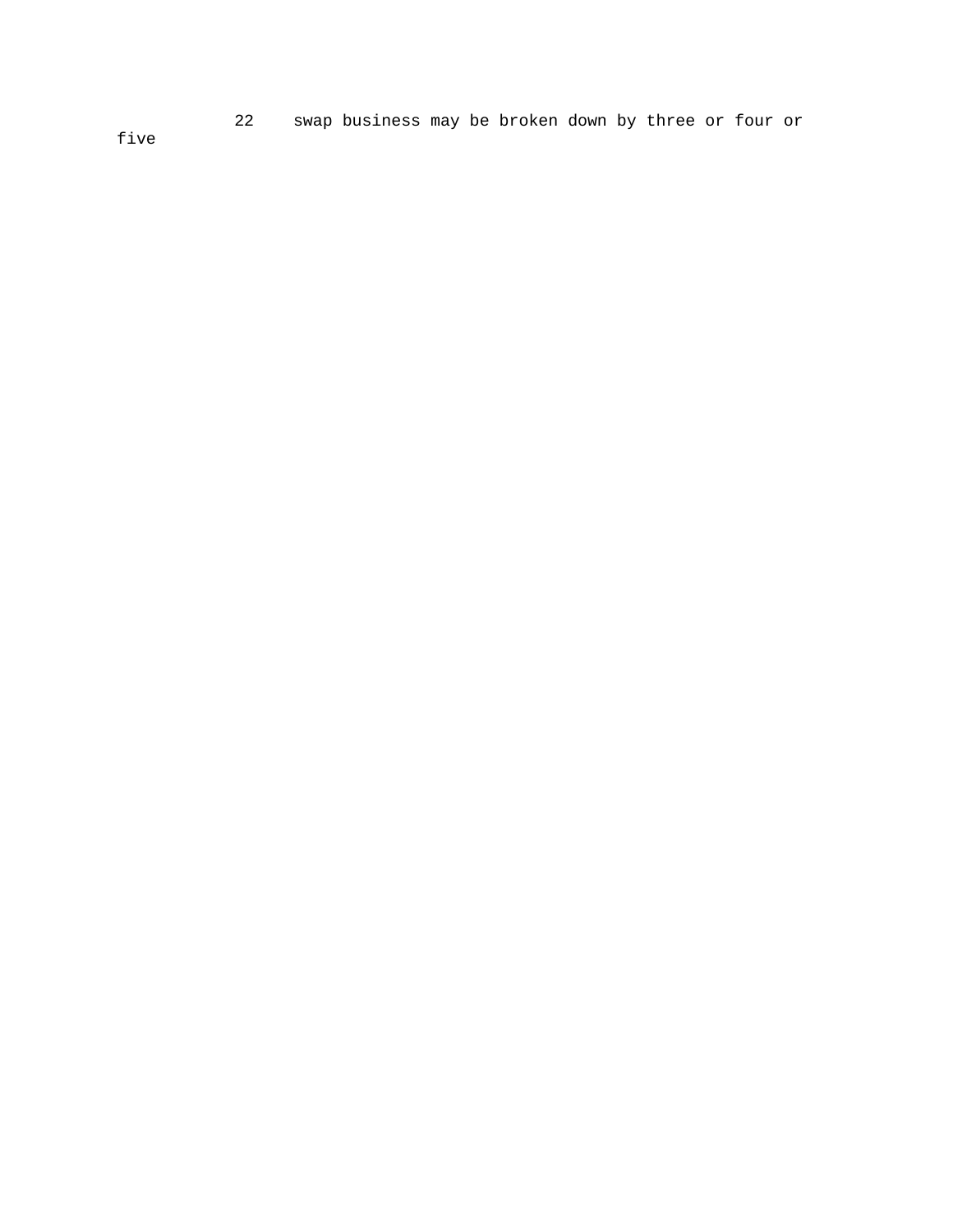|          | $\mathbf{1}$ | or maybe 10 or 20 categories, but not the hundreds of   |
|----------|--------------|---------------------------------------------------------|
|          | 2            | thousands of contracts.                                 |
|          | 3            | I think that's the only way we can do it.               |
|          | 4            | And I think it's the best way for the public to react.  |
|          | 5            | But I can't predict how they'll submit it. They could   |
|          | 6            | submit next April in a way that we ask them.<br>I think |
| this     | 7            | under this rule, we could ask them to re-categorize     |
|          | 8            | right. This gives us permission to regroup and          |
|          | 9            | re-categorize.                                          |
|          | 10           | MR. RADHAKISHNAN: Yes, it does.                         |
|          | 11           | CHAIRMAN GENSLER: And it's correct that if              |
| clearing | 12           | it were approved for one swap clearing house one        |
| eligible | 13           | house it relates to others. If there's another          |
| to       | 14           | interest rate clearing house they, too, would be able   |
|          | 15           | do it. Is that right? I mean once you're eligible in    |
|          | 16           | that category?                                          |
|          | 17           | MR. RADHAKISHNAN: Once you're eligible in               |
| clear    | 18           | that category, once you've already been approved to     |
|          | 19           | the swaps.                                              |
|          | 20           | CHAIRMAN GENSLER: So we're not try to pick              |
|          | 21           | amongst them?                                           |
|          | 22           | MR. RADHAKISHNAN:<br>No.                                |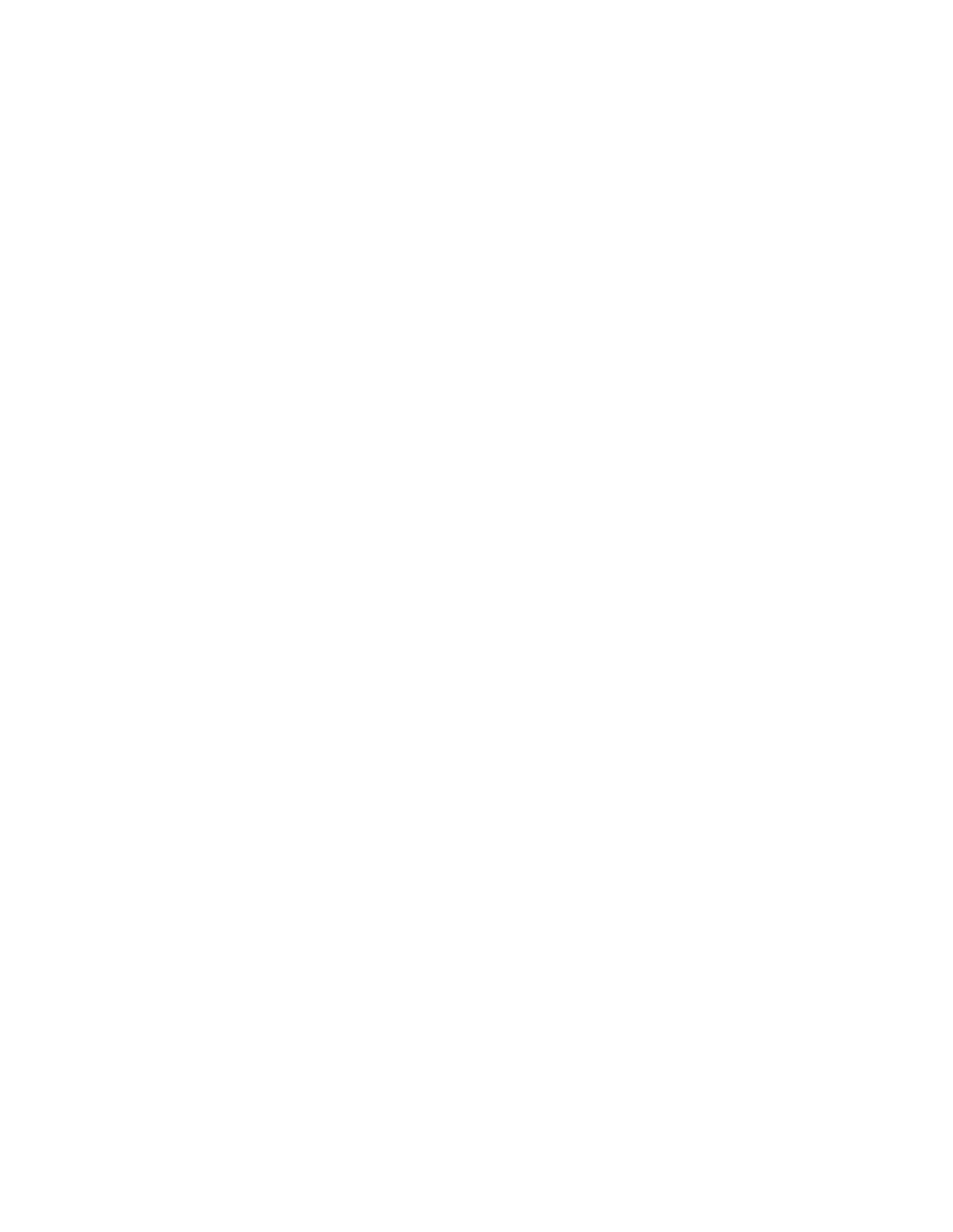|          | 1  | CHAIRMAN GENSLER: Even though Commissioner              |
|----------|----|---------------------------------------------------------|
|          | 2  | Sommers -- I'll use as an example -- is trying to pick  |
|          | 3  | amongst them?                                           |
|          | 4  | MR. RADHAKISHNAN: Correct.                              |
|          | 5  | CHAIRMAN GENSLER: Commissioner Chilton?                 |
|          | 6  | COMMISSIONER CHILTON: I have no questions.              |
|          | 7  | CHAIRMAN GENSLER: Not having any further                |
|          | 8  | questions, I will call a vote. All in favor?            |
|          | 9  | (Chorus of ayes.)                                       |
|          | 10 | CHAIRMAN GENSLER: Any opposed? It being                 |
| it       | 11 | unanimous 5-0. I think, Eileen and Ananda, we'll send   |
|          | 12 | off to the Federal Register. And so what do we have     |
|          | 13 | next?                                                   |
| proposed | 14 | So we have one proposed rule and one                    |
|          | 15 | set of questions called "An Advanced Notice of Proposed |
|          | 16 | Rulemaking on Anti-Manipulation and Disruptive Trading  |
|          | 17 | Practices."                                             |
|          | 18 | Bob Pease has been the team lead with Mark              |
|          | 19 | Higgins, but they will be assisted by Vince McGunagle,  |
|          | 20 | who is the acting head of the Division of Enforcement.  |
| Director | 21 | And you're not Ananda, but Brad Berry is Deputy         |
|          | 22 | of our general counsel and appellate litigation there.  |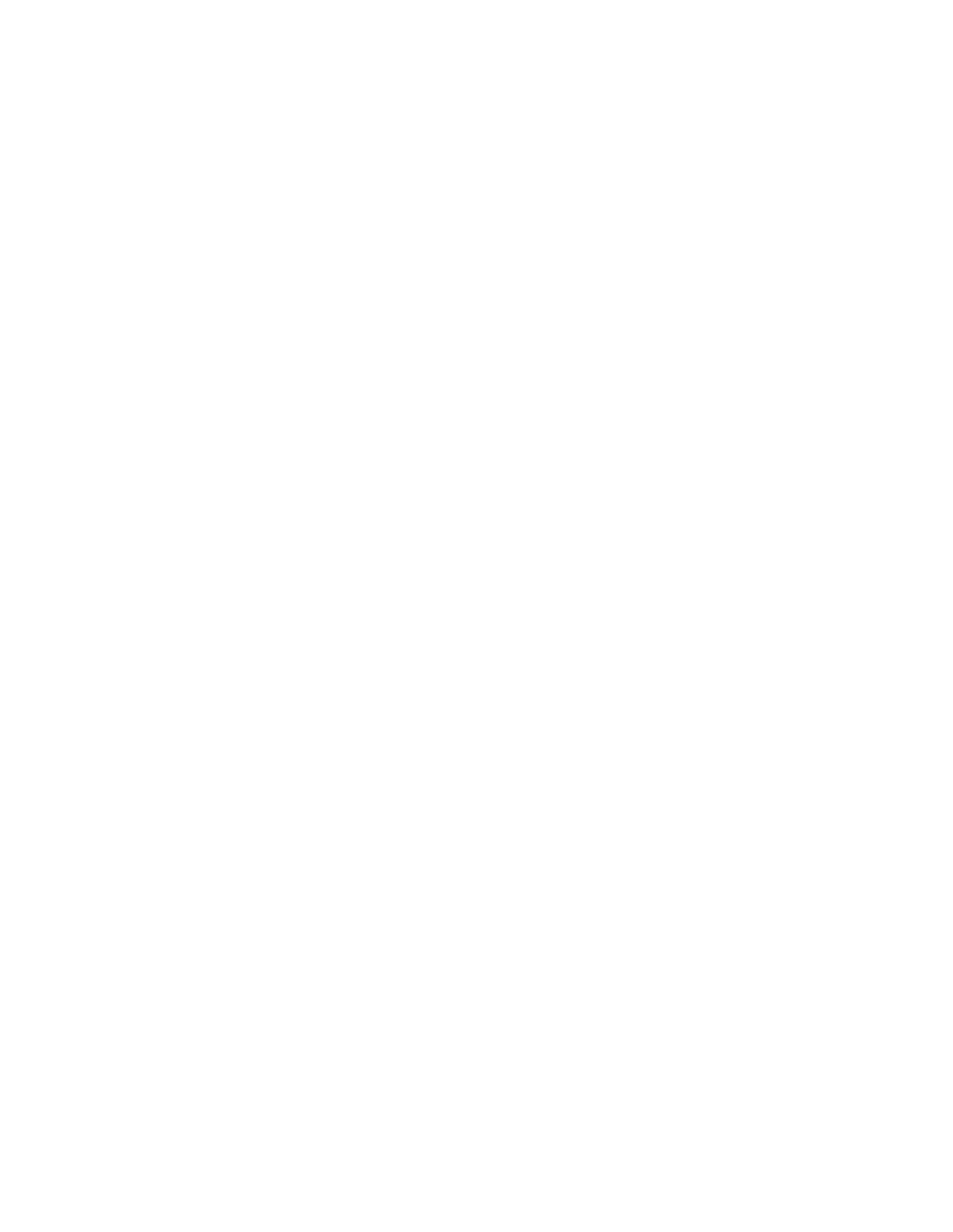|               | 1  | So Bob or whomever is taking the lead on this one.      |
|---------------|----|---------------------------------------------------------|
|               | 2  | MR. HIGGINS: Good morning, Mr. Chairman                 |
| amended       | 3  | and Commissioners. In section 753 of Dodd-Frank         |
|               | 4  | section 6(c) the Commodity Exchange Act. The team       |
| rules         | 5  | presentation today is proposing anti-manipulations      |
|               | 6  | concerning two subsections.                             |
| οf            | 7  | New section $(c)(1)$ expands the authority              |
|               | 8  | the Commission to prevent any person from using or      |
|               | 9  | attempting to use any manipulative or deceptive device. |
|               | 10 | Section $(c)(1)$ is patterned after Section             |
|               | 11 | 10b of the Securities and Exchange Act of 1934, which   |
|               | 12 | courts interpreted as a broad, anti-fraud, catch-all    |
|               | 13 | designed to reach intentional or reckless conduct the   |
|               | 14 | deems or defraud market participates.                   |
|               | 15 | New section $(c)(1)$ is also similar to                 |
|               | 16 | anti-manipulation authority granted to the Federal      |
|               | 17 | Regulatory Commission in 2005 and the Federal Trade     |
|               | 18 | Commission in 2007.                                     |
|               | 19 | FERC and the FTC have promulgating rules                |
| modifications | 20 | based on SEC Rule 10b-5 with an appropriate             |
|               | 21 | to their Regulatory Commission.                         |
| today         | 22 | The first two proposed rules before you                 |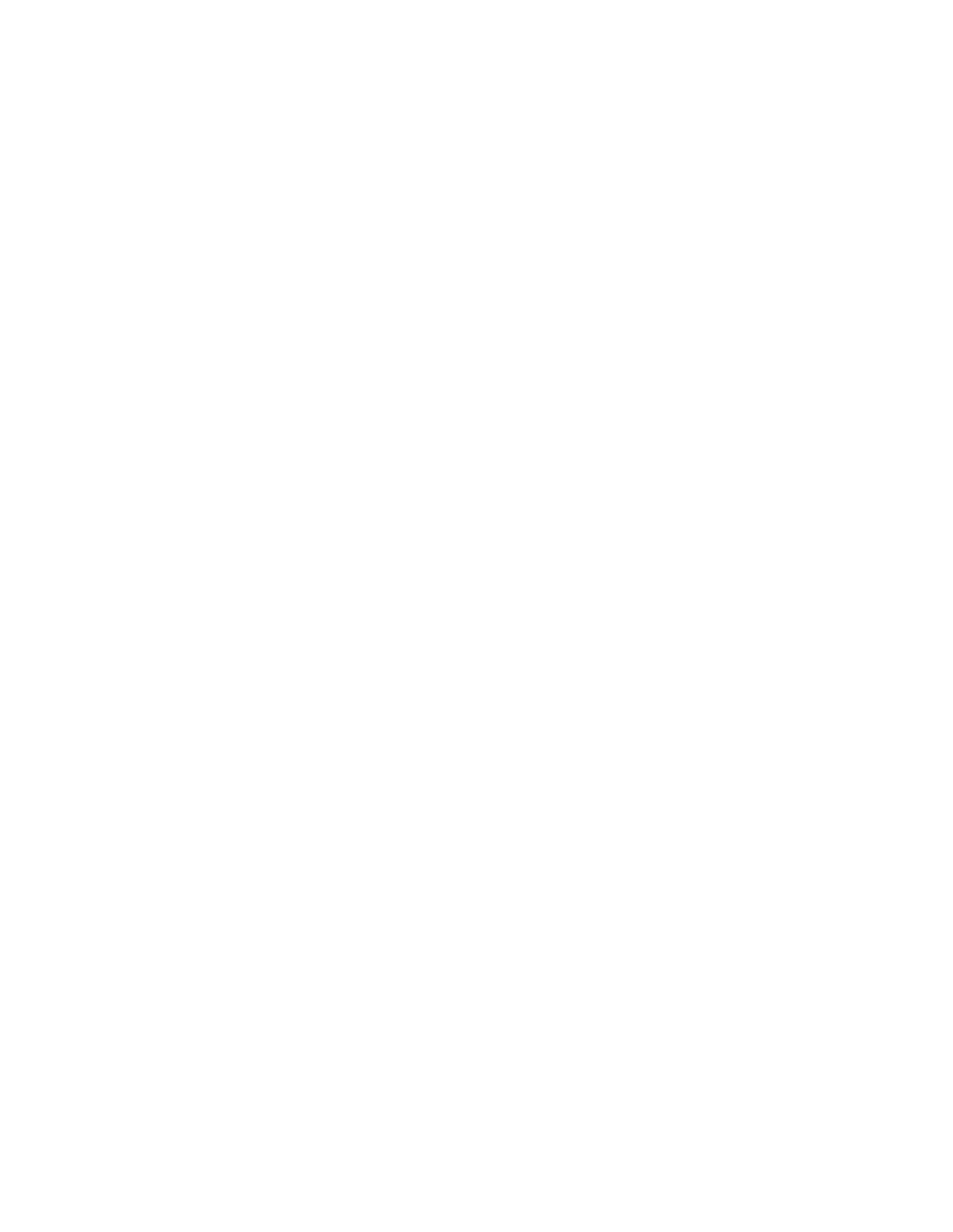| with       | $\mathbf 1$ | under Section 753 are also modeled on SEC Rule 10b-5      |
|------------|-------------|-----------------------------------------------------------|
|            | 2           | tailoring that reflects not only the distinct regularly   |
|            |             |                                                           |
|            | 3           | mission of the CFTC, but also CFTCs own experience and    |
|            | 4           | precedent policing market manipulation and fraud.         |
|            | 5           | In Section 753, Congress also created a new               |
|            | 6           | section (6)(c) entitled "Other manipulation."             |
|            | 7           | The second proposed rule before you today                 |
|            | 8           | mirrors the text of new Section $(6)(c)(3)$ . The purpose |
|            | 9           | of this rulemaking is to affirm certain legal practices   |
|            | 10          | and principles relevant to the CEAs prohibition against   |
|            | 11          | price manipulation of any swaps or any commodity in       |
|            | 12          | intrastate commerce for future delivery.                  |
|            | 13          | Separately, Section 753 also provides for a               |
| affects    | 14          | prohibition manipulation by false reporting that          |
|            | 15          | or tends to affect the price of any commodity.            |
|            | 16          | This provision is entitled "Special                       |
|            | 17          | Provision by Manipulation by False Reporting," and no     |
|            | 18          | rulemaking is needed to implement it.                     |
| faith      | 19          | Section 753 also protects against good                    |
| inaccurate | 20          | mistakes that result in false or misleading or            |
|            | 21          | information being transmitted to a price reporting        |
|            | 22          | service.                                                  |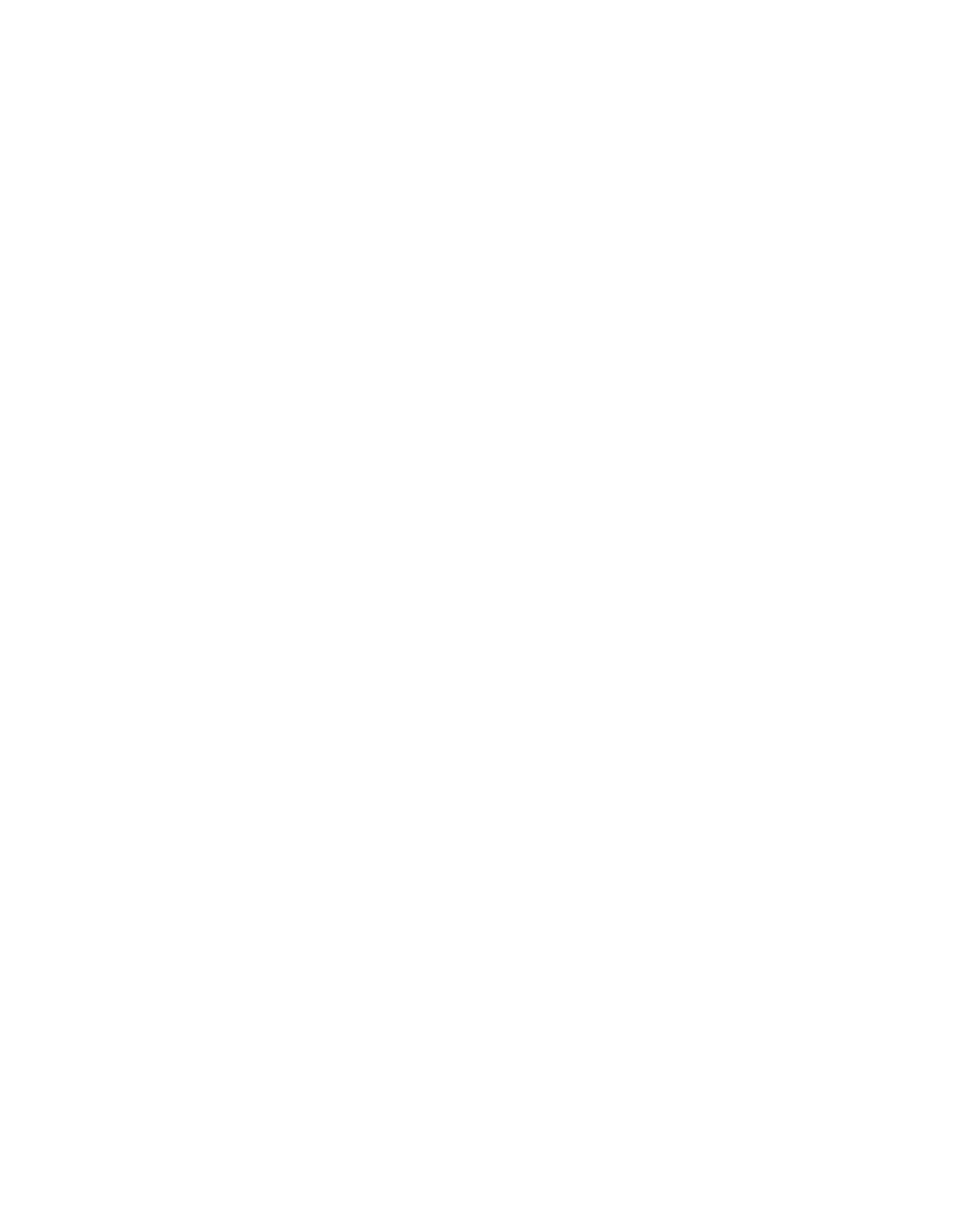1 753 also prohibits any person from making any 2 false or misleading statements of material fact to the 3 Commission. 4 As with the false reporting provision 5 previously mentioned, no rulemaking is needed to 6 implement this Section. 7 Finally, Section 753 expressly preserves the 8 applicability of the anti-manipulation found in CEA 9 Section 9(a)(2). 10 Last, as stated in Section 754 of 11 Dodd-Frank, the prohibitions in 753 that require no 12 rulemaking will become effective in 360 days after the 13 date of enactment of Dodd-Frank. 14 The proposed rules before you, should they 15 become final rules, will become effective 60 days after 16 the final rules are publish for 360 days from the date of 17 enactment whichever is later. 18 In the course leading up to this note 19 proposed rule, we received one public comment. 20 Before concluding my presentation, I would be 21 remiss if I did not give acknowledge the individuals 22 contributions to the Assistant General Counsel, Ralph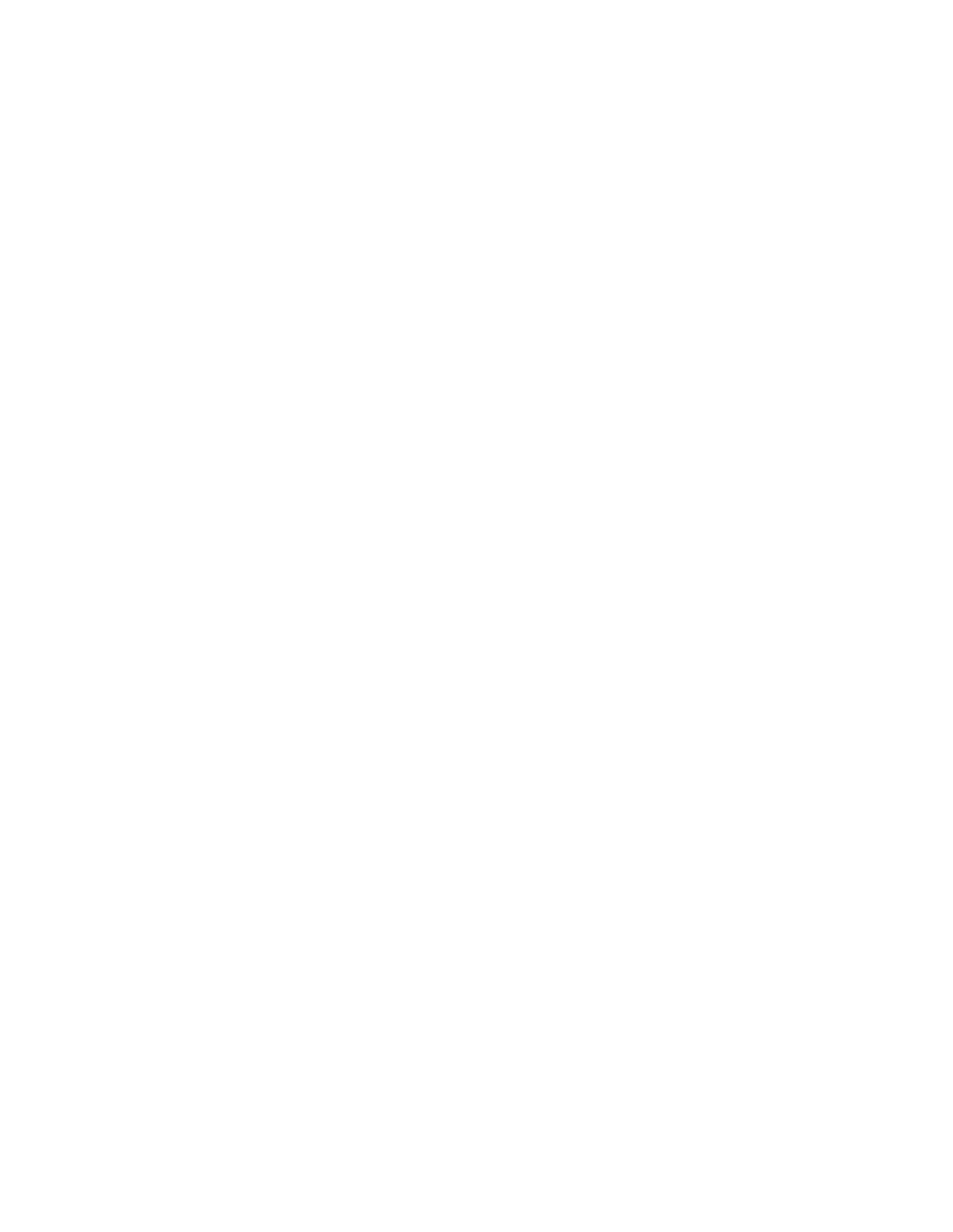1 Avery, Counselor Mary Connelly, and Enforcement Attorney 2 Brian Walsh to drafting these proposed rules, as well as 3 the outstanding administrative support of Yolanda Smith 4 and the leadership of Bob Pease. That concludes my 5 presentation. 6 CHAIRMAN GENSLER: Thank you, Mark. I will 7 entertain a motion on the staff recommendation on the 8 rule related to -- it's one rule, right? You mentioned 9 two. 10 MR. HIGGINS: Under 753 there are two 11 rules: One under subsection (c)(1) 12 CHAIRMAN GENSLER: Again, two motions? 13 MR. HIGGINS: They're contained within one 14 document. 15 CHAIRMAN GENSLER: All right. Thank you. I 16 will entertain a motion? 17 COMMISSIONER CHILTON: So moved. 18 COMMISSIONER O'MALIA: Second. 19 CHAIRMAN GENSLER: With discussion. I just 20 had one question. And sorry I didn't have anything 21 prepared for this one, but when you mentioned the SEC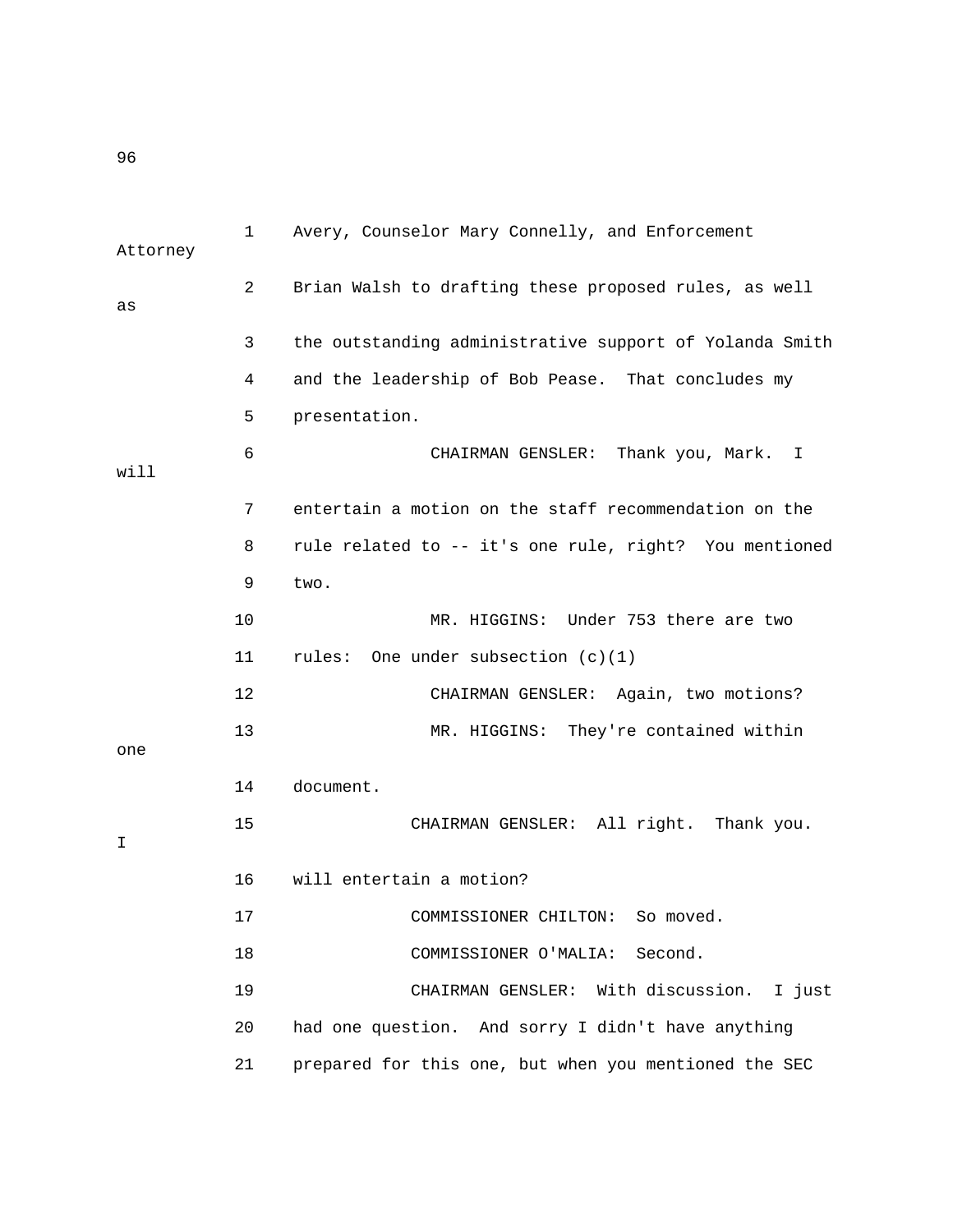22 Rule of 10b-5 and their statute provision 10b, you

remind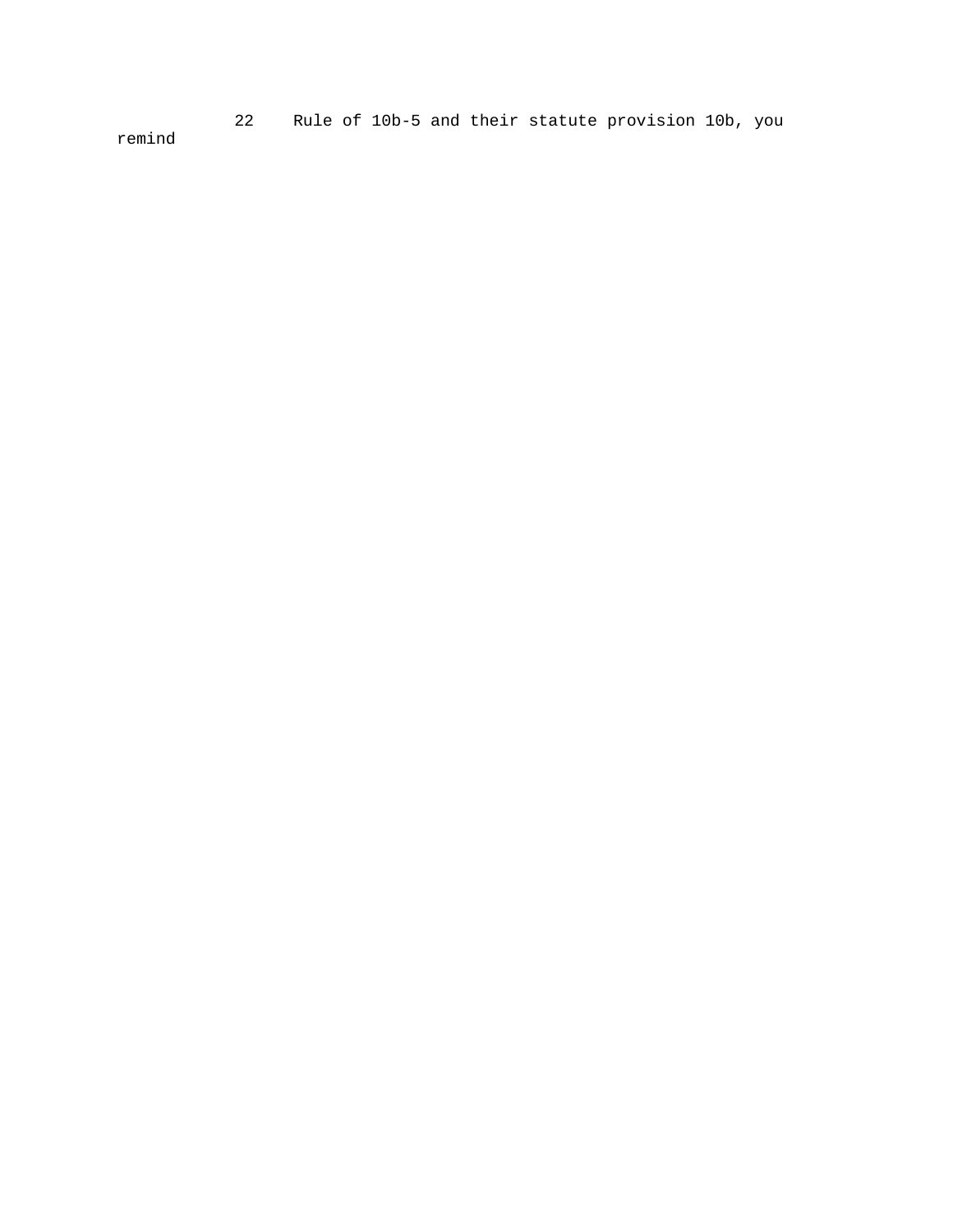1 me of insider trading. That that is how over at the SEC 2 many cases have been brought. 3 Can you just walk us through how you would 4 address that theory and so forth? 5 MR. HIGGINS: Right. The CFTC, as you 6 know, does not have a prohibition on insider trading. So 7 a market participate that is trading or hedging their 8 crops or their expected production would still be able to 9 continue to do so. The rule does not upset any of the 10 Commissions long-standing precedence in that regard. 11 CHAIRMAN GENSLER: And is that because the SEC 12 put that in rule 10b-5 and you've not done that here? 13 MR. HIGGINS: That is true. 10b-5-1, I 14 believe is specific prohibition on insider trading. More 15 fundamentally, the SEC's regulatory mission about the 16 disclosure. And part of that, it's not allowing market 17 participates to trade on inside information. 18 We're about product integrity of the market 19 recognizing that for people to hedge and for price to 20 discovery to occur, people will be trading on knowledge 21 that they have that's not public 22 CHAIRMAN GENSLER: I'm going to just say I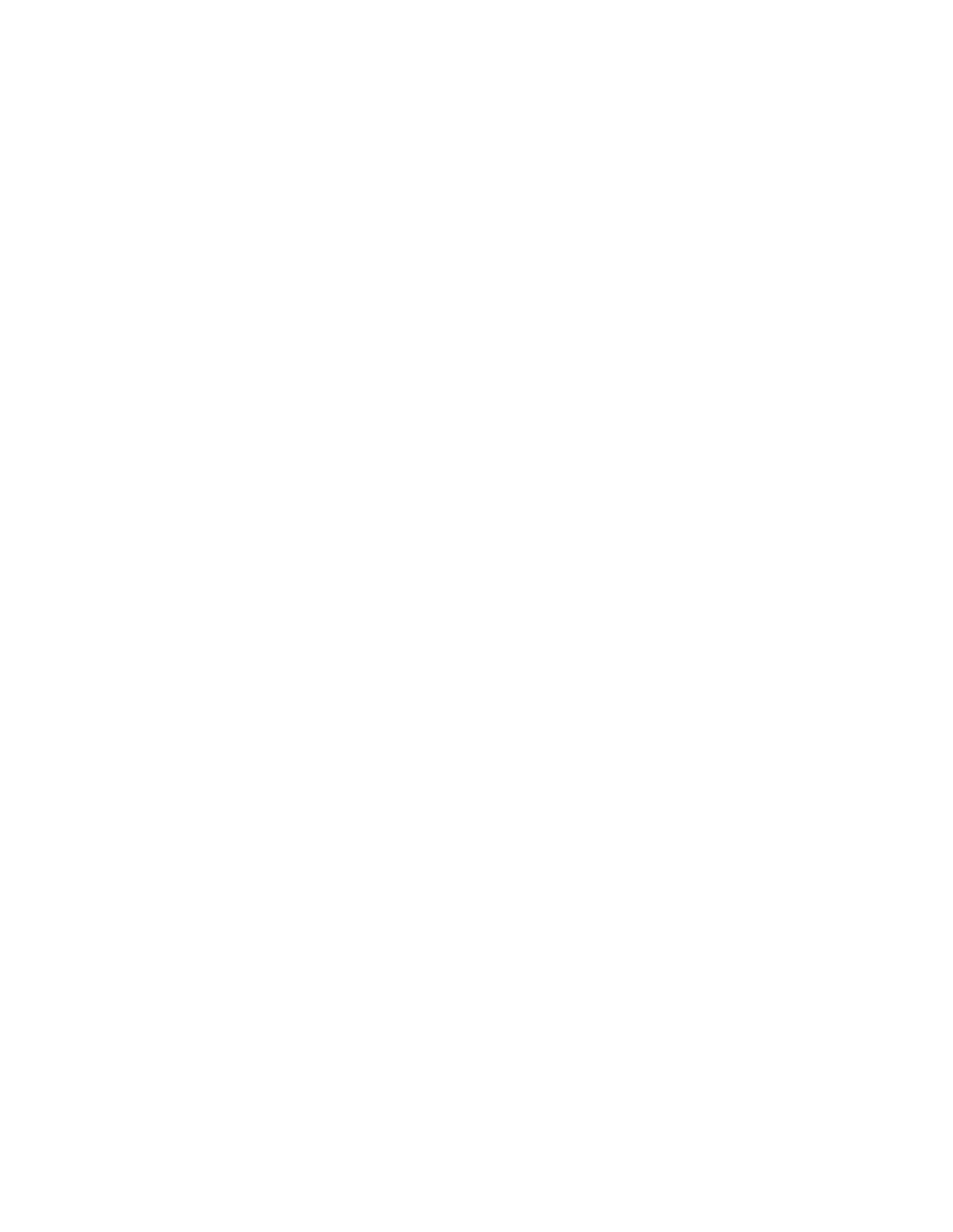1 support this proposed rulemaking today. I think that' it 2 really helps the Commission broaden our ability to police 3 markets as the statute says to make sure fair and 4 equitable trading. 5 Congress granted the Commission this 6 authority in addition to the disruptive trading practices 7 authority. And I think this brings new under the first 8 half of it, which is called the "first rule" to police 9 for fraud-based manipulation. Whereas, this Commission 10 has had I guess what you call the other one price-based 11 manipulation in the past. 12 I would be remiss without thanking Senator 13 Cantwell for her leadership. She worked with Senator 14 Lynn I know in making sure that this part of their 15 statutory regime. Commissioner Dunn? 16 COMMISSIONER DUNN: Thank you, Mr. Chairman. 17 I greatly appreciate saying this as a part of the 18 Dodd-Frank Act and the Commission acting on this. I 19 share the frustration of my fellow Commissioner Chilton 20 in his opening remarks. 21 It often times looks to us that things are 22 very apparent. When we get into the case law and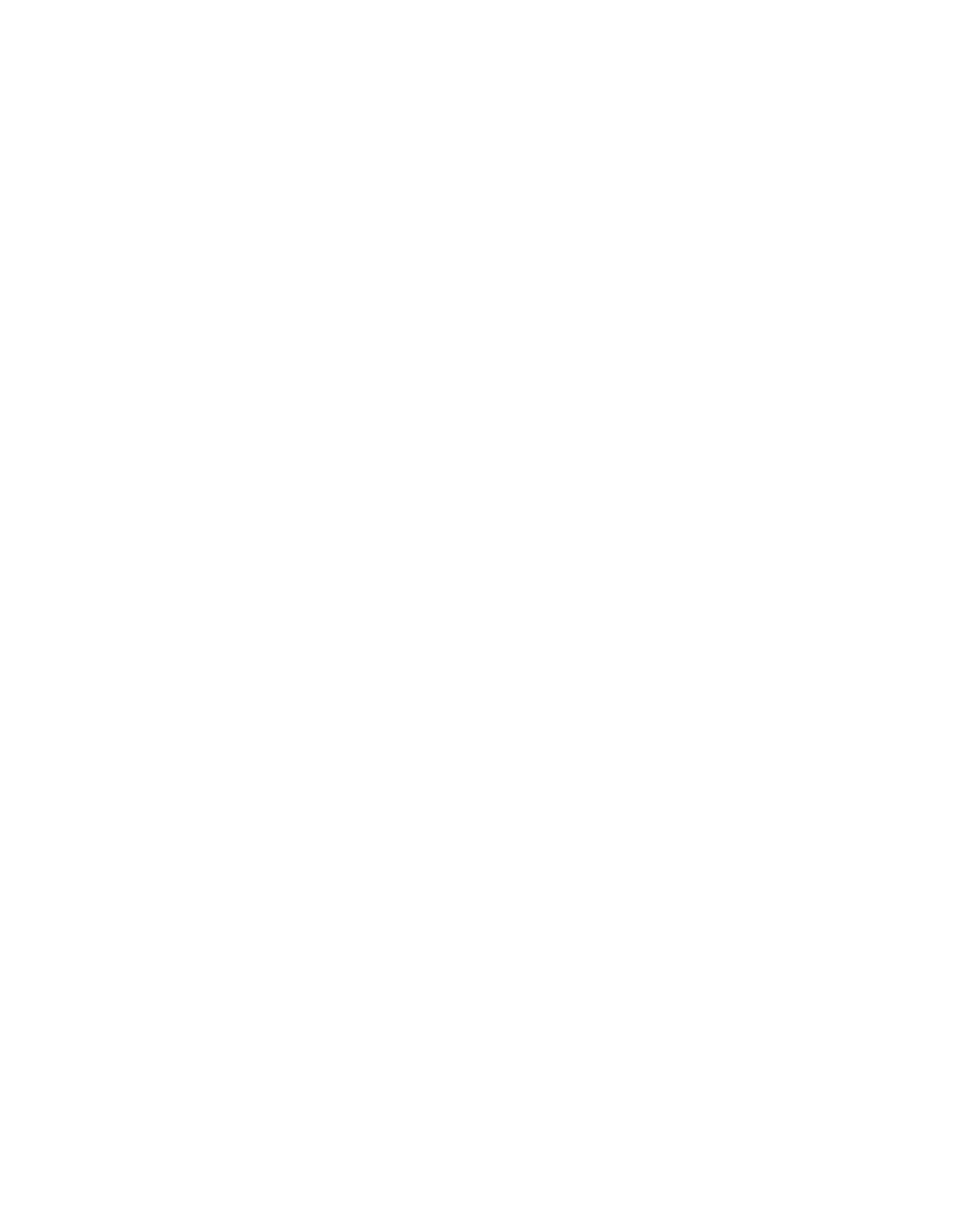1 determining what is it manipulation, we find that our 2 hands are often tied. I think this goes a long way and 3 in helping our Enforcement Division. 4 I would want to make sure that clarification 5 that everyone understands when we talk about any 6 manipulative or deceptive devise or contrivance, that 7 would also include any electronic, algorithmic-driven 8 trading. Is that correct? 9 MR. HIGGINS: If the elements of the rules 10 are satisfied, it matters not the vehicle by which the 11 person perpetrated the fraud. 12 COMMISSIONER DUNN: Thank you. I think that 13 again issued a real challenge to both or Surveillance 14 Division and Enforcement Divisions to recruit folks that 15 have a strong understanding of how these devices operate. 16 Thank you, Mr. Chairman. 17 CHAIRMAN GENSLER: Thank you, Commissioner 18 Dunn. Commissioner Sommers? 19 COMMISSIONER SOMMERS: Thank you, Mr. 20 Chairman. I just have a couple of questions with regard 21 to the new authority. The fact that we're all familiar 22 with the elements of proof of manipulation that we work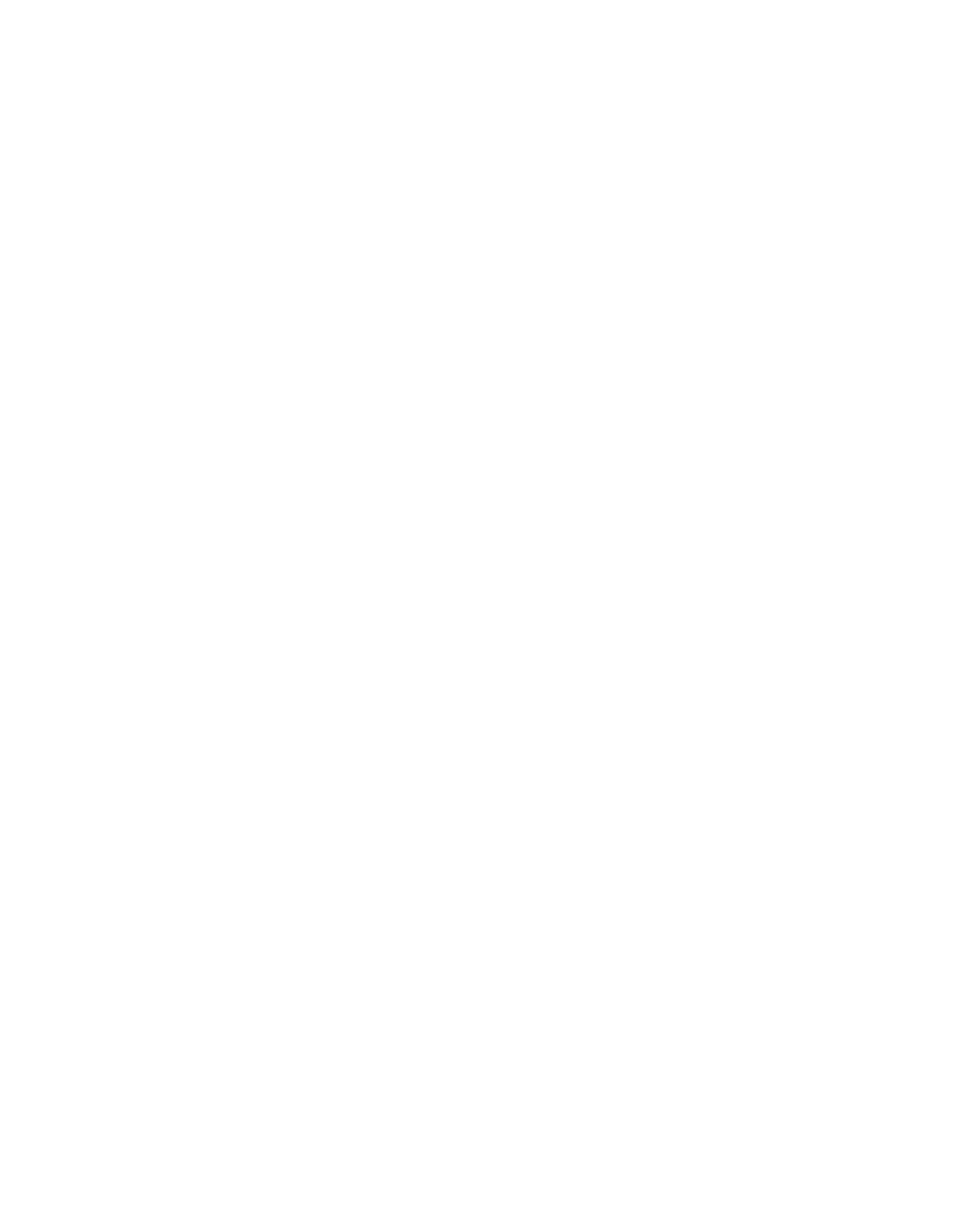100

1 with under  $9$  (a)(2). 2 And if you could, first of all, answer if you 3 know what kind of difference there would be under the new 4 authority between a false reporting case or brought under 5 9 (a)(2) and under this new authority. 6 MR. HIGGINS: Sure. Under 9(a)(2) as you all 7 know is a four-part test. I won't recite all of those 8 elements except to say artificial price is a key element 9 in that test. 10 Artificial price is not a required element 11 under (c)(1). So a false reporting case could be brought 12 under (c)(1). And assuming it's not within the false 13 reporting that's already specifically defined underneath 14 (c)(1) special provision for prohibition by false 15 reporting. 16 But let's just say it didn't fit in that 17 bucket and it was going to brought under (c)(1), the 18 elements, required elements would be that you prove up 19 the fraud, which would be the false report. That is as 20 done with intent. And now intent can be satisfied by 21 showing recklessness.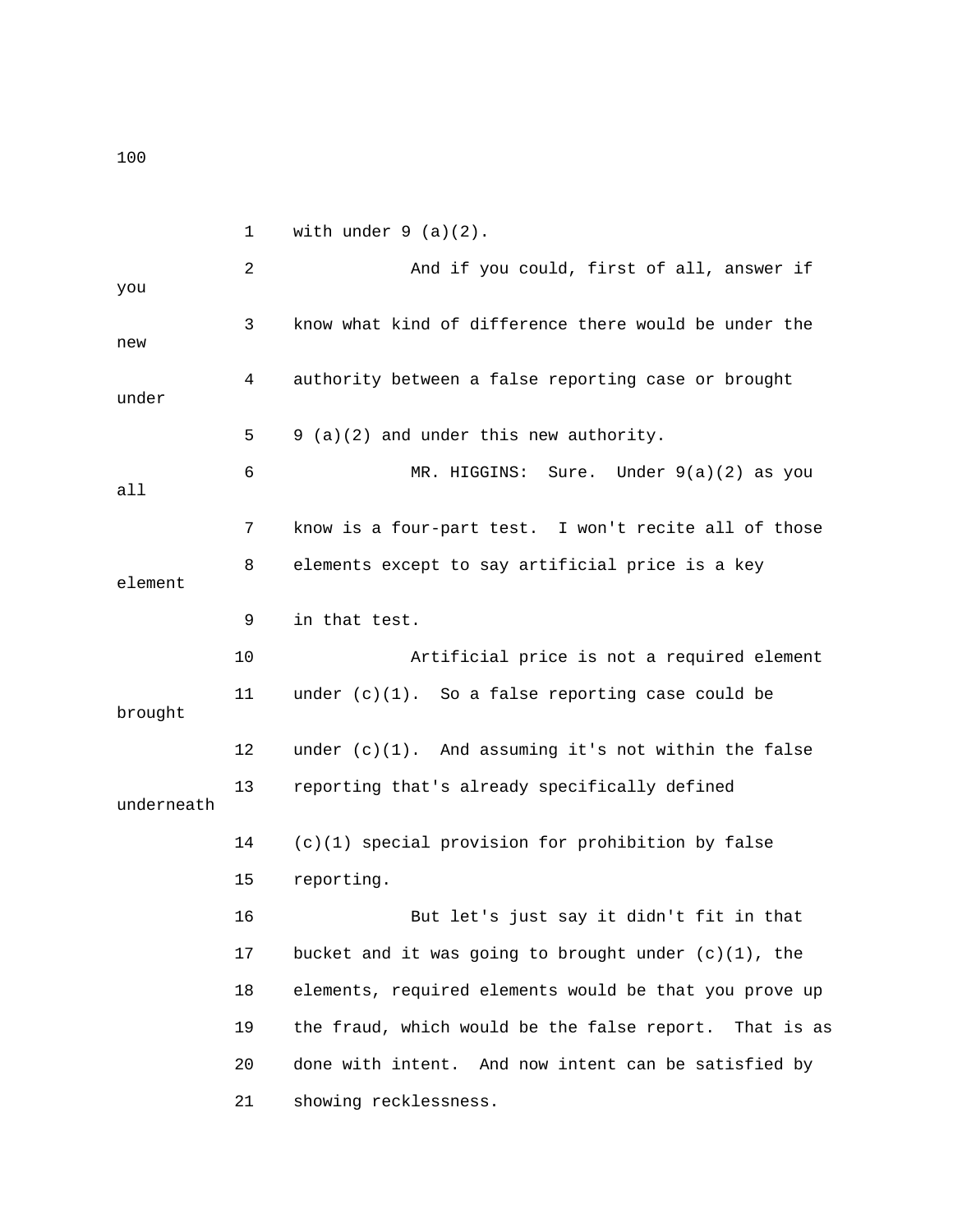So unlike  $C(3)$  claim or the old  $9(a)(2)$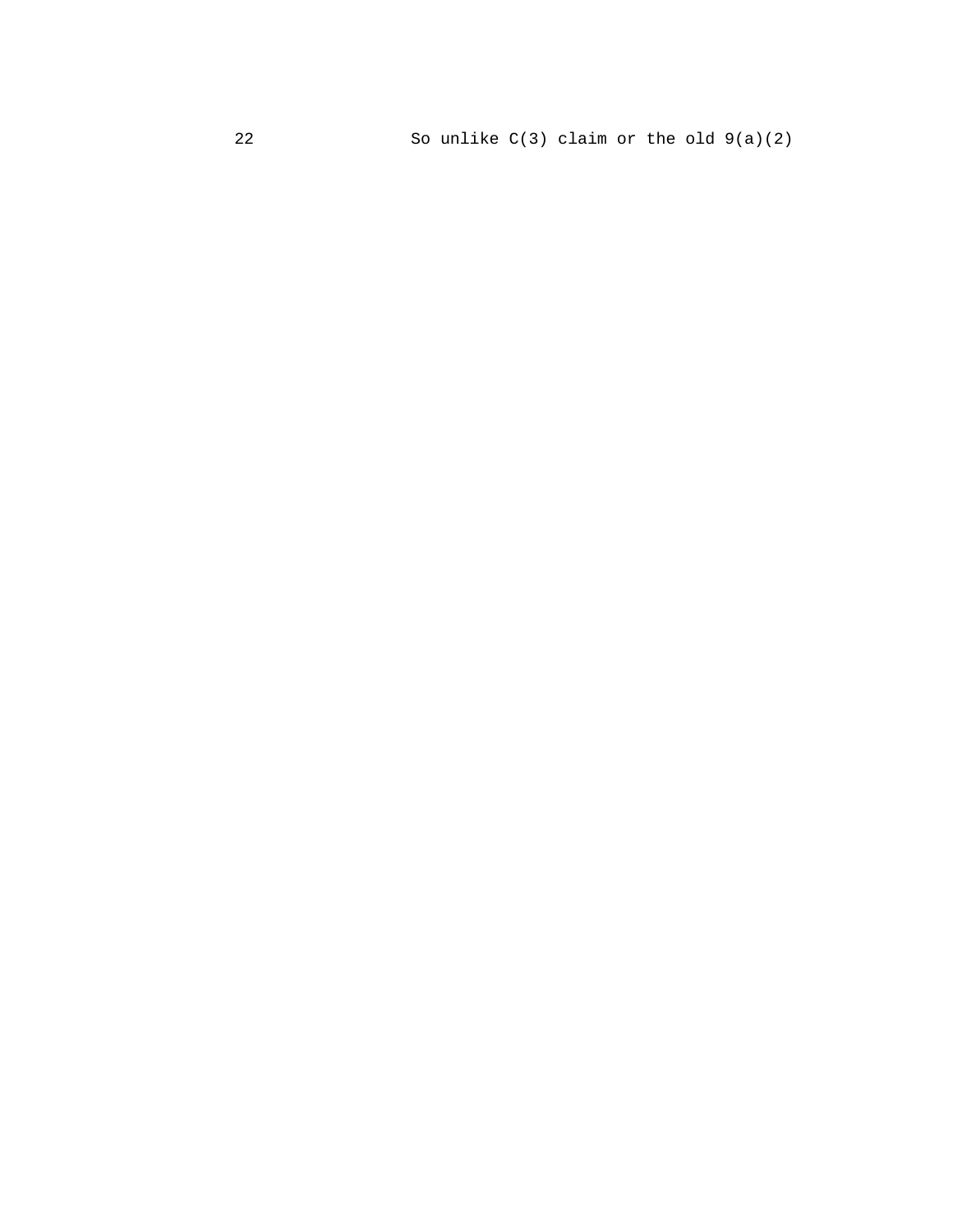1 claim, there to requirement for specific intent under 2 (c)(1). Recklessness is enough. 3 And the last element would be that is has to 4 be, the fraud has to in connection with a jurisdictional 5 products. So a swap or a commodity in intrastate 6 commerce or a commodity for future delivery. 7 COMMISSIONER SOMMERS: Do you think that 8 there's any case that comes to mind for you that you 9 would be able to bring under this new authority that we 10 were not able to bring under 9 (a)(2)? 11 MR. HIGGINS: It's hard for me in the 12 abstract to think of the fact pattern that a person that 13 the Commission could not have reached under one of its 14 prior authorities. 15 I will say though, harkening back to 16 Commissioner O'Malia's opening comment , that there were 17 several prohibitions. This is an additive. This 18 supplements the Commission's existing anti-fraud and 19 anti-manipulation regimes. 20 And it's additive in the sense that for the 21 first time you have a manipulation rule that prohibits 22 fraudulent conduct. And so in that way it's different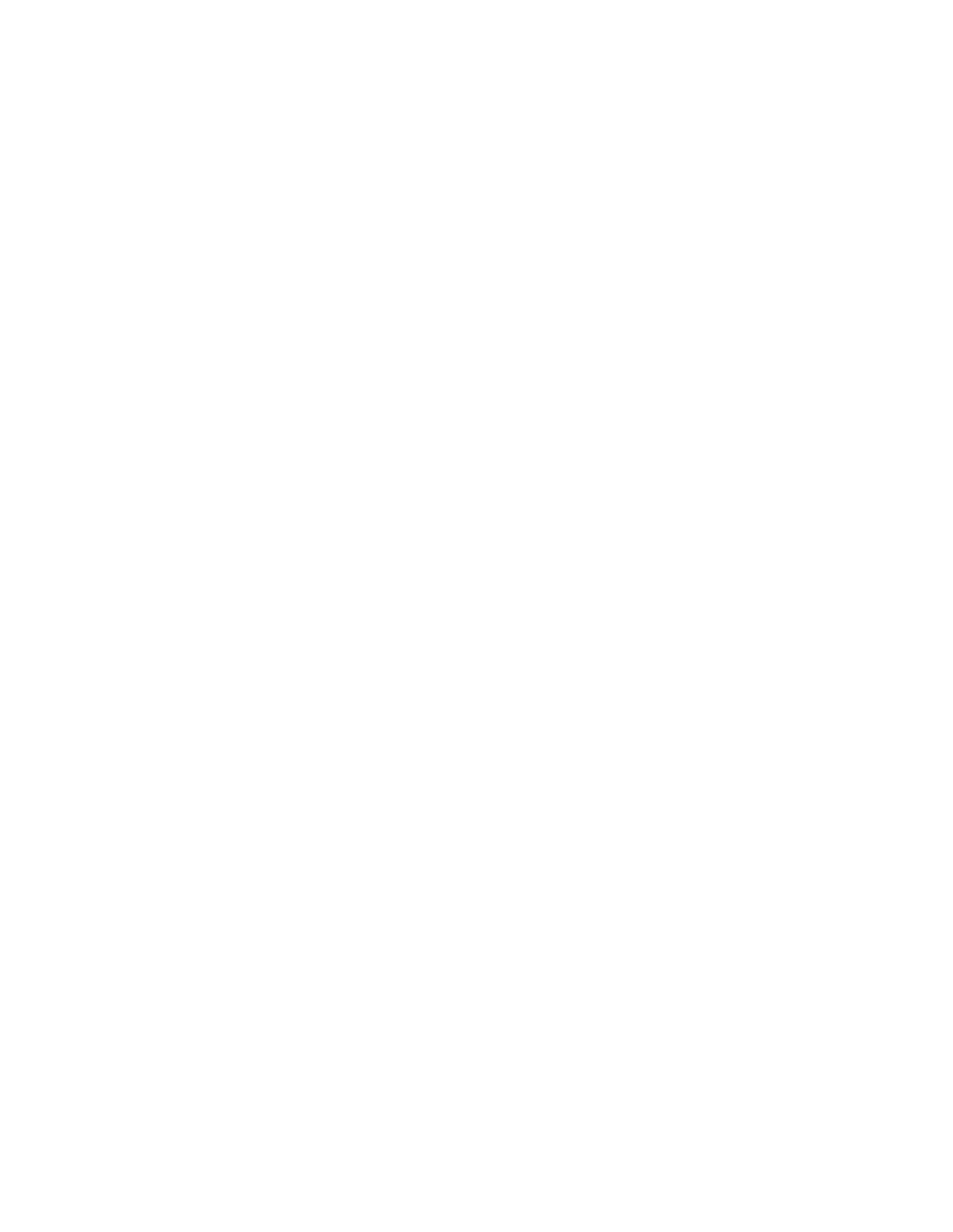1 and it's additive. Now you can get a market manipulation 2 by fraud. And you can get there by proving that the 3 intent element at least by recklessness. 4 So it's new and it's additive in the sense we 5 can now have manipulation by fraud. 6 COMMISSIONER SOMMERS: Thank you, Mark. 7 MR. MCGUNAGLE: Commissioner, if I could just 8 expound a little bit on Mark's comment without going back 9 to the cases that we filed or didn't make recommendations 10 on, but look at the types of conduct at interest and how. 11 I think Commissioner O'Malia hit it correctly about this 12 continuum, how we evaluate our cases when we're looking 13 at manipulative device, say illegal activity, wash 14 trading, or pre-arranged trading. For example, how that 15 is going to work in our evaluation in determining 16 potential liability under 6 (c)(1). 17 So conduct like, for example, where someone 18 says that are testing the market on how the facts and 19 circumstances evaluation during or investigation, what 20 does that actually mean to test the market and what steps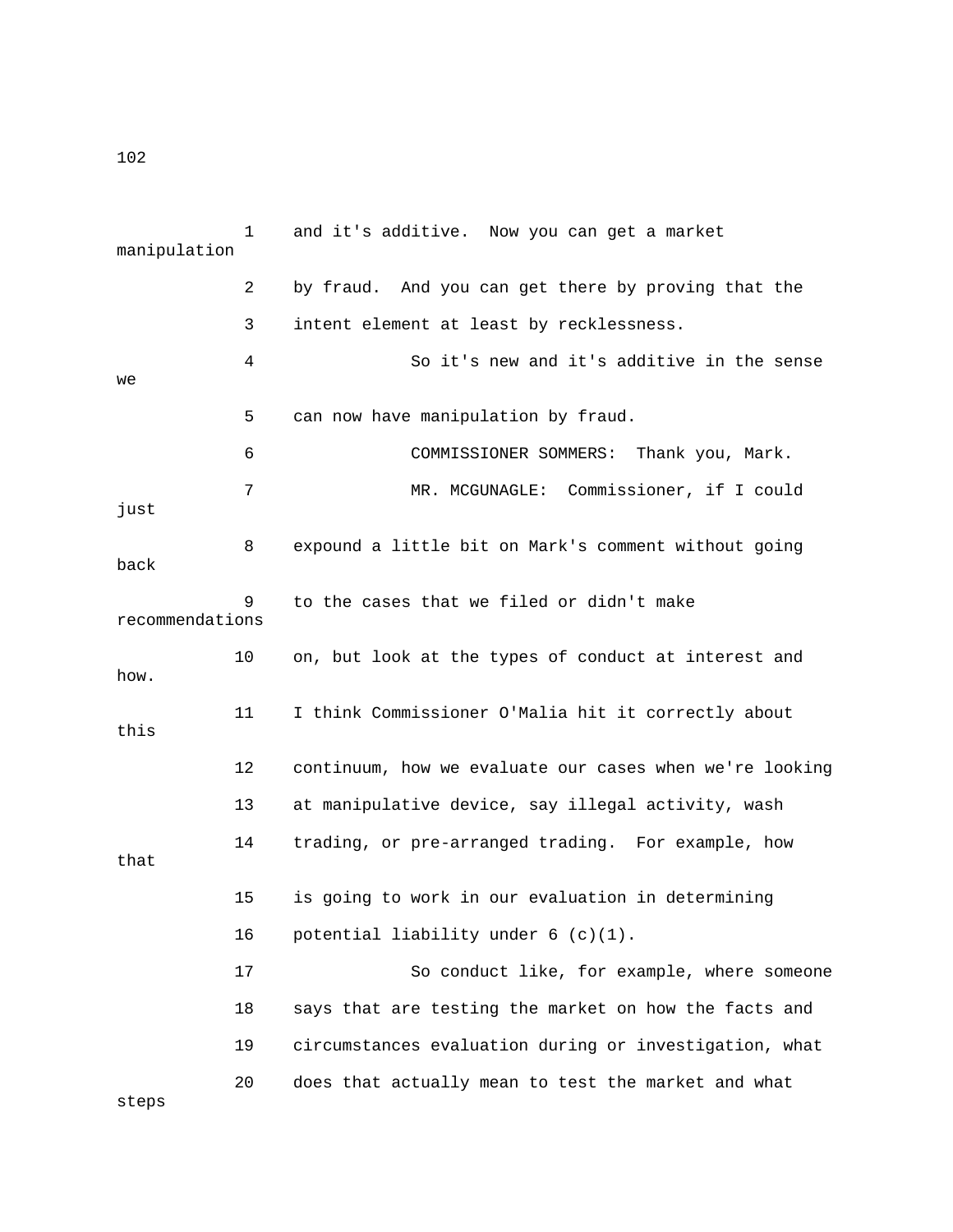- 21 we're actually taken in furtherance.
- 22 So under 6(c)(1) we're looking at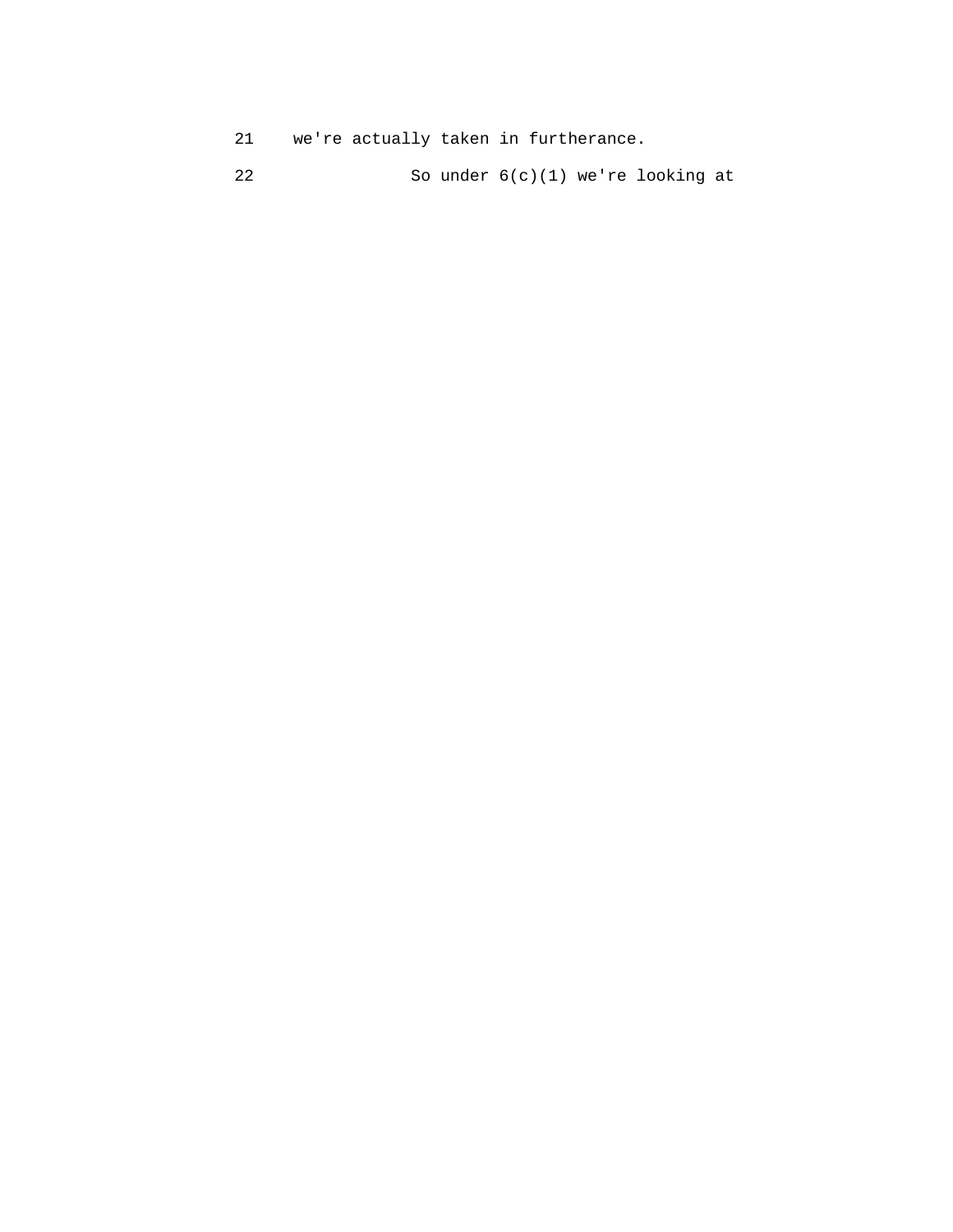1 manipulative devices where we're looking at the conduct 2 that we see first as whether there's other violations to 3 the Act like wash trading or pre-arranged or false 4 statements that has been enhanced through this 5 rulemaking. 6 False statements to the Commission. 7 Someone, for example, isn't up-front about the status of 8 ownership of accounts. And that information might be 9 useful in terms of getting a true picture of what 10 actually the trading strategy is. As well as looking at 11 what otherwise would have been legitimate devices as we 12 do in manipulation cases. But for intent become 13 illegitimate vehicle getting toward manipulative 14 activity. 15 So I think that the framework of the 16 evaluation is in place, but we now have additional tools 17 to assist us in doing that evaluation. 18 COMMISSIONER SOMMERS: Thank you, Vince. 19 CHAIRMAN GENSLER: I think there's a little 20 bit of aversion. The document that we probably looked at 21 last night said exactly what Vince said. It was

22 basically to use or employ or attempt to use or employ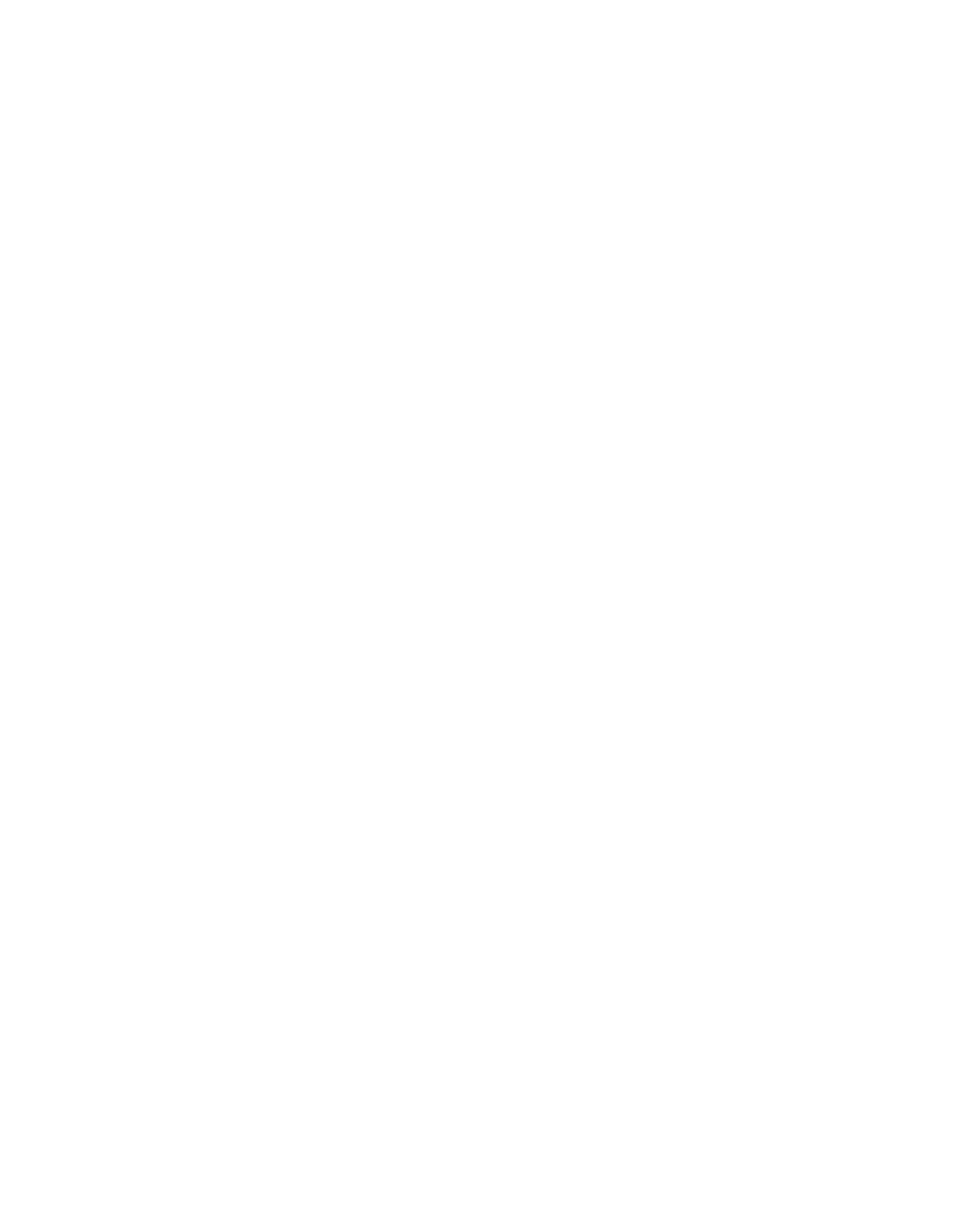1 any manipulative device, scheme, or artifice to defraud. 2 I want to confirm that's what we're talking 3 about. Not that we're worried about what will go out of 4 this building, but right now we have another document 5 that might have gotten pulled of a share point site 6 internally that didn't have the final orders in it. 7 MR. MCGUNAGLE: You are correct. 8 CHAIRMAN GENSLER: I just want to confirm 9 that because I have same share point site here. 10 Commissioner Chilton? 11 COMMISSIONER CHILTON: Mr. Higgins said 12 exactly what I wanted to make a point on, but I will put 13 a little bit finer point on it. And it went Commissioner 14 Sommers' question. 15 This doesn't make the standard that existed 16 that exists currently, the manipulation standard that I 17 spoke about that's referred to, it doesn't change that. 18 It is additive. So it's a new thing that we could go 19 after folks for along with the disruptive trade practice. 20 So we've got more tools, but there's still 21 that high standard that we've only had one successful

22 manipulation case in 35 years, correct.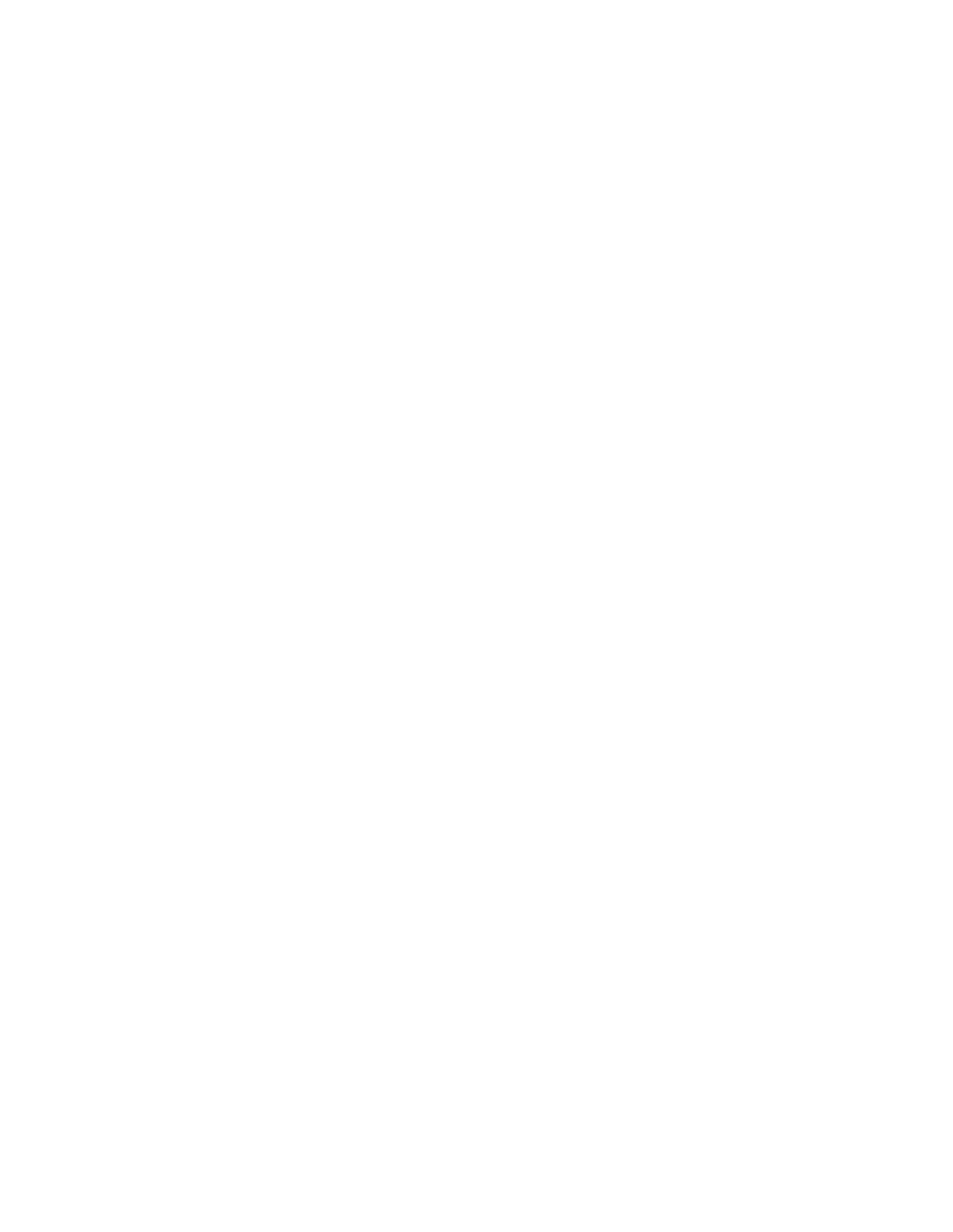1 MR. HIGGINS: That is correct. In the 2 absence of fraud, you have a pure (c)(3) case. That 3 standard doesn't change. 4 COMMISSIONER CHILTON: A lot of folks have 5 asked me why don't they get on with it and put this stuff 6 in place. One, we've been getting it on for a long time. 7 The Chairman set this whole process up on the rules even 8 before the bill passed. You all and everybody else 9 that's been in this building and Chicago and New York are 10 working very hard on these rules. So we are moving 11 forward on them. 12 I also want to point out and I guess I'll 13 make it a question. We're prohibited by law implementing 14 this until next July. Is that correct? 15 MR. HIGGINS: That is correct. The statute 16 in Section 754 I, which I mentioned in my presentation, 17 prohibits the Commission from giving affect to any rule 18 or provision before 360 days from enactment. 19 COMMISSIONER CHILTON: Okay. Even it's all 20 done today, we couldn't implement it and couldn't start 21 working? 22 MR. HIGGINS: Yes.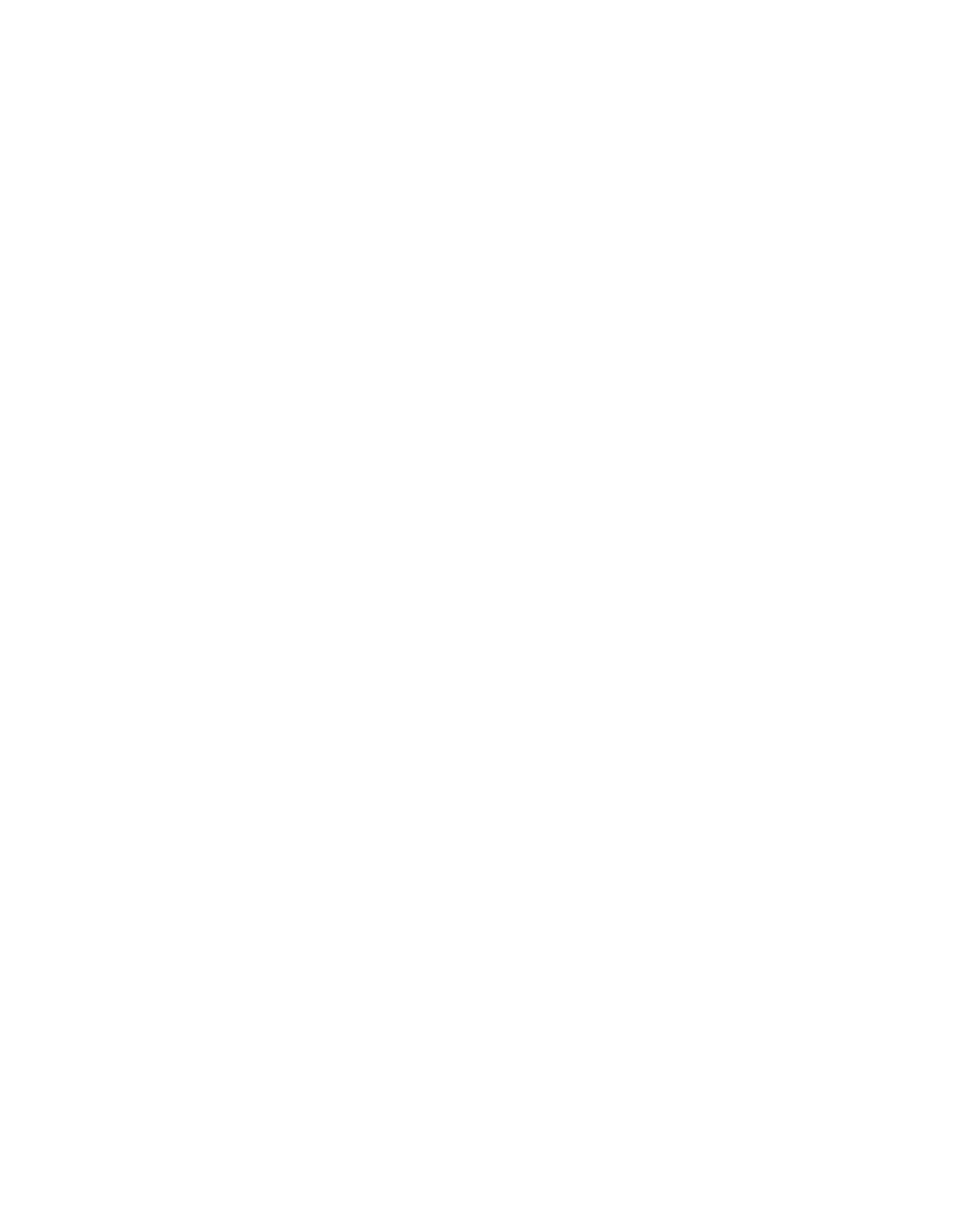1 COMMISSIONER CHILTON: Mr. Chairman, are we 2 waiting to go around on the disruptive practices, or do I 3 do that now? What would you prefer. I had a question 4 about destructive practice. 5 CHAIRMAN GENSLER: It's meant to be separate. 6 COMMISSIONER CHILTON: Okay. 7 CHAIRMAN GENSLER: Commissioner O'Malia? 8 COMMISSIONER O'MALIA: Mr. Chairman, I have a 9 lengthy list of questions. 10 CHAIRMAN GENSLER: That's why we're here. 11 COMMISSIONER O'MALIA: And I would be happy 12 to ask them if somebody wants to interrupt and take some 13 turns going around, I'd be happy to break them up. 14 CHAIRMAN GENSLER: Do you want us to ask some 15 of your questions for you? 16 COMMISSIONER O'MALIA: We might divide it. I 17 have several pages and I can give everybody one. I just 18 want to be respectful to other Commissioners. And if you 19 have a question and you want to jump in, please don't

20 hesitate to cut me off. I will keep asking question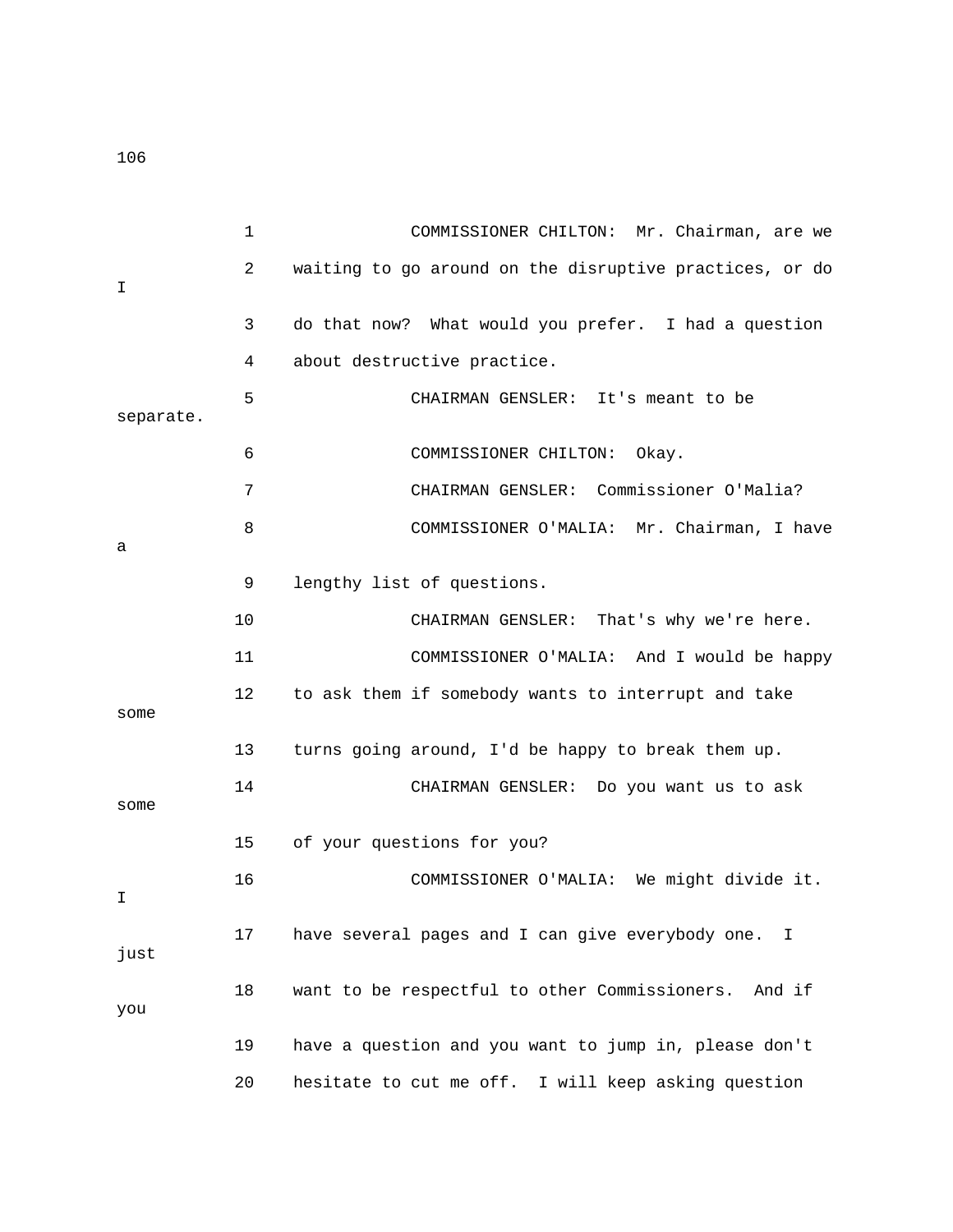- 21 until I run out of paper.
- 22 I do appreciate the team's efforts here.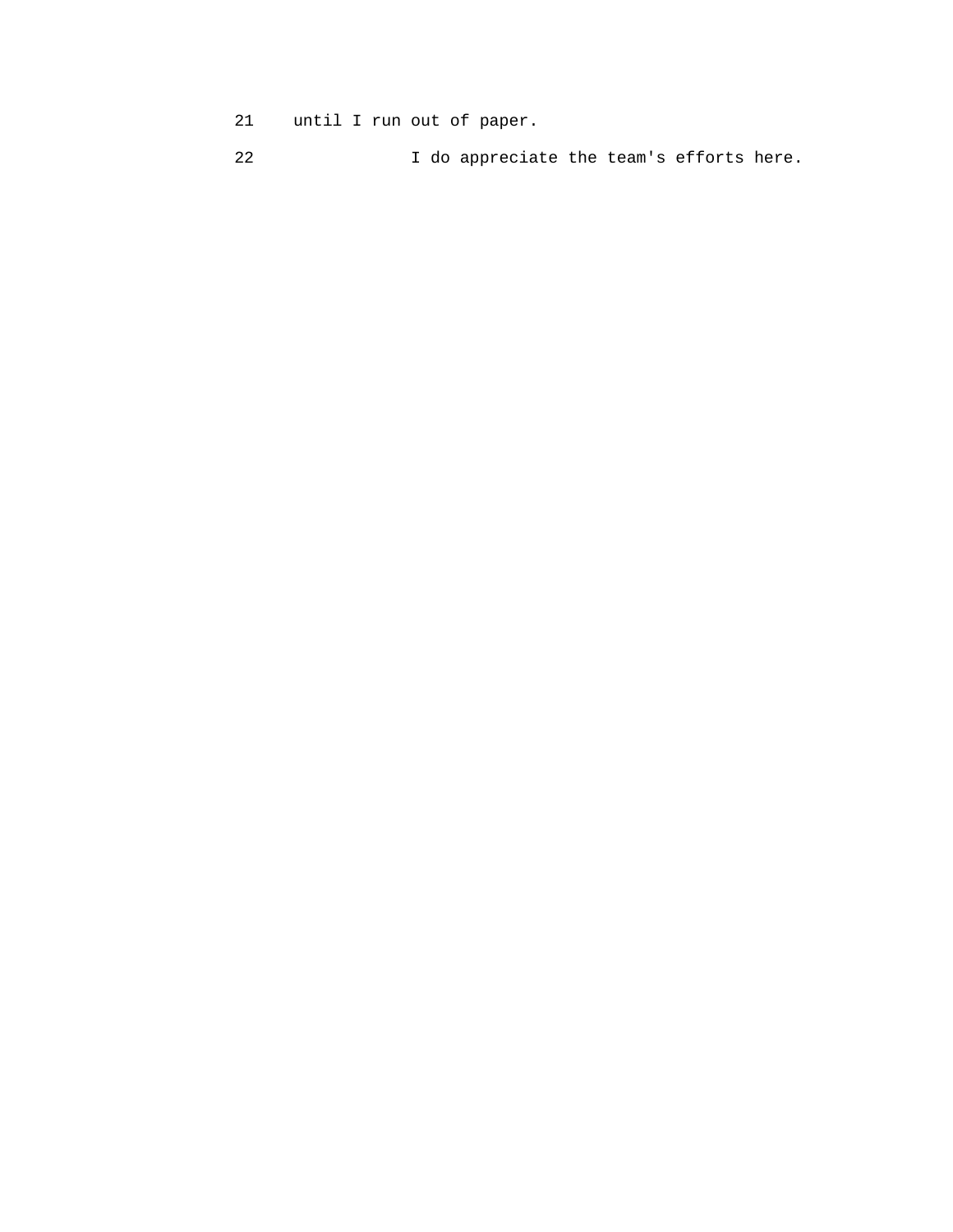| I.         | 1  | We've worked very hard to make this a better product.     |
|------------|----|-----------------------------------------------------------|
|            | 2  | especially want to thank Laura Gardy, my senior counsel   |
| as         | 3  | whose done an outstanding job to approve this product,    |
|            | 4  | well. I appreciate you all working with her.              |
|            | 5  | As I note in my statement, I think that we                |
|            | 6  | would all benefit, that Mark would benefit, we as         |
| by         | 7  | Commissioners, and Enforcement Division would benefit     |
|            | 8  | understanding what processes are going to be allowed or   |
| questions. | 9  | not allowed. That's a lots of flavoring in my             |
|            | 10 | CHAIRMAN GENSLER: I was just going to say that            |
|            | 11 | disruptive trading practices are separate. We can do      |
|            | 12 | them all together, but I have to give Commissioner        |
|            | 13 | Chilton a chance, too, on disruptive trading practices    |
|            | 14 | COMMISSIONER O'MALIA:<br>I'm happy to break               |
|            | 15 | them up.                                                  |
|            | 16 | Thank you.<br>CHAIRMAN GENSLER:                           |
| а          | 17 | COMMISSIONER O'MALIA:<br>I just wanted to get             |
|            | 18 | better understanding. $6(c)(1)$ the violation, is it      |
| trying     | 19 | \$140,000 per violation or a million dollars?<br>I'm      |
|            | 20 | to understand this conduct is manipulation $(6)(c)$ $(1)$ |
|            | 21 | what would be the penalty be ?                            |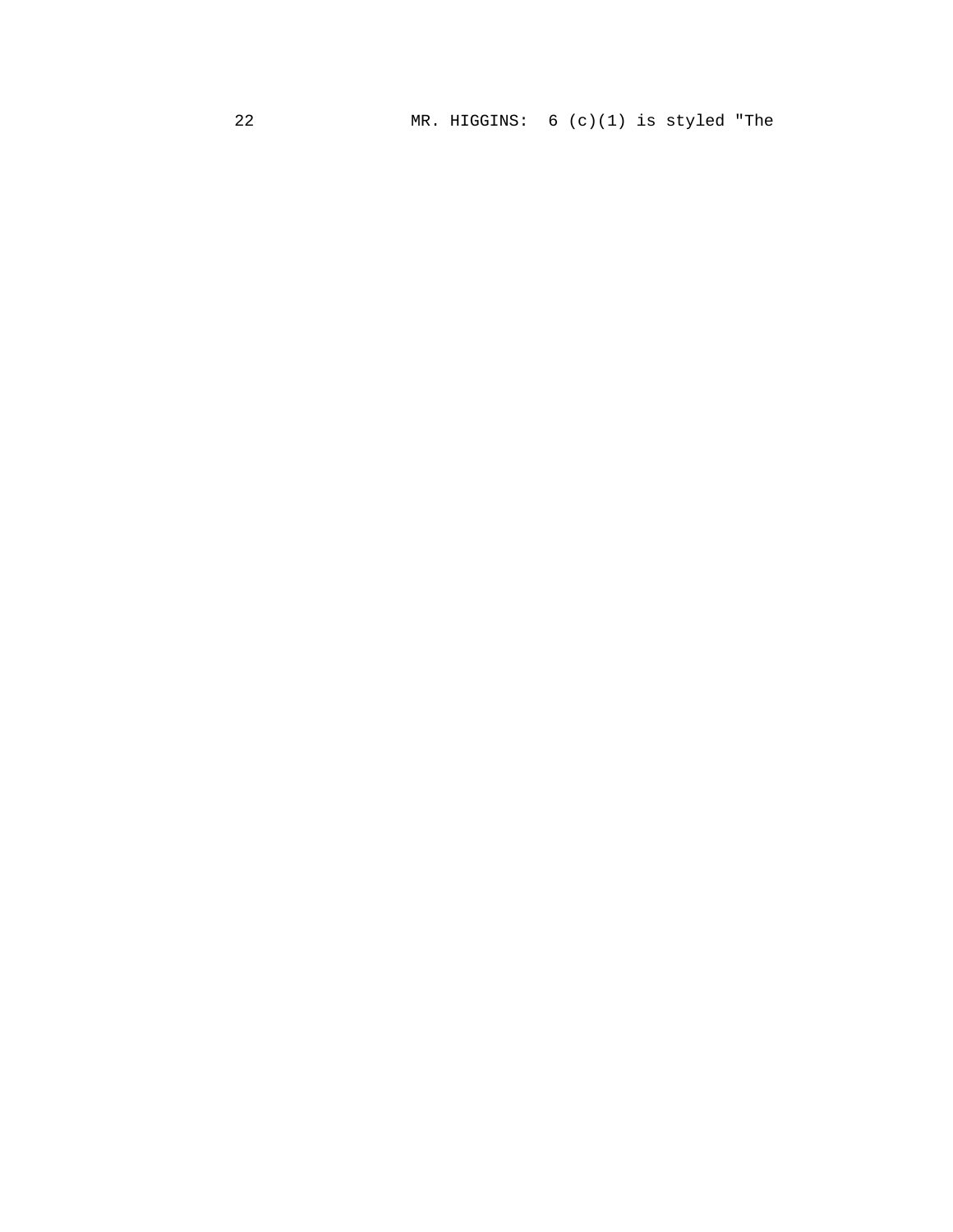1 prohibition on manipulation." So if you violate the rule 2 promulgated under that, the penalty set forth is up to \$1 3 million dollars in Section 753. 4 COMMISSIONER O'MALIA: In order to satisfy a 5 violation of 6 (c)(1) you must prove that there was, 6 quote, "manipulative or deceptive device or contrivance." 7 How would we prove that? What make something 8 manipulative or deceptive? 9 MR. HIGGINS: Those words, manipulative 10 device or contrivance, were first interpreted by the 11 Supreme Court. In that case, the Supreme Court said 12 those words were terms of art that the meaning could be 13 found only in the statute. 14 In so doing -- and this is under 10b law -- 15 they interpreted those words to mean fraud. So to 16 violate (c)(1) and the rule proposed rule promulgated 17 thereunder, should it become final rule, you would have 18 to show fraud existed. 19 Now, in the preamble -- I'm sure your next 20 question will be what is fraud -- in this context fraud 21 is a term of art. Fraud it's not associated with all the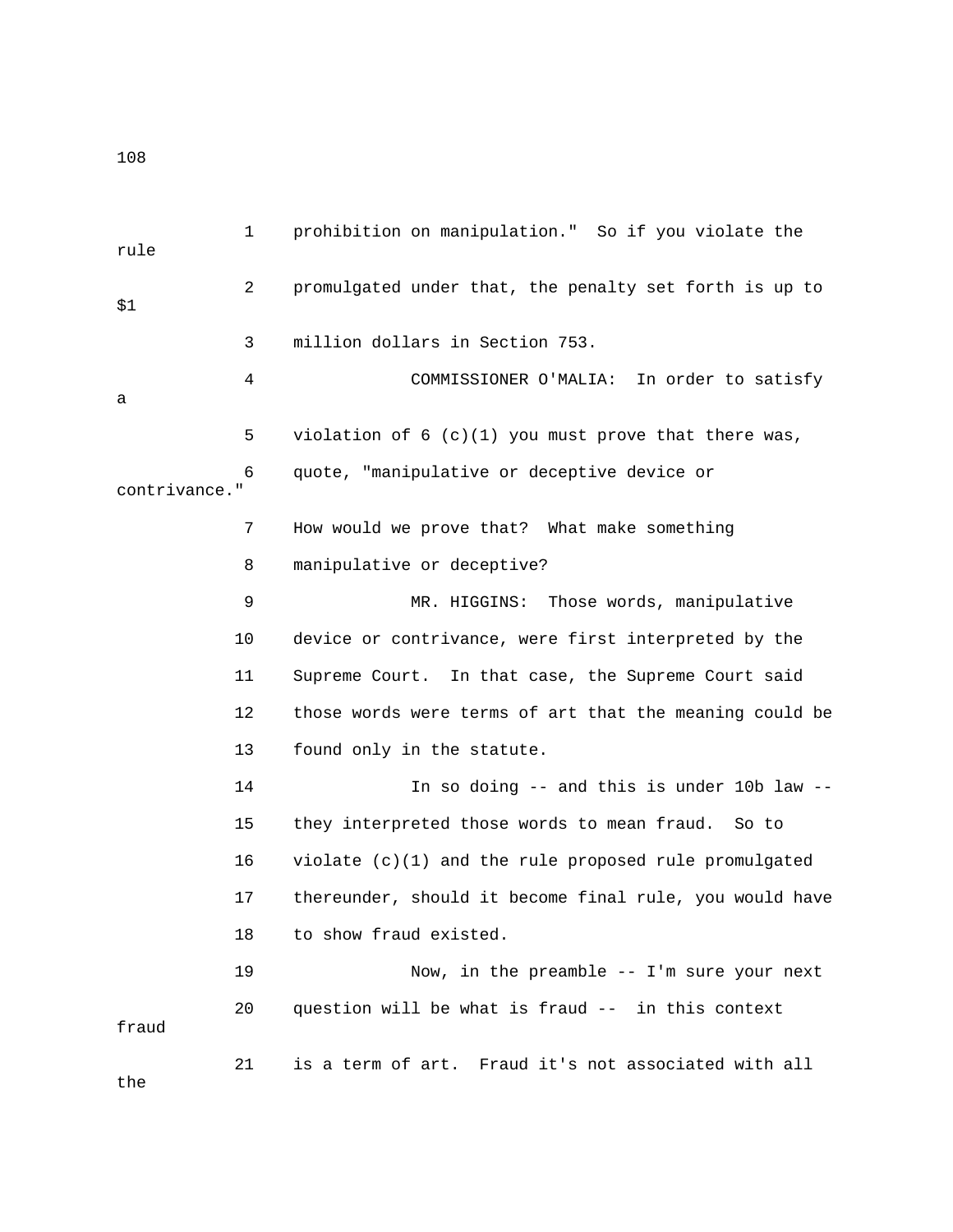22 common law element of fraud that you would have in

state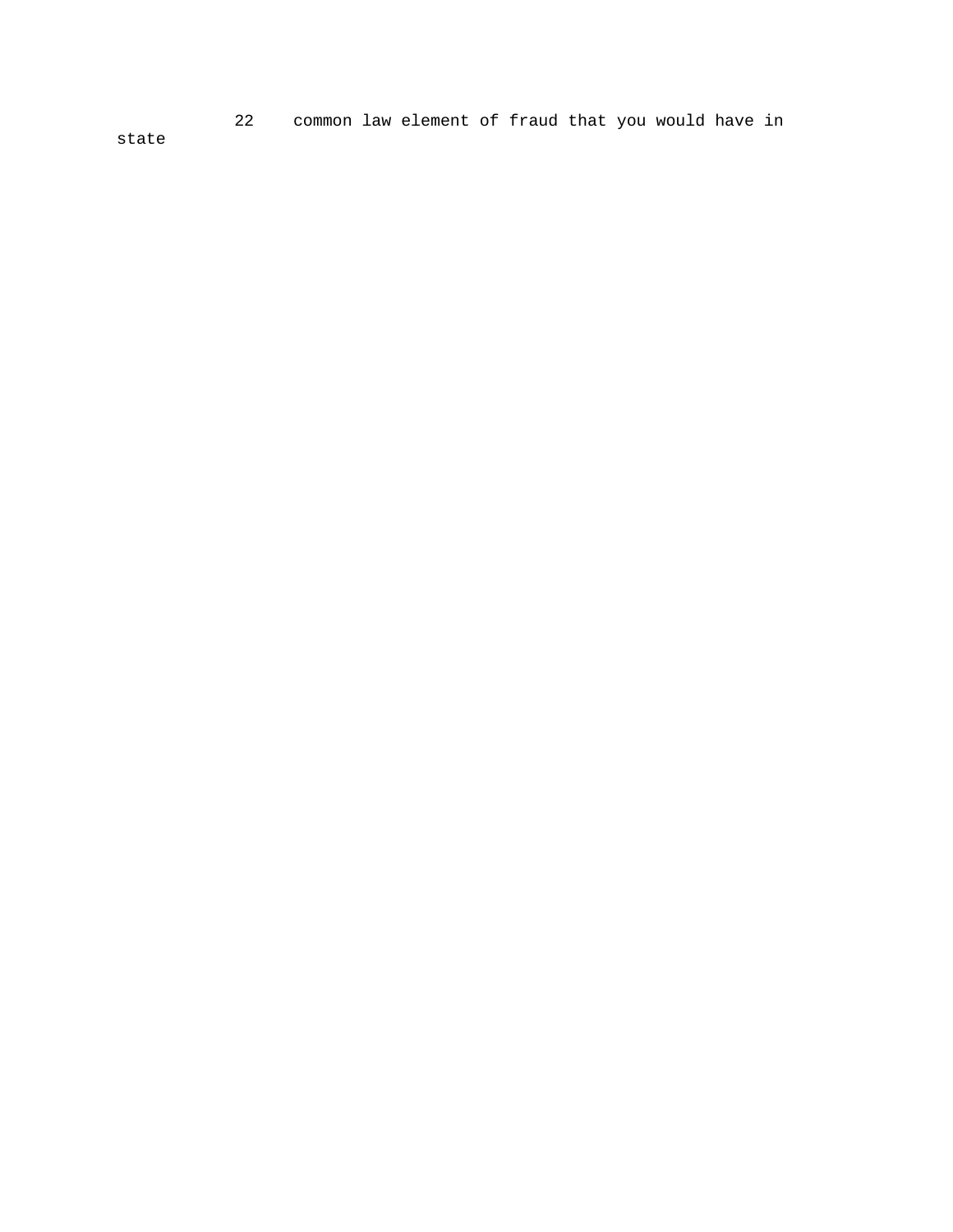|                | 1  | law action.                                             |
|----------------|----|---------------------------------------------------------|
|                | 2  | Here, fraud in the preamble we propose to               |
|                | 3  | mean any conduct that impairs, obstructs, or defeats a  |
|                | 4  | well-functioning market or the integrity of the market. |
|                | 5  | COMMISSIONER O'MALIA: Would a individual                |
| offer          | 6  | trade strategy me manipulative because each bid and     |
|                | 7  | will feed a price trend? How will we look at that?      |
|                | 8  | Would we look at it by bid and offer, or we look at a   |
|                | 9  | kind of scheme?                                         |
|                | 10 | MR. HIGGINS: Here's where it's difficult                |
|                | 11 | from where I stand because these cases are really fact  |
| leave          | 12 | and circumstance specific. So to -- and I'm going       |
| without        | 13 | you wanting, I think, with your question because        |
| meaning        | 14 | those facts and circumstances, it's hard to give        |
| They           | 15 | to these words. They don't mean much in isolation.      |
| case.          | 16 | mean something when they're enveloped by any given      |
|                | 17 | So I really, I defer to others, but I don't have        |
| which          | 18 | a good answer for you without factual record around     |
|                | 19 | to apply the rule.                                      |
| <b>Because</b> | 20 | CHAIRMAN GENSLER: Are there cases?                      |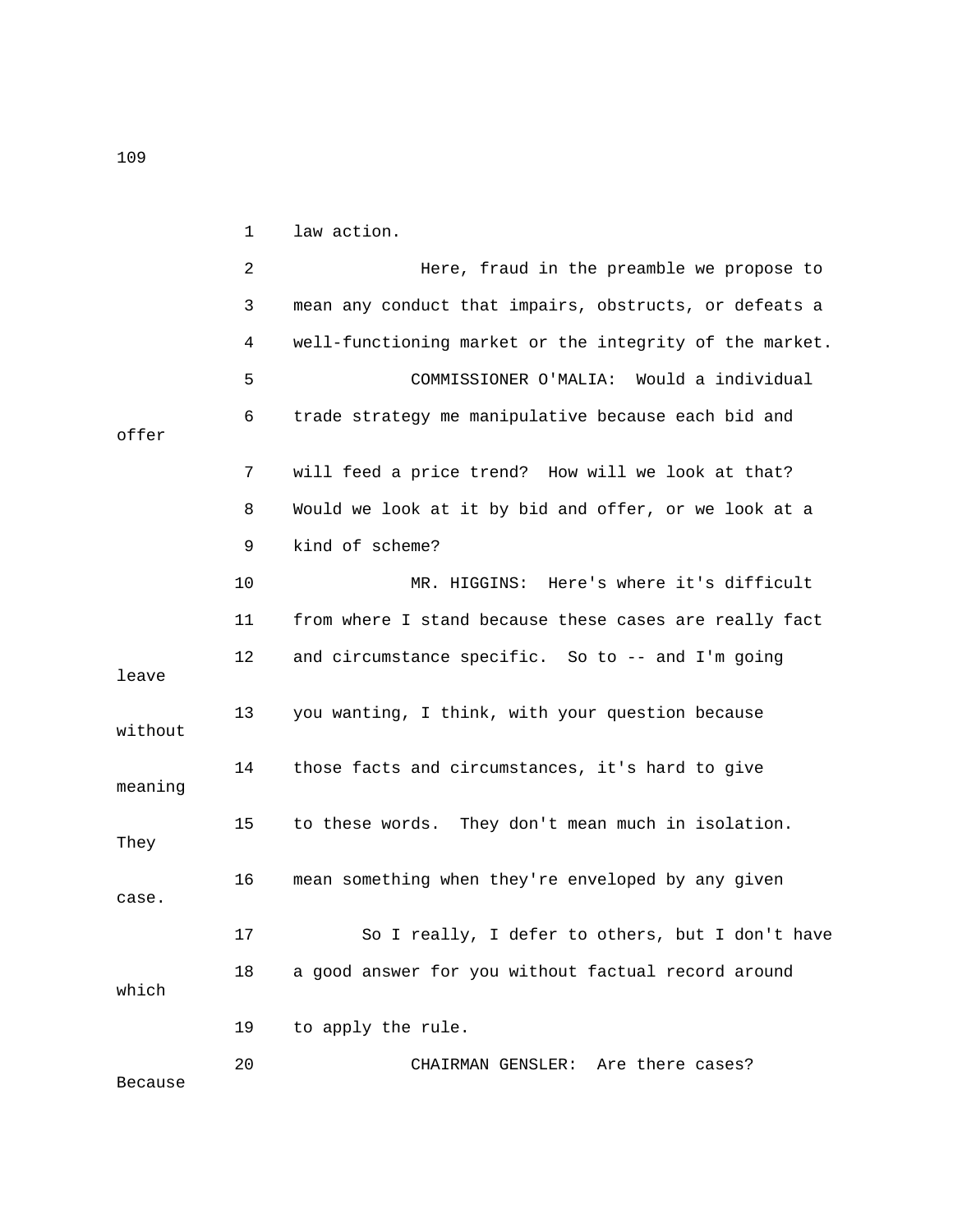- 21 really what happened with Senator Cantwell worked to
- 22 insure that FERC had these authorities FTC had these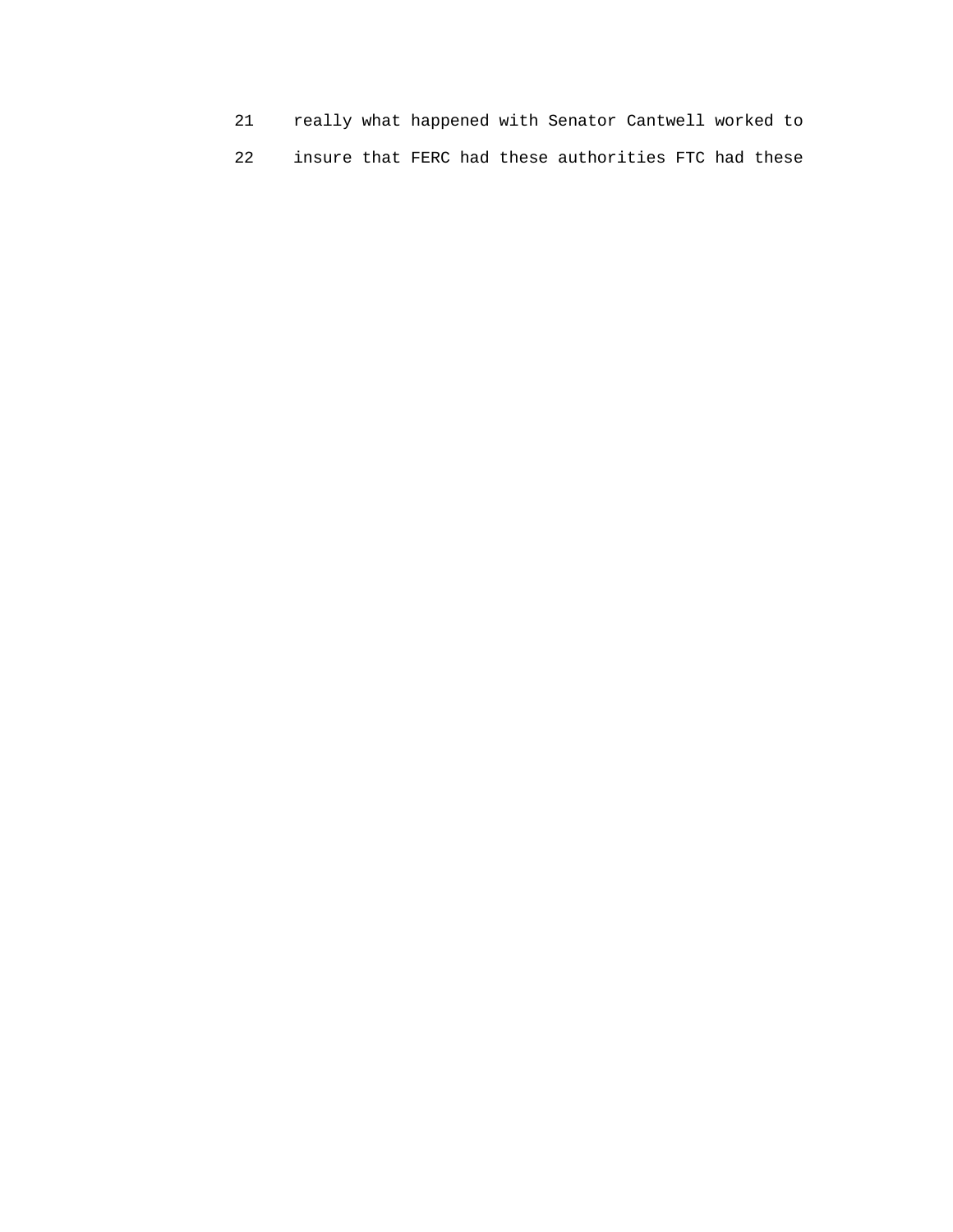1 authorities, and now we have these authorities as the SEC 2 has over decades. So maybe if there is guidance from 3 other cases. Brad or Vince? 4 MR. MCGUNAGLE: I do I think, as Mark said, 5 this will be a case-by-case development. 6 When I was speaking earlier to Commissioner 7 Sommers, I focused on, for example, activity that we've 8 already found to be illegal because I think that making 9 the arguments in front of the courts with respect to the 10 activity that already violates some aspect of the 11 Commodity Exchange Act. That working an evaluation 12 statute saying in furtherance of it's a manipulative 13 device or deception, that that will be, should be 14 persuasive to the court. 15 As we talk about other areas of trading 16 activity, where arguably, you know, it might otherwise 17 appear to be legitimate trading, you know, on the market. 18 But we're offering that there is a 19 manipulative scheme in play. And so the actual trade 20 strategy that's being employed constitutes a manipulative 21 or deceptive device under 6 (c)(1). And the courts will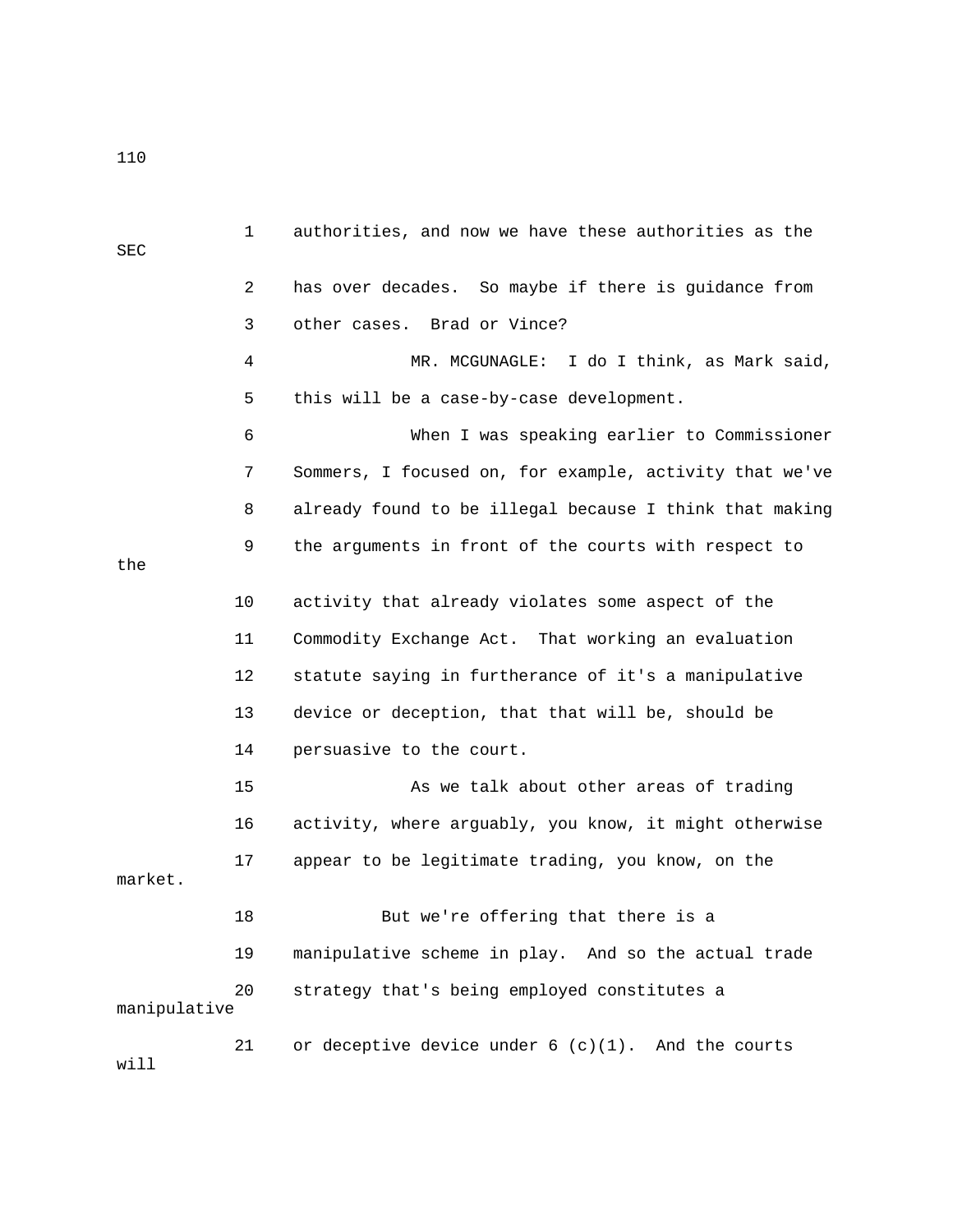22 help guide us in terms of how those issues get decided

as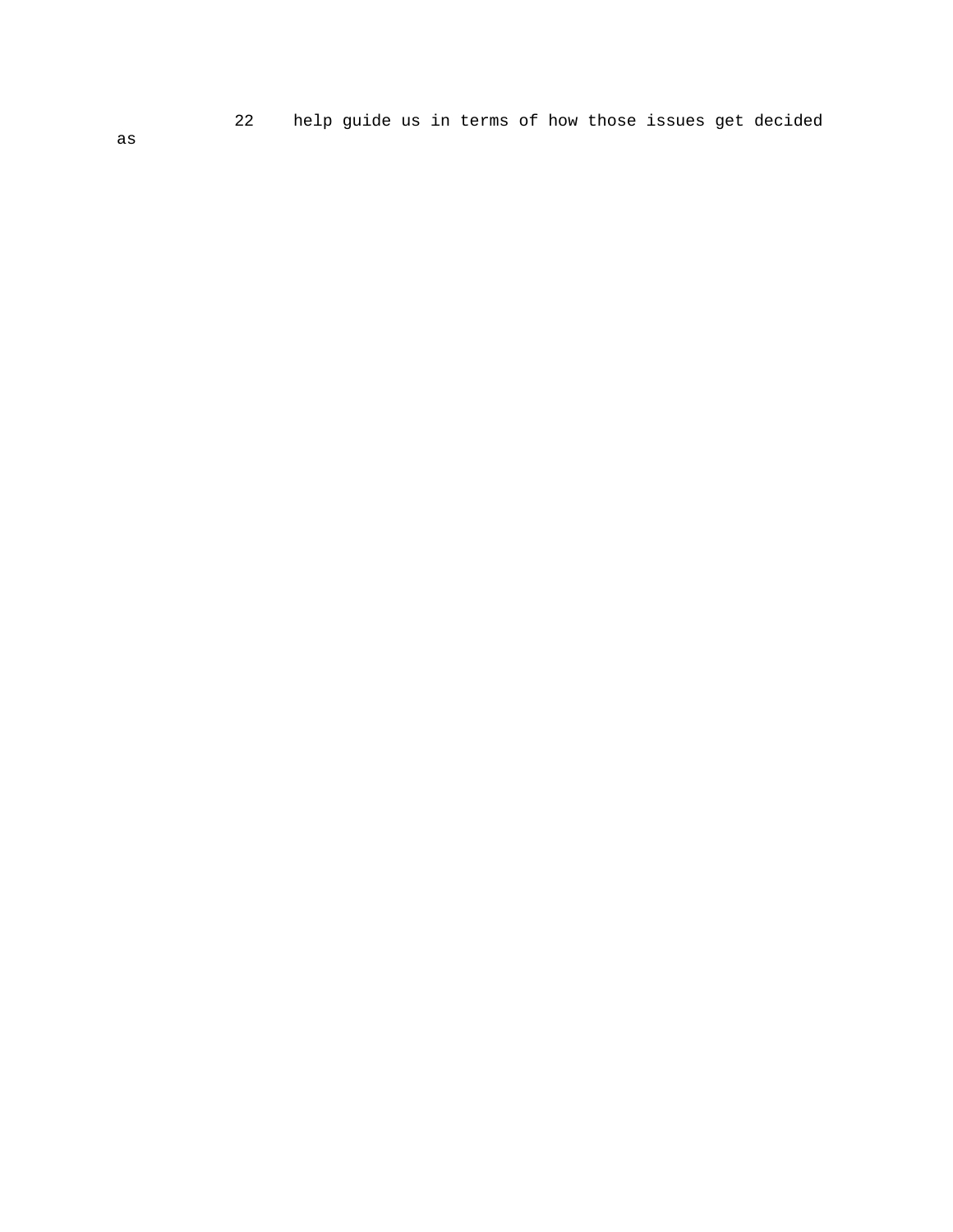1 we go forward.

|      | 2  | So I don't think there's going to be a                  |
|------|----|---------------------------------------------------------|
|      | 3  | hard-and-fast rule coming out of the applicability of 6 |
| оf   | 4  | $(c)(1)$ after the effective date. There will be a lot  |
|      | 5  | discussions in the cases just going forward.            |
|      | 6  | CHAIRMAN GENSLER:<br>I'm sorry. I'm just                |
|      | 7  | trying to hep. But wouldn't the Courts -- and maybe     |
| the  | 8  | Brad, because you're an appellate litigator, wouldn't   |
|      | 9  | courts look to a lot of the law that's been established |
|      | 10 | by the courts around the Securities And Exchange        |
|      | 11 | Commission enforcing the same words?                    |
|      | 12 | MR. BERRY: Yes, they would. And the                     |
| that | 13 | proposed ruled acknowledges that talk about the fact    |
|      | 14 | there's been a lot of case law developed under Section  |
|      | 15 | 10b and 10b-5.                                          |
|      | 16 | And that, in many respects, the we're                   |
|      | 17 | proposing that this provision be guided by the law that |
|      | 18 | has developed around 10b and 10b-5) with appropriate    |
|      | 19 | modifications.                                          |
|      | 20 | Commissioner O'Malia?<br>CHAIRMAN GENSLER:              |
|      | 21 | COMMISSIONER O'MALIA:<br>Thank you, Mr.                 |
|      | 22 | The manipulative or deceptive devise must<br>Chairman.  |

be,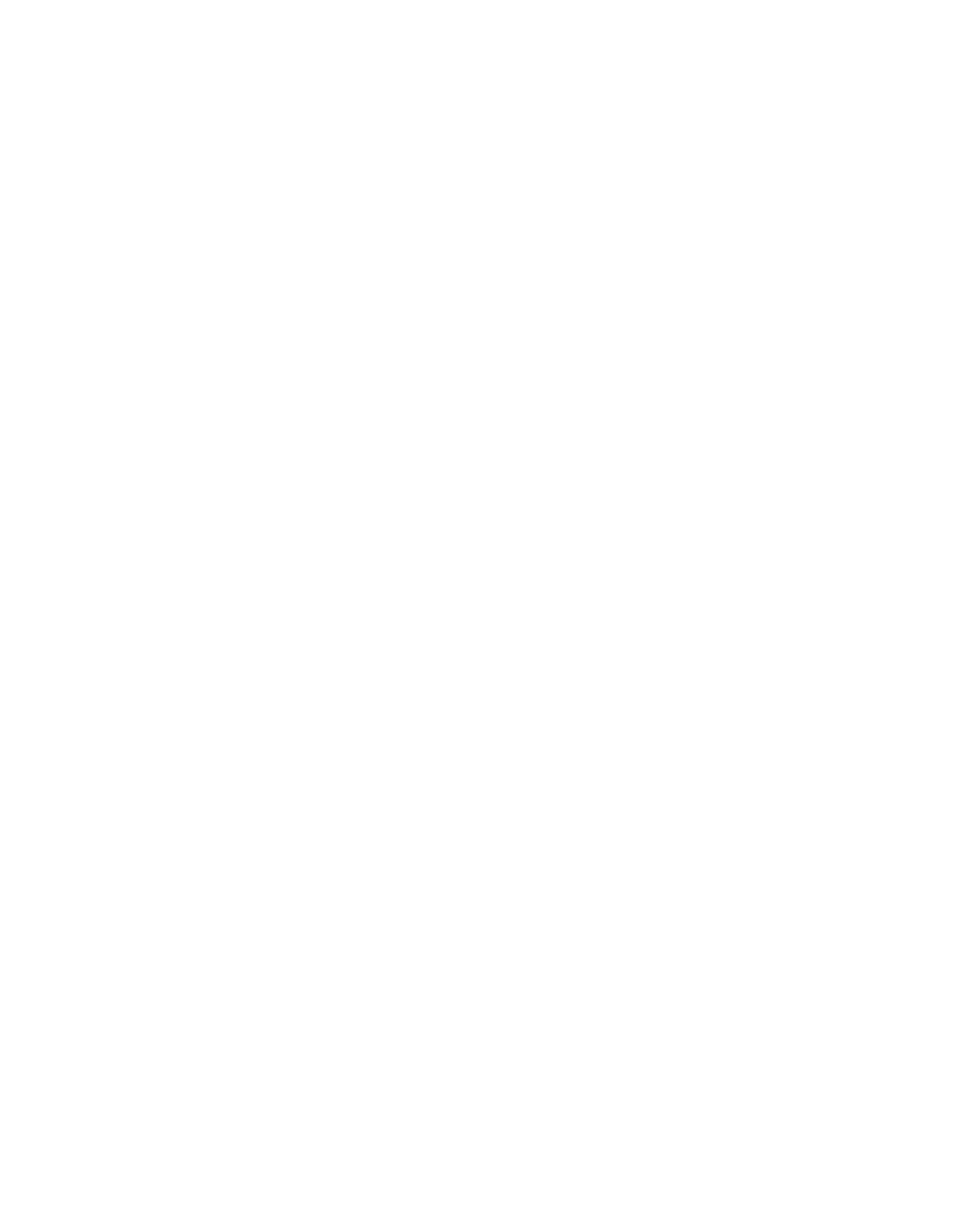1 quote, "Used in connection with a jurisdictional 2 transaction," correct? 3 MR. BERRY: That's correct. 4 COMMISSIONER O'MALIA: Can you help me 5 understand how the SEC is interpreted this and how we're 6 interpreting this in our rulemaking? And maybe any 7 flavor you can -- is there a nexus between the conduct 8 and the jurisdictional transaction? 9 MR. HIGGINS: Right. So the Supreme Court 10 again has weighed in on this specific issue in connection 11 with the SEC versus Sanford case, which can came down in 12 200w. 13 In that case, the Supreme Court breathed 14 light in the three-words phase "in connection with" by 15 saying: So long as the fraud coincides with the SEC 16 jurisdictional transaction, there is that sufficient 17 nexus, as you said. 18 Now, the Court was careful in that case to 19 not be unlimited. I believe it's footnote 4 of that cas 20 the Court went on to say -- this was a 9-0 case, by the 21 way. I think it was unanimous. The Court said: When 22 we're saying "in connection with," it's not limitless.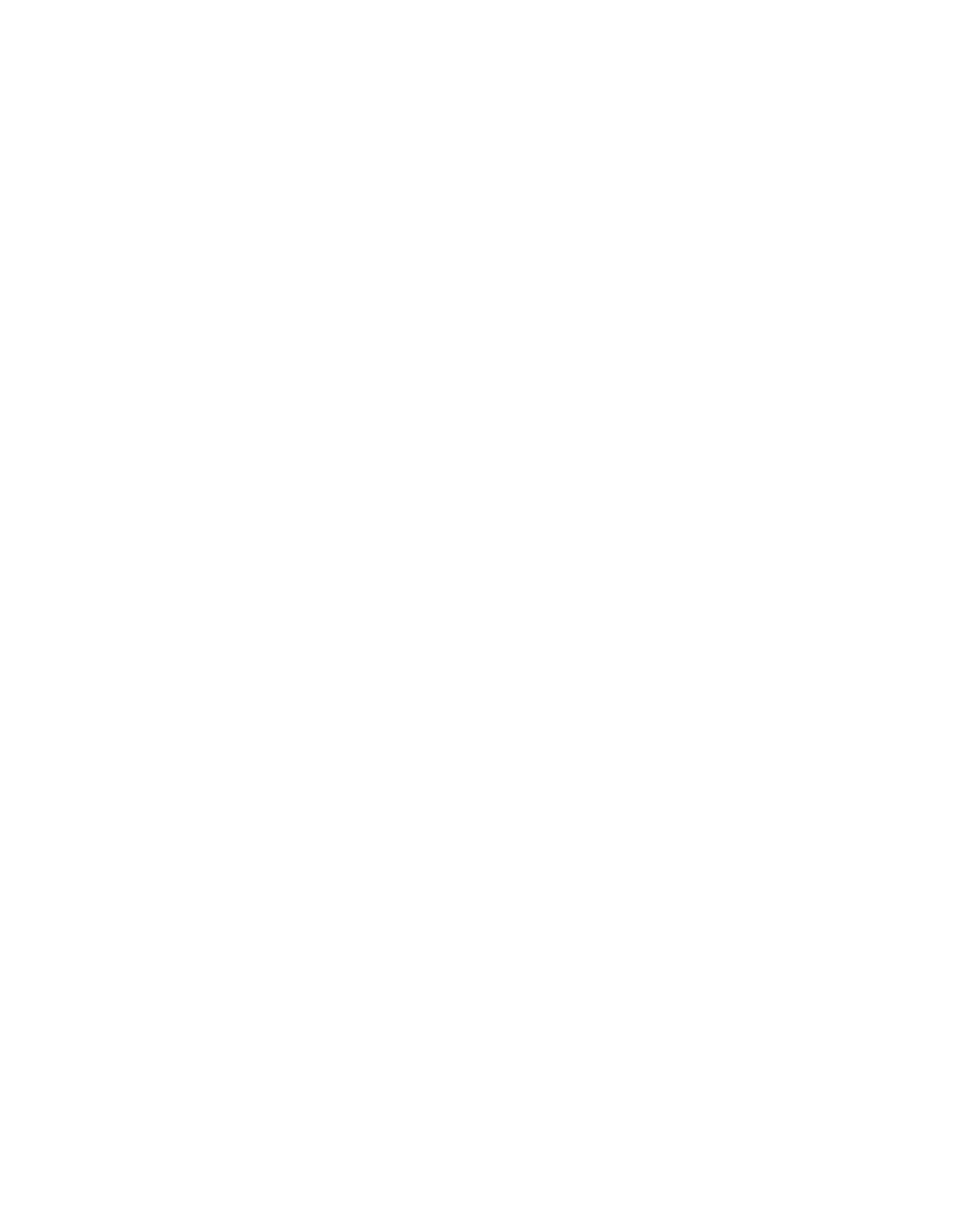|            | $\mathbf 1$ | So they gave the example of a stockbroker               |
|------------|-------------|---------------------------------------------------------|
| who        |             |                                                         |
|            | 2           | steals cash. Not a money-market fund, but cash from a   |
|            | 3           | client's account and uses that cash to buy real estate. |
|            | 4           | There is a not a sufficient nexus. And you would not    |
|            | 5           | violate 10b-5 under that fact pattern.                  |
|            | 6           | So it's broad, is as the entire rule.<br>It's           |
|            | 7           | meant to be flexible, but it's not limitless.           |
| with       | 8           | COMMISSIONER O'MALIA: I think I'm done                  |
|            | 9           | my disruptive trading practices questions.              |
|            | 10          | CHAIRMAN GENSLER:<br>Manipulative questions.            |
|            | 11          | COMMISSIONER O'MALIA:<br>Right.<br>Yes.                 |
|            | 12          | CHAIRMAN O'MALIA: I gather, and I think                 |
| we're      | 13          | Commissioner O'Malia's questions are very helpful,      |
| оf         | 14          | not alone in this because there's a tremendous amount   |
|            | 15          | case law, I think. There's a tremendous amount of case  |
| understand | 16          | law, and that's what I understood, at least I           |
|            | 17          | was the intent of Congress here. So if we have new      |
|            | 18          | fraud-based manipulation, it wouldn't be, as you say,   |
| law.       | 19          | unfounded because it would be grounded in this case     |
|            | 20          | And you've answered a very important second             |
|            | 21          | question, Mark, is that we're not trying to incorporate |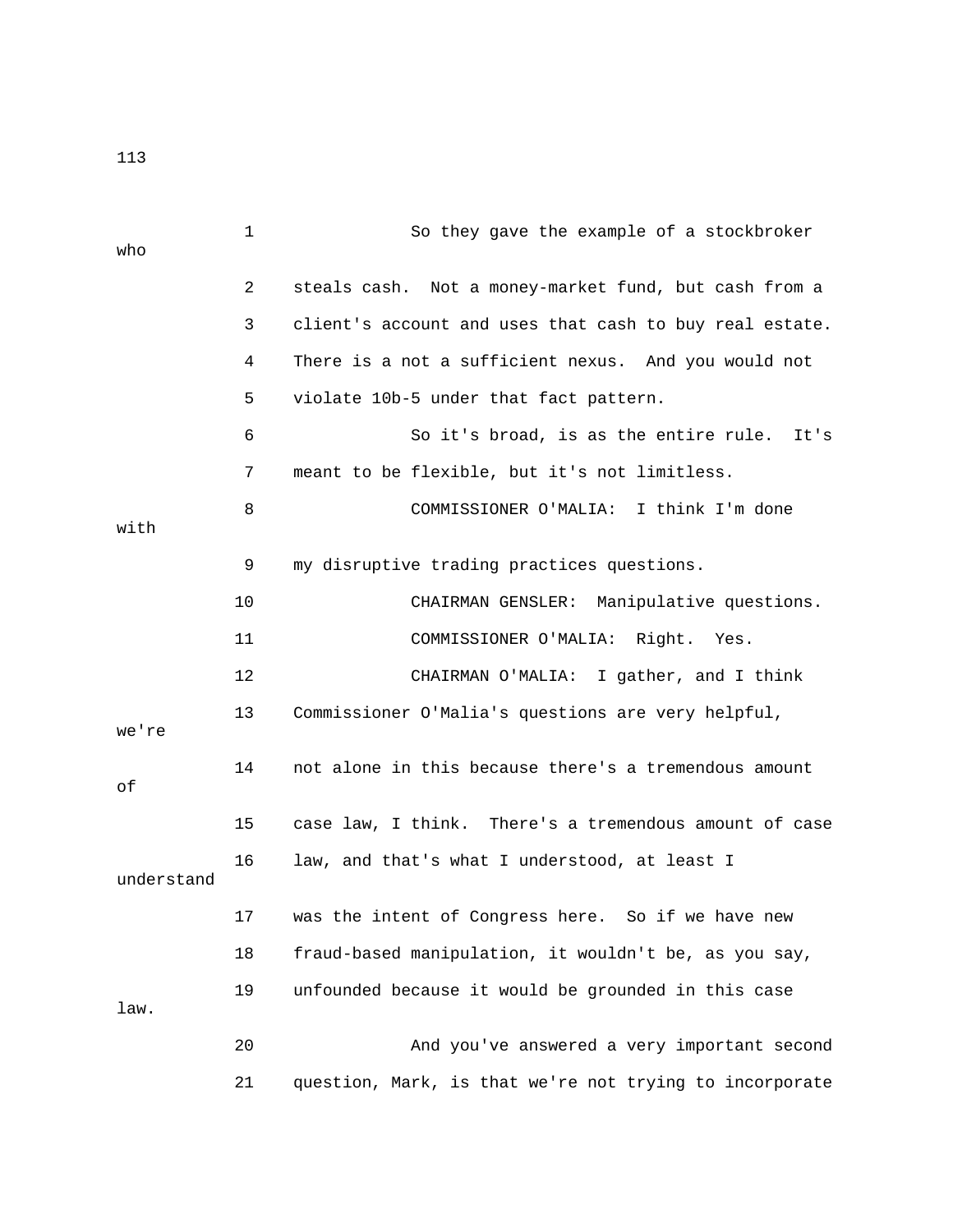22 the insider trader piece in that case law, but if you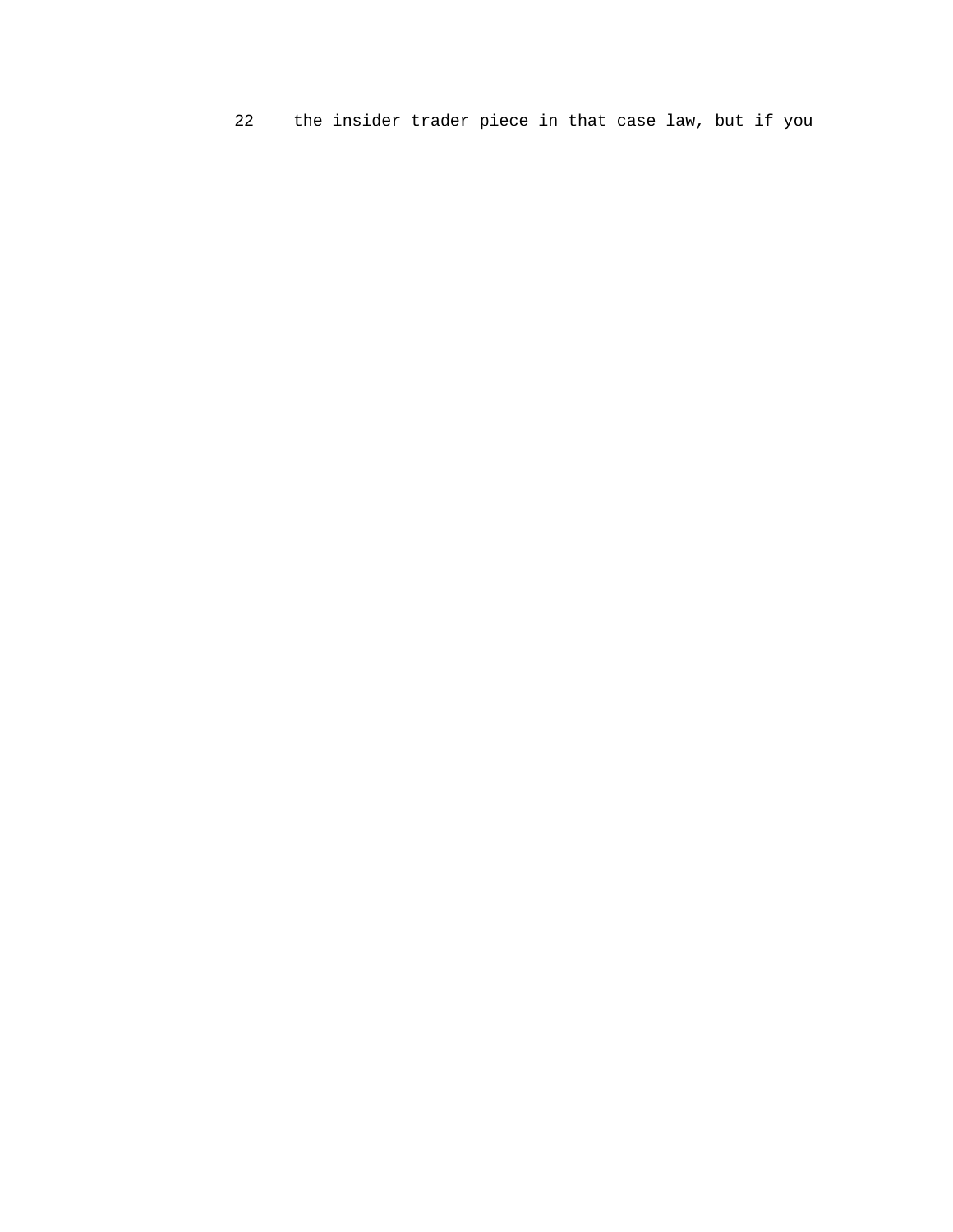|           | $\mathbf 1$ | could you answer those two pieces to the questions      |
|-----------|-------------|---------------------------------------------------------|
| оf        | 2           | Justice Renquist said<br>MR. HIGGINS: Yes.              |
|           | 3           | $10b-5:$<br>That from a egg corn a new oak has grown.   |
|           | 4           | Which Justice was that?<br>CHAIRMAN GENSLER:            |
|           | 5           | Renquist. So he's making a<br>MR. HIGGINS:              |
| law       | 6           | point in this statement there is a huge body of case    |
| sure      | 7           | under 10b-5 that we can avail ourselves to. And I'm     |
|           | 8           | the courts will too as they interpret it. So yes, we    |
|           | 9           | will be guided by but tailored to our specific mission. |
| reiterate | 10          | As far as insider trading, just to                      |
| it        | 11          | this rule does not prohibit insider trading, nor does   |
|           | 12          | impose any new duty of disclosure on any market         |
|           | 13          | participants.                                           |
| says      | 14          | There's a specific provision in 753 that                |
|           | 15          | you do not have to divulge inside or confidential       |
| if        | 16          | information to the public before you trade. However,    |
| not       | 17          | you do speak, you must speak fully and completely and   |
|           | 18          | be misleading in your statements.                       |
|           | 19          | CHAIRMAN GENSLER: Other questions?                      |
|           | 20          | Thank you, Mr.<br>COMMISSIONER O'MALIA:                 |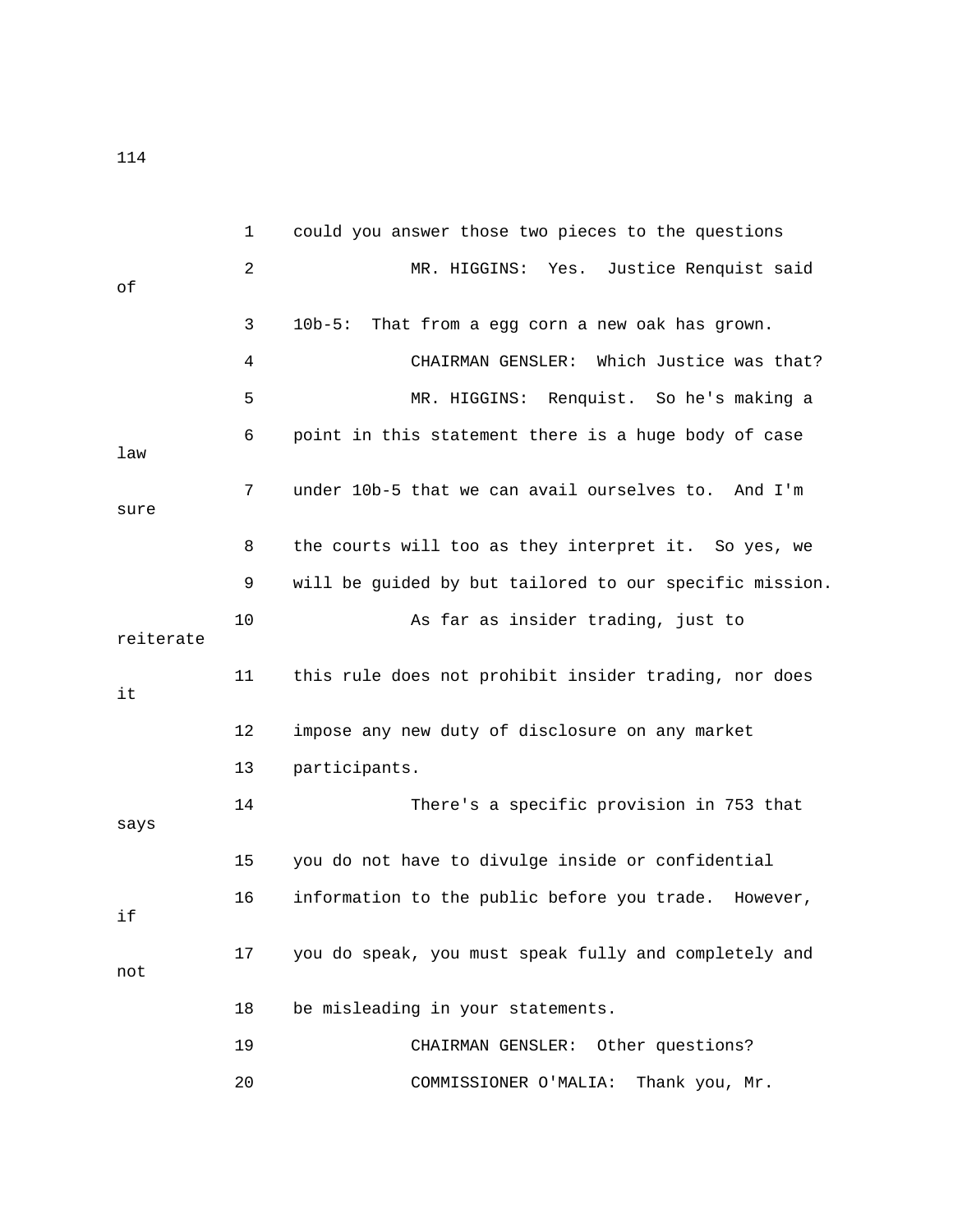21 Chairman. Your question did bring up in what I think 22 will be helpful is helping everybody understand how this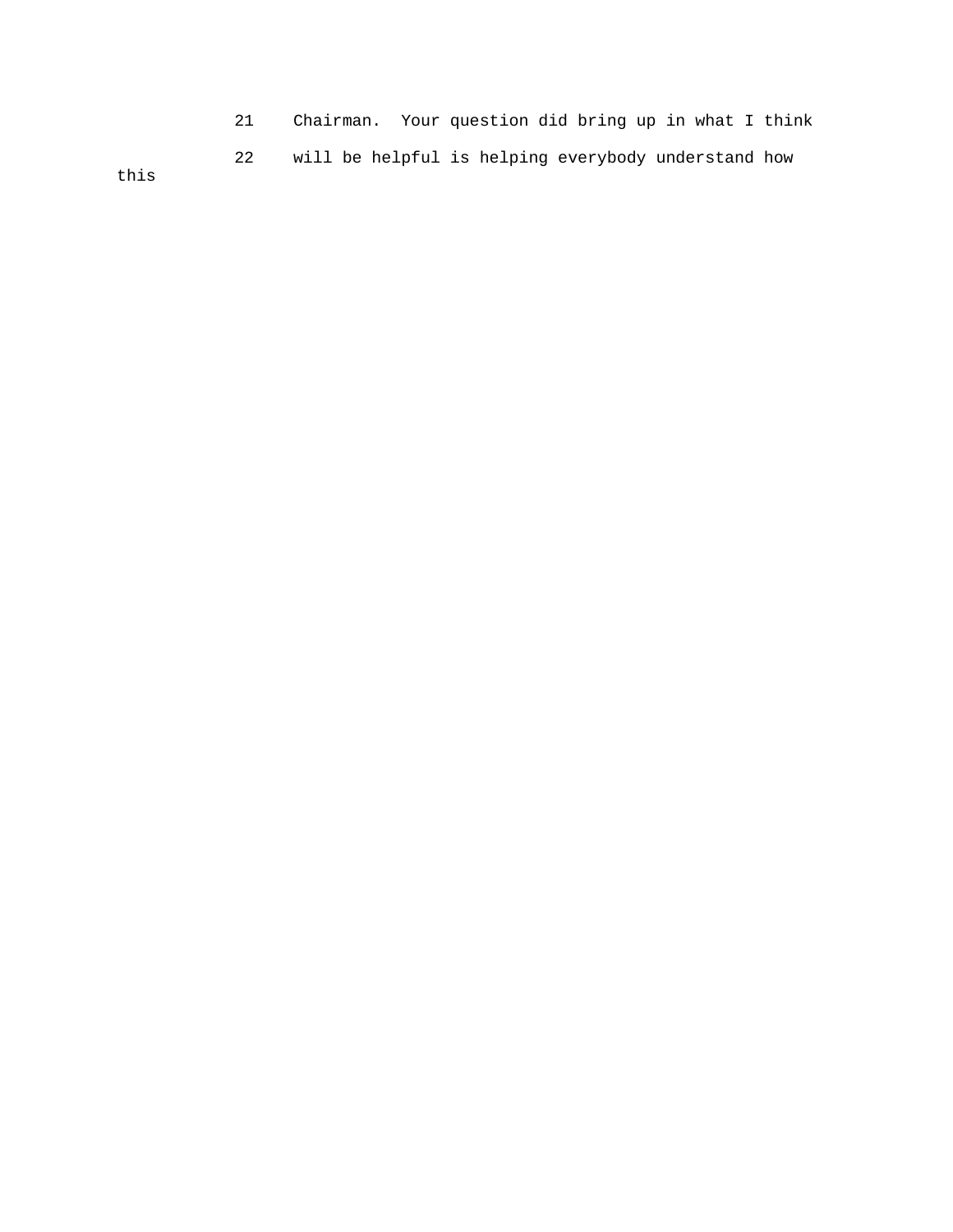1 continuum works as I noted. 9(a)(2) in our statute, 2 obviously, and we're not getting rid of that. Do you 3 want to elaborate on what that relationship is? 4 MR. HIGGINS: Yes. I think it's status quo, 5 as far as 9(a)(2). So I think today, just as we have in 6 the past, a person, depending on the right facts and 7 circumstances could conceivably be charged with multiple 8 (c)(1) violation and a 9(a) (2) violation. 9 Congress was explicit that 753 would not 10 upset 9(a)(2) or the applicability of 9(a)(2). 11 COMMISSIONER O'MALIA: Now, you've showered 12 praise on the SEC 4 and FERC for their new authorities. 13 We are not without our own fraud authorities. How will 14 those be -- and in case law therein. So how are we going 15 to use our case law? Are we going to band in it, or are 16 we going to just go with SEC, or stand by it? 17 MR. HIGGINS: No. We do not and we're clear 18 in the preamble and I tried to make clear in our 19 precedence, this is new authority. It's new. But we 20 have decades of precedent in policing fraud manipulation.

21 We have no intention amending that.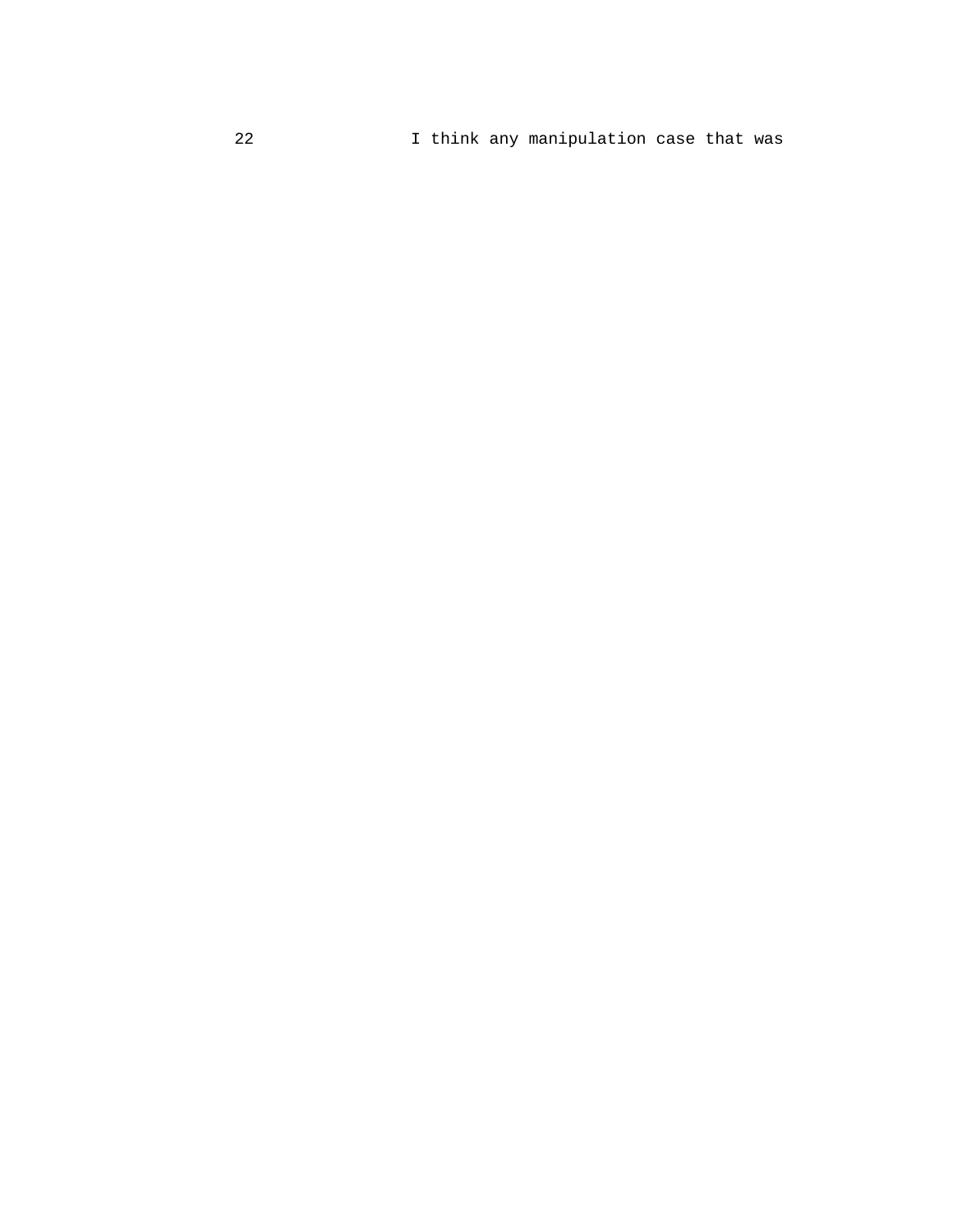|             | $\mathbf{1}$ | brought before could still potentially be used in       |
|-------------|--------------|---------------------------------------------------------|
|             | 2            | guidance in cases going forward on.                     |
|             | 3            | COMMISSIONER O'MALIA:<br>So now we have the             |
|             | 4            | SEC, FERC, our fraud, 9(a)(2), obviously this is        |
| significant | 5            | extraordinarily complicated. We've given you            |
| obviously   | 6            | tools. Congress has given us significant tools          |
| element     | 7            | with fraud and manipulation in changing the price       |
|             | 8            | a little bit here.                                      |
|             | 9            | Now how do we form the industry of how                  |
|             | 10           | they're going to be charged what the rules are going to |
| be          | 11           | be going forward and what applies? Are they going to    |
|             | 12           | a $6(c)(1)$ ? $6(c)(3)$ ? $9(a)(2)$ ? Fraud versus      |
|             | 13           | manipulation?                                           |
| dollar      | 14           | You did dodge the 140 versus million-                   |
|             | 15           | question earlier on whether it will be fraud or         |
|             | 16           | manipulation because it has that reckless standard in   |
|             | 17           | there. What's the market to think about all of this?    |
|             | 18           | How can we give them the confidence, or what bin they   |
|             | 19           | There's no confidence.<br>will be bucketed?             |
| dodge       | 20           | MR. HIGGINS: Again, I'm not trying to                   |
| the         | 21           | your questions. I'm simply saying that this area of     |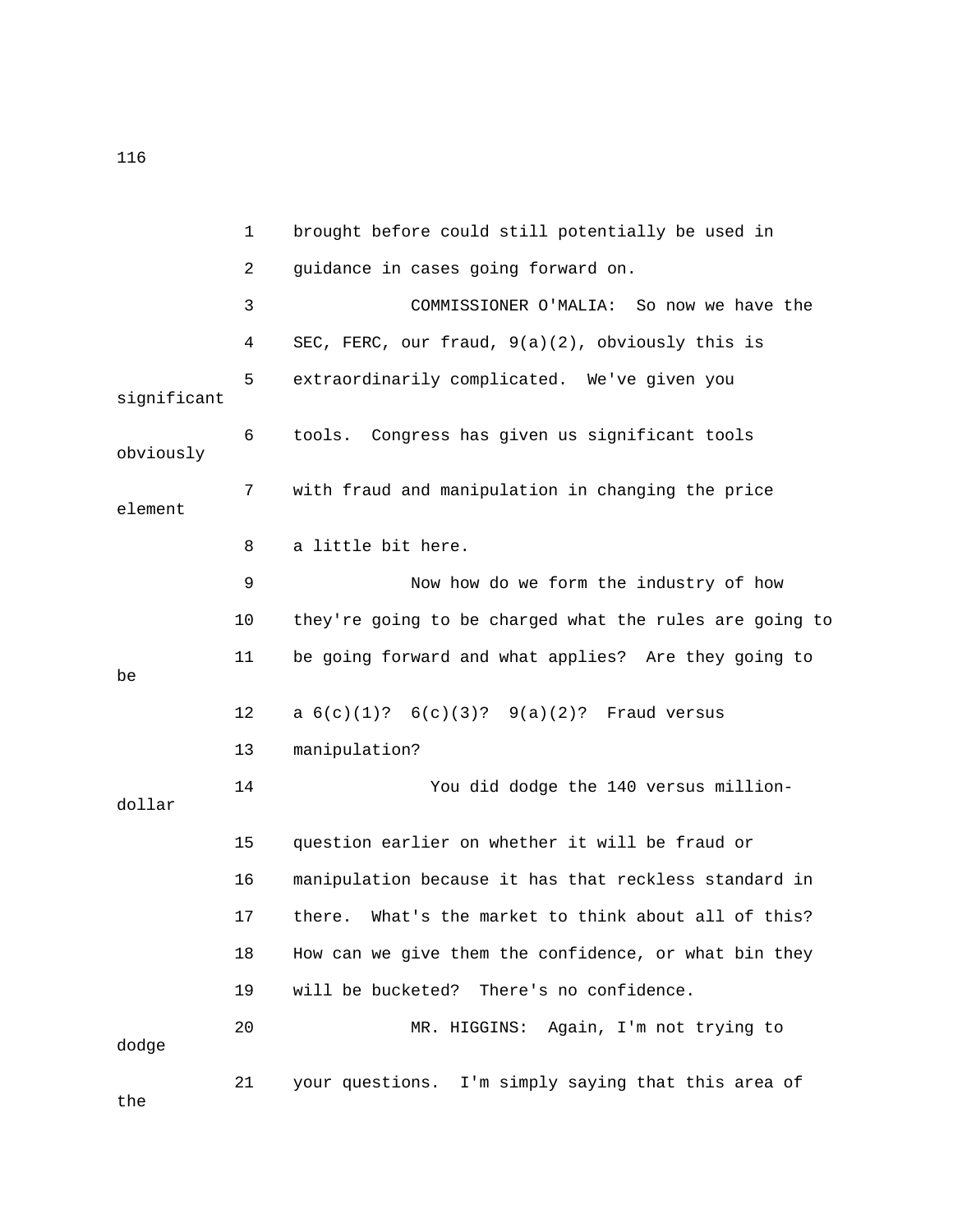22 law is extremely fact and circumstance dependent. So

to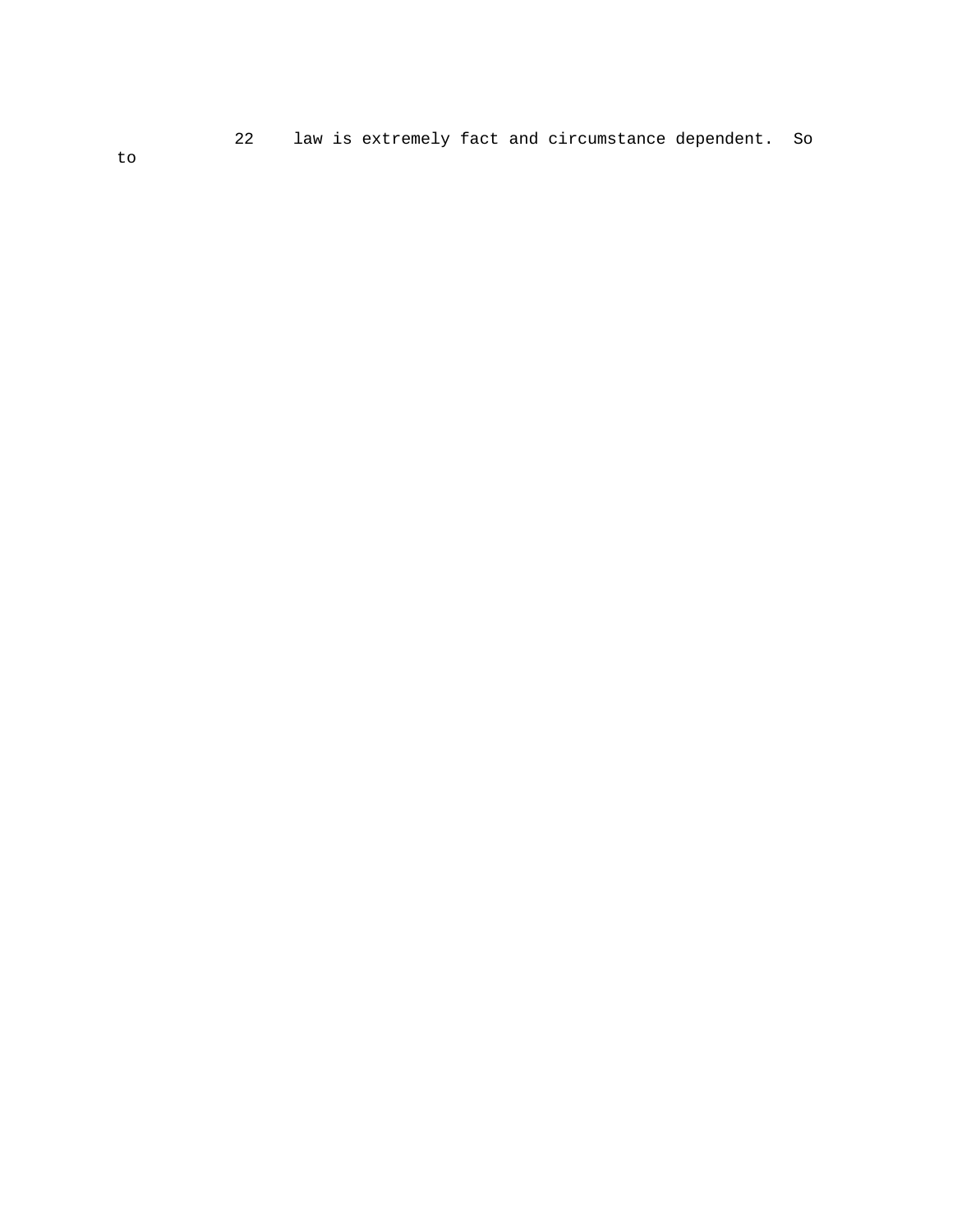| is         | $\mathbf{1}$ | tell you today how somebody would be charged tomorrow     |
|------------|--------------|-----------------------------------------------------------|
| respect    | 2            | foolish from where I sit. So, you know, in that           |
| and        | 3            | or with that caveat, everything is still on the table     |
|            | 4            | it always will be.                                        |
| charge     | 5            | If a specific fact person merits a 4b                     |
|            | 6            | but not $(c)(1)$ charge, that would be something that the |
|            | 7            | Commission would consider.                                |
| profile    | 8            | And a fact patten that may fit that                       |
| fraud,     | 9            | is where you have somebody that is perpetrating a         |
| sufficient | 10           | they have requisite intent, but there in not a            |
|            | 11           | connection through a connection jurisdictional            |
|            | 12           | transaction. If they're selling widgets or something      |
| 4b         | 13           | like that that aren't jurisdictional, maybe you have a    |
|            | 14           | fraud and not a (c) (1) fraud.                            |
| there's    | 15           | So as you can see with every new fact                     |
| this.      | 16           | a new permientation and new analysis that goes into       |
|            | 17           | MR. BERRY: Can I add just one comment?                    |
|            | 18           | Please.<br>CHAIRMAN GENSLER:                              |
|            | 19           | The one thing that I would hope<br>MR. BERRY:             |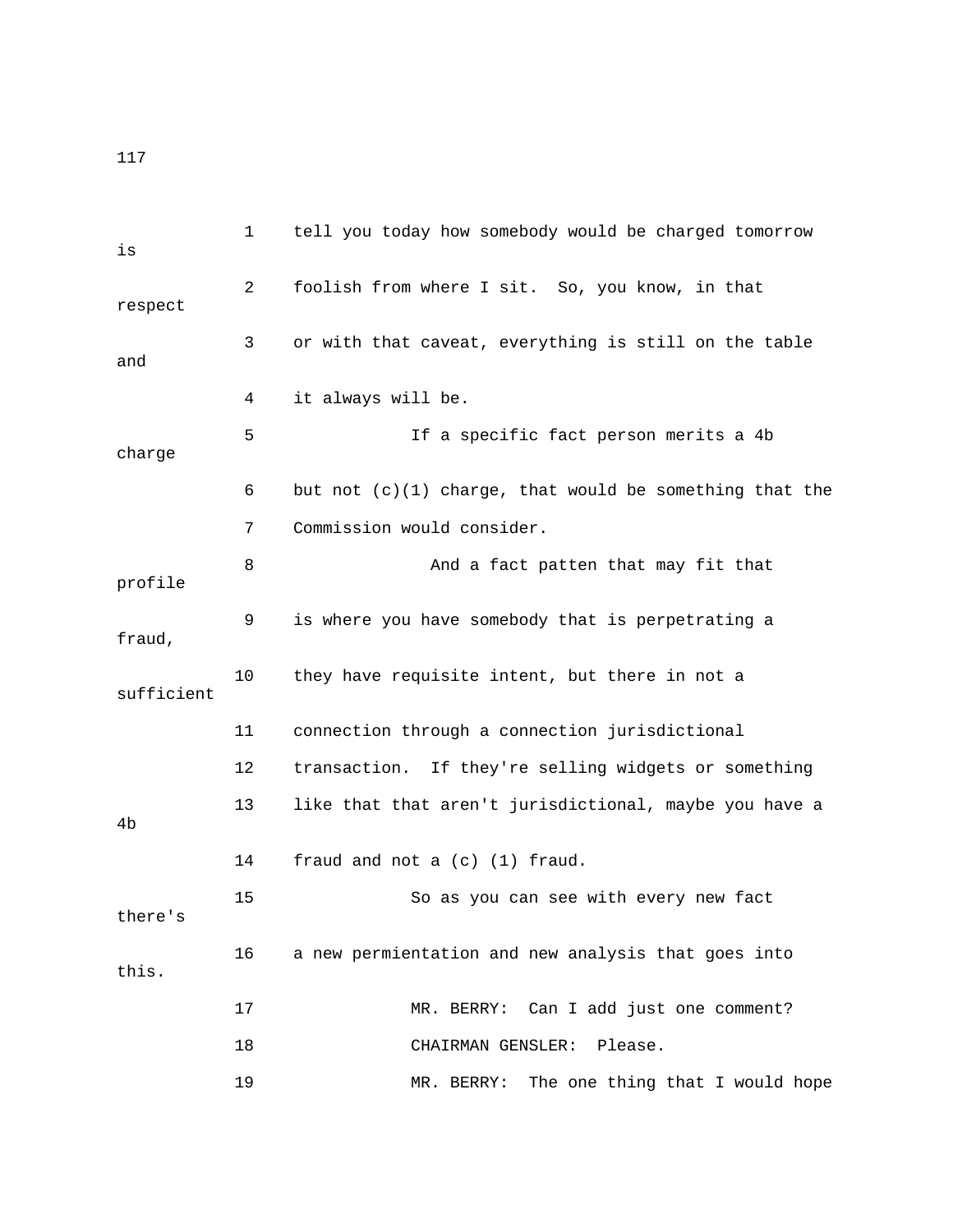20 that would be of comfort to the industry is that most of 21 the provisions that you just recited, Commission O'Malia,

22 requires specific intent or intent to defraud.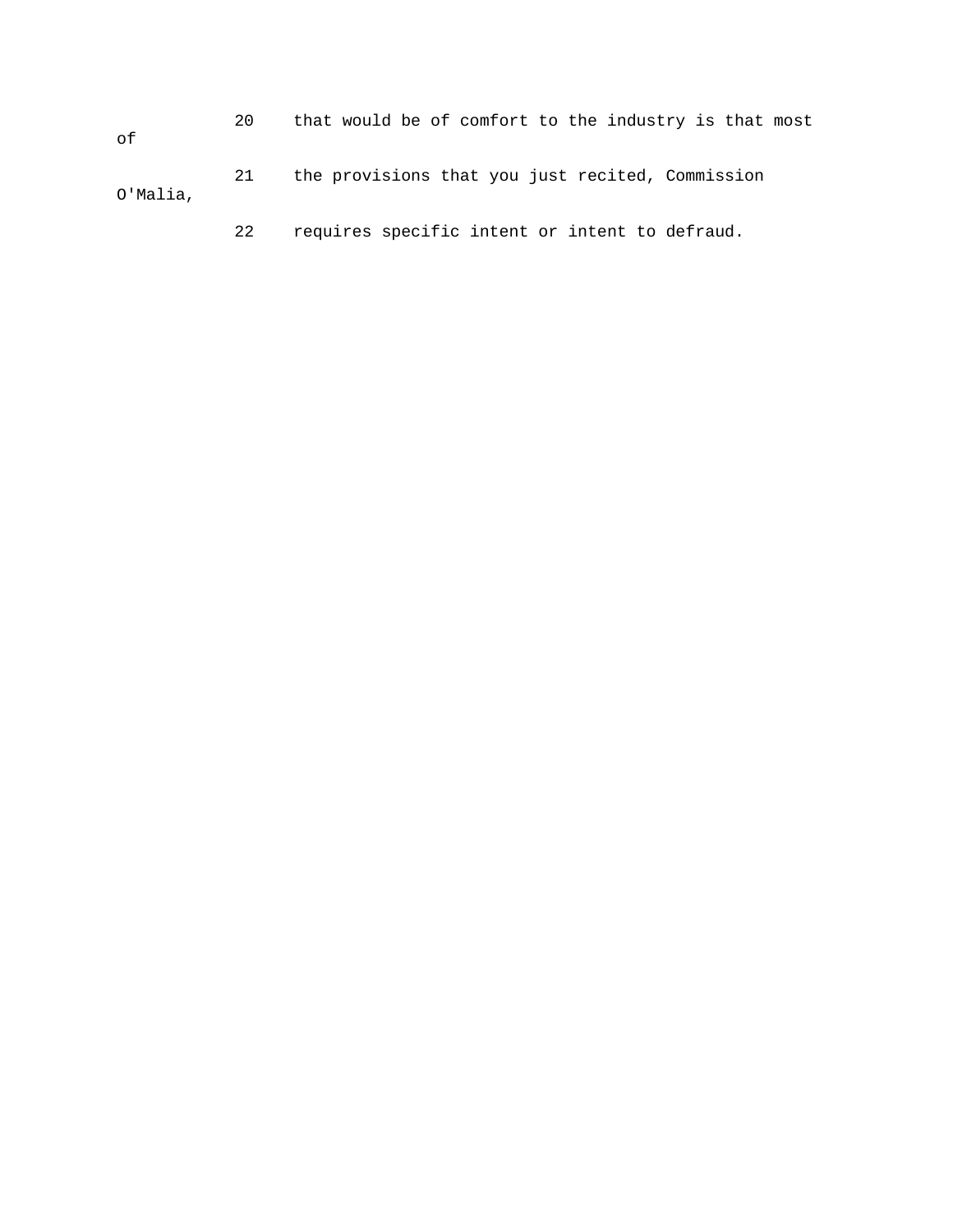1 So in most instances, with the exception 2 recklessness under (c)(1)if you are acting without 3 fraudulent intent or without specific intent to 4 manipulate to effect the price, you should be okay. It's 5 when you are acting with that intent that you can get 6 into trouble. 7 MR. HIGGINS: And just one other point with 8 recklessness. I want to be real clear on this. It's not 9 your standard tort definition, recklessness. The courts 10 are very clear in securities context and we are in our 11 rulemaking and in our preamble in the cases we cite. 12 When we say "recklessness," we mean a lesser showing of 13 intent. We don't mean a higher degree of negligence. I 14 hope that's eliminating. I just want to make that point. 15 People aren't, I don't think, are going to 16 stumble into a  $(c)(1)$  violation. You have to have the 17 requisite of that intent. 18 COMMISSIONER O'MALIA: Thank you, both. 19 CHAIRMAN GENSLER: I can tell we have four 20 extremely, accomplished, and knowledgeable lawyers. I 21 didn't go to law school, but I followed most of that.

22 COMMISSIONER CHILTON: Mr. Chairman?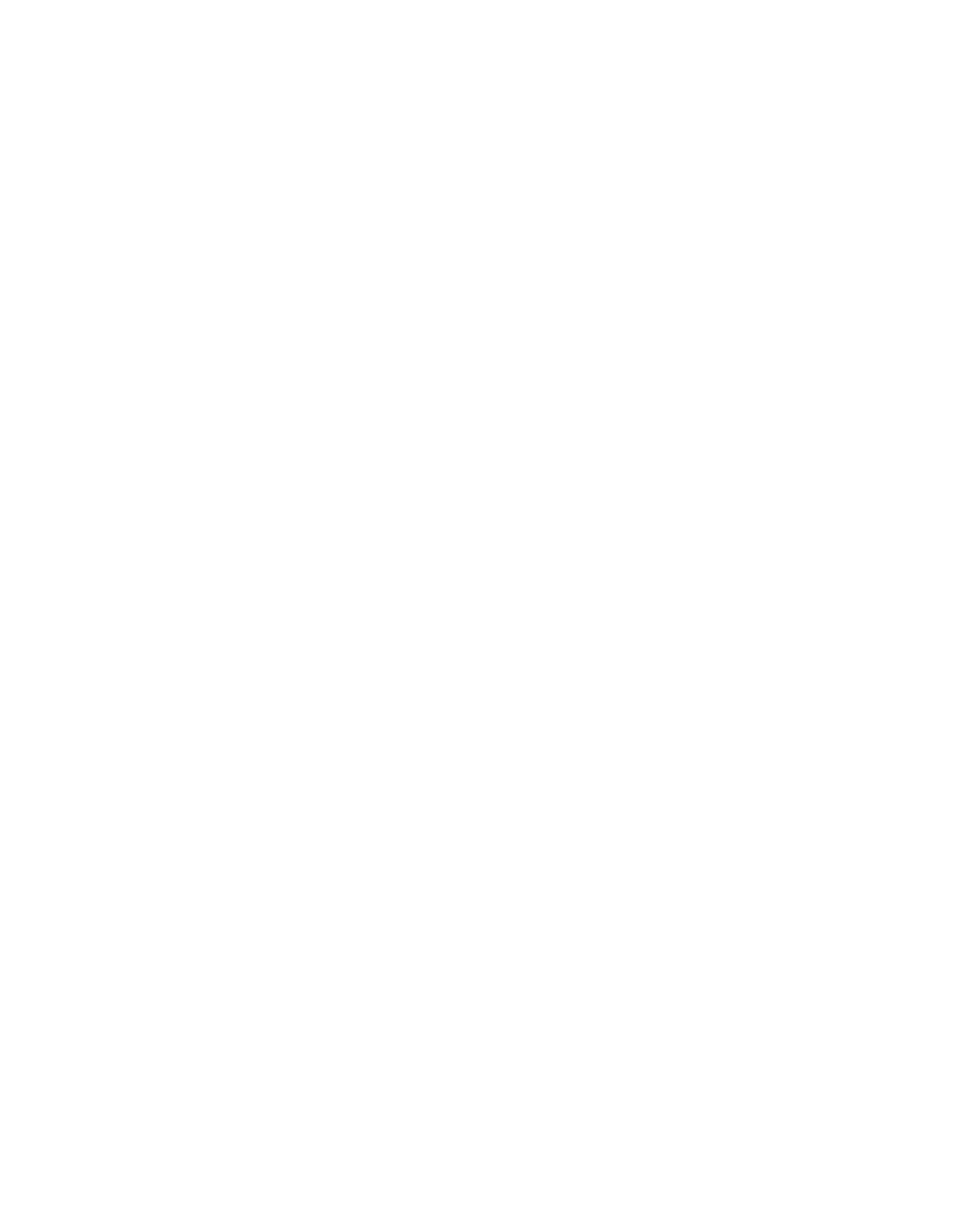| Chilton.     | 1<br>CHAIRMAN GENSLER: Yes, Commissioner                    |
|--------------|-------------------------------------------------------------|
|              | 2<br>COMMISSIONER CHILTON: I would just want to             |
|              | 3<br>compliment, and I appreciate Commissioner's O'Malia's  |
|              | I think they're good questions.<br>4<br>questions.          |
| particularly | 5<br>As I think all of us here know,                        |
| that         | 6<br>the Chairman, this language was sort of a compromise   |
|              | was sort of banged out at the 11th hour of the<br>7         |
|              | conference. And, well, people may write if differently<br>8 |
| it's         | 9<br>from one person or another. Congress wrote it, and     |
| 10           | the law. And so this is what we're left with. And I         |
| 11           | think you all have done a really spectacular job in         |
| 12           | putting a lot of meat on the bone.                          |
| 13<br>get    | I do look forward to the comment we will                    |
| 14           | on this because I. Do think there's some legitimate         |
| 15<br>you've | questions. But I compliment you on the work that            |
| 16           | done so far.                                                |
| 17           | CHAIRMAN GENSLER: Again, if there are no                    |
| 18           | further questions, I will entertain a call of the           |
| 19           | question.<br>All that's in favor say "Aye"?                 |
| 20           | (Chorus of ayes.)                                           |
| 21           | CHAIRMAN GENSLER: Any nayes? It being                       |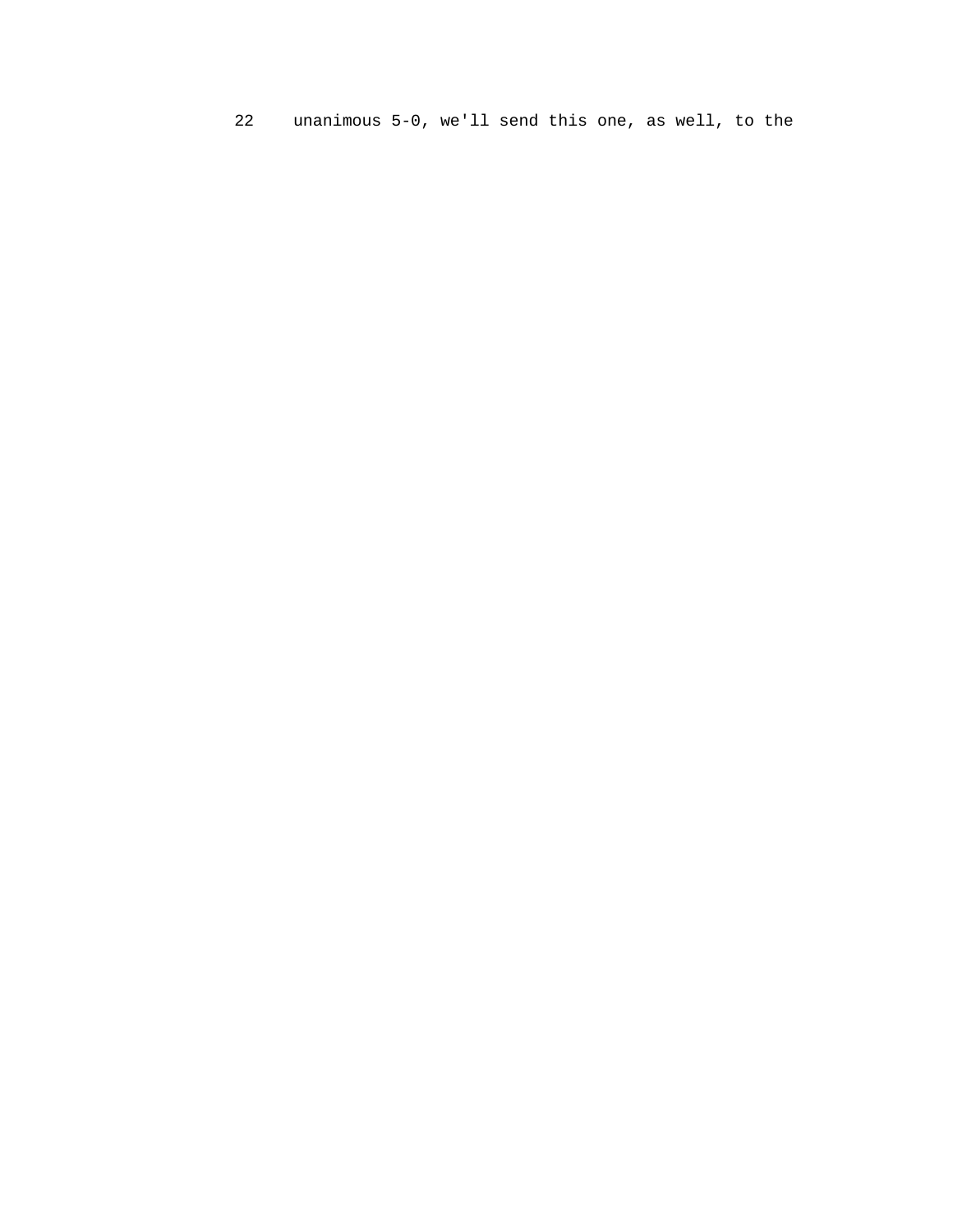1 Federal Register. Some of you can stay, or all of you 2 can stay for disruptive trading practices. 3 Brad, don't go anywhere. We have four great 4 lawyers here. I don't want to give you up. So Bob, are 5 you going to present this one? 6 MR. PEASE: Yes, Mr. Chairman. Good morning, 7 Mr. Chairman. Good morning, Commissioners. I would like 8 to introduce our team member with the anti-manipulation 9 and disruptive trading practices, the matter we're 10 discussing today. 11 As you can see from Mark's presentation a lot 12 of hard work and very high qualify work was put into 13 these efforts. Ralph Avery, Mary Connolly, Maria Godell 14 from the Office of the General Counsel. William Pennet 15 from DCIO. Christine Sorenson and Michael Pennet from 16 OCE. James Goodwin and Dave Taft from DMO. And Mark 17 Higgins, of course, Brian Walsh and Jeremy C. From 18 Enforcement. 19 I would also like to thank John Mark B., Brad 20 Berry, and Andre C. For their invaluable assistance in 21 these matters.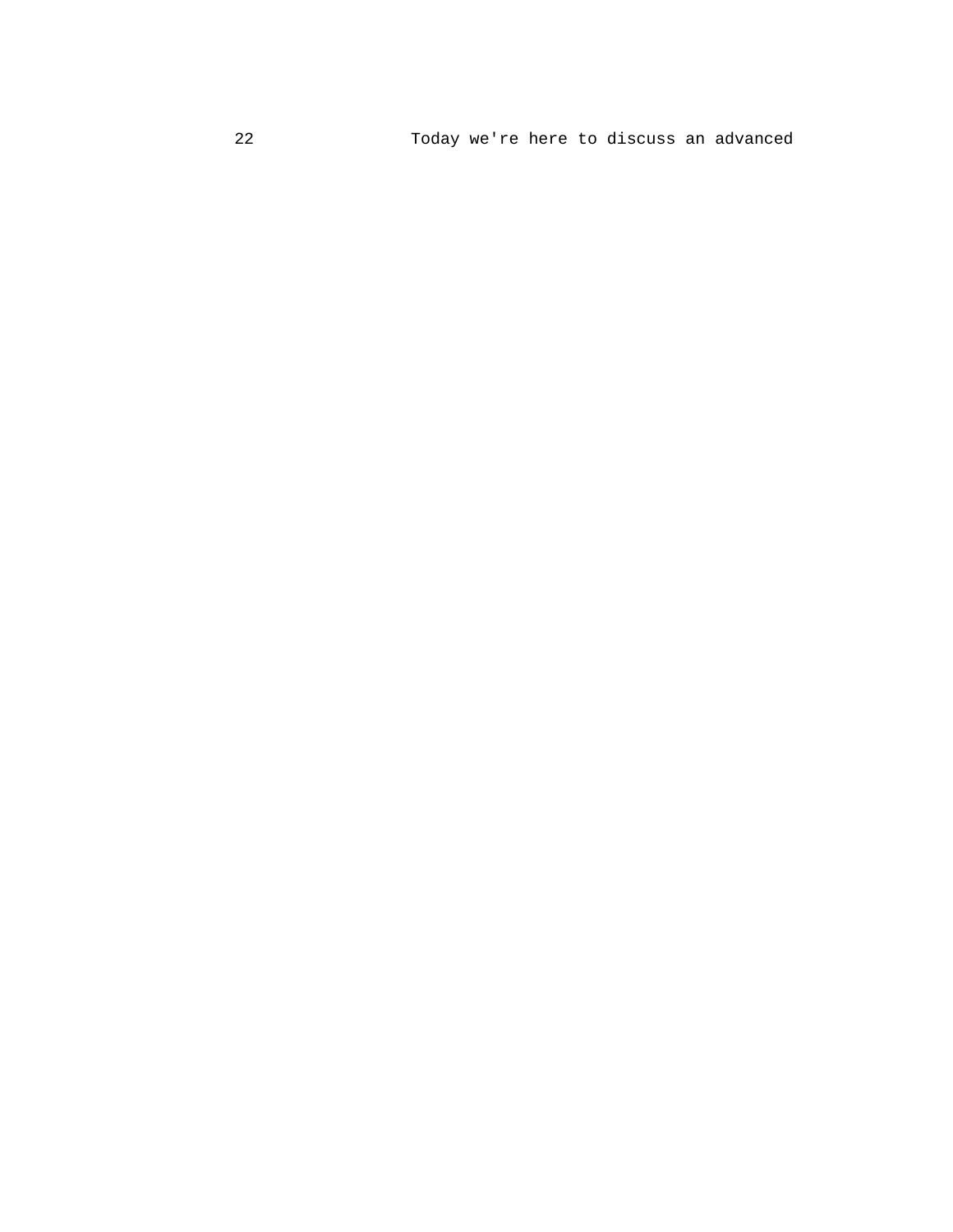1 notice of proposed rulemaking concerning Section 747 of 2 Dodd-Frank which prohibits, among other things, specific 3 trading practices disruptive that are disruptive of fair 4 and equitable trading. 5 Separately and not part of our proposed 6 rulemaking, Section 747 also makes it unlawful for any 7 for any person to enter into swap knowing they're acting 8 in reckless disregard the fact that its counterparty will 9 use the swap as part of their device to scheme or 10 artifice to defraud any third party. 11 Section 747 under Dodd-Frank, in Section 747 12 under Dodd-Frank, Congress expressly prohibits certain 13 trading practices that it determines is disruptive to 14 fair and equitable trading. 15 Congress made it unlawful to violate bids or 16 offer demonstrate intentional or reckless disregard for 17 the orderly execution of transactions during the closing 18 period, or is of the character of, or is commonly know 19 the trade as "spoofing." And spoofing is defined as 20 bidding or offering with the intent to cancel the bid

or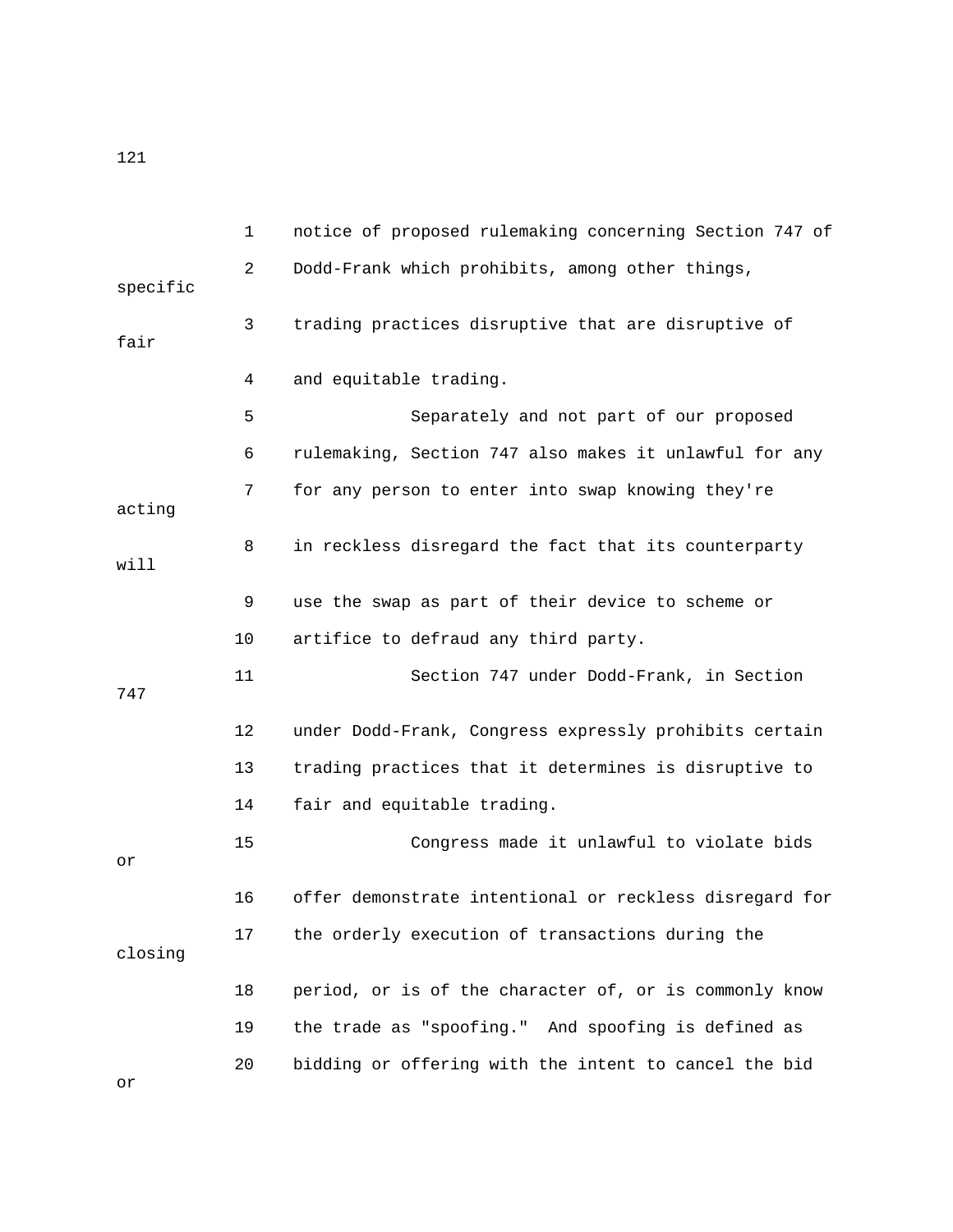21 offer before execution.

 22 Dodd-Frank Section 747 grants the Commission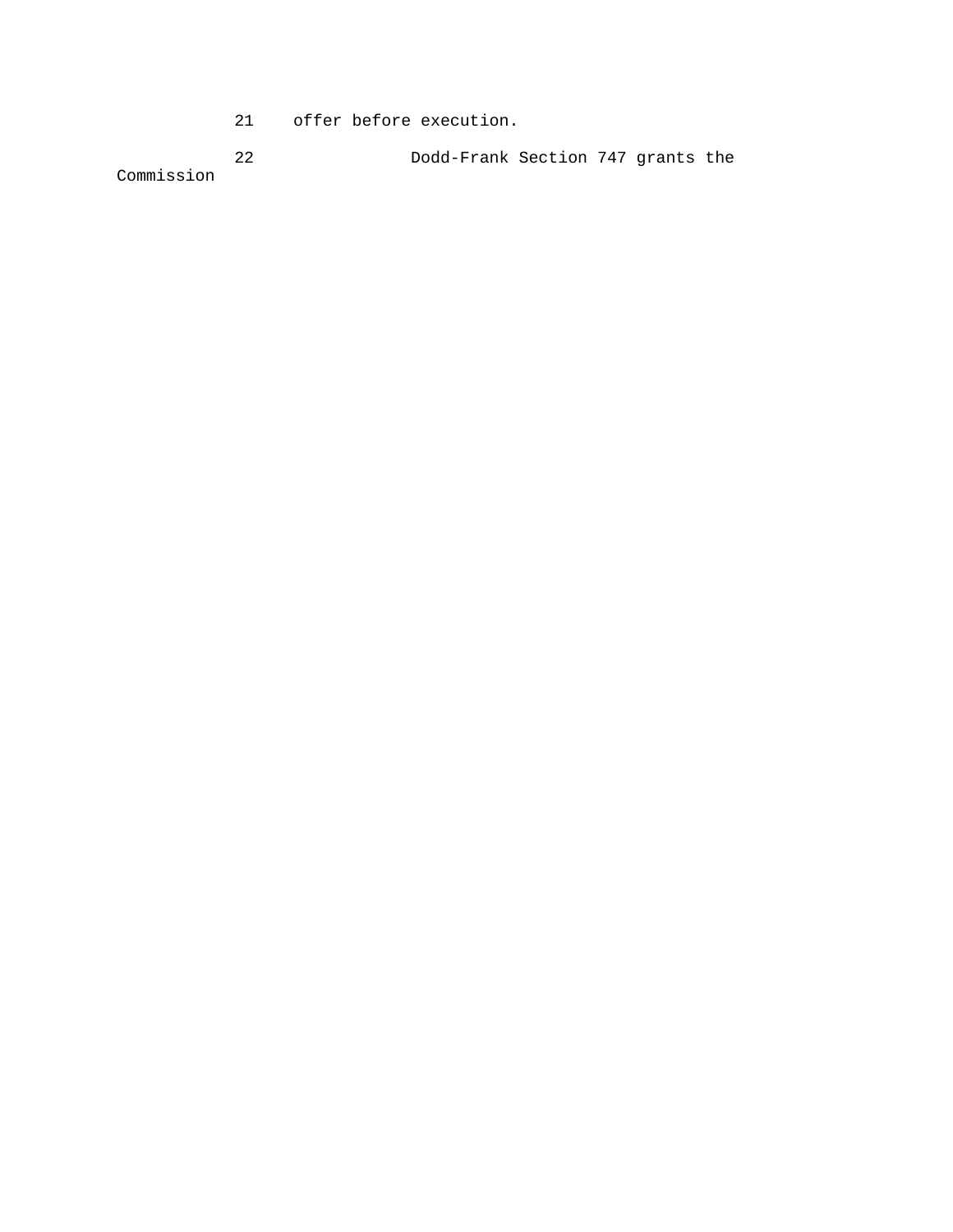1 optional rulemaking authority to promulgate such rules 2 and regulations as in the judgment of the Commission are 3 reasonably necessary to prohibit trading practice 4 enumerated and any other trading practice this is 5 disruptive to fair and equitable trading. 6 The prohibition on the three disruptive 7 trading practices specified in Section 4c(a) become 8 effective 360 days after the enactment of the Dodd-Frank 9 Act. 10 In this proposed advanced notice proposed 11 rulemaking, the staff requests comments to 18 questions 12 ranging from the Commission to promulgate additional 13 guidance on the three enumerated statutory provisions. 14 Promulgation prohibition against additional 15 disruptive trading practice, supervision, and monitoring 16 requirements, and applications of rules to electronic 17 trading and algorithmic automated trading systems. 18 For example, some of the questions contained 19 in ANOPR are: Should the Commission provide additional 20 guidance as to the nature of the conduct that is 21 prohibited by the specifically enumerated paragraphs 22 practices in the statutes.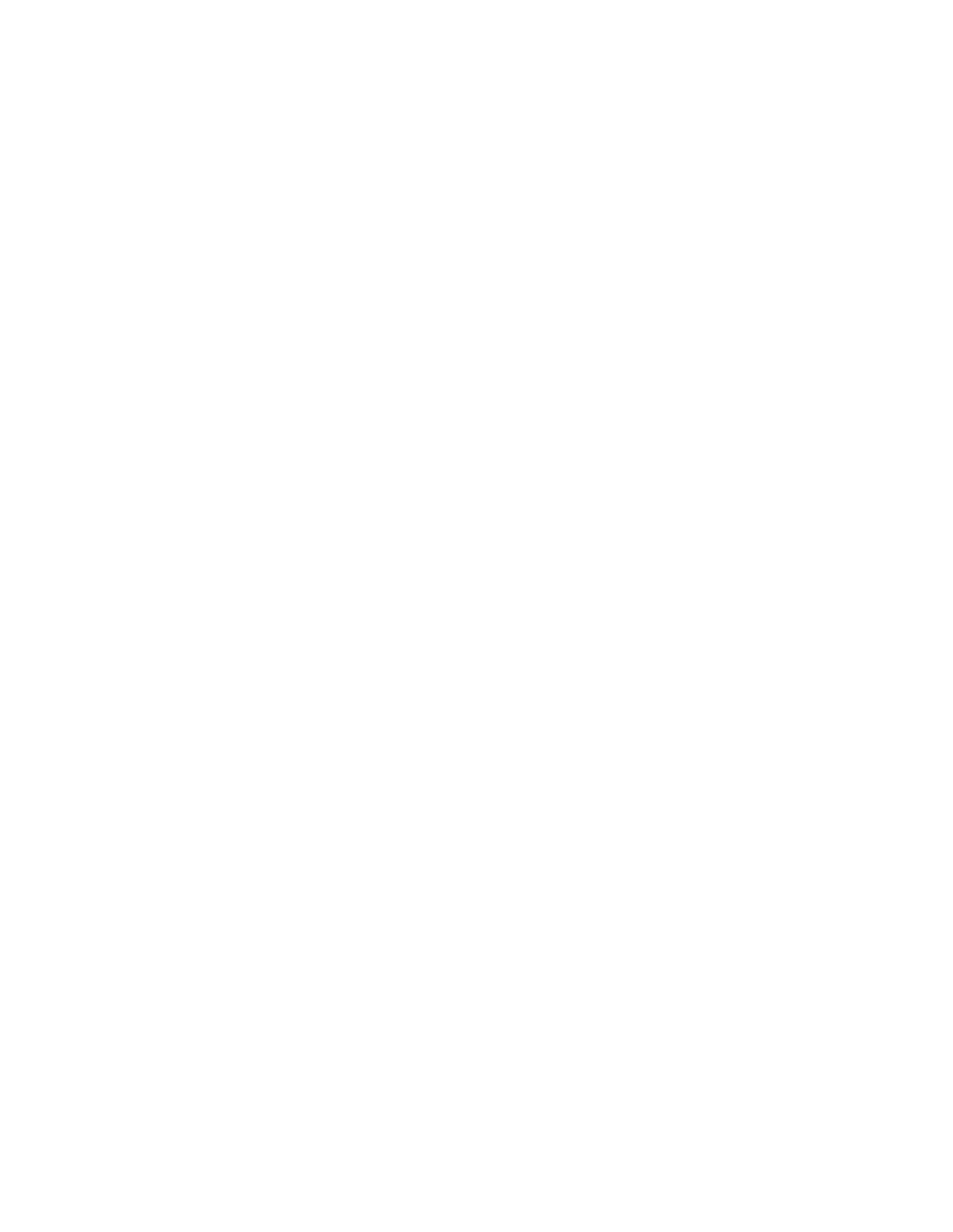|            | $\mathbf{1}$ | How should the Commission distinguished                |
|------------|--------------|--------------------------------------------------------|
|            | 2            | spoofing as articulated the statute from a legitimate  |
|            | 3            | trading act where an individual enters an order larger |
|            | 4            | than necessary with the intent to cancel part of the   |
|            | 5            | order to ensure his or her order is filled.            |
| оf         | 6            | Does a partial fill of an order or series              |
|            | 7            | orders necessarily exempt that activity from being     |
|            | 8            | defined as spoofing.                                   |
|            | 9            | Should there be obligations to supervise               |
|            | 10           | against prohibited trading practices.                  |
|            | 11           | Similarly, should executorial brokers have             |
|            | 12           | affirmative obligation under the rules to ensure that  |
|            | 13           | customer trades are not disruptive.                    |
|            | 14           | Should the Commission consider promulgating            |
|            | 15           | rules to regulate the use of algorithmic trading to    |
|            | 16           | prevent disruptive trading practices. And, if so, what |
|            | 17           | kind of rules should the Commission consider.          |
|            | 18           | Should the Commission consider promulgating            |
| automatic  | 19           | rules to regulate the design of algorithmic or         |
| practices. | 20           | trading systems to prevent disruptive trading          |
|            | 21           | Should the Commission consider promulgating            |
|            | 22           | rules to regulate the supervision and monitoring of    |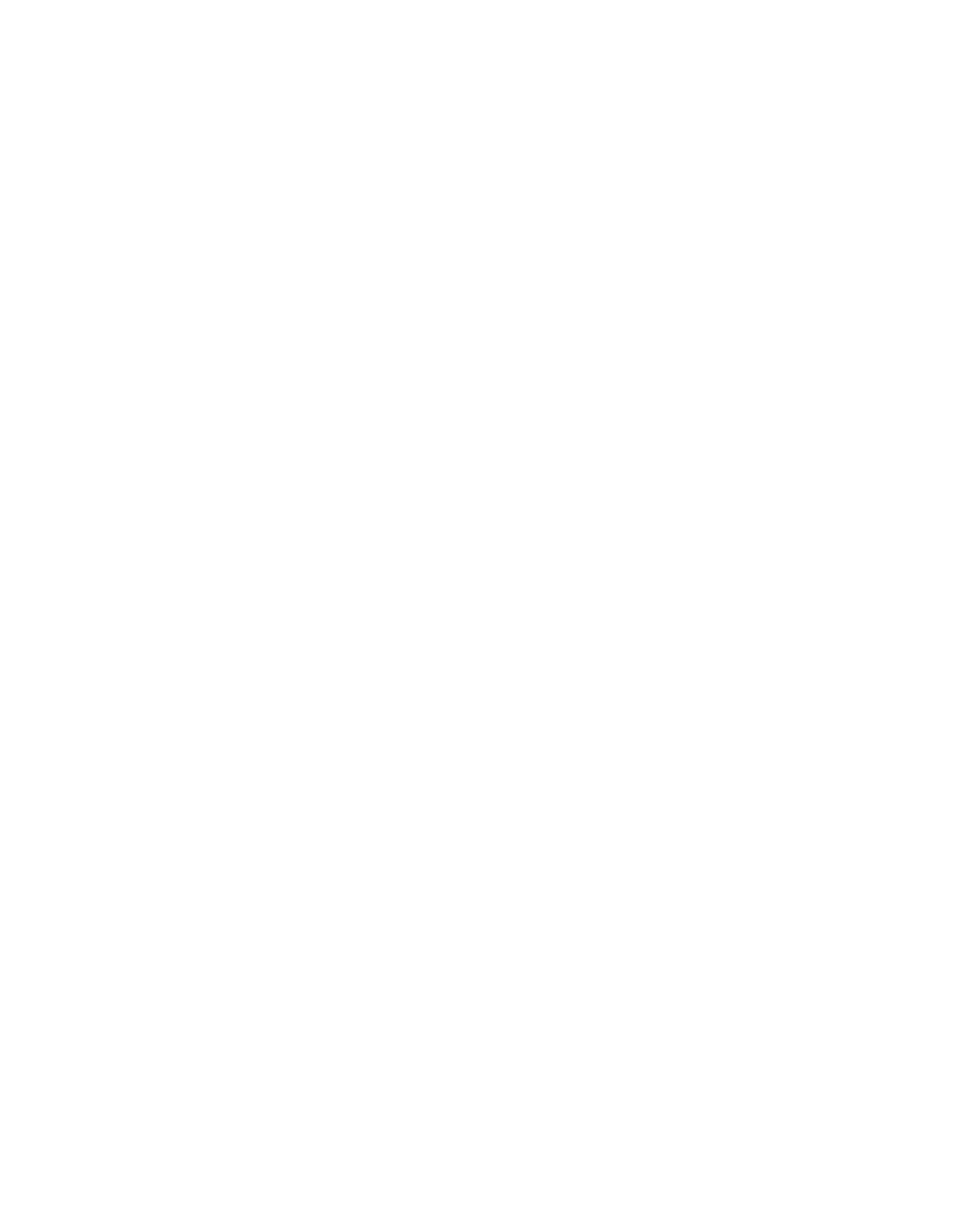1 algorithmic or automatic trading systems to prevent 2 disruptive trading practices. 3 And should the Commission promulgate 4 additional rules specifically applicable to the use of 5 algorithmic trading programs, front trading 6 methodologies, and programs reasonably necessary to 7 prevent such systems from disrupting fair and equitable 8 markets. 9 The staff is recommending a 60-day comment 10 period for this advanced notice. The staff also intends 11 to hold a public roundtable discussion on December 2, 12 2010, to provide a forum to discuss questions contained 13 in the ANOPR, as well as other issues prospective 14 commentators may raise. Thank you. I'll will be happy 15 to answer any questions. 16 CHAIRMAN GENSLER: I think I'm supposed to 17 first entertain a motion. So I'll entertain a motion. 18 COMMISSIONER SOMMERS: So moved. 19 COMMISSIONER CHILTON: Second. 20 CHAIRMAN GENSLER: With that just questions 21 on this I don't have really have. I just want to say I'm 22 supporting the proposed advanced notice of proposed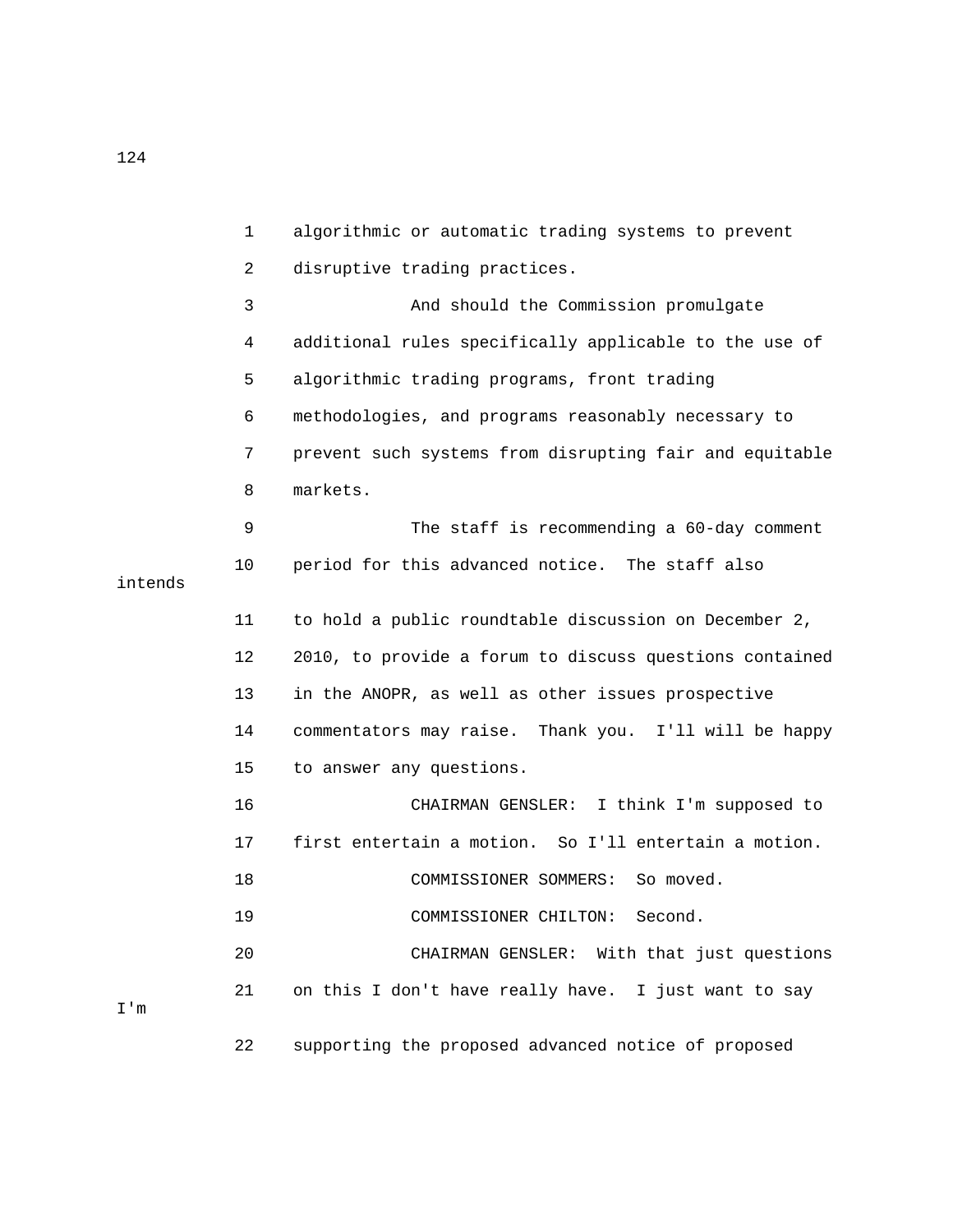1 rulemaking.

2 I think that Congress in granting us these 3 additional authorities on disruptive trade practices they 4 listed three. And you pointed to the questions A. B. C. 5 But I think it is helpful to ask the public how to best 6 give meaning to those three points, give specificity to 7 those three points. 8 Not everybody in the marketplace knows what 9 it is to, quote, "violate a bid or offer," but it's in 10 the statute now. And not everybody knows what spoofing 11 is. So I'm glad that we would ask questions. 12 I was more helpful in the last three months 13 we would get more public comments. How many comments 14 have we gotten into our e-mail boxes on this? 15 MR. PEASE: On disruptive trading, we did not 16 receive any. 17 CHAIRMAN GENSLER: So I'm really hopeful that 18 market participants understand that it is at least this 19 Chairman's intent to move forward on rulemaking. 20 I think it is incumbent to do rulemaking to 21 give greater meaning to first three points violating bids 22 and offers and spoofing and so forth. But also to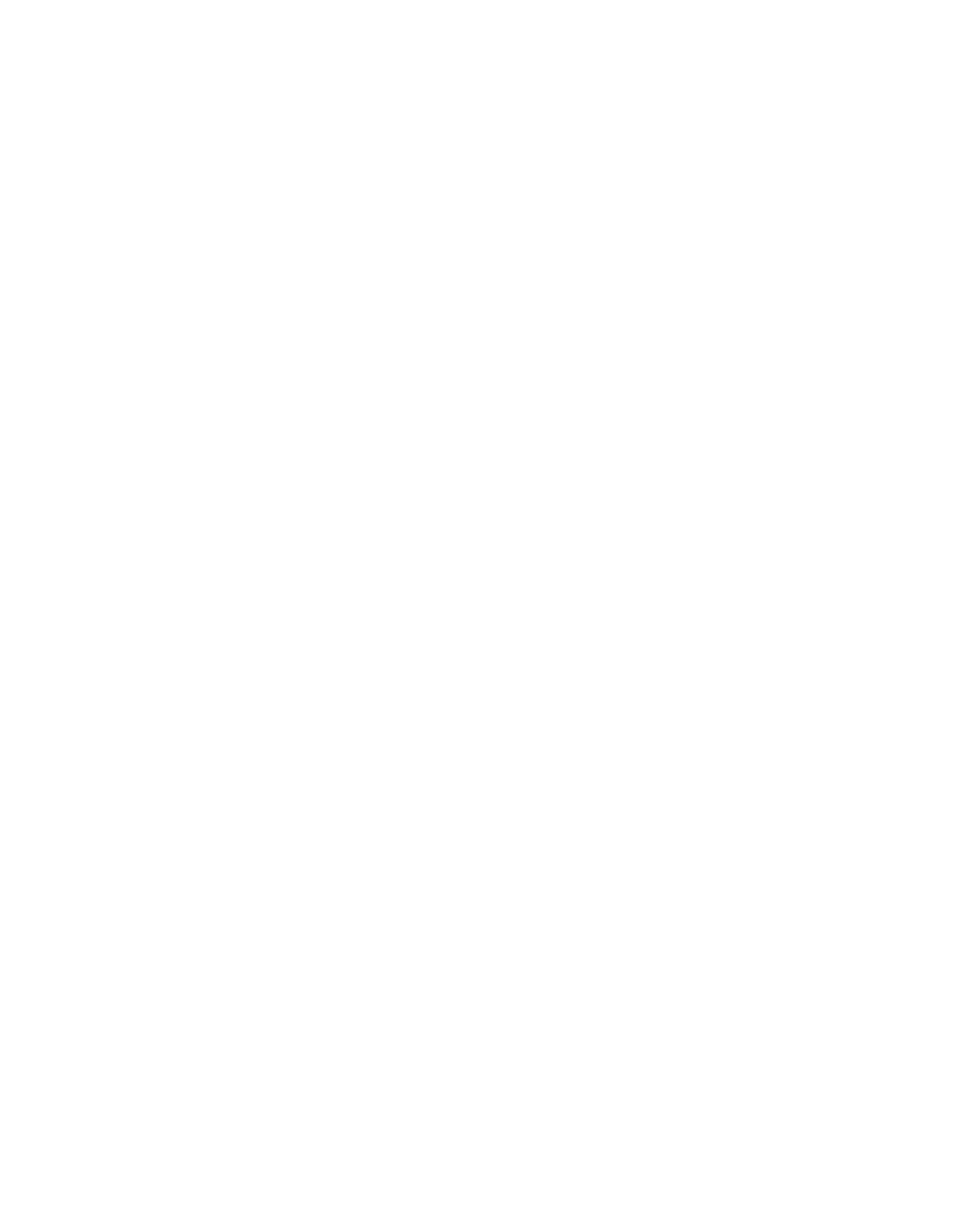1 consider whether we had a D or E or F as the provisions 2 provide. 3 In the 18 questions, we asked a series of 4 questions also with regard to automated trading. We will 5 have a staff roundtable I think it will be December 2. 6 We had a lot other staff roundtables, so this will 7 probably take a similar format. But when there are busy 8 schedules for November, this is just frankly the first 9 time we got those. I think I think that will be very 10 helpful. 11 In moving forward, these possible comments 12 will also be informed by the Joint Advisory Committee, 13 the CFTC. The Joint Advisory Committee, the CFTC has a 14 Joint Advisory Committee. November 5 is our next meeting 15 with that. But during this period of time, I wouldn't be 16 surprised we have some comments and advise back from the 17 committee and additional meetings. 18 So I think all of this public comment period 19 on these 18 questions, the Joint Advisory Committee, I 20 hope that market participates. They're also busy. 21 They're busy making markets and hedging their risks and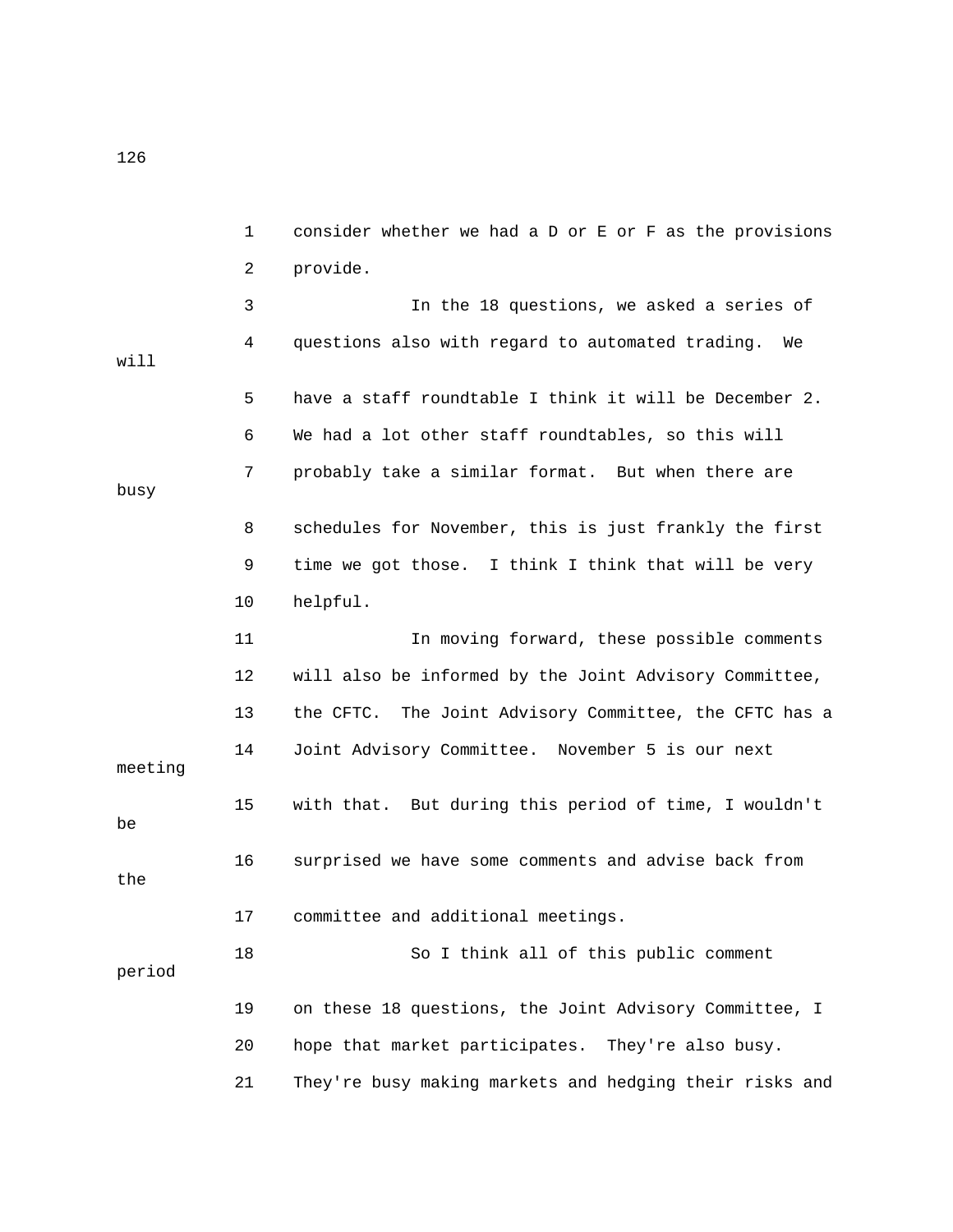22 so forth. They're business trying to racket to our rules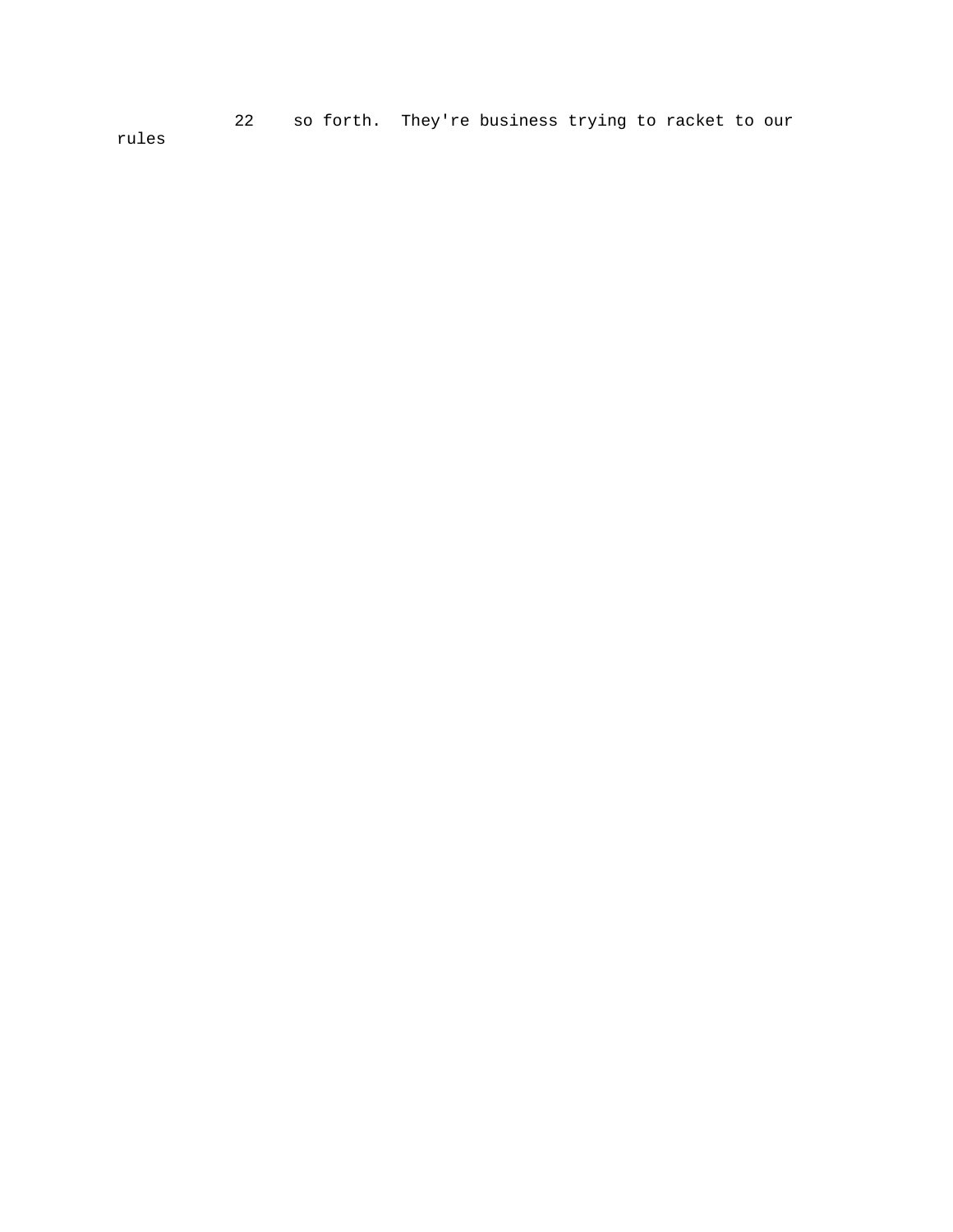| out        | 1  | and the SECs rules, but I hope they would help us on                                                                                                           |
|------------|----|----------------------------------------------------------------------------------------------------------------------------------------------------------------|
|            | 2  | on this one. But I don't have any specific questions.                                                                                                          |
|            | 3  | Commissioner Dunn?                                                                                                                                             |
| Chairman.  | 4  | Thank you, Mr.<br>COMMISSIONER DUNN:                                                                                                                           |
| forward    | 5  | I have no specific questions on this. I do look                                                                                                                |
| in         | 6  | to that roundtable on it. I appreciate the hard work                                                                                                           |
|            | 7  | And I would implore the public to take part.<br>there.                                                                                                         |
|            | 8  | I also would like to thank all of the staff                                                                                                                    |
| been       | 9  | and the participants in the roundtables that we have                                                                                                           |
|            | 10 | having. I think last Friday was a very, very good                                                                                                              |
| work       | 11 | roundtable event. And I really appreciate the hard                                                                                                             |
|            | 12 | that goes into that and what's coming out of it.                                                                                                               |
|            | 13 | Commissioner Sommers?<br>CHAIRMAN GENSLER:                                                                                                                     |
|            | 14 | COMMISSIONER SOMMERS:<br>Thank you, Mr.                                                                                                                        |
| entirely   | 15 | I would just like to say that I agree<br>Chairman.                                                                                                             |
|            | 16 | with what you were just saying about these rules and                                                                                                           |
| rulemaking | 17 | being able to get public comment because this                                                                                                                  |
| that       | 18 | although this rulemaking is optional, I do think<br>$\frac{1}{2} \frac{1}{2} \left( \frac{1}{2} \right) \left( \frac{1}{2} \right) \left( \frac{1}{2} \right)$ |
| Section    | 19 | the practices that are expressly prohibited under                                                                                                              |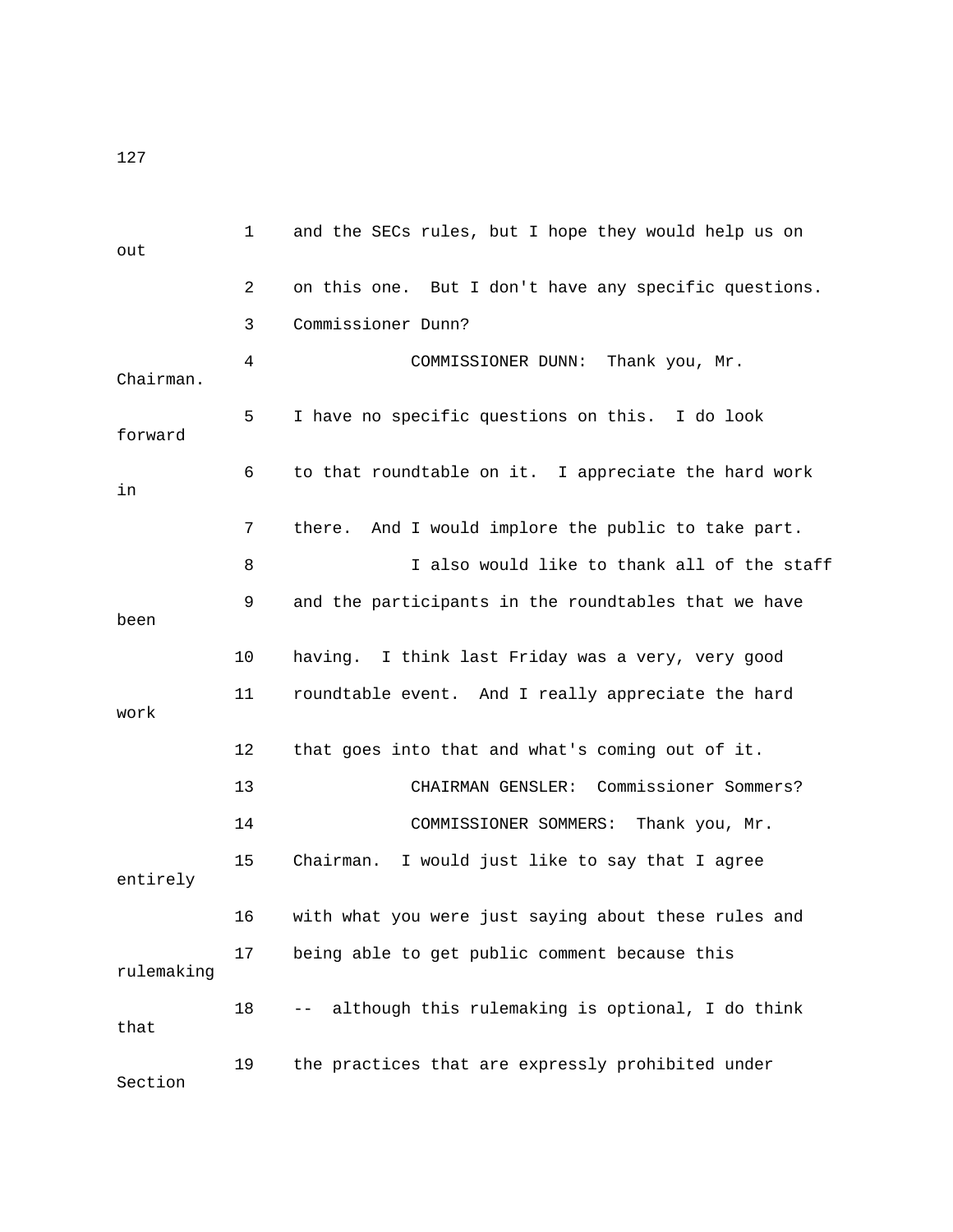| suggest | 20. | 747 the A. B. C are less than clear. And I would       |
|---------|-----|--------------------------------------------------------|
| our     | 21  | that any sort of rulemaking that we would do our $-$ - |
| make    | 22  | goal through any sort of rulemaking here would be to   |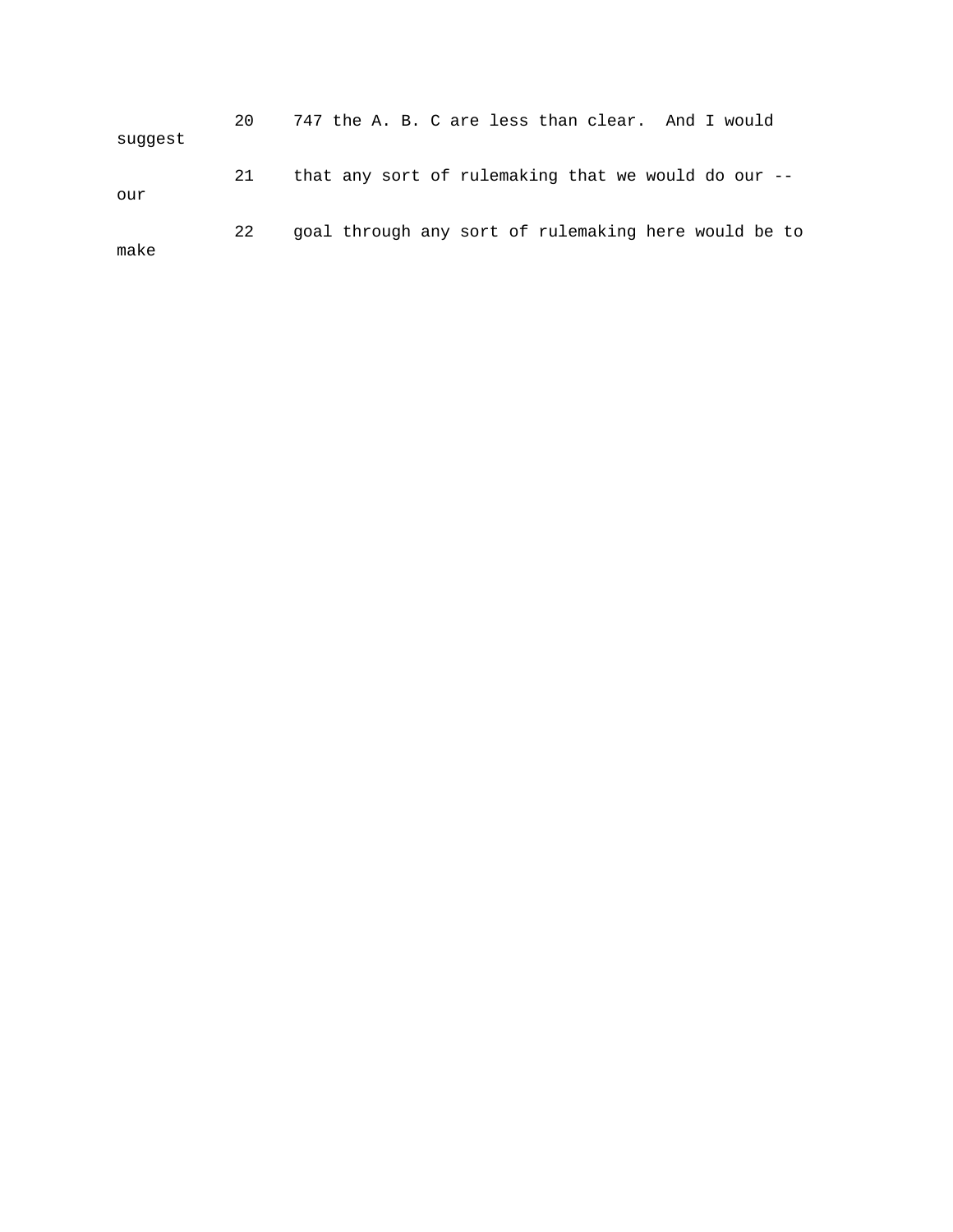|        | $\mathbf 1$ | them as clear as possible.                              |
|--------|-------------|---------------------------------------------------------|
| that   | 2           | I know this is enormously complex.<br>And               |
|        | 3           | working through these sort of complicated issues is not |
|        | 4           | And I want to say how much I appreciate this<br>easy.   |
| to     | 5           | team's effort in this area. But that the public needs   |
|        | 6           | understand that this roundtable on December 2 is really |
|        | 7           | important for us.                                       |
|        | 8           | I think, let's see, if we put the rule out              |
|        | 9           | today, they will have about three weeks after that      |
| extent | 10          | roundtable to get their comments in under a 60-day      |
|        | 11          | period.                                                 |
| they   | 12          | So just to suggest to the public that if                |
|        | 13          | have certain sections with regard to the ability for us |
| in     | 14          | to make these rules very clear, that they participate   |
|        | 15          | this process.                                           |
|        | 16          | CHAIRMAN GENSLER:<br>Thank you. Actually,               |
| about  | 17          | we'll probably get an extra week. It always takes       |
|        | 18          | a week between us and the Federal Register.             |
|        | 19          | That, by the way, for the press is not us.              |
|        | 20          | We usually hit the send button shortly or within 24     |
|        | 21          | But the Federal Register has a process to get<br>hours. |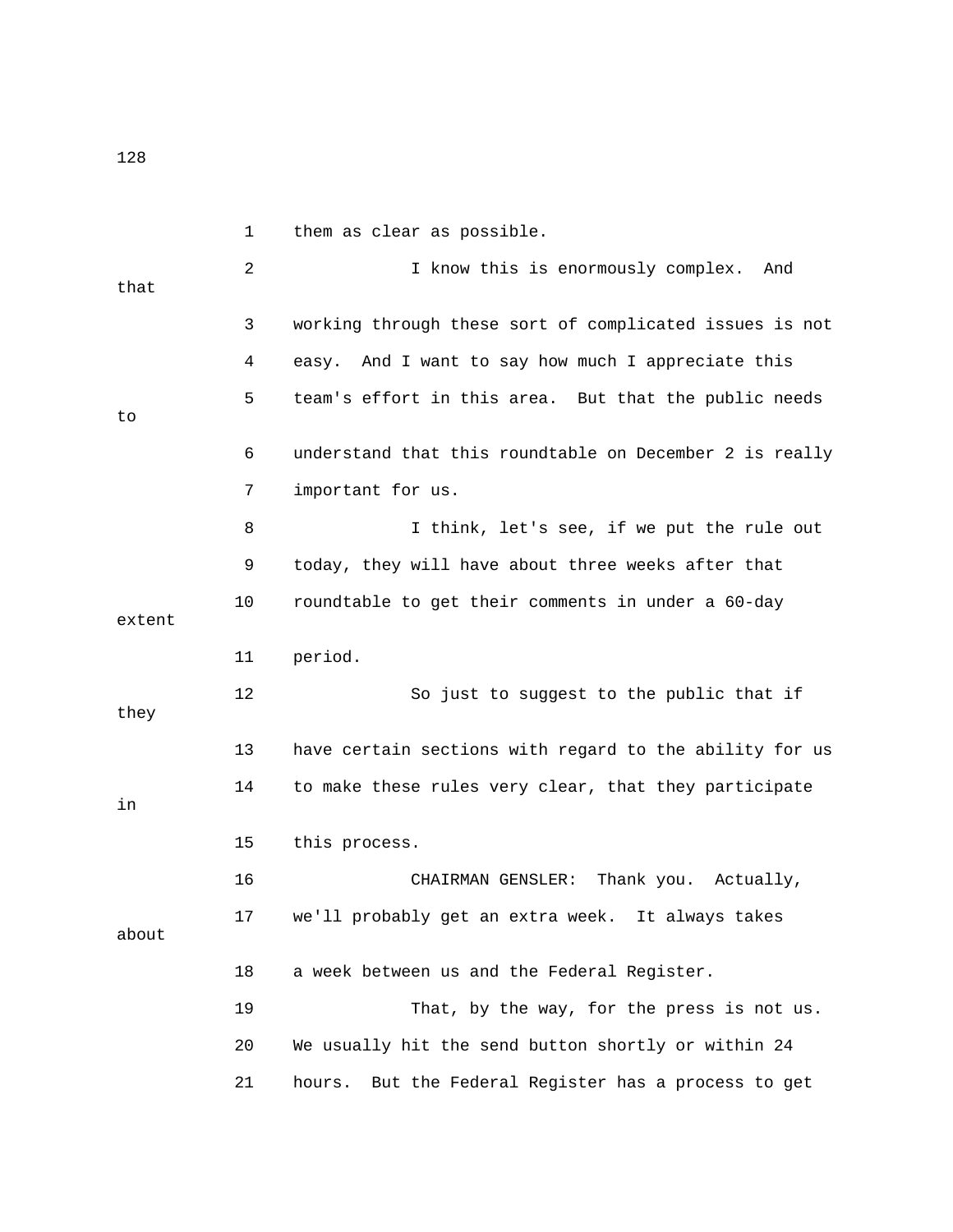22 into the Federal Register that's been taking six or

seven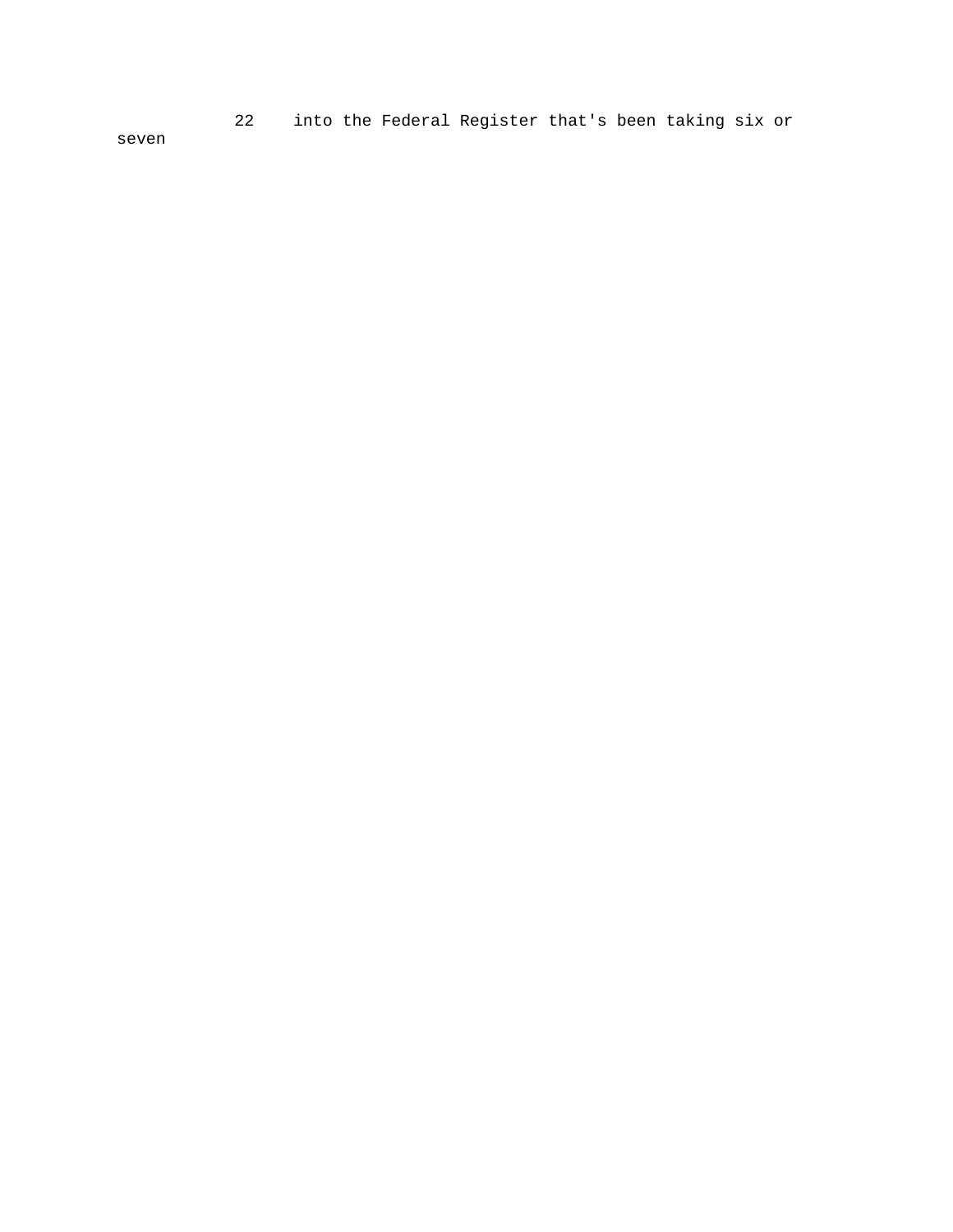1 days. Commissioner Chilton? 2 COMMISSIONER CHILTON: Thank you, Mr. 3 Chairman. That last point that Commissioner Sommers was 4 making about making things as clear as possible, I think 5 is important. 6 But what we've learned is that we also want 7 to preserve some discretion in the future because you 8 either look at what people are thinking now about robotic 9 trading like algorithmic trading had the Flash-Trade 10 Report come out nine months ago instead of after the bill 11 was passed, maybe there would have been a provision in 12 the law that would sort of outlaw algorithm anomalies. 13 So I think we just need to be cognizant that 14 this authority can change in future if we see something 15 else. 16 Folks are always looking for ways around the 17 laws and regulation. And this, while I agree with 18 Commissioner Sommers, to be clear, it also allows us to 19 possibility change things in the future. 20 There was an old Styx song Mr. Roboto. Do 21 you remember what it said there: The problem is plain

to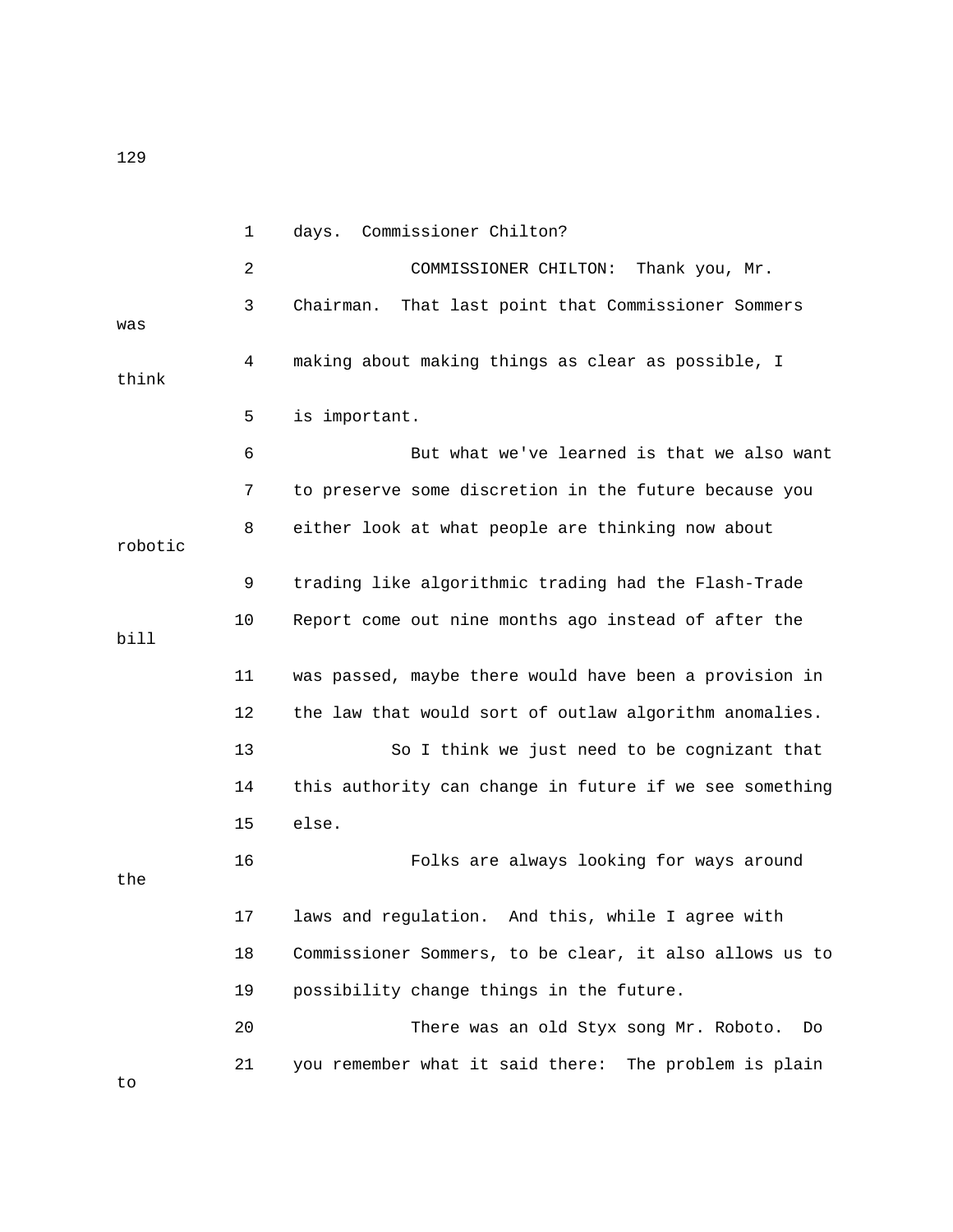22 see. Too much technology.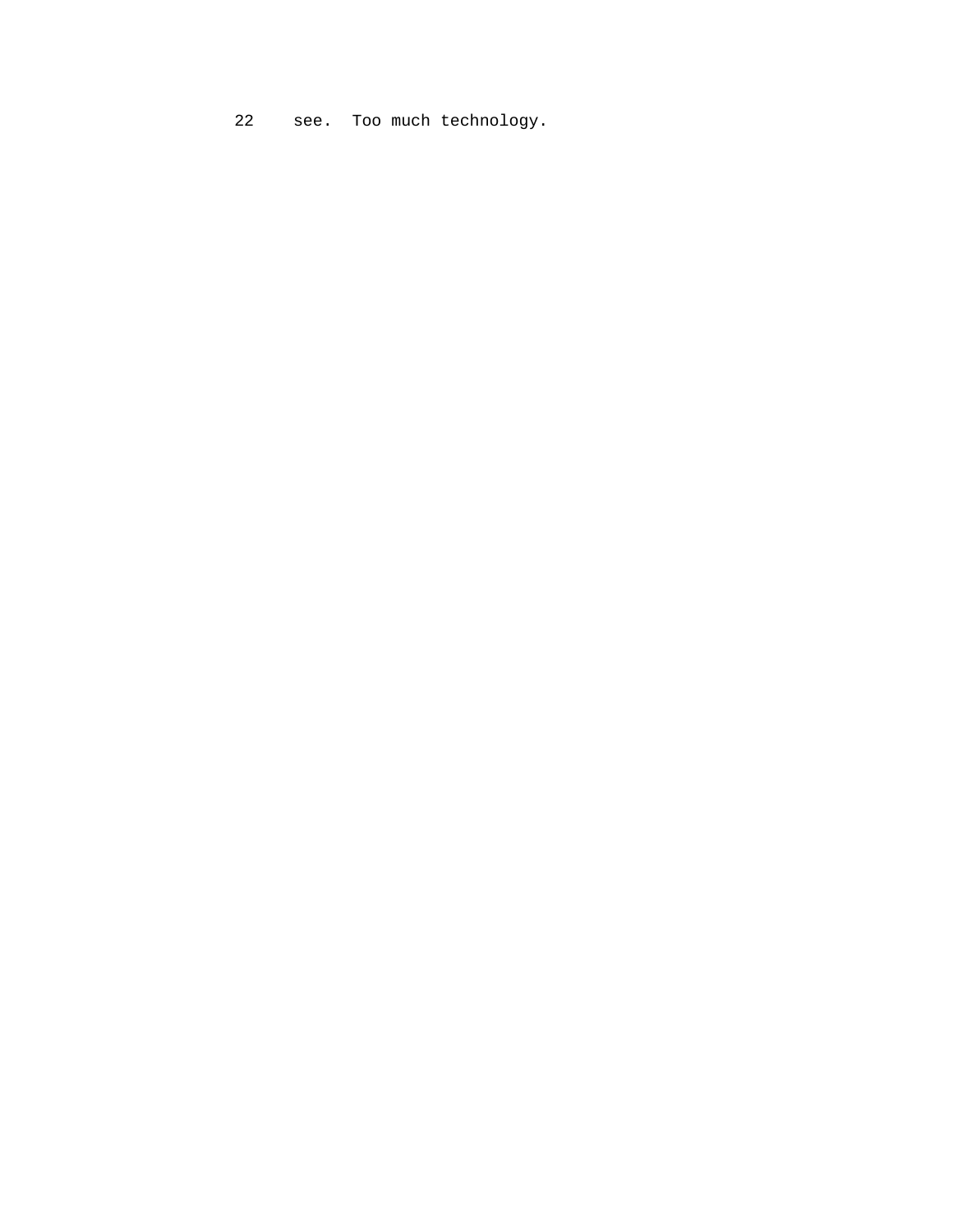|          | 1  | Now, I don't think there's too much                     |
|----------|----|---------------------------------------------------------|
| year     | 2  | technology, but we've definitely seen instances this    |
| And      | 3  | where algorithms go wild and it costs people money.     |
| Мy       | 4  | it's not acceptable for the trader to just say sorry.   |
| some     | 5  | To me it seems like that should be punished in<br>bad.  |
|          | 6  | way.                                                    |
|          | 7  | The Chairman and Commission Sommers talked              |
|          | 8  | about not getting a lot of comments on this. I gave a   |
| And      | 9  | talk yesterday in Las Vegas to 200 engineer traders.    |
| some     | 10 | they were not asking many questions, so I asked them    |
|          | 11 | questions. By the way, the first question is:<br>Is 70  |
| hands.   | 12 | percent of a market too much? People raised both        |
|          | 13 | The other question where I go unanimity                 |
| programs | 14 | Should algorithmic traders and algorithmic<br>was:      |
|          | 15 | that wild and impact royal markets, should they be held |
|          | 16 | accountable? Everybody raised their hand.               |
| comment, | 17 | Now, that's not an official, public                     |
|          | 18 | but it seems to me even though you asked those four     |
|          | 19 | questions in here 15 through 18 about algorithmic       |
|          | 20 | traders, do we really want to add one more.             |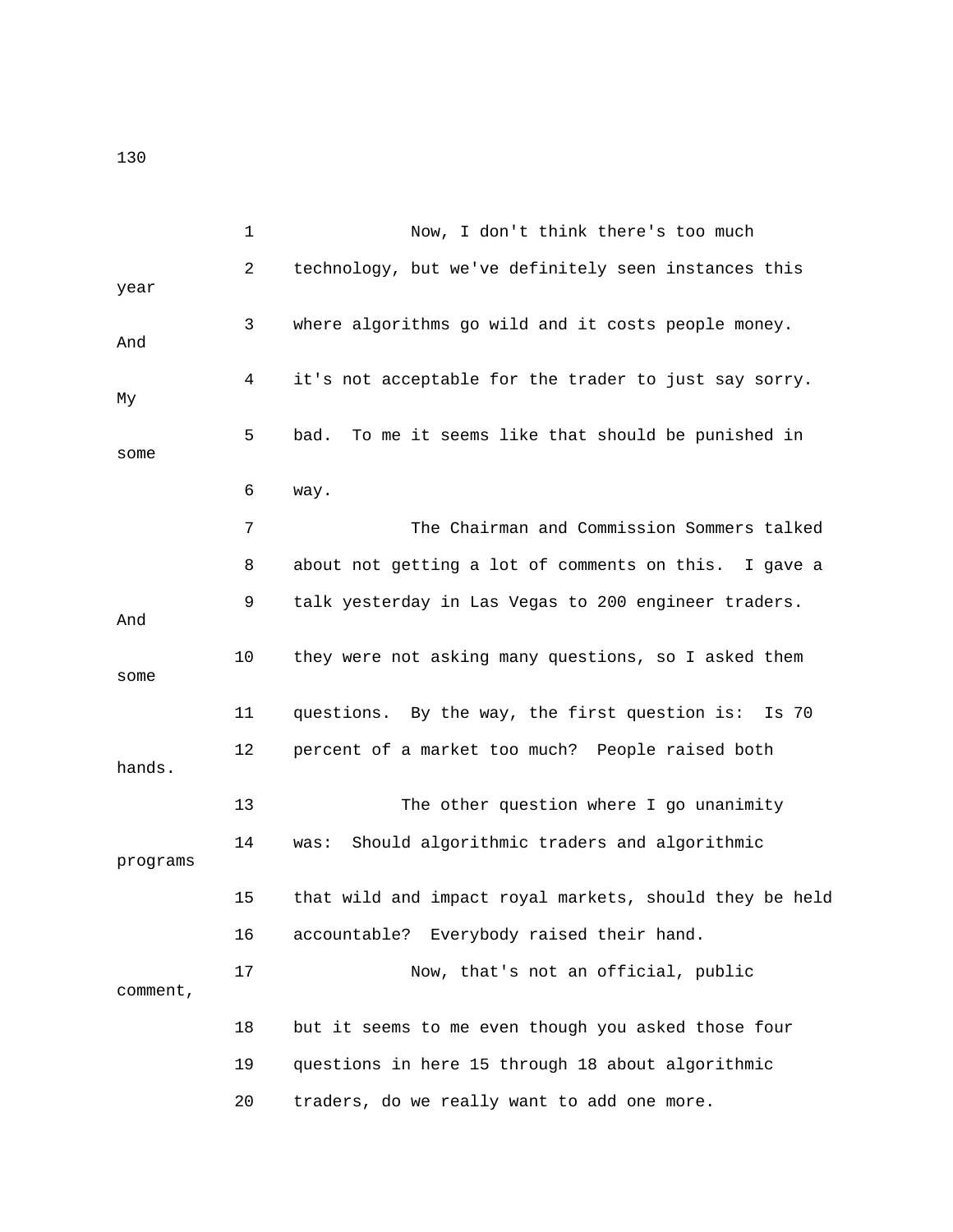21 I don't know if my colleagues would agree, 22 but something should algorithmic traders who impact

royal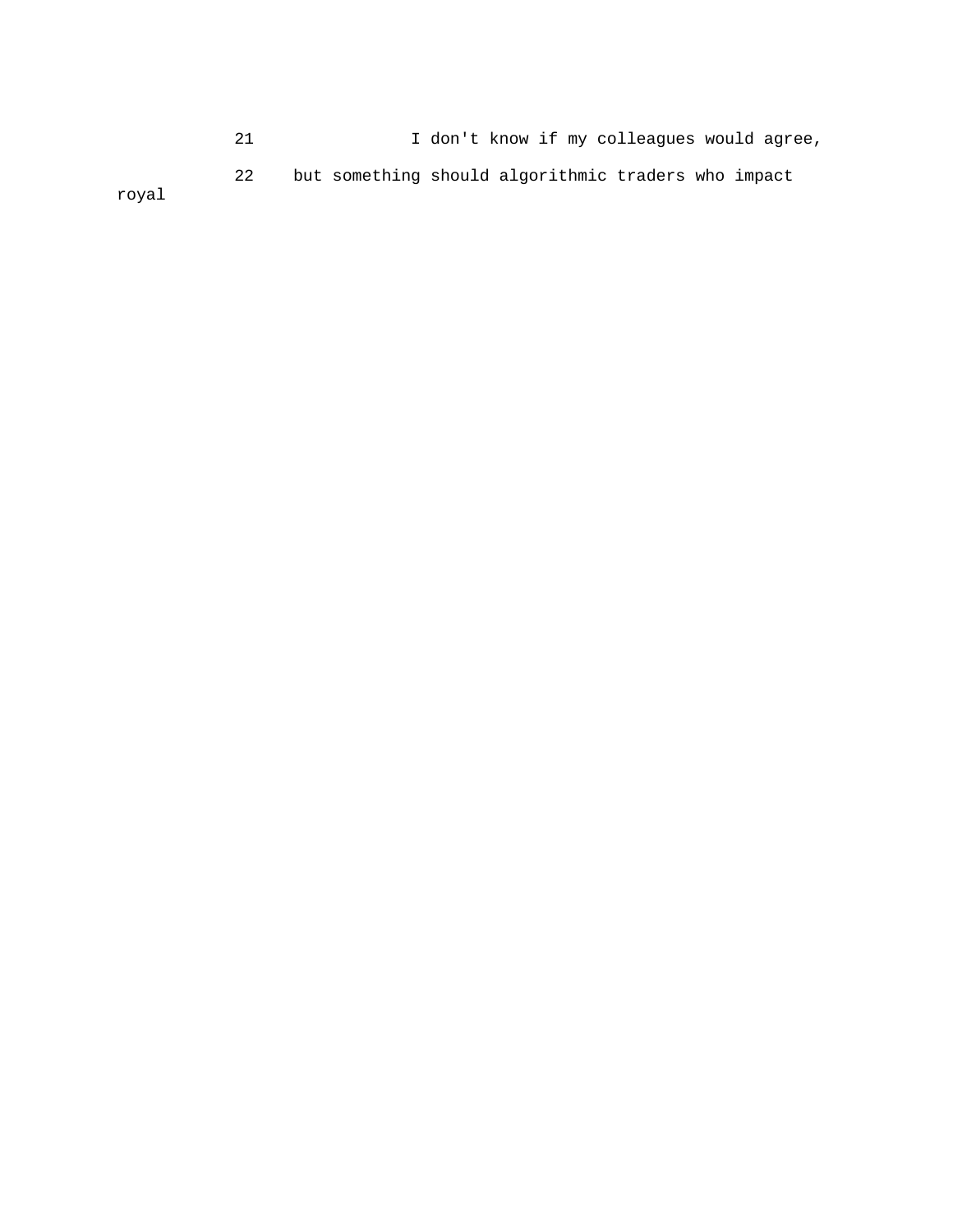| fashion | $\mathbf{1}$ | markets be held accountable. And, if so, in what        |
|---------|--------------|---------------------------------------------------------|
|         | 2            | or something like that. And if the staff would like to  |
|         | 3            | fine-tune my question, or if the Chairman would like to |
|         | 4            | second.                                                 |
| second  | 5            | CHAIRMAN GENSLER: I would be glad to                    |
| this    | 6            | if you change royal to disrupt. I think that's what     |
|         | 7            | is a disruptive trading practice.                       |
|         | 8            | COMMISSIONER CHILTON:<br>Yes.                           |
|         | 9            | CHAIRMAN GENSLER: That's an amendment that              |
|         | 10           | we'll go to at the proper time.                         |
|         | 11           | COMMISSIONER O'MALIA: Yes, I would like to              |
|         | 12           | associate myself with Commissioner Chilton's remarks on |
|         | 13           | this.<br>This is a good question to ask.                |
|         | 14           | COMMISSIONER CHILTON: I will move my                    |
|         | 15           | question.                                               |
|         | 16           | CHAIRMAN GENSLER: All in favor of the                   |
|         | 17           | amendment to add the question?                          |
|         | 18           | (Chorus of ayes.)                                       |
| it's    | 19           | CHAIRMAN GENSLER: Any opposed? I think                  |
|         | 20           | unanimous. We have Commissioner O'Malia's rest of the   |
|         | 21           | list of two pages.                                      |
|         | 22           | COMMISSIONER O'MALIA: Right. I'd like                   |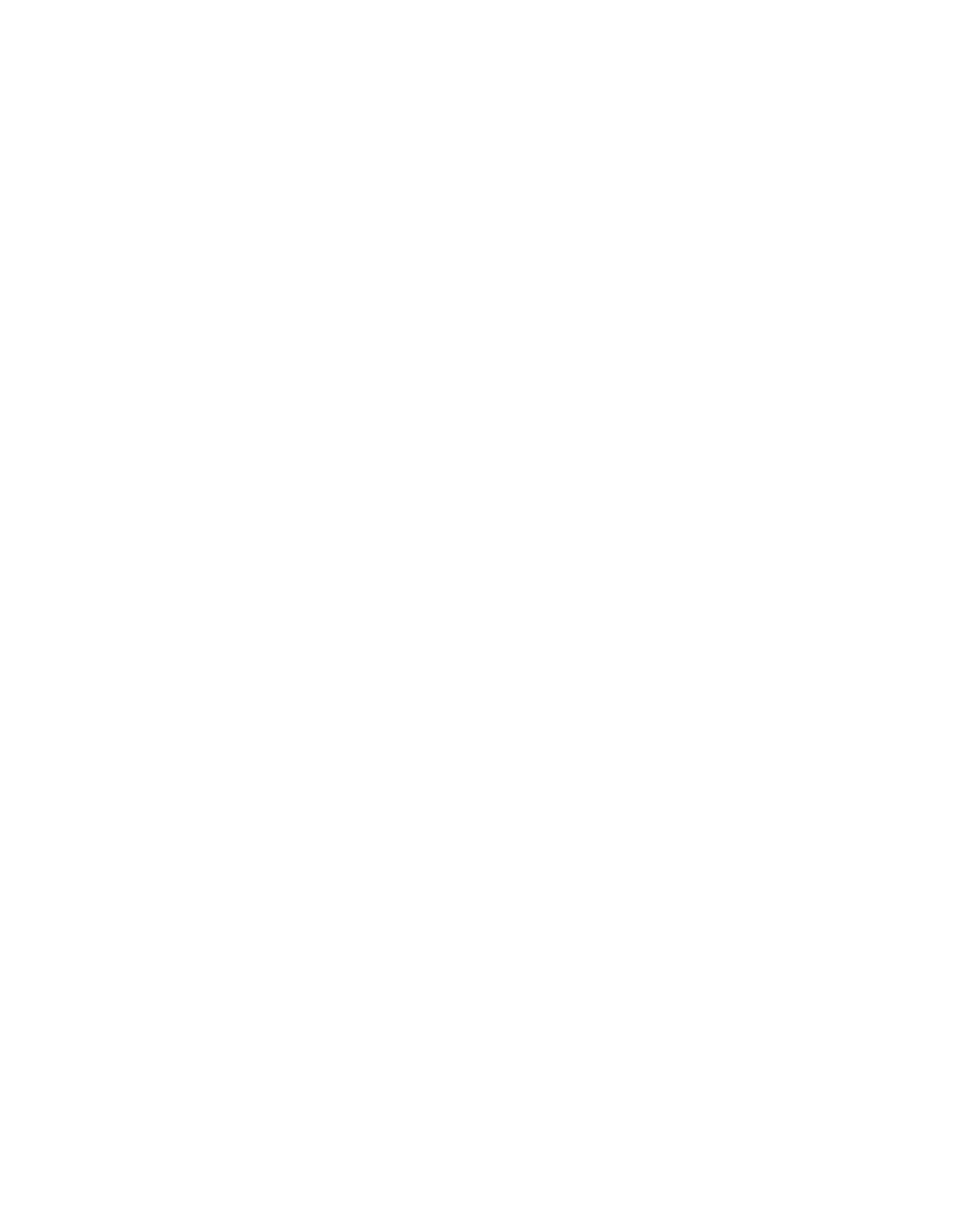| $\mathbf{1}$  | associate myself with Commissioner Sommers' comments on |
|---------------|---------------------------------------------------------|
| 2             | this issue. These are complicated. The specifics        |
| 3             | matters and we're asking some questions. But, again, I  |
| 4             | will try to inquire with the staff how to some of these |
| 5             | are being treated going forward.                        |
| 6             | Obviously, under 4c(a) of our current                   |
| 7<br>covered. | authority, the first three A through C might be         |
| 8             | How do you respond to that? Is this redundant with      |
| 9             | $4c(a)$ , or not?                                       |
| 10            | MR. Yes: Are you asking whether -- can you              |
| 11            | repeat the question? I'm sorry, I didn't follow it.     |
| 12            | COMMISSIONER O'MALIA: Disruptive trading                |
| 13            | practices, are they're covered under $4c(a)$ already?   |
| 14            | MR. PEASE:<br>Yes.                                      |
| 15<br>trading | COMMISSIONER O'MALIA: The disruptive                    |
| 16            | practices described in Section 747 is described in the  |
| 17            | e-mail for generally prescribed pre-trade conduct.      |
| 18            | Absent in the ad hoc how analysis, how will the         |
| 19            | Commission monitor for these violations?                |
| 20            | Monitor in advance?<br>MR. PEASE:                       |
| 21<br>Pre.    | Monitor at all.<br>COMMISSIONER O'MALIA:                |

22 Post.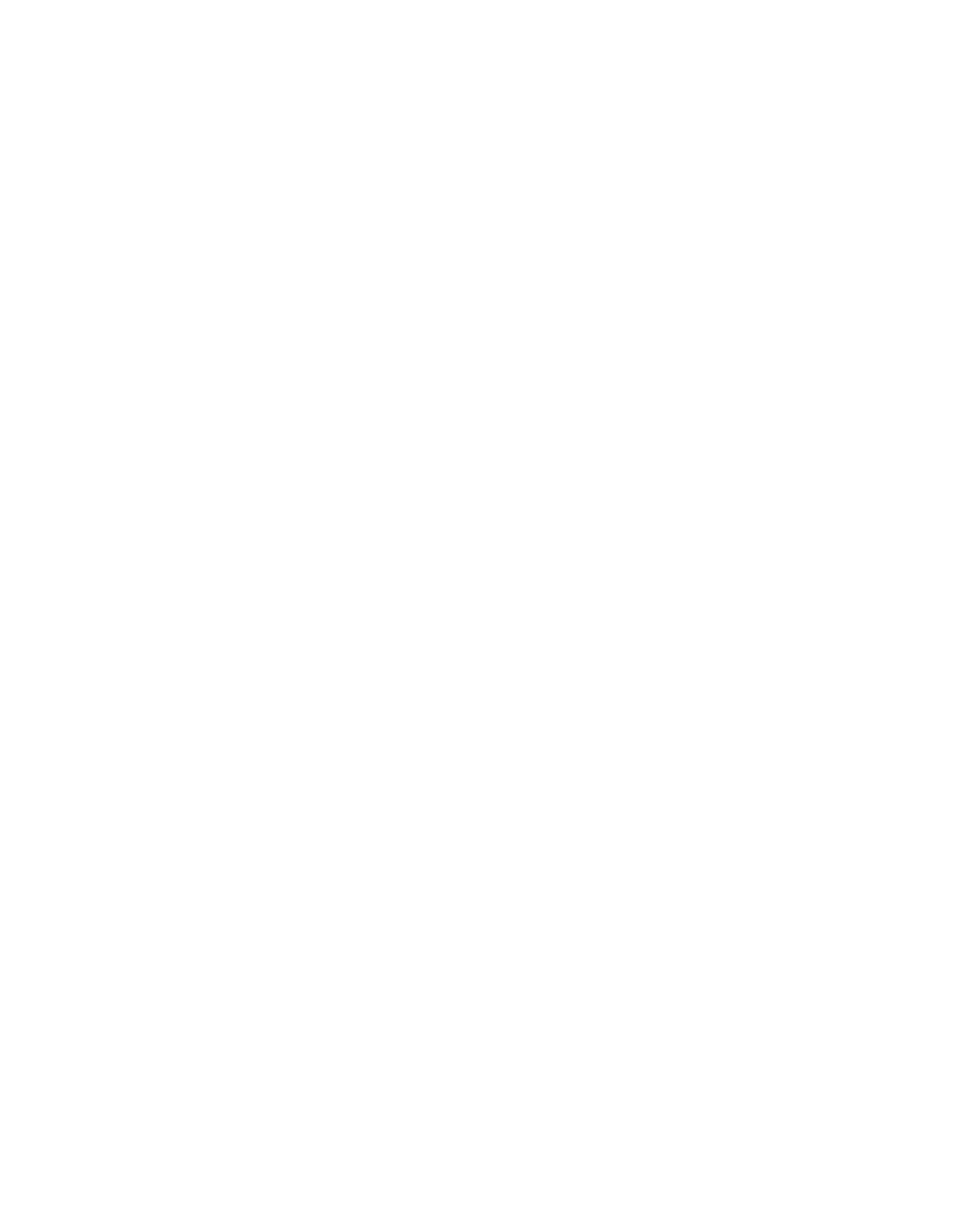1 MR. PEASE: We've been working with the DMO 2 and we will continue to work with them to come up with 3 different markers that they would be able to use to try 4 to figure out whether that would be violations. But I 5 think it's a little bit premature to say what they would 6 use for the surveillance activities. That's the purpose 7 of this ANOPR to get more comments. As the Commissioner 8 would say: Put more clarity around these terms. 9 And as we get more clarity, then I think we 10 can build some surveillance programs to be able to look 11 at those type of practices in advance. 12 COMMISSIONER O'MALIA: Great. What are the 13 civil monetary penalties attached with each of these 14 violations? 15 MR. PEASE: If they would be brought 16 understanding Section 747 alone, they would be \$140,000 17 plus restitution, as well. 18 COMMISSIONER O'MALIA: If the \$1 million 19 dollar a day applies only to manipulation, could these be 20 viewed as a scheme and therefore be subject to \$1 million 21 dollar a day? 22 MR. PEASE: There could be circumstances.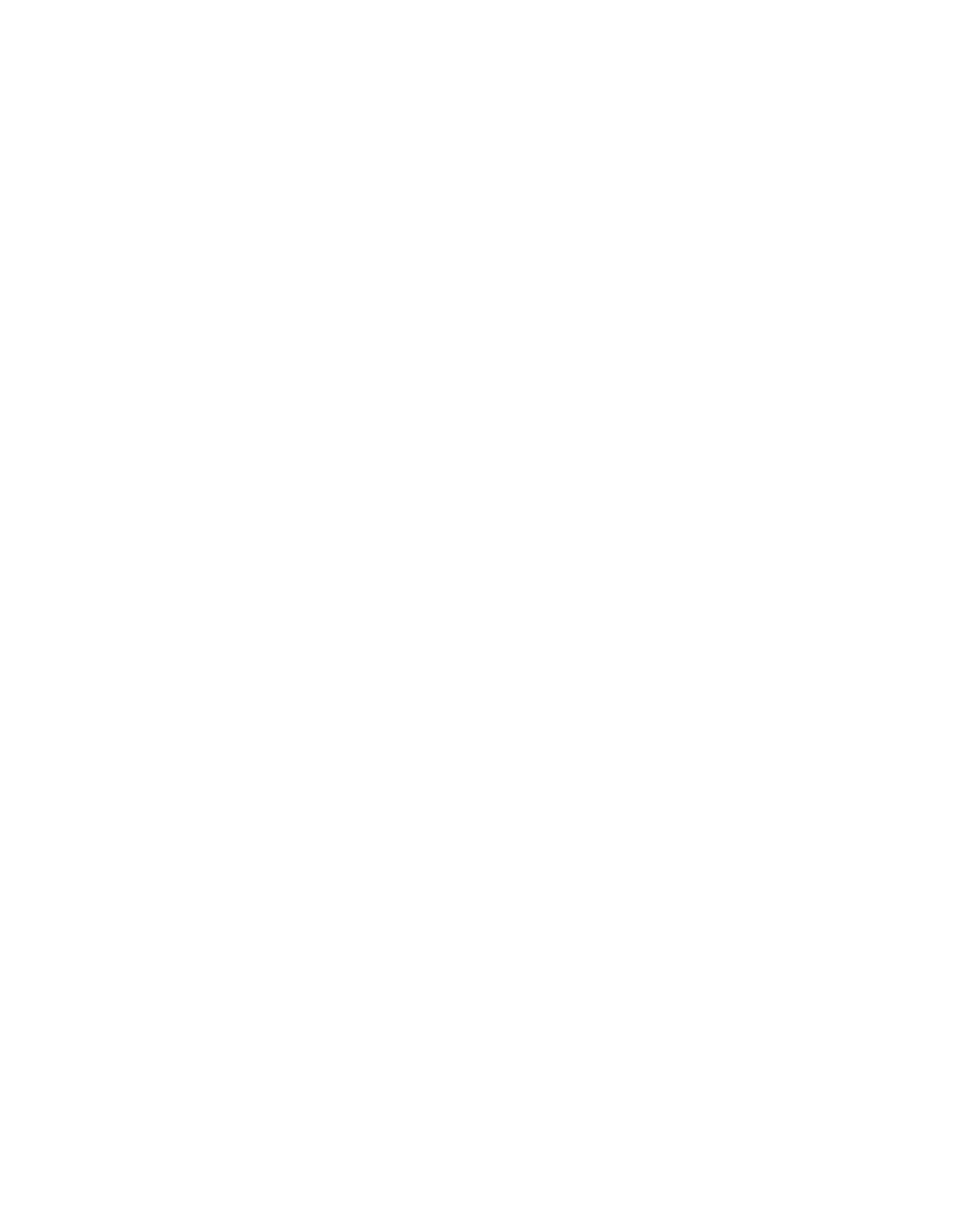1 Depending upon the facts and circumstances, conduct that 2 may also violate is 747 would be a manipulation. 3 COMMISSIONER O'MALIA: With regard to the 4 bids, the violation of bids or offer, what are the 5 elements of a violation of this provision? What is the 6 level of intent, specifically, are we looking for? 7 MR. PEASE: That's exactly what we're seeking 8 comments on. Right now the statute doesn't state what 9 the intent would be for violating bids and offers. I 10 think we would be looking at both specific intent and 11 recklessness behavior. 12 COMMISSIONER O'MALIA: Are there any 13 instances that you can think of where a trader may bid 14 for over but not be in violation of this provision? 15 MR. PEASE: I would rather not speculate on 16 various fact patterns there. Again, it's very fact and 17 circumstance specific. 18 COMMISSIONER O'MALIA: How about a 19 hypothetical? What if a price at NYMEX and Globex they 20 pick a price that might have been lower on one rather 21 than the other. Would be that be considered bidding to 22 the offer? With all these steps coming into play, how we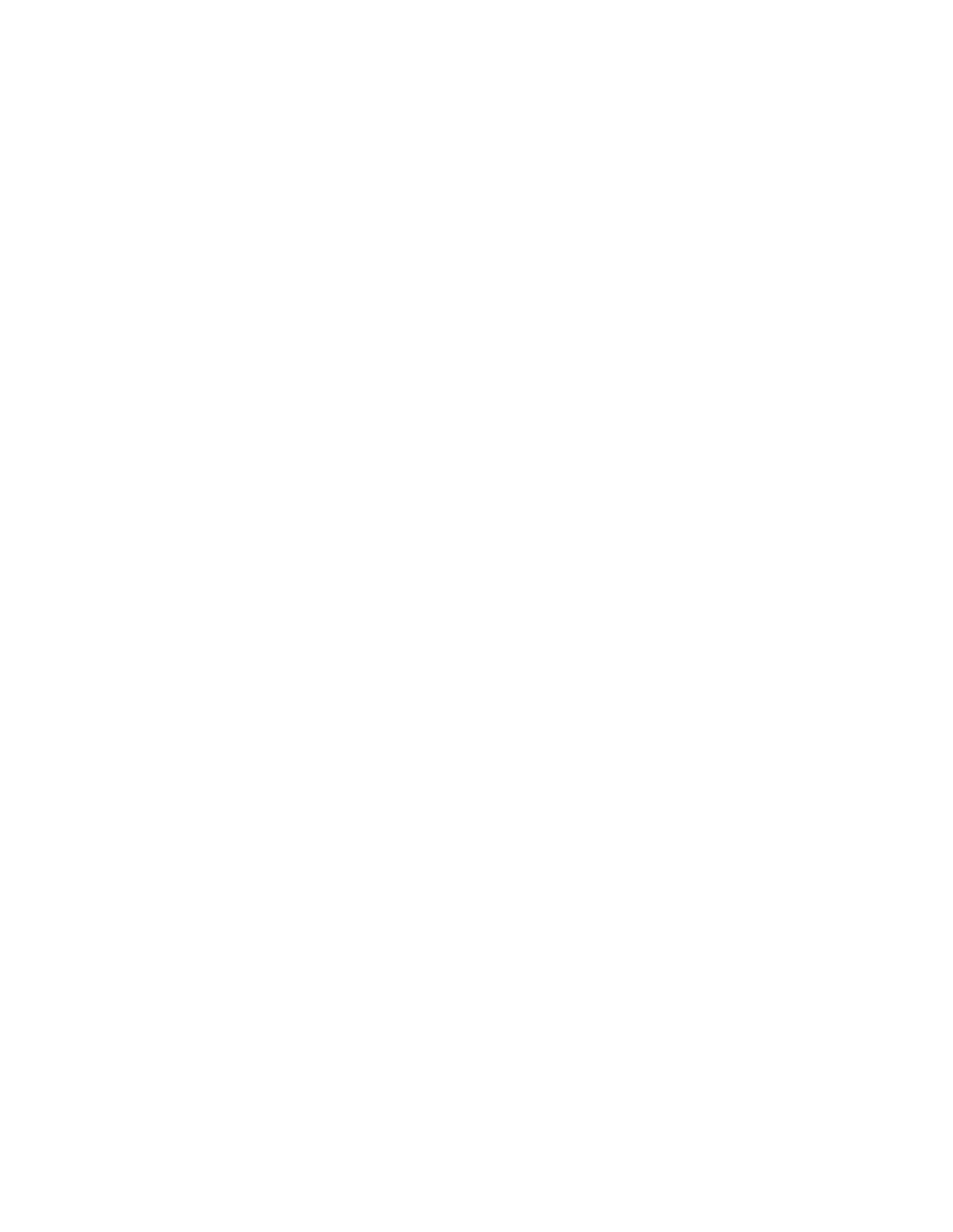1 would deal with that? 2 MR. PEASE: We would have to look at the 3 totality of the circumstances at look at the intent. 4 MR. BERRY: Can I interject? 5 COMMISSIONER O'MALIA: Sure. 6 MR. BERRY: Before you get too far done your 7 list, I want to call to your attention. 8 I'm looking at 4c(a) in my green book, and 9 it's not clear to me how that intersects with the 10 disruptive practices in 747. 11 I think one of the question that you've ask 12 whether disruptive practices that Congress spelled out in 13 747 are already cover in Section 4c(a). And I don't see 14 that they are in the terms that Congress used. 15 It may be that for the provision that you're 16 referring is a broad provision that could encompass some 17 of those, but I don't see -- for example, 4c(a), I don't 18 see anything about violating bids or offers or spoofing. 19 So I wanted to -- I'm not sure that when Bob answered 20 that question, he's seems to say -- I think he meant 21 4c(a), right?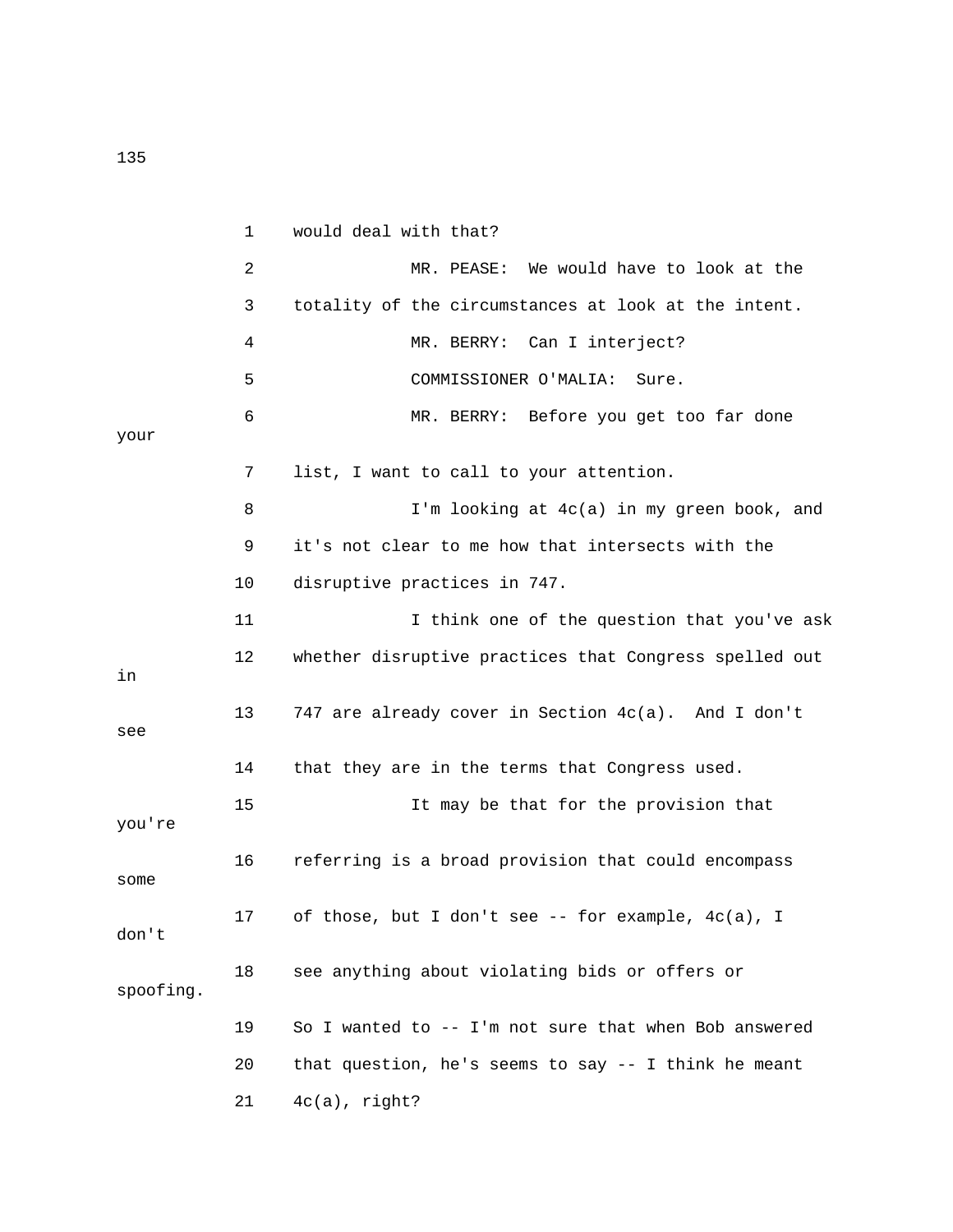22 MR. PEASE: As I understand your question,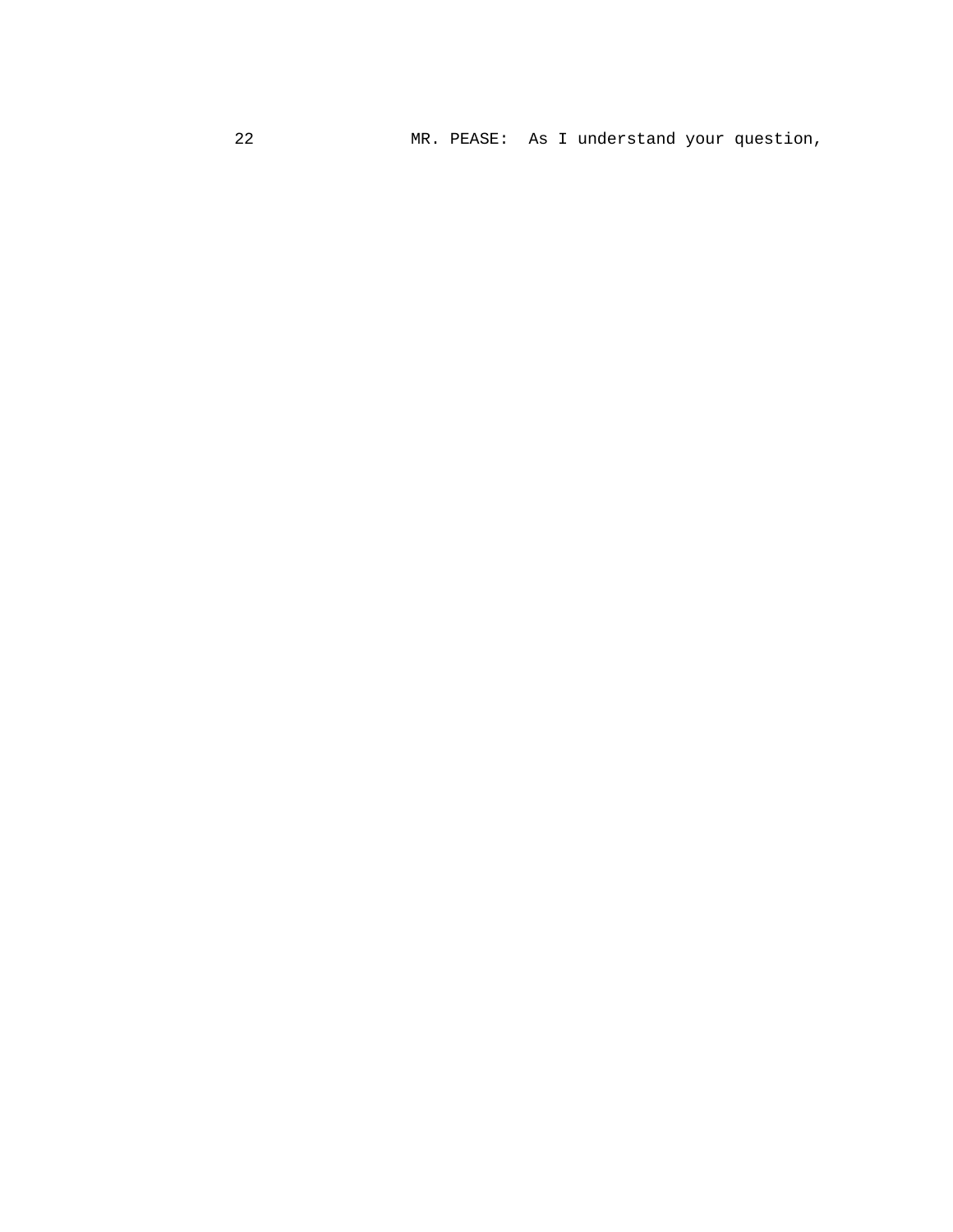|    | $\mathbf 1$ | Commissioner, the statutory requirement in A. B. and C, |
|----|-------------|---------------------------------------------------------|
|    | 2           | no rulemaking is needed to give effect to those.<br>And |
|    | 3           | then we are promulgating the rule that reflects those,  |
|    | 4           | that mirrors those already enumerated provision and     |
|    | 5           | giving more meaning to them, if that was your question. |
|    | 6           | COMMISSIONER O'MALIA:<br>Right.<br>That was my          |
|    | 7           | question.<br>Thanks. With regard to the reckless intent |
|    | 8           | that the orderly execution, the disregard for orderly   |
|    | 9           | execution of the close, do we have any thoughts on how  |
|    | 10          | you might define ordinarily execution?                  |
|    | 11          | MR. PEASE: That particular area we're                   |
|    | 12          | seeking comment on. We're also seeking comment on what  |
|    | 13          | action defines closing period, good activity in advance |
| be | 14          | which has been executed during period, what all would   |
| at | 15          | encompassed to cover those terms. They're not defined   |
|    | 16          | all and there's little, if any, legislative history.    |
| оf | 17          | I'm a little concerned about the vagueness              |
| in | 18          | this probation that might prevent people from trading   |
|    | 19          | the close.                                              |
|    | 20          | We have these trade and settlement &                    |
|    | 21          | contracts on the Exchanges. How will those be treated?  |
|    | 22          | That will be an opportunity in<br>MR. PEASE:            |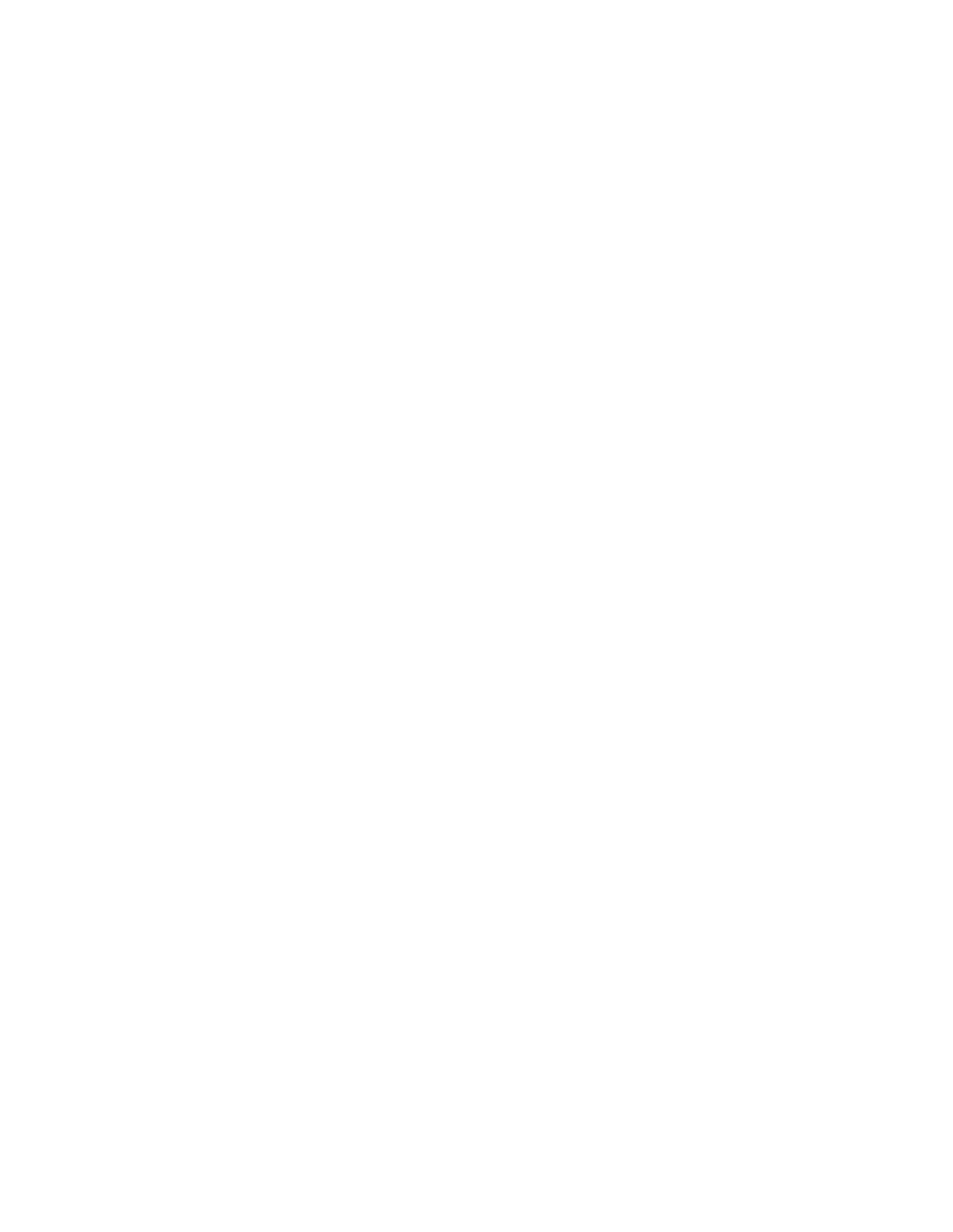|            | $\mathbf{1}$   | the next roundtable to be able to make -- clarify those  |
|------------|----------------|----------------------------------------------------------|
|            | $\overline{a}$ | issues and address them specifically. We won't be        |
|            | 3              | looking at here; although it doesn't use those type      |
|            | 4              | Market and close. That's type of activity that<br>words. |
|            | 5              | we're trying to prohibit here, not legitimate behavior   |
|            | 6              | during the closing period.                               |
|            | 7              | MR. MCGUNAGLE: Certainly with respect to                 |
| impending  | 8              | using TAZ, the TAZ trading activity is subject           |
|            | 9              | Commission compliance against an entity by the name of   |
| Exchange   | 10             | Optibor. But in promulgated the rules with the           |
|            | 11             | and in conversations with the Exchange about conduct     |
|            | 12             | that's otherwise disruptive on the market and what that  |
| sufficient | 13             | the Exchange is doing to ensure that there is            |
| goal       | 14             | liquidity during the closing range to accomplish the     |
|            | 15             | of the close to get an appropriate or meaningful         |
|            | 16             | settlement price and how is that activity that there     |
|            | 17             | isn't attraction by -- distraction during the closing    |
| should     | 18             | range when we're effecting what the closing price        |
|            | 19             | be.                                                      |
| it's       | 20             | And question 12,<br>COMMISSIONER O'MALIA:                |
|            | 21             | a disorderly execution question.<br>How are we defining  |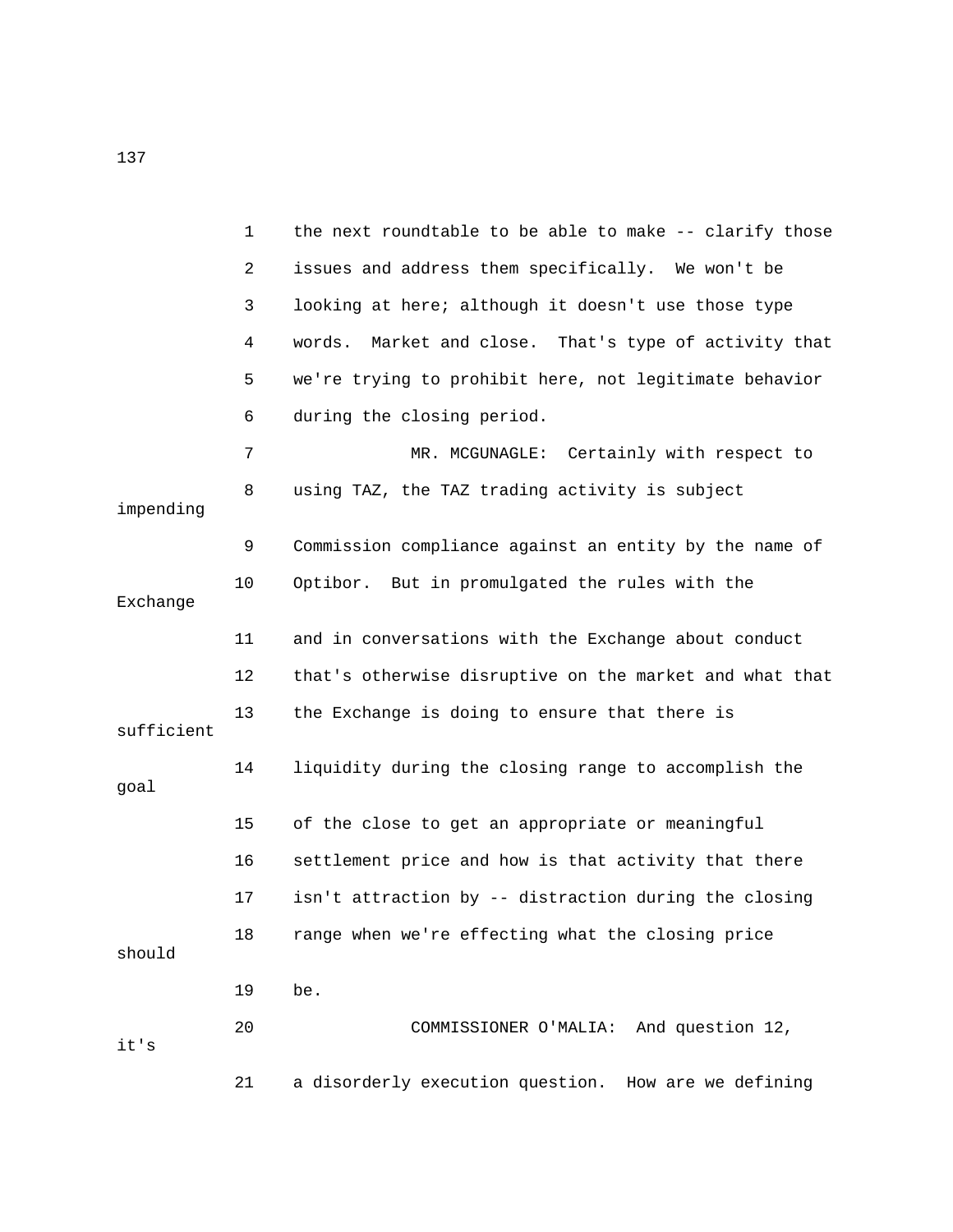that? Are you asking for definition? Do you have a  $22$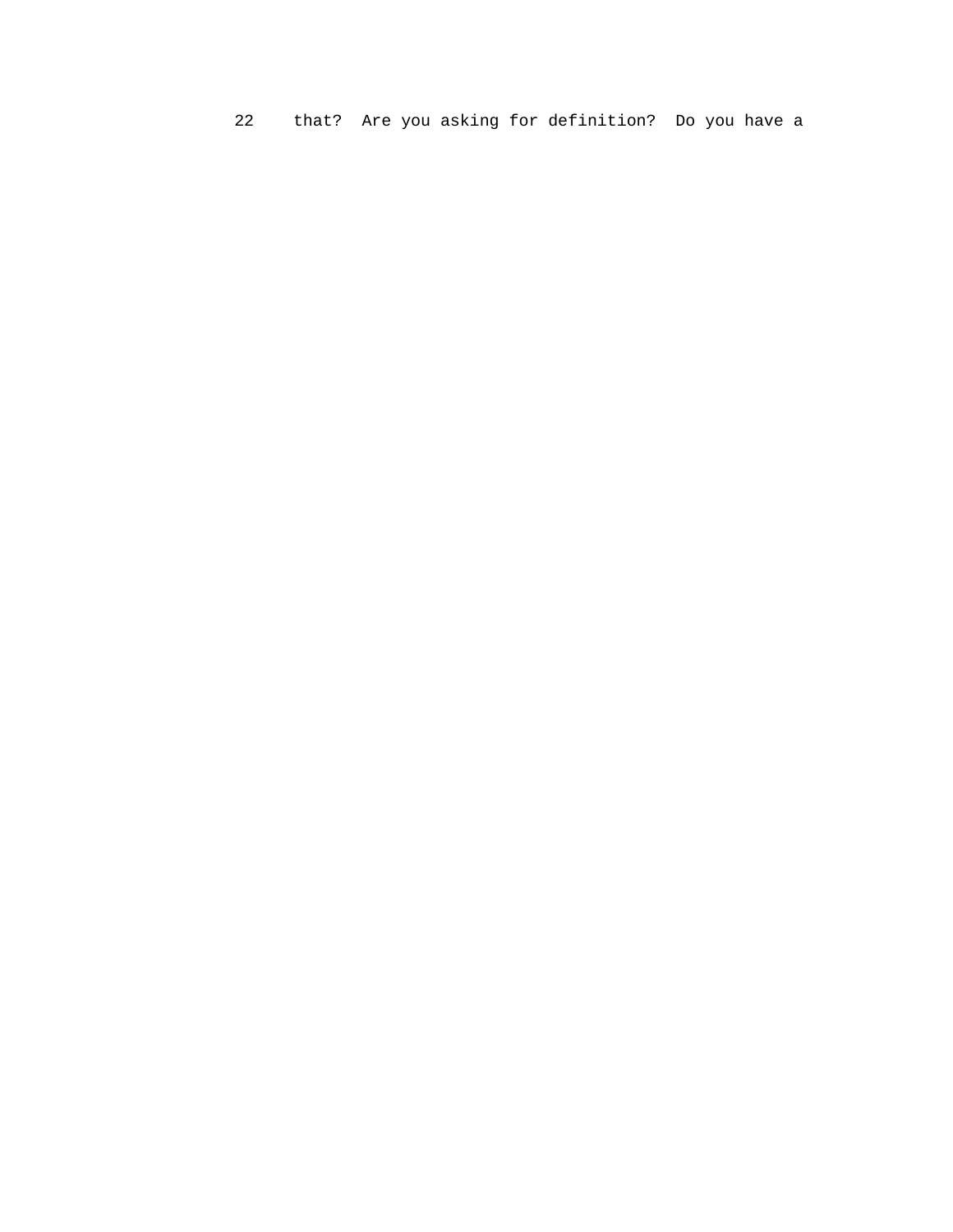1 sense what the definition might be? Do you have an 2 opinion on that? 3 MR. MCGUNAGLE: No. Again, this would be 4 another -- this is a fact and circumstances. I think the 5 analysis that we will have getting some input certainly 6 from industry about where they would wee maybe there's 7 markers currently activity that disorderly, but the 8 expectation is that we're going to be developing this in 9 cases as we evaluate the trade strategies and make the 10 recommendations and have discussion with these traders 11 about whether we see conduct as being violative. 12 CHAIRMAN GENSLER: Let me just jump in, 13 Commissioner O'Malia. I think this is an amendment, but 14 question 12 can you add -- and it's an amendment to see I 15 support it -- if so because you have an if so, what size? 16 Well, you do have it. You do have it. How should it 17 distinguish between orderly and disorderly? 18 COMMISSIONER O'MALIA: To the size question, 19 my question is how are we going define particularly large 20 orders? 21 MR. PEASE: That's one of the things we're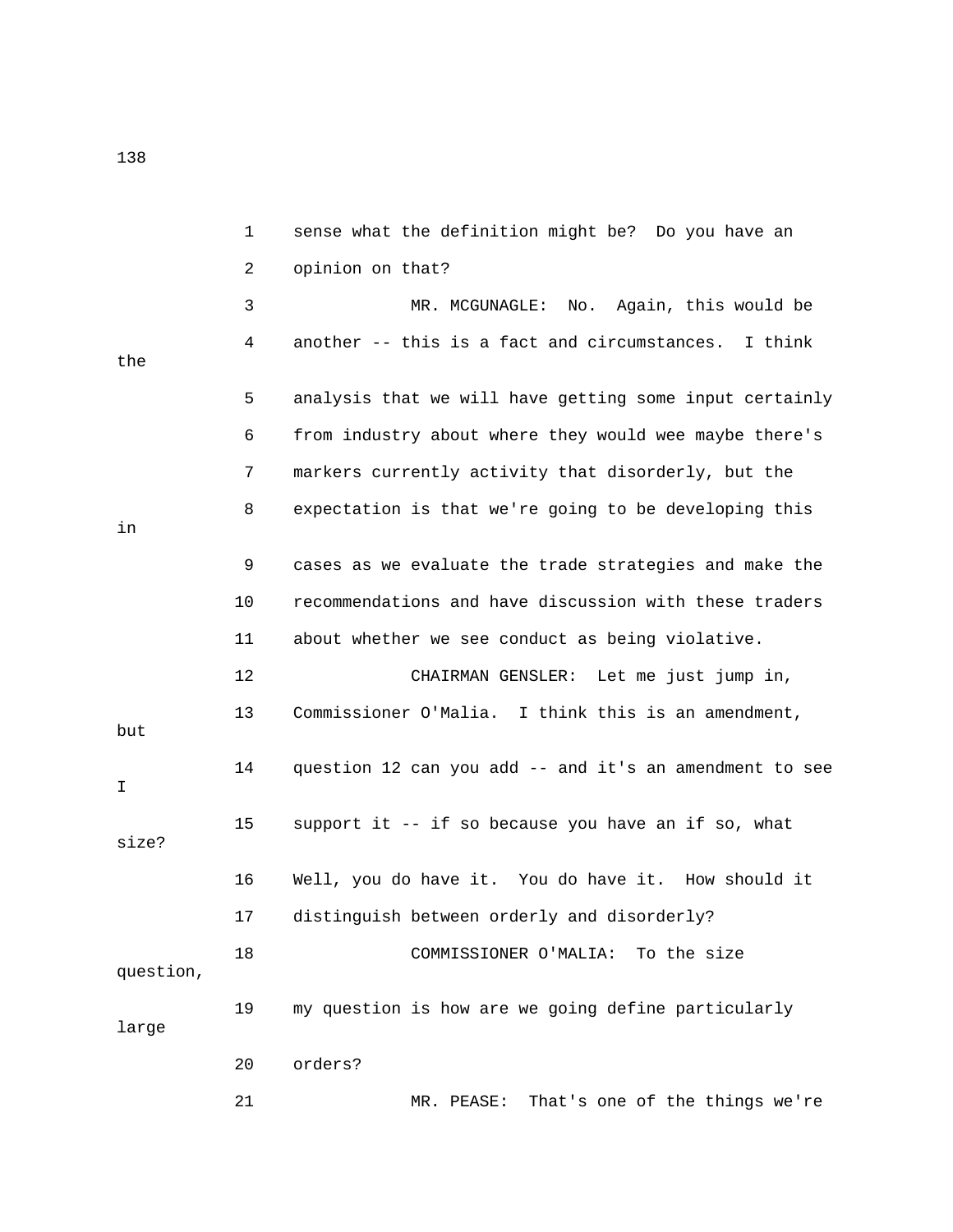22 seeking comment on. What we're trying to do is get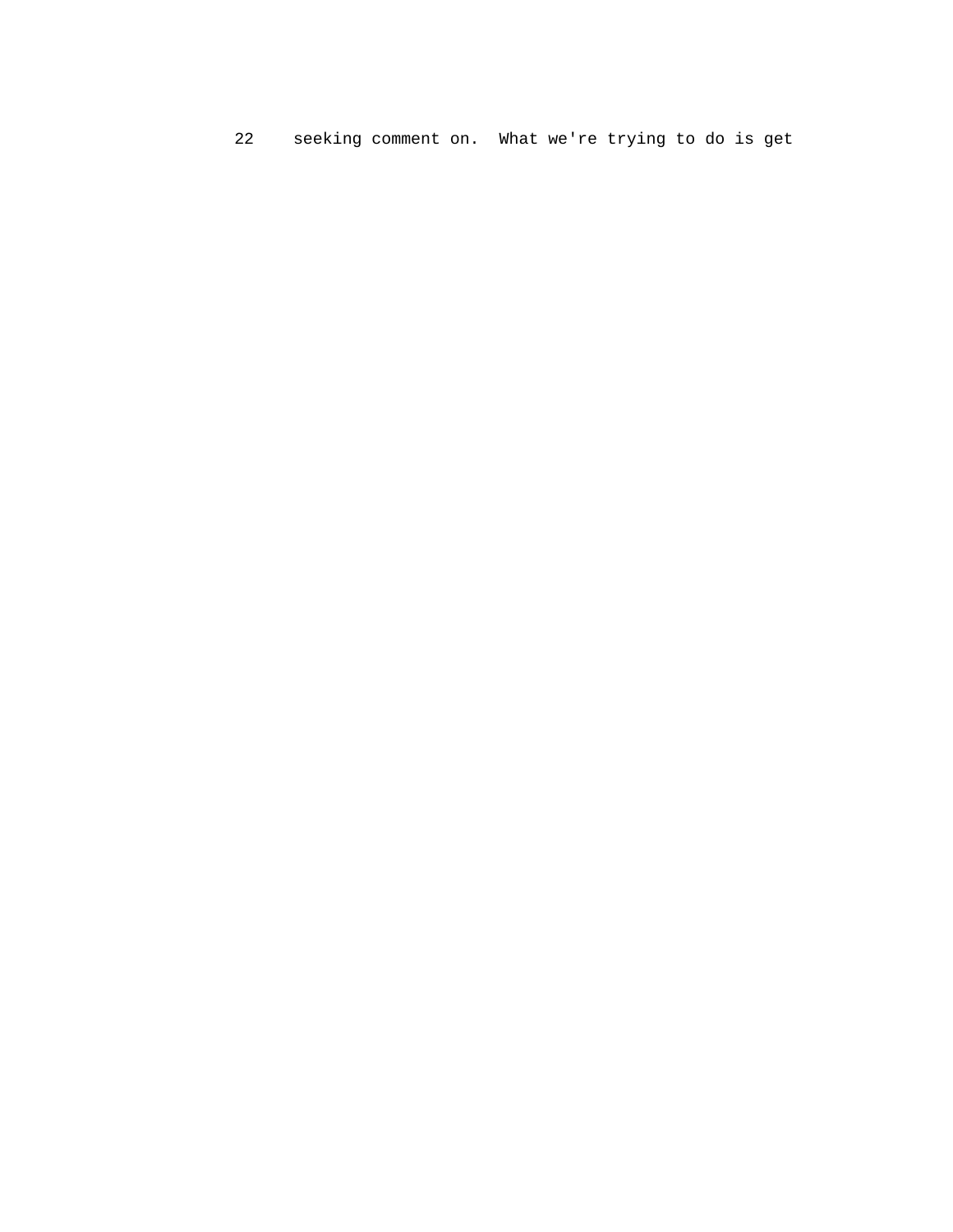1 objective criteria that we can use for what would 2 consider a large trade. So it would vary over the 3 circumstances.

 4 And there are regulations that say what 15 5 (0)(3) in our regulations right now which have some 6 guidance, but that may not be appropriate in this 7 circumstance. So we're looking to see to get comments 8 what would constitute a large trade. And then once we 9 have a large trade, when it's as the questions are

 10 for concerning disorderly execution of those, does that 11 vary over time. Does it very under circumstances of 12 market conditions.

 13 We're looking for comments along those 14 directions because it can be -- a large trade can go in 15 at a certain time of the market and not cause a 16 disruption, other times depending on facts and 17 circumstances. Should there be a monitoring question. 18 We're asking another question where you're monitor this 19 large trade as it's come into the market. And taking 20 into account and consideration such as what's changed 21 during the day and what's changed when they made the 22 decision to execute that transaction. All different

asking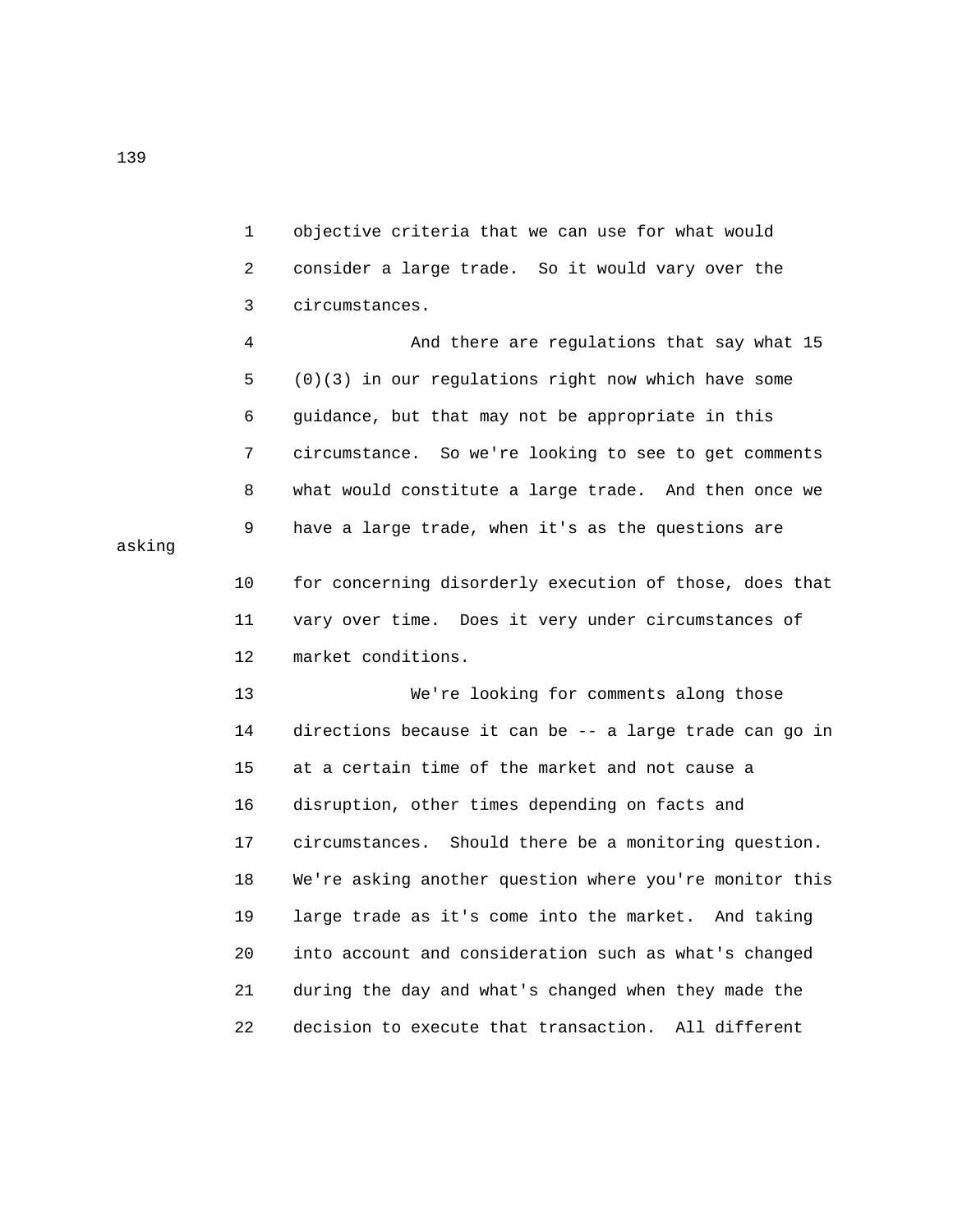|            | 1  | factors we want to look at.                           |
|------------|----|-------------------------------------------------------|
|            | 2  | We're asking the question should there be             |
|            | 3  | additional controls when you're having a large trade  |
|            | 4  | which would have the potential to disrupt the market. |
| very       | 5  | COMMISSIONER O'MALIA: Well, you have a                |
| technology | 6  | difficult job in defining this with regard to         |
|            | 7  | and the Advisory Committee. And we've asked many of   |
| оr         | 8  | these questions. We either get different definitions, |
|            | 9  | different ideas about what's the definition means for |
|            | 10 | various strategies. Good luck.                        |
|            | 11 | MR. PEASE: We look forward to working with            |
|            | 12 | your committee to try help solve this problem.        |
|            | 13 | Thank you, Commissioner<br>CHAIRMAN GENSLER:          |
| no         | 14 | O'Malia for your thoughtfulness on this. If there are |
|            | 15 | further questions on disruptive trading practices     |
|            | 16 | advanced notices for proposed rulemaking, I will then |
|            | 17 | call the question. All in favor say "Aye"?            |
|            | 18 | (Chorus of ayes.)                                     |
|            | 19 | CHAIRMAN GENSLER: Any opposed? The ayes               |
|            | 20 | being unanimous, we will send this on to the Federal  |
| here.      | 21 | Register.<br>Let me find the right thing to read from |
|            | 22 | If I'm allowed to do this, this is                    |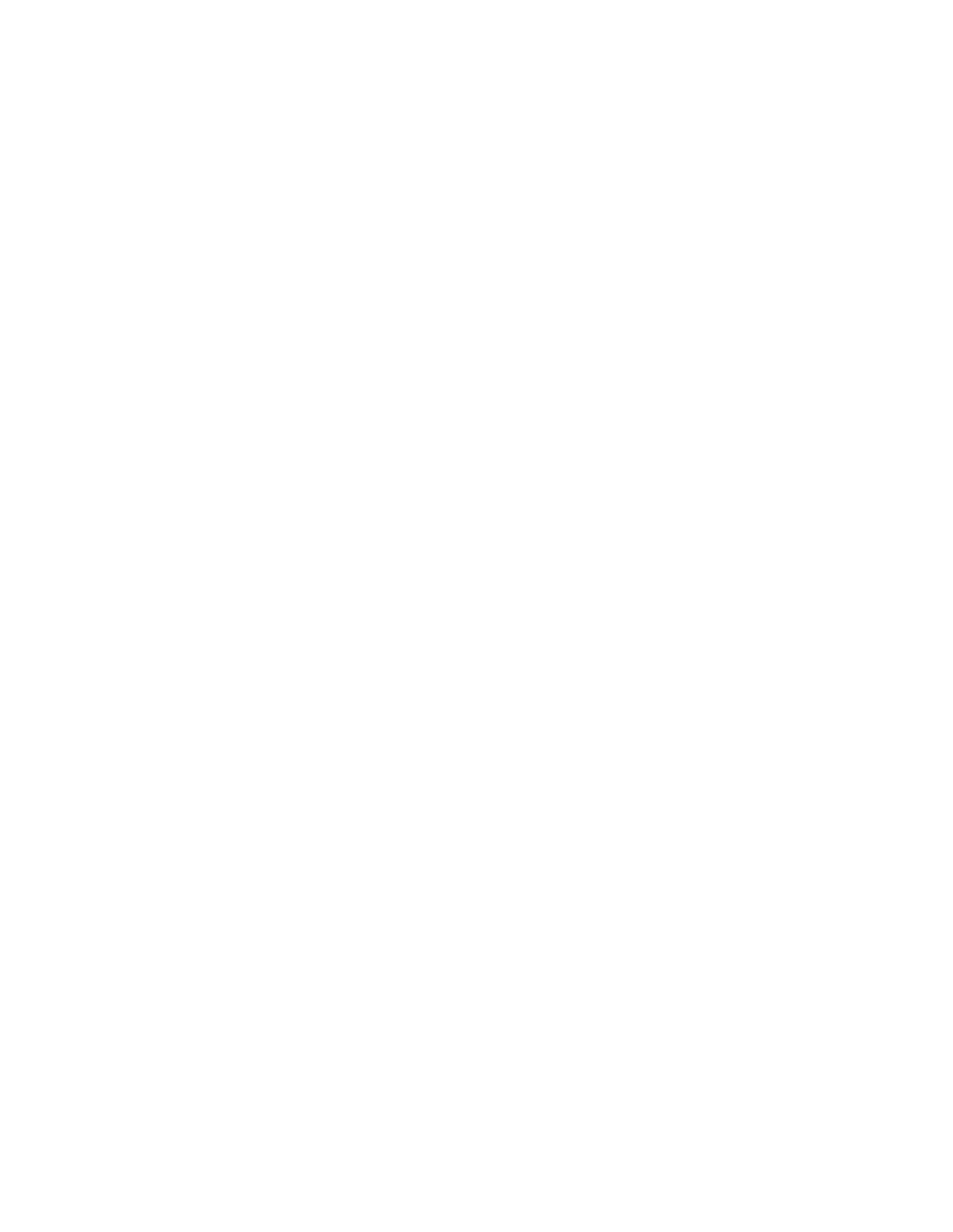141

 1 housekeeping in trying to set up a new meeting schedule 2 and so forth. But first I need a unanimously consent on 3 something. 4 The Sunshine Act Commission rule requires 5 one-week notice of the subject matter to be considered at 6 a public meeting. And I actually asked a lawyer 7 yesterday could we consider today what our next meeting 8 is. Apparently, we didn't notice the public that we'd 9 just be talking when our next meeting is. 10 So I would like a vote to approve that, 11 though we didn't notice that we would vote on when our 12 next meeting was, that we just vote to pick our next 13 meeting. 14 So consequently, I guess in order to ensure 15 that we conduct this meeting, and in accordance with the 16 Sunshine Act, the Chair will entertainer a motion that 17 the business of the Commission requires a change in 18 todays agenda so we actually discuss when our next 19 meeting is. 20 COMMISSIONER SOMMERS: So moved. 21 COMMISSIONER O'MALIA: Second. 22 CHAIRMAN GENSLER: All in favor say "Aye"?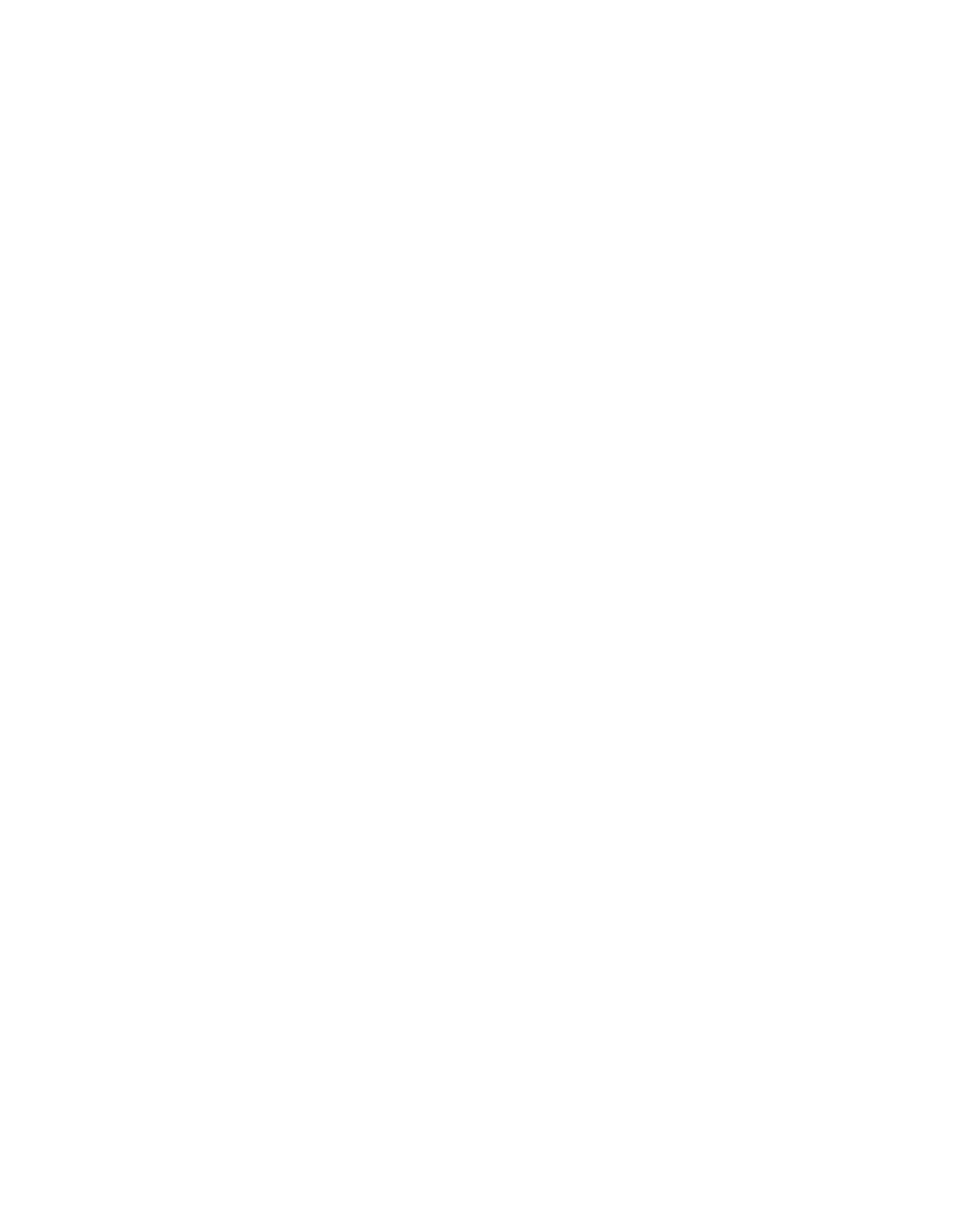1 (Chorus of ayes.) 2 CHAIRMAN GENSLER: Any opposed? We did that 3 administrative thing. Now, in terms of our next meeting 4 -- we always want to be in accordance with the Sunshine 5 Act. In terms of the next meeting, I think that Deborah 6 Ridgeway, who does all this scheduling between us, I said 7 three dates in November. One of them might end up being 8 December 1. 9 December 10 -- we'll put this all in Federal 10 the Register. December 10 -- November 10. November 10 11 from 1:00 to 4:00 in the afternoon. November 19, which 12 must be all day thing, but it's 9:30 to 5:30. I think we 13 have a calendar here internally six or seven of these 14 things. 15 And then December 1, actually, even though we 16 were trying to do November 30. I think somebody wasn't 17 available December 1 again in the morning 9:30 to 12:30. 18 So I would like offer a motion that those are 19 our next three meetings. And, of course, as we have been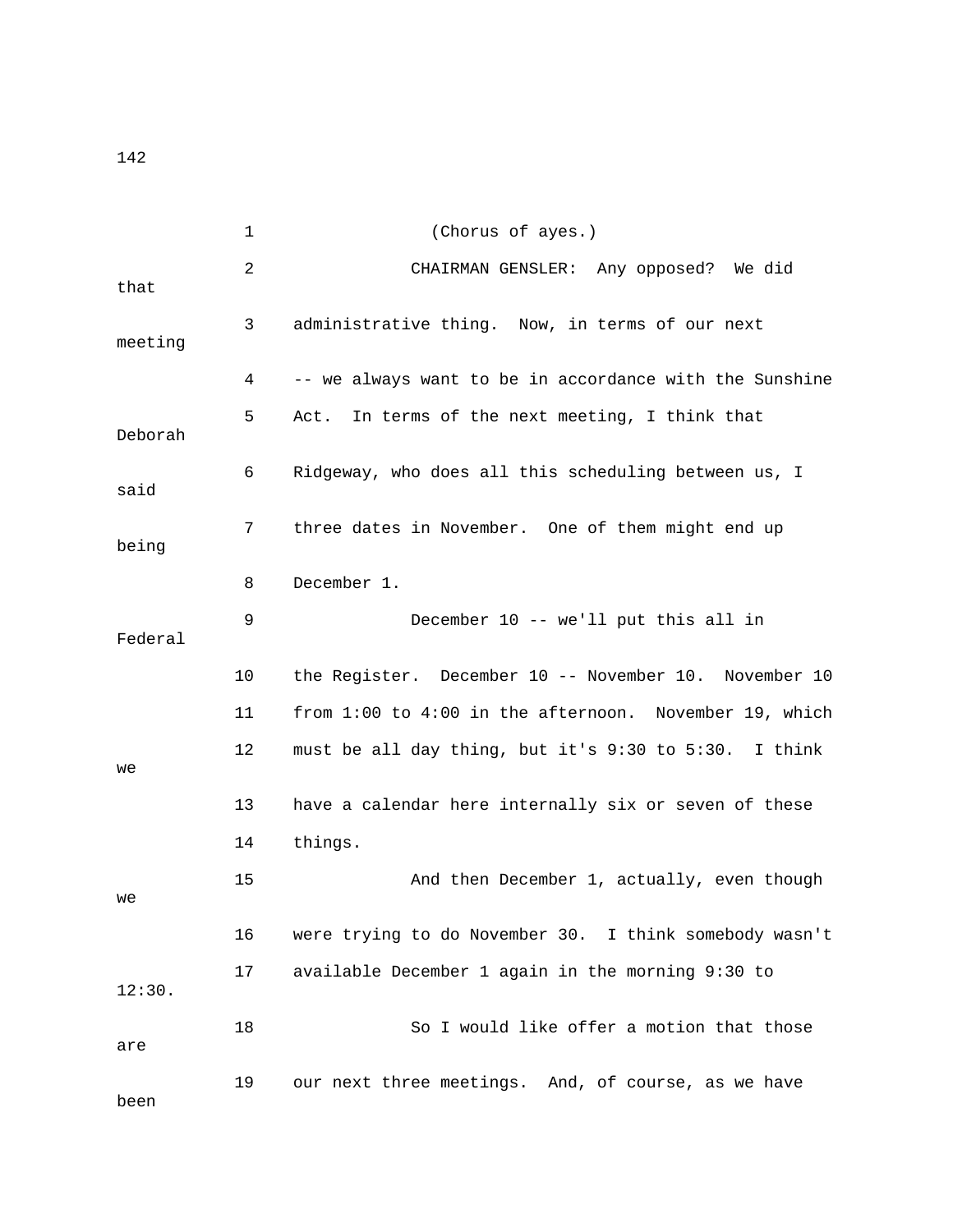| 20 | seven days before putting it on our website the actual |
|----|--------------------------------------------------------|
|    | agenda items of the meeting. Do I hear a second?       |
| つつ | COMMISSIONER SOMMERS: Second.                          |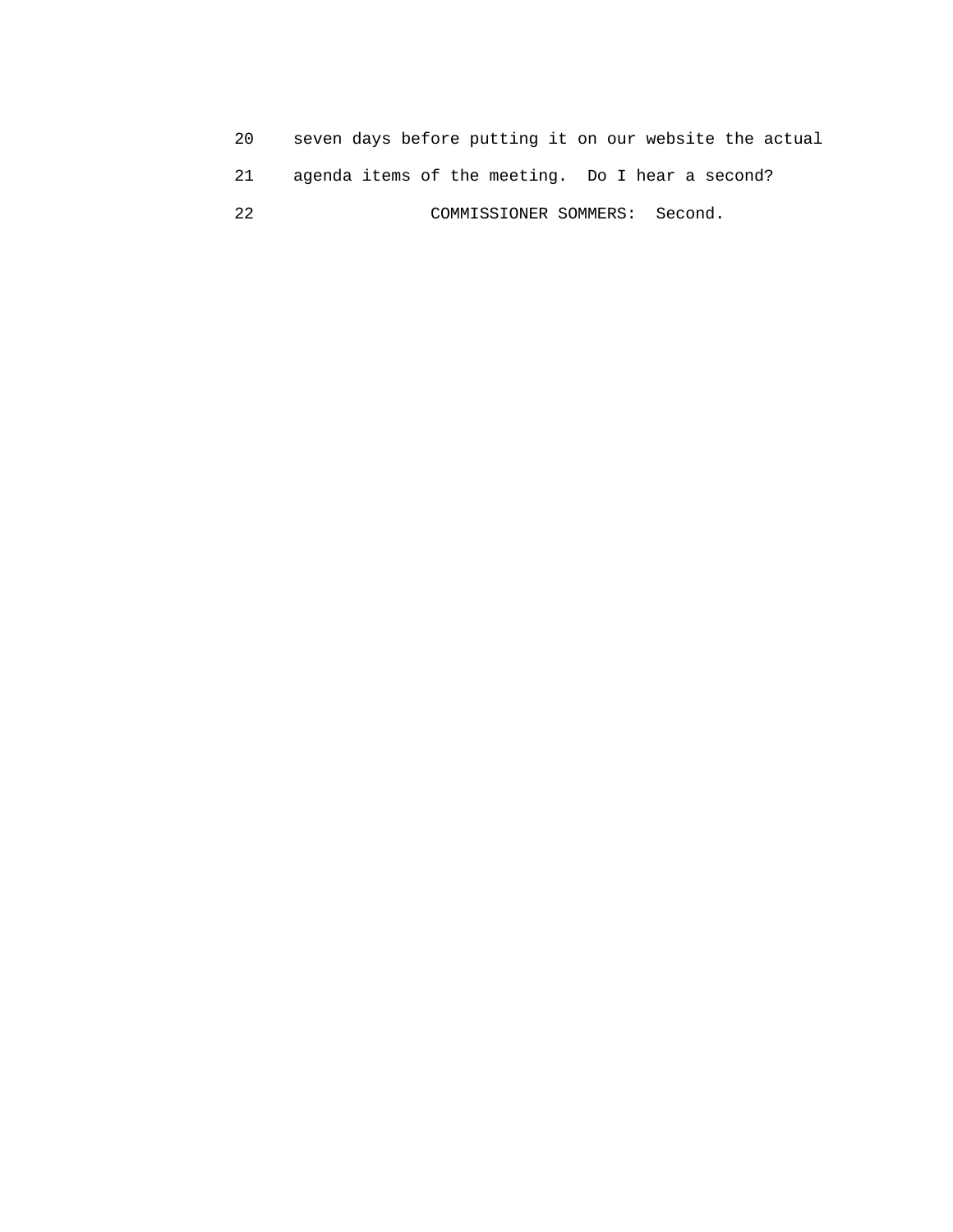| "Aye"?    | 1  | CHAIRMAN GENSLER: All in favor say                     |
|-----------|----|--------------------------------------------------------|
|           | 2  | (Chorus of ayes.)                                      |
|           | 3  | CHAIRMAN GENSLER: Any opposed?<br>No                   |
| three     | 4  | That is carried unanimously that are next<br>opposed.  |
|           | 5  | meetings are the 10th, 19th, and December 1st.         |
|           | 6  | I do think we still, just for the press,               |
|           | 7  | we're sort of anticipating two meetings after the      |
| to        | 8  | December 1st one. We're human. Some of this is going   |
|           | 9  | slip, inevitably.                                      |
| time,     | 10 | I know we're getting down to the crunch                |
|           | 11 | so there will be somebody inevitably, because we're    |
| and       | 12 | coordinating a lot with the SEC, the Federal Reserve,  |
|           | 13 | other others, as well.                                 |
| for       | 14 | Do I need to also do a unanimous consent               |
|           | 15 | any technical corrections? So I have one last thing to |
|           | 16 | do on the script.                                      |
|           | 17 | At this point, I also ask unanimous consent            |
| documents | 18 | to allow staff to make technical corrections to        |
| Federal   | 19 | voted on prior today prior to sending them to the      |
|           | 20 | Register.<br>And I will make that motion.              |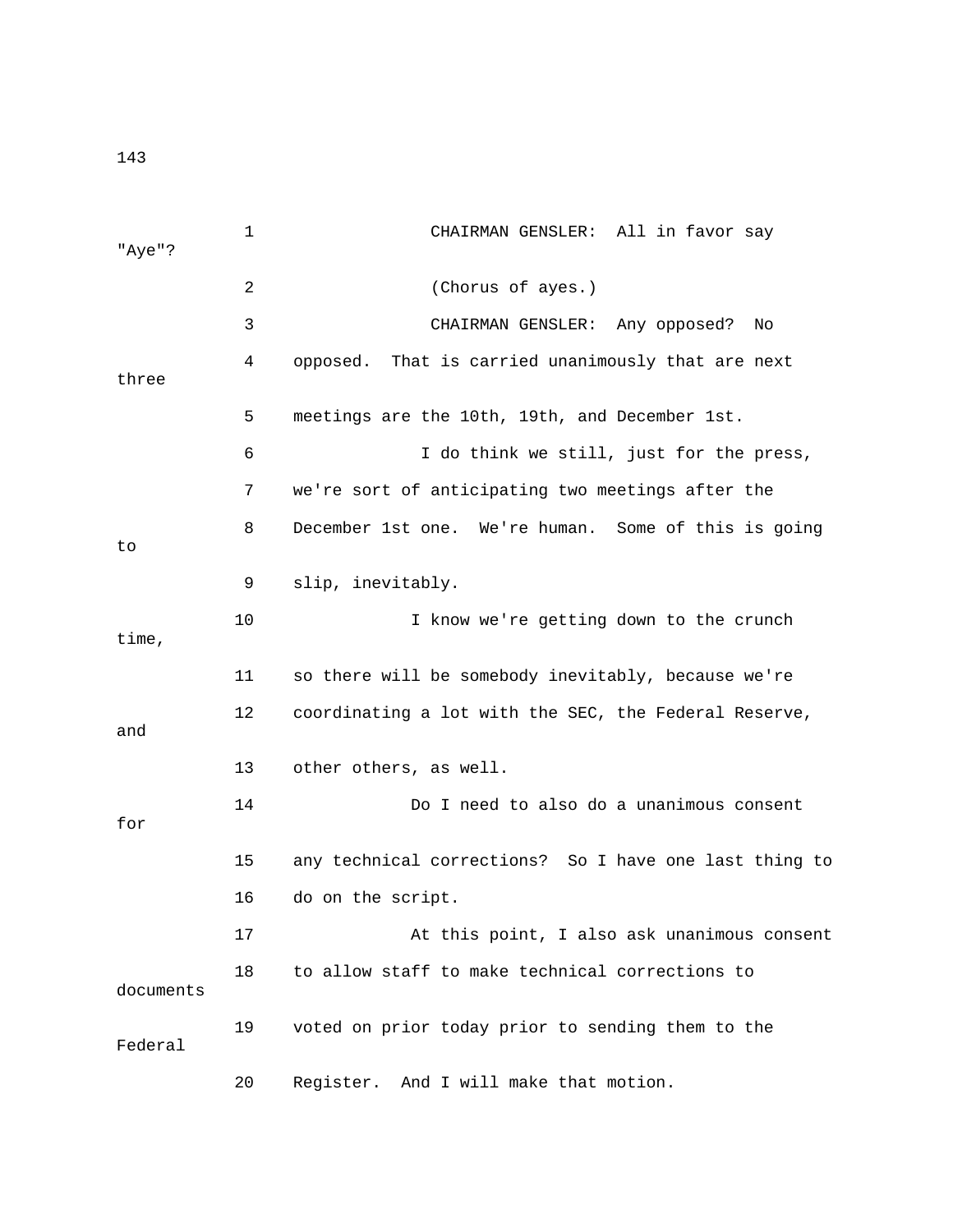| COMMISSIONER SOMMERS: | Second. |
|-----------------------|---------|
|                       |         |

22 CHAIRMAN GENSLER: All in favor, "Aye"?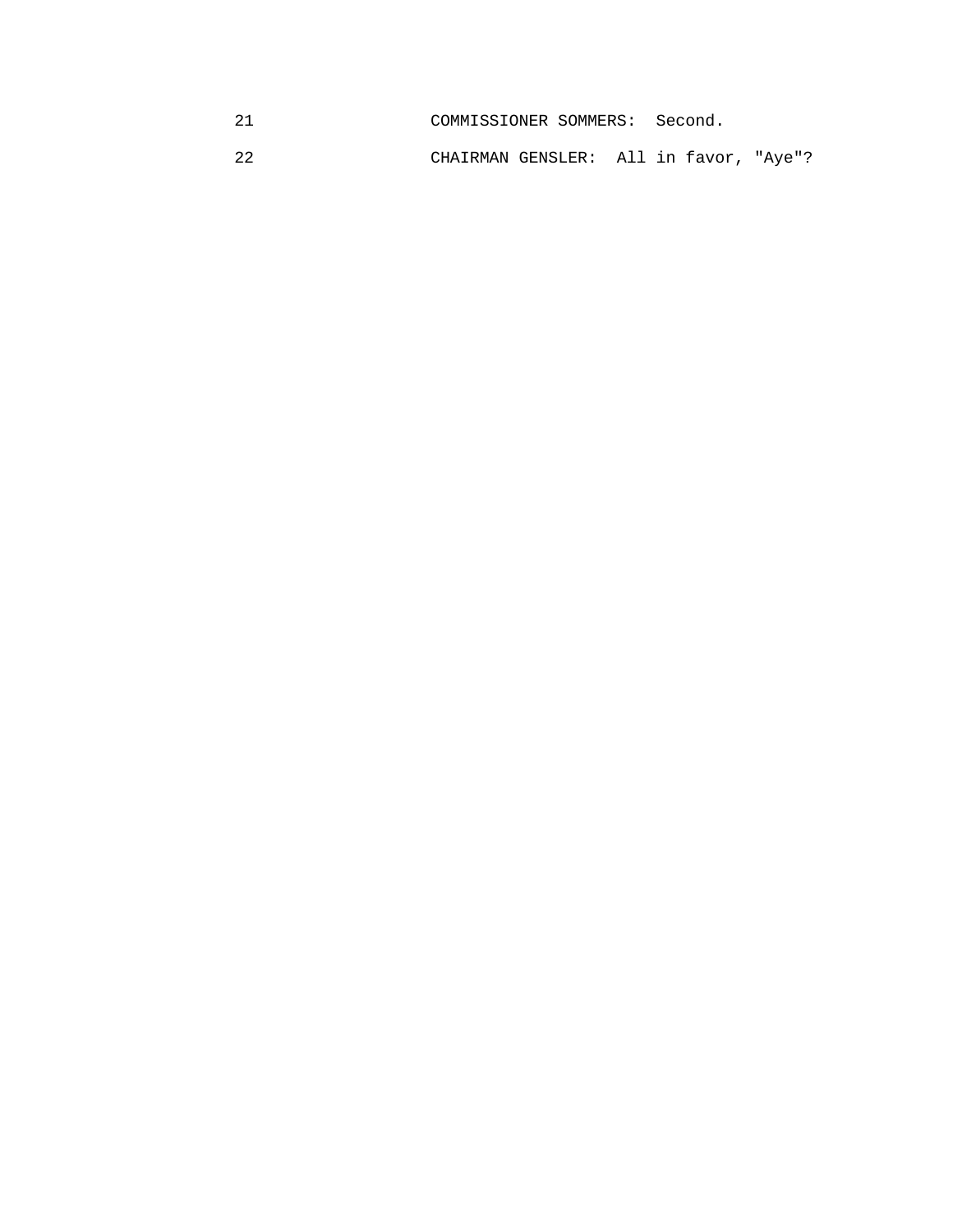1 (Chorus of ayes.) 2 CHAIRMAN GENSLER: Again, I want to thank 3 everybody. I don't know if my fellow Commissioners have 4 closing remarks. But we've done 30 topics areas that 5 we're plowing through. Whether we're through a quarter 6 or a third, we know that this an lawful lot to get done, 7 but we're trying to get these out so the public can 8 comment. 9 We'll change the final rules that will be 10 given in the proposals all in accordance with the 11 Administrative Procedures Act. But I look forward to 12 seeing you all back here on November 10. 13 Any other closing? No. With that, I 14 guess I need a motion to adjourn the meeting. 15 COMMISSIONER SOMMERS: So moved. 16 COMMISSIONER O'MALIA: Second. 17 CHAIRMAN GENSLER: All in favor say "Aye"? 18 (Chorus of ayes.) 19 CHAIRMAN GENSLER: The meeting is 20 adjourned. Thank you. 21 ( Whereupon, the PROCEEDINGS were adjourned.) 22 \* \* \* \*